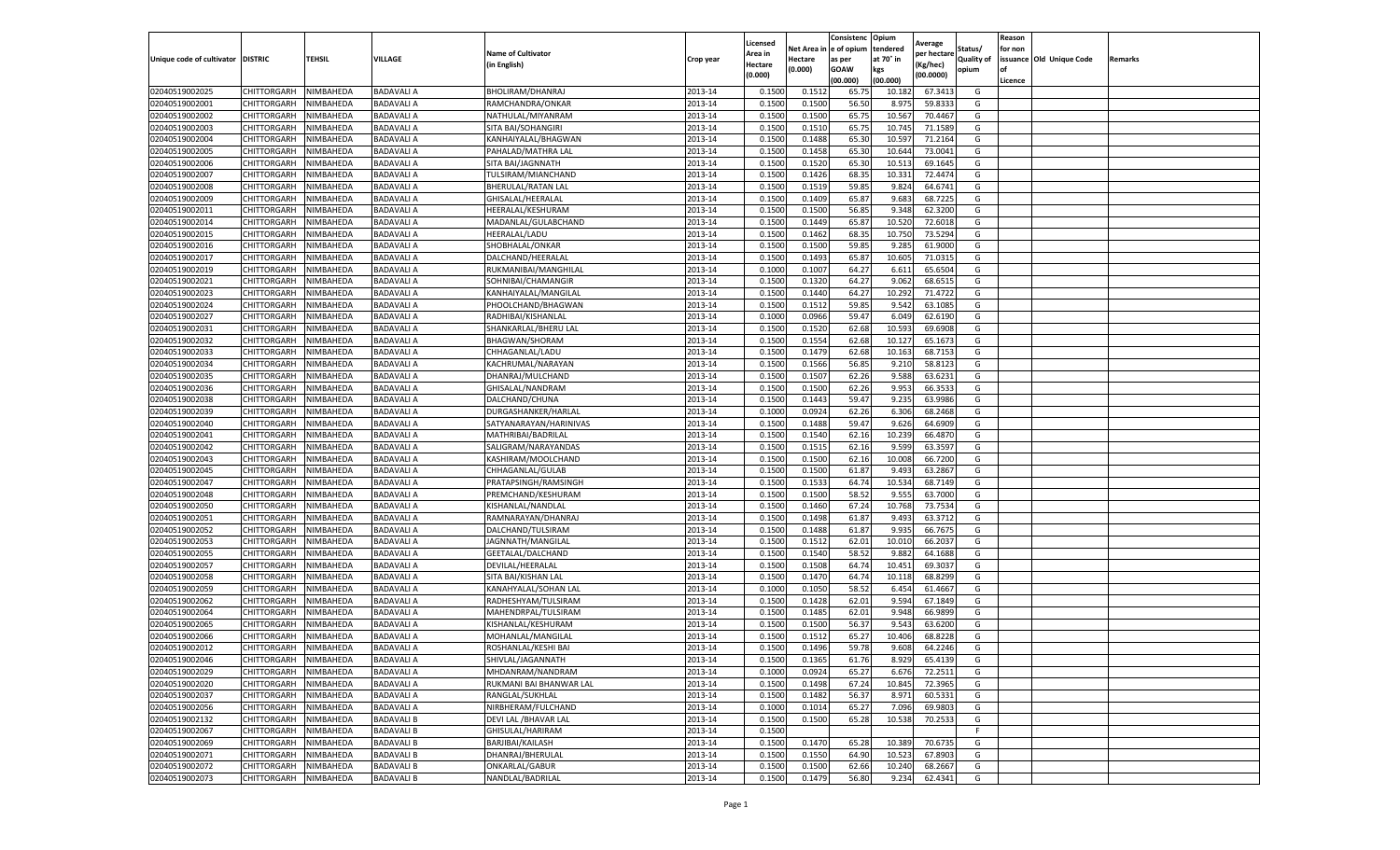|                                   |             |           |                   |                               |           | Licensed |            | Consistenc  | Opium     |                        |                   | Reason  |                          |         |
|-----------------------------------|-------------|-----------|-------------------|-------------------------------|-----------|----------|------------|-------------|-----------|------------------------|-------------------|---------|--------------------------|---------|
|                                   |             |           |                   | <b>Name of Cultivator</b>     |           | Area in  | Net Area i | e of opium  | tendered  | Average<br>per hectare | Status/           | for non |                          |         |
| Unique code of cultivator DISTRIC |             | TEHSIL    | VILLAGE           | (in English)                  | Crop year | Hectare  | Hectare    | as per      | at 70° in | (Kg/hec)               | <b>Quality of</b> |         | issuance Old Unique Code | Remarks |
|                                   |             |           |                   |                               |           | (0.000)  | (0.000)    | <b>GOAW</b> | kgs       | (00.0000)              | opium             | οf      |                          |         |
|                                   |             |           |                   |                               |           |          |            | (00.000     | (00.000)  |                        |                   | Licence |                          |         |
| 02040519002075                    | CHITTORGARH | NIMBAHEDA | <b>BADAVALI B</b> | GANESHLAL/CHHAGANLAL          | 2013-14   | 0.1500   | 0.1500     | 62.66       | 9.390     | 62.6000                | G                 |         |                          |         |
| 02040519002076                    | CHITTORGARH | NIMBAHEDA | <b>BADAVALI B</b> | GOPAL DAS/BALU DAS            | 2013-14   | 0.150    | 0.1426     | 59.4        | 9.387     | 65.8275                | G                 |         |                          |         |
| 02040519002078                    | CHITTORGARH | NIMBAHEDA | <b>BADAVALI B</b> | RAMESHWARLAL/MANGILAL         | 2013-14   | 0.1500   | 0.1496     | 62.66       | 10.339    | 69.1110                | G                 |         |                          |         |
| 02040519002079                    | CHITTORGARH | NIMBAHEDA | <b>BADAVALI B</b> | KALUGIRI/CHAMANGIRI           | 2013-14   | 0.1500   | 0.1512     | 64.90       | 10.514    | 69.5370                | G                 |         |                          |         |
| 02040519002080                    | CHITTORGARH | NIMBAHEDA | <b>BADAVALI B</b> | PRABHULAL/MEGHRAJ             | 2013-14   | 0.1500   | 0.1490     | 62.66       | 9.882     | 66.3221                | G                 |         |                          |         |
| 02040519002081                    | CHITTORGARH | NIMBAHEDA | <b>BADAVALI B</b> | KISHANLAL/KANHAIYALAI         | 2013-14   | 0.1500   | 0.1488     | 59.41       | 9.378     | 63.0242                | G                 |         |                          |         |
| 02040519002082                    | CHITTORGARH | NIMBAHEDA | <b>BADAVALI B</b> | MADANLAL/MEGHRAJ              | 2013-14   | 0.1500   | 0.1421     | 62.66       | 9.471     | 66.6502                | G                 |         |                          |         |
| 02040519002083                    | CHITTORGARH | NIMBAHEDA | <b>BADAVALI B</b> | SHANKERLAL/MATHURALAL         | 2013-14   | 0.1500   | 0.1458     | 62.66       | 10.276    | 70.4801                | G                 |         |                          |         |
| 02040519002084                    | CHITTORGARH | NIMBAHEDA | <b>BADAVALI B</b> | SOHAN BAI/DEEPCHAND           | 2013-14   | 0.1500   | 0.1287     | 56.80       | 7.368     | 57.2494                | G                 |         |                          |         |
| 02040519002085                    | CHITTORGARH | NIMBAHEDA | <b>BADAVALI B</b> | NANALAL/DHANNA                | 2013-14   | 0.1500   | 0.1452     | 59.41       | 9.276     | 63.8843                | G                 |         |                          |         |
| 02040519002086                    | CHITTORGARH | NIMBAHEDA | <b>BADAVALI B</b> | BHARATGIRI/SOHANGIRI          | 2013-14   | 0.1500   | 0.1508     | 61.45       | 10.016    | 66.4191                | G                 |         |                          |         |
| 02040519002087                    | CHITTORGARH | NIMBAHEDA | <b>BADAVALI B</b> | MOHANLAL/MANGILAL             | 2013-14   | 0.1500   | 0.1450     | 59.69       | 9.047     | 62.3931                | G                 |         |                          |         |
| 02040519002088                    | CHITTORGARH | NIMBAHEDA | <b>BADAVALI B</b> | DEVILAL/RAMCHAND              | 2013-14   | 0.1000   | 0.1000     | 57.92       | 5.949     | 59.4900                | G                 |         |                          |         |
| 02040519002089                    | CHITTORGARH | NIMBAHEDA | <b>BADAVALI B</b> | AMARCHAND/KISHANLAL           | 2013-14   | 0.1500   | 0.1508     | 61.4        | 9.806     | 65.0265                | G                 |         |                          |         |
| 02040519002092                    | CHITTORGARH | NIMBAHEDA | <b>BADAVALI B</b> | RAMESHWAR/NARULAL             | 2013-14   | 0.1500   | 0.1512     | 61.45       | 10.078    | 66.6534                | G                 |         |                          |         |
| 02040519002093                    | CHITTORGARH | NIMBAHEDA | <b>BADAVALI B</b> | MITHULAL/BOTLAL               | 2013-14   | 0.1500   | 0.1450     | 59.69       | 9.295     | 64.1034                | G                 |         |                          |         |
| 02040519002096                    | CHITTORGARH | NIMBAHEDA | <b>BADAVALI B</b> | MANGUGIRI/CHAMANGIRI          | 2013-14   | 0.1500   | 0.1520     | 61.37       | 9.75      | 64.1974                | G                 |         |                          |         |
| 02040519002099                    | CHITTORGARH | NIMBAHEDA | <b>BADAVALI B</b> | GANESHALAL/BADRILAL           | 2013-14   | 0.1500   | 0.1512     | 61.37       | 10.056    | 66.5079                | G                 |         |                          |         |
| 02040519002100                    | CHITTORGARH | NIMBAHEDA | <b>BADAVALI B</b> | MANGILAL/KACHRUMAL            | 2013-14   | 0.1500   | 0.1470     | 61.37       | 9.749     | 66.3197                | G                 |         |                          |         |
| 02040519002102                    | CHITTORGARH | NIMBAHEDA | <b>BADAVALI B</b> | JAGDISH PRASAD/KISHANLAI      | 2013-14   | 0.1500   | 0.1512     | 61.57       | 9.781     | 64.6892                | G                 |         |                          |         |
| 02040519002103                    | CHITTORGARH | NIMBAHEDA | <b>BADAVALI B</b> | HULASI BAI/MOHAN LAL          | 2013-14   | 0.1500   | 0.1480     | 59.69       | 9.397     | 63.4932                | G                 |         |                          |         |
| 02040519002104                    | CHITTORGARH | NIMBAHEDA | <b>BADAVALI B</b> | RAMESHWARLAL/SHANKERLAL       | 2013-14   | 0.1500   | 0.1558     | 61.57       | 9.913     | 63.6264                | G                 |         |                          |         |
| 02040519002105                    | CHITTORGARH | NIMBAHEDA | <b>BADAVALI B</b> | SATYANARAYAN/BADRILAL         | 2013-14   | 0.1500   | 0.1508     | 59.58       | 9.763     | 64.7414                | G                 |         |                          |         |
| 02040519002106                    | CHITTORGARH | NIMBAHEDA | <b>BADAVALI B</b> | RAMNARAYAN/JAGNNATH           | 2013-14   | 0.1500   | 0.1485     | 61.57       | 9.772     | 65.8047                | G                 |         |                          |         |
| 02040519002109                    | CHITTORGARH | NIMBAHEDA | <b>BADAVALI B</b> | BHANIRAM/KAJOD                | 2013-14   | 0.1000   | 0.1015     | 59.58       | 6.247     | 61.5468                | G                 |         |                          |         |
|                                   | CHITTORGARH | NIMBAHEDA |                   |                               |           |          |            |             |           |                        |                   |         |                          |         |
| 02040519002111                    |             |           | <b>BADAVALI B</b> | PRABHULAL/BHERA               | 2013-14   | 0.1500   | 0.1500     | 62.30       | 9.879     | 65.8600                | G                 |         |                          |         |
| 02040519002113                    | CHITTORGARH | NIMBAHEDA | <b>BADAVALI B</b> | OMPRAKASH/SHIVLAL             | 2013-14   | 0.1500   | 0.1496     | 59.58       | 9.201     | 61.5040                | G                 |         |                          |         |
| 02040519002114                    | CHITTORGARH | NIMBAHEDA | <b>BADAVALI B</b> | HEERALAL/JAGNNATH             | 2013-14   | 0.1500   | 0.1458     | 69.61       | 11.356    | 77.8875                | G                 |         |                          |         |
| 02040519002115                    | CHITTORGARH | NIMBAHEDA | <b>BADAVALI B</b> | BABULAL/SHOBHALAL             | 2013-14   | 0.1000   | 0.1023     | 58.87       | 6.358     | 62.1505                | G                 |         |                          |         |
| 02040519002117                    | CHITTORGARH | NIMBAHEDA | <b>BADAVALI B</b> | KHEMRAJ/JASRAJ                | 2013-14   | 0.1500   | 0.1440     | 60.25       | 9.872     | 68.5556                | G                 |         |                          |         |
| 02040519002118                    | CHITTORGARH | NIMBAHEDA | <b>BADAVALI B</b> | BANSHILAL/JAGNNATH            | 2013-14   | 0.1500   | 0.1540     | 64.90       | 10.532    | 68.3896                | G                 |         |                          |         |
| 02040519002119                    | CHITTORGARH | NIMBAHEDA | <b>BADAVALI B</b> | JAGDISHCHAND/GHISULAL         | 2013-14   | 0.1500   | 0.1422     | 68.27       | 10.406    | 73.1786                | G                 |         |                          |         |
| 02040519002120                    | CHITTORGARH | NIMBAHEDA | <b>BADAVALI B</b> | KAILASHDASH/SALIGRAM          | 2013-14   | 0.1500   | 0.1452     | 62.30       | 9.47      | 65.2204                | G                 |         |                          |         |
| 02040519002121                    | CHITTORGARH | NIMBAHEDA | <b>BADAVALI B</b> | BHARATKUMAR/KISHANLAL         | 2013-14   | 0.1500   | 0.1460     | 68.27       | 10.904    | 74.6849                | G                 |         |                          |         |
| 02040519002125                    | CHITTORGARH | NIMBAHEDA | <b>BADAVALI B</b> | CHHAGANLAL/PHOOLCHAND         | 2013-14   | 0.1500   | 0.1511     | 65.55       | 10.591    | 70.0927                | G                 |         |                          |         |
| 02040519002126                    | CHITTORGARH | NIMBAHEDA | <b>BADAVALI B</b> | RAMESHWARLAL/JAGNNATH         | 2013-14   | 0.1500   | 0.1470     | 62.30       | 10.013    | 68.1156                | G                 |         |                          |         |
| 02040519002127                    | CHITTORGARH | NIMBAHEDA | <b>BADAVALI B</b> | RAMESHCHANDRA/DALCHAND        | 2013-14   | 0.1500   | 0.1440     | 62.11       | 9.849     | 68.3958                | G                 |         |                          |         |
| 02040519002129                    | CHITTORGARH | NIMBAHEDA | <b>BADAVALI B</b> | SHANTI BAI/MITHULAL           | 2013-14   | 0.1500   | 0.1496     | 58.87       | 9.503     | 63.5227                | G                 |         |                          |         |
| 02040519002130                    | CHITTORGARH | NIMBAHEDA | <b>BADAVALI B</b> | RAMLAL/PREMCHAND              | 2013-14   | 0.1500   | 0.1443     | 58.87       | 9.15      | 63.4096                | G                 |         |                          |         |
| 02040519002131                    | CHITTORGARH | NIMBAHEDA | <b>BADAVALI B</b> | RADHESHYAM/KHYALIRAM          | 2013-14   | 0.1000   | 0.1040     | 57.92       | 5.701     | 54.8173                | G                 |         |                          |         |
| 02040519002133                    | CHITTORGARH | NIMBAHEDA | <b>BADAVALI B</b> | GOPAL/BHERU LAL               | 2013-14   | 0.1500   | 0.1417     | 65.55       | 10.376    | 73.2251                | G                 |         |                          |         |
| 02040519002134                    | CHITTORGARH | NIMBAHEDA | <b>BADAVALI B</b> | JAI CHAND/BALU                | 2013-14   | 0.1500   | 0.1428     | 65.55       | 9.973     | 69.8389                | G                 |         |                          |         |
| 02040519002135                    | CHITTORGARH | NIMBAHEDA | <b>BADAVALI B</b> | KHEMI BAI/UKAR LAL            | 2013-14   | 0.1000   | 0.1000     | 58.52       | 6.069     | 60.6900                | G                 |         |                          |         |
| 02040519002136                    | CHITTORGARH | NIMBAHEDA | <b>BADAVALI B</b> | MANNA LAL/CHUNA JI            | 2013-14   | 0.1000   | 0.1040     | 58.52       | 6.329     | 60.8558                | G                 |         |                          |         |
| 02040519002137                    | CHITTORGARH | NIMBAHEDA | <b>BADAVALI B</b> | RATAN LAL/CHUNNI LAL PRAJAPAT | 2013-14   | 0.1500   | 0.1562     | 58.52       | 9.739     | 62.3496                | G                 |         |                          |         |
| 02040519002139                    | CHITTORGARH | NIMBAHEDA | <b>BADAVALI B</b> | TULSIRAM/KHAYALI LAL SHARMA   | 2013-14   | 0.150    | 0.1500     | 65.3        | 10.562    | 70.4133                | G                 |         |                          |         |
| 02040519002140                    | CHITTORGARH | NIMBAHEDA | <b>BADAVALI B</b> | JANI BAI/RAMCHANDRA           | 2013-14   | 0.1500   | 0.1500     | 58.52       | 9.129     | 60.8600                | G                 |         |                          |         |
| 02040519002142                    | CHITTORGARH | NIMBAHEDA | <b>BADAVALI B</b> | DEVILAAL/GULAB JI BALAI       | 2013-14   | 0.1500   | 0.1421     | 68.27       | 10.582    | 74.4687                | G                 |         |                          |         |
| 02040519002143                    | CHITTORGARH | NIMBAHEDA | <b>BADAVALI B</b> | NAND LAL/KISHAN LAL SHARMA    | 2013-14   | 0.1500   | 0.1500     | 56.75       | 8.975     | 59.8333                | G                 |         |                          |         |
| 02040519002146                    | CHITTORGARH | NIMBAHEDA | <b>BADAVALI B</b> | PRABHU LAL/KISHAN LAL DHAKAD  | 2013-14   | 0.1500   | 0.1470     | 65.31       | 10.580    | 71.9728                | G                 |         |                          |         |
| 02040519002148                    | CHITTORGARH | NIMBAHEDA | <b>BADAVALI B</b> | BOTH LAL/CHOGA LAL NAI        | 2013-14   | 0.1500   | 0.1485     | 65.31       | 10.235    | 68.9226                | G                 |         |                          |         |
| 02040519002151                    | CHITTORGARH | NIMBAHEDA | <b>BADAVALI B</b> | SUKHLAL/NATHU LAL DHAKAD      | 2013-14   | 0.1500   | 0.1499     | 62.11       | 10.195    | 68.0120                | G                 |         |                          |         |
| 02040519002152                    | CHITTORGARH | NIMBAHEDA | BADAVALI B        | DINESH CHANDRA/MADAN LAL      | 2013-14   | 0.1500   | 0.1449     | 65.49       | 10.329    | 71.2836                | G                 |         |                          |         |
| 02040519002153                    | CHITTORGARH | NIMBAHEDA | <b>BADAVALI B</b> | LILA SHANKAR/GHISU LAL DHAKAD | 2013-14   | 0.1500   | 0.1482     | 68.74       | 10.684    | 72.0918                | G                 |         |                          |         |
| 02040519002154                    | CHITTORGARH | NIMBAHEDA | <b>BADAVALI B</b> | SHRILAL/TULSIRAM              | 2013-14   | 0.1500   | 0.1395     | 68.74       | 10.193    | 73.0681                | G                 |         |                          |         |
| 02040519002138                    | CHITTORGARH | NIMBAHEDA | <b>BADAVALI B</b> | VISHNU GIRI/MANOHAR GIRI      | 2013-14   | 0.1000   | 0.0960     | 68.74       | 6.982     | 72.7292                | G                 |         |                          |         |
| 02040519002141                    | CHITTORGARH | NIMBAHEDA | <b>BADAVALI B</b> | UMMEDKUNWAR/RATAN SINGH       | 2013-14   | 0.1500   | 0.1551     | 65.49       | 10.198    | 65.7511                | G                 |         |                          |         |
| 02040519002128                    | CHITTORGARH | NIMBAHEDA | <b>BADAVALI B</b> | RAMESHWARIBAI/BHERU LAL       | 2013-14   | 0.1000   | 0.0988     | 65.49       | 7.064     | 71.4980                | G                 |         |                          |         |
| 02040519002107                    | CHITTORGARH | NIMBAHEDA | <b>BADAVALI B</b> | DEVISINGH/BHIMSINGH           | 2013-14   | 0.1500   | 0.1533     | 65.76       | 10.118    | 66.0013                | G                 |         |                          |         |
|                                   |             |           |                   |                               |           |          |            |             |           |                        |                   |         |                          |         |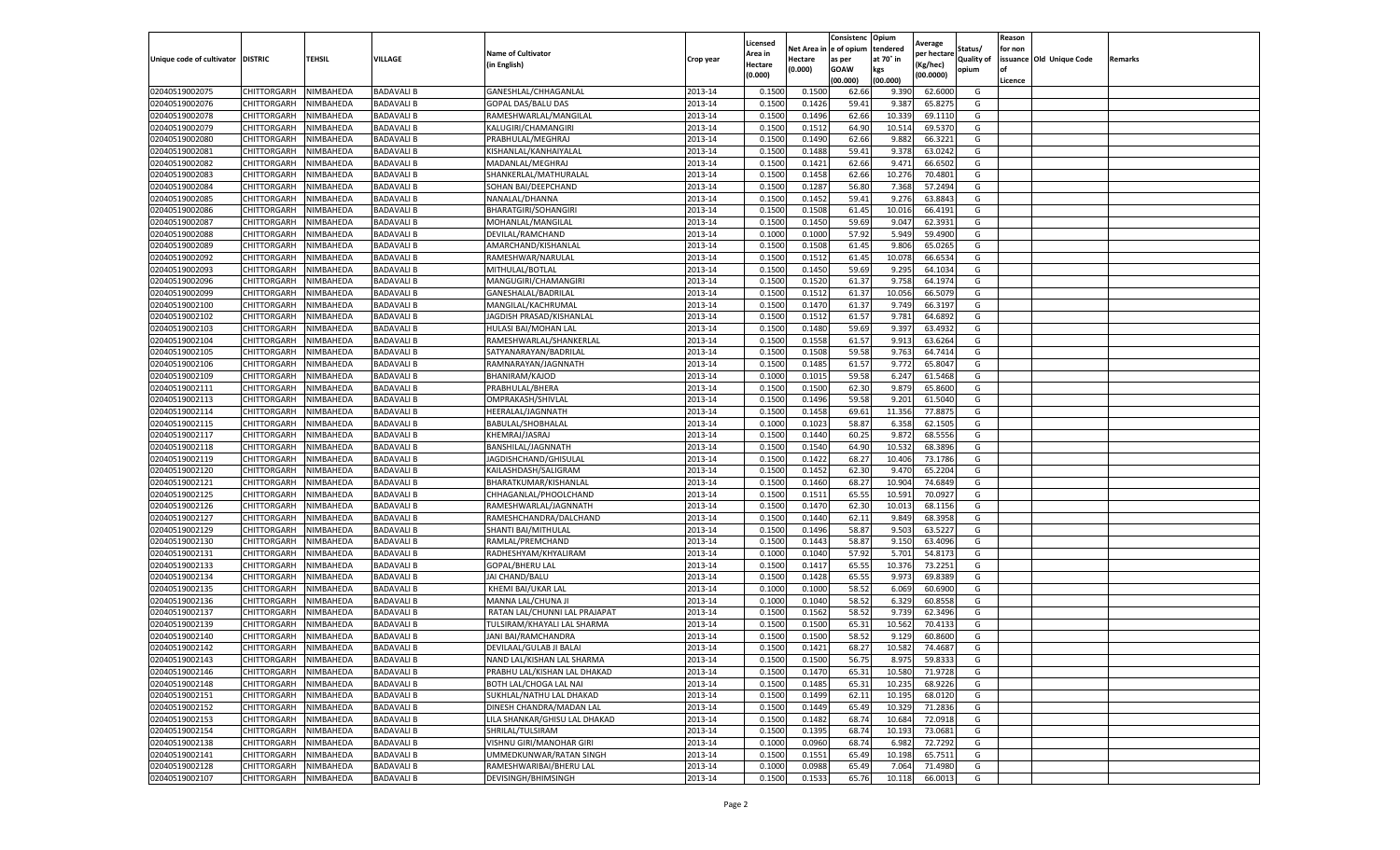|                                   |                            |                        |                                         |                                         |                    | Licensed         |                  | Consistenc     | Opium           | Average            |                   | Reason  |                          |         |
|-----------------------------------|----------------------------|------------------------|-----------------------------------------|-----------------------------------------|--------------------|------------------|------------------|----------------|-----------------|--------------------|-------------------|---------|--------------------------|---------|
|                                   |                            |                        |                                         | <b>Name of Cultivator</b>               |                    | Area in          | Net Area i       | e of opium     | tendered        | per hectare        | Status/           | for non |                          |         |
| Unique code of cultivator DISTRIC |                            | TEHSIL                 | VILLAGE                                 | (in English)                            | Crop year          | Hectare          | Hectare          | as per         | at 70° in       | (Kg/hec)           | <b>Quality of</b> |         | issuance Old Unique Code | Remarks |
|                                   |                            |                        |                                         |                                         |                    | (0.000)          | 0.000)           | <b>GOAW</b>    | kgs             | (00.0000)          | opium             | οf      |                          |         |
|                                   |                            |                        |                                         |                                         |                    |                  |                  | (00.000        | (00.000)        |                    |                   | Licence |                          |         |
| 02040519002097                    | CHITTORGARH                | NIMBAHEDA              | <b>BADAVALI B</b>                       | SHAMBHU LAL/BAGDIRAM                    | 2013-14            | 0.1500           | 0.1530           | 62.1           | 9.858           | 64.4314            | G                 |         |                          |         |
| 02040519002110                    | CHITTORGARH                | NIMBAHEDA              | <b>BADAVALI B</b>                       | <b>OUNKARI BAI/OUNKAR</b>               | 2013-14            | 0.100            | 0.0986           | 68.74          | 7.21            | 73.2049            | G                 |         |                          |         |
| 02040519002094                    | CHITTORGARH                | NIMBAHEDA              | <b>BADAVALI B</b>                       | KISHAN LAL/DANA JI                      | 2013-14            | 0.1000           | 0.1037           | 65.76          | 7.093           | 68.3992            | G                 |         |                          |         |
| 02040519002095                    | CHITTORGARH                | NIMBAHEDA              | <b>BADAVALI B</b>                       | BHERULAL/BOTLAL                         | 2013-14            | 0.1500           | 0.1530           | 65.76          | 10.249          | 66.9869            | G                 |         |                          |         |
| 02040519003030                    | CHITTORGARH                | NIMBAHEDA              | <b>BANGEDAGHATA A</b>                   | HEERA LAL/JIVRAJ                        | 2013-14            | 0.1500           | 0.1500           | 58.71          | 9.360           | 62.4000            | G                 |         |                          |         |
| 02040519003001                    | CHITTORGARH                | NIMBAHEDA              | <b>BANGEDAGHATA A</b>                   | MANGILAL/RAMALAI                        | 2013-14            | 0.1500           | 0.1479           | 61.53          | 9.854           | 66.6261            | G                 |         |                          |         |
| 02040519003002                    | CHITTORGARH                | NIMBAHEDA              | <b>BANGEDAGHATA A</b>                   | RATANLAL/KISHANLAL                      | 2013-14            | 0.1500           | 0.1418           | 58.71          | 8.916           | 62.8773            | G                 |         |                          |         |
| 02040519003003                    | CHITTORGARH                | NIMBAHEDA              | <b>BANGEDAGHATA A</b>                   | VARJIBAI/TEKCHAND                       | 2013-14            | 0.1500           | 0.1494           | 65.56          | 10.106          | 67.6439            | G                 |         |                          |         |
| 02040519003004                    | CHITTORGARH                | NIMBAHEDA              | <b>BANGEDAGHATA A</b>                   | MOTILAL/MANGILAL                        | 2013-14            | 0.1500           | 0.1015           | 58.50          | 5.975           | 58.8670            | G                 |         |                          |         |
| 02040519003005                    | CHITTORGARH                | NIMBAHEDA              | <b>BANGEDAGHATA A</b>                   | BHURALAL/BHANWAR LAL                    | 2013-14            | 0.1500           | 0.1405           | 56.23          | 8.394           | 59.7438            | G                 |         |                          |         |
| 02040519003006                    | CHITTORGARH                | NIMBAHEDA              | <b>BANGEDAGHATA A</b>                   | MOTIYABAI/MANGILAL                      | 2013-14            | 0.1500           | 0.1476           | 58.69          | 9.105           | 61.6870            | G                 |         |                          |         |
| 02040519003007                    | CHITTORGARH                | NIMBAHEDA              | <b>BANGEDAGHATA A</b>                   | GOPALLAL/LALU                           | 2013-14            | 0.1500           | 0.1505           | 62.26          | 9.935           | 66.0133            | G                 |         |                          |         |
| 02040519003009                    | CHITTORGARH                | NIMBAHEDA              | <b>BANGEDAGHATA A</b>                   | SOSAR BAI/BHUVANIRAM                    | 2013-14            | 0.1500           | 0.1500           | 65.17          | 10.362          | 69.0800            | G                 |         |                          |         |
| 02040519003010                    | CHITTORGARH                | NIMBAHEDA              | <b>BANGEDAGHATA A</b>                   | BHUWANIRAM/JAGNNATH                     | 2013-14            | 0.1500           | 0.1500           | 58.69          | 9.617           | 64.1133            | G                 |         |                          |         |
| 02040519003011                    | CHITTORGARH                | NIMBAHEDA              | <b>BANGEDAGHATA A</b>                   | BHERULAL/GHISALAL                       | 2013-14            | 0.1500           | 0.1470           | 68.24          | 10.762          | 73.2109            | G                 |         |                          |         |
| 02040519003012                    | CHITTORGARH                | NIMBAHEDA              | <b>BANGEDAGHATA A</b>                   | SHANTILAL/HEERALAL                      | 2013-14            | 0.1500           | 0.1464           | 68.24          | 10.402          | 71.0519            | G                 |         |                          |         |
| 02040519003013                    | CHITTORGARH                | NIMBAHEDA              | <b>BANGEDAGHATA A</b>                   | RAMESHWARLAL/BHUVANIRAM                 | 2013-14            | 0.1500           | 0.1470           | 68.24          | 11.006          | 74.8707            | G                 |         |                          |         |
| 02040519003014                    | CHITTORGARH                | NIMBAHEDA              | <b>BANGEDAGHATA A</b>                   | BADRILAL/NANURAM                        | 2013-14            | 0.1500           | 0.1500           | 65.1           | 10.390          | 69.2667            | G                 |         |                          |         |
| 02040519003015                    | CHITTORGARH                | NIMBAHEDA              | <b>BANGEDAGHATA A</b>                   | BHANWARLAL/KESHURAM                     | 2013-14            | 0.1500           | 0.1512           | 62.26          | 9.588           | 63.4127            | G                 |         |                          |         |
| 02040519003016                    | CHITTORGARH                | NIMBAHEDA              | <b>BANGEDAGHATA A</b>                   | BHAGVATIBAI/CHHAGANLAL                  | 2013-14            | 0.1500           | 0.1449           | 62.26          | 9.499           | 65.5556            | G                 |         |                          |         |
| 02040519003018                    | CHITTORGARH                | NIMBAHEDA              | <b>BANGEDAGHATA A</b>                   | MANGHI BAI/NANALAL                      | 2013-14            | 0.1500           | 0.1418           | 62.83          | 9.389           | 66.2130            | G                 |         |                          |         |
| 02040519003020                    | CHITTORGARH                | NIMBAHEDA              | BANGEDAGHATA A                          | SHIVNARAYAN/PRABHULAL                   | 2013-14            | 0.1500           | 0.1495           | 65.17          | 10.036          | 67.1304            | G                 |         |                          |         |
| 02040519003021                    | CHITTORGARH                | NIMBAHEDA              | <b>BANGEDAGHATA A</b>                   | RAMESHWARI BAI/GANGARAM                 | 2013-14            | 0.1500           | 0.1506           | 56.21          | 9.267           | 61.5339            | G                 |         |                          |         |
| 02040519003022                    | CHITTORGARH                | NIMBAHEDA              | <b>BANGEDAGHATA A</b>                   | RADHESHYAM/BHURIBAI                     | 2013-14            | 0.1500           | 0.1440           | 58.69          | 9.164           | 63.6389            | G                 |         |                          |         |
| 02040519003023                    | CHITTORGARH                | NIMBAHEDA              | <b>BANGEDAGHATA A</b>                   | ONKARLAL/BHAGIRATH                      | 2013-14            | 0.1000           | 0.0950           | 62.83          | 6.319           | 66.5158            | G                 |         |                          |         |
| 02040519003024                    | CHITTORGARH                | NIMBAHEDA              | <b>BANGEDAGHATA A</b>                   | VARDICHAND/PYARA                        | 2013-14            | 0.1500           | 0.1462           | 62.83          | 9.990           | 68.3311            | G                 |         |                          |         |
| 02040519003025                    | CHITTORGARH                | NIMBAHEDA              | <b>BANGEDAGHATA A</b>                   | PHOOLCHAND/SUKHDEV                      | 2013-14            | 0.1500           | 0.1482           | 59.63          | 9.038           | 60.9852            | G                 |         |                          |         |
| 02040519003026                    | CHITTORGARH                | NIMBAHEDA              | BANGEDAGHATA A                          | PYARIBAI/NANA LAL                       | 2013-14            | 0.1500           | 0.1430           | 59.63          | 8.902           | 62.2517            | G                 |         |                          |         |
| 02040519003028                    | CHITTORGARH                | NIMBAHEDA              | <b>BANGEDAGHATA A</b>                   | KANHAIYALAL/BHUWANIRAM                  | 2013-14            | 0.1500           | 0.1416           | 61.52          | 9.360           | 66.1017            | G                 |         |                          |         |
| 02040519003031                    | CHITTORGARH                | NIMBAHEDA              | <b>BANGEDAGHATA A</b>                   | SITA BAI/LABCHAND                       | 2013-14            | 0.1500           | 0.1352           | 65.90          | 9.857           | 72.9068            | G                 |         |                          |         |
| 02040519003032                    | CHITTORGARH                | NIMBAHEDA              | <b>BANGEDAGHATA A</b>                   | MOHANLAL/NANALAL                        | 2013-14            | 0.1500           | 0.1521           | 61.52          | 10.195          | 67.0283            | G                 |         |                          |         |
| 02040519003035                    | CHITTORGARH                | NIMBAHEDA              | <b>BANGEDAGHATA A</b>                   | KISHANLAL/BHUWANIRAM                    | 2013-14            | 0.1500           | 0.1431           | 59.63          | 9.362           | 65.4228            | G                 |         |                          |         |
| 02040519003036                    | CHITTORGARH                | NIMBAHEDA              | <b>BANGEDAGHATA A</b>                   | NANIBAI/BHANWARLAL                      | 2013-14            | 0.1500           | 0.1450           | 59.34          | 9.198           | 63.4345            | G                 |         |                          |         |
| 02040519003037                    | CHITTORGARH                | NIMBAHEDA              | <b>BANGEDAGHATA A</b>                   | PRABHULAL/ONKARLAL                      | 2013-14            | 0.1500           | 0.1460           | 60.21          | 9.677           | 66.2808            | G                 |         |                          |         |
| 02040519003038                    | CHITTORGARH                | NIMBAHEDA              | <b>BANGEDAGHATA A</b>                   | MANGILAL/NANALAL                        | 2013-14            | 0.1500           | 0.1453           | 59.34          | 9.266           | 63.7715            | G                 |         |                          |         |
| 02040519003039                    | CHITTORGARH                | NIMBAHEDA              | <b>BANGEDAGHATA A</b>                   | ASHOKKUMAR/BHAWARLAL                    | 2013-14            | 0.1000           | 0.1000           | 65.90          | 7.127           | 71.2700            | G                 |         |                          |         |
| 02040519003040                    | CHITTORGARH                | NIMBAHEDA              | <b>BANGEDAGHATA A</b>                   | SHUWAGI BAI/RAM LAL                     | 2013-14            | 0.1500           | 0.1530           | 59.34          | 9.511           | 62.1634            | G                 |         |                          |         |
| 02040519003043                    | CHITTORGARH                | NIMBAHEDA              | <b>BANGEDAGHATA A</b>                   | DEUBAI/MOTILAL                          | 2013-14            | 0.1000           | 0.1020           | 65.90          | 6.844           | 67.0980            | G                 |         |                          |         |
| 02040519003044                    | CHITTORGARH                | NIMBAHEDA              | <b>BANGEDAGHATA A</b>                   | KALURAM/KHEMRAJ                         | 2013-14            | 0.1500           | 0.1558           | 56.87          | 9.587           | 61.5340            | G                 |         |                          |         |
| 02040519003046                    | CHITTORGARH                | NIMBAHEDA              | <b>BANGEDAGHATA A</b>                   | CHUNNILAL/BADRILAL                      | 2013-14            | 0.1500           | 0.1506           | 59.53          | 9.525           | 63.2470            | G                 |         |                          |         |
| 02040519003047                    | CHITTORGARH                | NIMBAHEDA              | <b>BANGEDAGHATA A</b>                   | GISULAL/NANDLAL                         | 2013-14            | 0.1500           | 0.1519           | 59.53          | 9.219           | 60.6912            | G                 |         |                          |         |
| 02040519003049                    | CHITTORGARH                | NIMBAHEDA              | <b>BANGEDAGHATA A</b>                   | SHRILAL/KISHANLAL                       | 2013-14            | 0.1500           | 0.1469           | 61.56          | 9.920           | 67.5289            | G                 |         |                          |         |
| 02040519003051                    | CHITTORGARH                | NIMBAHEDA              | <b>BANGEDAGHATA A</b>                   | NANDLAL/KHEMRAJ                         | 2013-14            | 0.1500           | 0.1500           | 64.48          | 10.326          | 68.8400            | G                 |         |                          |         |
| 02040519003053                    | CHITTORGARH                | NIMBAHEDA              | <b>BANGEDAGHATA A</b>                   | MANGIBAI/HEERALAL                       | 2013-14            | 0.1500           | 0.1446           | 67.28          | 10.11           | 69.9239            | G                 |         |                          |         |
| 02040519003054                    | CHITTORGARH                | NIMBAHEDA              | <b>BANGEDAGHATA A</b>                   | RAMSUKHI BAI/PARBHU LAL                 | 2013-14            | 0.1500           | 0.1551           | 59.53          | 9.703           | 62.5596            | G                 |         |                          |         |
| 02040519003055                    | CHITTORGARH                | NIMBAHEDA              | <b>BANGEDAGHATA A</b>                   | JEETU/NANA                              | 2013-14            | 0.100            | 0.1000           | 64.48          | 7.249           | 72.4900            | G                 |         |                          |         |
| 02040519003057                    | CHITTORGARH                | NIMBAHEDA              | <b>BANGEDAGHATA A</b>                   | KANHAIYALAL/ONKAR                       | 2013-14            | 0.100            | 0.1008           | 64.48          | 6.623           | 65.7044            | G                 |         |                          |         |
| 02040519003058                    | CHITTORGARH                | NIMBAHEDA              | <b>BANGEDAGHATA A</b>                   | PHOOLCHAND/SHANKERLAL-KASHIRAM          | 2013-14            | 0.1500           | 0.1462           | 67.69          | 10.386          | 71.0397            | G                 |         |                          |         |
| 02040519003060                    | CHITTORGARH                | NIMBAHEDA              | <b>BANGEDAGHATA A</b>                   | CHHAGANLAL/ONKARLAL                     | 2013-14            | 0.1500           | 0.1476           | 67.24          | 11.027          | 74.7087            | G                 |         |                          |         |
| 02040519003062                    | CHITTORGARH                | NIMBAHEDA              | <b>BANGEDAGHATA A</b>                   | LABHCHAND/HARLAL                        | 2013-14            | 0.1500           | 0.1492           | 58.39          | 9.601           | 64.3499            | G                 |         |                          |         |
| 02040519003063                    | CHITTORGARH                | NIMBAHEDA              | <b>BANGEDAGHATA A</b>                   | <b>BABULAL/BHAGU REGAR</b>              | 2013-14            | 0.1500           | 0.1512           | 61.91          | 9.782           | 64.6958            | G                 |         |                          |         |
|                                   |                            |                        |                                         |                                         |                    |                  |                  |                |                 |                    |                   |         |                          |         |
| 02040519003064<br>02040519003065  | CHITTORGARH                | NIMBAHEDA              | <b>BANGEDAGHATA A</b>                   | GHISU/KISHANLAL<br>MANGILAL/HUKMA REGAR | 2013-14<br>2013-14 | 0.1500           | 0.1539<br>0.1494 | 67.24          | 10.518          | 68.3431            | G<br>G            |         |                          |         |
| 02040519003066                    | CHITTORGARH<br>CHITTORGARH | NIMBAHEDA<br>NIMBAHEDA | BANGEDAGHATA A<br><b>BANGEDAGHATA A</b> | CHATRULAL/BHAGWAN REGAR                 | 2013-14            | 0.1500<br>0.1500 | 0.1504           | 61.91<br>58.39 | 10.578<br>8.800 | 70.8032<br>58.5106 | G                 |         |                          |         |
|                                   |                            |                        |                                         | ONKARLAL/BHAGU                          |                    |                  |                  |                |                 |                    |                   |         |                          |         |
| 02040519003067                    | CHITTORGARH                | NIMBAHEDA              | <b>BANGEDAGHATA A</b>                   |                                         | 2013-14            | 0.1500           | 0.1505           | 64.58          | 10.047          | 66.7575            | G                 |         |                          |         |
| 02040519003068                    | CHITTORGARH                | NIMBAHEDA              | <b>BANGEDAGHATA A</b>                   | RATANLAL/ONKAR                          | 2013-14            | 0.1500           | 0.1536           | 61.91          | 9.985           | 65.0065            | G                 |         |                          |         |
| 02040519003069                    | CHITTORGARH                | NIMBAHEDA              | <b>BANGEDAGHATA A</b>                   | AMBALAL/JAGNNATH                        | 2013-14            | 0.1500           | 0.1550           | 58.39          | 9.659           | 62.3161            | G                 |         |                          |         |
| 02040519003070                    | CHITTORGARH                | NIMBAHEDA              | <b>BANGEDAGHATA A</b>                   | TULSIRAM/BHANWARLAL                     | 2013-14            | 0.1500           | 0.1500           | 64.58          | 10.453          | 69.6867            | G                 |         |                          |         |
| 02040519003072                    | CHITTORGARH                | NIMBAHEDA              | <b>BANGEDAGHATA A</b>                   | MANGILAL/KISHAN                         | 2013-14            | 0.1500           | 0.1485           | 62.57          | 10.127          | 68.1953            | G                 |         |                          |         |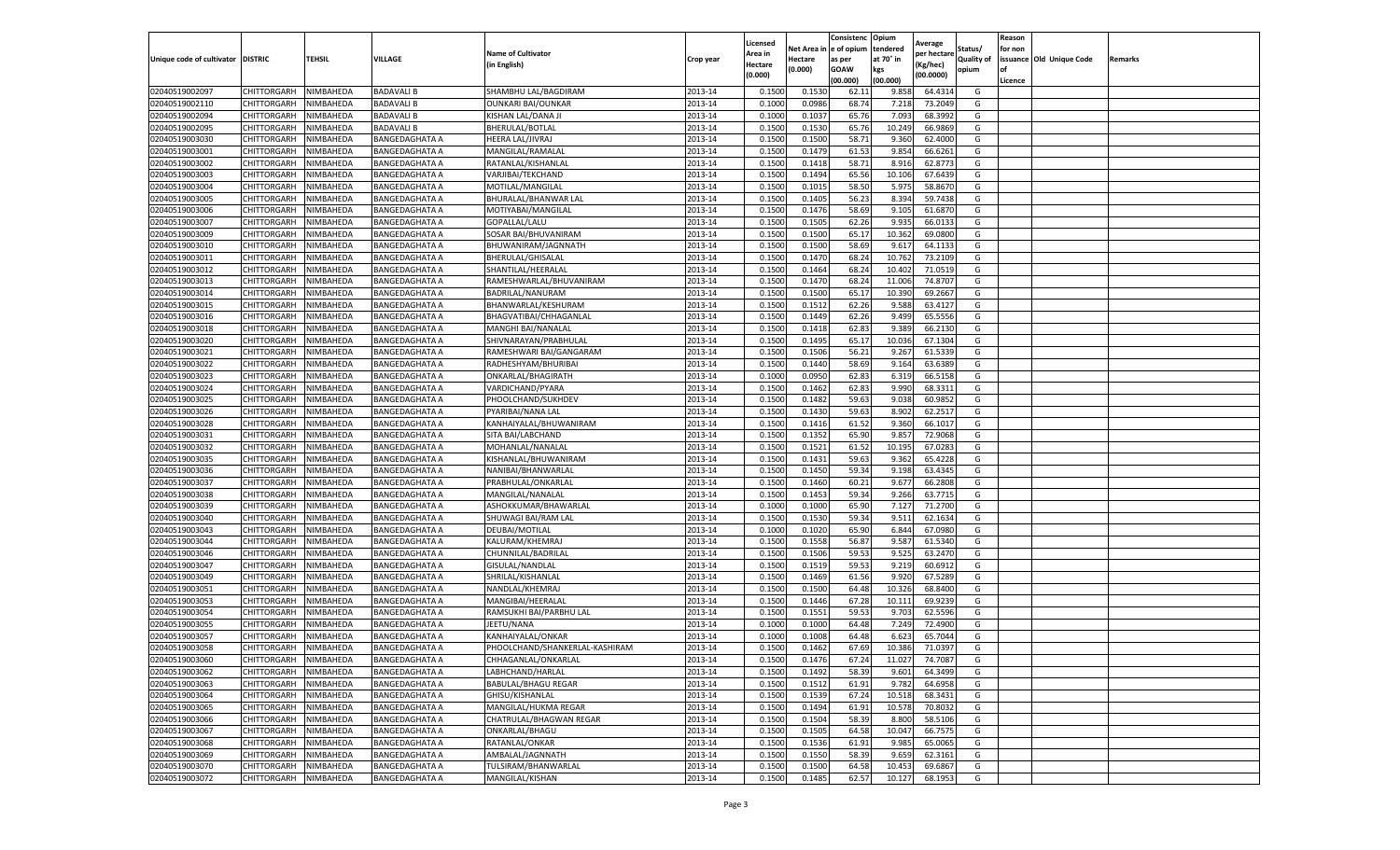|                                   |                    |           |                       |                           |           | Licensed |         | Consistenc             | Opium     |                        |            | Reason  |                          |                 |
|-----------------------------------|--------------------|-----------|-----------------------|---------------------------|-----------|----------|---------|------------------------|-----------|------------------------|------------|---------|--------------------------|-----------------|
|                                   |                    |           |                       | <b>Name of Cultivator</b> |           | Area in  |         | Net Area in e of opium | tendered  | Average<br>per hectare | Status/    | for non |                          |                 |
| Unique code of cultivator DISTRIC |                    | TEHSIL    | VILLAGE               | in English)               | Crop year | Hectare  | Hectare | as per                 | at 70° in | (Kg/hec                | Quality of |         | issuance Old Unique Code | <b>Remarks</b>  |
|                                   |                    |           |                       |                           |           | (0.000)  | (0.000) | <b>GOAW</b>            | kgs       | (00.0000)              | opium      |         |                          |                 |
|                                   |                    |           |                       |                           |           |          |         | (00.000)               | (00.000)  |                        |            | Licence |                          |                 |
| 02040519003073                    | CHITTORGARH        | NIMBAHEDA | <b>BANGEDAGHATA A</b> | NANDLAL/BHAGWAN           | 2013-14   | 0.1500   | 0.1525  | 62.57                  | 10.44     | 68.4590                | G          |         |                          |                 |
| 02040519003074                    | CHITTORGARH        | NIMBAHEDA | <b>BANGEDAGHATA A</b> | BHERULAL/SHANKERLAL       | 2013-14   | 0.1500   | 0.1556  | 59.50                  | 9.92      | 63.7532                | G          |         |                          |                 |
| 02040519003075                    | CHITTORGARH        | NIMBAHEDA | <b>BANGEDAGHATA A</b> | KALURAM/KISHANLAL         | 2013-14   | 0.1500   | 0.1358  | 59.50                  | 8.160     | 60.0884                | G          |         |                          |                 |
| 02040519003076                    | CHITTORGARH        | NIMBAHEDA | <b>BANGEDAGHATA A</b> | VARDICHAND/BHAGU          | 2013-14   | 0.1000   | 0.0876  | 62.57                  | 6.051     | 69.0753                | G          |         |                          |                 |
| 02040519003078                    | CHITTORGARH        | NIMBAHEDA | <b>BANGEDAGHATA A</b> | PHOOLCHAND/BHANWARLAL     | 2013-14   | 0.1500   | 0.1455  | 64.58                  | 10.15     | 69.8144                | G          |         |                          |                 |
| 02040519003079                    | CHITTORGARH        | NIMBAHEDA | BANGEDAGHATA A        | CHAGAN LAL/NARAYAN        | 2013-14   | 0.1000   | 0.1045  | 56.23                  | 6.161     | 58.9569                | G          |         |                          |                 |
| 02040519003080                    | CHITTORGARH        | NIMBAHEDA | <b>BANGEDAGHATA A</b> | KISHANLAL/MODIRAM         | 2013-14   | 0.1000   | 0.0968  | 71.56                  | 7.238     | 74.7727                | G          |         |                          |                 |
| 02040519003082                    | CHITTORGARH        | NIMBAHEDA | <b>BANGEDAGHATA A</b> | HEMRAJ/NARAYAN            | 2013-14   | 0.1500   | 0.1456  | 67.24                  | 10.422    | 71.5797                | G          |         |                          |                 |
| 02040519003083                    | CHITTORGARH        | NIMBAHEDA | <b>BANGEDAGHATA A</b> | NANDLAL/HARLAL            | 2013-14   | 0.1000   | 0.0960  | 68.24                  | 6.785     | 70.6771                | G          |         |                          |                 |
| 02040519003084                    | CHITTORGARH        | NIMBAHEDA | <b>BANGEDAGHATA A</b> | LABHCHAND/NARAYAN         | 2013-14   | 0.1500   | 0.1476  | 61.53                  | 9.713     | 65.8062                | G          |         |                          |                 |
| 02040519003085                    | CHITTORGARH        | NIMBAHEDA | <b>BANGEDAGHATA A</b> | AMARCHAND/KHEMRAJ         | 2013-14   | 0.1500   | 0.1495  | 59.50                  | 9.792     | 65.4983                | G          |         |                          |                 |
| 02040519003086                    | CHITTORGARH        | NIMBAHEDA | <b>BANGEDAGHATA A</b> | <b>BANSHILAL/ONKAR</b>    | 2013-14   | 0.1500   | 0.1455  | 65.56                  | 10.22     | 70.2887                | G          |         |                          |                 |
| 02040519003088                    | CHITTORGARH        | NIMBAHEDA | BANGEDAGHATA A        | NANDU BAI/GISALAL         | 2013-14   | 0.1500   | 0.1430  | 61.53                  | 9.484     | 66.3217                | G          |         |                          |                 |
| 02040519003092                    | CHITTORGARH        | NIMBAHEDA | <b>BANGEDAGHATA A</b> | DHAPUBAI/GOKUL            | 2013-14   | 0.1500   | 0.1483  | 58.71                  | 9.301     | 62.7175                | G          |         |                          |                 |
| 02040519003093                    | CHITTORGARH        | NIMBAHEDA | <b>BANGEDAGHATA A</b> | LABHCHAND/KISHANLAL       | 2013-14   | 0.1500   | 0.1465  | 65.56                  | 10.14     | 69.2355                | G          |         |                          |                 |
| 02040519003095                    | CHITTORGARH        | NIMBAHEDA | <b>BANGEDAGHATA A</b> | GEETALAL/NANDLAL          | 2013-14   | 0.1500   | 0.1492  | 61.52                  | 10.037    | 67.2721                | G          |         |                          |                 |
| 02040519003097                    | CHITTORGARH        | NIMBAHEDA | <b>BANGEDAGHATA A</b> | KALURAM/JAGGA             | 2013-14   | 0.1500   | 0.1001  | 62.31                  | 6.587     | 65.8042                | G          |         |                          |                 |
| 02040519003098                    | CHITTORGARH        | NIMBAHEDA | <b>BANGEDAGHATA A</b> | MANGILAL/NATHULAL         | 2013-14   | 0.1500   | 0.1476  | 59.52                  | 9.77      | 66.1924                | G          |         |                          |                 |
| 02040519003100                    | CHITTORGARH        | NIMBAHEDA | BANGEDAGHATA A        | RAMESHWARLAL/KISHANLAL    | 2013-14   | 0.1500   | 0.1471  | 60.05                  | 9.273     | 63.0387                | G          |         |                          |                 |
| 02040519003101                    | CHITTORGARH        | NIMBAHEDA | <b>BANGEDAGHATA A</b> | PUSHKARLAL/BHERULAL       | 2013-14   | 0.1500   |         |                        |           |                        | F.         |         |                          |                 |
| 02040519003104                    | CHITTORGARH        | NIMBAHEDA | <b>BANGEDAGHATA A</b> | MOHANLAL/KALURAM          | 2013-14   | 0.1500   | 0.1500  | 64.83                  | 10.641    | 70.9400                | G          |         |                          |                 |
| 02040519003105                    | CHITTORGARH        | NIMBAHEDA | <b>BANGEDAGHATA A</b> | SHANTILAL/RAM LAL         | 2013-14   | 0.1500   | 0.1472  | 59.52                  | 9.056     | 61.5217                | G          |         |                          |                 |
| 02040519003106                    | CHITTORGARH        | NIMBAHEDA | <b>BANGEDAGHATA A</b> | BANSILAL/KASHIRAM MALI    | 2013-14   | 0.1500   | 0.1500  | 62.31                  | 10.397    | 69.3133                | G          |         |                          |                 |
| 02040519003107                    | CHITTORGARH        | NIMBAHEDA | <b>BANGEDAGHATA A</b> | RAMCHANDRA/MOTILAL REGAR  | 2013-14   | 0.1500   | 0.1500  | 59.52                  | 9.540     | 63.6000                | G          |         |                          |                 |
| 02040519003108                    | CHITTORGARH        | NIMBAHEDA | BANGEDAGHATA A        | BABULAL/JAIRAM            | 2013-14   | 0.1500   | 0.1472  | 60.49                  | 9.315     | 63.2813                | G          |         |                          |                 |
| 02040519003111                    | CHITTORGARH        | NIMBAHEDA | <b>BANGEDAGHATA A</b> | ONKARLAL/MOTILAL          | 2013-14   | 0.1500   | 0.1468  | 56.08                  | 8.789     | 59.8706                | G          |         |                          |                 |
| 02040519003112                    | CHITTORGARH        | NIMBAHEDA | <b>BANGEDAGHATA A</b> | SURAJMAL/BHERULAI         | 2013-14   | 0.1500   | 0.0936  | 59.66                  | 6.145     | 65.6517                | G          |         |                          |                 |
| 02040519003113                    | CHITTORGARH        | NIMBAHEDA | <b>BANGEDAGHATA A</b> | GOPALLAL/BANSHILAL        | 2013-14   | 0.1500   | 0.1492  | 62.31                  | 10.014    | 67.1180                | G          |         |                          |                 |
| 02040519003114                    | CHITTORGARH        | NIMBAHEDA | <b>BANGEDAGHATA A</b> | SHAMBHULAL/JAIRAJ         | 2013-14   | 0.1000   | 0.0962  | 59.66                  | 6.060     | 62.9938                | G          |         |                          |                 |
| 02040519003116                    | CHITTORGARH        | NIMBAHEDA | <b>BANGEDAGHATA A</b> | ASHARAM/MODIRAM           | 2013-14   | 0.1500   | 0.1467  | 56.71                  | 8.547     | 58.2618                | G          |         |                          |                 |
| 02040519003118                    | CHITTORGARH        | NIMBAHEDA | BANGEDAGHATA A        | KANHAIYALAL/MOTILAL       | 2013-14   | 0.1500   | 0.1519  | 61.91                  | 9.95      | 65.5629                | G          |         |                          |                 |
| 02040519003120                    | CHITTORGARH        | NIMBAHEDA | <b>BANGEDAGHATA A</b> | MADANLAL/PRABHULAL        | 2013-14   | 0.1500   | 0.1563  | 59.66                  | 10.091    | 64.5617                | G          |         |                          |                 |
| 02040519003121                    | CHITTORGARH        | NIMBAHEDA | <b>BANGEDAGHATA A</b> | PRABHULAL/KASHIRAM        | 2013-14   | 0.1500   | 0.1512  | 59.66                  | 9.563     | 63.2474                | G          |         |                          |                 |
| 02040519003122                    | CHITTORGARH        | NIMBAHEDA | <b>BANGEDAGHATA A</b> | NOJIBAI/JAGLIYA           | 2013-14   | 0.1500   | 0.0325  | 64.83                  | 2.399     | 73.8154                | G          |         |                          |                 |
| 02040519003263                    | CHITTORGARH        | NIMBAHEDA | <b>BANGEDAGHATA A</b> | RATANLAL/MANA             | 2013-14   | 0.1000   | 0.0984  | 68.26                  | 7.080     | 71.9512                | G          |         |                          |                 |
| 02040519003061                    | CHITTORGARH        | NIMBAHEDA | <b>BANGEDAGHATA A</b> | <b>BHGAVAN/BHURA</b>      | 2013-14   | 0.1500   | 0.1421  | 61.91                  | 9.516     | 66.9669                | G          |         |                          |                 |
| 02040519003019                    | CHITTORGARH        | NIMBAHEDA | <b>BANGEDAGHATA A</b> | CUNNI LAL/AMARCHAND       | 2013-14   | 0.1500   | 0.1506  | 61.91                  | 9.534     | 63.3068                | G          |         |                          |                 |
| 02040519003094                    | CHITTORGARH        | NIMBAHEDA | BANGEDAGHATA A        | MANGI LAL/VARDI CHAND     | 2013-14   | 0.1500   | 0.1423  | 56.71                  | 8.628     | 60.6325                | G          |         |                          |                 |
| 02040519003264                    | CHITTORGARH        | NIMBAHEDA | <b>BANGEDAGHATA A</b> | SHIVLAL/JIVRAJ            | 2013-14   | 0.1500   | 0.1524  | 58.29                  | 9.143     | 59.9934                | G          |         |                          |                 |
| 02040519003117                    | CHITTORGARH        | NIMBAHEDA | <b>BANGEDAGHATA A</b> | UDAIRAM/BHANWARLAL DHAKAD | 2013-14   | 0.1500   | 0.1530  | 58.29                  | 9.701     | 63.4052                | G          |         |                          |                 |
| 02040519003017                    | CHITTORGARH        | NIMBAHEDA | BANGEDAGHATA A        | SAMPATBAI/MOTI LAL        | 2013-14   | 0.1500   | 0.1554  | 62.25                  | 10.11     | 65.0644                | G          |         |                          |                 |
| 02040519003041                    | CHITTORGARH        | NIMBAHEDA | <b>BANGEDAGHATA A</b> | BHANWAR LAL/LAKHMI CHAND  | 2013-14   | 0.1000   | 0.0950  | 62.25                  | 6.714     | 70.673                 | G          |         |                          |                 |
| 02040519003091                    | CHITTORGARH        | NIMBAHEDA | <b>BANGEDAGHATA A</b> | BHAGVATIBAI/CHAGAN LAL    | 2013-14   | 0.1500   | 0.1456  | 62.25                  | 9.649     | 66.2706                | G          |         |                          |                 |
| 02040519003109                    | CHITTORGARH        | NIMBAHEDA | BANGEDAGHATA A        | GOPALLAL/RATANLAI         | 2013-14   | 0.1500   | 0.1408  | 58.29                  | 8.752     | 62.1591                | G          |         |                          |                 |
| 02040519003110                    | CHITTORGARH        | NIMBAHEDA | <b>BANGEDAGHATA A</b> | GISALAL/RATANLAI          | 2013-14   | 0.1000   | 0.1015  | 58.29                  | 6.179     | 60.8768                | G          |         |                          |                 |
| 02040519003123                    | CHITTORGARH        | NIMBAHEDA | <b>BANGEDAGHATA A</b> | <b>BANSILAL/SHANKAR</b>   | 2013-14   | 0.1500   | 0.1564  | 61.99                  | 10.857    | 69.4182                | G          |         |                          |                 |
| 02040519003087                    | CHITTORGARH        | NIMBAHEDA | <b>BANGEDAGHATA A</b> | MOHAN LAL/BHAGVANLAL      | 2013-14   | 0.1500   | 0.1505  | 64.83                  | 10.428    | 69.2890                | G          |         |                          |                 |
| 02040519003029                    | CHITTORGARH        | NIMBAHEDA | <b>BANGEDAGHATA A</b> | BHERU LAL/DANRAJ          | 2013-14   | 0.1500   | 0.1500  | 56.71                  | 8.758     | 58.3867                | G          |         |                          |                 |
| 02040519003273                    | CHITTORGARH        | NIMBAHEDA | <b>BANGEDAGHATA A</b> | LUXMINARAYAN/NANDLAL      | 2013-14   | 0.1500   | 0.1450  | 65.46                  | 10.277    | 70.8759                | G          |         |                          |                 |
| 02040519003274                    | CHITTORGARH        | NIMBAHEDA | <b>BANGEDAGHATA A</b> | GOPAL LAL/MANGI LAL       | 2013-14   | 0.1500   | 0.1409  | 61.99                  | 9.228     | 65.4933                | G          |         |                          |                 |
| 02040519003275                    | CHITTORGARH        | NIMBAHEDA | <b>BANGEDAGHATA A</b> | MANGI LAL/KASIRAM         | 2013-14   | 0.1500   | 0.1500  | 61.99                  | 9.954     | 66.3600                | G          |         | 02040519014075           | <b>TRANSFER</b> |
| 02040519003201                    | CHITTORGARH        | NIMBAHEDA | <b>BANGEDAGHATA B</b> | GOPALLAL/HEERALAL         | 2013-14   | 0.1500   | 0.1465  | 67.26                  | 10.569    | 72.1433                | G          |         |                          |                 |
| 02040519003126                    | CHITTORGARH        | NIMBAHEDA | <b>BANGEDAGHATA B</b> | SUKHLAL/TEKCHAND DHAKAD   | 2013-14   | 0.1500   | 0.1500  | 64.73                  | 10.042    | 66.9467                | G          |         |                          |                 |
| 02040519003132                    | <b>CHITTORGARH</b> | NIMBAHEDA | <b>BANGEDAGHATA B</b> | BANSHILAL/JAIRAJ          | 2013-14   | 0.1500   | 0.1512  | 58.57                  | 9.907     | 65.5225                | G          |         |                          |                 |
| 02040519003133                    | CHITTORGARH        | NIMBAHEDA | <b>BANGEDAGHATA B</b> | BANSHILAL/NARAYAN         | 2013-14   | 0.1500   | 0.1435  | 64.73                  | 9.793     | 68.2439                | G          |         |                          |                 |
| 02040519003134                    | CHITTORGARH        | NIMBAHEDA | <b>BANGEDAGHATA B</b> | MANGILAL/HEMRAJ           | 2013-14   | 0.1500   | 0.1433  | 64.47                  | 9.330     | 65.1082                | G          |         |                          |                 |
| 02040519003135                    | CHITTORGARH        | NIMBAHEDA | <b>BANGEDAGHATA B</b> | NANALAL/HARIRAM           | 2013-14   | 0.1500   | 0.1500  | 61.96                  | 9.754     | 65.0267                | G          |         |                          |                 |
| 02040519003137                    | CHITTORGARH        | NIMBAHEDA | <b>BANGEDAGHATA B</b> | BANSHILAL/DEVA            | 2013-14   | 0.1500   | 0.1500  | 61.96                  | 9.772     | 65.1467                | G          |         |                          |                 |
| 02040519003138                    | <b>CHITTORGARH</b> | NIMBAHEDA | <b>BANGEDAGHATA B</b> | RATANLAL/MULA             | 2013-14   | 0.1500   | 0.1508  | 65.12                  | 10.317    | 68.4151                | G          |         |                          |                 |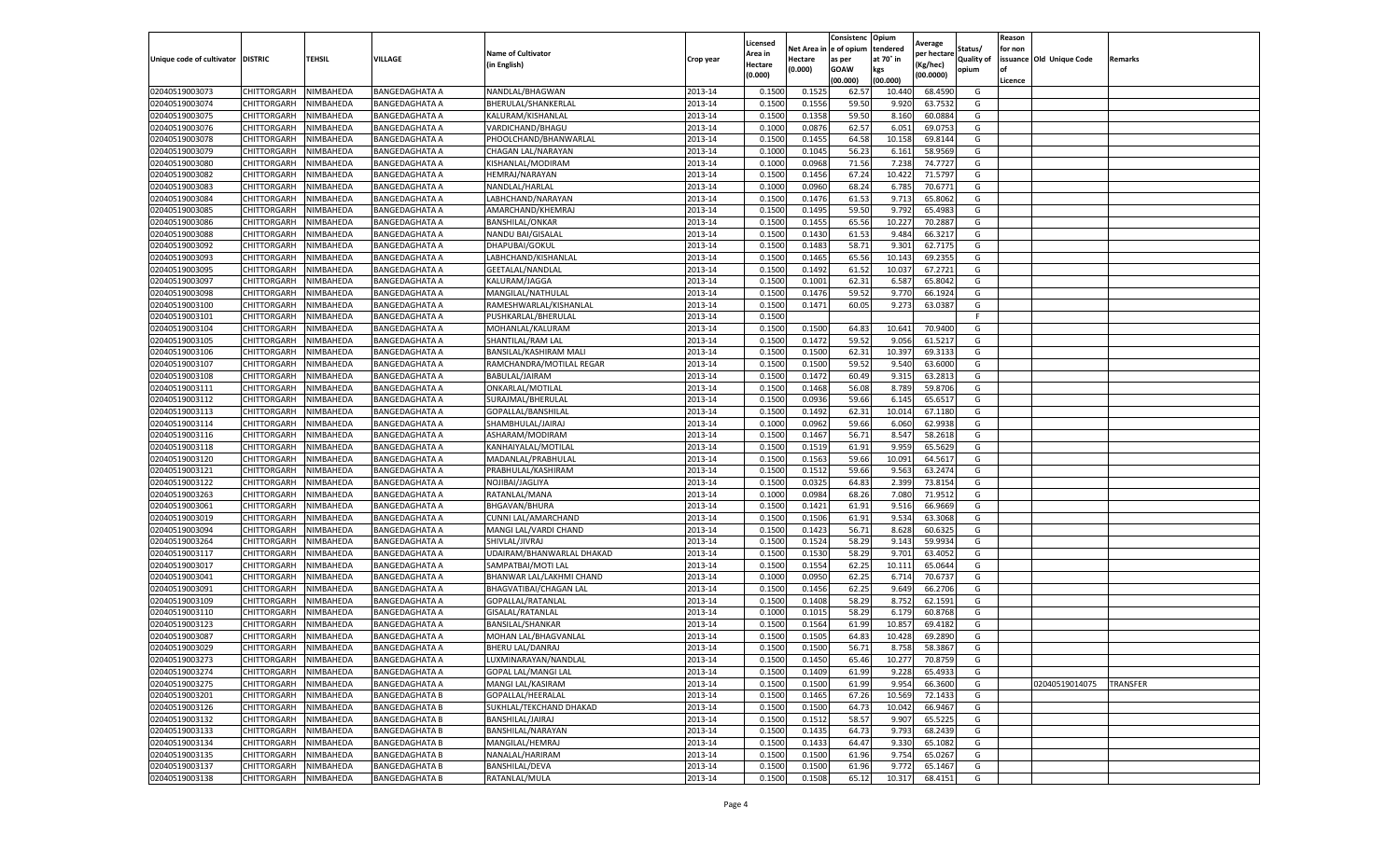|                                   |             |           |                       |                             |           | Licensed |            | Consistenc  | Opium     | Average     |                   | Reason  |                          |         |
|-----------------------------------|-------------|-----------|-----------------------|-----------------------------|-----------|----------|------------|-------------|-----------|-------------|-------------------|---------|--------------------------|---------|
|                                   |             |           |                       | <b>Name of Cultivator</b>   |           | Area in  | Net Area i | e of opium  | tendered  | per hectare | Status/           | for non |                          |         |
| Unique code of cultivator DISTRIC |             | TEHSIL    | VILLAGE               | (in English)                | Crop year | Hectare  | Hectare    | as per      | at 70° in | (Kg/hec)    | <b>Quality of</b> |         | issuance Old Unique Code | Remarks |
|                                   |             |           |                       |                             |           | (0.000)  | 0.000)     | <b>GOAW</b> | kgs       | (00.0000)   | opium             | οf      |                          |         |
|                                   |             |           |                       |                             |           |          |            | (00.000     | (00.000)  |             |                   | Licence |                          |         |
| 02040519003141                    | CHITTORGARH | NIMBAHEDA | <b>BANGEDAGHATA B</b> | KAILASHCHAND/JAGLIYA        | 2013-14   | 0.1500   | 0.1400     | 62.1        | 9.395     | 67.1071     | G                 |         |                          |         |
| 02040519003142                    | CHITTORGARH | NIMBAHEDA | <b>BANGEDAGHATA B</b> | NANALAL/ROOPA               | 2013-14   | 0.150    | 0.0513     | 65.12       | 3.693     | 71.9883     | G                 |         |                          |         |
| 02040519003143                    | CHITTORGARH | NIMBAHEDA | <b>BANGEDAGHATA B</b> | HEERALAL/BHANA              | 2013-14   | 0.1500   | 0.1500     | 62.10       | 9.714     | 64.7600     | G                 |         |                          |         |
| 02040519003148                    | CHITTORGARH | NIMBAHEDA | <b>BANGEDAGHATA B</b> | LABHCHAND/MAGNA             | 2013-14   | 0.1500   | 0.1453     | 62.53       | 9.826     | 67.6256     | G                 |         |                          |         |
| 02040519003153                    | CHITTORGARH | NIMBAHEDA | <b>BANGEDAGHATA B</b> | RAMESHWARLAL/MANGILAL       | 2013-14   | 0.1500   | 0.1493     | 62.53       | 10.032    | 67.1936     | G                 |         |                          |         |
| 02040519003157                    | CHITTORGARH | NIMBAHEDA | <b>BANGEDAGHATA B</b> | HEERALAL/MOTILAL            | 2013-14   | 0.1500   | 0.1512     | 65.12       | 10.242    | 67.7381     | G                 |         |                          |         |
| 02040519003159                    | CHITTORGARH | NIMBAHEDA | <b>BANGEDAGHATA B</b> | KANA/MOOLA                  | 2013-14   | 0.1000   | 0.1020     | 67.36       | 7.592     | 74.4314     | G                 |         |                          |         |
| 02040519003161                    | CHITTORGARH | NIMBAHEDA | <b>BANGEDAGHATA B</b> | HARJUBAI/MANA               | 2013-14   | 0.100    | 0.0988     | 62.53       | 6.771     | 68.5324     | G                 |         |                          |         |
| 02040519003162                    | CHITTORGARH | NIMBAHEDA | <b>BANGEDAGHATA B</b> | GEETALAL/ONKARLAL           | 2013-14   | 0.100    | 0.1000     | 65.57       | 6.857     | 68.5700     | G                 |         |                          |         |
| 02040519003164                    | CHITTORGARH | NIMBAHEDA | <b>BANGEDAGHATA B</b> | BANSHILAL/KESHURAM          | 2013-14   | 0.1500   | 0.1480     | 58.57       | 9.262     | 62.5811     | G                 |         |                          |         |
| 02040519003165                    | CHITTORGARH | NIMBAHEDA | <b>BANGEDAGHATA B</b> | KANHAIYALAL/PREMCHAND       | 2013-14   | 0.1500   | 0.1560     | 62.34       | 10.384    | 66.5641     | G                 |         |                          |         |
| 02040519003166                    | CHITTORGARH | NIMBAHEDA | <b>BANGEDAGHATA B</b> | MADANLAL/NANALAL            | 2013-14   | 0.1500   | 0.1558     | 62.34       | 10.242    | 65.7381     | G                 |         |                          |         |
| 02040519003167                    | CHITTORGARH | NIMBAHEDA | <b>BANGEDAGHATA B</b> | LILABAI/MODIRAM             | 2013-14   | 0.1000   | 0.1020     | 68.19       | 7.462     | 73.1569     | G                 |         |                          |         |
| 02040519003169                    | CHITTORGARH | NIMBAHEDA | <b>BANGEDAGHATA B</b> | CHHAGANLAL/BHERULAL         | 2013-14   | 0.100    | 0.0962     | 62.34       | 6.287     | 65.3534     | G                 |         |                          |         |
| 02040519003176                    | CHITTORGARH | NIMBAHEDA | <b>BANGEDAGHATA B</b> | DINESHCHANDRA/SHIVLAL       | 2013-14   | 0.1500   | 0.1563     | 62.80       | 10.308    | 65.9501     | G                 |         |                          |         |
| 02040519003177                    | CHITTORGARH | NIMBAHEDA | <b>BANGEDAGHATA B</b> | KANHAIYALAL/CHHAGANLAL      | 2013-14   | 0.1500   | 0.1512     | 62.80       | 10.093    | 66.7526     | G                 |         |                          |         |
| 02040519003178                    | CHITTORGARH | NIMBAHEDA | <b>BANGEDAGHATA B</b> | SHANTILAL/SHANKERLAL        | 2013-14   | 0.1500   | 0.1423     | 65.57       | 10.19     | 71.6163     | G                 |         |                          |         |
| 02040519003180                    | CHITTORGARH | NIMBAHEDA | <b>BANGEDAGHATA B</b> | BHAGIRATH/BHANWARLAL        | 2013-14   | 0.1500   | 0.1421     | 65.57       | 10.042    | 70.6685     | G                 |         |                          |         |
| 02040519003181                    | CHITTORGARH | NIMBAHEDA | <b>BANGEDAGHATA B</b> | KHEMRAJ/MANGILAL            | 2013-14   | 0.1500   | 0.1500     | 65.57       | 10.604    | 70.693      | G                 |         |                          |         |
| 02040519003182                    | CHITTORGARH |           | <b>BANGEDAGHATA B</b> | DALCHAND/BADRILAL           | 2013-14   | 0.1500   | 0.1500     | 70.56       | 11.290    | 75.2667     | G                 |         |                          |         |
|                                   |             | NIMBAHEDA |                       | LUXMINARAYAN/PHOOLCHAND     |           |          | 0.1456     |             |           | 64.2033     | G                 |         |                          |         |
| 02040519003183                    | CHITTORGARH | NIMBAHEDA | <b>BANGEDAGHATA B</b> |                             | 2013-14   | 0.1500   |            | 62.80       | 9.348     |             |                   |         |                          |         |
| 02040519003184                    | CHITTORGARH | NIMBAHEDA | <b>BANGEDAGHATA B</b> | GORILAL/HEERALAL            | 2013-14   | 0.1500   | 0.1463     | 59.48       | 9.449     | 64.5865     | G                 |         |                          |         |
| 02040519003185                    | CHITTORGARH | NIMBAHEDA | <b>BANGEDAGHATA B</b> | PRITHWIRAJ/BHAWANIRAM       | 2013-14   | 0.1500   | 0.1443     | 59.48       | 9.670     | 67.0132     | G                 |         |                          |         |
| 02040519003188                    | CHITTORGARH | NIMBAHEDA | <b>BANGEDAGHATA B</b> | KANHAIYALAL/HEERALAL        | 2013-14   | 0.1500   | 0.1435     | 59.48       | 9.177     | 63.9512     | G                 |         |                          |         |
| 02040519003189                    | CHITTORGARH | NIMBAHEDA | <b>BANGEDAGHATA B</b> | RADHESHYAM/CHHAGANLAI       | 2013-14   | 0.1500   | 0.1512     | 62.91       | 10.102    | 66.8122     | G                 |         |                          |         |
| 02040519003190                    | CHITTORGARH | NIMBAHEDA | <b>BANGEDAGHATA B</b> | SHIVLAL/NANALAL             | 2013-14   | 0.1500   | 0.1470     | 62.91       | 10.335    | 70.3061     | G                 |         |                          |         |
| 02040519003192                    | CHITTORGARH | NIMBAHEDA | <b>BANGEDAGHATA B</b> | MANGILAL/CHUNNILAL          | 2013-14   | 0.1500   | 0.1416     | 62.91       | 9.41      | 66.4548     | G                 |         |                          |         |
| 02040519003193                    | CHITTORGARH | NIMBAHEDA | BANGEDAGHATA B        | SURESHCHAND/SOHANLAL        | 2013-14   | 0.1500   | 0.1462     | 64.96       | 10.217    | 69.8837     | G                 |         |                          |         |
| 02040519003195                    | CHITTORGARH | NIMBAHEDA | <b>BANGEDAGHATA B</b> | LUXMINARAYAN/NANALAL        | 2013-14   | 0.1500   | 0.1500     | 61.71       | 10.738    | 71.5867     | л.                | 02      |                          |         |
| 02040519003196                    | CHITTORGARH | NIMBAHEDA | <b>BANGEDAGHATA B</b> | RAMESHWARLAL/BHANWARLAL     | 2013-14   | 0.1500   | 0.1520     | 70.56       | 11.491    | 75.5987     | G                 |         |                          |         |
| 02040519003197                    | CHITTORGARH | NIMBAHEDA | <b>BANGEDAGHATA B</b> | KISHANLAL/NATHULAL          | 2013-14   | 0.1500   | 0.1470     | 67.39       | 10.349    | 70.4014     | G                 |         |                          |         |
| 02040519003198                    | CHITTORGARH | NIMBAHEDA | <b>BANGEDAGHATA B</b> | DEVILAL/NANALAL             | 2013-14   | 0.1500   | 0.1414     | 64.66       | 10.290    | 72.7723     | G                 |         |                          |         |
| 02040519003200                    | CHITTORGARH | NIMBAHEDA | <b>BANGEDAGHATA B</b> | SHANKERLAL/VARDICHAND       | 2013-14   | 0.1500   | 0.1480     | 64.3        | 10.464    | 70.7027     | G                 |         |                          |         |
| 02040519003202                    | CHITTORGARH | NIMBAHEDA | <b>BANGEDAGHATA B</b> | RATANLAL/TEKCHAND           | 2013-14   | 0.1500   | 0.1521     | 56.74       | 9.832     | 64.6417     | G                 |         |                          |         |
| 02040519003203                    | CHITTORGARH | NIMBAHEDA | <b>BANGEDAGHATA B</b> | JAICHAND/NANALAL            | 2013-14   | 0.1500   | 0.1519     | 67.63       | 10.956    | 72.1264     | G                 |         |                          |         |
| 02040519003204                    | CHITTORGARH | NIMBAHEDA | <b>BANGEDAGHATA B</b> | BOTLAL/KISHANLAL            | 2013-14   | 0.1500   | 0.1472     | 61.71       | 9.345     | 63.4851     | G                 |         |                          |         |
| 02040519003205                    | CHITTORGARH | NIMBAHEDA | <b>BANGEDAGHATA B</b> | <b>GEETA BAI/RADAKISHAN</b> | 2013-14   | 0.1500   | 0.1470     | 64.96       | 10.588    | 72.0272     | G                 |         |                          |         |
| 02040519003208                    | CHITTORGARH | NIMBAHEDA | <b>BANGEDAGHATA B</b> | RADHESHYAM/TEKCHAND         | 2013-14   | 0.1500   | 0.1517     | 64.96       | 10.069    | 66.3744     | G                 |         |                          |         |
| 02040519003209                    | CHITTORGARH | NIMBAHEDA | <b>BANGEDAGHATA B</b> | SHANTI BAI/SURESH CHAND     | 2013-14   | 0.1500   | 0.1476     | 61.7        | 9.812     | 66.4770     | G                 |         |                          |         |
| 02040519003210                    | CHITTORGARH | NIMBAHEDA | <b>BANGEDAGHATA B</b> | RATANLAL/PRABHULAL          | 2013-14   | 0.1500   | 0.1496     | 64.90       | 10.375    | 69.3516     | G                 |         |                          |         |
| 02040519003211                    | CHITTORGARH | NIMBAHEDA | <b>BANGEDAGHATA B</b> | SUKHLAL/CHUNNILAL           | 2013-14   | 0.1500   | 0.1505     | 70.56       | 10.705    | 71.1296     | G                 |         |                          |         |
| 02040519003215                    | CHITTORGARH | NIMBAHEDA | <b>BANGEDAGHATA B</b> | SHANTILAL/SHANKERLAL        | 2013-14   | 0.1500   | 0.1547     | 59.81       | 9.758     | 63.0769     | G                 |         |                          |         |
| 02040519003216                    | CHITTORGARH | NIMBAHEDA | <b>BANGEDAGHATA B</b> | SOHANLAL/NARAYAN            | 2013-14   | 0.1500   | 0.1470     | 64.90       | 10.263    | 69.8163     | G                 |         |                          |         |
| 02040519003218                    | CHITTORGARH | NIMBAHEDA | <b>BANGEDAGHATA B</b> | SHIVLAL/PHOOLCHAND          | 2013-14   | 0.1000   | 0.0962     | 70.30       | 7.522     | 78.1913     | G                 |         |                          |         |
| 02040519003219                    | CHITTORGARH | NIMBAHEDA | <b>BANGEDAGHATA B</b> | NANALAL/RAMLAL              | 2013-14   | 0.1500   | 0.1434     | 62.84       | 10.288    | 71.7434     | G                 |         |                          |         |
| 02040519003220                    | CHITTORGARH | NIMBAHEDA | <b>BANGEDAGHATA B</b> | PHOOLCHAND/GEETALAL         | 2013-14   | 0.150    | 0.1443     | 59.8        | 9.142     | 63.3541     | G                 |         |                          |         |
| 02040519003221                    | CHITTORGARH | NIMBAHEDA | <b>BANGEDAGHATA B</b> | PREMLATA/SHOBHALAL          | 2013-14   | 0.1000   | 0.1008     | 62.84       | 6.329     | 62.7877     | G                 |         |                          |         |
| 02040519003222                    | CHITTORGARH | NIMBAHEDA | <b>BANGEDAGHATA B</b> | GOPALLAL/SOHANLAL           | 2013-14   | 0.1500   | 0.1530     | 64.90       | 10.356    | 67.6863     | G                 |         |                          |         |
| 02040519003223                    | CHITTORGARH | NIMBAHEDA | <b>BANGEDAGHATA B</b> | GEETALAL/MOHANLAL           | 2013-14   | 0.1500   | 0.1512     | 65.85       | 10.508    | 69.4974     | G                 |         |                          |         |
| 02040519003224                    | CHITTORGARH | NIMBAHEDA | <b>BANGEDAGHATA B</b> | SHYAMLAL/BHERULAL           | 2013-14   | 0.1500   | 0.1430     | 65.85       | 9.972     | 69.7343     | G                 |         |                          |         |
| 02040519003225                    | CHITTORGARH | NIMBAHEDA | <b>BANGEDAGHATA B</b> | KAMLABAI/SHANKERLAL         | 2013-14   | 0.1000   | 0.1015     | 67.29       | 6.950     | 68.4729     | G                 |         |                          |         |
| 02040519003227                    | CHITTORGARH | NIMBAHEDA | <b>BANGEDAGHATA B</b> | RATANLAL/LALU               | 2013-14   | 0.1500   | 0.1500     | 62.84       | 9.677     | 64.5133     |                   |         |                          |         |
|                                   |             |           |                       |                             |           |          |            |             |           |             | G                 |         |                          |         |
| 02040519003228                    | CHITTORGARH | NIMBAHEDA | <b>BANGEDAGHATA B</b> | NIRBHAIRAM/PHOOLCHAND       | 2013-14   | 0.1500   | 0.1416     | 67.58       | 9.925     | 70.0918     | G                 |         |                          |         |
| 02040519003229                    | CHITTORGARH | NIMBAHEDA | <b>BANGEDAGHATA B</b> | MANGILAL/GULAB CHAND        | 2013-14   | 0.1500   | 0.1515     | 59.81       | 9.928     | 65.5314     | G                 |         |                          |         |
| 02040519003231                    | CHITTORGARH | NIMBAHEDA | <b>BANGEDAGHATA B</b> | KISHOR KUMAR/KHEMRAJ        | 2013-14   | 0.1500   | 0.1560     | 62.10       | 10.344    | 66.3077     | G                 |         |                          |         |
| 02040519003234                    | CHITTORGARH | NIMBAHEDA | <b>BANGEDAGHATA B</b> | FULCHAND/DALUJI DHAKAD      | 2013-14   | 0.1500   | 0.1426     | 67.87       | 10.025    | 70.3015     | G                 |         |                          |         |
| 02040519003235                    | CHITTORGARH | NIMBAHEDA | <b>BANGEDAGHATA B</b> | SHANKARLAL/DEVABALAI        | 2013-14   | 0.1500   | 0.1512     | 62.10       | 9.838     | 65.0661     | G                 |         |                          |         |
| 02040519003237                    | CHITTORGARH | NIMBAHEDA | <b>BANGEDAGHATA B</b> | MADANLAL/MANGILAL DHAKAD    | 2013-14   | 0.1500   | 0.1423     | 61.51       | 9.560     | 67.1820     | G                 |         |                          |         |
| 02040519003238                    | CHITTORGARH | NIMBAHEDA | <b>BANGEDAGHATA B</b> | KALURAM/KASHIRAM MALI       | 2013-14   | 0.1500   | 0.1508     | 64.41       | 10.646    | 70.5968     | G                 |         |                          |         |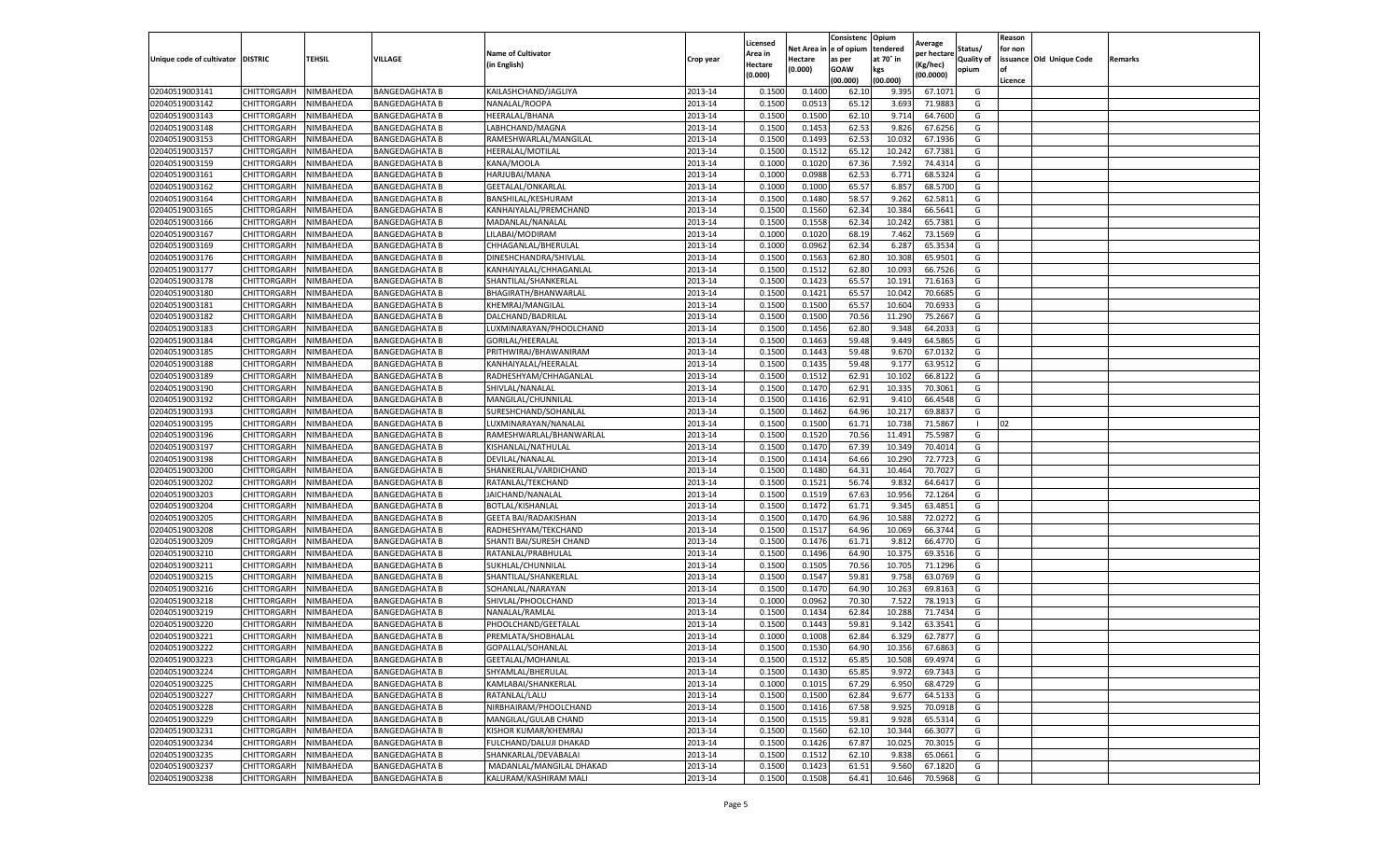|                           |                    |           |                       |                             |           | Licensed |         | Consistenc             | Opium     |                        |                   | Reason  |                          |                    |
|---------------------------|--------------------|-----------|-----------------------|-----------------------------|-----------|----------|---------|------------------------|-----------|------------------------|-------------------|---------|--------------------------|--------------------|
|                           |                    |           |                       | <b>Name of Cultivator</b>   |           | Area in  |         | Net Area in e of opium | tendered  | Average<br>per hectare | Status/           | for non |                          |                    |
| Unique code of cultivator | <b>DISTRIC</b>     | TEHSIL    | VILLAGE               | in English)                 | Crop year | Hectare  | Hectare | as per                 | at 70° in | (Kg/hec                | <b>Quality of</b> |         | issuance Old Unique Code | <b>Remarks</b>     |
|                           |                    |           |                       |                             |           | (0.000)  | (0.000) | <b>GOAW</b>            | kgs       | (00.0000)              | opium             |         |                          |                    |
|                           |                    |           |                       |                             |           |          |         | (00.000)               | (00.000)  |                        |                   | Licence |                          |                    |
| 02040519003241            | CHITTORGARH        | NIMBAHEDA | <b>BANGEDAGHATA B</b> | BAGDIRAM/NANALAL            | 2013-14   | 0.1000   | 0.1008  | 65.85                  | 7.065     | 70.089                 | G                 |         |                          |                    |
| 02040519003243            | CHITTORGARH        | NIMBAHEDA | <b>BANGEDAGHATA B</b> | KANCHAN/NANALAL             | 2013-14   | 0.1500   | 0.1480  | 58.67                  | 9.404     | 63.5405                | G                 |         |                          |                    |
| 02040519003244            | CHITTORGARH        | NIMBAHEDA | <b>BANGEDAGHATA B</b> | RADHESHYAM/MADHOLAL         | 2013-14   | 0.1500   | 0.1512  | 66.30                  | 10.712    | 70.8466                | G                 |         |                          |                    |
| 02040519003245            | CHITTORGARH        | NIMBAHEDA | <b>BANGEDAGHATA B</b> | MOHANLAL/PRABHULAL BHIL     | 2013-14   | 0.1000   | 0.1020  | 58.67                  | 6.093     | 59.7353                | G                 |         |                          |                    |
| 02040519003252            | CHITTORGARH        | NIMBAHEDA | <b>BANGEDAGHATA B</b> | PRABHULAL/BHERULAL DHAKAD   | 2013-14   | 0.1500   | 0.1519  | 61.51                  | 9.692     | 63.8051                | G                 |         |                          |                    |
| 02040519003253            | CHITTORGARH        | NIMBAHEDA | BANGEDAGHATA B        | MOTILAL/AASHARAM            | 2013-14   | 0.1500   | 0.1470  | 61.51                  | 9.727     | 66.1701                | G                 |         |                          |                    |
| 02040519003255            | CHITTORGARH        | NIMBAHEDA | <b>BANGEDAGHATA B</b> | BAGDIRAM/NARAYAN DHAKAD     | 2013-14   | 0.1000   | 0.1005  | 61.37                  | 7.119     | 70.8358                | G                 |         |                          |                    |
| 02040519003256            | CHITTORGARH        | NIMBAHEDA | <b>BANGEDAGHATA B</b> | HIRALAL/MAGNA REGAR         | 2013-14   | 0.1500   | 0.1440  | 62.44                  | 9.295     | 64.5486                | G                 |         |                          |                    |
| 02040519003260            | CHITTORGARH        | NIMBAHEDA | <b>BANGEDAGHATA B</b> | JAGDISH CHANDRA/JAIRAAM     | 2013-14   | 0.1500   | 0.1500  | 64.77                  | 9.790     | 65.2667                | G                 |         |                          |                    |
| 02040519003261            | CHITTORGARH        | NIMBAHEDA | <b>BANGEDAGHATA B</b> | RATANLAL/ONKARLAL           | 2013-14   | 0.1500   | 0.1411  | 70.66                  | 10.932    | 77.4770                | G                 |         |                          |                    |
| 02040519003262            | CHITTORGARH        | NIMBAHEDA | <b>BANGEDAGHATA B</b> | NANDLAL/SHANKARLAL DHAKAD   | 2013-14   | 0.1500   | 0.1569  | 62.44                  | 10.900    | 69.4710                | G                 |         |                          |                    |
| 02040519003131            | CHITTORGARH        | NIMBAHEDA | <b>BANGEDAGHATA B</b> | JHERAM/MOTI                 | 2013-14   | 0.1000   | 0.1004  | 58.67                  | 6.59      | 65.6972                | G                 |         |                          |                    |
| 02040519003144            | CHITTORGARH        | NIMBAHEDA | <b>BANGEDAGHATA B</b> | BHERULAL/CHATRU             | 2013-14   | 0.1500   | 0.1470  | 62.44                  | 9.74      | 66.2653                | G                 |         |                          |                    |
| 02040519003156            | CHITTORGARH        | NIMBAHEDA | <b>BANGEDAGHATA B</b> | NANDLAL/JAGNNTH             | 2013-14   | 0.1500   | 0.1470  | 62.22                  | 9.662     | 65.7279                | G                 |         |                          |                    |
| 02040519003170            | CHITTORGARH        | NIMBAHEDA | <b>BANGEDAGHATA B</b> | BABULAL/MOTILAL             | 2013-14   | 0.1500   | 0.1504  | 56.77                  | 9.075     | 60.3391                | G                 |         |                          |                    |
| 02040519003214            | CHITTORGARH        | NIMBAHEDA | <b>BANGEDAGHATA B</b> | MOHANLAL/RAMCHANDRA         | 2013-14   | 0.1000   | 0.1001  | 62.22                  | 6.951     | 69.4406                | G                 |         |                          |                    |
| 02040519003251            | CHITTORGARH        | NIMBAHEDA | <b>BANGEDAGHATA B</b> | SURESHCHAND/KASHIRAM        | 2013-14   | 0.1500   | 0.1419  | 59.36                  | 8.946     | 63.0444                | G                 |         |                          |                    |
| 02040519003233            | CHITTORGARH        | NIMBAHEDA | <b>BANGEDAGHATA B</b> | KAMLIBAI/NARU               | 2013-14   | 0.1500   | 0.1525  | 62.22                  | 10.329    | 67.7311                | G                 |         |                          |                    |
| 02040519003151            | CHITTORGARH        | NIMBAHEDA | <b>BANGEDAGHATA B</b> | NANDU BAI/RAMLAI            | 2013-14   | 0.1500   | 0.1441  | 64.77                  | 9.79      | 67.9389                | G                 |         |                          |                    |
| 02040519003267            | CHITTORGARH        | NIMBAHEDA | <b>BANGEDAGHATA B</b> | RANGLAL/BHANWARLAL          | 2013-14   | 0.1500   | 0.1424  | 59.36                  | 9.464     | 66.4607                | G                 |         |                          |                    |
| 02040519003268            | CHITTORGARH        | NIMBAHEDA | <b>BANGEDAGHATA B</b> | OMPARKASH/BHAGVAN           | 2013-14   | 0.1500   | 0.1443  | 67.95                  | 10.202    | 70.6999                | G                 |         |                          |                    |
| 02040519003269            | CHITTORGARH        | NIMBAHEDA | <b>BANGEDAGHATA B</b> | NIRBHERAM/KJODH             | 2013-14   | 0.1500   | 0.1500  | 61.57                  | 9.596     | 63.9733                | G                 |         |                          |                    |
| 02040519003271            | CHITTORGARH        | NIMBAHEDA | <b>BANGEDAGHATA B</b> | JAGDISH/MOTILAL             | 2013-14   | 0.1500   | 0.1400  | 61.57                  | 9.244     | 66.0286                | G                 |         |                          | TRANSFER/LUNKHENDA |
| 02040519003270            | CHITTORGARH        | NIMBAHEDA | <b>BANGEDAGHATA B</b> | RUKAMNIBAI/GANPATLAL        | 2013-14   | 0.1500   | 0.1472  | 61.57                  | 9.332     | 63.3967                | G                 |         |                          |                    |
| 02040519003163            | CHITTORGARH        | NIMBAHEDA | BANGEDAGHATA B        | SHYAMLAL/BHANA              | 2013-14   | 0.1500   | 0.1344  | 64.77                  | 9.965     | 74.1443                | G                 |         |                          |                    |
| 02040519003155            | CHITTORGARH        | NIMBAHEDA | <b>BANGEDAGHATA B</b> | DALCHAND/SHANKAR            | 2013-14   | 0.1500   | 0.0464  | 56.77                  | 2.920     | 62.9310                | G                 |         |                          |                    |
| 02040519003207            | CHITTORGARH        | NIMBAHEDA | <b>BANGEDAGHATA B</b> | RAMESHWAR/KACHRULAL         | 2013-14   | 0.1500   | 0.1440  | 59.36                  | 9.286     | 64.4861                | G                 |         |                          |                    |
| 02040519003213            | CHITTORGARH        | NIMBAHEDA | <b>BANGEDAGHATA B</b> | MANGILAL/NARAYANLAL         | 2013-14   | 0.1500   | 0.1517  | 55.84                  | 9.261     | 61.0481                | G                 |         |                          |                    |
| 02040519003140            | CHITTORGARH        | NIMBAHEDA | <b>BANGEDAGHATA B</b> | DALLESINGH/MOHANSINGH       | 2013-14   | 0.1000   | 0.0986  | 61.76                  | 6.335     | 64.2495                | G                 |         |                          |                    |
| 02040519003129            | CHITTORGARH        | NIMBAHEDA | <b>BANGEDAGHATA B</b> | PANNALAL/MOTI               | 2013-14   | 0.1500   | 0.1515  | 59.59                  | 9.560     | 63.1023                | G                 |         |                          |                    |
| 02040519003130            | CHITTORGARH        | NIMBAHEDA | BANGEDAGHATA B        | RAMCHANDRA/SHANKAR          | 2013-14   | 0.1500   | 0.1500  | 65.33                  | 10.41     | 69.4333                | G                 |         |                          |                    |
| 02040519003145            | CHITTORGARH        | NIMBAHEDA | <b>BANGEDAGHATA B</b> | SHIVLAL/CHTRU               | 2013-14   | 0.1000   | 0.0568  | 59.59                  | 3.584     | 63.0986                | G                 |         |                          |                    |
| 02040519003146            | CHITTORGARH        | NIMBAHEDA | <b>BANGEDAGHATA B</b> | NANI BAI/PYARCHAND          | 2013-14   | 0.1000   | 0.0994  | 61.76                  | 6.529     | 65.6841                | G                 |         |                          |                    |
| 02040519003152            | CHITTORGARH        | NIMBAHEDA | <b>BANGEDAGHATA B</b> | NANALAL/HUKMA               | 2013-14   | 0.1500   | 0.1508  | 61.76                  | 10.111    | 67.0491                | G                 |         |                          |                    |
| 02040519003191            | CHITTORGARH        | NIMBAHEDA | <b>BANGEDAGHATA B</b> | SUKHLAL/HEERALAL            | 2013-14   | 0.1000   | 0.1034  | 62.58                  | 6.607     | 63.8975                | G                 |         |                          |                    |
| 02040519003250            | CHITTORGARH        | NIMBAHEDA | <b>BANGEDAGHATA B</b> | KISHANLAL/BHURALAL          | 2013-14   | 0.1500   | 0.1404  | 55.84                  | 8.536     | 60.7977                | G                 |         |                          |                    |
| 02040519003127            | CHITTORGARH        | NIMBAHEDA | <b>BANGEDAGHATA B</b> | MANOHARLAL/BHAVARLAL SHARMA | 2013-14   | 0.1500   | 0.1540  | 56.50                  | 9.008     | 58.4935                | G                 |         |                          |                    |
| 02040519003272            | CHITTORGARH        | NIMBAHEDA | BANGEDAGHATA B        | DINESHCHANDRA/SUKHLAL       | 2013-14   | 0.1500   | 0.1443  | 62.58                  | 9.691     | 67.1587                | G                 |         |                          |                    |
| 02040519125001            | CHITTORGARH        | NIMBAHEDA | BHUWANIYAKHEDI        | ROOPA/KALU                  | 2013-14   | 0.1000   | 0.0990  | 56.61                  | 6.25      | 63.1414                | G                 |         |                          |                    |
| 02040519125002            | CHITTORGARH        | NIMBAHEDA | BHUWANIYAKHEDI        | PRABHUBAI/GHASI             | 2013-14   | 0.1500   | 0.1496  | 65.46                  | 10.932    | 73.0749                | G                 |         |                          |                    |
| 02040519125003            | CHITTORGARH        | NIMBAHEDA | BHUWANIYAKHEDI        | SHYAMSUNDER/BHERULAL        | 2013-14   | 0.1000   | 0.1026  | 56.61                  | 5.782     | 56.3548                | G                 |         |                          |                    |
| 02040519125004            | CHITTORGARH        | NIMBAHEDA | BHUWANIYAKHEDI        | RATANLAL/NONDRAM            | 2013-14   | 0.1500   | 0.1470  | 62.39                  | 10.125    | 68.8776                | G                 |         |                          |                    |
| 02040519125005            | CHITTORGARH        | NIMBAHEDA | BHUWANIYAKHEDI        | HIRALAL/KHEMRAJ             | 2013-14   | 0.1500   | 0.1484  | 65.46                  | 11.119    | 74.9259                | G                 |         |                          |                    |
| 02040519125006            | CHITTORGARH        | NIMBAHEDA | BHUWANIYAKHEDI        | DHAPUBAI/MANGILAL           | 2013-14   | 0.1500   | 0.1491  | 62.39                  | 10.54     | 70.7176                | G                 |         |                          |                    |
| 02040519125007            | CHITTORGARH        | NIMBAHEDA | BHUWANIYAKHEDI        | DALURAM/TODULAL             | 2013-14   | 0.1500   | 0.1491  | 58.74                  | 9.088     | 60.952                 | G                 |         |                          |                    |
| 02040519125008            | CHITTORGARH        | NIMBAHEDA | BHUWANIYAKHEDI        | GIRDHARI/RAMLAL             | 2013-14   | 0.1500   | 0.1493  | 62.39                  | 10.865    | 72.7729                | G                 |         |                          |                    |
| 02040519125009            | CHITTORGARH        | NIMBAHEDA | BHUWANIYAKHEDI        | SNEHLATA/JAGDISH            | 2013-14   | 0.1000   | 0.1050  | 58.74                  | 6.604     | 62.8952                | G                 |         |                          |                    |
| 02040519125010            | CHITTORGARH        | NIMBAHEDA | BHUWANIYAKHEDI        | KAMLADEVI/JAGDISH           | 2013-14   | 0.1500   | 0.1475  | 65.94                  | 10.635    | 72.1017                | G                 |         |                          |                    |
| 02040519125011            | CHITTORGARH        | NIMBAHEDA | BHUWANIYAKHEDI        | GULABHCHAND/DALU            | 2013-14   | 0.1000   | 0.1008  | 58.74                  | 6.470     | 64.1865                | G                 |         |                          |                    |
| 02040519004002            | CHITTORGARH        | NIMBAHEDA | <b>DEEPPURA</b>       | TOKUBAI/PRABHULAL           | 2013-14   | 0.1500   | 0.1519  | 61.21                  | 10.344    | 68.0974                | G                 |         |                          |                    |
| 02040519004004            | CHITTORGARH        | NIMBAHEDA | DEEPPURA              | HIRA BAI/NANALAL            | 2013-14   | 0.1500   | 0.1462  | 61.31                  | 9.976     | 68.2353                | G                 |         |                          |                    |
| 02040519004007            | CHITTORGARH        | NIMBAHEDA | DEEPPURA              | NARAYANIBAI/HJARI           | 2013-14   | 0.1500   | 0.1458  | 56.54                  | 8.279     | 56.7833                | G                 |         |                          |                    |
| 02040519004009            | CHITTORGARH        | NIMBAHEDA | DEEPPURA              | <b>BALU/NARU KUMAR</b>      | 2013-14   | 0.1500   | 0.1480  | 61.31                  | 9.985     | 67.4662                | G                 |         |                          |                    |
| 02040519004012            | <b>CHITTORGARH</b> | NIMBAHEDA | <b>DEEPPURA</b>       | JANIBAI/SHANKAR             | 2013-14   | 0.1000   | 0.0950  | 61.31                  | 6.499     | 68.4105                | G                 |         |                          |                    |
| 02040519004013            | CHITTORGARH        | NIMBAHEDA | DEEPPURA              | UDHAERAM/KISHNA             | 2013-14   | 0.1500   | 0.1456  | 65.26                  | 10.563    | 72.5481                | G                 |         |                          |                    |
| 02040519004014            | CHITTORGARH        | NIMBAHEDA | DEEPPURA              | RAMLAL/GOKEL                | 2013-14   | 0.1500   | 0.1443  | 65.12                  | 10.122    | 70.1455                | G                 |         |                          |                    |
| 02040519004016            | CHITTORGARH        | NIMBAHEDA | DEEPPURA              | BHERULAL/GISULAL            | 2013-14   | 0.1000   | 0.0952  | 61.21                  | 6.305     | 66.2290                | G                 |         |                          |                    |
| 02040519004018            | CHITTORGARH        | NIMBAHEDA | DEEPPURA              | SOHANIBAI/GISALAL           | 2013-14   | 0.1500   | 0.1440  | 67.35                  | 10.593    | 73.5625                | G                 |         |                          |                    |
| 02040519004020            | <b>CHITTORGARH</b> | NIMBAHEDA | <b>DEEPPURA</b>       | CUNNILAL/HARLAL             | 2013-14   | 0.1500   | 0.1500  | 65.12                  | 10.949    | 72.9933                | G                 |         |                          |                    |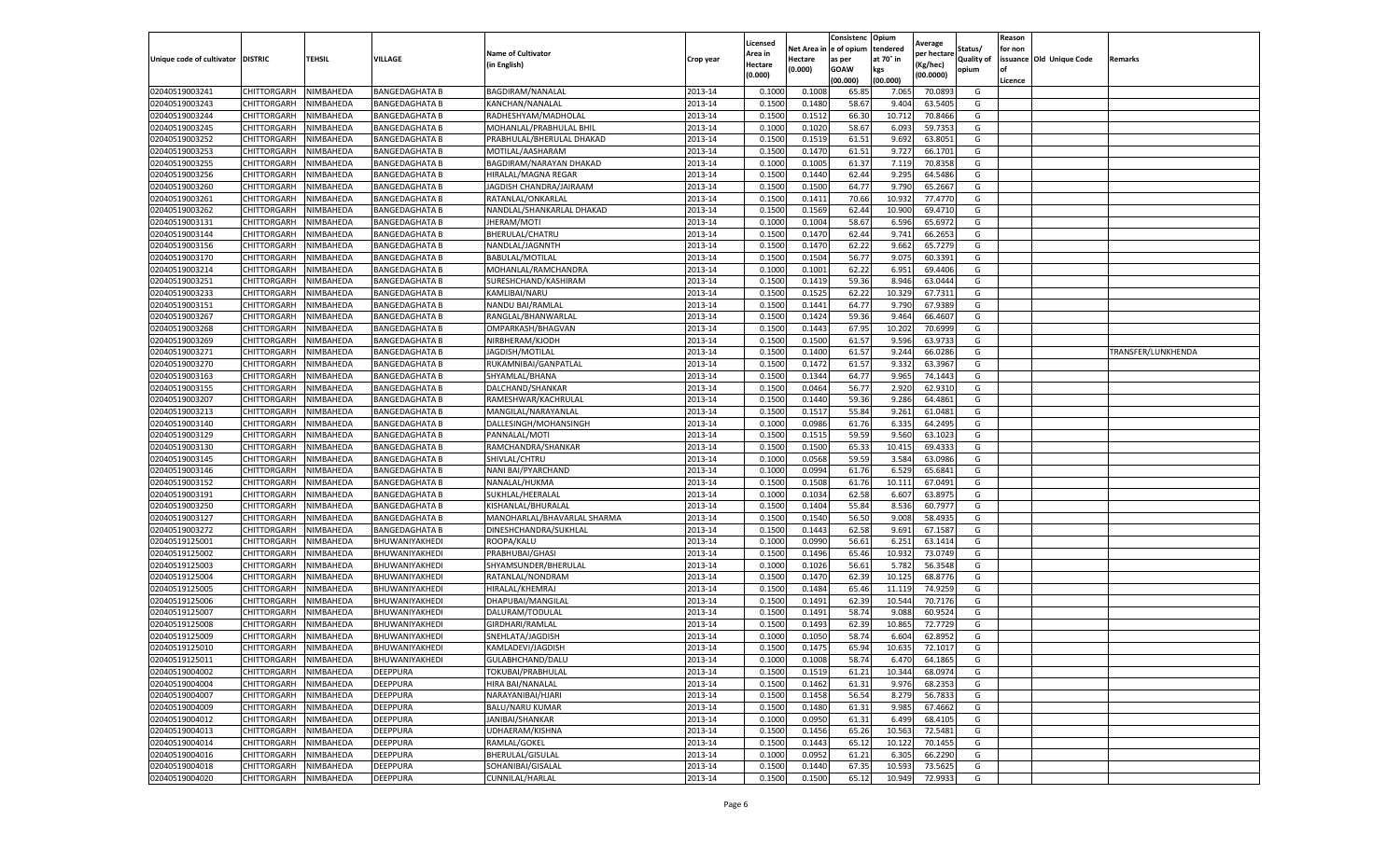|                           |                    |           |                 |                                          |           |                    |         | Consistenc             | Opium     |                       |            | Reason  |                          |                    |
|---------------------------|--------------------|-----------|-----------------|------------------------------------------|-----------|--------------------|---------|------------------------|-----------|-----------------------|------------|---------|--------------------------|--------------------|
|                           |                    |           |                 |                                          |           | Licensed           |         | Net Area in e of opium | tendered  | Average               | Status/    | for non |                          |                    |
| Unique code of cultivator | <b>DISTRIC</b>     | TEHSIL    | VILLAGE         | <b>Name of Cultivator</b><br>in English) | Crop year | Area in<br>Hectare | Hectare | as per                 | at 70° in | er hectar<br>(Kg/hec) | Quality of |         | issuance Old Unique Code | Remarks            |
|                           |                    |           |                 |                                          |           | (0.000)            | (0.000) | <b>GOAW</b>            | kgs       | (00.0000)             | opium      | of      |                          |                    |
|                           |                    |           |                 |                                          |           |                    |         | (00.000)               | (00.000)  |                       |            | Licence |                          |                    |
| 02040519004024            | CHITTORGARH        | NIMBAHEDA | DEEPPURA        | BHERU/WARDA                              | 2013-14   | 0.1000             | 0.0936  | 59.64                  | 5.964     | 63.7179               | G          |         |                          |                    |
| 02040519004025            | CHITTORGARH        | NIMBAHEDA | DEEPPURA        | GOPALKARSAN/MHDANLAL                     | 2013-14   | 0.1000             | 0.1045  | 61.21                  | 6.960     | 66.6029               | G          |         |                          |                    |
| 02040519004017            | CHITTORGARH        | NIMBAHEDA | DEEPPURA        | MODIRAM/HARLAL                           | 2013-14   | 0.1500             | 0.1512  | 61.21                  | 10.082    | 66.6799               | G          |         |                          |                    |
| 02040519004003            | CHITTORGARH        | NIMBAHEDA | DEEPPURA        | KAMLA BAI/HJARILAL                       | 2013-14   | 0.1500             | 0.1457  | 67.35                  | 10.32     | 70.8579               | G          |         |                          |                    |
| 02040519005036            | CHITTORGARH        | NIMBAHEDA | DHARESHVAR      | <b>GULAB SING/RAM SING</b>               | 2013-14   | 0.1500             | 0.1500  | 59.78                  | 9.309     | 62.0600               | G          |         |                          |                    |
| 02040519005002            | CHITTORGARH        | NIMBAHEDA | DHARESHVAR      | MATHURIBAI/RUPA                          | 2013-14   | 0.1500             | 0.1071  | 61.76                  | 7.032     | 65.6583               | G          |         |                          |                    |
| 02040519005004            | CHITTORGARH        | NIMBAHEDA | DHARESHVAR      | GOURILAL/NANDA                           | 2013-14   | 0.1500             | 0.0950  | 59.78                  | 5.995     | 63.1053               | G          |         |                          |                    |
| 02040519005006            | CHITTORGARH        | NIMBAHEDA | DHARESHVAR      | AIDAAN/GOVIND CHARAN                     | 2013-14   | 0.1000             | 0.0990  | 55.88                  | 5.644     | 57.0101               | G          |         |                          |                    |
| 02040519005013            | CHITTORGARH        | NIMBAHEDA | DHARESHVAR      | BHURA/GOVINDJI                           | 2013-14   | 0.1500             |         |                        |           |                       | F          |         |                          |                    |
| 02040519005018            | CHITTORGARH        | NIMBAHEDA | DHARESHVAR      | GORAJI/LALA CHARAN                       | 2013-14   | 0.1500             | 0.1512  | 56.75                  | 9.023     | 59.6759               | G          |         |                          |                    |
| 02040519005021            | CHITTORGARH        | NIMBAHEDA | DHARESHVAR      | BHURALAL/NANDAJI CHARAN                  | 2013-14   | 0.1500             | 0.1517  | 58.87                  | 9.377     | 61.8128               | G          |         |                          |                    |
| 02040519005022            | CHITTORGARH        | NIMBAHEDA | DHARESHVAR      | KISHAN/NANDAJI CHARAN                    | 2013-14   | 0.1500             | 0.1482  | 58.43                  | 9.107     | 61.4507               | G          |         |                          |                    |
| 02040519005029            | CHITTORGARH        | NIMBAHEDA | DHARESHVAR      | BADRILAL/GHISA DHAKAD                    | 2013-14   | 0.1500             | 0.1400  | 58.87                  | 8.797     | 62.8357               | G          |         |                          |                    |
| 02040519005033            | CHITTORGARH        | NIMBAHEDA | DHARESHVAR      | KISHANLAL/GOVIND CHARAN                  | 2013-14   | 0.1500             |         |                        |           |                       | F          |         |                          |                    |
| 02040519005034            | CHITTORGARH        | NIMBAHEDA | DHARESHVAR      | BAHADUR SINGH/RAM SINGH                  | 2013-14   | 0.1000             | 0.1000  | 61.76                  | 6.749     | 67.4900               | G          |         |                          |                    |
| 02040519005035            | CHITTORGARH        | NIMBAHEDA | DHARESHVAR      | CHATAR SINGH/DEVI SING                   | 2013-14   | 0.1000             | 0.0968  | 58.87                  | 6.181     | 63.8533               | G          |         |                          |                    |
| 02040519005025            | CHITTORGARH        | NIMBAHEDA | DHARESHVAR      | INDRA MAL/GORAJI BHIL                    | 2013-14   | 0.1000             | 0.0990  | 59.69                  | 6.344     | 64.0808               | G          |         |                          |                    |
| 02040519005019            | CHITTORGARH        | NIMBAHEDA | DHARESHVAR      | KISHANLAL/KARNAJI CHARAN                 | 2013-14   | 0.1500             | 0.1565  | 61.55                  | 10.041    | 64.1597               | G          |         |                          |                    |
|                           |                    |           |                 |                                          |           |                    |         |                        |           |                       |            |         |                          |                    |
| 02040519005027            | CHITTORGARH        | NIMBAHEDA | DHARESHVAR      | HIRALAL/RUPA DHAKAD                      | 2013-14   | 0.1500             | 0.1465  | 67.24                  | 10.64     | 72.6485               | G          |         |                          |                    |
| 02040519005009            | CHITTORGARH        | NIMBAHEDA | DHARESHVAR      | KANA/BALU                                | 2013-14   | 0.1500             | 0.1530  | 59.69                  | 9.789     | 63.9804               | G          |         |                          |                    |
| 02040519005014            | CHITTORGARH        | NIMBAHEDA | DHARESHVAR      | SUNDARBAI/GOKEL                          | 2013-14   | 0.1500             | 0.1500  | 53.31                  | 8.316     | 55.4400               | G          |         |                          |                    |
| 02040519005030            | CHITTORGARH        | NIMBAHEDA | DHARESHVAR      | BHAVARLAL/NANDLAL                        | 2013-14   | 0.1500             | 0.1472  | 59.69                  | 9.610     | 65.2853               | G          |         |                          |                    |
| 02040519126001            | CHITTORGARH        | NIMBAHEDA | DEVPURIYA       | RAMNARAYAN/ROOPA                         | 2013-14   | 0.1500             | 0.1508  | 64.11                  | 9.360     | 62.0690               | G          |         |                          |                    |
| 02040519126002            | CHITTORGARH        | NIMBAHEDA | DEVPURIYA       | GHISA/NARAYAN                            | 2013-14   | 0.1000             | 0.0988  | 64.11                  | 6.93      | 70.1721               | G          |         |                          |                    |
| 02040519126003            | CHITTORGARH        | NIMBAHEDA | DEVPURIYA       | KISHNA/KESHURAM                          | 2013-14   | 0.1500             | 0.1517  | 61.20                  | 9.949     | 65.5834               | G          |         |                          |                    |
| 02040519126004            | CHITTORGARH        | NIMBAHEDA | DEVPURIYA       | FULCHAND BANSILAL/KISHANLAL              | 2013-14   | 0.1500             | 0.1517  | 61.20                  | 9.705     | 63.9750               | G          |         |                          |                    |
| 02040519126005            | CHITTORGARH        | NIMBAHEDA | DEVPURIYA       | KANHAILAL/KISHANLAL                      | 2013-14   | 0.1500             | 0.1518  | 59.74                  | 9.652     | 63.5837               | G          |         |                          |                    |
| 02040519126006            | CHITTORGARH        | NIMBAHEDA | DEVPURIYA       | SHAMLAL/BHAVARLAL                        | 2013-14   | 0.1000             | 0.0990  | 64.11                  | 6.887     | 69.5657               | G          |         |                          |                    |
| 02040519126007            | CHITTORGARH        | NIMBAHEDA | DEVPURIYA       | DEVILAL/RADHAKISHAN                      | 2013-14   | 0.1500             | 0.1440  | 68.14                  | 10.971    | 76.1875               | G          |         |                          |                    |
| 02040519126008            | CHITTORGARH        | NIMBAHEDA | DEVPURIYA       | CHHAGANL/GHEESA                          | 2013-14   | 0.1500             | 0.1435  | 65.06                  | 9.852     | 68.6551               | G          |         |                          |                    |
| 02040519126009            | CHITTORGARH        | NIMBAHEDA | DEVPURIYA       | RADHESHAYAM/KISHANLAL                    | 2013-14   | 0.1000             | 0.1008  | 65.06                  | 7.361     | 73.0258               | G          |         |                          |                    |
| 02040519126010            | CHITTORGARH        | NIMBAHEDA | DEVPURIYA       | BALCHAND/SHANKERLAL                      | 2013-14   | 0.1500             | 0.1492  | 65.06                  | 10.103    | 67.7145               | G          |         |                          |                    |
| 02040519007010            | CHITTORGARH        | NIMBAHEDA | <b>GARVADA</b>  | GOKULSINGH/ONKARLAL                      | 2013-14   | 0.1500             | 0.1357  | 61.34                  | 9.385     | 69.1599               | G          |         |                          | <b>NAME CHANGE</b> |
| 02040519007014            | CHITTORGARH        | NIMBAHEDA | <b>GARVADA</b>  | LACHHIBAI/NANDA                          | 2013-14   | 0.1500             | 0.1440  | 61.21                  | 9.82      | 68.1944               | G          |         |                          |                    |
| 02040519007020            | CHITTORGARH        | NIMBAHEDA | <b>GARVADA</b>  | LUXMAN/NAARU                             | 2013-14   | 0.1500             | 0.1488  | 59.12                  | 9.476     | 63.6828               | G          |         |                          |                    |
| 02040519007032            | CHITTORGARH        | NIMBAHEDA | <b>GARVADA</b>  | RAM LAL/HEERA JI                         | 2013-14   | 0.1500             | 0.1425  | 59.12                  | 9.028     | 63.3544               | G          |         |                          |                    |
| 02040519007019            | CHITTORGARH        | NIMBAHEDA | <b>GARVADA</b>  | BHERA/NANDA KUMAR                        | 2013-14   | 0.1500             | 0.1500  | 59.12                  | 9.527     | 63.5133               | G          |         |                          |                    |
| 02040519007030            | CHITTORGARH        | NIMBAHEDA | GARVADA         | TARADEVI/JALAM                           | 2013-14   | 0.1000             | 0.1012  | 61.21                  | 6.873     | 67.9150               | G          |         |                          |                    |
| 02040519010458            | CHITTORGARH        | NIMBAHEDA | KANERA A        | SURESHCHANDRA/JAGANNATH                  | 2013-14   | 0.1000             | 0.0936  | 66.24                  | 7.334     | 78.3547               | G          |         |                          |                    |
| 02040519010001            | CHITTORGARH        | NIMBAHEDA | KANERA A        | RADHA BAI/KISHANLAI                      | 2013-14   | 0.1500             | 0.1507  | 56.70                  | 9.631     | 63.9084               | G          |         |                          | <b>NAME CHANGE</b> |
| 02040519010002            | CHITTORGARH        | NIMBAHEDA | KANERA A        | LAKHMICHAND/CHUNNILAL                    | 2013-14   | 0.1000             | 0.1019  | 63.12                  | 6.826     | 66.9872               | G          |         |                          |                    |
| 02040519010003            | CHITTORGARH        | NIMBAHEDA | KANERA A        | KHAYALILAL/KHEMRAJ                       | 2013-14   | 0.1500             | 0.1503  | 62.26                  | 10.086    | 67.1058               | G          |         |                          |                    |
| 02040519010004            | CHITTORGARH        | NIMBAHEDA | KANERA A        | BHAGWANLAL/KASHIRAM                      | 2013-14   | 0.1500             | 0.1381  | 58.65                  | 9.35      | 67.7697               | G          |         |                          |                    |
| 02040519010005            | CHITTORGARH        | NIMBAHEDA | KANERA A        | SHYAMLAL/GABUR                           | 2013-14   | 0.1000             | 0.1004  | 55.43                  | 6.501     | 64.7510               | G          |         |                          |                    |
| 02040519010006            | CHITTORGARH        | NIMBAHEDA | KANERA A        | <b>BANSHILAL/KUKA</b>                    | 2013-14   | 0.1500             | 0.1529  | 58.65                  | 9.660     | 63.1785               | G          |         |                          |                    |
| 02040519010008            | CHITTORGARH        | NIMBAHEDA | KANERA A        | PHOOLCHAND/BHANWARLAL                    | 2013-14   | 0.1500             | 0.1523  | 58.65                  | 9.84      | 64.6422               | G          |         |                          |                    |
| 02040519010009            | CHITTORGARH        | NIMBAHEDA | KANERA A        | BHAGWANLAL/NANALAL                       | 2013-14   | 0.1500             | 0.1544  | 64.31                  | 10.317    | 66.8199               | G          |         |                          |                    |
| 02040519010011            | CHITTORGARH        | NIMBAHEDA | KANERA A        | DEVILAL/JAGNNATH                         | 2013-14   | 0.1500             | 0.1480  | 62.11                  | 10.168    | 68.7027               | G          |         |                          |                    |
| 02040519010013            | CHITTORGARH        | NIMBAHEDA | <b>KANERA A</b> | DEVILAL/MADHO                            | 2013-14   | 0.1500             | 0.1530  | 67.60                  | 11.637    | 76.0588               | G          |         |                          |                    |
| 02040519010014            | CHITTORGARH        | NIMBAHEDA | KANERA A        | KAMLABAI/ONKAR                           | 2013-14   | 0.1000             | 0.1020  | 63.21                  | 7.080     | 69.4118               | G          |         |                          |                    |
| 02040519010016            | CHITTORGARH        | NIMBAHEDA | KANERA A        | CHHAGANLAL/TODU                          | 2013-14   | 0.1000             | 0.1001  | 63.21                  | 6.402     | 63.9560               | G          |         |                          |                    |
|                           |                    |           | KANERA A        |                                          |           |                    |         | 63.21                  |           |                       |            |         |                          |                    |
| 02040519010017            | CHITTORGARH        | NIMBAHEDA |                 | KISHAN/PARBHU                            | 2013-14   | 0.1500             | 0.1505  |                        | 10.014    | 66.5382               | G          |         |                          |                    |
| 02040519010018            | <b>CHITTORGARH</b> | NIMBAHEDA | KANERA A        | JAGNNATH/KAJOD                           | 2013-14   | 0.1500             | 0.1502  | 62.11                  | 9.955     | 66.2783               | G          |         |                          |                    |
| 02040519010020            | <b>CHITTORGARH</b> | NIMBAHEDA | KANERA A        | PHOOCHAND/GANGARAM                       | 2013-14   | 0.1500             | 0.1507  | 55.43                  | 8.568     | 56.8547               | G          |         |                          |                    |
| 02040519010021            | CHITTORGARH        | NIMBAHEDA | KANERA A        | KISHANLAL/RAMLAL                         | 2013-14   | 0.1500             | 0.1470  | 62.11                  | 9.858     | 67.0612               | G          |         |                          |                    |
| 02040519010022            | CHITTORGARH        | NIMBAHEDA | KANERA A        | JANIBAI/BHUVANIRAM                       | 2013-14   | 0.1000             | 0.1009  | 64.51                  | 7.078     | 70.1487               | G          |         |                          |                    |
| 02040519010023            | <b>CHITTORGARH</b> | NIMBAHEDA | KANERA A        | RAMESHVAR/BHAGWANLAL/KANIRAM             | 2013-14   | 0.1000             | 0.1005  | 64.51                  | 6.847     | 68.1294               | G          |         |                          |                    |
| 02040519010025            | <b>CHITTORGARH</b> | NIMBAHEDA | KANERA A        | BANSHILAL/PRABHULAL                      | 2013-14   | 0.1500             | 0.1544  | 64.51                  | 10.607    | 68.6982               | G          |         |                          |                    |
| 02040519010026            | CHITTORGARH        | NIMBAHEDA | KANERA A        | JEEVRAJ/RAMLAL                           | 2013-14   | 0.1500             | 0.1498  | 64.47                  | 10.223    | 68.2443               | G          |         |                          |                    |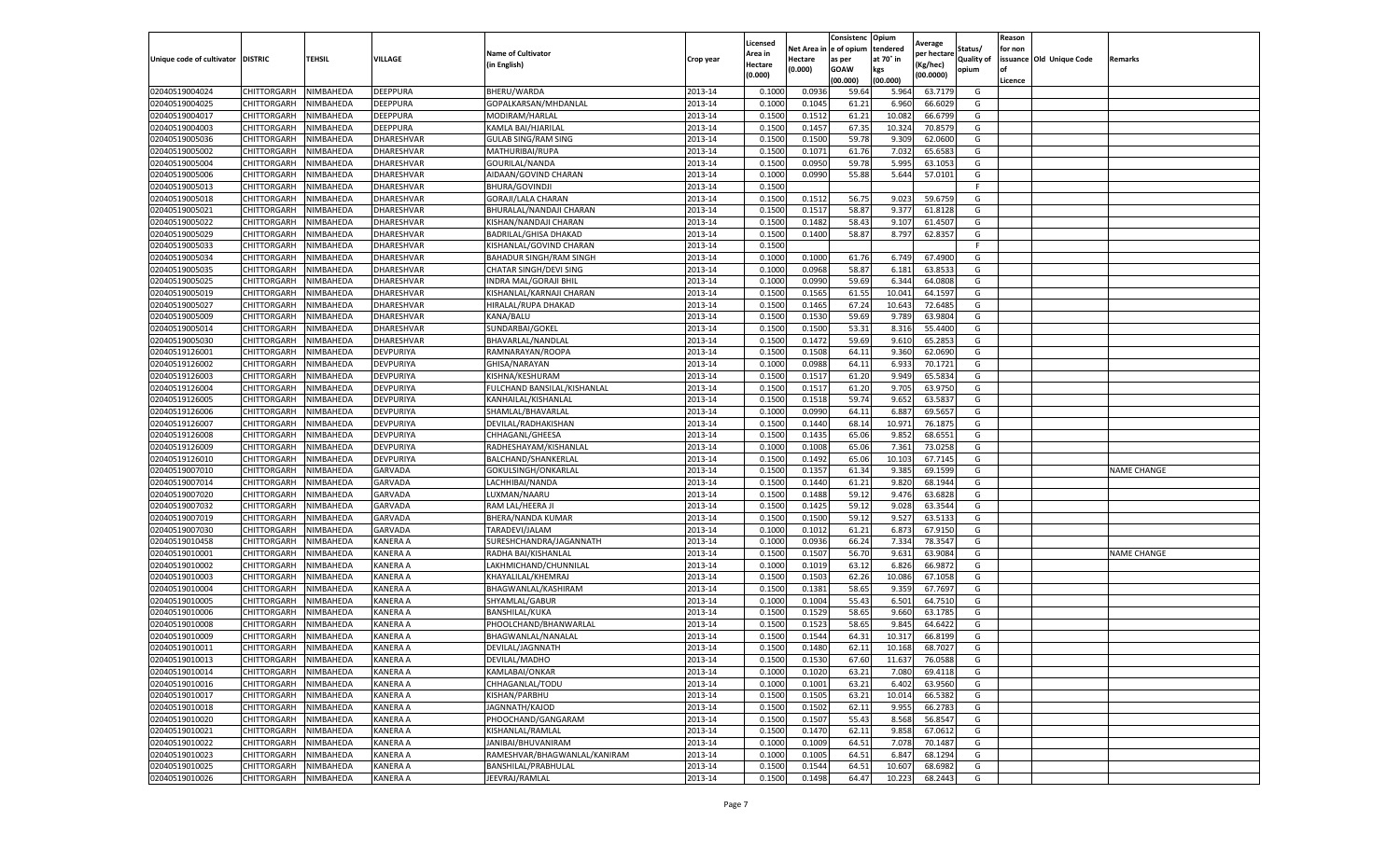|                                   |             |           |                 |                                |           | Licensed |            | Consistenc  | Opium     | Average     |                   | Reason  |                          |                    |
|-----------------------------------|-------------|-----------|-----------------|--------------------------------|-----------|----------|------------|-------------|-----------|-------------|-------------------|---------|--------------------------|--------------------|
|                                   |             |           |                 | <b>Name of Cultivator</b>      |           | Area in  | Net Area i | e of opium  | tendered  | per hectare | Status/           | for non |                          |                    |
| Unique code of cultivator DISTRIC |             | TEHSIL    | VILLAGE         | (in English)                   | Crop year | Hectare  | Hectare    | as per      | at 70° in | (Kg/hec)    | <b>Quality of</b> |         | issuance Old Unique Code | Remarks            |
|                                   |             |           |                 |                                |           | (0.000)  | (0.000)    | <b>GOAW</b> | kgs       | (00.0000)   | opium             | οf      |                          |                    |
|                                   |             |           |                 |                                |           |          |            | (00.000     | (00.000)  |             |                   | Licence |                          |                    |
| 02040519010027                    | CHITTORGARH | NIMBAHEDA | <b>KANERA A</b> | LALIBAI/PREMCHAND              | 2013-14   | 0.1500   | 0.1360     | 62.57       | 9.502     | 69.8676     | G                 |         |                          |                    |
| 02040519010028                    | CHITTORGARH | NIMBAHEDA | <b>KANERA A</b> | BHAGIRATH/BHAWANIRAM           | 2013-14   | 0.150    | 0.1501     | 64.47       | 10.77     | 71.7921     | G                 |         |                          |                    |
| 02040519010030                    | CHITTORGARH | NIMBAHEDA | KANERA A        | NANDLAL/KISHANLAL              | 2013-14   | 0.1500   | 0.1550     | 67.60       | 11.309    | 72.9613     | G                 |         |                          |                    |
| 02040519010031                    | CHITTORGARH | NIMBAHEDA | KANERA A        | LAHRIBAI/BHANWARLAL            | 2013-14   | 0.1500   | 0.1514     | 64.47       | 10.592    | 69.9604     | G                 |         |                          |                    |
| 02040519010032                    | CHITTORGARH | NIMBAHEDA | <b>KANERA A</b> | DEVILAL/NARAYAN                | 2013-14   | 0.1000   | 0.1025     | 65.58       | 7.167     | 69.9220     | G                 |         |                          | <b>NAME CHANGE</b> |
| 02040519010035                    | CHITTORGARH | NIMBAHEDA | KANERA A        | ONKARLAL/LALU                  | 2013-14   | 0.1500   | 0.1528     | 58.67       | 9.613     | 62.9123     | G                 |         |                          |                    |
| 02040519010036                    | CHITTORGARH | NIMBAHEDA | <b>KANERA A</b> | SOHANLAL/MANGILAL              | 2013-14   | 0.1500   | 0.1518     | 68.02       | 11.029    | 72.6548     | G                 |         |                          |                    |
| 02040519010037                    | CHITTORGARH | NIMBAHEDA | KANERA A        | NANALAL/KASHIRAM               | 2013-14   | 0.1500   | 0.1555     | 62.57       | 10.548    | 67.8328     | G                 |         |                          |                    |
| 02040519010040                    | CHITTORGARH | NIMBAHEDA | <b>KANERA A</b> | CHHAGANLAL/RATANLAL            | 2013-14   | 0.1500   | 0.1525     | 62.57       | 10.413    | 68.2820     | G                 |         |                          |                    |
| 02040519010041                    | CHITTORGARH | NIMBAHEDA | KANERA A        | DHAPUBAI/GOVERDHANLAL          | 2013-14   | 0.1000   | 0.1007     | 61.90       | 6.712     | 66.6534     | G                 |         |                          |                    |
| 02040519010045                    | CHITTORGARH | NIMBAHEDA | <b>KANERA A</b> | NANDLAL/MOOLCHAND              | 2013-14   | 0.1500   | 0.1470     | 67.60       | 10.990    | 74.7619     | G                 |         |                          |                    |
| 02040519010435                    | CHITTORGARH | NIMBAHEDA | <b>KANERA A</b> | LAXMI NARAYAN/PRATHVIRAJ       | 2013-14   | 0.1500   | 0.1537     | 65.58       | 11.111    | 72.2902     | G                 |         |                          |                    |
| 02040519010048                    | CHITTORGARH | NIMBAHEDA | <b>KANERA A</b> | NANALAL/MANGILAL               | 2013-14   | 0.1500   | 0.1462     | 67.4        | 10.67     | 72.9822     | G                 |         |                          |                    |
| 02040519010049                    | CHITTORGARH | NIMBAHEDA | KANERA A        | CHATRI BAI/RAMNARAYAN          | 2013-14   | 0.1500   | 0.1507     | 58.67       | 9.429     | 62.5680     | G                 |         |                          |                    |
| 02040519010052                    | CHITTORGARH | NIMBAHEDA | KANERA A        | GHISIBAI/SOHANLAL              | 2013-14   | 0.1000   | 0.1028     | 56.12       | 6.454     | 62.7821     | G                 |         |                          |                    |
| 02040519010054                    | CHITTORGARH | NIMBAHEDA | KANERA A        | DAULATRAM/ROOPA                | 2013-14   | 0.1500   | 0.1523     | 65.58       | 10.868    | 71.3592     | G                 |         |                          |                    |
| 02040519010058                    | CHITTORGARH | NIMBAHEDA | KANERA A        | GHASILAL/NARAYAN               | 2013-14   | 0.1500   | 0.1491     | 64.67       | 10.606    | 71.133      | G                 |         |                          |                    |
| 02040519010059                    | CHITTORGARH | NIMBAHEDA | KANERA A        | RADHESHYAM/RATANLAL            | 2013-14   | 0.1000   | 0.0996     | 64.67       | 6.957     | 69.8494     | G                 |         |                          |                    |
| 02040519010060                    | CHITTORGARH | NIMBAHEDA | <b>KANERA A</b> | RAJENDRAKUMAR/BHANWARLAL       | 2013-14   | 0.1500   | 0.1520     | 58.67       | 9.639     | 63.4145     | G                 |         |                          |                    |
| 02040519010063                    | CHITTORGARH | NIMBAHEDA | <b>KANERA A</b> | MADANLAL/UDA                   | 2013-14   | 0.1000   | 0.1013     | 64.67       | 6.975     | 68.8549     | G                 |         |                          |                    |
| 02040519010065                    | CHITTORGARH | NIMBAHEDA | KANERA A        | MATHRIBAI/CHATARBHUJ           | 2013-14   | 0.1500   | 0.1564     | 58.68       | 10.143    | 64.8529     | G                 |         |                          |                    |
| 02040519010066                    | CHITTORGARH | NIMBAHEDA | KANERA A        | KESHURAM/BHAWANIRAM            | 2013-14   | 0.1000   | 0.1020     | 61.90       | 6.535     | 64.0686     | G                 |         |                          |                    |
| 02040519010067                    | CHITTORGARH | NIMBAHEDA | <b>KANERA A</b> | ROOPLAL/PREAMCHAND             | 2013-14   | 0.1500   | 0.1454     | 67.41       | 10.786    | 74.1816     | G                 |         |                          |                    |
| 02040519010070                    | CHITTORGARH | NIMBAHEDA | KANERA A        | JAGDISH/PANNALAL               | 2013-14   | 0.1500   | 0.1510     | 65.72       | 11.201    | 74.1788     | G                 |         |                          |                    |
| 02040519010073                    | CHITTORGARH | NIMBAHEDA | KANERA A        | DHANRAJ/HEERALAL               | 2013-14   | 0.1500   | 0.1459     | 65.72       | 10.572    | 72.4606     | G                 |         |                          |                    |
| 02040519010075                    | CHITTORGARH | NIMBAHEDA | <b>KANERA A</b> | KAILASHCHANDRA/KANHAIYALAL     | 2013-14   | 0.1500   |            |             |           |             | F                 |         |                          |                    |
| 02040519010077                    | CHITTORGARH | NIMBAHEDA | KANERA A        | RAMESHWAR/BADRILAL             | 2013-14   | 0.1000   | 0.0985     | 65.72       | 6.854     | 69.5838     | G                 |         |                          |                    |
| 02040519010079                    | CHITTORGARH | NIMBAHEDA | KANERA A        | DINESH/DHANRAJ                 | 2013-14   | 0.1500   | 0.1497     | 65.21       | 10.564    | 70.5678     | G                 |         |                          |                    |
| 02040519010078                    | CHITTORGARH | NIMBAHEDA | KANERA A        | LABHCHAND/BADRILAL             | 2013-14   | 0.1500   | 0.1496     | 61.90       | 10.107    | 67.5602     | G                 |         |                          |                    |
| 02040519010080                    | CHITTORGARH | NIMBAHEDA | KANERA A        | DAKHIBAI/DHANRAJ               | 2013-14   | 0.1500   | 0.1500     | 62.59       | 10.157    | 67.7133     | G                 |         |                          | <b>NAME CHANGE</b> |
| 02040519010082                    | CHITTORGARH | NIMBAHEDA | KANERA A        | HARISHANKER/LUXMINARAYAN       | 2013-14   | 0.1000   | 0.0999     | 67.43       | 7.223     | 72.3023     | G                 |         |                          |                    |
| 02040519010085                    | CHITTORGARH | NIMBAHEDA | <b>KANERA A</b> | SUNDERBAI/BHURALAI             | 2013-14   | 0.1000   | 0.1044     | 58.68       | 6.589     | 63.1130     | G                 |         |                          |                    |
| 02040519010087                    | CHITTORGARH | NIMBAHEDA | KANERA A        | BHURALAL/HUKMA                 | 2013-14   | 0.1500   | 0.1569     | 62.59       | 10.587    | 67.4761     | G                 |         |                          |                    |
| 02040519010092                    | CHITTORGARH | NIMBAHEDA | KANERA A        | MOHANLAL/MATHURA               | 2013-14   | 0.1000   | 0.0986     | 65.21       | 6.884     | 69.8174     | G                 |         |                          |                    |
| 02040519010093                    | CHITTORGARH | NIMBAHEDA | KANERA A        | <b>BADRILAL/GHISA</b>          | 2013-14   | 0.1000   | 0.1012     | 65.21       | 7.294     | 72.0751     | G                 |         |                          |                    |
| 02040519010096                    | CHITTORGARH | NIMBAHEDA | KANERA A        | KANHAIYALAL/HEERALAL           | 2013-14   | 0.1500   | 0.1476     | 58.68       | 9.313     | 63.0962     | G                 |         |                          |                    |
| 02040519010098                    | CHITTORGARH | NIMBAHEDA | <b>KANERA A</b> | GOPAL/PHOOLCHAND               | 2013-14   | 0.1500   | 0.1474     | 62.59       | 10.193    | 69.1520     | G                 |         |                          |                    |
| 02040519010102                    | CHITTORGARH | NIMBAHEDA | KANERA A        | ONKARLAL/BHANWARLAI            | 2013-14   | 0.1500   | 0.1447     | 62.59       | 10.27     | 71.0021     | G                 |         |                          |                    |
| 02040519010103                    | CHITTORGARH | NIMBAHEDA | KANERA A        | SOBHALAL/JAGNNTH               | 2013-14   | 0.1500   | 0.1487     | 61.58       | 10.01     | 67.3235     | G                 |         |                          |                    |
| 02040519010105                    | CHITTORGARH | NIMBAHEDA | KANERA A        | RAMESHWAR/RAMLAL               | 2013-14   | 0.1500   | 0.1545     | 64.03       | 10.711    | 69.3269     | G                 |         |                          |                    |
| 02040519010108                    | CHITTORGARH | NIMBAHEDA | KANERA A        | KISHANLAL/CHUNNILAL            | 2013-14   | 0.1500   | 0.1530     | 64.03       | 11.050    | 72.2222     | G                 |         |                          |                    |
| 02040519010411                    | CHITTORGARH | NIMBAHEDA | KANERA A        | NANADLAL/RAMESHWARLAL-JETHIBAI | 2013-14   | 0.1000   | 0.0999     | 64.03       | 7.089     | 70.9610     | G                 |         |                          |                    |
| 02040519010412                    | CHITTORGARH | NIMBAHEDA | <b>KANERA A</b> | <b>KHEMRAJ/GABUR</b>           | 2013-14   | 0.1000   | 0.1003     | 64.23       | 6.854     | 68.3350     | G                 |         |                          |                    |
| 02040519010413                    | CHITTORGARH | NIMBAHEDA | KANERA A        | GOPAL/HERALAL                  | 2013-14   | 0.1500   | 0.1521     | 64.23       | 10.515    | 69.1321     | G                 |         |                          |                    |
| 02040519010415                    | CHITTORGARH | NIMBAHEDA | <b>KANERA A</b> | LILASHANKAR/NANALAI            | 2013-14   | 0.1000   | 0.1006     | 58.68       | 6.363     | 63.2505     | G                 |         |                          |                    |
| 02040519010422                    | CHITTORGARH | NIMBAHEDA | KANERA A        | RATANLAL/PRABHULAL             | 2013-14   | 0.150    | 0.1500     | 56.12       | 9.476     | 63.1733     | G                 |         |                          |                    |
| 02040519010424                    | CHITTORGARH | NIMBAHEDA | KANERA A        | FULCHAND/MANGILAL              | 2013-14   | 0.1500   | 0.151      | 67.27       | 11.109    | 73.4722     | G                 |         |                          |                    |
| 02040519010426                    | CHITTORGARH | NIMBAHEDA | KANERA A        | GANESHLAL/BHAGWANLAL           | 2013-14   | 0.1500   | 0.1473     | 64.23       | 10.203    | 69.2668     | G                 |         |                          |                    |
| 02040519010428                    | CHITTORGARH | NIMBAHEDA | KANERA A        | SATYANARAYAN/CHAGANLAL         | 2013-14   | 0.1000   | 0.1009     | 61.58       | 7.266     | 72.0119     | G                 |         |                          |                    |
| 02040519010429                    | CHITTORGARH | NIMBAHEDA | KANERA A        | LABHCHAND/BHURA JI             | 2013-14   | 0.1500   | 0.1563     | 59.42       | 10.280    | 65.7710     | G                 |         |                          |                    |
| 02040519010431                    | CHITTORGARH | NIMBAHEDA | KANERA A        | JANI BAI/LAXMI CHAND           | 2013-14   | 0.1000   | 0.1044     | 61.58       | 7.275     | 69.6839     | G                 |         |                          | <b>NAME CHANGE</b> |
| 02040519010433                    | CHITTORGARH | NIMBAHEDA | KANERA A        | SHANTILAL/JAGANNATH (BAMNIYA)  | 2013-14   | 0.1500   | 0.1485     | 67.27       | 10.802    | 72.7407     | G                 |         |                          |                    |
| 02040519010434                    | CHITTORGARH | NIMBAHEDA | KANERA A        | LAXMI NARAYAN/AMAR CHAND       | 2013-14   | 0.1000   | 0.1042     | 64.18       | 7.124     | 68.3685     | G                 |         |                          |                    |
| 02040519010442                    | CHITTORGARH | NIMBAHEDA | <b>KANERA A</b> | BABULAL/NARAYANLAL             | 2013-14   | 0.1500   | 0.1490     | 59.42       | 9.787     | 65.6846     | G                 |         |                          |                    |
| 02040519010445                    | CHITTORGARH | NIMBAHEDA | KANERA A        | KISHANLAL/GHISALAL             | 2013-14   | 0.1000   | 0.1015     | 64.18       | 7.619     | 75.0640     | G                 |         |                          |                    |
| 02040519010446                    | CHITTORGARH | NIMBAHEDA | KANERA A        | DEVILAL/MOHANLAL               | 2013-14   | 0.1000   | 0.1000     | 61.20       | 6.898     | 68.9800     | G                 |         |                          |                    |
| 02040519010447                    | CHITTORGARH | NIMBAHEDA | KANERA A        | FUL CHAND/LAKHMI CHAND         | 2013-14   | 0.1500   | 0.1495     | 61.20       | 9.923     | 66.3746     | G                 |         |                          |                    |
| 02040519010449                    | CHITTORGARH | NIMBAHEDA | KANERA A        | CHAGANLAL/AMARCHAND            | 2013-14   | 0.1500   | 0.1441     | 61.20       | 9.696     | 67.2866     | G                 |         |                          |                    |
| 02040519010452                    | CHITTORGARH | NIMBAHEDA | <b>KANERA A</b> | CHAMPALAL/DALICHAND            | 2013-14   | 0.1500   | 0.1471     | 64.18       | 10.406    | 70.7410     | G                 |         |                          |                    |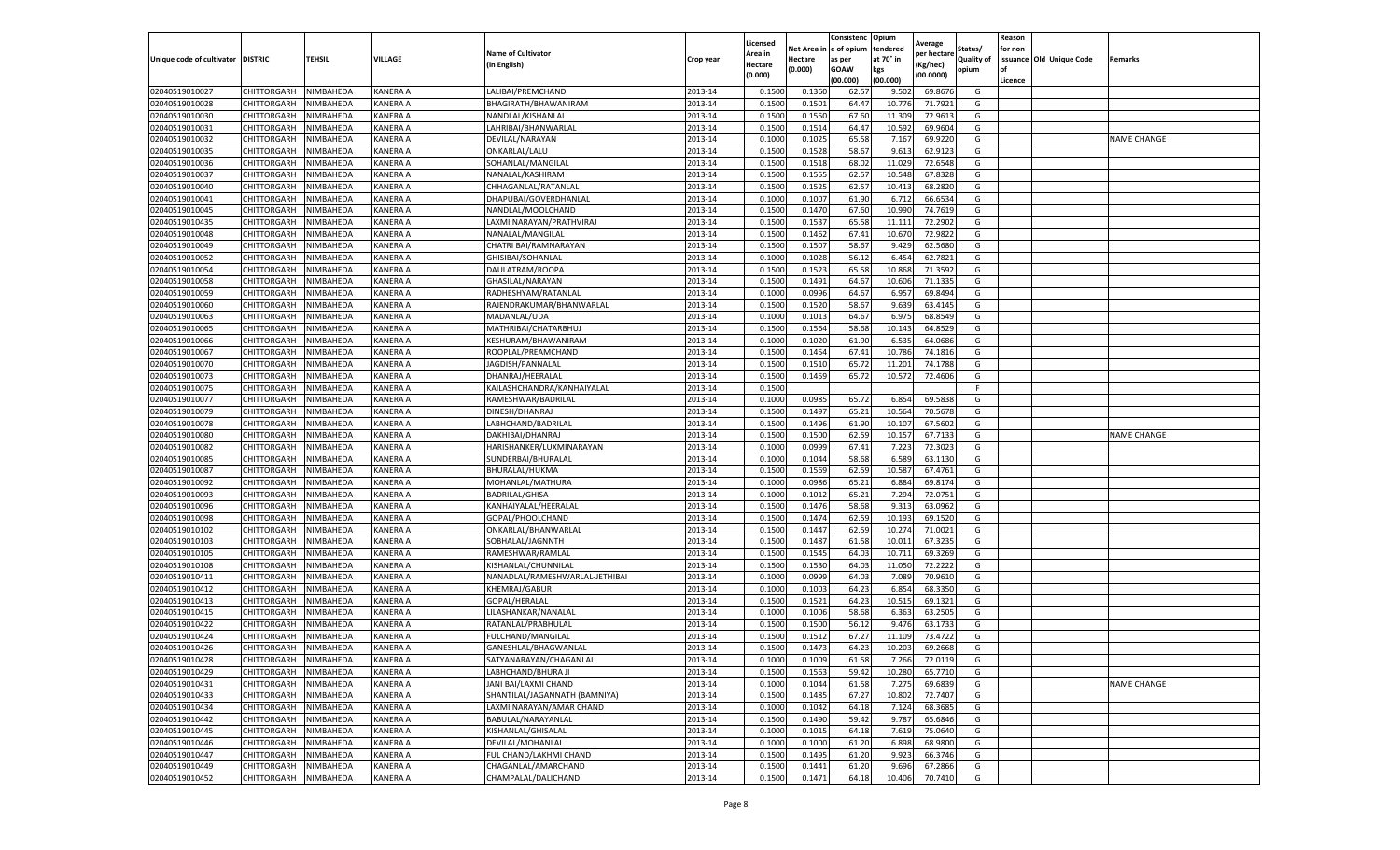|                                   |             |                  |                 |                              |           | Licensed |         | Consistenc              | Opium     | Average     |            | Reason  |                          |                           |
|-----------------------------------|-------------|------------------|-----------------|------------------------------|-----------|----------|---------|-------------------------|-----------|-------------|------------|---------|--------------------------|---------------------------|
|                                   |             |                  |                 | <b>Name of Cultivator</b>    |           | Area in  |         | Net Area in le of opium | tendered  | per hectare | Status/    | for non |                          |                           |
| Unique code of cultivator DISTRIC |             | TEHSIL           | VILLAGE         | (in English)                 | Crop year | Hectare  | Hectare | as per                  | at 70° in | Kg/hec)     | Quality of |         | issuance Old Unique Code | Remarks                   |
|                                   |             |                  |                 |                              |           | (0.000)  | (0.000) | GOAW                    | kgs       | (00.0000)   | opium      | l of    |                          |                           |
|                                   |             |                  |                 |                              |           |          |         | (00.000)                | (00.000)  |             |            | Licence |                          |                           |
| 02040519010455                    | CHITTORGARH | NIMBAHEDA        | KANERA A        | RAMESHWARLAL/BHURALAL        | 2013-14   | 0.150    | 0.146   | 64.3                    | 10.06     | 68.830      | G          |         |                          |                           |
| 02040519010456                    | CHITTORGARH | NIMBAHEDA        | KANERA A        | RAMESHCHANDRA/KHEMRA,        | 2013-14   | 0.100    | 0.101   | 59.42                   | 6.349     | 62.861      | G          |         |                          |                           |
| 02040519010457                    | CHITTORGARH | NIMBAHEDA        | KANERA A        | RATANLAL/BHURALAL PANCHORIYA | 2013-14   | 0.1500   | 0.1498  | 67.27                   | 11.234    | 74.993      | G          |         |                          |                           |
| 02040519010461                    | CHITTORGARH | NIMBAHEDA        | KANERA A        | KISHANLAL/GABUR JI BAMBORIYA | 2013-14   | 0.1000   | 0.1004  | 64.33                   | 6.966     | 69.3825     | G          |         |                          |                           |
| 02040519010463                    | CHITTORGARH | NIMBAHEDA        | KANERA A        | SHOKINLAL/SHIVLAL            | 2013-14   | 0.1500   | 0.1512  | 61.21                   | 10.406    | 68.822      | G          |         |                          |                           |
| 02040519010517                    | CHITTORGARH | NIMBAHEDA        | KANERA A        | PREMCHAND/NATHUJI            | 2013-14   | 0.1000   | 0.0988  | 64.3                    | 7.058     | 71.437      | G          |         |                          |                           |
| 02040519010430                    | CHITTORGARH | NIMBAHEDA        | KANERA A        | LAXMI NARAYAN/ KUKA BAMNIYA  | 2013-14   | 0.1500   | 0.148   | 61.21                   | 9.88      | 66.538      | G          |         |                          |                           |
| 02040519010459                    | CHITTORGARH | NIMBAHEDA        | KANERA A        | NANALAL/HOKMA                | 2013-14   | 0.1500   | 0.145   | 61.21                   | 10.13     | 69.848      | G          |         |                          |                           |
| 02040519010074                    | CHITTORGARH | NIMBAHEDA        | KANERA A        | KANKUBAI/KEVALRAM            | 2013-14   | 0.1500   | 0.1507  | 64.27                   | 10.761    | 71.406      | G          |         |                          |                           |
| 02040519010097                    | CHITTORGARH | NIMBAHEDA        | KANERA A        | <b>CHATAR SINGH/SOHANLAL</b> | 2013-14   | 0.1500   | 0.1470  | 61.18                   | 10.095    | 68.673      | G          |         |                          |                           |
| 02040519010038                    | CHITTORGARH | NIMBAHEDA        | KANERA A        | RAMLAL/PRTHVIRAJ             | 2013-14   | 0.1500   | 0.1524  | 61.18                   | 9.833     | 64.521      | G          |         |                          |                           |
| 02040519010044                    | CHITTORGARH | NIMBAHEDA        | KANERA A        | JAGNNTH/GOPILAL              | 2013-14   | 0.1500   | 0.154   | 61.18                   | 10.750    | 69.805      | G          |         |                          |                           |
| 02040519010046                    | CHITTORGARH | <b>NIMBAHEDA</b> | KANERA A        | BHURALAL/MULCHAND            | 2013-14   | 0.1500   | 0.152   | 61.21                   | 10.248    | 67.288      | G          |         |                          | <b>NAME CHANGE</b>        |
| 02040519010441                    | CHITTORGARH | NIMBAHEDA        | KANERA A        | KANHAYALAL/GOPI JI           | 2013-14   | 0.1500   | 0.151   | 64.27                   | 10.504    | 69.333      | G          |         |                          |                           |
| 02040519010100                    | CHITTORGARH | NIMBAHEDA        | KANERA A        | BADRILAL/MANGILAL            | 2013-14   | 0.1500   | 0.151   | 64.27                   | 10.816    | 71.298      | G          |         |                          |                           |
| 02040519010101                    | CHITTORGARH | NIMBAHEDA        | KANERA A        | SOHAN/SHANKAR TELI           | 2013-14   | 0.1500   | 0.151   | 64.27                   | 10.292    | 68.113      | G          |         |                          |                           |
| 02040519010034                    | CHITTORGARH | NIMBAHEDA        | KANERA A        | SHRILAL/NANALAL              | 2013-14   | 0.1500   | 0.1474  | 59.4                    | 9.830     | 66.6893     | G          |         |                          |                           |
| 02040519010053                    | CHITTORGARH | NIMBAHEDA        | KANERA A        | MANKUVAR/MOHANLAL            | 2013-14   | 0.1500   | 0.1519  | 61.21                   | 9.654     | 63.555      | G          |         |                          |                           |
| 02040519010055                    | CHITTORGARH | <b>NIMBAHEDA</b> | KANERA A        | BSANTILAL/HEERALAI           | 2013-14   | 0.1000   | 0.093!  | 61.21                   | 5.999     | 64.160      | G          |         |                          |                           |
| 02040519010072                    | CHITTORGARH | <b>NIMBAHEDA</b> | KANERA A        | PAAHLAD/RAMLAL               | 2013-14   | 0.1500   | 0.1449  | 61.29                   | 9.53      | 65.804      | G          |         |                          |                           |
| 02040519010086                    | CHITTORGARH | NIMBAHEDA        | KANERA A        | JAGNNTH/HEERALAL             | 2013-14   | 0.1500   | 0.1493  | 64.27                   | 10.678    | 71.5204     | G          |         |                          |                           |
| 02040519010094                    | CHITTORGARH | NIMBAHEDA        | KANERA A        | LAD DEVI/RAMESHCHANDRA       | 2013-14   | 0.1500   | 0.1519  | 64.2                    | 10.57     | 69.631      | G          |         |                          |                           |
| 02040519010416                    | CHITTORGARH | NIMBAHEDA        | KANERA A        | KAMLABAI/TENK CHAND          | 2013-14   | 0.1500   | 0.1515  | 61.29                   | 10.463    | 69.062      | G          |         |                          |                           |
| 02040519010417                    | CHITTORGARH | NIMBAHEDA        | KANERA A        | KISHANLAL/RAAMLAL            | 2013-14   | 0.1500   | 0.1474  | 65.11                   | 10.520    | 71.370      | G          |         |                          |                           |
| 02040519010438                    | CHITTORGARH | NIMBAHEDA        | KANERA A        | GANESHLAL/PREMCHAND          | 2013-14   | 0.1500   | 0.151   | 65.11                   | 10.845    | 71.726      | G          |         |                          |                           |
| 02040519010440                    | CHITTORGARH | NIMBAHEDA        | KANERA A        | RADHESHAYAM/CHAMPALAI        | 2013-14   | 0.1500   | 0.150   | 59.18                   | 9.748     | 64.986      | G          |         |                          |                           |
| 02040519010462                    | CHITTORGARH | NIMBAHEDA        | KANERA A        | KANHAYALAL/NANALAL           | 2013-14   | 0.1500   | 0.155   | 59.18                   | 10.154    | 65.467      | G          |         |                          |                           |
| 02040519010443                    | CHITTORGARH | NIMBAHEDA        | KANERA A        | LABH CHAND/NARAYAN           | 2013-14   | 0.1500   | 0.1512  | 56.12                   | 9.589     | 63.419      | G          |         |                          |                           |
| 02040519010437                    | CHITTORGARH | NIMBAHEDA        | KANERA A        | DEVILAL / BHOLIRAAM          | 2013-14   | 0.1500   | 0.1532  | 61.29                   | 10.218    | 66.7407     | G          |         |                          |                           |
| 02040519010511                    | CHITTORGARH | NIMBAHEDA        | KANERA A        | SHABHULAL/NAGJIRAM           | 2013-14   | 0.1000   | 0.1008  | 61.14                   | 6.490     | 64.3849     | G          |         |                          |                           |
| 02040519010309                    | CHITTORGARH | NIMBAHEDA        | KANERA A        | GOPALLAL/KANIRAM             | 2013-14   | 0.150    | 0.153   | 61.14                   | 10.07     | 65.566      | G          |         |                          |                           |
| 02040519010323                    | CHITTORGARH | NIMBAHEDA        | KANERA A        |                              | 2013-14   | 0.1500   | 0.154   | 67.27                   | 11.599    | 75.074      | G          |         |                          |                           |
| 02040519010042                    |             |                  | KANERA A        | BAGDIRAM/RATANLAL            | 2013-14   | 0.1500   | 0.1520  |                         | 10.90     | 71.717      |            |         |                          |                           |
|                                   | CHITTORGARH | NIMBAHEDA        |                 | KASTHURIBAI/MANGILAL         |           |          |         | 67.3                    |           |             | G          |         |                          |                           |
| 02040519010515                    | CHITTORGARH | NIMBAHEDA        | KANERA A        | SURESH/MADHO                 | 2013-14   | 0.1500   | 0.1409  | 65.11                   | 9.757     | 69.247      | G          |         | 01010101003118           | TRANSFER/MALKHEDA NEEMUCH |
| 02040519010223                    | CHITTORGARH | NIMBAHEDA        | KANERA B        | GOPALLAL/LAKHMICHAND         | 2013-14   | 0.1000   | 0.0966  | 61.18                   | 6.983     | 72.287      | G          |         |                          |                           |
| 02040519010110                    | CHITTORGARH | NIMBAHEDA        | KANERA B        | CHHAGANLAL/KALU              | 2013-14   | 0.1500   | 0.1516  | 65.20                   | 10.683    | 70.468      | G          |         |                          |                           |
| 02040519010111                    | CHITTORGARH | NIMBAHEDA        | KANERA B        | MADANLAL/NATHULAL            | 2013-14   | 0.1500   | 0.148   | 52.67                   | 8.367     | 56.343      | G          |         |                          |                           |
| 02040519010112                    | CHITTORGARH | NIMBAHEDA        | <b>KANERA B</b> | SOHANLAL/RADHAKISHAN         | 2013-14   | 0.1500   | 0.153   | 58.30                   | 9.528     | 62.193      | G          |         |                          |                           |
| 02040519010113                    | CHITTORGARH | NIMBAHEDA        | KANERA B        | KALURAM/TULSIRAM             | 2013-14   | 0.1000   | 0.1014  | 58.30                   | 6.763     | 66.696      | G          |         |                          |                           |
| 02040519010116                    | CHITTORGARH | NIMBAHEDA        | KANERA B        | MADANLAL/RATANLAL            | 2013-14   | 0.1500   | 0.1498  | 58.30                   | 10.144    | 67.717      | G          |         |                          |                           |
| 02040519010121                    | CHITTORGARH | NIMBAHEDA        | KANERA B        | CHHAGANLAL/NANDA             | 2013-14   | 0.1500   | 0.150   | 68.11                   | 11.33     | 75.566      | G          |         |                          |                           |
| 02040519010122                    | CHITTORGARH | NIMBAHEDA        | KANERA B        | AMARCHAND/SHANKERLAL         | 2013-14   | 0.1500   | 0.1558  | 56.10                   | 9.433     | 60.545      | G          |         |                          |                           |
| 02040519010128                    | CHITTORGARH | NIMBAHEDA        | KANERA B        | NARAYANIBAI/NANALAL          | 2013-14   | 0.1500   | 0.1518  | 65.20                   | 10.907    | 71.851      | G          |         |                          |                           |
| 02040519010129                    | CHITTORGARH | NIMBAHEDA        | <b>KANERA B</b> | KANCHAN BAI/MANGILAL         | 2013-14   | 0.1000   | 0.1000  | 56.10                   | 6.07      | 60.750      | G          |         |                          |                           |
| 02040519010130                    | CHITTORGARH | NIMBAHEDA        | KANERA B        | PYARCHAND/LAKHMICHAND        | 2013-14   | 0.1500   | 0.1525  | 59.19                   | 9.809     | 64.321      | G          |         |                          |                           |
| 02040519010132                    | CHITTORGARH | NIMBAHEDA        | KANERA B        | SUKHIBAI/MANGILAL            | 2013-14   | 0.1000   | 0.102   | 57.58                   | 6.87      | 66.962      | G          |         |                          | <b>NAME CHANGE</b>        |
| 02040519010134                    | CHITTORGARH | NIMBAHEDA        | KANERA B        | JAGDISH/LAKHMICHAND          | 2013-14   | 0.1500   | 0.1473  | 61.18                   | 10.156    | 68.947      | G          |         |                          |                           |
| 02040519010136                    | CHITTORGARH | <b>NIMBAHEDA</b> | KANERA B        | SITABAI/BABULAL              | 2013-14   | 0.1000   | 0.1050  | 59.19                   | 7.044     | 67.0857     | G          |         |                          | <b>NAME CHANGE</b>        |
| 02040519010138                    | CHITTORGARH | NIMBAHEDA        | KANERA B        | CHHAGANLAL/LAKHMICHAND       | 2013-14   | 0.1500   | 0.1518  | 59.19                   | 10.350    | 68.1818     | G          |         |                          |                           |
| 02040519010140                    | CHITTORGARH | NIMBAHEDA        | KANERA B        | NANIBAI/NANALAL              | 2013-14   | 0.1500   | 0.1469  | 59.25                   | 9.277     | 63.1518     | G          |         |                          |                           |
| 02040519010141                    | CHITTORGARH | NIMBAHEDA        | KANERA B        | SUKHLAL/BHOLIRAM             | 2013-14   | 0.1000   | 0.1006  | 59.25                   | 6.501     | 64.6223     | G          |         |                          |                           |
| 02040519010142                    | CHITTORGARH | NIMBAHEDA        | KANERA B        | RAMCHAND/GANGARAM            | 2013-14   | 0.1500   | 0.1468  | 59.25                   | 9.624     | 65.5586     | G          |         |                          |                           |
| 02040519010143                    | CHITTORGARH | NIMBAHEDA        | KANERA B        | KISHANLAL/GANGARAM           | 2013-14   | 0.1500   | 0.1506  | 61.18                   | 10.121    | 67.2045     | G          |         |                          |                           |
| 02040519010144                    | CHITTORGARH | NIMBAHEDA        | <b>KANERA B</b> | ONKARLAL/LAKHMICHAND         | 2013-14   | 0.1500   | 0.1475  | 59.28                   | 9.705     | 65.7966     | G          |         |                          |                           |
| 02040519010147                    | CHITTORGARH | NIMBAHEDA        | KANERA B        | RUKMANIBAI/KHEMRAJ           | 2013-14   | 0.1500   | 0.1523  | 59.28                   | 10.111    | 66.3887     | G          |         |                          |                           |
| 02040519010148                    | CHITTORGARH | NIMBAHEDA        | KANERA B        | NANALAL/BHAGATRAM            | 2013-14   | 0.1500   | 0.1435  | 62.10                   | 10.442    | 72.7666     | G          |         |                          |                           |
| 02040519010151                    | CHITTORGARH | NIMBAHEDA        | KANERA B        | STYANARAYN/KHEMRAJ           | 2013-14   | 0.1500   | 0.1532  | 59.28                   | 9.807     | 64.0144     | G          |         |                          |                           |
| 02040519010157                    | CHITTORGARH | NIMBAHEDA        | KANERA B        | RATANLAL/GULAB               | 2013-14   | 0.1500   |         |                         |           |             | F.         |         |                          |                           |
| 02040519010158                    | CHITTORGARH | NIMBAHEDA        | KANERA B        | PHOOLCHAND/GANGARAM          | 2013-14   | 0.1500   | 0.1552  | 62.10                   | 10.584    | 68.1959     | G          |         |                          |                           |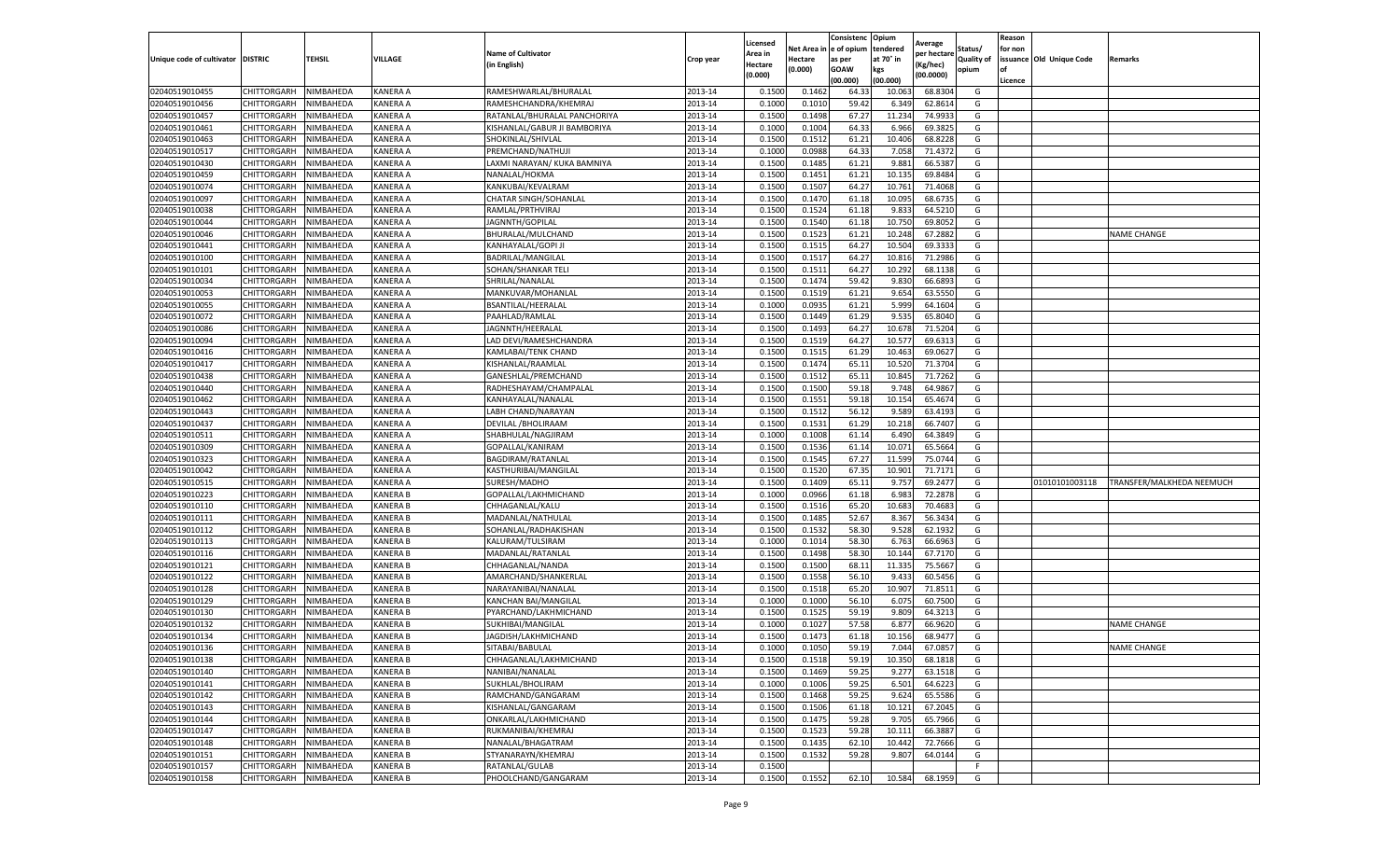|                                   |             |           |                 |                           |           | Licensed |            | Consistenc  | Opium     | Average     |                   | Reason  |                          |                    |
|-----------------------------------|-------------|-----------|-----------------|---------------------------|-----------|----------|------------|-------------|-----------|-------------|-------------------|---------|--------------------------|--------------------|
|                                   |             |           |                 | <b>Name of Cultivator</b> |           | Area in  | Net Area i | e of opium  | tendered  | per hectare | Status/           | for non |                          |                    |
| Unique code of cultivator DISTRIC |             | TEHSIL    | VILLAGE         | (in English)              | Crop year | Hectare  | Hectare    | as per      | at 70° in | (Kg/hec)    | <b>Quality of</b> |         | issuance Old Unique Code | Remarks            |
|                                   |             |           |                 |                           |           | (0.000)  | (0.000)    | <b>GOAW</b> | kgs       | (00.0000)   | opium             | οf      |                          |                    |
|                                   |             |           |                 |                           |           |          |            | (00.000     | (00.000)  |             |                   | Licence |                          |                    |
| 02040519010159                    | CHITTORGARH | NIMBAHEDA | <b>KANERA B</b> | KALURAM/BHAGIRATH         | 2013-14   | 0.1500   | 0.1568     | 62.1        | 10.468    | 66.7602     | G                 |         |                          |                    |
| 02040519010161                    | CHITTORGARH | NIMBAHEDA | <b>KANERA B</b> | NARAYAN/TEKCHAND          | 2013-14   | 0.150    | 0.1524     | 62.10       | 10.601    | 69.5604     | G                 |         |                          |                    |
| 02040519010163                    | CHITTORGARH | NIMBAHEDA | <b>KANERA B</b> | NATHULAL/KHEMRAJ          | 2013-14   | 0.1000   | 0.1017     | 62.15       | 6.925     | 68.0924     | G                 |         |                          |                    |
| 02040519010164                    | CHITTORGARH | NIMBAHEDA | <b>KANERA B</b> | GANPATLAL/PYARCHAND       | 2013-14   | 0.1500   | 0.1410     | 62.15       | 9.669     | 68.5745     | G                 |         |                          |                    |
| 02040519010166                    | CHITTORGARH | NIMBAHEDA | <b>KANERA B</b> | GANGABAI/MODA             | 2013-14   | 0.1500   | 0.1441     | 62.08       | 9.968     | 69.1742     | G                 |         |                          |                    |
| 02040519010173                    | CHITTORGARH | NIMBAHEDA | <b>KANERA B</b> | BAGDIRAM/NANA             | 2013-14   | 0.1500   | 0.1313     | 62.08       | 8.824     | 67.2049     | G                 |         |                          |                    |
| 02040519010174                    | CHITTORGARH | NIMBAHEDA | <b>KANERA B</b> | RADHESHYAM/JAGNNATH       | 2013-14   | 0.1500   | 0.1558     | 59.11       | 9.863     | 63.3055     | G                 |         |                          |                    |
| 02040519010175                    | CHITTORGARH | NIMBAHEDA | KANERA B        | RAMCHANDRA/SHANKERLAL     | 2013-14   | 0.1500   | 0.1487     | 62.08       | 10.57     | 71.0894     | G                 |         |                          |                    |
| 02040519010176                    | CHITTORGARH | NIMBAHEDA | <b>KANERA B</b> | RATANLAL/GABUR            | 2013-14   | 0.1500   | 0.1476     | 63.11       | 10.359    | 70.1829     | G                 |         |                          |                    |
| 02040519010177                    | CHITTORGARH | NIMBAHEDA | KANERA B        | RUKMANI BAI/BHUVANIRAM    | 2013-14   | 0.1500   | 0.1520     | 63.11       | 10.530    | 69.2763     | G                 |         |                          |                    |
| 02040519010178                    | CHITTORGARH | NIMBAHEDA | <b>KANERA B</b> | VARJI BAI/DHANRAJ         | 2013-14   | 0.1500   | 0.1494     | 56.21       | 8.913     | 59.6586     | G                 |         |                          |                    |
| 02040519010179                    | CHITTORGARH | NIMBAHEDA | <b>KANERA B</b> | NATHULAL/RAMNARAYAN       | 2013-14   | 0.1500   | 0.1488     | 63.11       | 10.386    | 69.7984     | G                 |         |                          |                    |
| 02040519010180                    | CHITTORGARH | NIMBAHEDA | <b>KANERA B</b> | <b>BADRI/GULAB</b>        | 2013-14   | 0.1000   | 0.1020     | 59.1        | 6.392     | 62.6667     | G                 |         |                          |                    |
| 02040519010183                    | CHITTORGARH | NIMBAHEDA | <b>KANERA B</b> | NATHULAL/KESRIMAL         | 2013-14   | 0.100    | 0.1004     | 59.1        | 6.646     | 66.1952     | G                 |         |                          |                    |
| 02040519010184                    | CHITTORGARH | NIMBAHEDA | <b>KANERA B</b> | <b>BAGDIRAM/KISHORE</b>   | 2013-14   | 0.1000   | 0.1016     | 59.01       | 6.483     | 63.8091     | G                 |         |                          |                    |
| 02040519010192                    | CHITTORGARH | NIMBAHEDA | <b>KANERA B</b> | KANKUBAI/BHERULAL         | 2013-14   | 0.1500   | 0.1508     | 61.08       | 10.000    | 66.3130     | G                 |         |                          |                    |
| 02040519010196                    | CHITTORGARH | NIMBAHEDA | KANERA B        | KANI BAI/MANGILAL         | 2013-14   | 0.1500   | 0.1454     | 59.01       | 9.433     | 64.8762     | G                 |         |                          |                    |
| 02040519010198                    | CHITTORGARH | NIMBAHEDA | KANERA B        | SURESHCHANDRA/PRABHULAL   | 2013-14   | 0.1500   | 0.1527     | 56.21       | 9.235     | 60.4781     | G                 |         |                          |                    |
| 02040519010199                    | CHITTORGARH | NIMBAHEDA | <b>KANERA B</b> | KISHANLAL/NANAJI          | 2013-14   | 0.1500   | 0.1463     | 65.19       | 10.42     | 71.2303     | G                 |         |                          |                    |
| 02040519010200                    | CHITTORGARH | NIMBAHEDA | <b>KANERA B</b> | DEVILAL/KHEMRAJ           | 2013-14   | 0.1500   | 0.1518     | 59.01       | 9.754     | 64.2556     | G                 |         |                          |                    |
| 02040519010201                    | CHITTORGARH | NIMBAHEDA | KANERA B        | PARVATIDEVI/PHOOLCHAND    | 2013-14   | 0.1500   | 0.1545     | 65.19       | 11.585    | 74.9838     | G                 |         |                          |                    |
|                                   |             |           |                 |                           |           |          |            |             |           |             |                   |         |                          |                    |
| 02040519010203                    | CHITTORGARH | NIMBAHEDA | <b>KANERA B</b> | MOTILAL/MANGILAL          | 2013-14   | 0.1500   | 0.1492     | 61.08       | 10.078    | 67.5469     | G                 |         |                          |                    |
| 02040519010205                    | CHITTORGARH | NIMBAHEDA | KANERA B        | CHHAGANLAL/LALUJI         | 2013-14   | 0.1500   | 0.1509     | 65.19       | 11.371    | 75.3545     | G                 |         |                          |                    |
| 02040519010206                    | CHITTORGARH | NIMBAHEDA | KANERA B        | RADHESHYAM/ONKARLAL       | 2013-14   | 0.1500   | 0.1539     | 59.09       | 9.868     | 64.1196     | G                 |         |                          |                    |
| 02040519010207                    | CHITTORGARH | NIMBAHEDA | <b>KANERA B</b> | KALURAM/CHAMPALAL         | 2013-14   | 0.1500   | 0.1455     | 65.19       | 10.235    | 70.3436     | G                 |         |                          |                    |
| 02040519010209                    | CHITTORGARH | NIMBAHEDA | KANERA B        | KANHAIYALAL/PRABHULAI     | 2013-14   | 0.1500   | 0.1518     | 61.08       | 10.357    | 68.2279     | G                 |         |                          |                    |
| 02040519010212                    | CHITTORGARH | NIMBAHEDA | KANERA B        | KANHAIYALAL/GHISALAL      | 2013-14   | 0.1500   | 0.1510     | 56.25       | 9.129     | 60.4570     | G                 |         |                          |                    |
| 02040519010214                    | CHITTORGARH | NIMBAHEDA | <b>KANERA B</b> | LUXMINARAYAN/NANALAL      | 2013-14   | 0.1000   | 0.1026     | 61.75       | 7.040     | 68.6160     | G                 |         |                          |                    |
| 02040519010216                    | CHITTORGARH | NIMBAHEDA | <b>KANERA B</b> | BABULAL/PRABHULAL         | 2013-14   | 0.1500   | 0.1488     | 61.75       | 10.118    | 67.9973     | G                 |         |                          |                    |
| 02040519010217                    | CHITTORGARH | NIMBAHEDA | <b>KANERA B</b> | DHAPUBAI/NANALAL          | 2013-14   | 0.1000   | 0.1040     | 59.09       | 6.643     | 63.8750     | G                 |         |                          | <b>NAME CHANGE</b> |
| 02040519010219                    | CHITTORGARH | NIMBAHEDA | <b>KANERA B</b> | RAMESHWAR/PRABHULAL       | 2013-14   | 0.1500   | 0.1466     | 64.89       | 10.169    | 69.3656     | G                 |         |                          |                    |
| 02040519010221                    | CHITTORGARH | NIMBAHEDA | <b>KANERA B</b> | BABULAL/MANGILAL          | 2013-14   | 0.1500   | 0.1512     | 59.09       | 9.471     | 62.6389     | G                 |         |                          |                    |
| 02040519010222                    | CHITTORGARH | NIMBAHEDA | <b>KANERA B</b> | SATYANARAYAN/PYARCHAND    | 2013-14   | 0.1500   | 0.1507     | 56.25       | 9.707     | 64.4127     | G                 |         |                          |                    |
| 02040519010226                    | CHITTORGARH | NIMBAHEDA | <b>KANERA B</b> | BADRIDAS/SUKHRAMDAS       | 2013-14   | 0.1500   | 0.0738     | 64.89       | 5.191     | 70.3388     | G                 |         |                          |                    |
| 02040519010227                    | CHITTORGARH | NIMBAHEDA | <b>KANERA B</b> | BHAGWANLAL/KANIRAM        | 2013-14   | 0.1500   | 0.1492     | 61.75       | 10.118    | 67.8150     | G                 |         |                          |                    |
| 02040519010229                    | CHITTORGARH | NIMBAHEDA | <b>KANERA B</b> | MANHOHERLAL/ONKARLAL      | 2013-14   | 0.1500   | 0.1515     | 59.10       | 9.929     | 65.5380     | G                 |         |                          |                    |
| 02040519010230                    | CHITTORGARH | NIMBAHEDA | KANERA B        | SHANTILAL/GORILAL         | 2013-14   | 0.1500   | 0.1521     | 57.55       | 9.668     | 63.5634     | G                 |         |                          |                    |
| 02040519010231                    | CHITTORGARH | NIMBAHEDA | <b>KANERA B</b> | BABULAL/BADRILAL          | 2013-14   | 0.1500   | 0.1500     | 56.15       | 9.193     | 61.2867     | G                 |         |                          |                    |
| 02040519010466                    | CHITTORGARH | NIMBAHEDA | KANERA B        | RAMNARAYAN/LAKHMICHAND    | 2013-14   | 0.1500   |            |             |           |             | F.                |         |                          |                    |
| 02040519010469                    | CHITTORGARH | NIMBAHEDA | KANERA B        | SOHANLAL/PREMCHAND        | 2013-14   | 0.1500   | 0.1466     | 62.07       | 9.922     | 67.6808     | G                 |         |                          |                    |
| 02040519010470                    | CHITTORGARH | NIMBAHEDA | <b>KANERA B</b> | BHAVARLAL/NARAYAN         | 2013-14   | 0.1500   | 0.1551     | 62.07       | 10.747    | 69.2908     | G                 |         |                          |                    |
| 02040519010471                    | CHITTORGARH | NIMBAHEDA | KANERA B        | SURESHCHANDRA/BHAVARLAL   | 2013-14   | 0.1500   | 0.1510     | 56.15       | 9.385     | 62.1523     | G                 |         |                          |                    |
| 02040519010473                    | CHITTORGARH | NIMBAHEDA | KANERA B        | TULSIRAM/MANGILAL         | 2013-14   | 0.1500   | 0.1467     | 57.58       | 10.381    | 70.7635     | G                 |         |                          |                    |
| 02040519010476                    | CHITTORGARH | NIMBAHEDA | KANERA B        | SHIVLAL/MANGILAL          | 2013-14   | 0.1500   | 0.1507     | 62.07       | 10.17     | 67.4917     | G                 |         |                          |                    |
| 02040519010479                    | CHITTORGARH | NIMBAHEDA | <b>KANERA B</b> | KISHANLAL/MATHRALAL       | 2013-14   | 0.1000   | 0.1007     | 64.89       | 6.693     | 66.4647     | G                 |         |                          |                    |
| 02040519010482                    | CHITTORGARH | NIMBAHEDA | <b>KANERA B</b> | MOHANLAL/RATANLAL         | 2013-14   | 0.100    | 0.0960     | 56.31       | 6.620     | 68.9583     | G                 |         |                          |                    |
| 02040519010483                    | CHITTORGARH | NIMBAHEDA | <b>KANERA B</b> | SOHNIBAI/CHAMPALAL        | 2013-14   | 0.1500   | 0.1488     | 59.10       | 9.971     | 67.0094     | G                 |         |                          |                    |
| 02040519010484                    | CHITTORGARH | NIMBAHEDA | KANERA B        | PREMCHAND/KHAYALILAL      | 2013-14   | 0.1500   | 0.1479     | 61.48       | 9.810     | 66.3286     | G                 |         |                          |                    |
| 02040519010485                    | CHITTORGARH | NIMBAHEDA | KANERA B        | SHAYAMLAL/JAMNALAL        | 2013-14   | 0.1500   | 0.1512     | 59.10       | 9.912     | 65.5556     | G                 |         |                          |                    |
| 02040519010488                    | CHITTORGARH | NIMBAHEDA | KANERA B        | JAGDISH/HIRALAL           | 2013-14   | 0.1500   | 0.1531     | 61.50       | 10.719    | 70.0131     | G                 |         |                          |                    |
| 02040519010489                    | CHITTORGARH | NIMBAHEDA | KANERA B        | PAHLAD/PYARCHAND          | 2013-14   | 0.1500   | 0.1490     | 59.09       | 9.927     | 66.6242     | G                 |         |                          |                    |
| 02040519010491                    | CHITTORGARH | NIMBAHEDA | <b>KANERA B</b> | AMARCHAND/BHAGIRATH       | 2013-14   | 0.1500   | 0.1466     | 61.50       | 9.831     | 67.0600     | G                 |         |                          |                    |
| 02040519010493                    | CHITTORGARH | NIMBAHEDA | KANERA B        | BHERULAL/MANGILAL         | 2013-14   | 0.1000   | 0.1002     | 56.31       | 6.106     | 60.9381     | G                 |         |                          |                    |
| 02040519010494                    |             |           |                 | GOPAL/GORILAL             | 2013-14   |          |            |             |           |             | G                 |         |                          |                    |
|                                   | CHITTORGARH | NIMBAHEDA | <b>KANERA B</b> |                           |           | 0.1500   | 0.1516     | 59.09       | 9.708     | 64.0369     |                   |         |                          | TRANSFER/KANERA C  |
| 02040519010495                    | CHITTORGARH | NIMBAHEDA | KANERA B        | SHOBHALAL/DUNGA           | 2013-14   | 0.1500   | 0.1400     | 56.24       | 8.974     | 64.1000     | G                 |         |                          |                    |
| 02040519010497                    | CHITTORGARH | NIMBAHEDA | KANERA B        | KANHAYALAL/KHEMRAJ        | 2013-14   | 0.1000   | 0.1007     | 59.09       | 6.829     | 67.8153     | G                 |         |                          |                    |
| 02040519010228                    | CHITTORGARH | NIMBAHEDA | KANERA B        | RAMESVARLAL/RAMNARAYAN    | 2013-14   | 0.1500   | 0.1568     | 59.07       | 9.974     | 63.6097     | G                 |         |                          |                    |
| 02040519010480                    | CHITTORGARH | NIMBAHEDA | <b>KANERA B</b> | VIDYA BAI/RADHESHYAM      | 2013-14   | 0.1500   | 0.1564     | 59.07       | 9.890     | 63.2353     | G                 |         |                          |                    |
| 02040519010133                    | CHITTORGARH | NIMBAHEDA | <b>KANERA B</b> | GITABAI/NANALAL           | 2013-14   | 0.1500   | 0.1493     | 56.24       | 9.111     | 61.0248     | G                 |         |                          |                    |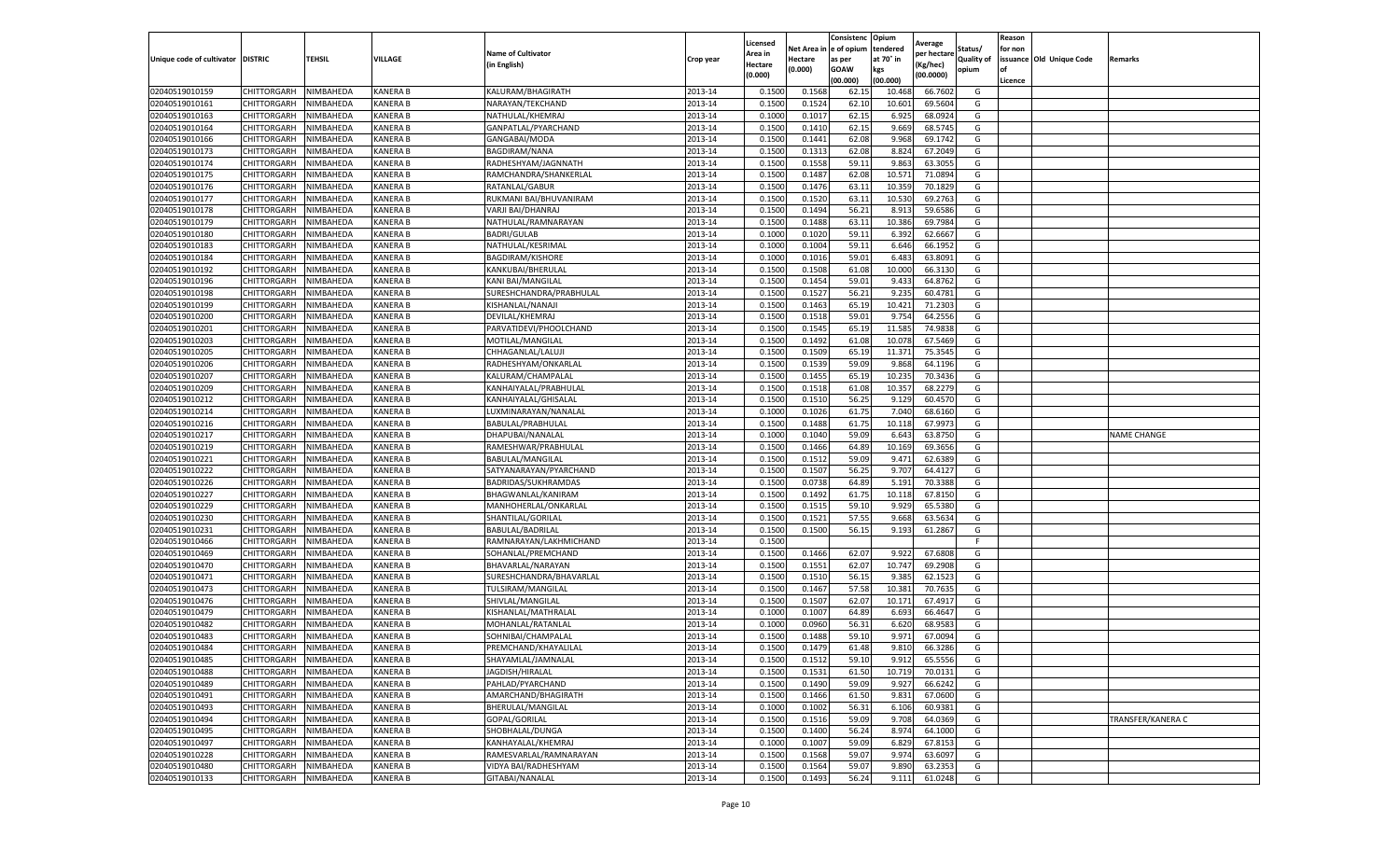|                                   |                    |           |                 |                           |           | Licensed |         | Consistenc             | Opium     |                        |                   | Reason  |                          |                |
|-----------------------------------|--------------------|-----------|-----------------|---------------------------|-----------|----------|---------|------------------------|-----------|------------------------|-------------------|---------|--------------------------|----------------|
|                                   |                    |           |                 | <b>Name of Cultivator</b> |           | Area in  |         | Net Area in e of opium | tendered  | Average<br>per hectare | Status/           | for non |                          |                |
| Unique code of cultivator DISTRIC |                    | TEHSIL    | VILLAGE         | in English)               | Crop year | Hectare  | Hectare | as per                 | at 70° in | (Kg/hec                | <b>Quality of</b> |         | issuance Old Unique Code | <b>Remarks</b> |
|                                   |                    |           |                 |                           |           | (0.000)  | (0.000) | <b>GOAW</b>            | kgs       | (00.0000)              | opium             |         |                          |                |
|                                   |                    |           |                 |                           |           |          |         | (00.000)               | (00.000)  |                        |                   | Licence |                          |                |
| 02040519010145                    | CHITTORGARH        | NIMBAHEDA | <b>KANERA B</b> | SHRILAL/HARLAL            | 2013-14   | 0.1500   | 0.1532  | 61.50                  | 10.499    | 68.5313                | G                 |         |                          |                |
| 02040519010185                    | CHITTORGARH        | NIMBAHEDA | <b>KANERA B</b> | SOHANLAL/NANALAL          | 2013-14   | 0.1000   | 0.1014  | 61.56                  | 6.684     | 65.9172                | G                 |         |                          |                |
| 02040519010118                    | CHITTORGARH        | NIMBAHEDA | <b>KANERA B</b> | SHYAMLAL/BHAGIRTH         | 2013-14   | 0.1500   | 0.1535  | 65.05                  | 11.031    | 71.8632                | G                 |         |                          |                |
| 02040519010165                    | CHITTORGARH        | NIMBAHEDA | KANERA B        | PARBHULAL/TARACHAND       | 2013-14   | 0.1500   | 0.1492  | 65.05                  | 10.557    | 70.7574                | G                 |         |                          |                |
| 02040519010167                    | CHITTORGARH        | NIMBAHEDA | KANERA B        | AMBHALAL/NANALAL          | 2013-14   | 0.1500   | 0.1512  | 59.07                  | 9.266     | 61.2831                | G                 |         |                          |                |
| 02040519010172                    | CHITTORGARH        | NIMBAHEDA | <b>KANERA B</b> | KISHANLAL/BADRILAL        | 2013-14   | 0.1000   | 0.0981  | 59.07                  | 6.287     | 64.0877                | G                 |         |                          |                |
| 02040519010182                    | CHITTORGARH        | NIMBAHEDA | <b>KANERA B</b> | KASHI BAI/RUPA            | 2013-14   | 0.1500   | 0.1519  | 56.24                  | 9.440     | 62.1461                | G                 |         |                          |                |
| 02040519010474                    | CHITTORGARH        | NIMBAHEDA | <b>KANERA B</b> | BANSHILAL/GANGARAM        | 2013-14   | 0.1000   | 0.1010  | 59.18                  | 6.501     | 64.3663                | G                 |         |                          |                |
| 02040519010504                    | CHITTORGARH        | NIMBAHEDA | <b>KANERA B</b> | TARACHAND/BHOLA           | 2013-14   | 0.1500   | 0.1510  | 59.18                  | 9.604     | 63.6026                | G                 |         |                          |                |
| 02040519010508                    | CHITTORGARH        | NIMBAHEDA | KANERA B        | VARDICHAND/LAKHMICHAND    | 2013-14   | 0.1500   | 0.1467  | 59.18                  | 9.520     | 64.8943                | G                 |         |                          |                |
| 02040519010171                    | CHITTORGARH        | NIMBAHEDA | <b>KANERA B</b> | JAGNNTH/MANGILAL          | 2013-14   | 0.1500   | 0.1521  | 65.05                  | 10.445    | 68.6719                | G                 |         |                          |                |
| 02040519010131                    | CHITTORGARH        | NIMBAHEDA | KANERA B        | MADHOLAL/MULCHAND         | 2013-14   | 0.1500   | 0.1500  | 59.18                  | 9.88      | 65.8867                | G                 |         |                          |                |
| 02040519010233                    | CHITTORGARH        | NIMBAHEDA | KANERA B        | JAGNNTH/LALUJ             | 2013-14   | 0.1500   | 0.1471  | 53.86                  | 9.387     | 63.8137                | G                 |         |                          |                |
| 02040519010139                    | CHITTORGARH        | NIMBAHEDA | <b>KANERA B</b> | RAMNARAYAN/SHANKARLAL     | 2013-14   | 0.1500   | 0.1516  | 61.56                  | 10.069    | 66.4182                | G                 |         |                          |                |
| 02040519010310                    | CHITTORGARH        | NIMBAHEDA | <b>KANERA C</b> | SUKHLAL/RAMCHANDRA        | 2013-14   | 0.1500   | 0.1507  | 62.69                  | 10.433    | 69.2303                | G                 |         |                          |                |
| 02040519010234                    | CHITTORGARH        | NIMBAHEDA | <b>KANERA C</b> | BADRILAL/BHUWANIRAM       | 2013-14   | 0.1500   | 0.1496  | 62.69                  | 10.398    | 69.5053                | G                 |         |                          |                |
| 02040519010236                    | CHITTORGARH        | NIMBAHEDA | KANERA C        | ABDUL RASHID/SULTAN       | 2013-14   | 0.1500   | 0.1455  | 62.30                  | 10.466    | 71.9313                | G                 |         |                          |                |
| 02040519010237                    | CHITTORGARH        | NIMBAHEDA | <b>KANERA C</b> | RAM KISHAN/NANALAL        | 2013-14   | 0.1500   | 0.1525  | 62.30                  | 10.28     | 67.4098                | G                 |         |                          |                |
| 02040519010238                    | CHITTORGARH        | NIMBAHEDA | KANERA C        | JAGNNATH/MODA             | 2013-14   | 0.1500   | 0.1527  | 56.74                  | 9.67      | 63.3268                | G                 |         |                          |                |
| 02040519010239                    | CHITTORGARH        | NIMBAHEDA | KANERA C        | TALKU BAI//KANAJI         | 2013-14   | 0.1500   | 0.1501  | 59.77                  | 10.33     | 68.8341                | G                 |         |                          |                |
| 02040519010242                    | CHITTORGARH        | NIMBAHEDA | <b>KANERA C</b> | PRAHLAD RAM/RADHAKISHAN   | 2013-14   | 0.1500   | 0.1520  | 59.77                  | 10.648    | 70.0526                | G                 |         |                          |                |
| 02040519010243                    | CHITTORGARH        | NIMBAHEDA | KANERA C        | SHRILAL/HUKAMJI           | 2013-14   | 0.1500   | 0.1499  | 68.25                  | 10.91     | 72.7819                | G                 |         |                          |                |
| 02040519010247                    | CHITTORGARH        | NIMBAHEDA | KANERA C        | BAGDIRAM/NARAYANLAL       | 2013-14   | 0.1500   | 0.1494  | 62.30                  | 10.377    | 69.4578                | G                 |         |                          |                |
| 02040519010248                    | CHITTORGARH        | NIMBAHEDA | KANERA C        | MOTILAL/RAMCHANDRA        | 2013-14   | 0.1500   | 0.1536  | 62.77                  | 10.42     | 67.8385                | G                 |         |                          |                |
| 02040519010250                    | CHITTORGARH        | NIMBAHEDA | KANERA C        | SUKHLAL/NANALAL           | 2013-14   | 0.1500   | 0.1465  | 64.44                  | 10.264    | 70.0614                | G                 |         |                          |                |
| 02040519010256                    | CHITTORGARH        | NIMBAHEDA | KANERA C        | BANSHILAL/MANGILAL        | 2013-14   | 0.1500   | 0.1506  | 62.77                  | 10.205    | 67.7623                | G                 |         |                          |                |
| 02040519010258                    | CHITTORGARH        | NIMBAHEDA | KANERA C        | MUKESH KUMAR/RATANLAL     | 2013-14   | 0.1500   | 0.1490  | 64.44                  | 10.458    | 70.1879                | G                 |         |                          |                |
| 02040519010260                    | CHITTORGARH        | NIMBAHEDA | KANERA C        | GORILAL/RATANLAL          | 2013-14   | 0.1500   | 0.1447  | 61.72                  | 9.602     | 66.3580                | G                 |         |                          |                |
| 02040519010261                    | CHITTORGARH        | NIMBAHEDA | KANERA C        | BAGDIRAM/LALU             | 2013-14   | 0.1500   | 0.1530  | 64.44                  | 10.633    | 69.4967                | G                 |         |                          |                |
| 02040519010262                    | CHITTORGARH        | NIMBAHEDA | KANERA C        | GEETALAL/JAGNNATH         | 2013-14   | 0.1500   | 0.1473  | 64.54                  | 10.225    | 69.4162                | G                 |         |                          |                |
| 02040519010264                    | CHITTORGARH        | NIMBAHEDA | KANERA C        | JAGDISH/NANALAL           | 2013-14   | 0.1500   | 0.1470  | 62.77                  | 9.765     | 66.4286                | G                 |         |                          |                |
| 02040519010265                    | CHITTORGARH        | NIMBAHEDA | KANERA C        | MANGILAL/HEMRAM           | 2013-14   | 0.1500   | 0.1525  | 64.54                  | 10.953    | 71.8230                | G                 |         |                          |                |
| 02040519010266                    | CHITTORGARH        | NIMBAHEDA | KANERA C        | RAMESHWAR/PANNALAI        | 2013-14   | 0.1500   | 0.1512  | 67.41                  | 11.20     | 74.0741                | G                 |         |                          |                |
| 02040519010268                    | CHITTORGARH        | NIMBAHEDA | <b>KANERA C</b> | BABULAL/ONKARLAL          | 2013-14   | 0.1500   | 0.1451  | 61.95                  | 9.947     | 68.5527                | G                 |         |                          |                |
| 02040519010275                    | CHITTORGARH        | NIMBAHEDA | KANERA C        | KAILASH/PREMCHAND         | 2013-14   | 0.1500   | 0.1507  | 59.62                  | 9.769     | 64.8242                | G                 |         |                          |                |
| 02040519010276                    | CHITTORGARH        | NIMBAHEDA | KANERA C        | RAMESHWAR/PREMCHANDRA     | 2013-14   | 0.1500   | 0.1450  | 64.54                  | 10.31     | 71.1517                | G                 |         |                          |                |
| 02040519010282                    | CHITTORGARH        | NIMBAHEDA | <b>KANERA C</b> | PANNALAL/MANGILAL         | 2013-14   | 0.1500   | 0.1461  | 59.14                  | 9.84      | 67.3717                | G                 |         |                          |                |
| 02040519010283                    | CHITTORGARH        | NIMBAHEDA | KANERA C        | SHOBHALAL/RAMCHANDRA      | 2013-14   | 0.1500   | 0.1522  | 56.74                  | 9.53      | 62.6281                | G                 |         |                          |                |
| 02040519010289                    | CHITTORGARH        | NIMBAHEDA | KANERA C        | GOPAL/BHANWARLAL          | 2013-14   | 0.1500   | 0.1472  | 64.59                  | 10.21     | 69.3886                | G                 |         |                          |                |
| 02040519010290                    | CHITTORGARH        | NIMBAHEDA | KANERA C        | GOPAL/CHHAGANLAL          | 2013-14   | 0.1500   | 0.1479  | 70.56                  | 11.894    | 80.4192                | G                 |         |                          |                |
| 02040519010291                    | CHITTORGARH        | NIMBAHEDA | KANERA C        | RAMNIWAS/RATANLAL         | 2013-14   | 0.1500   | 0.1473  | 66.14                  | 10.667    | 72.4168                | G                 |         |                          |                |
| 02040519010293                    | CHITTORGARH        | NIMBAHEDA | KANERA C        | PREMCHANDRA/GHISA         | 2013-14   | 0.1500   | 0.1421  | 61.95                  | 9.894     | 69.6270                | G                 |         |                          |                |
| 02040519010294                    | CHITTORGARH        | NIMBAHEDA | <b>KANERA C</b> | MOHANLAL/MADANLAL RATHI   | 2013-14   | 0.1000   | 0.1040  | 59.14                  | 6.81      | 65.5577                | G                 |         |                          |                |
| 02040519010295                    | CHITTORGARH        | NIMBAHEDA | KANERA C        | NANALAL/KALU              | 2013-14   | 0.1500   | 0.1469  | 61.95                  | 9.868     | 67.1749                | G                 |         |                          |                |
| 02040519010297                    | CHITTORGARH        | NIMBAHEDA | KANERA C        | LABHCHAND/RAMLAL          | 2013-14   | 0.1500   | 0.1451  | 59.14                  | 9.200     | 63.4045                | G                 |         |                          |                |
| 02040519010302                    | CHITTORGARH        | NIMBAHEDA | <b>KANERA C</b> | GOPAL/JAGNNATH            | 2013-14   | 0.1500   | 0.1500  | 64.59                  | 10.63     | 70.8667                | G                 |         |                          |                |
| 02040519010304                    | CHITTORGARH        | NIMBAHEDA | <b>KANERA C</b> | SHIVNARAYAN/ONKARLAL      | 2013-14   | 0.1000   | 0.0972  | 61.67                  | 6.528     | 67.1605                | G                 |         |                          |                |
| 02040519010305                    | CHITTORGARH        | NIMBAHEDA | <b>KANERA C</b> | KANHAIYALAL/HEERALAL      | 2013-14   | 0.1500   | 0.1505  | 59.14                  | 9.733     | 64.6711                | G                 |         |                          |                |
| 02040519010306                    | CHITTORGARH        | NIMBAHEDA | <b>KANERA C</b> | JAGDISH/BHAGIRATH         | 2013-14   | 0.1500   | 0.1548  | 59.70                  | 10.081    | 65.1227                | G                 |         |                          |                |
| 02040519010307                    | CHITTORGARH        | NIMBAHEDA | KANERA C        | PHOOLCHAND/PREMCHAND      | 2013-14   | 0.1500   | 0.1452  | 64.59                  | 10.703    | 73.7121                | G                 |         |                          |                |
| 02040519010313                    | CHITTORGARH        | NIMBAHEDA | KANERA C        | <b>BADRILAL/HARLAL</b>    | 2013-14   | 0.1500   | 0.1483  | 65.46                  | 11.259    | 75.9204                | G                 |         |                          |                |
| 02040519010314                    | CHITTORGARH        | NIMBAHEDA | KANERA C        | SEETABAI/RAMLAL           | 2013-14   | 0.1500   | 0.1505  | 59.70                  | 9.501     | 63.1296                | G                 |         |                          |                |
| 02040519010315                    | <b>CHITTORGARH</b> | NIMBAHEDA | KANERA C        | PHOOLCHAND/GANGARAM       | 2013-14   | 0.1500   | 0.1450  | 61.67                  | 10.079    | 69.5103                | G                 |         |                          |                |
| 02040519010318                    | <b>CHITTORGARH</b> | NIMBAHEDA | <b>KANERA C</b> | GOPAL/BHAGWANLAL          | 2013-14   | 0.1500   | 0.1540  | 61.67                  | 9.814     | 63.7273                | G                 |         |                          |                |
| 02040519010320                    | CHITTORGARH        | NIMBAHEDA | KANERA C        | DAULATRAM/PREMCHAND       | 2013-14   | 0.1500   | 0.1520  | 59.70                  | 10.15     | 66.8289                | G                 |         |                          |                |
| 02040519010326                    | CHITTORGARH        | NIMBAHEDA | KANERA C        | JAGDISH/RAMLAL            | 2013-14   | 0.1500   | 0.1543  | 62.49                  | 10.668    | 69.1380                | G                 |         |                          |                |
| 02040519010327                    | CHITTORGARH        | NIMBAHEDA | KANERA C        | RAMPRASAD/SHIVLAL         | 2013-14   | 0.1500   | 0.1519  | 65.46                  | 10.642    | 70.0592                | G                 |         |                          |                |
| 02040519010328                    | CHITTORGARH        | NIMBAHEDA | KANERA C        | JAGDISH/JAGNNATH          | 2013-14   | 0.1500   | 0.1477  | 62.49                  | 10.04     | 67.9959                | G                 |         |                          |                |
| 02040519010332                    | <b>CHITTORGARH</b> | NIMBAHEDA | <b>KANERA C</b> | ABDUL HAKIM/ABDUL RAHIM   | 2013-14   | 0.1000   | 0.0994  | 59.70                  | 6.755     | 67.9577                | G                 |         |                          |                |
|                                   |                    |           |                 |                           |           |          |         |                        |           |                        |                   |         |                          |                |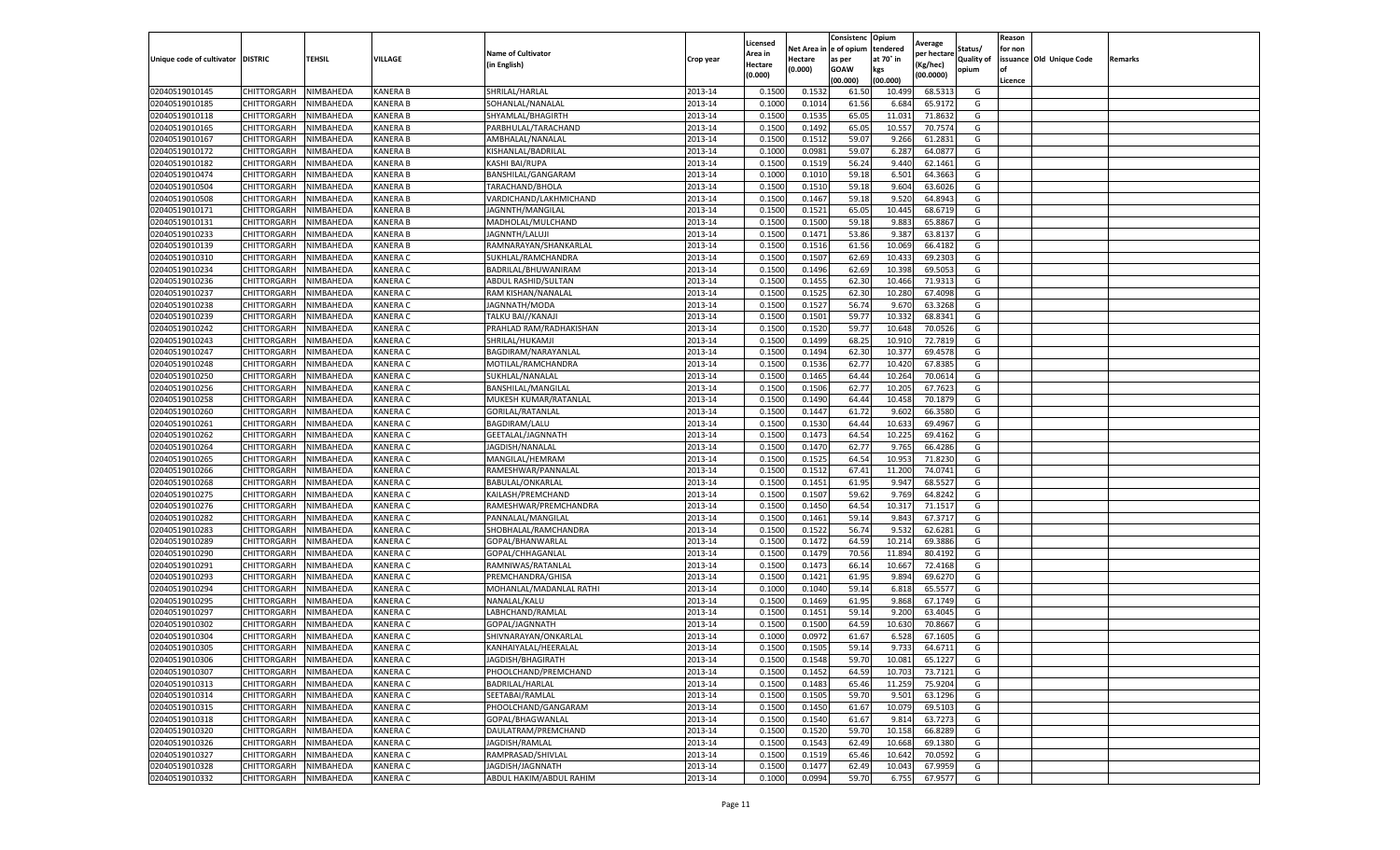|                                   |                            |           |                             |                                        |                    | Licensed         |                  | Consistenc             | Opium           |                        |                   | Reason  |                          |                    |
|-----------------------------------|----------------------------|-----------|-----------------------------|----------------------------------------|--------------------|------------------|------------------|------------------------|-----------------|------------------------|-------------------|---------|--------------------------|--------------------|
|                                   |                            |           |                             | <b>Name of Cultivator</b>              |                    | Area in          |                  | Net Area in e of opium | tendered        | Average<br>per hectare | Status/           | for non |                          |                    |
| Unique code of cultivator DISTRIC |                            | TEHSIL    | VILLAGE                     | in English)                            | Crop year          | Hectare          | Hectare          | as per                 | at 70° in       | (Kg/hec                | <b>Quality of</b> |         | issuance Old Unique Code | <b>Remarks</b>     |
|                                   |                            |           |                             |                                        |                    | (0.000)          | (0.000)          | <b>GOAW</b>            | kgs             | (00.0000)              | opium             |         |                          |                    |
|                                   |                            |           |                             |                                        |                    |                  |                  | (00.000)               | (00.000)        |                        |                   | Licence |                          |                    |
| 02040519010333                    | CHITTORGARH                | NIMBAHEDA | <b>KANERA C</b>             | SOHANLAL/JAIRAM                        | 2013-14            | 0.1000           | 0.1000           | 56.74                  | 6.582           | 65.8200                | G                 |         |                          |                    |
| 02040519010339                    | CHITTORGARH                | NIMBAHEDA | <b>KANERA C</b>             | GANESHLAL/GHISALAL                     | 2013-14            | 0.1500           | 0.1529           | 62.49                  | 10.400          | 68.018                 | G                 |         |                          |                    |
| 02040519010341                    | CHITTORGARH                | NIMBAHEDA | <b>KANERA C</b>             | KAILASH/BADRILAL JOSHI                 | 2013-14            | 0.1500           | 0.1504           | 62.26                  | 10.282          | 68.3644                | G                 |         |                          |                    |
| 02040519010342                    | CHITTORGARH                | NIMBAHEDA | KANERA C                    | BHERULAL/RATANLAL                      | 2013-14            | 0.1500           | 0.1456           | 62.26                  | 10.006          | 68.7225                | G                 |         |                          |                    |
| 02040519010343                    | CHITTORGARH                | NIMBAHEDA | KANERA C                    | MOTILAL/PRABHULAL                      | 2013-14            | 0.1500           | 0.1520           | 65.46                  | 11.268          | 74.1316                | G                 |         |                          |                    |
| 02040519010344                    | CHITTORGARH                | NIMBAHEDA | KANERA C                    | SOHANLAL/NANDLAL                       | 2013-14            | 0.1500           | 0.1504           | 64.89                  | 10.707          | 71.1902                | G                 |         |                          |                    |
| 02040519010346                    | CHITTORGARH                | NIMBAHEDA | KANERA C                    | LABHCHAN/SHRILAL                       | 2013-14            | 0.1500           | 0.1513           | 68.78                  | 11.221          | 74.1639                | G                 |         |                          |                    |
| 02040519010347                    | CHITTORGARH                | NIMBAHEDA | KANERA C                    | RAMPRASAD/JEEVRA                       | 2013-14            | 0.1500           | 0.1529           | 64.89                  | 10.57           | 69.1759                | G                 |         |                          |                    |
| 02040519010348                    | CHITTORGARH                | NIMBAHEDA | <b>KANERA C</b>             | HANGAMI BAI/CHHAGANLAI                 | 2013-14            | 0.1000           | 0.0959           | 62.49                  | 6.436           | 67.1116                | G                 |         |                          |                    |
| 02040519010352                    | CHITTORGARH                | NIMBAHEDA | KANERA C                    | KISHANLAL/KHAYALIRAM                   | 2013-14            | 0.1500           | 0.1530           | 62.49                  | 10.159          | 66.3987                | G                 |         |                          |                    |
| 02040519010355                    | CHITTORGARH                | NIMBAHEDA | KANERA C                    | PHOOLCHAND/MANGILAL                    | 2013-14            | 0.1500           | 0.1465           | 62.49                  | 10.052          | 68.6143                | G                 |         |                          |                    |
| 02040519010356                    | CHITTORGARH                | NIMBAHEDA | KANERA C                    | GORILAL/HEERALAL                       | 2013-14            | 0.1500           | 0.1455           | 61.85                  | 9.99            | 68.6804                | G                 |         |                          |                    |
| 02040519010357                    | CHITTORGARH                | NIMBAHEDA | KANERA C                    | DEVILAL/SOHANLAL                       | 2013-14            | 0.1000           | 0.1004           | 58.79                  | 6.44            | 64.163                 | G                 |         |                          | <b>NAME CHANGE</b> |
| 02040519010358                    | CHITTORGARH                | NIMBAHEDA | KANERA C                    | KISHANLAL/BHERULAL                     | 2013-14            | 0.1500           | 0.1560           | 64.89                  | 11.32           | 72.615                 | G                 |         |                          |                    |
| 02040519010360                    | CHITTORGARH                | NIMBAHEDA | <b>KANERA C</b>             | MOHANLAL/KUKA                          | 2013-14            | 0.1500           | 0.1557           | 65.09                  | 10.972          | 70.4689                | G                 |         |                          |                    |
| 02040519010361                    | CHITTORGARH                | NIMBAHEDA | <b>KANERA C</b>             | BABULAL/BHANIRAM                       | 2013-14            | 0.1500           | 0.1465           | 65.09                  | 10.51           | 71.7884                | G                 |         |                          |                    |
| 02040519010370                    | CHITTORGARH                | NIMBAHEDA | KANERA C                    | RAJENDRA PRASAD/GOVARDHANLAL           | 2013-14            | 0.1500           | 0.1485           | 65.09                  | 10.554          | 71.0707                | G                 |         |                          |                    |
| 02040519010382                    | CHITTORGARH                | NIMBAHEDA | <b>KANERA C</b>             | RAMGOPAL/RAMCHAND                      | 2013-14            | 0.1500           | 0.1575           | 61.85                  | 10.771          | 68.387                 | G                 |         |                          |                    |
| 02040519010383                    | CHITTORGARH                | NIMBAHEDA | KANERA C                    | GOVARDHANLAL/NANALAL SHARMA            | 2013-14            | 0.1000           | 0.1020           | 61.85                  | 6.83            | 66.9608                | G                 |         |                          |                    |
| 02040519010384                    | CHITTORGARH                | NIMBAHEDA | KANERA C                    | BHERU SINGH/MADAN SINGH                | 2013-14            | 0.1500           | 0.1453           | 56.43                  | 9.263           | 63.7509                | G                 |         |                          |                    |
| 02040519010385                    | CHITTORGARH                | NIMBAHEDA | <b>KANERA C</b>             | RADHESHAYAM/RAMCHANDRA                 | 2013-14            | 0.1500           | 0.1555           | 58.79                  | 10.263          | 66.0000                | G                 |         |                          |                    |
| 02040519010386                    | CHITTORGARH                | NIMBAHEDA | KANERA C                    | SITA BAI/MOHANLAL                      | 2013-14            | 0.1500           | 0.1501           | 65.10                  | 10.807          | 71.9987                | G                 |         |                          |                    |
| 02040519010390                    | CHITTORGARH                | NIMBAHEDA | KANERA C                    | PAHLAD/BANSHILAL                       | 2013-14            | 0.1000           | 0.1039           | 62.79                  | 7.176           | 69.0664                | G                 |         |                          |                    |
| 02040519010394                    | CHITTORGARH                | NIMBAHEDA | KANERA C                    | PREM PRAKASH/HAJARILAL                 | 2013-14            | 0.1500           | 0.1485           | 62.79                  | 10.369          | 69.8249                | G                 |         |                          |                    |
| 02040519010395                    | CHITTORGARH                | NIMBAHEDA | KANERA C                    | GHISALAL/JAGANNATH                     | 2013-14            | 0.1500           | 0.1505           | 56.64                  | 9.605           | 63.8206                | G                 |         |                          |                    |
| 02040519010396                    | CHITTORGARH                | NIMBAHEDA | KANERA C                    | SATYANARAYAN/BADRILAL JOSHI            | 2013-14            | 0.1000           | 0.1008           | 62.79                  | 6.781           | 67.2718                | G                 |         |                          |                    |
| 02040519010397                    | CHITTORGARH                | NIMBAHEDA | KANERA C                    | <b>KANHAYALAL/RUPA</b>                 | 2013-14            | 0.1500           | 0.1496           | 73.44                  | 12.11           | 81.0027                | G                 |         |                          |                    |
| 02040519010399                    | CHITTORGARH                | NIMBAHEDA | KANERA C                    | LABH CHAND/KHYALILAL                   | 2013-14            | 0.1500           | 0.1545           | 65.10                  | 10.760          | 69.6440                | G                 |         |                          |                    |
| 02040519010400                    | CHITTORGARH                | NIMBAHEDA | KANERA C                    | RAMPYARI BAI/BANSILAL                  | 2013-14            | 0.1500           |                  |                        |                 |                        | F.                |         |                          |                    |
| 02040519010404                    | CHITTORGARH                | NIMBAHEDA | KANERA C                    | CHAGANLAL/KASHIRAM                     | 2013-14            | 0.1000           | 0.0970           | 65.10                  | 6.919           | 71.3299                | G                 |         |                          |                    |
| 02040519010409                    | CHITTORGARH                | NIMBAHEDA | KANERA C                    | PRATHVIRAJ/GANGARAM                    | 2013-14            | 0.1500           | 0.1422           | 58.79                  | 9.65            | 67.9184                | G                 |         |                          |                    |
| 02040519010378                    | CHITTORGARH                | NIMBAHEDA | KANERA C                    | KISHAN LAL/LAKHMI CHAND                | 2013-14            | 0.1000           | 0.1018           | 65.85                  | 7.196           | 70.6876                | G                 |         |                          |                    |
| 02040519010244                    | CHITTORGARH                | NIMBAHEDA | KANERA C                    | SHYAMLAL/NANDLAL                       | 2013-14            | 0.1000           | 0.1040           | 58.87                  | 6.905           | 66.3942                | G                 |         |                          |                    |
| 02040519010381                    | CHITTORGARH                | NIMBAHEDA | <b>KANERA C</b>             | TARA CHAND/BHARMAL                     | 2013-14            | 0.1000           | 0.0945           | 56.64                  | 6.117           | 64.7302                | G                 |         |                          |                    |
| 02040519010269                    | CHITTORGARH                | NIMBAHEDA | KANERA C                    | BHIMRAJ/BHAVARLAL                      | 2013-14            | 0.1500           | 0.1521           | 62.13                  | 10.189          | 66.9888                | G                 |         |                          |                    |
| 02040519010286                    | CHITTORGARH                | NIMBAHEDA | KANERA C                    | DEVILAL/NANALAL                        | 2013-14            | 0.1500           | 0.1459           | 65.85                  | 11.100          | 76.0795                | G                 |         |                          |                    |
| 02040519010292                    | CHITTORGARH                | NIMBAHEDA | <b>KANERA C</b>             | BAGDIRAM/UDHERAM                       | 2013-14            | 0.1500           | 0.1537           | 55.45                  | 9.640           | 62.7196                | G                 |         |                          |                    |
| 02040519010316                    | CHITTORGARH                | NIMBAHEDA | KANERA C                    | RAMESVARI/SOHANLAL                     | 2013-14            | 0.1500           | 0.1470           | 62.13                  | 9.85            | 67.0204                | G                 |         |                          |                    |
| 02040519010349                    | CHITTORGARH                | NIMBAHEDA | KANERA C                    | BADRILAL/BHANWARLAL                    | 2013-14            | 0.1500           | 0.1472           | 58.87                  | 10.05           | 68.3288                | G                 |         |                          |                    |
| 02040519010254                    | CHITTORGARH                | NIMBAHEDA | KANERA C                    | LAXMINARAYAN/SHANKARLAL                | 2013-14            | 0.1500           | 0.1557           | 58.87                  | 10.109          | 64.9261                | G                 |         |                          |                    |
| 02040519010263                    | CHITTORGARH                | NIMBAHEDA | KANERA C                    | NANDLAL/GOPILAL                        | 2013-14            | 0.1000           | 0.1021           | 62.13                  | 6.65            | 65.2008                | G                 |         |                          |                    |
| 02040519010274                    | CHITTORGARH                | NIMBAHEDA | KANERA C                    | BADRILAL/RAMCHANDRA                    | 2013-14            | 0.1000           | 0.1000           | 62.56                  | 6.765           | 67.6500                | G                 |         |                          |                    |
| 02040519010301                    | CHITTORGARH                | NIMBAHEDA | <b>KANERA C</b>             | BHANWARLAL/NARAYAN                     | 2013-14            | 0.1500           | 0.1425           | 65.85                  | 10.273          | 72.0912                | G                 |         |                          |                    |
| 02040519010322                    | CHITTORGARH                | NIMBAHEDA | KANERA C                    | GISALAL/MANGANIRAM                     | 2013-14            | 0.1500           | 0.1520           | 59.27                  | 9.686           | 63.7237                | G                 |         |                          |                    |
| 02040519010372                    | CHITTORGARH                | NIMBAHEDA | KANERA C                    | RAM NATHIBAI/BALURAAM                  | 2013-14            | 0.1500           | 0.1507           | 62.56                  | 10.421          | 69.1506                | G                 |         |                          |                    |
| 02040519010388                    | CHITTORGARH                | NIMBAHEDA | <b>KANERA C</b>             | ASHOK KUMAR/DEVILAL SHARMA             | 2013-14            | 0.1000           | 0.0998           | 62.56                  | 6.435           | 64.4790                | G                 |         |                          |                    |
| 02040519010270                    | CHITTORGARH                | NIMBAHEDA | <b>KANERA C</b>             | SITABAI/SHANKARLAL                     | 2013-14            | 0.1000           | 0.0993           | 71.46                  | 8.14            | 82.0342                | G                 |         |                          |                    |
|                                   |                            | NIMBAHEDA | <b>KANERA C</b>             |                                        |                    | 0.1500           |                  | 62.69                  | 9.054           | 63.8055                | G                 |         |                          |                    |
| 02040519010509                    | CHITTORGARH                |           |                             | INDARMAL/KHEMRAJ                       | 2013-14            |                  | 0.1419           |                        |                 |                        |                   |         |                          |                    |
| 02040519010510                    | CHITTORGARH<br>CHITTORGARH | NIMBAHEDA | <b>KANERA C</b><br>KANERA C | MOTILAL/MANGILAL<br>MANGILAL/OUNKARLAL | 2013-14<br>2013-14 | 0.1500<br>0.1500 | 0.1526<br>0.0403 | 65.27<br>55.45         | 10.798<br>2.670 | 70.7602<br>66.2531     | G<br>G            |         |                          |                    |
| 02040519010288                    |                            | NIMBAHEDA |                             |                                        |                    |                  |                  |                        |                 |                        |                   |         |                          |                    |
| 02040519010241                    | CHITTORGARH                | NIMBAHEDA | KANERA C                    | RATANLAL/NANALAL                       | 2013-14            | 0.1000           | 0.1030           | 59.27                  | 6.376           | 61.9029                | G                 |         |                          |                    |
| 02040519010235                    | CHITTORGARH                | NIMBAHEDA | KANERA C                    | FULCHAND/DANRAJ                        | 2013-14            | 0.1500           | 0.1525           | 59.27                  | 9.881           | 64.7934                | G                 |         |                          |                    |
| 02040519010255                    | CHITTORGARH                | NIMBAHEDA | KANERA C                    | MAGNIRAM/KAJOD                         | 2013-14            | 0.1500           | 0.1503           | 65.27                  | 10.928          | 72.7079                | G                 |         |                          |                    |
| 02040519010512                    | <b>CHITTORGARH</b>         | NIMBAHEDA | <b>KANERA C</b>             | LABHCHAND/HEERALAL                     | 2013-14            | 0.1500           | 0.1516           | 65.27                  | 10.714          | 70.6728                | G                 |         |                          |                    |
| 02040519010513                    | CHITTORGARH                | NIMBAHEDA | KANERA C                    | BHURALAL/NANALAL                       | 2013-14            | 0.1000           | 0.1043           | 71.46                  | 8.187           | 78.4947                | G                 |         |                          |                    |
| 02040519010514                    | <b>CHITTORGARH</b>         | NIMBAHEDA | <b>KANERA C</b>             | JITMAL/MULCHAND                        | 2013-14            | 0.1500           | 0.1454           | 59.77                  | 9.632           | 66.2448                | G                 |         |                          |                    |
| 02040519011007                    | CHITTORGARH                | NIMBAHEDA | KOCHWA                      | KISHANLAL/KASHIRAM                     | 2013-14            | 0.1500           | 0.1460           | 62.76                  | 10.185          | 69.7603                | G                 |         |                          |                    |
| 02040519011001                    | CHITTORGARH                | NIMBAHEDA | KOCHWA                      | JAGDISH/RADHAKISHAN                    | 2013-14            | 0.1000           | 0.1015           | 64.84                  | 7.142           | 70.3645                | G                 |         |                          |                    |
| 02040519011002                    | <b>CHITTORGARH</b>         | NIMBAHEDA | KOCHWA                      | CHATRIBAI/LABHCHAND                    | 2013-14            | 0.1500           | 0.1424           | 64.84                  | 10.566          | 74.1994                | G                 |         |                          |                    |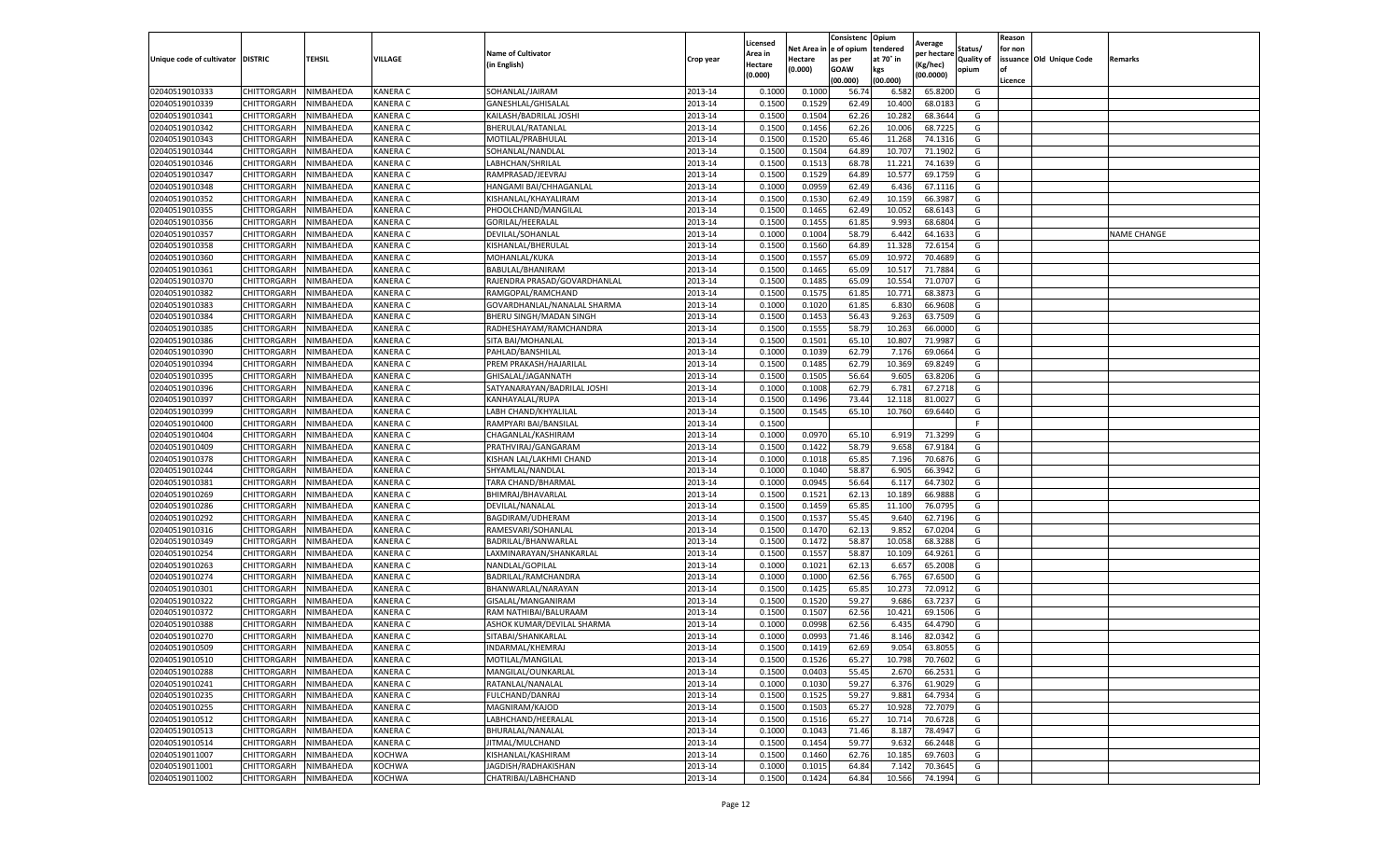|                                   |             |           |               |                           |           | Licensed |            | Consistenc  | Opium     | Average     |                   | Reason  |                          |                    |
|-----------------------------------|-------------|-----------|---------------|---------------------------|-----------|----------|------------|-------------|-----------|-------------|-------------------|---------|--------------------------|--------------------|
|                                   |             |           |               | <b>Name of Cultivator</b> |           | Area in  | Net Area i | e of opium  | tendered  | per hectare | Status/           | for non |                          |                    |
| Unique code of cultivator DISTRIC |             | TEHSIL    | VILLAGE       | (in English)              | Crop year | Hectare  | Hectare    | as per      | at 70° in | (Kg/hec)    | <b>Quality of</b> |         | issuance Old Unique Code | Remarks            |
|                                   |             |           |               |                           |           | (0.000)  | (0.000)    | <b>GOAW</b> | kgs       | (00.0000)   | opium             |         |                          |                    |
|                                   |             |           |               |                           |           |          |            | (00.000     | (00.000)  |             |                   | Licence |                          |                    |
| 02040519011003                    | CHITTORGARH | NIMBAHEDA | <b>KOCHWA</b> | TULSIBAI/AMARCHAND        | 2013-14   | 0.1500   | 0.145      | 64.65       | 10.593    | 72.9545     | G                 |         |                          |                    |
| 02040519011004                    | CHITTORGARH | NIMBAHEDA | KOCHWA        | <b>BANSHILAL/GHISA</b>    | 2013-14   | 0.150    | 0.1518     | 64.65       | 10.769    | 70.9420     | G                 |         |                          |                    |
| 02040519011005                    | CHITTORGARH | NIMBAHEDA | KOCHWA        | BADRILAL/DHANRAJ          | 2013-14   | 0.1500   | 0.1330     | 67.89       | 10.116    | 76.0602     | G                 |         |                          |                    |
| 02040519011006                    | CHITTORGARH | NIMBAHEDA | <b>KOCHWA</b> | JAGDISH/KISHANLAL         | 2013-14   | 0.1500   | 0.1548     | 62.76       | 11.189    | 72.2804     | G                 |         |                          |                    |
| 02040519011008                    | CHITTORGARH | NIMBAHEDA | KOCHWA        | AMARCHAND/GHISA (BADA)    | 2013-14   | 0.1500   | 0.1560     | 71.65       | 12.099    | 77.5577     | G                 |         |                          |                    |
| 02040519011009                    | CHITTORGARH | NIMBAHEDA | KOCHWA        | BHANWARLAL/NATHU          | 2013-14   | 0.1500   | 0.1478     | 59.68       | 10.009    | 67.7199     | G                 |         |                          |                    |
| 02040519011010                    | CHITTORGARH | NIMBAHEDA | KOCHWA        | MULCHAND/BHANWARLAL       | 2013-14   | 0.1500   | 0.1480     | 65.45       | 10.883    | 73.5338     | G                 |         |                          |                    |
| 02040519011011                    | CHITTORGARH | NIMBAHEDA | KOCHWA        | LILA SHANKAR/KASHIRAM     | 2013-14   | 0.1500   | 0.1394     | 61.79       | 9.745     | 69.9067     | G                 |         |                          |                    |
| 02040519011012                    | CHITTORGARH | NIMBAHEDA | KOCHWA        | AMARCHAND/GHISA (CHHOTA)  | 2013-14   | 0.1500   | 0.1470     | 67.89       | 10.397    | 70.7279     | G                 |         |                          |                    |
| 02040519011013                    | CHITTORGARH | NIMBAHEDA | KOCHWA        | <b>BHOLI BAI/HEMRAJ</b>   | 2013-14   | 0.1500   | 0.1518     | 61.79       | 10.248    | 67.5099     | G                 |         |                          |                    |
| 02040519011014                    | CHITTORGARH | NIMBAHEDA | KOCHWA        | NANIBAI/GHISALAL          | 2013-14   | 0.1000   | 0.1001     | 61.79       | 7.079     | 70.7193     | G                 |         |                          | <b>NAME CHANGE</b> |
| 02040519011015                    | CHITTORGARH | NIMBAHEDA | <b>KOCHWA</b> | BANSHILAL/RADHAKISHAN     | 2013-14   | 0.1000   | 0.1040     | 65.45       | 7.667     | 73.7212     | G                 |         |                          |                    |
| 02040519011016                    | CHITTORGARH | NIMBAHEDA | <b>KOCHWA</b> | BALIBAI/PAYARA            | 2013-14   | 0.1000   | 0.1000     | 61.79       | 7.009     | 70.0900     | G                 |         |                          |                    |
| 02040519011017                    | CHITTORGARH | NIMBAHEDA | KOCHWA        | BHAGVANI BAI/MATHRA       | 2013-14   | 0.1500   | 0.1525     | 55.61       | 9.652     | 63.2918     | G                 |         |                          |                    |
| 02040519011018                    | CHITTORGARH | NIMBAHEDA | KOCHWA        | BHERULAL/RAMSUKH          | 2013-14   | 0.1000   | 0.1020     | 59.68       | 6.710     | 65.7843     | G                 |         |                          |                    |
| 02040519011022                    | CHITTORGARH | NIMBAHEDA | <b>KOCHWA</b> | SHANKERLAL/DEVJI          | 2013-14   | 0.1500   | 0.1476     | 62.81       | 10.462    | 70.8808     | G                 |         |                          |                    |
| 02040519011023                    | CHITTORGARH | NIMBAHEDA | KOCHWA        | BHERULAL/BHANWARLAL       | 2013-14   | 0.1500   | 0.1550     | 67.89       | 11.134    | 71.8323     | G                 |         |                          |                    |
| 02040519011024                    | CHITTORGARH | NIMBAHEDA | <b>KOCHWA</b> | RATANLAL/HARIRAM          | 2013-14   | 0.1500   | 0.1508     | 58.74       | 9.650     | 63.9920     | G                 |         |                          |                    |
| 02040519011025                    | CHITTORGARH | NIMBAHEDA | <b>KOCHWA</b> | NOJIBAI/PRABHULAL         | 2013-14   | 0.1500   | 0.1419     | 58.74       | 9.323     | 65.7012     | G                 |         |                          |                    |
| 02040519011026                    | CHITTORGARH | NIMBAHEDA | <b>KOCHWA</b> | BHERULAL/GHISA            | 2013-14   | 0.1500   | 0.1548     | 55.61       | 9.81      | 63.3786     | G                 |         |                          |                    |
| 02040519011028                    | CHITTORGARH | NIMBAHEDA | KOCHWA        | GHISULAL/RAMA             | 2013-14   | 0.1500   | 0.1470     | 65.45       | 10.612    | 72.1905     | G                 |         |                          |                    |
| 02040519011029                    | CHITTORGARH | NIMBAHEDA | KOCHWA        | RUKMANIBAI/DEVILAL        | 2013-14   | 0.1500   | 0.1488     | 58.74       | 9.860     | 66.2634     | G                 |         |                          |                    |
| 02040519011030                    | CHITTORGARH | NIMBAHEDA | KOCHWA        | JAGNNATH/BALU             | 2013-14   | 0.1500   | 0.1526     | 59.33       | 9.908     | 64.9279     | G                 |         |                          |                    |
| 02040519011031                    | CHITTORGARH | NIMBAHEDA | <b>KOCHWA</b> | LILA BAI/RADHESHYAM       | 2013-14   | 0.1500   | 0.1551     | 59.33       | 10.137    | 65.3578     | G                 |         |                          |                    |
| 02040519011032                    | CHITTORGARH | NIMBAHEDA | KOCHWA        | PRABHULAL/GULAB           | 2013-14   | 0.1500   | 0.1530     | 64.98       | 11.399    | 74.503      | G                 |         |                          |                    |
| 02040519011033                    | CHITTORGARH | NIMBAHEDA | KOCHWA        | LABHCHAND/NANALAI         | 2013-14   | 0.1500   | 0.1500     | 62.81       | 10.857    | 72.3800     | G                 |         |                          |                    |
| 02040519011034                    | CHITTORGARH | NIMBAHEDA | KOCHWA        | MANGILAL/NARAYAN          | 2013-14   | 0.1500   | 0.1440     | 59.33       | 9.027     | 62.687      | G                 |         |                          |                    |
| 02040519011035                    | CHITTORGARH | NIMBAHEDA | <b>KOCHWA</b> | JAGANNATH/RAMA            | 2013-14   | 0.1500   | 0.1421     | 56.50       | 8.895     | 62.5968     | G                 |         |                          |                    |
| 02040519011036                    | CHITTORGARH | NIMBAHEDA | KOCHWA        | NANDLAL/GABURJI           | 2013-14   | 0.1500   | 0.1530     | 67.89       | 11.803    | 77.1438     | G                 |         |                          |                    |
| 02040519011039                    | CHITTORGARH | NIMBAHEDA | KOCHWA        | MATHRA LAL/HAR LAL        | 2013-14   | 0.1500   | 0.1476     | 62.81       | 10.696    | 72.4661     | G                 |         |                          |                    |
| 02040519011040                    | CHITTORGARH | NIMBAHEDA | KOCHWA        | <b>BHERU LAL/PYARA</b>    | 2013-14   | 0.1000   | 0.0966     | 62.8        | 6.721     | 69.5756     | G                 |         |                          |                    |
| 02040519011041                    | CHITTORGARH | NIMBAHEDA | KOCHWA        | BOTLAL/BHANWARLAI         | 2013-14   | 0.1500   | 0.1551     | 64.98       | 11.269    | 72.6564     | G                 |         |                          |                    |
| 02040519011042                    | CHITTORGARH | NIMBAHEDA | KOCHWA        | GHISALAL/NAGJIRAM         | 2013-14   | 0.1500   | 0.1524     | 64.98       | 10.666    | 69.9869     | G                 |         |                          |                    |
| 02040519011043                    | CHITTORGARH | NIMBAHEDA | KOCHWA        | MANGIBAI/HARIRAM          | 2013-14   | 0.1500   | 0.1548     | 56.75       | 9.469     | 61.1693     | G                 |         |                          |                    |
| 02040519011044                    | CHITTORGARH | NIMBAHEDA | KOCHWA        | PANIBAI/NATHU             | 2013-14   | 0.1500   | 0.1495     | 55.89       | 9.653     | 64.5686     | G                 |         |                          |                    |
| 02040519011045                    | CHITTORGARH | NIMBAHEDA | KOCHWA        | PHOOLCHAND/RADHAKISHAN    | 2013-14   | 0.1500   | 0.1500     | 62.50       | 10.768    | 71.7867     | G                 |         |                          |                    |
| 02040519011046                    | CHITTORGARH | NIMBAHEDA | KOCHWA        | BHAGWAN/NARAYAN           | 2013-14   | 0.1500   | 0.1474     | 65.55       | 10.797    | 73.2497     | G                 |         |                          |                    |
| 02040519011048                    | CHITTORGARH | NIMBAHEDA | KOCHWA        | KAMLABAI/JAGNNATH         | 2013-14   | 0.1500   | 0.1522     | 59.63       | 10.37     | 68.1735     | G                 |         |                          |                    |
| 02040519011050                    | CHITTORGARH | NIMBAHEDA | KOCHWA        | GOPAL/BADRILAL            | 2013-14   | 0.1500   | 0.1474     | 68.67       | 11.399    | 77.3338     | G                 |         |                          |                    |
| 02040519011051                    | CHITTORGARH | NIMBAHEDA | KOCHWA        | SHANTILAL/BANSHILAL       | 2013-14   | 0.1000   | 0.1015     | 62.50       | 6.929     | 68.2660     | G                 |         |                          |                    |
| 02040519011054                    | CHITTORGARH | NIMBAHEDA | KOCHWA        | CHHAGANLAL/HARLAL         | 2013-14   | 0.1500   | 0.1525     | 59.63       | 10.188    | 66.8066     | G                 |         |                          |                    |
| 02040519011057                    | CHITTORGARH | NIMBAHEDA | KOCHWA        | JASRAJ/PREMCHAND          | 2013-14   | 0.1500   | 0.1520     | 55.89       | 9.509     | 62.5592     | G                 |         |                          |                    |
| 02040519011058                    | CHITTORGARH | NIMBAHEDA | <b>KOCHWA</b> | MADANLAL/BHERULAL         | 2013-14   | 0.1500   | 0.1500     | 62.50       | 10.804    | 72.0267     | G                 |         |                          |                    |
| 02040519011059                    | CHITTORGARH | NIMBAHEDA | KOCHWA        | TANKUBAI/RAMNARAYAN       | 2013-14   | 0.1000   | 0.1032     | 55.81       | 6.307     | 61.1143     | G                 |         |                          |                    |
| 02040519011060                    | CHITTORGARH | NIMBAHEDA | KOCHWA        | HEERALAL/NARAYAN          | 2013-14   | 0.1500   | 0.1463     | 62.59       | 10.023    | 68.5099     | G                 |         |                          |                    |
| 02040519011061                    | CHITTORGARH | NIMBAHEDA | KOCHWA        | BADRILAL/GHISALAL         | 2013-14   | 0.150    | 0.1464     | 62.59       | 10.157    | 69.3784     | G                 |         |                          |                    |
| 02040519011062                    | CHITTORGARH | NIMBAHEDA | <b>KOCHWA</b> | BABULAL/CHHAGANLAL        | 2013-14   | 0.1500   | 0.1462     | 55.81       | 9.185     | 62.8249     | G                 |         |                          |                    |
| 02040519011063                    | CHITTORGARH | NIMBAHEDA | <b>KOCHWA</b> | ONKARLAL/PREMCHAND        | 2013-14   | 0.1500   | 0.1550     | 59.63       | 10.418    | 67.2129     | G                 |         |                          |                    |
| 02040519011064                    | CHITTORGARH | NIMBAHEDA | KOCHWA        | KISHANLAL/PREMCHAND       | 2013-14   | 0.1500   | 0.1550     | 68.67       | 11.939    | 77.0258     | G                 |         |                          |                    |
| 02040519011065                    | CHITTORGARH | NIMBAHEDA | KOCHWA        | DHAPUBAI/OUNKAR           | 2013-14   | 0.1500   | 0.1512     | 68.67       | 11.723    | 77.5331     | G                 |         |                          |                    |
| 02040519011068                    | CHITTORGARH | NIMBAHEDA | KOCHWA        | KANHAIYALAL/BHANWARLAL    | 2013-14   | 0.1500   | 0.1500     | 56.71       | 9.503     | 63.3533     | G                 |         |                          |                    |
| 02040519011069                    | CHITTORGARH | NIMBAHEDA | KOCHWA        | BADRILAL/SUKHDEV          | 2013-14   | 0.1500   | 0.1530     | 65.55       | 11.200    | 73.2026     | G                 |         |                          |                    |
| 02040519011071                    | CHITTORGARH | NIMBAHEDA | KOCHWA        | RANGLAL/BANSHILAL         | 2013-14   | 0.1500   | 0.1472     | 65.55       | 10.554    | 71.6984     | G                 |         |                          |                    |
| 02040519011073                    | CHITTORGARH | NIMBAHEDA | <b>KOCHWA</b> | RAMKUMARI/MOHANLAL        | 2013-14   | 0.1000   | 0.1032     | 59.37       | 6.972     | 67.5581     | G                 |         |                          | <b>NAME CHANGE</b> |
| 02040519011075                    | CHITTORGARH | NIMBAHEDA | KOCHWA        | GOPAL/BHANWARLAL          | 2013-14   | 0.1500   | 0.1510     | 65.59       | 11.085    | 73.4106     | G                 |         |                          |                    |
| 02040519011076                    | CHITTORGARH | NIMBAHEDA | KOCHWA        | MANGILAL/RAMLAL           | 2013-14   | 0.1500   | 0.1500     | 62.59       | 10.998    | 73.3200     | G                 |         |                          |                    |
| 02040519011077                    | CHITTORGARH | NIMBAHEDA | <b>KOCHWA</b> | KANHAIYALAL/RADHAKISHAN   | 2013-14   | 0.1500   | 0.1504     | 56.71       | 9.916     | 65.9309     | G                 |         |                          |                    |
| 02040519011079                    | CHITTORGARH | NIMBAHEDA | KOCHWA        | LABHCHAND/MANGILAL        | 2013-14   | 0.1500   | 0.1316     | 59.37       | 8.719     | 66.2538     | G                 |         |                          |                    |
| 02040519011080                    | CHITTORGARH | NIMBAHEDA | <b>KOCHWA</b> | SOHANIBAI/GANGARAM        | 2013-14   | 0.1500   | 0.1560     | 59.37       | 10.263    | 65.7885     | G                 |         |                          |                    |
|                                   |             |           |               |                           |           |          |            |             |           |             |                   |         |                          |                    |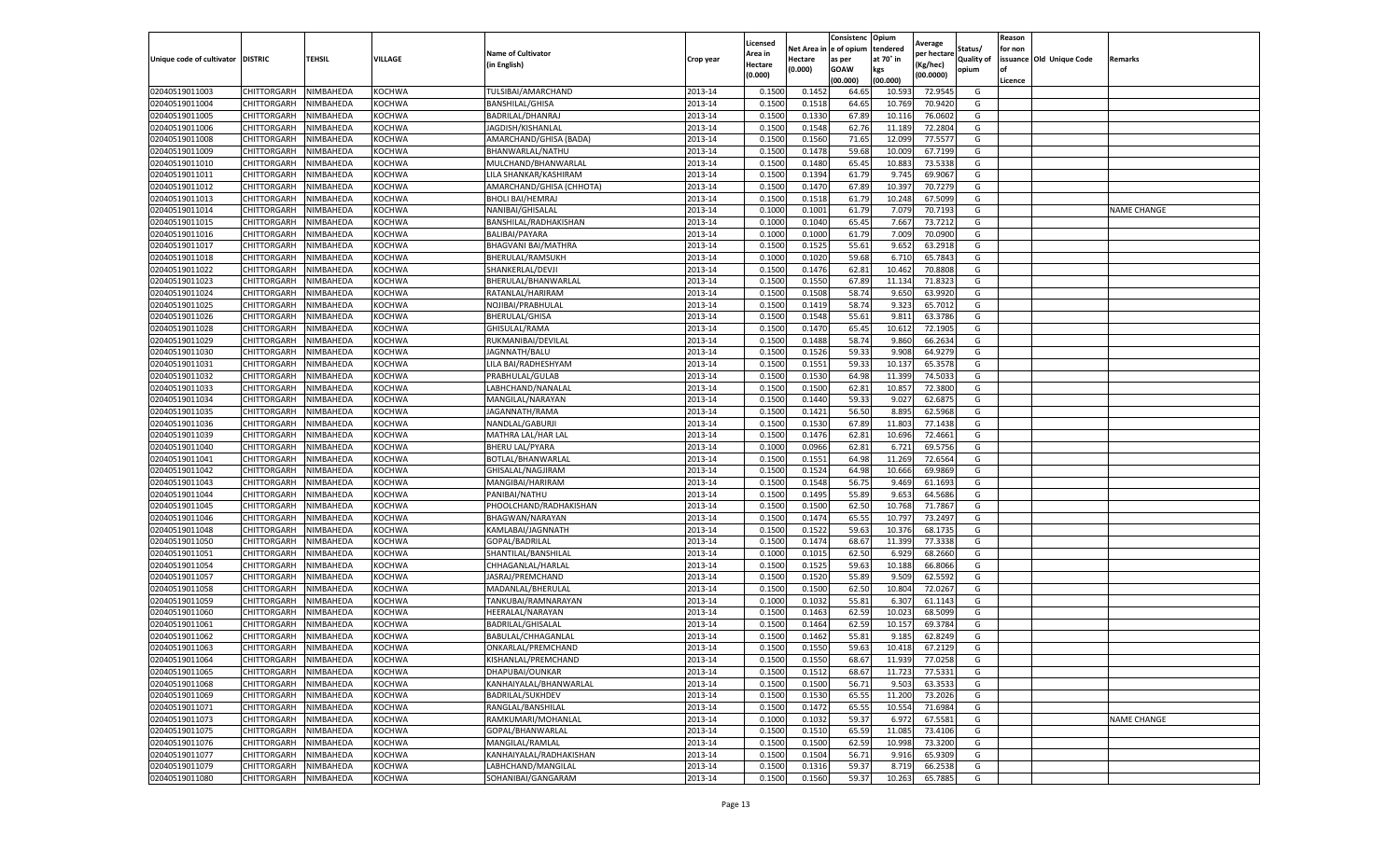|                           |                    |           |           |                           |           | Licensed |         | Consistenc             | Opium     |                        |            | Reason  |                          |                    |
|---------------------------|--------------------|-----------|-----------|---------------------------|-----------|----------|---------|------------------------|-----------|------------------------|------------|---------|--------------------------|--------------------|
|                           |                    |           |           | <b>Name of Cultivator</b> |           | Area in  |         | Net Area in e of opium | tendered  | Average<br>per hectare | Status/    | for non |                          |                    |
| Unique code of cultivator | <b>DISTRIC</b>     | TEHSIL    | VILLAGE   | in English)               | Crop year | Hectare  | Hectare | as per                 | at 70° in | (Kg/hec                | Quality of |         | issuance Old Unique Code | Remarks            |
|                           |                    |           |           |                           |           | (0.000)  | (0.000) | <b>GOAW</b>            | kgs       | (00.0000)              | opium      |         |                          |                    |
|                           |                    |           |           |                           |           |          |         | (00.000)               | (00.000)  |                        |            | Licence |                          |                    |
| 02040519011081            | <b>CHITTORGARH</b> | NIMBAHEDA | KOCHWA    | RATANLAL/CHATURBHUJ       | 2013-14   | 0.1500   | 0.1550  | 59.24                  | 10.28     | 66.3355                | G          |         |                          |                    |
| 02040519011082            | CHITTORGARH        | NIMBAHEDA | KOCHWA    | PHOOLCHAND/SHANKER        | 2013-14   | 0.1500   | 0.1541  | 59.24                  | 9.52      | 61.7846                | G          |         |                          |                    |
| 02040519011084            | CHITTORGARH        | NIMBAHEDA | KOCHWA    | KANHAIYALAL/GHISULAL      | 2013-14   | 0.1500   | 0.1560  | 59.24                  | 10.11     | 64.8269                | G          |         |                          |                    |
| 02040519011085            | CHITTORGARH        | NIMBAHEDA | KOCHWA    | BADRILAL/RAMA             | 2013-14   | 0.1500   | 0.1537  | 65.59                  | 11.225    | 73.0319                | G          |         |                          |                    |
| 02040519011086            | CHITTORGARH        | NIMBAHEDA | KOCHWA    | BANSHILAL/NARAYAN         | 2013-14   | 0.1500   | 0.1551  | 65.59                  | 11.347    | 73.1593                | G          |         |                          |                    |
| 02040519011087            | CHITTORGARH        | NIMBAHEDA | KOCHWA    | MADHULAL/KALU             | 2013-14   | 0.1500   | 0.1550  | 61.75                  | 10.78     | 69.5484                | G          |         |                          |                    |
| 02040519011088            | CHITTORGARH        | NIMBAHEDA | KOCHWA    | JAGANNATH/DEVJI           | 2013-14   | 0.1500   | 0.1530  | 61.75                  | 9.801     | 64.0588                | G          |         |                          |                    |
| 02040519011090            | CHITTORGARH        | NIMBAHEDA | KOCHWA    | BHANWARLAL/MANGILAL       | 2013-14   | 0.1500   | 0.1500  | 61.75                  | 9.81      | 65.453                 | G          |         |                          |                    |
| 02040519011092            | CHITTORGARH        | NIMBAHEDA | KOCHWA    | GEETALAL/HARIRAM          | 2013-14   | 0.1500   | 0.1500  | 65.84                  | 10.939    | 72.9267                | G          |         |                          |                    |
| 02040519011093            | CHITTORGARH        | NIMBAHEDA | KOCHWA    | RADHESHYAM/HEMRAJ (BADA)  | 2013-14   | 0.1500   | 0.1560  | 56.38                  | 9.689     | 62.1090                | G          |         |                          |                    |
| 02040519011094            | CHITTORGARH        | NIMBAHEDA | KOCHWA    | SOHALAL/GOPI              | 2013-14   | 0.1500   | 0.1500  | 61.72                  | 10.57     | 70.4800                | G          |         |                          |                    |
| 02040519011095            | CHITTORGARH        | NIMBAHEDA | KOCHWA    | MANGILAL/BHAWANIRAM       | 2013-14   | 0.1000   | 0.1023  | 65.84                  | 7.38      | 72.1701                | G          |         |                          |                    |
| 02040519011096            | CHITTORGARH        | NIMBAHEDA | KOCHWA    | LADULAL/KANIRAN           | 2013-14   | 0.1500   | 0.1530  | 61.72                  | 10.607    | 69.3268                | G          |         |                          |                    |
| 02040519011097            | CHITTORGARH        | NIMBAHEDA | KOCHWA    | BHERULAL/GHISULAL         | 2013-14   | 0.1500   | 0.1500  | 56.38                  | 9.577     | 63.8467                | G          |         |                          |                    |
| 02040519011099            | CHITTORGARH        | NIMBAHEDA | KOCHWA    | GHISI BAI/CHAMPA LAL      | 2013-14   | 0.1500   | 0.1518  | 58.56                  | 9.621     | 63.3794                | G          |         |                          |                    |
| 02040519011100            | CHITTORGARH        | NIMBAHEDA | KOCHWA    | GORDHAN/JAIRAJ            | 2013-14   | 0.1500   | 0.1500  | 58.56                  | 9.57      | 63.8000                | G          |         |                          |                    |
| 02040519011101            | CHITTORGARH        | NIMBAHEDA | KOCHWA    | HARIRAM/NANALAL           | 2013-14   | 0.1500   | 0.1550  | 58.56                  | 10.081    | 65.0387                | G          |         |                          |                    |
| 02040519011103            | CHITTORGARH        | NIMBAHEDA | KOCHWA    | DILIP/GHISULAL            | 2013-14   | 0.1500   | 0.1512  | 65.84                  | 11.306    | 74.7751                | G          |         |                          |                    |
| 02040519011104            | CHITTORGARH        | NIMBAHEDA | KOCHWA    | SURESHCNAND/BANSHILAL     | 2013-14   | 0.1000   | 0.1000  | 64.84                  | 7.12      | 71.2300                | G          |         |                          |                    |
| 02040519011106            | CHITTORGARH        | NIMBAHEDA | KOCHWA    | BABULAL/PREMCHAND         | 2013-14   | 0.1500   | 0.1500  | 59.64                  | 9.849     | 65.6600                | G          |         |                          |                    |
| 02040519011107            | CHITTORGARH        | NIMBAHEDA | KOCHWA    | GOPAL/NARAYAN             | 2013-14   | 0.1500   | 0.1508  | 61.72                  | 10.748    | 71.2732                | G          |         |                          |                    |
| 02040519011108            | CHITTORGARH        | NIMBAHEDA | KOCHWA    | BIHARILAL/KISHANLAL       | 2013-14   | 0.1500   | 0.1512  | 59.64                  | 10.17     | 67.2817                | G          |         |                          |                    |
| 02040519011111            | CHITTORGARH        | NIMBAHEDA | KOCHWA    | NIHAL KUNWAR/BALU SINGH   | 2013-14   | 0.1500   | 0.1569  | 62.52                  | 10.360    | 66.0293                | G          |         |                          | TRANSFER/ANOPPURA  |
| 02040519011112            | CHITTORGARH        | NIMBAHEDA | KOCHWA    | SHANKARLAL/KAJOD PRAJAPAT | 2013-14   | 0.1500   | 0.1543  | 59.64                  | 9.99      | 64.7699                | G          |         |                          |                    |
| 02040519011113            | CHITTORGARH        | NIMBAHEDA | KOCHWA    | GHISALAL/HARLAL GAJ       | 2013-14   | 0.1500   | 0.1560  | 62.52                  | 10.91     | 69.9615                | G          |         |                          |                    |
| 02040519011115            | CHITTORGARH        | NIMBAHEDA | KOCHWA    | BHAGVANLAL/KASHIRAM       | 2013-14   | 0.1500   | 0.1520  | 59.74                  | 10.47     | 68.8947                | G          |         |                          |                    |
| 02040519011116            | CHITTORGARH        | NIMBAHEDA | KOCHWA    | PRABHULAL/NANALAL         | 2013-14   | 0.1500   | 0.1520  | 59.74                  | 10.64     | 70.0132                | G          |         |                          |                    |
| 02040519011119            | CHITTORGARH        | NIMBAHEDA | KOCHWA    | AMARCHAND/PREMCHAND       | 2013-14   | 0.1500   | 0.0435  | 59.74                  | 2.868     | 65.9310                | G          |         |                          |                    |
| 02040519011122            | CHITTORGARH        | NIMBAHEDA | KOCHWA    | UNKARLAL/NANALAL DHAKAD   | 2013-14   | 0.1500   | 0.1560  | 58.78                  | 9.665     | 61.9551                | G          |         |                          |                    |
| 02040519011123            | CHITTORGARH        | NIMBAHEDA | KOCHWA    | JAGANNATH/KESHURAM JATIYA | 2013-14   | 0.1500   | 0.1548  | 58.78                  | 10.396    | 67.1576                | G          |         |                          |                    |
| 02040519011124            | CHITTORGARH        | NIMBAHEDA | KOCHWA    | HEERALAL/NATHULAI         | 2013-14   | 0.1500   | 0.1525  | 62.52                  | 10.34     | 67.8230                | G          |         |                          |                    |
| 02040519011126            | CHITTORGARH        | NIMBAHEDA | KOCHWA    | NATHULAL/NANDA JI BHIL    | 2013-14   | 0.1500   | 0.1540  | 56.75                  | 9.380     | 60.9091                | G          |         |                          |                    |
| 02040519011127            | CHITTORGARH        | NIMBAHEDA | KOCHWA    | BHERULAL/NANALAL DHAKAD   | 2013-14   | 0.1500   | 0.1537  | 56.75                  | 9.348     | 60.8198                | G          |         |                          |                    |
| 02040519011128            | CHITTORGARH        | NIMBAHEDA | KOCHWA    | MEGRAJ/NARAYAN JI         | 2013-14   | 0.1500   | 0.1456  | 58.78                  | 9.825     | 67.4794                | G          |         |                          |                    |
| 02040519011129            | CHITTORGARH        | NIMBAHEDA | KOCHWA    | NANDLAL/KISHANLAL NAYAMA  | 2013-14   | 0.1500   | 0.1440  | 62.39                  | 10.499    | 72.9097                | G          |         |                          |                    |
| 02040519011130            | CHITTORGARH        | NIMBAHEDA | KOCHWA    | RADHESHYAM/HEMRAJ DHAKAD  | 2013-14   | 0.1000   | 0.1000  | 59.68                  | 6.445     | 64.4500                | G          |         |                          |                    |
| 02040519011132            | CHITTORGARH        | NIMBAHEDA | KOCHWA    | RAMESHWARLAL/PREMCHAND    | 2013-14   | 0.1500   | 0.1530  | 56.36                  | 9.911     | 64.7778                | G          |         |                          |                    |
| 02040519011133            | CHITTORGARH        | NIMBAHEDA | KOCHWA    | JAGDISH/NANDA BHII        | 2013-14   | 0.1500   | 0.1495  | 56.36                  | 9.21      | 61.6120                | G          |         |                          |                    |
| 02040519011049            | CHITTORGARH        | NIMBAHEDA | KOCHWA    | KANYA LAL/BHAGVAN         | 2013-14   | 0.1500   | 0.1521  | 55.90                  | 9.790     | 64.3655                | G          |         |                          |                    |
| 02040519011105            | CHITTORGARH        | NIMBAHEDA | KOCHWA    | RADHESHYAM/BHAVARLAL      | 2013-14   | 0.1500   | 0.1496  | 55.90                  | 9.343     | 62.4532                | G          |         |                          |                    |
| 02040519011117            | CHITTORGARH        | NIMBAHEDA | KOCHWA    | PRABHULAL/HARLAL JATIYA   | 2013-14   | 0.1500   | 0.1512  | 62.39                  | 10.25     | 67.8505                | G          |         |                          |                    |
| 02040519011134            | CHITTORGARH        | NIMBAHEDA | KOCHWA    | BASNTIBAI/LAXMICHAND      | 2013-14   | 0.1500   | 0.1480  | 62.39                  | 10.098    | 68.2297                | G          |         |                          |                    |
| 02040519011053            | CHITTORGARH        | NIMBAHEDA | KOCHWA    | KAMLI BAI/BADRILAL        | 2013-14   | 0.1000   | 0.0972  | 62.76                  | 6.65      | 68.4465                | G          |         |                          | <b>NAME CHANGE</b> |
| 02040519011078            | CHITTORGARH        | NIMBAHEDA | KOCHWA    | ASHOK KUMAR/LABHCHAND     | 2013-14   | 0.1500   | 0.1452  | 64.84                  | 10.81     | 74.4490                | G          |         |                          |                    |
| 02040519013007            | CHITTORGARH        | NIMBAHEDA | LUNKHANDA | BHOTLAL/RATANA            | 2013-14   | 0.1500   | 0.1432  | 62.16                  | 9.759     | 68.149                 | G          |         |                          |                    |
| 02040519013002            | CHITTORGARH        | NIMBAHEDA | LUNKHANDA | MANGILAL/KANIRAM          | 2013-14   | 0.1500   | 0.1519  | 68.95                  | 11.39     | 75.0230                | G          |         |                          |                    |
| 02040519013003            | CHITTORGARH        | NIMBAHEDA | UNKHANDA  | MOHANLAL/LUXMICHAND       | 2013-14   | 0.1500   | 0.1496  | 65.50                  | 10.751    | 71.8650                | G          |         |                          |                    |
| 02040519013004            | CHITTORGARH        | NIMBAHEDA | LUNKHANDA | NANIBAI/NANALAL           | 2013-14   | 0.1500   | 0.1412  | 62.16                  | 9.031     | 63.9589                | G          |         |                          |                    |
| 02040519013005            | CHITTORGARH        | NIMBAHEDA | LUNKHANDA | KAMLIBAI/LABHCHAND-VARDA  | 2013-14   | 0.1500   | 0.1505  | 65.50                  | 9.975     | 66.2791                | G          |         |                          |                    |
| 02040519013006            | CHITTORGARH        | NIMBAHEDA | LUNKHANDA | BABULAL/RAMLAL            | 2013-14   | 0.1500   | 0.1500  | 59.84                  | 9.737     | 64.9133                | G          |         |                          |                    |
| 02040519013010            | CHITTORGARH        | NIMBAHEDA | LUNKHANDA | HIRALAL/NANDA JI          | 2013-14   | 0.1500   | 0.1440  | 65.40                  | 9.829     | 68.2569                | G          |         |                          |                    |
| 02040519013011            | CHITTORGARH        | NIMBAHEDA | LUNKHANDA | JANIBAI/NANALAL           | 2013-14   | 0.1500   | 0.1494  | 68.95                  | 10.520    | 70.4150                | G          |         |                          |                    |
| 02040519013012            | CHITTORGARH        | NIMBAHEDA | LUNKHANDA | MANGILAL/GANGARAM         | 2013-14   | 0.1500   | 0.1500  | 70.78                  | 10.759    | 71.7267                | G          |         |                          |                    |
| 02040519013013            | <b>CHITTORGARH</b> | NIMBAHEDA | LUNKHANDA | SHRILAL/HEERALAL          | 2013-14   | 0.1500   | 0.1450  | 62.16                  | 9.990     | 68.8966                | G          |         |                          |                    |
| 02040519013014            | CHITTORGARH        | NIMBAHEDA | LUNKHANDA | LABHCHAND/PHOOLCHAND      | 2013-14   | 0.1500   | 0.1428  | 68.95                  | 10.796    | 75.6022                | G          |         |                          |                    |
| 02040519013015            | CHITTORGARH        | NIMBAHEDA | LUNKHANDA | <b>BADRI BAI/MOHANLAL</b> | 2013-14   | 0.1000   | 0.0999  | 65.40                  | 7.11      | 71.1712                | G          |         |                          | <b>NAME CHANGE</b> |
| 02040519013016            | CHITTORGARH        | NIMBAHEDA | LUNKHANDA | ONKAR/NARAYAN             | 2013-14   | 0.1500   | 0.1453  | 62.08                  | 9.507     | 65.4301                | G          |         |                          |                    |
| 02040519013017            | CHITTORGARH        | NIMBAHEDA | LUNKHANDA | BHANWARLAL/LAKSHMICHAND   | 2013-14   | 0.1000   | 0.0975  | 62.08                  | 6.518     | 66.8513                | G          |         |                          |                    |
| 02040519013018            | <b>CHITTORGARH</b> | NIMBAHEDA | LUNKHANDA | GHISA/NARAYAN             | 2013-14   | 0.1500   | 0.1550  | 65.40                  | 11.146    | 71.9097                | G          |         |                          |                    |
|                           |                    |           |           |                           |           |          |         |                        |           |                        |            |         |                          |                    |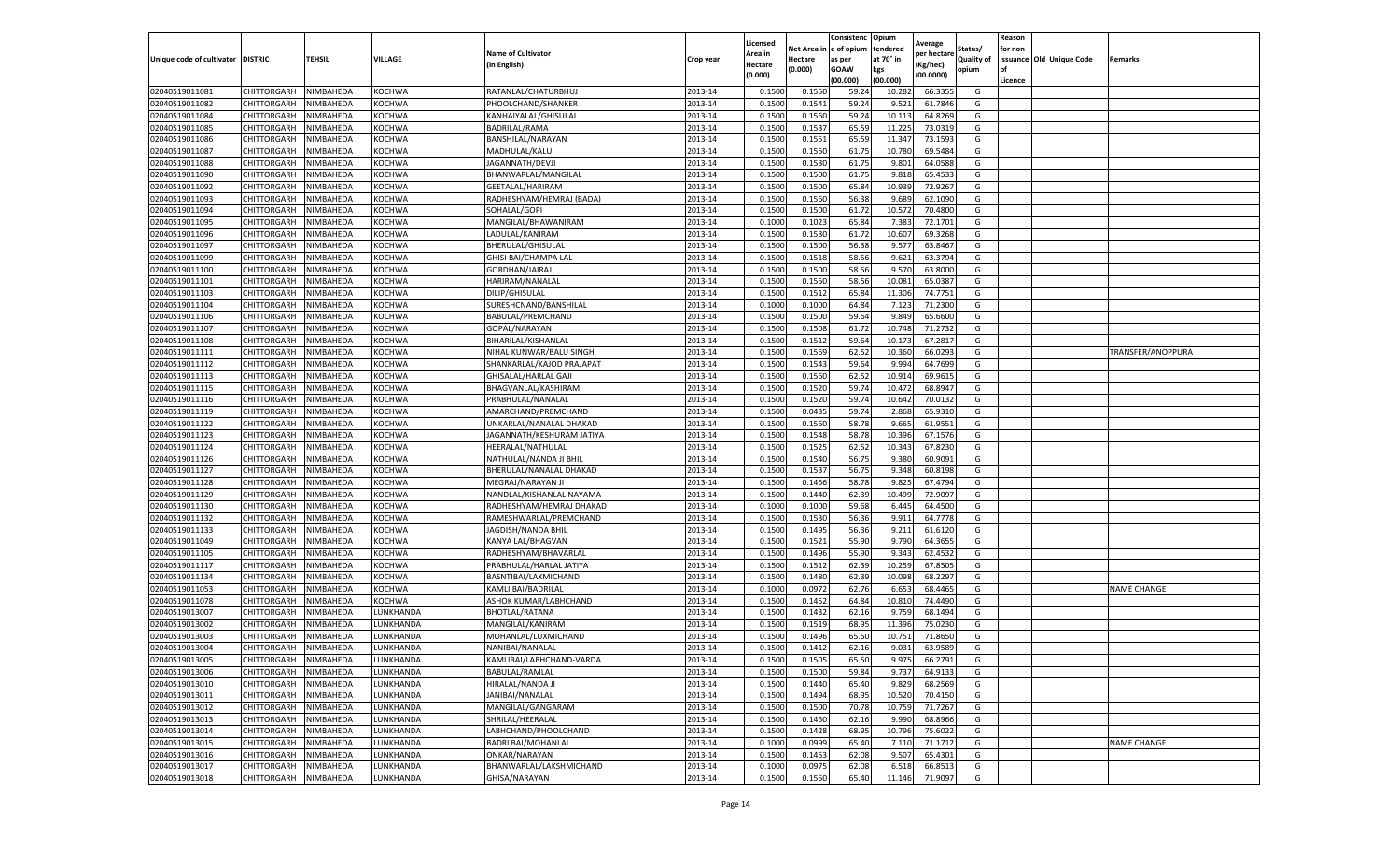|                           |                    |           |                 |                             |           | Licensed |         | Consistenc             | Opium     |                        |                   | Reason  |                          |                     |
|---------------------------|--------------------|-----------|-----------------|-----------------------------|-----------|----------|---------|------------------------|-----------|------------------------|-------------------|---------|--------------------------|---------------------|
|                           |                    |           |                 | <b>Name of Cultivator</b>   |           | Area in  |         | Net Area in e of opium | tendered  | Average<br>per hectare | Status/           | for non |                          |                     |
| Unique code of cultivator | <b>DISTRIC</b>     | TEHSIL    | VILLAGE         | in English)                 | Crop year | Hectare  | Hectare | as per                 | at 70° in | (Kg/hec                | <b>Quality of</b> |         | issuance Old Unique Code | <b>Remarks</b>      |
|                           |                    |           |                 |                             |           | (0.000)  | (0.000) | <b>GOAW</b>            | kgs       | (00.0000)              | opium             |         |                          |                     |
|                           |                    |           |                 |                             |           |          |         | (00.000)               | (00.000)  |                        |                   | Licence |                          |                     |
| 02040519013019            | CHITTORGARH        | NIMBAHEDA | LUNKHANDA       | KESARBAI/BHANWARLAL         | 2013-14   | 0.1500   | 0.1505  | 65.73                  | 10.34     | 68.7575                | G                 |         |                          |                     |
| 02040519013020            | CHITTORGARH        | NIMBAHEDA | LUNKHANDA       | <b>BADRILAL/DAULA</b>       | 2013-14   | 0.1500   | 0.1464  | 62.08                  | 10.02     | 68.4495                | G                 |         |                          |                     |
| 02040519013021            | CHITTORGARH        | NIMBAHEDA | UNKHANDA.       | GISIBAI/KJODH               | 2013-14   | 0.1500   | 0.1406  | 59.84                  | 9.25      | 65.8464                | G                 |         |                          |                     |
| 02040519013022            | CHITTORGARH        | NIMBAHEDA | LUNKHANDA       | RAMLAL/KASHIRAM             | 2013-14   | 0.1500   | 0.1515  | 67.86                  | 10.198    | 67.3135                | G                 |         |                          |                     |
| 02040519013024            | CHITTORGARH        | NIMBAHEDA | LUNKHANDA       | ONKAR/BHURA                 | 2013-14   | 0.1000   | 0.0960  | 62.08                  | 6.953     | 72.4271                | G                 |         |                          |                     |
| 02040519013025            | CHITTORGARH        | NIMBAHEDA | <b>UNKHANDA</b> | KAMLA BAI/PHOOLCHAND        | 2013-14   | 0.1000   | 0.1020  | 65.73                  | 7.334     | 71.9020                | G                 |         |                          | NAME CHANGE         |
| 02040519013026            | CHITTORGARH        | NIMBAHEDA | LUNKHANDA       | MIYACHAND/NAANJI            | 2013-14   | 0.1500   | 0.1500  | 65.73                  | 10.47     | 69.8000                | G                 |         |                          |                     |
| 02040519013027            | CHITTORGARH        | NIMBAHEDA | LUNKHANDA       | RADHESHYAM/SHANKERLAL       | 2013-14   | 0.1500   | 0.1418  | 64.19                  | 9.80      | 69.1326                | G                 |         |                          |                     |
| 02040519013028            | CHITTORGARH        | NIMBAHEDA | LUNKHANDA       | PANNALAL/GOTU               | 2013-14   | 0.1000   | 0.1008  | 59.20                  | 6.427     | 63.7599                | G                 |         |                          |                     |
| 02040519013029            | CHITTORGARH        | NIMBAHEDA | LUNKHANDA       | CHHAGANLAL/PRABHULAL        | 2013-14   | 0.1000   | 0.0990  | 64.19                  | 6.621     | 66.8788                | G                 |         |                          |                     |
| 02040519013031            | CHITTORGARH        | NIMBAHEDA | LUNKHANDA       | KASHIRAM/HARIRAM            | 2013-14   | 0.1500   | 0.1455  | 62.47                  | 9.906     | 68.0825                | G                 |         |                          |                     |
| 02040519013032            | CHITTORGARH        | NIMBAHEDA | UNKHANDA.       | NARAYANIBAI/NARAYAN         | 2013-14   | 0.1500   | 0.1450  | 67.86                  | 10.59     | 73.0759                | G                 |         |                          |                     |
| 02040519013033            | CHITTORGARH        | NIMBAHEDA | LUNKHANDA       | MANGILAL/BHANWARLAI         | 2013-14   | 0.1000   | 0.0960  | 62.47                  | 6.94      | 72.3229                | G                 |         |                          |                     |
| 02040519013037            | CHITTORGARH        | NIMBAHEDA | LUNKHANDA       | NANDKISHORE/HEERALAL        | 2013-14   | 0.1500   | 0.1474  | 64.19                  | 10.37     | 70.3596                | G                 |         |                          |                     |
| 02040519013039            | CHITTORGARH        | NIMBAHEDA | LUNKHANDA       | BHERULAL/HARIRAM            | 2013-14   | 0.1500   | 0.1472  | 64.57                  | 10.17     | 69.1168                | G                 |         |                          |                     |
| 02040519013040            | CHITTORGARH        | NIMBAHEDA | LUNKHANDA       | JAGDISH/ONKARLAL            | 2013-14   | 0.1000   | 0.0950  | 64.57                  | 6.568     | 69.1368                | G                 |         |                          |                     |
| 02040519013042            | CHITTORGARH        | NIMBAHEDA | LUNKHANDA       | BABULAL/ONKARLAL            | 2013-14   | 0.1500   | 0.1387  | 64.57                  | 9.695     | 69.8991                | G                 |         |                          |                     |
| 02040519013043            | CHITTORGARH        | NIMBAHEDA | LUNKHANDA       | RADHESHYAM/HEERALAL         | 2013-14   | 0.1500   | 0.1505  | 62.47                  | 10.209    | 67.8339                | G                 |         |                          |                     |
| 02040519013044            | CHITTORGARH        | NIMBAHEDA | UNKHANDA        | SOHANLAL/KIMSI              | 2013-14   | 0.1500   | 0.1458  | 62.47                  | 9.968     | 68.3676                | G                 |         |                          |                     |
| 02040519013045            | CHITTORGARH        | NIMBAHEDA | UNKHANDA        | SUKHLAL/NANDA               | 2013-14   | 0.1500   | 0.1495  | 64.09                  | 9.83      | 65.7726                | G                 |         |                          |                     |
| 02040519013046            | CHITTORGARH        | NIMBAHEDA | LUNKHANDA       | BHERULAL/MOTILAL            | 2013-14   | 0.1500   | 0.1500  | 59.20                  | 9.235     | 61.5667                | G                 |         |                          |                     |
| 02040519013047            | CHITTORGARH        | NIMBAHEDA | UNKHANDA.       | GOURILAL/KANIRAM            | 2013-14   | 0.1500   | 0.1449  | 64.09                  | 10.007    | 69.0614                | G                 |         |                          |                     |
| 02040519013048            | CHITTORGARH        | NIMBAHEDA | LUNKHANDA       | SHRILAL/PRABHULAL DHAKAD    | 2013-14   | 0.1500   | 0.1504  | 59.20                  | 10.191    | 67.7593                | G                 |         |                          |                     |
| 02040519013049            | CHITTORGARH        | NIMBAHEDA | LUNKHANDA       | JAGDISH/PRABHULAL           | 2013-14   | 0.1000   | 0.1000  | 64.09                  | 6.638     | 66.3800                | G                 |         |                          |                     |
| 02040519013050            | CHITTORGARH        | NIMBAHEDA | UNKHANDA.       | SAMPATLAL/HEERALAL          | 2013-14   | 0.1500   | 0.1505  | 64.36                  | 10.50     | 69.8272                | G                 |         |                          |                     |
| 02040519013051            | CHITTORGARH        | NIMBAHEDA | LUNKHANDA       | RADHESHYAM/BHANWARLAL       | 2013-14   | 0.1500   | 0.1530  | 65.49                  | 10.984    | 71.7908                | G                 |         |                          |                     |
| 02040519013052            | CHITTORGARH        | NIMBAHEDA | LUNKHANDA       | HEERALAL/LUXMICHAND         | 2013-14   | 0.1500   | 0.1408  | 68.21                  | 10.18     | 72.3224                | G                 |         |                          |                     |
| 02040519013054            | CHITTORGARH        | NIMBAHEDA | UNKHANDA.       | DHAPU BAI/NANALAL           | 2013-14   | 0.1500   | 0.1480  | 61.29                  | 9.229     | 62.3581                | G                 |         |                          |                     |
| 02040519013055            | CHITTORGARH        | NIMBAHEDA | LUNKHANDA       | JAGNNATH/NARAYAN            | 2013-14   | 0.1500   | 0.1502  | 68.21                  | 10.660    | 70.9720                | G                 |         |                          |                     |
| 02040519013056            | CHITTORGARH        | NIMBAHEDA | LUNKHANDA       | SOHANLAL/DALU               | 2013-14   | 0.1500   | 0.1494  | 61.41                  | 10.08     | 67.4699                | G                 |         |                          |                     |
| 02040519013058            | CHITTORGARH        | NIMBAHEDA | UNKHANDA.       | SHYAMUBAI/JAGNNTH           | 2013-14   | 0.1500   | 0.1482  | 64.37                  | 10.35     | 69.8650                | G                 |         |                          |                     |
| 02040519013059            | CHITTORGARH        | NIMBAHEDA | LUNKHANDA       | KAILASHCHANDRA/AMARCHAND    | 2013-14   | 0.1500   | 0.1425  | 64.37                  | 10.63     | 74.5965                | G                 |         |                          |                     |
| 02040519013062            | CHITTORGARH        | NIMBAHEDA | LUNKHANDA       | MOHANIBAICHAGANLAL          | 2013-14   | 0.1500   | 0.1518  | 61.41                  | 10.22     | 67.3254                | G                 |         |                          |                     |
| 02040519013063            | CHITTORGARH        | NIMBAHEDA | LUNKHANDA       | RHADIBAI/PANNALAL           | 2013-14   | 0.1500   | 0.1478  | 64.37                  | 9.895     | 66.9486                | G                 |         |                          |                     |
| 02040519013064            | CHITTORGARH        | NIMBAHEDA | LUNKHANDA       | JAGDISHCHANDRA/CHAGANLAL    | 2013-14   | 0.1500   | 0.1500  | 64.12                  | 10.278    | 68.5200                | G                 |         |                          |                     |
| 02040519013067            | CHITTORGARH        | NIMBAHEDA | LUNKHANDA       | SHAMBHULAL/SHANKARLAL       | 2013-14   | 0.1500   | 0.1271  | 61.41                  | 8.325     | 65.4996                | G                 |         |                          |                     |
| 02040519013068            | CHITTORGARH        | NIMBAHEDA | LUNKHANDA       | NANDLAL/NARAYAN DHAKAD      | 2013-14   | 0.1500   | 0.1507  | 65.15                  | 10.601    | 70.3451                | G                 |         |                          |                     |
| 02040519013072            | CHITTORGARH        | NIMBAHEDA | UNKHANDA        | PRABHULAL/KASHIRAM SUTHAR   | 2013-14   | 0.1500   | 0.1480  | 61.67                  | 9.94      | 67.2027                | G                 |         |                          |                     |
| 02040519013073            | CHITTORGARH        | NIMBAHEDA | LUNKHANDA       | BAGDIRAM/NARAYAN DHAKAD     | 2013-14   | 0.1500   | 0.1449  | 67.18                  | 10.57     | 72.9883                | G                 |         |                          |                     |
| 02040519013074            | CHITTORGARH        | NIMBAHEDA | LUNKHANDA       | GORILAL/AMAR CHANDRA DHAKAD | 2013-14   | 0.1500   | 0.1440  | 61.67                  | 9.427     | 65.4653                | G                 |         |                          |                     |
| 02040519013076            | CHITTORGARH        | NIMBAHEDA | UNKHANDA.       | CHAGANLAL/BHAGWAN BALAI     | 2013-14   | 0.1500   | 0.1486  | 58.12                  | 9.689     | 65.2019                | G                 |         |                          |                     |
| 02040519013079            | CHITTORGARH        | NIMBAHEDA | LUNKHANDA       | NATHULAL/DEVA DHAKAD        | 2013-14   | 0.1500   | 0.1456  | 65.15                  | 10.191    | 69.9931                | G                 |         |                          |                     |
| 02040519013080            | CHITTORGARH        | NIMBAHEDA | LUNKHANDA       | RAMLAL/HANSRAJ DHAKAD       | 2013-14   | 0.1500   | 0.1440  | 61.67                  | 9.339     | 64.8542                | G                 |         |                          |                     |
| 02040519013081            | CHITTORGARH        | NIMBAHEDA | LUNKHANDA       | KISHANLAL/BHAVARLAL DHAKAD  | 2013-14   | 0.1500   | 0.1440  | 62.11                  | 9.893     | 68.7014                | G                 |         |                          |                     |
| 02040519013082            | CHITTORGARH        | NIMBAHEDA | LUNKHANDA       | LABH CHAND/AMARCHAND DHAKAD | 2013-14   | 0.1500   | 0.1416  | 58.12                  | 8.867     | 62.6201                | G                 |         |                          |                     |
| 02040519013083            | CHITTORGARH        | NIMBAHEDA | LUNKHANDA       | BHURALAL/KISMI JI DHAKAD    | 2013-14   | 0.1500   | 0.1451  | 65.15                  | 10.061    | 69.3384                | G                 |         |                          |                     |
| 02040519013086            | CHITTORGARH        | NIMBAHEDA | UNKHANDA.       | GOPALLAL/HARIRAM DHAKAD     | 2013-14   | 0.1500   | 0.1456  | 64.34                  | 10.08     | 69.2514                | G                 |         |                          |                     |
| 02040519013087            | CHITTORGARH        | NIMBAHEDA | LUNKHANDA       | NANALAL/TEKCHAND DHAKAD     | 2013-14   | 0.1500   | 0.1502  | 67.18                  | 10.835    | 72.1372                | G                 |         |                          |                     |
| 02040519013089            | CHITTORGARH        | NIMBAHEDA | LUNKHANDA       | SHANTILAL/LABHCHAND DHAKAD  | 2013-14   | 0.1000   | 0.0988  | 64.34                  | 6.517     | 65.9615                | G                 |         |                          |                     |
| 02040519013090            | CHITTORGARH        | NIMBAHEDA | LUNKHANDA       | SOHANLAL/MANGU JI BHIL      | 2013-14   | 0.1500   | 0.1452  | 52.44                  | 8.330     | 57.3691                | G                 |         |                          |                     |
| 02040519013091            | CHITTORGARH        | NIMBAHEDA | LUNKHANDA       | JIVRAJ/AMARCHAND DHAKAD     | 2013-14   | 0.1000   | 0.0960  | 62.11                  | 6.513     | 67.8438                | G                 |         |                          |                     |
| 02040519013038            | CHITTORGARH        | NIMBAHEDA | LUNKHANDA       | MANGHI BAI/ MANGHI LAL      | 2013-14   | 0.1500   | 0.1456  | 62.11                  | 9.370     | 64.3544                | G                 |         |                          |                     |
| 02040519013041            | CHITTORGARH        | NIMBAHEDA | LUNKHANDA       | SHYAMLAL/KASIRAM            | 2013-14   | 0.1000   | 0.1008  | 62.77                  | 6.555     | 65.0298                | G                 |         |                          |                     |
| 02040519013075            | <b>CHITTORGARH</b> | NIMBAHEDA | LUNKHANDA       | KASHIRAM/MAGNA JI BALAI     | 2013-14   | 0.1500   | 0.0994  | 58.09                  | 6.265     | 63.0282                | G                 |         |                          |                     |
| 02040519013023            | CHITTORGARH        | NIMBAHEDA | LUNKHANDA       | MANGILAL/HARLAL             | 2013-14   | 0.1000   | 0.1000  | 67.18                  | 7.140     | 71.4000                | G                 |         |                          |                     |
| 02040519013060            | CHITTORGARH        | NIMBAHEDA | LUNKHANDA       | SOHANLAL/KUKA               | 2013-14   | 0.1000   | 0.0990  | 64.34                  | 7.123     | 71.9495                | G                 |         |                          |                     |
| 02040519013084            | CHITTORGARH        | NIMBAHEDA | LUNKHANDA       | DHANRAJ/MAGNIRAM KUMHAR     | 2013-14   | 0.1000   | 0.1013  | 58.09                  | 6.315     | 62.3396                | G                 |         |                          |                     |
| 02040519013061            | CHITTORGARH        | NIMBAHEDA | LUNKHANDA       | PREAMCHAND/KJODH            | 2013-14   | 0.1500   | 0.1450  | 62.77                  | 9.962     | 68.7034                | G                 |         |                          |                     |
| 02040519013096            | <b>CHITTORGARH</b> | NIMBAHEDA | LUNKHANDA       | NANALAL/RAMLAL              | 2013-14   | 0.1500   | 0.1462  | 65.50                  | 10.517    | 71.9357                | G                 |         |                          | TRANSFER/EKLINGPURA |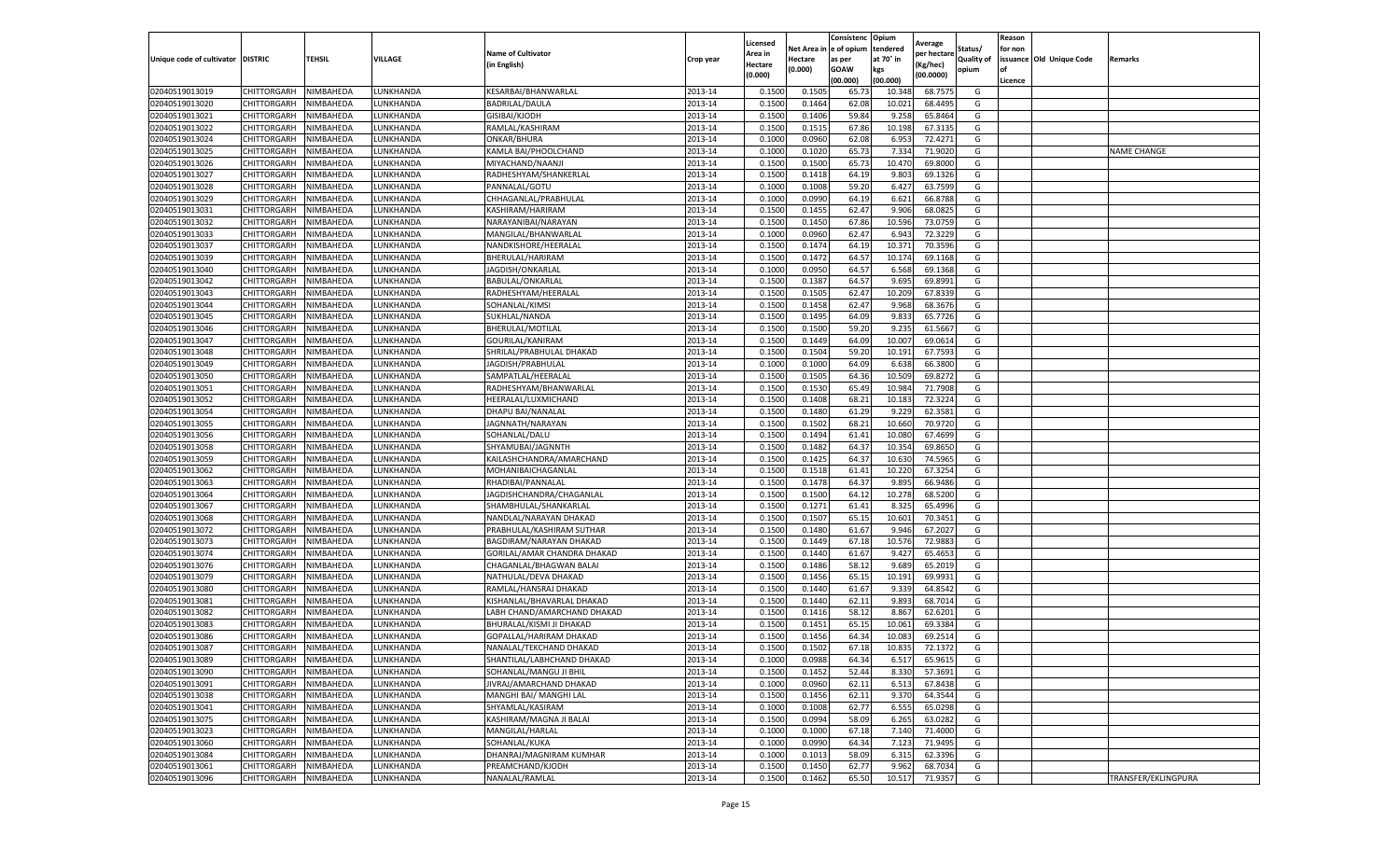|                           |                            |                  |                 |                                 |           | Licensed |         | Consistenc             | Opium     |                        |                   | Reason  |                          |                     |
|---------------------------|----------------------------|------------------|-----------------|---------------------------------|-----------|----------|---------|------------------------|-----------|------------------------|-------------------|---------|--------------------------|---------------------|
|                           |                            |                  |                 | <b>Name of Cultivator</b>       |           | Area in  |         | Net Area in e of opium | tendered  | Average<br>per hectare | Status/           | for non |                          |                     |
| Unique code of cultivator | <b>DISTRIC</b>             | TEHSIL           | VILLAGE         | in English)                     | Crop year | Hectare  | Hectare | as per                 | at 70° in | (Kg/hec                | <b>Quality of</b> |         | issuance Old Unique Code | <b>Remarks</b>      |
|                           |                            |                  |                 |                                 |           | (0.000)  | (0.000) | <b>GOAW</b>            | kgs       | (00.0000)              | opium             |         |                          |                     |
|                           |                            |                  |                 |                                 |           |          |         | (00.000)               | (00.000)  |                        |                   | Licence |                          |                     |
| 02040519013097            | CHITTORGARH                | NIMBAHEDA        | LUNKHANDA       | GOPALSINGH/OUNKARSINGH          | 2013-14   | 0.1000   | 0.1020  | 58.09                  | 6.382     | 62.5686                | G                 |         |                          | TRANSFER/EKLINGPURA |
| 02040519013098            | CHITTORGARH                | NIMBAHEDA        | LUNKHANDA       | GIRJA KUWAR/KHUMANSINGH         | 2013-14   | 0.1500   | 0.1512  | 59.13                  | 9.680     | 64.0212                | G                 |         |                          | TRANSFER/EKLINGPURA |
| 02040519013085            | CHITTORGARH                | NIMBAHEDA        | UNKHANDA.       | MANGHI BAI/GORILAL              | 2013-14   | 0.1500   | 0.1500  | 59.13                  | 9.435     | 62.9000                | G                 |         |                          | <b>NAME CHANGE</b>  |
| 02040519013036            | CHITTORGARH                | NIMBAHEDA        | LUNKHANDA       | RADHABAI/POKHER                 | 2013-14   | 0.1500   | 0.1488  | 59.13                  | 9.545     | 64.1465                | G                 |         |                          |                     |
| 02040519013088            | CHITTORGARH                | NIMBAHEDA        | LUNKHANDA       | BHAVAR KUVAR/GULABSINGH         | 2013-14   | 0.1500   | 0.1476  | 62.77                  | 10.025    | 67.9201                | G                 |         |                          |                     |
| 02040519013101            | CHITTORGARH                | NIMBAHEDA        | UNKHANDA        | <b>HEERALAL/GULAB</b>           | 2013-14   | 0.1500   | 0.1476  | 59.84                  | 9.72      | 65.8537                | G                 |         |                          |                     |
| 02040519012005            | CHITTORGARH                | NIMBAHEDA        | LUXMIPURA1      | SUKHLAL/JAGNNTH                 | 2013-14   | 0.1500   | 0.0744  | 65.23                  | 5.367     | 72.1371                | G                 |         |                          |                     |
| 02040519012001            | CHITTORGARH                | NIMBAHEDA        | LUXMIPURA1      | DALIBAI/ MANGILAL               | 2013-14   | 0.1500   | 0.1539  | 65.23                  | 10.875    | 70.6628                | G                 |         |                          |                     |
| 02040519012002            | CHITTORGARH                | NIMBAHEDA        | LUXMIPURA1      | NANDLAL/CHAMPALAI               | 2013-14   | 0.1500   | 0.1500  | 58.88                  | 9.480     | 63.2000                | G                 |         |                          |                     |
| 02040519012003            | CHITTORGARH                | NIMBAHEDA        | LUXMIPURA1      | KESARBAI/PARBHULAL              | 2013-14   | 0.1500   | 0.1504  | 59.74                  | 9.499     | 63.1582                | G                 |         |                          |                     |
| 02040519012004            | CHITTORGARH                | NIMBAHEDA        | LUXMIPURA1      | PHOOLCHAND/MOOLCHAND 5          | 2013-14   | 0.1500   | 0.1500  | 59.74                  | 9.81      | 65.4267                | G                 |         |                          |                     |
| 02040519012007            | CHITTORGARH                | NIMBAHEDA        | LUXMIPURA1      | NANDUBAI/JASRAJ                 | 2013-14   | 0.1500   | 0.1464  | 59.74                  | 9.601     | 65.5806                | G                 |         |                          |                     |
| 02040519012009            | CHITTORGARH                | NIMBAHEDA        | LUXMIPURA1      | SUKHLAL/DALU                    | 2013-14   | 0.1500   | 0.1540  | 65.79                  | 10.94     | 71.0390                | G                 |         |                          |                     |
| 02040519012010            | CHITTORGARH                | NIMBAHEDA        | LUXMIPURA1      | KANCHANBAI/SOHANLAL             | 2013-14   | 0.1500   | 0.1504  | 59.50                  | 9.435     | 62.7327                | G                 |         |                          |                     |
| 02040519012011            | CHITTORGARH                | NIMBAHEDA        | LUXMIPURA1      | DAKHIBAI/LOBHIRAM               | 2013-14   | 0.1500   | 0.1496  | 65.79                  | 10.61     | 70.9291                | G                 |         |                          |                     |
| 02040519012013            | CHITTORGARH                | NIMBAHEDA        | LUXMIPURA1      | <b>BAGDIRAM/GISA</b>            | 2013-14   | 0.1500   | 0.1482  | 62.66                  | 9.981     | 67.3482                | G                 |         |                          |                     |
| 02040519012014            | CHITTORGARH                | NIMBAHEDA        | LUXMIPURA1      | RADHESHYAM/MIYACHAND            | 2013-14   | 0.1500   | 0.1505  | 59.50                  | 9.384     | 62.3522                | G                 |         |                          |                     |
| 02040519012015            | CHITTORGARH                | NIMBAHEDA        | LUXMIPURA1      | RADHABAI/MOHANLAI               | 2013-14   | 0.1500   | 0.1520  | 65.79                  | 10.87     | 71.5395                | G                 |         |                          |                     |
| 02040519012016            | CHITTORGARH                | NIMBAHEDA        | LUXMIPURA1      | KANHAIYALAL/CHAMPALAL           | 2013-14   | 0.1500   | 0.1496  | 65.79                  | 10.57     | 70.6751                | G                 |         |                          |                     |
| 02040519012017            | CHITTORGARH                | NIMBAHEDA        | LUXMIPURA1      | LABHCHAND/DALURAM               | 2013-14   | 0.1500   | 0.1496  | 66.17                  | 10.427    | 69.6992                | G                 |         |                          |                     |
| 02040519012020            | CHITTORGARH                | NIMBAHEDA        | LUXMIPURA1      | MOHANLAL/LOBHIRAM               | 2013-14   | 0.1500   | 0.1517  | 66.17                  | 10.634    | 70.0989                | G                 |         |                          |                     |
| 02040519012022            | CHITTORGARH                | NIMBAHEDA        | UXMIPURA1       | MADANLAL/NANALAL                | 2013-14   | 0.1500   | 0.1504  | 59.50                  | 9.52      | 63.2979                | G                 |         |                          |                     |
| 02040519012023            | CHITTORGARH                | NIMBAHEDA        | LUXMIPURA1      | BAGDIRAM/LOBHCHAND              | 2013-14   | 0.1500   | 0.1485  | 66.17                  | 10.814    | 72.8215                | G                 |         |                          |                     |
| 02040519012025            | CHITTORGARH                | NIMBAHEDA        | LUXMIPURA1      | KALABAI/SHYAMLAL                | 2013-14   | 0.1500   | 0.1508  | 62.66                  | 10.169    | 67.4337                | G                 |         |                          |                     |
| 02040519012026            | CHITTORGARH                | NIMBAHEDA        | LUXMIPURA1      | GHISA/JAGNNATH                  | 2013-14   | 0.1500   | 0.1500  | 66.1                   | 10.48     | 69.8867                | G                 |         |                          |                     |
| 02040519012027            | CHITTORGARH                | NIMBAHEDA        | LUXMIPURA1      | BHAGWAN/GAMERA                  | 2013-14   | 0.1500   | 0.1488  | 55.93                  | 8.909     | 59.8723                | G                 |         |                          |                     |
|                           |                            |                  |                 |                                 |           |          |         |                        |           |                        |                   |         |                          |                     |
| 02040519012006            | CHITTORGARH<br>CHITTORGARH | NIMBAHEDA        | LUXMIPURA1      | NARAYAN/DHULA<br>MANGILAL/RUPJI | 2013-14   | 0.1500   | 0.1496  | 59.60                  | 9.877     | 66.0227<br>64.3436     | G                 |         |                          |                     |
| 02040519012021            |                            | NIMBAHEDA        | UXMIPURA1       |                                 | 2013-14   | 0.1500   | 0.1531  | 59.60                  | 9.851     |                        | G                 |         |                          |                     |
| 02040519012032            | CHITTORGARH                | NIMBAHEDA        | LUXMIPURA1      | GOPILAL/RATANA                  | 2013-14   | 0.1500   | 0.1532  | 62.51                  | 9.778     | 63.8251                | G                 |         |                          |                     |
| 02040519015001            | CHITTORGARH                | NIMBAHEDA        | MELANA A        | SITA BAI/NARAYAN                | 2013-14   | 0.1500   | 0.1511  | 67.23                  | 11.055    | 73.1635                | G                 |         |                          |                     |
| 02040519015003            | CHITTORGARH                | NIMBAHEDA        | MELANA A        | NIRBHAIRAM/RAMLAL               | 2013-14   | 0.1500   | 0.1522  | 68.64                  | 11.10     | 72.9304                | G                 |         |                          |                     |
| 02040519015004            | CHITTORGARH                | NIMBAHEDA        | MELANA A        | GHISALAL/DHULA                  | 2013-14   | 0.1500   | 0.1514  | 65.62                  | 10.846    | 71.6380                | G                 |         |                          |                     |
| 02040519015005            | CHITTORGARH                | NIMBAHEDA        | MELANA A        | DAKHI BAI/SOLAL                 | 2013-14   | 0.1500   | 0.1457  | 65.53                  | 9.91      | 68.0439                | G                 |         |                          |                     |
| 02040519015006            | CHITTORGARH                | NIMBAHEDA        | MELANA A        | LAHRI BAI/UDHA                  | 2013-14   | 0.1500   | 0.1546  | 65.53                  | 10.831    | 70.0582                | G                 |         |                          |                     |
| 02040519015007            | CHITTORGARH                | NIMBAHEDA        | MELANA A        | BALU/PARBHULAL                  | 2013-14   | 0.1500   | 0.1518  | 65.79                  | 11.241    | 74.0514                | G                 |         |                          |                     |
| 02040519015008            | CHITTORGARH                | NIMBAHEDA        | MELANA A        | GHISALAL/GOPILAL                | 2013-14   | 0.1500   | 0.1536  | 65.53                  | 11.131    | 72.4674                | G                 |         |                          |                     |
| 02040519015010            | CHITTORGARH                | NIMBAHEDA        | MELANA A        | RAMCHANDRA/SHANKER              | 2013-14   | 0.1500   | 0.1492  | 68.64                  | 11.61     | 77.8150                | G                 |         |                          |                     |
| 02040519015012            | CHITTORGARH                | NIMBAHEDA        | MELANA A        | GANSHAYAM/BHANWARLAL            | 2013-14   | 0.1500   | 0.1468  | 68.64                  | 11.14     | 75.9469                | G                 |         |                          |                     |
| 02040519015013            | CHITTORGARH                | NIMBAHEDA        | MELANA A        | NAVAL RAM//OUNKARLAL            | 2013-14   | 0.1500   | 0.1517  | 56.16                  | 9.371     | 61.7732                | G                 |         |                          |                     |
| 02040519015014            | CHITTORGARH                | NIMBAHEDA        | MELANA A        | JAGDISH/JAGNNATH                | 2013-14   | 0.1500   | 0.1536  | 62.59                  | 10.435    | 67.9362                | G                 |         |                          |                     |
| 02040519015015            | CHITTORGARH                | NIMBAHEDA        | MELANA A        | RADHESHYAM/KALU                 | 2013-14   | 0.1500   | 0.1500  | 65.82                  | 11.07     | 73.8467                | G                 |         |                          |                     |
| 02040519015016            | CHITTORGARH                | NIMBAHEDA        | MELANA A        | MUL CHAND/GANGA                 | 2013-14   | 0.1500   | 0.1455  | 71.42                  | 11.397    | 78.3299                | G                 |         |                          |                     |
| 02040519015017            | CHITTORGARH                | NIMBAHEDA        | MELANA A        | KALURAM/BOTLAL                  | 2013-14   | 0.1500   | 0.1506  | 62.59                  | 10.25     | 68.1009                | G                 |         |                          |                     |
| 02040519015019            | CHITTORGARH                | NIMBAHEDA        | MELANA A        | SHANKERLAL/RAMA                 | 2013-14   | 0.1500   | 0.1468  | 56.16                  | 9.234     | 62.9019                | G                 |         |                          |                     |
| 02040519015022            | <b>CHITTORGARH</b>         | NIMBAHEDA        | MELANA A        | NARAYAN/MANGILAL                | 2013-14   | 0.1500   | 0.1510  | 57.38                  | 9.287     | 61.5033                | G                 |         |                          |                     |
| 02040519015023            | CHITTORGARH                | NIMBAHEDA        | MELANA A        | JAGDISH/PRABHU                  | 2013-14   | 0.1500   | 0.1537  | 65.82                  | 11.575    | 75.3090                | G                 |         |                          |                     |
| 02040519015024            | CHITTORGARH                | NIMBAHEDA        | MELANA A        | PRABHULAL/HARLAL                | 2013-14   | 0.1000   | 0.0989  | 59.11                  | 6.629     | 67.0273                | G                 |         |                          |                     |
| 02040519015025            | CHITTORGARH                | NIMBAHEDA        | MELANA A        | BHAGVANI BAI/HEERALAL           | 2013-14   | 0.1000   | 0.1012  | 62.59                  | 6.912     | 68.3004                | G                 |         |                          | <b>NAME CHANGE</b>  |
| 02040519015026            | CHITTORGARH                | NIMBAHEDA        | <b>MELANA A</b> | SUKHIBAI/SHANKAR                | 2013-14   | 0.1500   | 0.1498  | 59.11                  | 9.914     | 66.1816                | G                 |         |                          |                     |
| 02040519015027            | CHITTORGARH                | NIMBAHEDA        | MELANA A        | SUNDARBAI/BALU                  | 2013-14   | 0.1500   | 0.1474  | 61.87                  | 9.873     | 66.9810                | G                 |         |                          | <b>NAME CHANGE</b>  |
| 02040519015028            | <b>CHITTORGARH</b>         | NIMBAHEDA        | MELANA A        | LAHRIBAI/SEVARAM                | 2013-14   | 0.1000   | 0.0992  | 68.64                  | 7.443     | 75.0302                | G                 |         |                          |                     |
| 02040519015029            | <b>CHITTORGARH</b>         | NIMBAHEDA        | MELANA A        | BHAGWAN/MAGNIRAM                | 2013-14   | 0.1500   | 0.1437  | 59.11                  | 9.694     | 67.4600                | G                 |         |                          |                     |
| 02040519015030            | <b>CHITTORGARH</b>         | <b>NIMBAHEDA</b> | MELANA A        | DEVKISHAN/GORILAL               | 2013-14   | 0.1500   | 0.1500  | 68.64                  | 10.865    | 72.4333                | G                 |         |                          |                     |
| 02040519015031            | <b>CHITTORGARH</b>         | NIMBAHEDA        | <b>MELANA A</b> | PARBHU/NARAYAN                  | 2013-14   | 0.1500   | 0.1513  | 62.64                  | 10.219    | 67.5413                | G                 |         |                          |                     |
| 02040519015033            | CHITTORGARH                | NIMBAHEDA        | MELANA A        | BHANWARLAL/KALU                 | 2013-14   | 0.1500   | 0.1562  | 67.99                  | 11.772    | 75.3649                | G                 |         |                          |                     |
| 02040519015034            | <b>CHITTORGARH</b>         | NIMBAHEDA        | MELANA A        | JAGNNATH/CHAMPA                 | 2013-14   | 0.1500   | 0.1427  | 61.87                  | 9.775     | 68.5004                | G                 |         |                          |                     |
| 02040519015035            | CHITTORGARH                | NIMBAHEDA        | <b>MELANA A</b> | DEVILAL/GOTU                    | 2013-14   | 0.1500   | 0.1500  | 67.99                  | 10.791    | 71.9400                | G                 |         |                          |                     |
| 02040519015036            | <b>CHITTORGARH</b>         | NIMBAHEDA        | MELANA A        | BHAGWANLAL/OUNKAR               | 2013-14   | 0.1000   | 0.1008  | 65.82                  | 7.184     | 71.2698                | G                 |         |                          |                     |
| 02040519015037            | <b>CHITTORGARH</b>         | NIMBAHEDA        | MELANA A        | BANSILAL/MAGNA                  | 2013-14   | 0.1000   | 0.0980  | 67.23                  | 7.395     | 75.4592                | G                 |         |                          |                     |
|                           |                            |                  |                 |                                 |           |          |         |                        |           |                        |                   |         |                          |                     |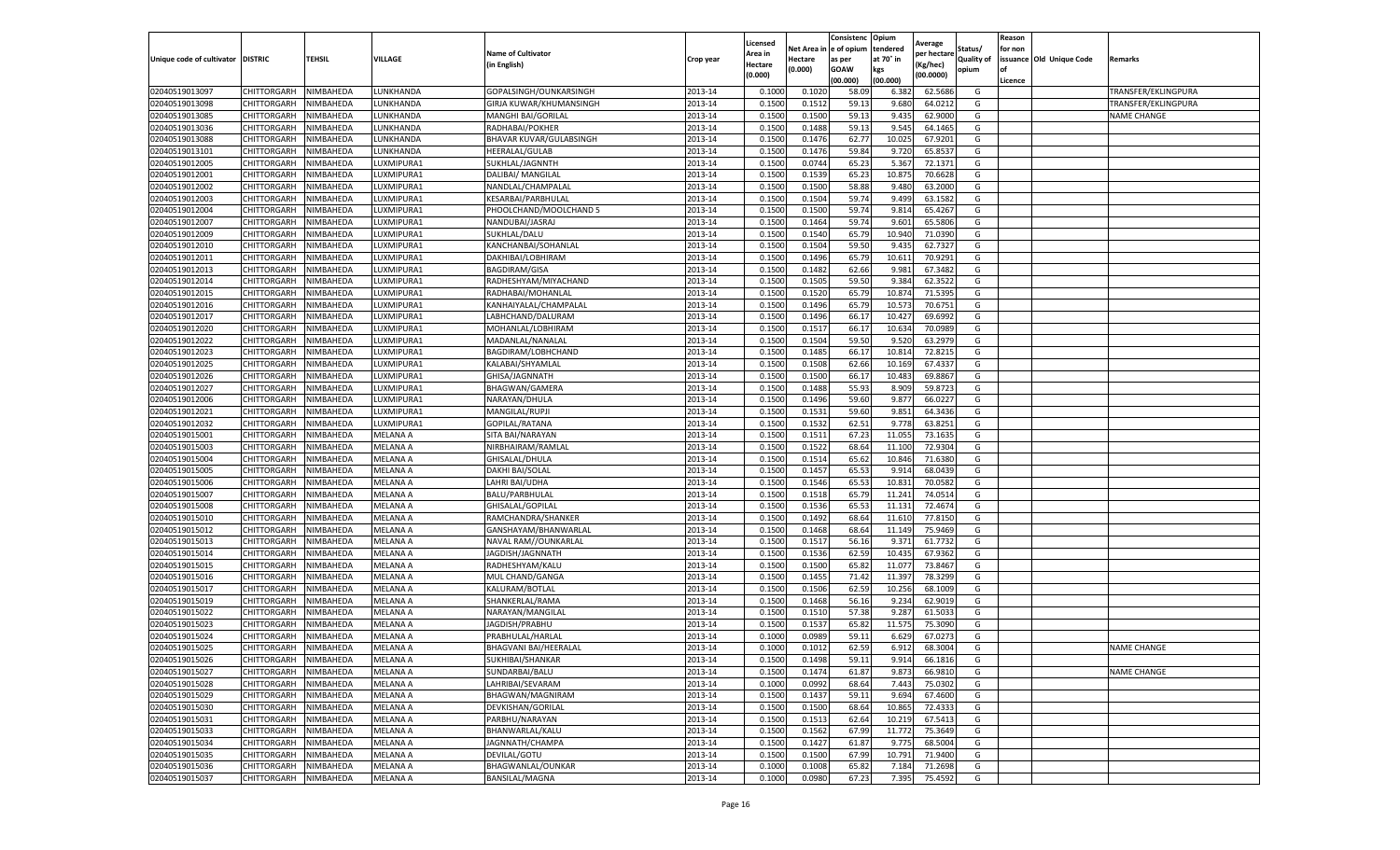|                                   |                            |                        |                             |                                             |                    |                     |                  | Consistenc             | Opium          |                        |                   | Reason  |                          |                |
|-----------------------------------|----------------------------|------------------------|-----------------------------|---------------------------------------------|--------------------|---------------------|------------------|------------------------|----------------|------------------------|-------------------|---------|--------------------------|----------------|
|                                   |                            |                        |                             | <b>Name of Cultivator</b>                   |                    | Licensed<br>Area in |                  | Net Area in e of opium | tendered       | Average<br>per hectare | Status/           | for non |                          |                |
| Unique code of cultivator DISTRIC |                            | TEHSIL                 | VILLAGE                     | in English)                                 | Crop year          | Hectare             | Hectare          | as per                 | at 70° in      | (Kg/hec                | <b>Quality of</b> |         | issuance Old Unique Code | <b>Remarks</b> |
|                                   |                            |                        |                             |                                             |                    | (0.000)             | (0.000)          | <b>GOAW</b>            | kgs            | (00.0000)              | opium             |         |                          |                |
|                                   |                            |                        |                             |                                             |                    |                     |                  | (00.000)               | (00.000)       |                        |                   | Licence |                          |                |
| 02040519015038                    | CHITTORGARH                | NIMBAHEDA              | MELANA A                    | HEERALAL/DAULA                              | 2013-14            | 0.1500              | 0.1523           | 61.87                  | 10.51          | 69.0611                | G                 |         |                          |                |
| 02040519015039                    | CHITTORGARH                | NIMBAHEDA              | MELANA A                    | PAHLAD/CHAGAN                               | 2013-14            | 0.1000              | 0.0839           | 65.65                  | 5.955          | 70.9774                | G                 |         |                          |                |
| 02040519015040                    | CHITTORGARH                | NIMBAHEDA              | MELANA A                    | MOHANLAL//GOTTU                             | 2013-14            | 0.1500              | 0.1512           | 55.72                  | 8.772          | 58.0159                | G                 |         |                          |                |
| 02040519015041                    | CHITTORGARH                | NIMBAHEDA              | MELANA A                    | NANIBAI/NARAYAN                             | 2013-14            | 0.1500              | 0.1491           | 59.66                  | 9.699          | 65.0503                | G                 |         |                          |                |
| 02040519015042                    | CHITTORGARH                | NIMBAHEDA              | MELANA A                    | NANALAL/LAKHMICHAND                         | 2013-14            | 0.1500              | 0.1521           | 65.65                  | 10.73          | 70.5983                | G                 |         |                          |                |
| 02040519015043                    | CHITTORGARH                | NIMBAHEDA              | MELANA A                    | GOPAL/NANDA                                 | 2013-14            | 0.1500              | 0.1500           | 65.65                  | 11.45          | 76.3400                | G                 |         |                          |                |
| 02040519015044                    | CHITTORGARH                | NIMBAHEDA              | MELANA A                    | GEETABAI/NATHU                              | 2013-14            | 0.1500              | 0.1521           | 62.81                  | 10.175         | 66.8968                | G                 |         |                          |                |
| 02040519015046                    | CHITTORGARH                | NIMBAHEDA              | MELANA A                    | MOHANLAL/MATHURA                            | 2013-14            | 0.1000              | 0.1020           | 59.71                  | 6.943          | 68.0686                | G                 |         |                          |                |
| 02040519015047                    | CHITTORGARH                | NIMBAHEDA              | MELANA A                    | RAMLAL/LALU                                 | 2013-14            | 0.1500              | 0.1529           | 62.81                  | 10.444         | 68.3061                | G                 |         |                          |                |
| 02040519015048                    | CHITTORGARH                | NIMBAHEDA              | MELANA A                    | RATAN/PYARA                                 | 2013-14            | 0.1500              | 0.1408           | 64.73                  | 9.931          | 70.5327                | G                 |         |                          |                |
| 02040519015050                    | CHITTORGARH                | NIMBAHEDA              | MELANA A                    | KELASHICHANDRA/BADRILAL                     | 2013-14            | 0.1500              | 0.1501           | 56.74                  | 9.346          | 62.2652                | G                 |         |                          |                |
| 02040519015051                    | CHITTORGARH                | NIMBAHEDA              | MELANA A                    | NAWALRAM/SHANKER                            | 2013-14            | 0.1500              | 0.1506           | 62.81                  | 11.19          | 74.3559                | G                 |         |                          |                |
| 02040519015053                    | CHITTORGARH                | NIMBAHEDA              | MELANA A                    | KANHAIYALAL/MOHANLAI                        | 2013-14            | 0.1500              | 0.1504           | 67.99                  | 10.82          | 71.9415                | G                 |         |                          |                |
| 02040519015054                    | CHITTORGARH                | NIMBAHEDA              | MELANA A                    | DEVILAL/RAMCHAND                            | 2013-14            | 0.1500              | 0.1491           | 61.71                  | 10.23          | 68.6452                | G                 |         |                          |                |
| 02040519015055                    | CHITTORGARH                | NIMBAHEDA              | MELANA A                    | JAICHAND/BHAGIRATH                          | 2013-14            | 0.1000              | 0.0906           | 59.71                  | 6.031          | 66.567                 | G                 |         |                          |                |
| 02040519015056                    | CHITTORGARH                | NIMBAHEDA              | MELANA A                    | JAGDISHCHANDRA/BHANWARLAL                   | 2013-14            | 0.1500              | 0.1479           | 59.66                  | 9.571          | 64.7126                | G                 |         |                          |                |
| 02040519015057                    | CHITTORGARH                | NIMBAHEDA              | MELANA A                    | RADHESHYAM/GANESH                           | 2013-14            | 0.1500              | 0.1435           | 59.71                  | 9.153          | 63.7840                | G                 |         |                          |                |
| 02040519015059                    | CHITTORGARH                | NIMBAHEDA              | MELANA A                    | KESRIMAL/MANGUSINGH                         | 2013-14            | 0.1000              | 0.0864           | 61.71                  | 5.201          | 60.1968                | G                 |         |                          |                |
| 02040519015061                    | CHITTORGARH                | NIMBAHEDA              | MELANA A                    | BALCHAND/BHAGCHAND                          | 2013-14            | 0.1000              | 0.0791           | 61.71                  | 4.681          | 59.178                 | G                 |         |                          |                |
| 02040519015063                    | CHITTORGARH                | NIMBAHEDA              | MELANA A                    | MANGILAL/NAGJIRAM                           | 2013-14            | 0.1000              | 0.1008           | 56.74                  | 6.428          | 63.7698                | G                 |         |                          |                |
| 02040519015065                    | CHITTORGARH                | NIMBAHEDA              | MELANA A                    | CHANDRIBAI/SHANKERLAL                       | 2013-14            | 0.1000              | 0.1046           | 61.71                  | 7.150          | 68.3556                | G                 |         |                          |                |
| 02040519015068                    | CHITTORGARH                | NIMBAHEDA              | MELANA A                    | MOHANLAL/ONKAR                              | 2013-14            | 0.1500              | 0.1506           | 62.39                  | 10.17          | 67.5299                | G                 |         |                          |                |
| 02040519015069                    | CHITTORGARH                | NIMBAHEDA              | MELANA A                    | SHAMBHULAL/GHISALAL                         | 2013-14            | 0.1500              | 0.1529           | 65.57                  | 10.725         | 70.1439                | G                 |         |                          |                |
| 02040519015070                    | CHITTORGARH                | NIMBAHEDA              | MELANA A                    | JAGDISH/MEGHRAJ                             | 2013-14            | 0.1500              | 0.1510           | 65.57                  | 10.84          | 71.8344                | G                 |         |                          |                |
| 02040519015071                    | CHITTORGARH                | NIMBAHEDA              | MELANA A                    | KALURAM/SHANKERLAL                          | 2013-14            | 0.1000              | 0.1046           | 71.42                  | 8.285          | 79.2065                | G                 |         |                          |                |
| 02040519015072                    | CHITTORGARH                | NIMBAHEDA              | MELANA A                    | BANSILAL/PREAMCHAND                         | 2013-14            | 0.1500              | 0.1519           | 62.69                  | 10.469         | 68.9203                | G                 |         |                          |                |
| 02040519015073                    | CHITTORGARH                | NIMBAHEDA              | MELANA A                    | JAGNNATH/PRABHULAL                          | 2013-14            | 0.1500              | 0.1528           | 65.57                  | 10.772         | 70.4974                | G                 |         |                          |                |
| 02040519015074                    | CHITTORGARH                | NIMBAHEDA              | MELANA A                    | DEVILAL/PARBHULAL                           | 2013-14            | 0.1500              | 0.1473           | 65.79                  | 10.536         | 71.5275                | G                 |         |                          |                |
| 02040519015075                    | CHITTORGARH                | NIMBAHEDA              | MELANA A                    | BHERULAL/BADRILAL                           | 2013-14            | 0.1000              | 0.1050           | 62.39                  | 7.059          | 67.2286                | G                 |         |                          |                |
| 02040519015076                    | CHITTORGARH                | NIMBAHEDA              | MELANA A                    | CHOOGALAL/RAMA                              | 2013-14            | 0.1500              | 0.1504           | 56.16                  | 9.71           | 64.6011                | G                 |         |                          |                |
| 02040519015077                    | CHITTORGARH                | NIMBAHEDA              | MELANA A                    | RAMLAL/LAKHMICHAND                          | 2013-14            | 0.1500              | 0.1500           | 68.64                  | 11.24          | 74.9800                | G                 |         |                          |                |
| 02040519015078                    | CHITTORGARH                | NIMBAHEDA              | MELANA A                    | MAGNIRAM/RATANLAL                           | 2013-14            | 0.1500              | 0.1488           | 62.69                  | 10.55          | 70.9610                | G                 |         |                          |                |
| 02040519015079                    | CHITTORGARH                | NIMBAHEDA              | MELANA A                    | RAMCHANDRA/RAMA                             | 2013-14            | 0.1500              | 0.1514           | 62.39                  | 10.81          | 71.4069                | G                 |         |                          |                |
| 02040519015080                    | CHITTORGARH                | NIMBAHEDA              | MELANA A                    | <b>HEERALAL/GULAB</b>                       | 2013-14            | 0.1500              | 0.1505           | 59.71                  | 10.05          | 66.8239                | G                 |         |                          |                |
| 02040519015081                    | CHITTORGARH                | NIMBAHEDA              | MELANA A                    | RAMESHWAR/KISHANLAL                         | 2013-14            | 0.1500              | 0.1519           | 62.39                  | 10.473         | 68.9467                | G                 |         |                          |                |
| 02040519015082                    | CHITTORGARH                | NIMBAHEDA              | MELANA A                    | BAGDIRAM/GAUTAM                             | 2013-14            | 0.1500              | 0.1523           | 67.23                  | 11.093         | 72.8365                | G                 |         |                          |                |
| 02040519015083                    | CHITTORGARH                | NIMBAHEDA              | <b>MELANA B</b>             | LAXMIBAI/BADRILAL                           | 2013-14            | 0.1500              | 0.1444           | 60.18                  | 9.981          | 69.1205                | G                 |         |                          |                |
| 02040519015084                    | CHITTORGARH                | NIMBAHEDA              | MELANA B                    | SEETABAI/VIJAYSINGH                         | 2013-14            | 0.1500              | 0.1528           | 60.18                  | 10.44          | 68.3639                | G                 |         |                          |                |
| 02040519015085                    | CHITTORGARH                | NIMBAHEDA              | <b>MELANA B</b>             | SEETABAI/NANALAL                            | 2013-14            | 0.1000              | 0.1016           | 56.13                  | 6.319          | 62.1949                | G                 |         |                          |                |
| 02040519015087                    | CHITTORGARH                | NIMBAHEDA              | MELANA B                    | NATHULAL/BHANWARLAL                         | 2013-14            | 0.1500              | 0.1531           | 58.02                  | 9.731          | 63.5598                | G                 |         |                          |                |
| 02040519015088                    | CHITTORGARH                | NIMBAHEDA              | MELANA B                    | PANNALAL/PRABHULAL                          | 2013-14            | 0.1500              | 0.1512           | 62.14                  | 10.83          | 71.6270                | G                 |         |                          |                |
| 02040519015089                    | CHITTORGARH                | NIMBAHEDA              | MELANA B                    | SHIVLAL/BHANWARLAL                          | 2013-14            | 0.1500              | 0.1460           | 67.52                  | 10.88          | 74.5205                | G                 |         |                          |                |
| 02040519015090                    | CHITTORGARH                | NIMBAHEDA              | MELANA B                    | GABURLAL/BHURA                              | 2013-14            | 0.1500              | 0.0493           | 67.52                  | 3.82           | 77.4848                | G                 |         |                          |                |
| 02040519015091                    | CHITTORGARH                | NIMBAHEDA              | MELANA B                    | JAGNNATH/CHUNNILAL                          | 2013-14            | 0.1500              | 0.1544           | 58.02                  | 9.797          | 63.4521                | G                 |         |                          |                |
| 02040519015092                    | CHITTORGARH                | NIMBAHEDA              | <b>MELANA B</b>             | NANIBAI/BHANWARLAL                          | 2013-14            | 0.1500              | 0.1403           | 62.14                  | 9.365          | 66.7498                | G                 |         |                          |                |
| 02040519015093                    | CHITTORGARH                | NIMBAHEDA              | MELANA B                    | RADHESHYAM/NANDLAL                          | 2013-14            | 0.1500              | 0.1491           | 58.02                  | 9.590          | 64.3192                | G                 |         |                          |                |
| 02040519015094                    | CHITTORGARH                | NIMBAHEDA              | <b>MELANA B</b>             | BHANWARLAL/PYARA                            | 2013-14            | 0.1500              | 0.1491           | 59.05                  | 10.18          | 68.2897                | G                 |         |                          |                |
| 02040519015095                    | CHITTORGARH                | NIMBAHEDA              | <b>MELANA B</b>             | <b>HEERALAL/NANALAL</b>                     | 2013-14            | 0.1500              | 0.1382           | 65.14                  | 10.125         | 73.2634                | G                 |         |                          |                |
|                                   |                            |                        |                             |                                             |                    |                     |                  |                        |                |                        |                   |         |                          |                |
| 02040519015096<br>02040519015097  | CHITTORGARH<br>CHITTORGARH | NIMBAHEDA<br>NIMBAHEDA | <b>MELANA B</b><br>MELANA B | SHANKERLAL/PRABHULAL<br>KANHAIYALAL/KALURAM | 2013-14<br>2013-14 | 0.1500<br>0.1500    | 0.1543<br>0.1485 | 59.05<br>56.36         | 9.996<br>9.654 | 64.7829<br>65.0101     | G<br>G            |         |                          |                |
| 02040519015098                    | CHITTORGARH                | NIMBAHEDA              | MELANA B                    | MADHOLAL/NANALAL                            | 2013-14            | 0.1500              | 0.1452           | 56.21                  | 9.210          | 63.4298                | G                 |         |                          |                |
|                                   |                            |                        |                             |                                             |                    |                     |                  |                        |                |                        |                   |         |                          |                |
| 02040519015099                    | CHITTORGARH                | NIMBAHEDA              | MELANA B                    | KISHNALAL/LADU                              | 2013-14            | 0.1500              | 0.1479           | 56.26                  | 9.612          | 64.9899                | G<br>G            |         |                          |                |
| 02040519015100                    | CHITTORGARH                | NIMBAHEDA              | MELANA B                    | MADHOLAL/PRABHULAL                          | 2013-14            | 0.1500              | 0.1514           | 59.05                  | 10.207         | 67.4174                |                   |         |                          |                |
| 02040519015101                    | <b>CHITTORGARH</b>         | NIMBAHEDA              | <b>MELANA B</b>             | RATANLAL/MEGHRAJ                            | 2013-14            | 0.1500              | 0.1533           | 56.26                  | 9.878          | 64.4357                | G                 |         |                          |                |
| 02040519015102                    | CHITTORGARH                | NIMBAHEDA              | MELANA B                    | SUKHIBAI/BADRILAL                           | 2013-14            | 0.1500              | 0.1467           | 56.66                  | 8.896          | 60.6408                | G                 |         |                          |                |
| 02040519015103                    | CHITTORGARH                | NIMBAHEDA              | <b>MELANA B</b>             | TULSIRAM/GANGARAM                           | 2013-14            | 0.1500              | 0.1512           | 56.35                  | 9.467          | 62.6124                | G                 |         |                          |                |
| 02040519015105                    | CHITTORGARH                | NIMBAHEDA              | MELANA B                    | MOHANLAL/NANALAL                            | 2013-14            | 0.1500              | 0.1565           | 59.22                  | 10.245         | 65.4633                | G                 |         |                          |                |
| 02040519015106                    | CHITTORGARH                | NIMBAHEDA              | MELANA B                    | DEVILAL/GAMER                               | 2013-14            | 0.1500              | 0.1544           | 62.14                  | 10.475         | 67.8433                | G                 |         |                          |                |
| 02040519015107                    | <b>CHITTORGARH</b>         | NIMBAHEDA              | MELANA B                    | PANNALAL/HARIRAM                            | 2013-14            | 0.1500              | 0.1325           | 61.20                  | 9.093          | 68.6264                | G                 |         |                          |                |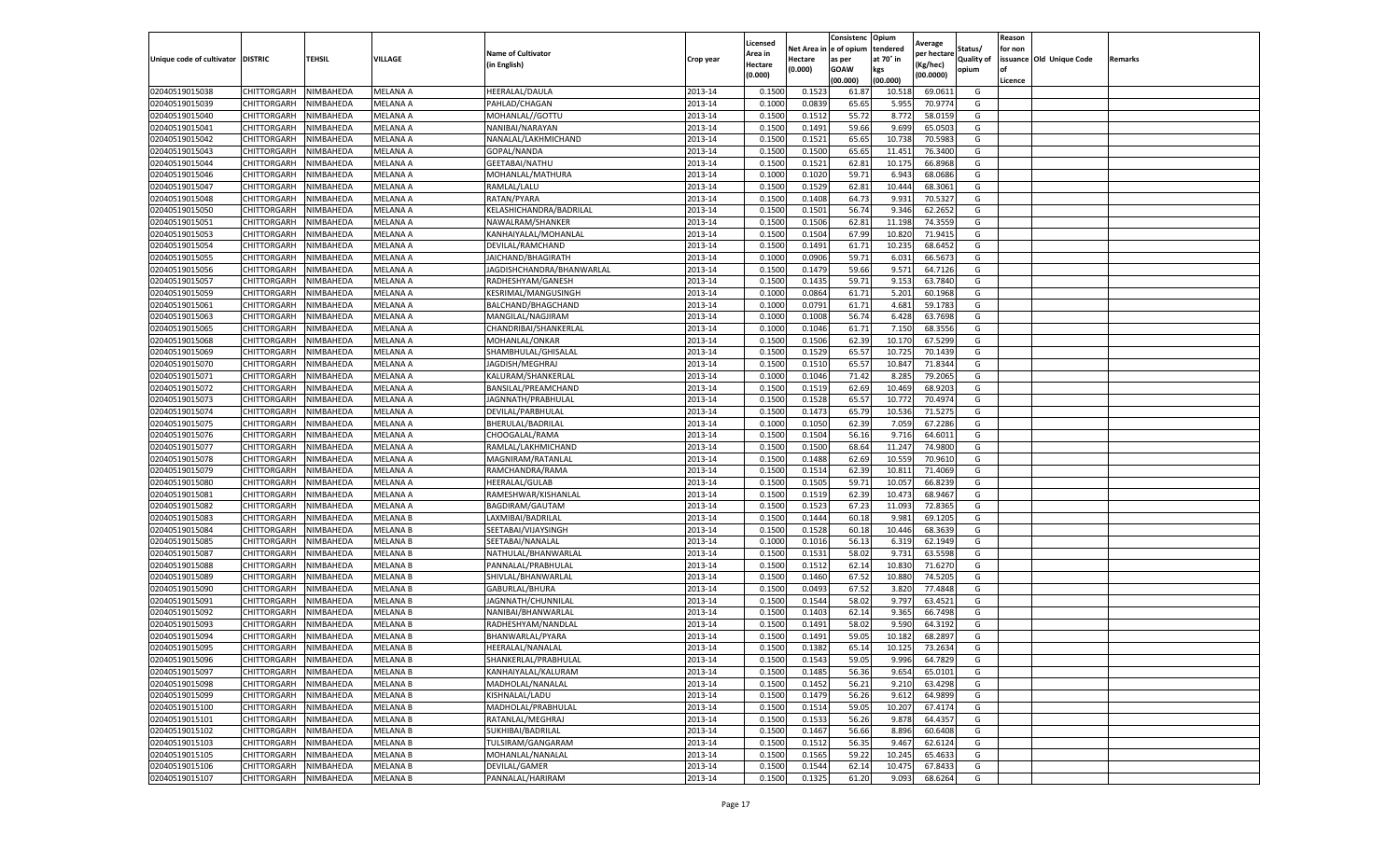|                                   |             |           |                 |                                      |                    | Licensed |            | Consistenc  | Opium     | Average     |                   | Reason  |                          |         |
|-----------------------------------|-------------|-----------|-----------------|--------------------------------------|--------------------|----------|------------|-------------|-----------|-------------|-------------------|---------|--------------------------|---------|
|                                   |             |           |                 | <b>Name of Cultivator</b>            |                    | Area in  | Net Area i | e of opium  | tendered  | per hectare | Status/           | for non |                          |         |
| Unique code of cultivator DISTRIC |             | TEHSIL    | VILLAGE         | (in English)                         | Crop year          | Hectare  | Hectare    | as per      | at 70° in | (Kg/hec)    | <b>Quality of</b> |         | issuance Old Unique Code | Remarks |
|                                   |             |           |                 |                                      |                    | (0.000)  | (0.000)    | <b>GOAW</b> | kgs       | (00.0000)   | opium             | οf      |                          |         |
|                                   |             |           |                 |                                      |                    |          |            | (00.000     | (00.000)  |             |                   | Licence |                          |         |
| 02040519015108                    | CHITTORGARH | NIMBAHEDA | <b>MELANA B</b> | JAGDISH/RAMLAI                       | 2013-14            | 0.1500   | 0.153      | 61.20       | 10.177    | 66.4729     | G                 |         |                          |         |
| 02040519015109                    | CHITTORGARH | NIMBAHEDA | MELANA B        | <b>VENIRAM/DOLA</b>                  | 2013-14            | 0.150    | 0.1327     | 60.18       | 9.027     | 68.0256     | G                 |         |                          |         |
| 02040519015110                    | CHITTORGARH | NIMBAHEDA | MELANA B        | RAMESHWAR/MODIRAM                    | 2013-14            | 0.1500   | 0.1529     | 56.35       | 9.233     | 60.3859     | G                 |         |                          |         |
| 02040519015111                    | CHITTORGARH | NIMBAHEDA | <b>MELANA B</b> | SUNDARBAI/RADHESHYAM                 | 2013-14            | 0.1000   | 0.1000     | 56.21       | 6.183     | 61.8300     | G                 |         |                          |         |
| 02040519015112                    | CHITTORGARH | NIMBAHEDA | MELANA B        | NANALAL/NATHULAL                     | 2013-14            | 0.1500   | 0.1567     | 56.30       | 9.965     | 63.5929     | G                 |         |                          |         |
| 02040519015115                    | CHITTORGARH | NIMBAHEDA | MELANA B        | PREMCHAND/CHUNNILAL                  | 2013-14            | 0.1500   | 0.1518     | 56.30       | 9.37      | 61.7260     | G                 |         |                          |         |
| 02040519015116                    | CHITTORGARH | NIMBAHEDA | MELANA B        | HANGAMIBAI/CHUNNILAI                 | 2013-14            | 0.1500   | 0.1516     | 56.20       | 9.297     | 61.3259     | G                 |         |                          |         |
| 02040519015117                    | CHITTORGARH | NIMBAHEDA | MELANA B        | SUKHLAL/BARDICHAND                   | 2013-14            | 0.1500   | 0.1517     | 65.1        | 10.264    | 67.6599     | G                 |         |                          |         |
| 02040519015118                    | CHITTORGARH | NIMBAHEDA | MELANA B        | SHIVNARAYAN/CHHAGANLAL               | 2013-14            | 0.1500   | 0.1500     | 59.67       | 9.130     | 60.8667     | G                 |         |                          |         |
| 02040519015119                    | CHITTORGARH | NIMBAHEDA | MELANA B        | SOHANLAL/MAHADEV                     | 2013-14            | 0.1500   | 0.1498     | 52.77       | 9.122     | 60.8945     | G                 |         |                          |         |
| 02040519015120                    | CHITTORGARH | NIMBAHEDA | MELANA B        | BHERULAL/CHMPA                       | 2013-14            | 0.1500   | 0.1500     | 59.19       | 9.961     | 66.4067     | G                 |         |                          |         |
| 02040519015121                    | CHITTORGARH | NIMBAHEDA | MELANA B        | JANIBAI/LABHCHAND                    | 2013-14            | 0.1500   | 0.1486     | 56.26       | 9.058     | 60.9556     | G                 |         |                          |         |
| 02040519015123                    | CHITTORGARH | NIMBAHEDA | MELANA B        | KANHAIYALAL/KASHIRAM                 | 2013-14            | 0.1500   | 0.1505     | 56.20       | 9.385     | 62.3588     | G                 |         |                          |         |
| 02040519015124                    | CHITTORGARH | NIMBAHEDA | MELANA B        | BABULAL/MGANIRAM                     | 2013-14            | 0.1500   | 0.1500     | 56.26       | 9.122     | 60.813      | G                 |         |                          |         |
| 02040519015125                    | CHITTORGARH | NIMBAHEDA | MELANA B        | RUKMANIBAI/KISHANLAI                 | 2013-14            | 0.1500   | 0.1509     | 55.62       | 9.479     | 62.8164     | G                 |         |                          |         |
| 02040519015126                    | CHITTORGARH | NIMBAHEDA | <b>MELANA B</b> | MOOLCHAND/NANDA                      | 2013-14            | 0.1500   | 0.1487     | 55.05       | 8.950     | 60.1883     | G                 |         |                          |         |
| 02040519015127                    | CHITTORGARH | NIMBAHEDA | MELANA B        | PARBHULAL/BHURA                      | 2013-14            | 0.1500   | 0.1492     | 59.22       | 9.771     | 65.4893     | G                 |         |                          |         |
| 02040519015129                    | CHITTORGARH | NIMBAHEDA | <b>MELANA B</b> | BHERULAL/MANGILAL                    | 2013-14            | 0.1500   | 0.1559     | 53.42       | 9.493     | 60.8916     | G                 |         |                          |         |
| 02040519015131                    | CHITTORGARH | NIMBAHEDA | <b>MELANA B</b> | BHERULAL/NARAYAN                     | 2013-14            | 0.1500   | 0.1486     | 56.22       | 9.308     | 62.6380     | G                 |         |                          |         |
| 02040519015132                    | CHITTORGARH | NIMBAHEDA | MELANA B        | MEGHRAJ/NARAYAN                      | 2013-14            | 0.1500   | 0.1548     | 61.20       | 10.894    | 70.3747     | G                 |         |                          |         |
| 02040519015133                    | CHITTORGARH | NIMBAHEDA | MELANA B        | NANDLAL/SAJJAN SINGH                 | 2013-14            | 0.1500   | 0.1564     | 55.05       | 8.635     | 55.2110     | G                 |         |                          |         |
| 02040519015134                    | CHITTORGARH | NIMBAHEDA | MELANA B        | JAGNNATHI BAI/MODIRAM                | 2013-14            | 0.1500   | 0.1460     | 56.17       | 9.324     | 63.8630     | G                 |         |                          |         |
| 02040519015137                    | CHITTORGARH | NIMBAHEDA | <b>MELANA B</b> | MANGILAL/NATHULAL                    | 2013-14            | 0.1500   | 0.1485     | 61.20       | 10.037    | 67.5892     | G                 |         |                          |         |
| 02040519015139                    | CHITTORGARH | NIMBAHEDA | MELANA B        | LUXMAN/BHAGIRATH                     | 2013-14            | 0.1500   | 0.1518     | 59.22       | 9.704     | 63.9262     | G                 |         |                          |         |
| 02040519015141                    | CHITTORGARH | NIMBAHEDA | <b>MELANA B</b> | RAMESHWARLAL/CHGANLAL                | 2013-14            | 0.1500   | 0.1540     | 56.01       | 9.890     | 64.2208     | G                 |         |                          |         |
| 02040519015143                    | CHITTORGARH | NIMBAHEDA | <b>MELANA B</b> | NANDU BAI/NANALAI                    | 2013-14            | 0.1500   | 0.1455     | 62.17       | 10.285    | 70.687      | G                 |         |                          |         |
| 02040519015144                    |             |           |                 |                                      |                    |          |            |             |           |             |                   |         |                          |         |
|                                   | CHITTORGARH | NIMBAHEDA | MELANA B        | GAUTAMLAL/GABBA<br>GHISALAL/MANGILAL | 2013-14<br>2013-14 | 0.1500   | 0.1520     | 56.17       | 9.01      | 59.2829     | G                 |         |                          |         |
| 02040519015145                    | CHITTORGARH | NIMBAHEDA | MELANA B        |                                      |                    | 0.1500   | 0.1566     | 58.29       | 10.242    | 65.4023     | G                 |         |                          |         |
| 02040519015146                    | CHITTORGARH | NIMBAHEDA | MELANA B        | JAGDISH/NANALAL                      | 2013-14            | 0.1500   | 0.1513     | 55.20       | 9.321     | 61.6061     | G                 |         |                          |         |
| 02040519015147                    | CHITTORGARH | NIMBAHEDA | MELANA B        | MANGILAL/NANALAL                     | 2013-14            | 0.1500   | 0.1533     | 58.29       | 9.743     | 63.5551     | G                 |         |                          |         |
| 02040519015148                    | CHITTORGARH | NIMBAHEDA | <b>MELANA B</b> | KANHAIYALAL/TULSIRAM                 | 2013-14            | 0.1500   | 0.1476     | 59.19       | 9.597     | 65.0203     | G                 |         |                          |         |
| 02040519015149                    | CHITTORGARH | NIMBAHEDA | MELANA B        | KASIRAM/BHANWARLAL                   | 2013-14            | 0.1500   | 0.1469     | 59.18       | 10.373    | 70.6127     | G                 |         |                          |         |
| 02040519015150                    | CHITTORGARH | NIMBAHEDA | MELANA B        | RAMCHANDRA/BADRILAL                  | 2013-14            | 0.1500   | 0.1507     | 59.05       | 10.140    | 67.2860     | G                 |         |                          |         |
| 02040519015151                    | CHITTORGARH | NIMBAHEDA | MELANA B        | NATHULAL/BHANWARLAL                  | 2013-14            | 0.1500   | 0.1517     | 59.72       | 9.368     | 61.7535     | G                 |         |                          |         |
| 02040519015152                    | CHITTORGARH | NIMBAHEDA | <b>MELANA B</b> | RADHAKISHAN/LALURAM                  | 2013-14            | 0.1500   | 0.1492     | 58.29       | 9.443     | 63.2909     | G                 |         |                          |         |
| 02040519015153                    | CHITTORGARH | NIMBAHEDA | MELANA B        | SHANKARLAL/CHMPALAL                  | 2013-14            | 0.1500   | 0.1410     | 63.11       | 9.890     | 70.1418     | G                 |         |                          |         |
| 02040519015154                    | CHITTORGARH | NIMBAHEDA | MELANA B        | GHISALAL/KISHANLAL                   | 2013-14            | 0.1500   | 0.1498     | 59.12       | 9.873     | 65.9079     | G                 |         |                          |         |
| 02040519015155                    | CHITTORGARH | NIMBAHEDA | <b>MELANA B</b> | RAMESVARLAL/GIRDHARI                 | 2013-14            | 0.1500   | 0.1500     | 59.45       | 9.639     | 64.2600     | G                 |         |                          |         |
| 02040519015157                    | CHITTORGARH | NIMBAHEDA | MELANA B        | KAILACHANDRA/BHANWARLAL              | 2013-14            | 0.1500   | 0.1507     | 56.70       | 9.582     | 63.5833     | G                 |         |                          |         |
| 02040519015158                    | CHITTORGARH | NIMBAHEDA | MELANA B        | DEVILAL/NARAYAN AHIR                 | 2013-14            | 0.1000   | 0.1037     | 59.18       | 7.034     | 67.8303     | G                 |         |                          |         |
| 02040519015159                    | CHITTORGARH | NIMBAHEDA | MELANA B        | BABRU/MANGILAL                       | 2013-14            | 0.1500   | 0.1509     | 59.1        | 10.017    | 66.3817     | G                 |         |                          |         |
| 02040519015160                    | CHITTORGARH | NIMBAHEDA | MELANA B        | RADHAKISHAN/RAMA DHOBI               | 2013-14            | 0.1000   | 0.0902     | 63.11       | 5.977     | 66.2639     | G                 |         |                          |         |
| 02040519015161                    | CHITTORGARH | NIMBAHEDA | <b>MELANA B</b> | PREAMCHAND/SHANKARLAL                | 2013-14            | 0.1500   | 0.1531     | 56.13       | 9.454     | 61.7505     | G                 |         |                          |         |
| 02040519015162                    | CHITTORGARH | NIMBAHEDA | <b>MELANA B</b> | BARDICHAND/CUNNILAL                  | 2013-14            | 0.1500   | 0.1484     | 59.45       | 9.792     | 65.9838     | G                 |         |                          |         |
| 02040519015163                    | CHITTORGARH | NIMBAHEDA | MELANA B        | DEVILAL/GABUR DHAKAD                 | 2013-14            | 0.1500   | 0.1523     | 59.12       | 10.110    | 66.3821     | G                 |         |                          |         |
| 02040519015165                    | CHITTORGARH | NIMBAHEDA | MELANA B        | CHHAGANLAL/CHUNNILAI                 | 2013-14            | 0.150    | 0.1527     | 56.70       | 9.372     | 61.3752     | G                 |         |                          |         |
| 02040519015166                    | CHITTORGARH | NIMBAHEDA | MELANA B        | BHERULAL/MAGNIRAM                    | 2013-14            | 0.1000   | 0.0933     | 63.11       | 6.681     | 71.6077     | G                 |         |                          |         |
| 02040519015167                    | CHITTORGARH | NIMBAHEDA | <b>MELANA B</b> | NANDLAL/GIRDHARILAL                  | 2013-14            | 0.1000   | 0.1000     | 56.22       | 5.975     | 59.7500     | G                 |         |                          |         |
| 02040519015168                    | CHITTORGARH | NIMBAHEDA | <b>MELANA B</b> | JAGDISH/MADHOLAL                     | 2013-14            | 0.1500   | 0.1510     | 62.17       | 10.560    | 69.9338     | G                 |         |                          |         |
| 02040519015170                    | CHITTORGARH | NIMBAHEDA | <b>MELANA B</b> | MEGRAJ/GOTTU                         | 2013-14            | 0.1500   | 0.1519     | 65.13       | 10.672    | 70.2567     | G                 |         |                          |         |
| 02040519015171                    | CHITTORGARH | NIMBAHEDA | MELANA B        | KASHIRAM/CHAMPALAL                   | 2013-14            | 0.1500   | 0.1510     | 62.17       | 10.276    | 68.0530     | G                 |         |                          |         |
| 02040519015173                    | CHITTORGARH | NIMBAHEDA | MELANA B        | MANGILAL/GAUTAMLAL                   | 2013-14            | 0.1500   | 0.1476     | 61.34       | 10.182    | 68.9837     | G                 |         |                          |         |
| 02040519015175                    | CHITTORGARH | NIMBAHEDA | MELANA B        | GOPALLAL/PARBHULAL                   | 2013-14            | 0.1500   | 0.1496     | 58.43       | 9.599     | 64.1644     | G                 |         |                          |         |
| 02040519015179                    | CHITTORGARH | NIMBAHEDA | <b>MELANA B</b> | KHAYALILAL/MANGILAL                  | 2013-14            | 0.1500   | 0.1480     | 61.34       | 10.393    | 70.2230     | G                 |         |                          |         |
| 02040519015180                    | CHITTORGARH | NIMBAHEDA | MELANA B        | MITTULAL/NANALAL                     | 2013-14            | 0.1500   | 0.1443     | 56.20       | 8.799     | 60.9771     | G                 |         |                          |         |
| 02040519015181                    | CHITTORGARH | NIMBAHEDA | MELANA B        | SEETA BAI/HIRALAL                    | 2013-14            | 0.1500   | 0.1545     | 61.34       | 10.498    | 67.9482     | G                 |         |                          |         |
| 02040519015183                    | CHITTORGARH | NIMBAHEDA | <b>MELANA B</b> | BABULAL/MODIRAM DHAKAD               | 2013-14            | 0.1500   | 0.1428     | 56.15       | 8.872     | 62.1289     | G                 |         |                          |         |
| 02040519015184                    | CHITTORGARH | NIMBAHEDA | MELANA B        | MADHOLAL/UDA JI AHIR                 | 2013-14            | 0.1500   | 0.1488     | 62.17       | 9.903     | 66.5524     | G                 |         |                          |         |
| 02040519015185                    | CHITTORGARH | NIMBAHEDA | <b>MELANA B</b> | RAMPYARI BAI/KANHAYALAL              | 2013-14            | 0.1500   | 0.0977     | 58.43       | 6.394     | 65.4452     | G                 |         |                          |         |
|                                   |             |           |                 |                                      |                    |          |            |             |           |             |                   |         |                          |         |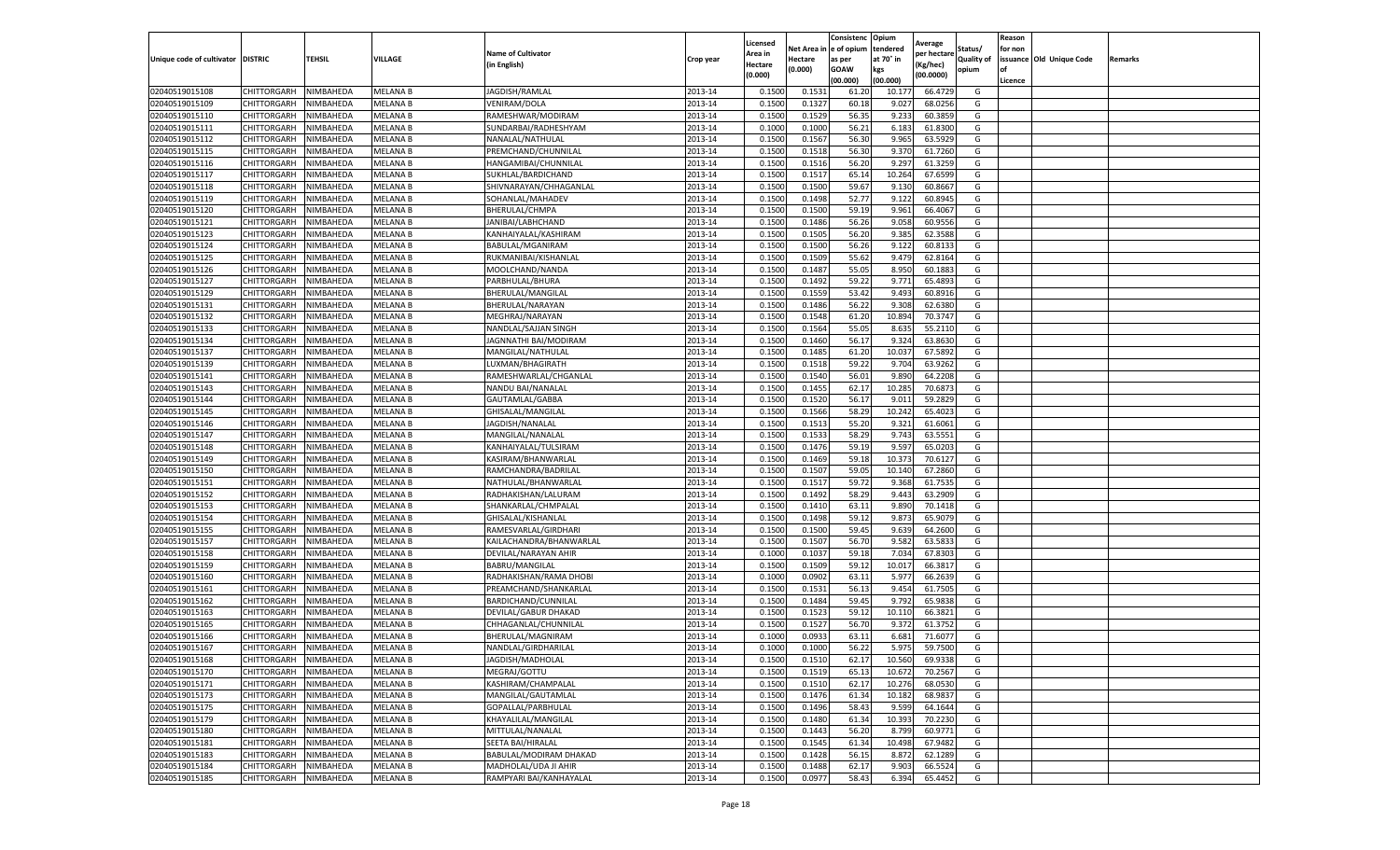|                                   |                    |                        |                                 |                                             |                    | Licensed         |                  | Consistenc     | Opium            | Average            |                   | Reason  |                          |                    |
|-----------------------------------|--------------------|------------------------|---------------------------------|---------------------------------------------|--------------------|------------------|------------------|----------------|------------------|--------------------|-------------------|---------|--------------------------|--------------------|
|                                   |                    |                        |                                 | <b>Name of Cultivator</b>                   |                    | Area in          | Net Area i       | n e of opium   | tendered         | per hectarı        | Status/           | for non |                          |                    |
| Unique code of cultivator DISTRIC |                    | TEHSIL                 | VILLAGE                         | (in English)                                | Crop year          | Hectare          | Hectare          | as per         | at 70° in        | (Kg/hec)           | <b>Quality of</b> |         | issuance Old Unique Code | Remarks            |
|                                   |                    |                        |                                 |                                             |                    | (0.000)          | (0.000)          | <b>GOAW</b>    | kgs              | (00.0000)          | opium             | οf      |                          |                    |
|                                   |                    |                        |                                 |                                             |                    |                  |                  | (00.000)       | (00.000)         |                    |                   | Licence |                          |                    |
| 02040519015186                    | CHITTORGARH        | NIMBAHEDA              | <b>MELANA B</b>                 | NANDLAL/BENIRAM DHOBI                       | 2013-14            | 0.1500           | 0.1506           | 62.1           | 10.462           | 69.4688            | G                 |         |                          |                    |
| 02040519015187                    | CHITTORGARH        | NIMBAHEDA              | <b>MELANA B</b>                 | PREMCHAND/PRABHULAL DHAKAD                  | 2013-14            | 0.1500           | 0.1518           | 58.43          | 10.267           | 67.6350            | G                 |         |                          |                    |
| 02040519015188                    | CHITTORGARH        | NIMBAHEDA              | <b>MELANA B</b>                 | JANI BAI/TARACHAND                          | 2013-14            | 0.1500           | 0.1488           | 56.4           | 9.364            | 62.9301            | G                 |         |                          |                    |
| 02040519015189                    | CHITTORGARH        | NIMBAHEDA              | <b>MELANA B</b>                 | NANDU BAI/BHAVARLAL                         | 2013-14            | 0.1000           | 0.0995           | 56.15          | 6.497            | 65.2965            | G                 |         |                          |                    |
| 02040519015190                    | CHITTORGARH        | NIMBAHEDA              | <b>MELANA B</b>                 | DEVILAL/BHAVARLAL DHAKAD                    | 2013-14            | 0.1500           | 0.1500           | 56.15          | 9.409            | 62.7267            | G                 |         |                          |                    |
| 02040519015191                    | CHITTORGARH        | NIMBAHEDA              | <b>MELANA B</b>                 | RATANLAL/MOTI JI DHAKAD                     | 2013-14            | 0.1500           | 0.1480           | 58.45          | 9.845            | 66.5203            | G                 |         |                          |                    |
| 02040519015192                    | CHITTORGARH        | NIMBAHEDA              | <b>MELANA B</b>                 | DHANRAJ/BADRILAL DHAKAD                     | 2013-14            | 0.1500           | 0.1522           | 58.45          | 10.312           | 67.7530            | G                 |         |                          |                    |
| 02040519015193                    | CHITTORGARH        | NIMBAHEDA              | <b>MELANA B</b>                 | MEGHRAJ/KALULAL DHAKAD                      | 2013-14            | 0.1500           | 0.1543           | 58.4           | 9.619            | 62.3396            | G                 |         |                          |                    |
| 02040519015194                    | CHITTORGARH        | NIMBAHEDA              | <b>MELANA B</b>                 | ONKARLAL/KALULAL DHAKAD                     | 2013-14            | 0.1500           | 0.1500           | 58.45          | 9.586            | 63.9067            | G                 |         |                          |                    |
| 02040519015195                    | CHITTORGARH        | NIMBAHEDA              | <b>MELANA B</b>                 | ONKARLAL/CHUNNILAL AHIR                     | 2013-14            | 0.1500           | 0.1568           | 57.46          | 9.571            | 61.0395            | G                 |         |                          |                    |
| 02040519015196                    | CHITTORGARH        | NIMBAHEDA              | <b>MELANA B</b>                 | SHANKARLAL/BADRILAL                         | 2013-14            | 0.1500           | 0.1539           | 62.17          | 10.613           | 68.9604            | G                 |         |                          |                    |
| 02040519015197                    | CHITTORGARH        | NIMBAHEDA              | MELANA B                        | JAGDISH CHANDRA/VIJAY SINGH KALAL           | 2013-14            | 0.1500           | 0.1544           | 56.24          | 9.344            | 60.5181            | G                 |         |                          |                    |
| 02040519015200                    | CHITTORGARH        | NIMBAHEDA              | <b>MELANA B</b>                 | JAGDISH/GIRDHARI NAT                        | 2013-14            | 0.1500           | 0.1495           | 56.24          | 8.886            | 59.4381            | G                 |         |                          |                    |
| 02040519015201                    | CHITTORGARH        | NIMBAHEDA              | <b>MELANA B</b>                 | KANHAYALAL/BADRILAL                         | 2013-14            | 0.1500           | 0.1538           | 56.22          | 9.638            | 62.6658            | G                 |         |                          |                    |
| 02040519015202                    | CHITTORGARH        | NIMBAHEDA              | <b>MELANA B</b>                 | OUNKARLAL/NARAYANLAL AHIR                   | 2013-14            | 0.1000           | 0.0956           | 59.05          | 6.639            | 69.4456            | G                 |         |                          |                    |
| 02040519015204                    | CHITTORGARH        | NIMBAHEDA              | <b>MELANA B</b>                 | RAJKUMAR/MANGILAL SALVI                     | 2013-14            | 0.1500           | 0.1436           | 56.22          | 8.851            | 61.6365            | G                 |         |                          |                    |
| 02040519015205                    | CHITTORGARH        | NIMBAHEDA              | <b>MELANA B</b>                 | ONKARLAL/GHISALAL DHAKAD                    | 2013-14            | 0.1500           | 0.1562           | 47.66          | 8.306            | 53.1754            | G                 |         |                          |                    |
| 02040519015206                    | CHITTORGARH        | NIMBAHEDA              | <b>MELANA B</b>                 | SHIVLAL/BHAVARLAL                           | 2013-14            | 0.1500           | 0.1458           | 59.05          | 9.499            | 65.1509            | G                 |         |                          |                    |
| 02040519015207                    | CHITTORGARH        | NIMBAHEDA              | <b>MELANA B</b>                 | TULSIRAM/PANNALAL DHAKAD                    | 2013-14            | 0.1500           | 0.1026           | 59.19          | 6.942            | 67.6608            | G                 |         |                          |                    |
| 02040519015208                    | CHITTORGARH        | NIMBAHEDA              | <b>MELANA B</b>                 | KASHIRAM/PRABHULAL DHAKAD                   | 2013-14            | 0.1500           | 0.1529           | 56.20          | 9.329            | 61.0137            | G                 |         |                          |                    |
| 02040519015209                    | CHITTORGARH        | NIMBAHEDA              | <b>MELANA B</b>                 | KISHANLAL/GOTAM                             | 2013-14            | 0.1000           | 0.1033           | 55.52          | 6.329            | 61.2682            | G                 |         |                          |                    |
| 02040519015210                    | CHITTORGARH        | NIMBAHEDA              | MELANA B                        | NANDLAL/GANGARAM DHAKAD                     | 2013-14            | 0.1500           | 0.1530           | 59.18          | 10.145           | 66.3072            | G                 |         |                          |                    |
| 02040519015198                    | CHITTORGARH        | NIMBAHEDA              | <b>MELANA B</b>                 | NANALAL/MANGILAL AHIR                       | 2013-14            | 0.1500           | 0.1550           | 56.41          | 9.968            | 64.3097            | G                 |         |                          |                    |
| 02040519015243                    | CHITTORGARH        | NIMBAHEDA              | MELANA B                        | BHANWAR LAL/GANGARAM                        | 2013-14            | 0.1500           | 0.1532           | 59.45          | 9.47             | 61.8146            | G                 |         |                          |                    |
| 02040519015211                    | CHITTORGARH        | NIMBAHEDA              | MELANA A                        | BHAVARLAL/GULAB JI DHAKAD                   | 2013-14            | 0.1500           | 0.1479           | 59.63          | 10.137           | 68.5396            | G                 |         |                          |                    |
| 02040519015212                    | CHITTORGARH        | NIMBAHEDA              | <b>MELANA A</b>                 | PREMI BAI/HARLAL                            | 2013-14            | 0.1000           | 0.1002           | 64.82          | 6.825            | 68.1138            | G                 |         |                          | <b>NAME CHANGE</b> |
| 02040519015213                    | CHITTORGARH        | NIMBAHEDA              | <b>MELANA A</b>                 | DHAPUBAI/RAM CHANDRA                        | 2013-14            | 0.1500           | 0.1500           | 59.63          | 9.907            | 66.0467            | G                 |         |                          |                    |
| 02040519015214                    | CHITTORGARH        | NIMBAHEDA              | <b>MELANA A</b>                 | JHAMKUBAI/MOHANLAL                          | 2013-14            | 0.1000           | 0.0968           | 67.23          | 7.309            | 75.5062            | G                 |         |                          |                    |
| 02040519015215                    | CHITTORGARH        | NIMBAHEDA              | <b>MELANA A</b>                 | SHANKARLAL/GOPI JI DHAKAD                   | 2013-14            | 0.1500           | 0.1513           | 62.24          | 10.056           | 66.4640            | G                 |         |                          |                    |
| 02040519015216                    | CHITTORGARH        | NIMBAHEDA              | <b>MELANA A</b>                 | GANSHAYAM/JAGANNATH DHAKAD                  | 2013-14            | 0.1500           | 0.1536           | 65.79          | 10.818           | 70.4297            | G                 |         |                          |                    |
| 02040519015219                    | CHITTORGARH        | NIMBAHEDA              | <b>MELANA A</b>                 | DYARAM/RUPA JI DHAKAD                       | 2013-14            | 0.1500           | 0.1486           | 62.24          | 9.95             | 67.0121            | G                 |         |                          |                    |
| 02040519015220                    | CHITTORGARH        | NIMBAHEDA              | <b>MELANA A</b>                 | SOHANLAL/ GOTU JI DHAKAD                    | 2013-14            | 0.1500           | 0.1536           | 62.24          | 9.967            | 64.8893            | G                 |         |                          |                    |
| 02040519015221                    | CHITTORGARH        | NIMBAHEDA              | <b>MELANA A</b>                 | NATHU DAS/DEVIDAS BAIRAGI                   | 2013-14            | 0.1500           | 0.1442           | 64.82          | 10.723           | 74.3620            | G                 |         |                          |                    |
| 02040519015222                    | CHITTORGARH        | NIMBAHEDA              | <b>MELANA A</b>                 | JAGANNATH/OKAR JI DHAKAD                    | 2013-14            | 0.1000           | 0.1008           | 61.47          | 6.630            | 65.7738            | G                 |         |                          |                    |
| 02040519015223                    | CHITTORGARH        | NIMBAHEDA              | <b>MELANA A</b>                 | BALIBAI/NANALAL                             | 2013-14            | 0.1500           | 0.1519           | 62.69          | 9.977            | 65.6814            | G                 |         |                          |                    |
| 02040519015224                    | CHITTORGARH        | NIMBAHEDA              | MELANA A                        | HEMRAJ/LALU JI BHIL                         | 2013-14            | 0.1000           | 0.0996           | 51.57          | 5.201            | 52.2189            | G                 |         |                          |                    |
| 02040519015225                    | CHITTORGARH        | NIMBAHEDA              | <b>MELANA A</b>                 | MUNNI BAI/BANSHILAL KALAL                   | 2013-14            | 0.1500           | 0.1459           | 61.47          | 9.343            | 64.0370            | G                 |         |                          |                    |
| 02040519015227                    | CHITTORGARH        | NIMBAHEDA              | MELANA A                        | GOTAMLAL/NANDA JI DHAKAD                    | 2013-14            | 0.1500           | 0.1527           | 61.47          | 10.125           | 66.3065            | G                 |         |                          |                    |
| 02040519015228                    | CHITTORGARH        | NIMBAHEDA              | MELANA A                        | HIRALAL/NANDA JI DHAKAD                     | 2013-14            | 0.1500           | 0.1496           | 64.82          | 10.427           | 69.699             | G                 |         |                          |                    |
| 02040519015230                    | CHITTORGARH        | NIMBAHEDA              | <b>MELANA A</b>                 | MANGILAL/BHAVARLAL DHAKAD                   | 2013-14            | 0.1500           | 0.1504           | 55.72          | 9.242            | 61.4495            | G                 |         |                          |                    |
| 02040519015232                    | CHITTORGARH        | NIMBAHEDA              | MELANA A                        | DALCHAND/UDAIRAM DHAKAD                     | 2013-14            | 0.1500           | 0.1506           | 62.85          | 10.280           | 68.2603            | G                 |         |                          |                    |
| 02040519015231                    | CHITTORGARH        | NIMBAHEDA              | MELANA A                        | CHAMPALAL/MANGNA BHIL                       | 2013-14            | 0.1000           | 0.0968           | 59.66          | 6.136            | 63.3884            | G                 |         |                          |                    |
| 02040519015233                    | CHITTORGARH        | NIMBAHEDA              | MELANA A                        | SURESHCHANDRA/RAMLAL DHAKAD                 | 2013-14            | 0.1500           | 0.1237           | 64.76          | 8.696            | 70.2991            | G                 |         |                          |                    |
| 02040519015234                    | CHITTORGARH        | NIMBAHEDA              | <b>MELANA A</b>                 | BADRILAL/NATHULAL DHAKAD                    | 2013-14            | 0.1000           | 0.1035           | 61.96          | 6.869            | 66.3671            | G                 |         |                          |                    |
| 02040519015236                    | CHITTORGARH        | NIMBAHEDA              | MELANA A                        | KISHANLAL/MANGILAL DHAKAD                   | 2013-14            | 0.1500           | 0.1516           | 64.76          | 10.454           | 68.9578            | G                 |         |                          |                    |
| 02040519015237                    | CHITTORGARH        | NIMBAHEDA              | MELANA A                        | HEMRAJ/CHUNNILAL DHAKAD                     | 2013-14            | 0.1500           | 0.1462           | 62.85          | 10.514           | 71.9152            | G                 |         |                          |                    |
| 02040519015240                    | CHITTORGARH        | NIMBAHEDA              | <b>MELANA A</b>                 | MODIRAM/BHERULAL MEGHWAL                    | 2013-14            | 0.1500           | 0.1548           | 59.63          | 10.529           | 68.0168            | G                 |         |                          |                    |
| 02040519015009                    | CHITTORGARH        | NIMBAHEDA              | <b>MELANA A</b>                 | KISHOR/SUKHLAL                              | 2013-14            | 0.1000           | 0.1010           | 64.76          | 6.809            | 67.4158            | G                 |         |                          | <b>NAME CHANGE</b> |
| 02040519015032                    | <b>CHITTORGARH</b> | NIMBAHEDA              | <b>MELANA A</b>                 | MOHANI BAI/KANAHYALAL                       | 2013-14            | 0.1500           | 0.1499           | 62.85          | 10.352           | 69.0594            | G                 |         |                          |                    |
| 02040519015244                    | CHITTORGARH        | NIMBAHEDA              | MELANA A                        | MOOLCHAND/JAGNNATH                          | 2013-14            | 0.1500           | 0.1532           | 58.57          | 9.714            | 63.4073            | G                 |         |                          |                    |
| 02040519015245                    | CHITTORGARH        | NIMBAHEDA              | <b>MELANA B</b>                 | RAMCHANDRA/KUKAJI                           | 2013-14            | 0.1500           | 0.1525           | 59.43          | 10.129           | 66.4197            | G                 |         |                          |                    |
| 02040519015246                    | <b>CHITTORGARH</b> |                        |                                 |                                             |                    |                  |                  |                |                  |                    |                   |         |                          |                    |
| 02040519014062                    | CHITTORGARH        | NIMBAHEDA<br>NIMBAHEDA | <b>MELANA B</b><br>MANOHERKHEDI | RADHESHYAM/MOTILAL<br><b>GISU LAL/JABUR</b> | 2013-14<br>2013-14 | 0.1500<br>0.1500 | 0.1569<br>0.1498 | 59.43<br>59.43 | 10.494<br>10.129 | 66.8834<br>67.6168 | G<br>G            |         |                          |                    |
| 02040519014001                    |                    |                        |                                 |                                             |                    |                  |                  |                |                  |                    | G                 |         |                          |                    |
|                                   | CHITTORGARH        | NIMBAHEDA              | MANOHERKHEDI                    | BHANWARLAL/PURANMAL                         | 2013-14            | 0.1500           | 0.1492           | 56.34          | 8.829            | 59.1756            |                   |         |                          |                    |
| 02040519014003                    | CHITTORGARH        | NIMBAHEDA              | MANOHERKHEDI                    | KISHAN/JAGNNATH                             | 2013-14            | 0.1500           | 0.1531           | 57.58          | 9.542            | 62.3253            | G                 |         |                          |                    |
| 02040519014004                    | CHITTORGARH        | NIMBAHEDA              | <b>MANOHERKHEDI</b>             | ONKARLAL/DALURAM                            | 2013-14            | 0.1500           | 0.1495           | 56.34          | 8.773            | 58.6823            | G                 |         |                          |                    |
| 02040519014005                    | CHITTORGARH        | NIMBAHEDA              | MANOHERKHEDI                    | LALU/KASHIRAM                               | 2013-14            | 0.1500           | 0.1506           | 59.33          | 9.586            | 63.6521            | G                 |         |                          |                    |
| 02040519014006                    | <b>CHITTORGARH</b> | NIMBAHEDA              | MANOHERKHEDI                    | RATANLAL/BHERULAL                           | 2013-14            | 0.1000           | 0.0600           | 56.41          | 3.594            | 59.9000            | G                 |         |                          | <b>NAME CHANGE</b> |
| 02040519014008                    | CHITTORGARH        | NIMBAHEDA              | MANOHERKHEDI                    | MANGILAL/AMARCHAND                          | 2013-14            | 0.1500           | 0.1554           | 59.33          | 9.696            | 62.3938            | G                 |         |                          |                    |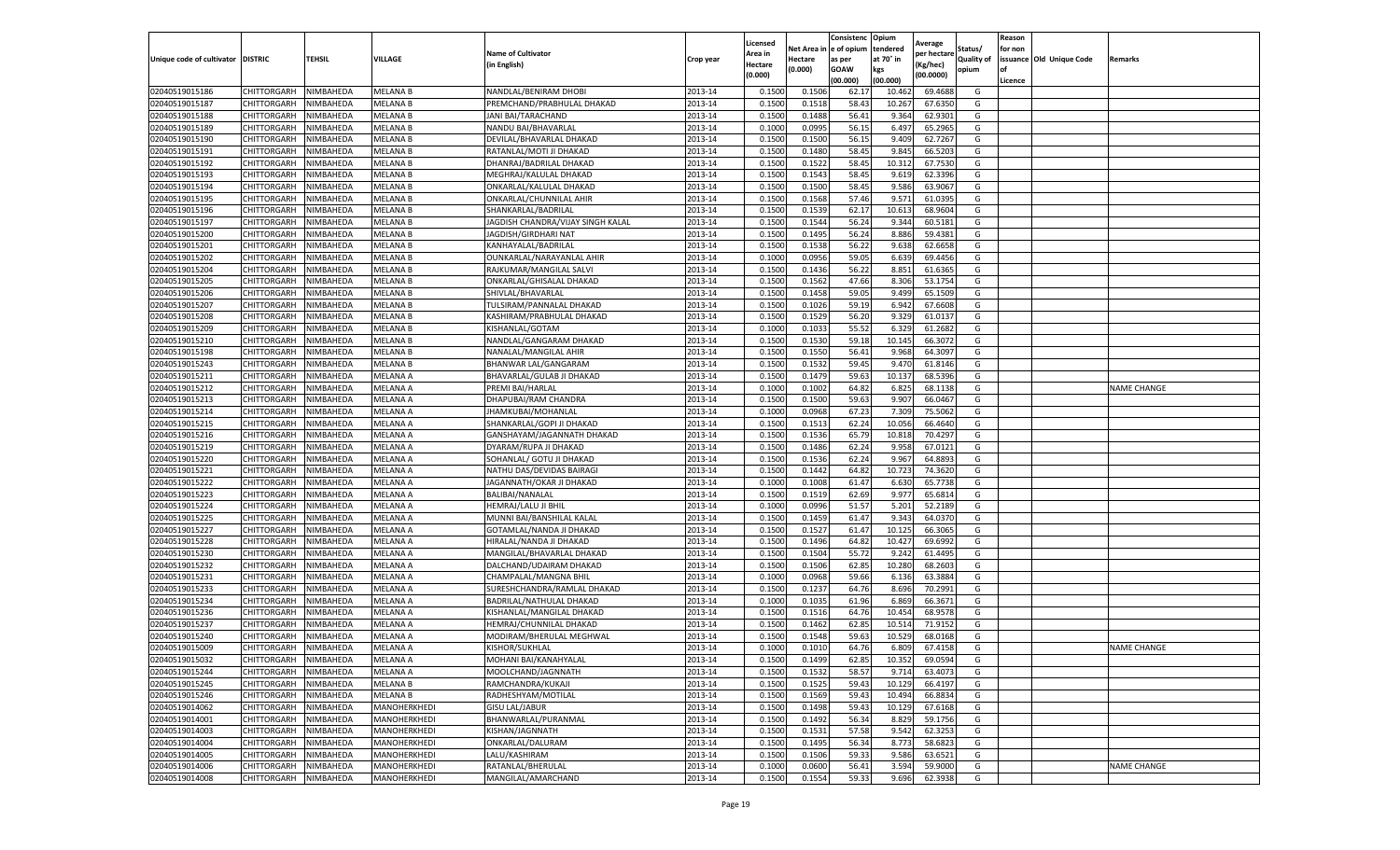|                                   |                    |           |              |                           |           | Licensed |         | Consistenc             | Opium     |                        |                   | Reason  |                          |                    |
|-----------------------------------|--------------------|-----------|--------------|---------------------------|-----------|----------|---------|------------------------|-----------|------------------------|-------------------|---------|--------------------------|--------------------|
|                                   |                    |           |              | <b>Name of Cultivator</b> |           | Area in  |         | Net Area in e of opium | tendered  | Average<br>per hectare | Status/           | for non |                          |                    |
| Unique code of cultivator DISTRIC |                    | TEHSIL    | VILLAGE      | in English)               | Crop year | Hectare  | Hectare | as per                 | at 70° in | (Kg/hec                | <b>Quality of</b> |         | issuance Old Unique Code | <b>Remarks</b>     |
|                                   |                    |           |              |                           |           | (0.000)  | (0.000) | <b>GOAW</b>            | kgs       | (00.0000)              | opium             |         |                          |                    |
|                                   |                    |           |              |                           |           |          |         | (00.000)               | (00.000)  |                        |                   | Licence |                          |                    |
| 02040519014009                    | CHITTORGARH        | NIMBAHEDA | MANOHERKHEDI | BADRILAL/NARAYAN          | 2013-14   | 0.1000   | 0.1016  | 56.4                   | 5.786     | 56.9488                | G                 |         |                          | <b>NAME CHANGE</b> |
| 02040519014011                    | CHITTORGARH        | NIMBAHEDA | MANOHERKHEDI | MOOLCHAND/MOTILAL         | 2013-14   | 0.1500   | 0.1470  | 59.33                  | 9.154     | 62.2721                | G                 |         |                          |                    |
| 02040519014012                    | CHITTORGARH        | NIMBAHEDA | MANOHERKHEDI | RAMLAL/PURANMAL           | 2013-14   | 0.1500   | 0.1509  | 56.35                  | 8.855     | 58.6812                | G                 |         |                          |                    |
| 02040519014013                    | CHITTORGARH        | NIMBAHEDA | MANOHERKHEDI | DHALUBAI/RAMCHANDRA       | 2013-14   | 0.1500   | 0.1505  | 59.23                  | 9.265     | 61.5615                | G                 |         |                          |                    |
| 02040519014014                    | CHITTORGARH        | NIMBAHEDA | MANOHERKHEDI | MADHOLAL/JAICHAND         | 2013-14   | 0.1000   | 0.1030  | 56.35                  | 6.142     | 59.6311                | G                 |         |                          |                    |
| 02040519014015                    | CHITTORGARH        | NIMBAHEDA | MANOHERKHEDI | RANGLAL/PRABHULAL         | 2013-14   | 0.1500   | 0.1561  | 59.23                  | 9.519     | 60.9801                | G                 |         |                          |                    |
| 02040519014020                    | CHITTORGARH        | NIMBAHEDA | MANOHERKHEDI | AMBALAL/KHAYALILAL        | 2013-14   | 0.1500   | 0.1516  | 56.27                  | 8.923     | 58.8588                | G                 |         |                          |                    |
| 02040519014019                    | CHITTORGARH        | NIMBAHEDA | MANOHERKHEDI | RAMESHWARLAL/PRABHULAL    | 2013-14   | 0.1500   | 0.1501  | 56.27                  | 8.593     | 57.2485                | G                 |         |                          |                    |
| 02040519014022                    | CHITTORGARH        | NIMBAHEDA | MANOHERKHEDI | SUKHIBAI/HEERALAL         | 2013-14   | 0.1500   | 0.1498  | 59.23                  | 9.485     | 63.3178                | G                 |         |                          |                    |
| 02040519014023                    | CHITTORGARH        | NIMBAHEDA | MANOHERKHEDI | <b>BOTLAL/GULAB</b>       | 2013-14   | 0.1500   | 0.1520  | 48.12                  | 7.857     | 51.6908                | G                 |         |                          |                    |
| 02040519014028                    | CHITTORGARH        | NIMBAHEDA | MANOHERKHEDI | MATHURI BAI/MATHURALAL    | 2013-14   | 0.1500   | 0.1426  | 57.58                  | 8.448     | 59.2426                | G                 |         |                          |                    |
| 02040519014029                    | CHITTORGARH        | NIMBAHEDA | MANOHERKHEDI | TULSIRAM/LUXMICHAND       | 2013-14   | 0.1500   | 0.1566  | 58.37                  | 9.83      | 62.7778                | G                 |         |                          |                    |
| 02040519014030                    | CHITTORGARH        | NIMBAHEDA | MANOHERKHEDI | BABULAL/PRABHULAL         | 2013-14   | 0.1500   | 0.1573  | 62.21                  | 10.21     | 64.9142                | G                 |         |                          |                    |
| 02040519014033                    | CHITTORGARH        | NIMBAHEDA | MANOHERKHEDI | BADRILAL/MADHOLAL         | 2013-14   | 0.1000   | 0.1008  | 65.20                  | 7.07      | 70.1389                | G                 |         |                          |                    |
| 02040519014034                    | CHITTORGARH        | NIMBAHEDA | MANOHERKHEDI | KISHANDAS/NANALAL         | 2013-14   | 0.1500   | 0.1524  | 62.21                  | 10.13     | 66.4764                | G                 |         |                          |                    |
| 02040519014035                    | CHITTORGARH        | NIMBAHEDA | MANOHERKHEDI | KELASHIBAI/DAULATRAM      | 2013-14   | 0.1500   | 0.1544  | 58.37                  | 9.431     | 61.0816                | G                 |         |                          |                    |
| 02040519014036                    | CHITTORGARH        | NIMBAHEDA | MANOHERKHEDI | SHRILAL/MANGILAL          | 2013-14   | 0.1500   | 0.1512  | 58.37                  | 9.247     | 61.1574                | G                 |         |                          |                    |
| 02040519014037                    | CHITTORGARH        | NIMBAHEDA | MANOHERKHEDI | PREMCHANDRA/KHEMRAJ       | 2013-14   | 0.1500   | 0.1503  | 59.24                  | 9.588     | 63.7924                | G                 |         |                          |                    |
| 02040519014038                    | CHITTORGARH        | NIMBAHEDA | MANOHERKHEDI | CHHAGANLAL/MATHRALAI      | 2013-14   | 0.1500   | 0.1552  | 62.21                  | 10.11     | 65.1675                | G                 |         |                          |                    |
| 02040519014040                    | CHITTORGARH        | NIMBAHEDA | MANOHERKHEDI | MANGILAL/RAMCHANDRA       | 2013-14   | 0.1500   | 0.1529  | 62.21                  | 10.051    | 65.7358                | G                 |         |                          |                    |
| 02040519014043                    | CHITTORGARH        | NIMBAHEDA | MANOHERKHEDI | GORILAL/MOTILAL           | 2013-14   | 0.1500   | 0.1503  | 59.24                  | 9.258     | 61.5968                | G                 |         |                          |                    |
| 02040519014045                    | CHITTORGARH        | NIMBAHEDA | MANOHERKHEDI | PRAKASHCHANDRA/CHHAGANLAL | 2013-14   | 0.1500   | 0.1484  | 62.38                  | 9.838     | 66.2938                | G                 |         |                          |                    |
| 02040519014046                    | CHITTORGARH        | NIMBAHEDA | MANOHERKHEDI | BHERULAL/BHEEMRAJ         | 2013-14   | 0.1500   | 0.1476  | 59.24                  | 9.368     | 63.4688                | G                 |         |                          |                    |
| 02040519014047                    | CHITTORGARH        | NIMBAHEDA | MANOHERKHEDI | NANALAL/RAMCHANDRA        | 2013-14   | 0.1500   | 0.1568  | 62.38                  | 10.783    | 68.7691                | G                 |         |                          |                    |
| 02040519014048                    | CHITTORGARH        | NIMBAHEDA | MANOHERKHEDI | RATANLAL/PREMCHAND        | 2013-14   | 0.1500   | 0.1560  | 59.24                  | 9.91      | 63.5769                | G                 |         |                          |                    |
| 02040519014049                    | CHITTORGARH        | NIMBAHEDA | MANOHERKHEDI | BANSHILAL/PRABHULAL       | 2013-14   | 0.1500   | 0.1550  | 59.24                  | 9.639     | 62.1871                | G                 |         |                          |                    |
| 02040519014054                    | CHITTORGARH        | NIMBAHEDA | MANOHERKHEDI | GEETALAL/ONKARLAL         | 2013-14   | 0.1500   | 0.1560  | 56.24                  | 9.264     | 59.3846                | G                 |         |                          |                    |
| 02040519014055                    | CHITTORGARH        | NIMBAHEDA | MANOHERKHEDI | MADANLAL/NANALAL          | 2013-14   | 0.1500   | 0.1508  | 56.24                  | 8.765     | 58.1233                | G                 |         |                          |                    |
| 02040519014056                    | CHITTORGARH        | NIMBAHEDA | MANOHERKHEDI | BHANWARLAL/RAMCHANDRA     | 2013-14   | 0.1500   | 0.1514  | 59.30                  | 9.225     | 60.9313                | G                 |         |                          |                    |
| 02040519014057                    | CHITTORGARH        | NIMBAHEDA | MANOHERKHEDI | SUKHLAL/MATHURALAL        | 2013-14   | 0.1500   | 0.1529  | 56.10                  | 9.072     | 59.3329                | G                 |         |                          |                    |
| 02040519014059                    | CHITTORGARH        | NIMBAHEDA | MANOHERKHEDI | DALCHAND/RAMLAL           | 2013-14   | 0.1500   | 0.1521  | 57.58                  | 9.246     | 60.7890                | G                 |         |                          |                    |
| 02040519014061                    | CHITTORGARH        | NIMBAHEDA | MANOHERKHEDI | BHANWARLAL/KISHANLAL      | 2013-14   | 0.1000   | 0.1032  | 56.10                  | 5.979     | 57.9360                | G                 |         |                          |                    |
| 02040519014063                    | CHITTORGARH        | NIMBAHEDA | MANOHERKHEDI | RAMLAL/GULABCHAND         | 2013-14   | 0.1500   | 0.1493  | 59.30                  | 9.386     | 62.8667                | G                 |         |                          |                    |
| 02040519014064                    | CHITTORGARH        | NIMBAHEDA | MANOHERKHEDI | DHAPU BAI/NANDLAL         | 2013-14   | 0.1500   | 0.1475  | 59.30                  | 9.208     | 62.4271                | G                 |         |                          |                    |
| 02040519014065                    | CHITTORGARH        | NIMBAHEDA | MANOHERKHEDI | SHANTILAL/PRABHULAL       | 2013-14   | 0.1500   | 0.1562  | 57.58                  | 9.575     | 61.2996                | G                 |         |                          |                    |
| 02040519014066                    | CHITTORGARH        | NIMBAHEDA | MANOHERKHEDI | SHANTILAL/PREMCHAND       | 2013-14   | 0.1500   | 0.1517  | 62.38                  | 9.642     | 63.5597                | G                 |         |                          |                    |
| 02040519014068                    | CHITTORGARH        | NIMBAHEDA | MANOHERKHEDI | HIRALAL/KALU              | 2013-14   | 0.1500   | 0.1522  | 57.58                  | 9.336     | 61.3403                | G                 |         |                          |                    |
| 02040519014070                    | CHITTORGARH        | NIMBAHEDA | MANOHERKHEDI | <b>BALI BAI/DHANRAJ</b>   | 2013-14   | 0.1000   | 0.1016  | 59.22                  | 6.269     | 61.7028                | G                 |         |                          |                    |
| 02040519014017                    | CHITTORGARH        | NIMBAHEDA | MANOHERKHEDI | GABUR/BALU                | 2013-14   | 0.1000   | 0.1004  | 62.38                  | 6.719     | 66.9223                | G                 |         |                          |                    |
| 02040519014024                    | CHITTORGARH        | NIMBAHEDA | MANOHERKHEDI | JANI BAI/UDHA             | 2013-14   | 0.1500   | 0.1544  | 59.22                  | 9.501     | 61.5350                | G                 |         |                          |                    |
| 02040519014027                    | CHITTORGARH        | NIMBAHEDA | MANOHERKHEDI | BHERU SINGH/DULE SINGH    | 2013-14   | 0.1500   | 0.1481  | 60.59                  | 9.409     | 63.5314                | G                 |         |                          |                    |
| 02040519014041                    | CHITTORGARH        | NIMBAHEDA | MANOHERKHEDI | OUNKAR LAL/LAKHMI CHAND   | 2013-14   | 0.1500   | 0.1514  | 60.59                  | 9.694     | 64.0291                | G                 |         |                          |                    |
| 02040519014042                    | CHITTORGARH        | NIMBAHEDA | MANOHERKHEDI | LABHCHAND/BHIMRAJ         | 2013-14   | 0.1500   | 0.1450  | 60.57                  | 9.086     | 62.6621                | G                 |         |                          |                    |
| 02040519014050                    | CHITTORGARH        | NIMBAHEDA | MANOHERKHEDI | RAM LAL/BHIMRAJ           | 2013-14   | 0.1500   | 0.1540  | 51.71                  | 8.488     | 55.1169                | G                 |         |                          |                    |
| 02040519014053                    | CHITTORGARH        | NIMBAHEDA | MANOHERKHEDI | GOVERDHAN LAL/BHANWAR LAL | 2013-14   | 0.1500   | 0.1522  | 59.22                  | 10.550    | 69.3167                | G                 |         |                          |                    |
| 02040519014072                    | CHITTORGARH        | NIMBAHEDA | MANOHERKHEDI | RUPLAL/PYARA              | 2013-14   | 0.1500   | 0.1564  | 56.28                  | 9.01      | 57.6279                | G                 |         |                          |                    |
| 02040519014060                    | CHITTORGARH        | NIMBAHEDA | MANOHERKHEDI | SATYE NARAYAN/MULCHAND    | 2013-14   | 0.1500   | 0.1541  | 62.59                  | 10.84     | 70.3829                | G                 |         |                          |                    |
| 02040519014076                    | CHITTORGARH        | NIMBAHEDA | MANOHERKHEDI | SHYAMI BAI/NARAYAN        | 2013-14   | 0.1500   | 0.1528  | 59.24                  | 9.715     | 63.5798                | G                 |         |                          |                    |
| 02040519014077                    | <b>CHITTORGARH</b> | NIMBAHEDA | MANOHERKHEDI | KAILASH/JITU              | 2013-14   | 0.1500   | 0.1435  | 56.28                  | 8.707     | 60.6760                | G                 |         |                          |                    |
| 02040519016038                    | CHITTORGARH        | NIMBAHEDA | NIMBODA      | PANNALAL/BHURA            | 2013-14   | 0.1500   | 0.1500  | 55.68                  | 9.458     | 63.0533                | G                 |         |                          |                    |
| 02040519016010                    | CHITTORGARH        | NIMBAHEDA | NIMBODA      | RUKMANINARAYANLAL         | 2013-14   | 0.1000   | 0.1032  | 55.68                  | 6.252     | 60.5814                | G                 |         |                          | <b>NAME CHANGE</b> |
| 02040519016016                    | CHITTORGARH        | NIMBAHEDA | NIMBODA      | <b>HEMRAJ/NANDA</b>       | 2013-14   | 0.1500   | 0.1484  | 65.22                  | 10.836    | 73.0189                | G                 |         |                          |                    |
| 02040519016036                    | CHITTORGARH        | NIMBAHEDA | NIMBODA      | AMRA/NANAJI               | 2013-14   | 0.1000   | 0.1020  | 65.22                  | 7.146     | 70.0588                | G                 |         |                          |                    |
| 02040519016073                    | <b>CHITTORGARH</b> | NIMBAHEDA | NIMBODA      | SHOBHARAM/MANGU           | 2013-14   | 0.1500   | 0.1510  | 59.18                  | 9.418     | 62.3709                | G                 |         |                          | TRANSFER/GUNDREL   |
| 02040519016075                    | CHITTORGARH        | NIMBAHEDA | NIMBODA      | KISHNA/KHETA              | 2013-14   | 0.1000   | 0.1000  | 58.75                  | 6.202     | 62.0200                | G                 |         |                          | TRANSFER/GUNDREL   |
| 02040519016028                    | CHITTORGARH        | NIMBAHEDA | NIMBODA      | SUKHIBAI/HARLAL           | 2013-14   | 0.1500   | 0.1508  | 56.93                  | 9.027     | 59.8607                | G                 |         |                          |                    |
| 02040519016012                    | CHITTORGARH        | NIMBAHEDA | NIMBODA      | KISHANLAL/KARNIDAN        | 2013-14   | 0.1500   | 0.1450  | 52.32                  | 8.282     | 57.1172                | G                 |         |                          |                    |
| 02040519016047                    | CHITTORGARH        | NIMBAHEDA | NIMBODA      | GOVIND/KUKA               | 2013-14   | 0.1500   | 0.1550  | 65.22                  | 11.125    | 71.7742                | G                 |         |                          |                    |
| 02040519016071                    | <b>CHITTORGARH</b> | NIMBAHEDA | NIMBODA      | BANSHILAL/SHOJI           | 2013-14   | 0.1500   | 0.1466  | 58.75                  | 9.467     | 64.5771                | G                 |         |                          | TRANSFER/GUNDREL   |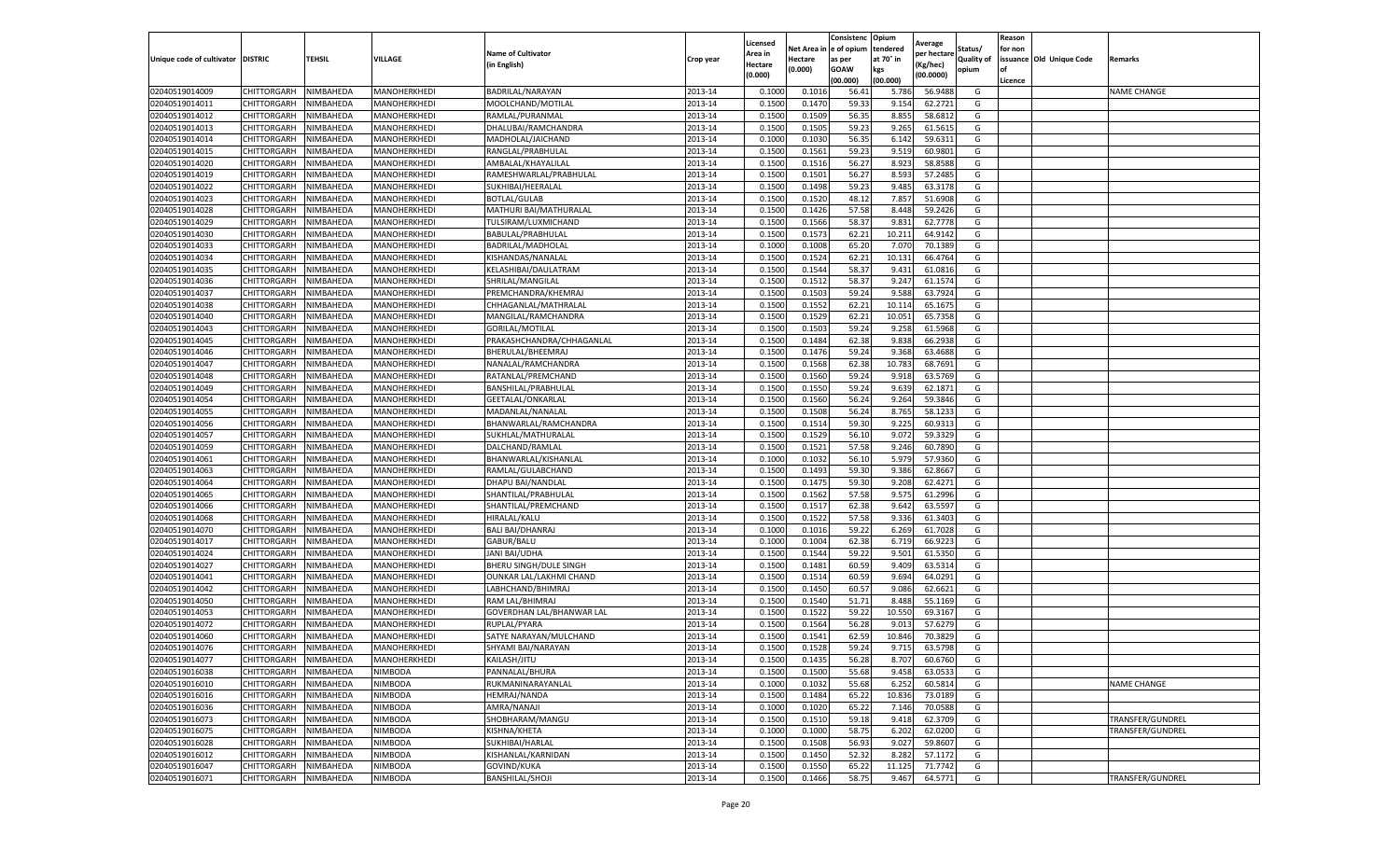|                                   |                    |                  |                  |                           |           | Licensed |          | Consistenc  | Opium     | Average     |                   | Reason  |                          |                         |
|-----------------------------------|--------------------|------------------|------------------|---------------------------|-----------|----------|----------|-------------|-----------|-------------|-------------------|---------|--------------------------|-------------------------|
|                                   |                    |                  |                  | <b>Name of Cultivator</b> |           | Area in  | Net Area | e of opium  | tendered  | per hectarı | Status/           | for non |                          |                         |
| Unique code of cultivator DISTRIC |                    | TEHSIL           | VILLAGE          | (in English)              | Crop year | Hectare  | Hectare  | as per      | at 70° in | (Kg/hec)    | <b>Quality of</b> |         | issuance Old Unique Code | Remarks                 |
|                                   |                    |                  |                  |                           |           | (0.000)  | (0.000)  | <b>GOAW</b> | kgs       | (00.0000)   | opium             | οf      |                          |                         |
|                                   |                    |                  |                  |                           |           |          |          | (00.000)    | (00.000)  |             |                   | Licence |                          |                         |
| 02040519016072                    | CHITTORGARH        | NIMBAHEDA        | <b>NIMBODA</b>   | KISHNA/HIRA               | 2013-14   | 0.1500   | 0.1500   | 61.14       | 9.424     | 62.8267     | G                 |         |                          | <b>TRANSFER/GUNDREL</b> |
| 02040519016074                    | CHITTORGARH        | NIMBAHEDA        | <b>NIMBODA</b>   | GORU/MOTI                 | 2013-14   | 0.1500   | 0.1504   | 58.7        | 9.157     | 60.8843     | G                 |         |                          | TRANSFER/GUNDREL        |
| 02040519016001                    | CHITTORGARH        | NIMBAHEDA        | <b>NIMBODA</b>   | DHANNA/MANNA              | 2013-14   | 0.1500   | 0.1500   | 61.32       | 10.188    | 67.9200     | G                 |         |                          |                         |
| 02040519016076                    | CHITTORGARH        | NIMBAHEDA        | NIMBODA          | CUNNILAL/NARAYAN          | 2013-14   | 0.1000   | 0.0990   | 61.32       | 6.780     | 68.4848     | G                 |         |                          |                         |
| 02040519016078                    | CHITTORGARH        | NIMBAHEDA        | NIMBODA          | NIRBHERAM/GISALAL         | 2013-14   | 0.1500   | 0.1456   | 65.26       | 10.759    | 73.8942     | G                 |         |                          |                         |
| 02040519016082                    | CHITTORGARH        | NIMBAHEDA        | <b>NIMBODA</b>   | PYARCHAND/OUNKARLAI       | 2013-14   | 0.1500   | 0.1548   | 65.26       | 11.048    | 71.3695     | G                 |         |                          |                         |
| 02040519016084                    | CHITTORGARH        | NIMBAHEDA        | <b>NIMBODA</b>   | LOBHCHAND/KUKA            | 2013-14   | 0.1500   |          |             |           |             | $\circ$           | 01      |                          | <b>NDPS CRPC 173(8)</b> |
| 02040519016029                    | CHITTORGARH        | NIMBAHEDA        | NIMBODA          | ONKARDAN/SHIVDAN          | 2013-14   | 0.1500   | 0.1450   | 61.32       | 10.223    | 70.503      | G                 |         |                          |                         |
| 02040519016087                    | CHITTORGARH        | NIMBAHEDA        | NIMBODA          | AMARCHAND/DHANNA          | 2013-14   | 0.1000   | 0.1012   | 61.34       | 6.476     | 63.9921     | G                 |         |                          |                         |
| 02040519016088                    | CHITTORGARH        | NIMBAHEDA        | <b>NIMBODA</b>   | KUKA/DHANNA               | 2013-14   | 0.1500   | 0.1496   | 61.34       | 10.060    | 67.2460     | G                 |         |                          |                         |
| 02040519016089                    | CHITTORGARH        | NIMBAHEDA        | NIMBODA          | MANGURAM/DANA JI          | 2013-14   | 0.1000   | 0.1020   | 48.31       | 5.135     | 50.3431     | G                 | 04      |                          |                         |
| 02040519016090                    | CHITTORGARH        | NIMBAHEDA        | NIMBODA          | NARAYANKUVAR/BHEEMSINGH   | 2013-14   | 0.1000   | 0.1050   | 67.35       | 7.745     | 73.7619     | G                 |         |                          |                         |
| 02040519017012                    | CHITTORGARH        | <b>NIMBAHEDA</b> | PEELKHEDI        | MOHANLAL/BHAGIRTH         | 2013-14   | 0.1500   | 0.1500   | 68.11       | 10.557    | 70.3800     | G                 |         |                          |                         |
| 02040519017006                    | CHITTORGARH        | NIMBAHEDA        | PEELKHEDI        | BHANWARLAL/HARIRAM        | 2013-14   | 0.1500   | 0.1485   | 53.18       | 8.873     | 59.7508     | G                 |         |                          |                         |
| 02040519017009                    | CHITTORGARH        | NIMBAHEDA        | PEELKHEDI        | CHAMPALAL/KUKA            | 2013-14   | 0.1000   | 0.1020   | 55.10       | 6.250     | 61.2745     | G                 |         |                          |                         |
| 02040519017044                    | CHITTORGARH        | NIMBAHEDA        | PEELKHEDI        | KANCHAN BAI/OUNKARLAL     | 2013-14   | 0.1000   | 0.0960   | 55.10       | 5.447     | 56.7396     | G                 |         |                          |                         |
| 02040519017007                    | CHITTORGARH        | NIMBAHEDA        | PEELKHEDI        | RADHA BAI/MANGILAL        | 2013-14   | 0.1500   | 0.1485   | 53.93       | 9.060     | 61.0101     | G                 |         |                          |                         |
| 02040519017005                    | CHITTORGARH        | NIMBAHEDA        | <b>PEELKHEDI</b> | BHAGWATI BAI/LAXMAN       | 2013-14   | 0.1500   | 0.1512   | 58.23       | 9.758     | 64.5370     | G                 |         |                          |                         |
| 02040519017016                    | CHITTORGARH        | <b>NIMBAHEDA</b> | PEELKHEDI        | SHIVLAL/MOHANLAI          | 2013-14   | 0.1000   | 0.0959   | 53.93       | 5.539     | 57.7581     | G                 |         |                          |                         |
| 02040519017031                    | CHITTORGARH        | NIMBAHEDA        | PEELKHEDI        | DEVILAL/NANALAL           | 2013-14   | 0.1500   | 0.1482   | 56.37       | 9.365     | 63.1916     | G                 |         |                          |                         |
| 02040519017002                    | CHITTORGARH        | NIMBAHEDA        | PEELKHEDI        | TARACHAND/BHOTHLAL        | 2013-14   | 0.1500   | 0.1560   | 58.23       | 9.899     | 63.4551     | G                 |         |                          |                         |
| 02040519017035                    | CHITTORGARH        | NIMBAHEDA        | PEELKHEDI        | MANGILAL/HEMRAJ           | 2013-14   | 0.1500   | 0.1480   | 58.23       | 9.650     | 65.2027     | G                 |         |                          |                         |
| 02040519017037                    | CHITTORGARH        | NIMBAHEDA        | PEELKHEDI        | SANTILAL/LAXMAN           | 2013-14   | 0.1500   | 0.1540   | 59.57       | 9.548     | 62.0000     | G                 |         |                          |                         |
| 02040519017034                    | CHITTORGARH        | NIMBAHEDA        | <b>PEELKHEDI</b> | DEVIDAS/MATHURADAS        | 2013-14   | 0.1500   | 0.1500   | 62.59       | 10.408    | 69.3867     | G                 |         |                          |                         |
| 02040519017023                    | CHITTORGARH        | NIMBAHEDA        | PEELKHEDI        | ONKAR SINGH/MOHAN SINGH   | 2013-14   | 0.1500   | 0.1480   | 62.59       | 10.25     | 69.297      | G                 |         |                          |                         |
| 02040519017052                    | CHITTORGARH        | NIMBAHEDA        | PEELKHEDI        | BHAGVATILAL/NARAYAN AHIR  | 2013-14   | 0.1500   | 0.1464   | 53.18       | 8.410     | 57.4454     | G                 |         |                          |                         |
| 02040519018006                    | CHITTORGARH        | NIMBAHEDA        | RAVLIYA KANERA   | <b>HARDEV/HAZARI</b>      | 2013-14   | 0.1500   | 0.1508   | 60.7        | 10.609    | 70.351      | G                 |         |                          |                         |
| 02040519018001                    | CHITTORGARH        | NIMBAHEDA        | RAVLIYA KANERA   | HAZARILAL/RAMLAL          | 2013-14   | 0.1500   | 0.1496   | 60.72       | 9.819     | 65.6350     | G                 |         |                          |                         |
| 02040519018002                    | CHITTORGARH        | NIMBAHEDA        | RAVLIYA KANERA   | KASTURI BAI/JITMAL        | 2013-14   | 0.1500   | 0.1550   | 59.68       | 9.429     | 60.8323     | G                 |         |                          |                         |
| 02040519018003                    | CHITTORGARH        | NIMBAHEDA        | RAVLIYA KANERA   | NAGJIRAM/UDA              | 2013-14   | 0.1500   | 0.1505   | 65.94       | 11.332    | 75.2957     | G                 |         |                          |                         |
| 02040519018013                    | CHITTORGARH        | NIMBAHEDA        | RAVLIYA KANERA   | KANA/NATHU                | 2013-14   | 0.1000   | 0.1015   | 59.83       | 6.504     | 64.0788     | G                 |         |                          |                         |
| 02040519018017                    | CHITTORGARH        | NIMBAHEDA        | RAVLIYA KANERA   | KALURAM/NARAYAN           | 2013-14   | 0.1500   | 0.1512   | 61.63       | 9.535     | 63.0622     | G                 |         |                          |                         |
| 02040519018008                    | CHITTORGARH        | NIMBAHEDA        | RAVLIYA KANERA   | KHEMRAJ/BHAGVAN           | 2013-14   | 0.1000   | 0.1015   | 59.83       | 6.624     | 65.2611     | G                 |         |                          |                         |
| 02040519018012                    | CHITTORGARH        | NIMBAHEDA        | RAVLIYA KANERA   | KANHAIYALAL/NAGJIRAM      | 2013-14   | 0.1500   | 0.1505   | 65.94       | 11.219    | 74.5449     | G                 |         |                          |                         |
| 02040519018014                    | CHITTORGARH        | NIMBAHEDA        | RAVLIYA KANERA   | BHERULAL/UDHA             | 2013-14   | 0.1500   | 0.1544   | 59.83       | 9.624     | 62.3316     | G                 |         |                          |                         |
| 02040519018019                    | CHITTORGARH        | NIMBAHEDA        | RAVLIYA KANERA   | MUKESH(ASHISH)/GOPAL      | 2013-14   | 0.1500   | 0.1504   | 59.22       | 10.034    | 66.7154     | G                 |         |                          |                         |
| 02040519018021                    | CHITTORGARH        | NIMBAHEDA        | RAVLIYA KANERA   | NANDLAL/SHRILAL           | 2013-14   | 0.1500   | 0.1505   | 59.22       | 9.771     | 64.9236     | G                 |         |                          |                         |
| 02040519018022                    | CHITTORGARH        | NIMBAHEDA        | RAVLIYA KANERA   | SOSARBAI/SHRILAL          | 2013-14   | 0.1500   | 0.1500   | 59.22       | 9.797     | 65.313      | G                 |         |                          |                         |
| 02040519018024                    | CHITTORGARH        | NIMBAHEDA        | RAVLIYA KANERA   | MOOLCHAND/NATHURAM        | 2013-14   | 0.1500   | 0.1505   | 61.63       | 9.940     | 66.0465     | G                 |         |                          |                         |
| 02040519019020                    | CHITTORGARH        | NIMBAHEDA        | SARSI A          | <b>BANSILAL/GOKEL</b>     | 2013-14   | 0.1000   | 0.1000   | 64.12       | 6.815     | 68.1500     | G                 |         |                          |                         |
| 02040519019001                    | CHITTORGARH        | NIMBAHEDA        | SARSI A          | LAHRI BAI/HEERALAL        | 2013-14   | 0.1000   | 0.0994   | 62.53       | 6.780     | 68.2093     | G                 |         |                          |                         |
| 02040519019002                    | CHITTORGARH        | NIMBAHEDA        | SARSI A          | KAMLIBAI/HEMRAJ           | 2013-14   | 0.1500   | 0.1515   | 58.20       | 9.528     | 62.8911     | G                 |         |                          |                         |
| 02040519019003                    | CHITTORGARH        | NIMBAHEDA        | SARSI A          | RUKMANI BAI/CHHAGANLAL    | 2013-14   | 0.1500   | 0.1453   | 64.63       | 9.962     | 68.5616     | G                 |         |                          |                         |
| 02040519019004                    | CHITTORGARH        | NIMBAHEDA        | SARSI A          | LABHCHAND/PREMCHAND       | 2013-14   | 0.1500   | 0.1522   | 62.53       | 10.12     | 66.4980     | G                 |         |                          | <b>NAME CHANGE</b>      |
| 02040519019005                    | CHITTORGARH        | NIMBAHEDA        | SARSI A          | GISALAL/KISHANLAL         | 2013-14   | 0.1000   | 0.0952   | 58.20       | 6.144     | 64.5378     | G                 |         |                          |                         |
| 02040519019006                    | CHITTORGARH        | NIMBAHEDA        | SARSI A          | GABURLAL/LAKHMICHAND      | 2013-14   | 0.1500   | 0.1537   | 62.53       | 9.933     | 64.6259     | G                 |         |                          |                         |
| 02040519019007                    | CHITTORGARH        | NIMBAHEDA        | SARSI A          | BANSHILAL/MOTILAL         | 2013-14   | 0.1500   | 0.1520   | 68.11       | 10.207    | 67.1513     | G                 |         |                          |                         |
| 02040519019008                    | CHITTORGARH        | NIMBAHEDA        | SARSI A          | SOHANLAL/MADHOLAL         | 2013-14   | 0.1500   | 0.1540   | 64.63       | 9.907     | 64.3312     | G                 |         |                          |                         |
| 02040519019009                    | <b>CHITTORGARH</b> | NIMBAHEDA        | <b>SARSIA</b>    | GOPALLAL/SOHANLAL         | 2013-14   | 0.1500   | 0.1552   | 68.11       | 10.401    | 67.0168     | G                 |         |                          |                         |
| 02040519019012                    | CHITTORGARH        | NIMBAHEDA        | SARSI A          | <b>BHURIBAI/RAMLAL</b>    | 2013-14   | 0.1500   | 0.1541   | 62.57       | 9.940     | 64.5036     | G                 |         |                          |                         |
| 02040519019011                    | <b>CHITTORGARH</b> | NIMBAHEDA        | SARSI A          | BALU/TARACHAND            | 2013-14   | 0.1500   | 0.1489   | 62.57       | 9.573     | 64.2915     | G                 |         |                          |                         |
| 02040519019013                    | CHITTORGARH        | NIMBAHEDA        | SARSI A          | HEERALAL/SUKHLAL          | 2013-14   | 0.1500   | 0.1519   | 64.63       | 9.990     | 65.7670     | G                 |         |                          |                         |
| 02040519019014                    | <b>CHITTORGARH</b> | NIMBAHEDA        | SARSI A          | PRATAPI BAI/NANALAL       | 2013-14   | 0.1500   | 0.1492   | 62.57       | 9.707     | 65.0603     | G                 |         |                          |                         |
| 02040519019015                    | CHITTORGARH        | NIMBAHEDA        | SARSI A          | MOHANLAL/BADRILAL         | 2013-14   | 0.1500   | 0.1515   | 62.93       | 9.871     | 65.1551     | G                 |         |                          |                         |
| 02040519019016                    | CHITTORGARH        | NIMBAHEDA        | SARSI A          | BALIBAI/BHANWARLAL        | 2013-14   | 0.1000   | 0.0999   | 65.64       | 6.948     | 69.5495     | G                 |         |                          |                         |
| 02040519019017                    | CHITTORGARH        | NIMBAHEDA        | SARSI A          | KALLABAI/FULCHAND         | 2013-14   | 0.1000   | 0.1035   | 68.11       | 7.424     | 71.7295     | G                 |         |                          |                         |
| 02040519019019                    | <b>CHITTORGARH</b> | NIMBAHEDA        | SARSI A          | BADRILAL/GULAB            | 2013-14   | 0.1500   | 0.1505   | 65.64       | 10.221    | 67.9136     | G                 |         |                          |                         |
|                                   |                    | NIMBAHEDA        |                  |                           |           |          |          |             |           |             |                   |         |                          |                         |
| 02040519019022                    | CHITTORGARH        |                  | SARSI A          | BADRILAL/UNKAR            | 2013-14   | 0.1000   | 0.0990   | 65.64       | 6.817     | 68.8586     | G                 |         |                          |                         |
| 02040519019024                    | CHITTORGARH        | NIMBAHEDA        | <b>SARSIA</b>    | MOHANLAL/KASHIRAM         | 2013-14   | 0.1500   | 0.1525   | 62.52       | 9.476     | 62.1377     | G                 |         |                          |                         |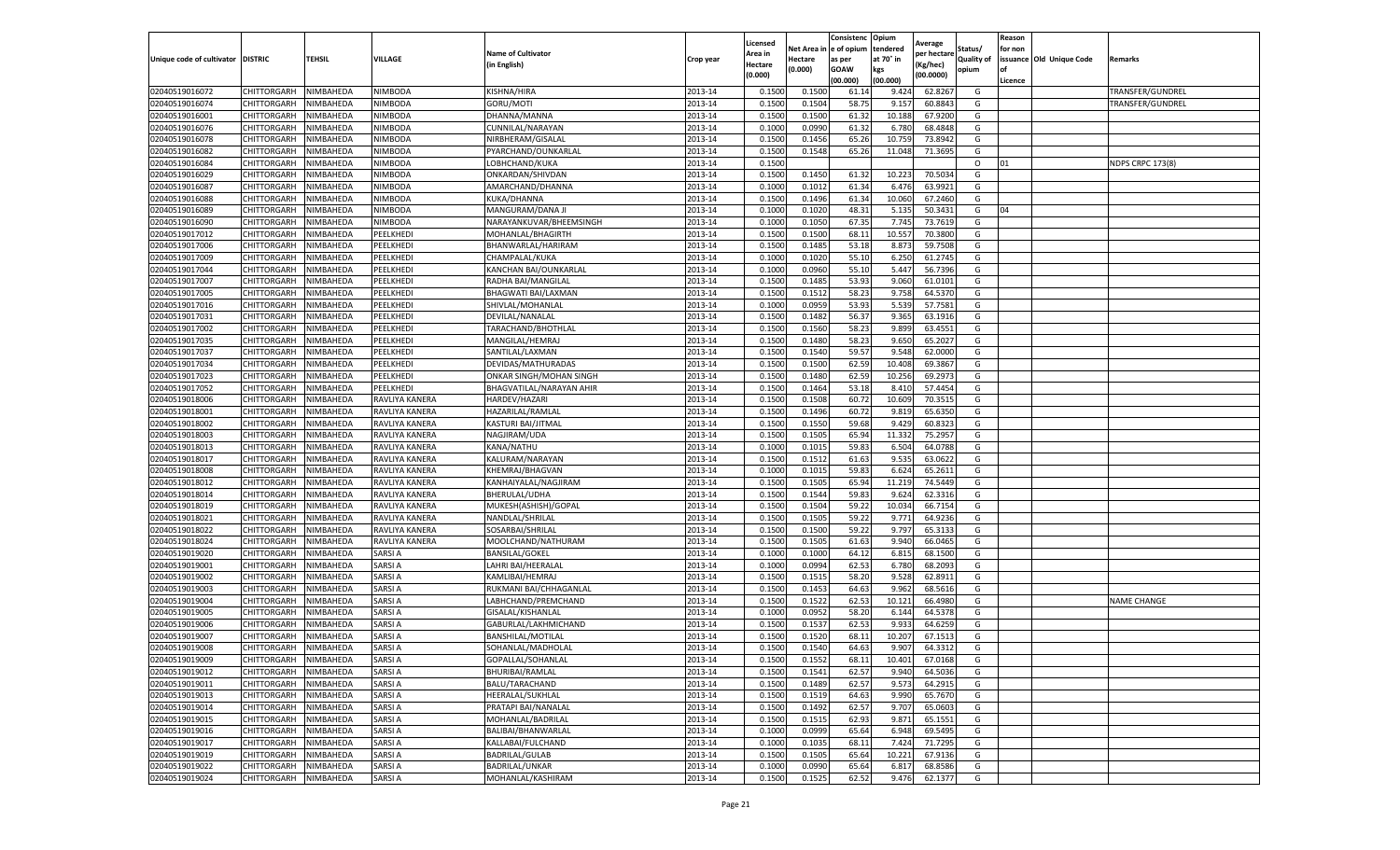|                           |                       |           |               |                            |           | Licensed |         | Consistenc             | Opium     |                        |            | Reason  |                          |                    |
|---------------------------|-----------------------|-----------|---------------|----------------------------|-----------|----------|---------|------------------------|-----------|------------------------|------------|---------|--------------------------|--------------------|
|                           |                       |           |               | <b>Name of Cultivator</b>  |           | Area in  |         | Net Area in e of opium | tendered  | Average<br>oer hectare | Status/    | for non |                          |                    |
| Unique code of cultivator | <b>DISTRIC</b>        | TEHSIL    | VILLAGE       | in English)                | Crop year | Hectare  | Hectare | as per                 | at 70° in | (Kg/hec                | Quality of |         | issuance Old Unique Code | Remarks            |
|                           |                       |           |               |                            |           | (0.000)  | (0.000) | <b>GOAW</b>            | kgs       | (00.0000)              | opium      |         |                          |                    |
|                           |                       |           |               |                            |           |          |         | (00.000)               | (00.000)  |                        |            | Licence |                          |                    |
| 02040519019027            | <b>CHITTORGARH</b>    | NIMBAHEDA | SARSI A       | KASTURI BAI/DANRAJ         | 2013-14   | 0.1500   | 0.1540  | 65.48                  | 10.626    | 69.0000                | G          |         |                          |                    |
| 02040519019029            | CHITTORGARH           | NIMBAHEDA | SARSI A       | KISHNA/RAMSUKH             | 2013-14   | 0.1000   | 0.0999  | 59.16                  | 6.457     | 64.6346                | G          |         |                          |                    |
| 02040519019030            | CHITTORGARH           | NIMBAHEDA | SARSI A       | KANHAIYALAL/HARJI BAI      | 2013-14   | 0.1000   | 0.1015  | 64.12                  | 6.604     | 65.0640                | G          |         |                          |                    |
| 02040519019031            | CHITTORGARH           | NIMBAHEDA | SARSI A       | GHISALAL/DAULA             | 2013-14   | 0.1500   | 0.1519  | 59.77                  | 9.222     | 60.7110                | G          |         |                          |                    |
| 02040519019032            | CHITTORGARH           | NIMBAHEDA | SARSI A       | GOPALLAL/PREMCHAND         | 2013-14   | 0.1000   | 0.1045  | 64.12                  | 7.145     | 68.3732                | G          |         |                          |                    |
| 02040519019033            | CHITTORGARH           | NIMBAHEDA | SARSI A       | GORDHAN/MOHANLAL           | 2013-14   | 0.1500   | 0.1479  | 62.93                  | 9.556     | 64.6112                | G          |         |                          |                    |
| 02040519019034            | CHITTORGARH           | NIMBAHEDA | SARSI A       | LABHCHAND/DAYARAM          | 2013-14   | 0.1500   | 0.1541  | 58.12                  | 9.067     | 58.8384                | G          |         |                          |                    |
| 02040519019035            | CHITTORGARH           | NIMBAHEDA | SARSI A       | MANGILAL/BADRILAL          | 2013-14   | 0.1500   | 0.1505  | 62.93                  | 10.05     | 66.7841                | G          |         |                          |                    |
| 02040519019036            | CHITTORGARH           | NIMBAHEDA | SARSI A       | BADRILAL/RAMSUKH           | 2013-14   | 0.1000   | 0.1042  | 65.48                  | 7.034     | 67.5048                | G          |         |                          |                    |
| 02040519019037            | CHITTORGARH           | NIMBAHEDA | SARSI A       | KAJODIBAI/NARAYAN          | 2013-14   | 0.1500   | 0.1528  | 62.61                  | 10.035    | 65.6741                | G          |         |                          |                    |
| 02040519019039            | CHITTORGARH           | NIMBAHEDA | SARSI A       | BASANTIBAI/RAMNATH         | 2013-14   | 0.1500   | 0.1572  | 65.48                  | 10.87     | 69.1476                | G          |         |                          | <b>NAME CHANGE</b> |
| 02040519019040            | CHITTORGARH           | NIMBAHEDA | SARSI A       | JAGDISH/KANHAIYALAL        | 2013-14   | 0.1500   | 0.1572  | 65.49                  | 10.91     | 69.4529                | G          |         |                          | <b>NAME CHANGE</b> |
| 02040519019041            | CHITTORGARH           | NIMBAHEDA | SARSI A       | DEVILAL/KACHRULAL          | 2013-14   | 0.1000   | 0.1010  | 62.61                  | 6.261     | 61.9901                | G          |         |                          |                    |
| 02040519019042            | CHITTORGARH           | NIMBAHEDA | SARSI A       | MATRIBAI/RAMCHANRA         | 2013-14   | 0.1500   | 0.1563  | 62.61                  | 10.59     | 67.7543                | G          |         |                          |                    |
| 02040519019045            | CHITTORGARH           | NIMBAHEDA | SARSI A       | KANHAIYALAL/GANGARAM       | 2013-14   | 0.1500   | 0.1527  | 68.21                  | 10.154    | 66.4964                | G          |         |                          |                    |
| 02040519019046            | CHITTORGARH           | NIMBAHEDA | SARSI A       | MOHANLAL/PREMCHANDRA       | 2013-14   | 0.1500   | 0.1462  | 61.29                  | 9.01      | 61.6826                | G          |         |                          |                    |
| 02040519019047            | CHITTORGARH           | NIMBAHEDA | SARSI A       | HORAM/GOPILAL              | 2013-14   | 0.1500   | 0.1527  | 61.29                  | 9.421     | 61.6961                | G          |         |                          |                    |
| 02040519019048            | CHITTORGARH           | NIMBAHEDA | SARSI A       | KAMLIBAI/BALULAL           | 2013-14   | 0.1500   | 0.1529  | 65.49                  | 10.722    | 70.1243                | G          |         |                          | <b>NAME CHANGE</b> |
| 02040519019049            | CHITTORGARH           | NIMBAHEDA | SARSI A       | JAGDISH/SHANKER            | 2013-14   | 0.1500   | 0.1547  | 65.15                  | 10.461    | 67.6212                | G          |         |                          |                    |
| 02040519019051            | CHITTORGARH           | NIMBAHEDA | SARSI A       | BHERULAL/RATANA            | 2013-14   | 0.1000   | 0.1008  | 56.05                  | 5.965     | 59.1766                | G          |         |                          |                    |
| 02040519019053            | CHITTORGARH           | NIMBAHEDA | SARSI A       | DHANRAJ/ONKAR              | 2013-14   | 0.1500   | 0.1537  | 59.60                  | 9.476     | 61.6526                | G          |         |                          |                    |
| 02040519019055            | CHITTORGARH           | NIMBAHEDA | SARSI A       | PRAKASH/BHANWARLAL         | 2013-14   | 0.1500   | 0.1512  | 62.02                  | 9.392     | 62.1164                | G          |         |                          |                    |
| 02040519019057            | CHITTORGARH           | NIMBAHEDA | SARSI A       | KAILASHCHANDRA/BABULAL     | 2013-14   | 0.1500   | 0.1484  | 65.15                  | 10.07     | 67.8571                | G          |         |                          |                    |
| 02040519019058            | CHITTORGARH           | NIMBAHEDA | SARSI A       | MANGILAL/SHANKERLAL        | 2013-14   | 0.1500   | 0.1449  | 65.15                  | 10.01     | 69.1097                | G          |         |                          |                    |
| 02040519019061            | CHITTORGARH           | NIMBAHEDA | SARSI A       | KISHANLAL/HARLAL           | 2013-14   | 0.1500   | 0.1534  | 65.20                  | 10.00     | 65.2151                | G          |         |                          |                    |
| 02040519019062            | CHITTORGARH           | NIMBAHEDA | SARSI A       | KANHAIYALAL/GABURLAL       | 2013-14   | 0.1500   | 0.1550  | 65.20                  | 10.283    | 66.3419                | G          |         |                          |                    |
| 02040519019063            | CHITTORGARH           | NIMBAHEDA | SARSI A       | <b>BALU/MAGNA</b>          | 2013-14   | 0.1500   | 0.1500  | 65.20                  | 10.004    | 66.6933                | G          |         |                          |                    |
| 02040519019066            | CHITTORGARH           | NIMBAHEDA | SARSI A       | SHABHULAL/KACRIYA          | 2013-14   | 0.1500   | 0.1467  | 62.27                  | 9.412     | 64.1581                | G          |         |                          |                    |
| 02040519019064            | CHITTORGARH           | NIMBAHEDA | SARSI A       | CHHAGANLAL/GULAB           | 2013-14   | 0.1000   | 0.0998  | 62.27                  | 6.494     | 65.0701                | G          |         |                          |                    |
| 02040519019067            | CHITTORGARH           | NIMBAHEDA | SARSI A       | GOPAL/NANA                 | 2013-14   | 0.1000   | 0.0994  | 56.05                  | 5.973     | 60.0905                | G          |         |                          |                    |
| 02040519019069            | CHITTORGARH           | NIMBAHEDA | SARSI A       | NANALAL/DAULA              | 2013-14   | 0.1500   | 0.1493  | 62.27                  | 9.19      | 61.607                 | G          |         |                          |                    |
| 02040519019070            | CHITTORGARH           | NIMBAHEDA | SARSI A       | GHISALAL/SHANKERLAL        | 2013-14   | 0.1000   | 0.1010  | 59.14                  | 6.353     | 62.9010                | G          |         |                          |                    |
| 02040519019072            | CHITTORGARH           | NIMBAHEDA | SARSI A       | PANNALAL/MANGILAL          | 2013-14   | 0.1500   | 0.1438  | 55.68                  | 8.360     | 58.1363                | G          |         |                          |                    |
| 02040519019076            | CHITTORGARH           | NIMBAHEDA | SARSI A       | SOHANLAL/MANGILAL          | 2013-14   | 0.1500   | 0.1533  | 64.19                  | 10.353    | 67.5342                | G          |         |                          |                    |
| 02040519019078            | CHITTORGARH           | NIMBAHEDA | SARSI A       | RAMCHANDRA/HANSRAJ         | 2013-14   | 0.1500   | 0.1434  | 64.19                  | 9.399     | 65.5439                | G          |         |                          |                    |
| 02040519019079            | CHITTORGARH           | NIMBAHEDA | SARSI A       | RANGLAL/BHANWARLAL         | 2013-14   | 0.1000   | 0.0994  | 64.19                  | 6.896     | 69.3763                | G          |         |                          |                    |
| 02040519019082            | CHITTORGARH           | NIMBAHEDA | SARSI A       | KANHAIYALALA/BHANWARLAL    | 2013-14   | 0.1500   | 0.1493  | 62.20                  | 9.419     | 63.0877                | G          |         |                          |                    |
| 02040519019083            | CHITTORGARH           | NIMBAHEDA | SARSI A       | KANHAILAL/PREMCHAND        | 2013-14   | 0.1500   | 0.1474  | 59.14                  | 9.209     | 62.4763                | G          |         |                          |                    |
| 02040519019087            | CHITTORGARH           | NIMBAHEDA | SARSI A       | SURESHCHANDRA/SHOBHALAL    | 2013-14   | 0.1500   | 0.1500  | 62.20                  | 9.597     | 63.9800                | G          |         |                          |                    |
| 02040519019088            | CHITTORGARH           | NIMBAHEDA | SARSI A       | MATHRALAL/HEMRAJ           | 2013-14   | 0.1000   | 0.0988  | 56.50                  | 6.046     | 61.1943                | G          |         |                          |                    |
| 02040519019090            | CHITTORGARH           | NIMBAHEDA | SARSI A       | KISHANLAL/NARAYAN          | 2013-14   | 0.1500   | 0.1496  | 65.33                  | 9.986     | 66.7513                | G          |         |                          |                    |
| 02040519019095            | CHITTORGARH           | NIMBAHEDA | SARSI A       | CHHAGANLAL/MODIRAM         | 2013-14   | 0.1500   | 0.1484  | 65.33                  | 10.33     | 69.6159                | G          |         |                          |                    |
| 02040519019054            | CHITTORGARH           | NIMBAHEDA | SARSI A       | RAMNARAYAN/HARLAL          | 2013-14   | 0.1500   | 0.1510  | 65.33                  | 10.13     | 67.1192                | G          |         |                          |                    |
| 02040519019094            | CHITTORGARH           | NIMBAHEDA | SARSI A       | KANIYALAL/RAMSUKH          | 2013-14   | 0.1500   | 0.1518  | 62.20                  | 9.241     | 60.8762                | G          |         |                          |                    |
| 02040519019093            | CHITTORGARH           | NIMBAHEDA | SARSI A       | DEUBAI/RAMLAL              | 2013-14   | 0.1000   | 0.1005  | 55.68                  | 6.196     | 61.6517                | G          |         |                          | <b>NAME CHANGE</b> |
| 02040519019201            | CHITTORGARH           | NIMBAHEDA | SARSI A       | LILABAI/GOPAL              | 2013-14   | 0.1000   | 0.1036  | 62.20                  | 6.78      | 65.4440                | G          |         |                          | TRANSFER/DEVPURIYA |
| 02040519019038            | CHITTORGARH           | NIMBAHEDA | SARSI A       | BHERULAL/DAYARAM           | 2013-14   | 0.1500   | 0.1500  | 58.20                  | 9.221     | 61.4733                | G          |         |                          |                    |
| 02040519019198            | CHITTORGARH           | NIMBAHEDA | SARSI A       | LABHCHAND/MATHURALAL       | 2013-14   | 0.1000   | 0.1045  | 65.33                  | 7.046     | 67.4258                | G          |         |                          |                    |
| 02040519019195            | CHITTORGARH NIMBAHEDA |           | SARSI B       | SOHANLAL/MANGILAL          | 2013-14   | 0.1500   | 0.1534  | 58.59                  | 9.282     | 60.5085                | G          |         |                          |                    |
| 02040519019097            | CHITTORGARH           | NIMBAHEDA | SARSI B       | DEVILAL/GORILAL            | 2013-14   | 0.1500   | 0.1504  | 58.59                  | 9.475     | 62.9987                | G          |         |                          |                    |
| 02040519019098            | <b>CHITTORGARH</b>    | NIMBAHEDA | SARSI B       | <b>BHOLI BAI/JAIKISHAN</b> | 2013-14   | 0.1000   | 0.1014  | 68.09                  | 7.344     | 72.4260                | G          |         |                          |                    |
| 02040519019102            | <b>CHITTORGARH</b>    | NIMBAHEDA | SARSI B       | BADRILAL/SHANKARLAL        | 2013-14   | 0.1500   | 0.1504  | 68.09                  | 10.320    | 68.6170                | G          |         |                          |                    |
| 02040519019104            | <b>CHITTORGARH</b>    | NIMBAHEDA | SARSI B       | GHISALAL/NARAIN            | 2013-14   | 0.1000   | 0.1015  | 61.91                  | 6.288     | 61.9507                | G          |         |                          |                    |
| 02040519019105            | <b>CHITTORGARH</b>    | NIMBAHEDA | <b>SARSIB</b> | BHAIRULAL/PREMCHAND        | 2013-14   | 0.1500   | 0.1559  | 65.80                  | 10.989    | 70.4875                | G          |         |                          |                    |
| 02040519019106            | CHITTORGARH           | NIMBAHEDA | SARSI B       | LABHCHANDMANGILAL          | 2013-14   | 0.1500   | 0.1500  | 71.46                  | 11.566    | 77.1067                | G          |         |                          |                    |
| 02040519019107            | CHITTORGARH           | NIMBAHEDA | SARSI B       | BANSILAL/KANRAM            | 2013-14   | 0.1500   | 0.1486  | 58.59                  | 9.408     | 63.3109                | G          |         |                          |                    |
| 02040519019108            | CHITTORGARH           | NIMBAHEDA | SARSI B       | MANGILAL/DEVA              | 2013-14   | 0.1500   | 0.1513  | 61.91                  | 10.003    | 66.1137                | G          |         |                          |                    |
| 02040519019110            | CHITTORGARH           | NIMBAHEDA | SARSI B       | MOHANLAL/MANGILAL          | 2013-14   | 0.1500   | 0.1471  | 59.57                  | 9.097     | 61.8423                | G          |         |                          |                    |
| 02040519019112            | <b>CHITTORGARH</b>    | NIMBAHEDA | <b>SARSIB</b> | MOHAN/UNKAR                | 2013-14   | 0.1500   | 0.1487  | 59.57                  | 8.995     | 60.4909                | G          |         |                          |                    |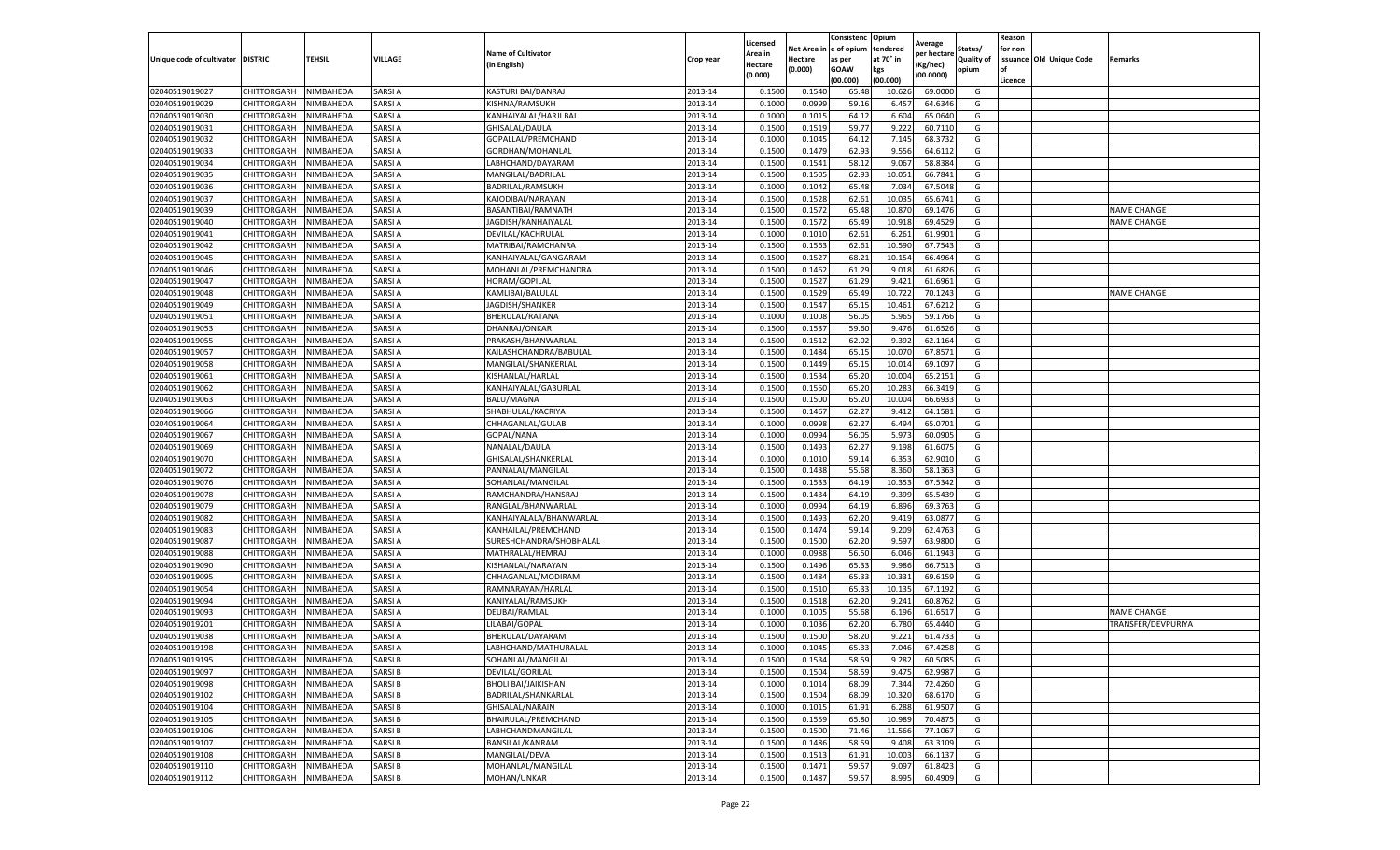|                                   |             |           |               |                           |           | Licensed |            | Consistenc  | Opium     | Average     |                   | Reason  |                          |                    |
|-----------------------------------|-------------|-----------|---------------|---------------------------|-----------|----------|------------|-------------|-----------|-------------|-------------------|---------|--------------------------|--------------------|
|                                   |             |           |               | <b>Name of Cultivator</b> |           | Area in  | Net Area i | e of opium  | tendered  | per hectare | Status/           | for non |                          |                    |
| Unique code of cultivator DISTRIC |             | TEHSIL    | VILLAGE       | (in English)              | Crop year | Hectare  | Hectare    | as per      | at 70° in | (Kg/hec)    | <b>Quality of</b> |         | issuance Old Unique Code | Remarks            |
|                                   |             |           |               |                           |           | (0.000)  | (0.000)    | <b>GOAW</b> | kgs       | (00.0000)   | opium             | οf      |                          |                    |
|                                   |             |           |               |                           |           |          |            | (00.000     | (00.000)  |             |                   | Licence |                          |                    |
| 02040519019113                    | CHITTORGARH | NIMBAHEDA | SARSI B       | RATANLAL/HUKMA            | 2013-14   | 0.1000   | 0.100(     | 59.57       | 6.340     | 63.0219     | G                 |         |                          |                    |
| 02040519019114                    | CHITTORGARH | NIMBAHEDA | SARSI B       | SHANKARLAL/MOTILAL        | 2013-14   | 0.150    | 0.151      | 65.80       | 10.02     | 66.2698     | G                 |         |                          |                    |
| 02040519019115                    | CHITTORGARH | NIMBAHEDA | SARSI B       | SHAMBUBAI/SHUKHLAL        | 2013-14   | 0.1500   | 0.1514     | 61.91       | 9.401     | 62.0938     | G                 |         |                          |                    |
| 02040519019118                    | CHITTORGARH | NIMBAHEDA | <b>SARSIB</b> | JAGNNATH/BALU             | 2013-14   | 0.1500   | 0.1515     | 59.87       | 9.237     | 60.9703     | G                 |         |                          |                    |
| 02040519019119                    | CHITTORGARH | NIMBAHEDA | SARSI B       | PRABHULAL/BHANWARLAL      | 2013-14   | 0.1500   | 0.1317     | 62.76       | 8.266     | 62.7639     | G                 |         |                          |                    |
| 02040519019120                    | CHITTORGARH | NIMBAHEDA | SARSI B       | HIRALAL/JAIRAM            | 2013-14   | 0.1500   | 0.1547     | 62.76       | 10.23     | 66.1280     | G                 |         |                          |                    |
| 02040519019121                    | CHITTORGARH | NIMBAHEDA | SARSI B       | PARBHU/GABUR              | 2013-14   | 0.1500   | 0.1548     | 68.09       | 10.389    | 67.1124     | G                 |         |                          |                    |
| 02040519019122                    | CHITTORGARH | NIMBAHEDA | SARSI B       | <b>BADRI/NARAIN</b>       | 2013-14   | 0.1500   | 0.147      | 62.76       | 10.266    | 69.7893     | G                 |         |                          |                    |
| 02040519019123                    | CHITTORGARH | NIMBAHEDA | SARSI B       | NANIBAI/JAGDISH           | 2013-14   | 0.100    | 0.1034     | 59.87       | 6.834     | 66.0928     | G                 |         |                          |                    |
| 02040519019126                    | CHITTORGARH | NIMBAHEDA | SARSI B       | RUKMANI BAI/BHANWARLAL    | 2013-14   | 0.1500   | 0.1470     | 68.78       | 10.543    | 71.7211     | G                 |         |                          |                    |
| 02040519019127                    | CHITTORGARH | NIMBAHEDA | SARSI B       | BALU/NARAYAN              | 2013-14   | 0.1000   | 0.1016     | 65.80       | 7.266     | 71.5157     | G                 |         |                          |                    |
| 02040519019128                    | CHITTORGARH | NIMBAHEDA | SARSI B       | NANIBAI/MANGILAL          | 2013-14   | 0.1500   | 0.1510     | 59.87       | 9.459     | 62.6424     | G                 |         |                          |                    |
| 02040519019130                    | CHITTORGARH | NIMBAHEDA | SARSI B       | LABHCHAND/DEVA            | 2013-14   | 0.1500   | 0.1500     | 64.88       | 10.056    | 67.0400     | G                 |         |                          |                    |
| 02040519019134                    | CHITTORGARH | NIMBAHEDA | SARSI B       | BABULAL/MANGILAL          | 2013-14   | 0.1500   | 0.1432     | 59.72       | 8.642     | 60.3492     | G                 |         |                          |                    |
| 02040519019135                    | CHITTORGARH | NIMBAHEDA | SARSI B       | SHOBHALAL/BALU            | 2013-14   | 0.1500   | 0.1506     | 68.78       | 10.504    | 69.7477     | G                 |         |                          |                    |
| 02040519019136                    | CHITTORGARH | NIMBAHEDA | SARSI B       | MOHANLAL/SITARAM          | 2013-14   | 0.1000   | 0.1015     | 64.88       | 6.599     | 65.0148     | G                 |         |                          |                    |
| 02040519019137                    | CHITTORGARH | NIMBAHEDA | SARSI B       | MADHULAL/DAYARAM          | 2013-14   | 0.1000   | 0.0992     | 61.89       | 6.472     | 65.2419     | G                 |         |                          |                    |
| 02040519019140                    | CHITTORGARH | NIMBAHEDA | SARSI B       | RAMESHWARLAL/KISHANLAL    | 2013-14   | 0.1500   | 0.1504     | 59.39       | 9.426     | 62.6729     | G                 |         |                          |                    |
| 02040519019141                    | CHITTORGARH | NIMBAHEDA | SARSI B       | YAMUNALAL/GABURLAL        | 2013-14   | 0.1500   | 0.1504     | 68.78       | 10.484    | 69.7074     | G                 |         |                          |                    |
| 02040519019143                    | CHITTORGARH | NIMBAHEDA | SARSI B       | SEETABAI/MATHURALAL       | 2013-14   | 0.1500   | 0.1460     | 64.88       | 9.491     | 65.0068     | G                 |         |                          | <b>NAME CHANGE</b> |
| 02040519019144                    | CHITTORGARH | NIMBAHEDA | SARSI B       | SOHNI BAI/NANALAL         | 2013-14   | 0.1500   | 0.1494     | 61.89       | 9.416     | 63.0254     | G                 |         |                          |                    |
| 02040519019146                    | CHITTORGARH | NIMBAHEDA | SARSI B       | PREMCHAND/HOKMA           | 2013-14   | 0.1000   | 0.1000     | 61.89       | 6.543     | 65.4300     | G                 |         |                          |                    |
| 02040519019149                    | CHITTORGARH | NIMBAHEDA | <b>SARSIB</b> | MOHANLAL/PREMCHAND        | 2013-14   | 0.1500   | 0.1475     | 59.39       | 9.231     | 62.5831     | G                 |         |                          |                    |
| 02040519019152                    | CHITTORGARH | NIMBAHEDA | SARSI B       | <b>BABULAL/GOKAL</b>      | 2013-14   | 0.1500   | 0.1525     | 59.39       | 9.197     | 60.3082     | G                 |         |                          |                    |
| 02040519019153                    | CHITTORGARH | NIMBAHEDA | SARSI B       | BHAGWAN/GOKAL             | 2013-14   | 0.1500   | 0.1474     | 62.58       | 9.441     | 64.0502     | G                 |         |                          |                    |
| 02040519019154                    | CHITTORGARH | NIMBAHEDA | SARSI B       | CHHAGANLAL/PRABHULAL      | 2013-14   | 0.1500   | 0.1514     | 62.47       | 9.567     | 63.1902     | G                 |         |                          |                    |
| 02040519019156                    | CHITTORGARH | NIMBAHEDA | SARSI B       | MOHANLAL/BHAGIRATH        | 2013-14   | 0.1500   | 0.1491     | 65.33       | 10.555    | 70.7914     | G                 |         |                          |                    |
| 02040519019157                    | CHITTORGARH | NIMBAHEDA | SARSI B       | BHANWARLAL/NANALAL        | 2013-14   | 0.1500   | 0.1518     | 64.32       | 10.429    | 68.7022     | G                 |         |                          |                    |
| 02040519019158                    | CHITTORGARH | NIMBAHEDA | SARSI B       | PRABHULAL/SHANKERLAL      | 2013-14   | 0.1500   | 0.1475     | 65.33       | 9.688     | 65.6814     | G                 |         |                          |                    |
| 02040519019159                    | CHITTORGARH | NIMBAHEDA | SARSI B       | <b>BADRILAL/GOPILAL</b>   | 2013-14   | 0.1500   | 0.1573     | 59.59       | 9.722     | 61.8055     | G                 |         |                          |                    |
| 02040519019160                    | CHITTORGARH | NIMBAHEDA | SARSI B       | BABULAL/MATHURALAL        | 2013-14   | 0.1500   | 0.1508     | 62.47       | 10.067    | 66.7573     | G                 |         |                          |                    |
| 02040519019161                    | CHITTORGARH | NIMBAHEDA | SARSI B       | LUXMINARAYAN/BHANWARLAL   | 2013-14   | 0.1500   | 0.1500     | 58.87       | 9.209     | 61.3933     | G                 |         |                          |                    |
| 02040519019162                    | CHITTORGARH | NIMBAHEDA | SARSI B       | SHANKERLAL/PRABHULAL      | 2013-14   | 0.1500   | 0.1519     | 65.73       | 9.897     | 65.1547     | G                 |         |                          |                    |
| 02040519019163                    | CHITTORGARH | NIMBAHEDA | SARSI B       | SHYAMLAL/DAYARAM          | 2013-14   | 0.1000   | 0.0970     | 50.07       | 5.272     | 54.3505     | G                 |         |                          |                    |
| 02040519019168                    | CHITTORGARH | NIMBAHEDA | <b>SARSIB</b> | MATHURALALAL/KASHIRAM     | 2013-14   | 0.1500   | 0.1496     | 68.64       | 10.473    | 70.0067     | G                 |         |                          |                    |
| 02040519019169                    | CHITTORGARH | NIMBAHEDA | SARSI B       | <b>GANGARAM/PYAR JI</b>   | 2013-14   | 0.1500   | 0.1510     | 65.73       | 9.935     | 65.7947     | G                 |         |                          |                    |
| 02040519019170                    | CHITTORGARH | NIMBAHEDA | SARSI B       | MUKESH KUMAR/BANSHILAI    | 2013-14   | 0.1500   | 0.1520     | 67.36       | 10.142    | 66.7237     | G                 |         |                          |                    |
| 02040519019175                    | CHITTORGARH | NIMBAHEDA | SARSI B       | SURESHCHAND/MANGILAL      | 2013-14   | 0.1500   | 0.1416     | 65.73       | 9.155     | 64.6540     | G                 |         |                          |                    |
| 02040519019177                    | CHITTORGARH | NIMBAHEDA | SARSI B       | RAMLAL/MATHURALAI         | 2013-14   | 0.1500   | 0.1496     | 65.73       | 10.517    | 70.3008     | G                 |         |                          |                    |
| 02040519019178                    | CHITTORGARH | NIMBAHEDA | SARSI B       | JAMUNALAL/MOHANLAL        | 2013-14   | 0.1500   | 0.1530     | 58.87       | 9.688     | 63.3203     | G                 |         |                          |                    |
| 02040519019180                    | CHITTORGARH | NIMBAHEDA | SARSI B       | GOPAL/NANALAL             | 2013-14   | 0.1500   | 0.1528     | 58.87       | 9.369     | 61.3154     | G                 |         |                          |                    |
| 02040519019182                    | CHITTORGARH | NIMBAHEDA | SARSI B       | BABULAL/HIRALAL           | 2013-14   | 0.1500   | 0.1524     | 59.86       | 9.655     | 63.3530     | G                 |         |                          |                    |
| 02040519019183                    | CHITTORGARH | NIMBAHEDA | SARSI B       | KISHANLAL/NARAYAN         | 2013-14   | 0.1500   | 0.1525     | 60.55       | 9.429     | 61.8295     | G                 |         |                          |                    |
| 02040519019184                    | CHITTORGARH | NIMBAHEDA | SARSI B       | TARACHAND/NANALAL         | 2013-14   | 0.1500   | 0.1498     | 60.04       | 9.744     | 65.0467     | G                 |         |                          |                    |
| 02040519019187                    | CHITTORGARH | NIMBAHEDA | SARSI B       | BHERULAL/KHEMRAJ          | 2013-14   | 0.1500   | 0.1491     | 62.56       | 9.313     | 62.4614     | G                 |         |                          |                    |
| 02040519019189                    | CHITTORGARH | NIMBAHEDA | SARSI B       | PRABHULAL/RAMSUKH         | 2013-14   | 0.150    | 0.1520     | 65.29       | 9.961     | 65.5329     | G                 |         |                          |                    |
| 02040519019191                    | CHITTORGARH | NIMBAHEDA | SARSI B       | KISHANLAL/CHUNNILAL       | 2013-14   | 0.1500   | 0.1528     | 62.47       | 9.870     | 64.5942     | G                 |         |                          |                    |
| 02040519019192                    | CHITTORGARH | NIMBAHEDA | SARSI B       | RAMESHWARLAL/GABURLAL     | 2013-14   | 0.1500   | 0.1505     | 65.29       | 10.185    | 67.6744     | G                 |         |                          |                    |
| 02040519019129                    | CHITTORGARH | NIMBAHEDA | SARSI B       | <b>BALI BAI/DHAPU BAI</b> | 2013-14   | 0.1500   | 0.1518     | 65.29       | 10.176    | 67.0356     | G                 |         |                          |                    |
| 02040519019111                    | CHITTORGARH | NIMBAHEDA | SARSI B       | SUKHLAL/NANA              | 2013-14   | 0.1500   | 0.1515     | 59.74       | 9.217     | 60.8383     | G                 |         |                          |                    |
| 02040519019117                    | CHITTORGARH | NIMBAHEDA | SARSI B       | GOPAL/NANALAL             | 2013-14   | 0.1500   | 0.1505     | 59.48       | 9.661     | 64.1927     | G                 |         |                          |                    |
| 02040519019167                    | CHITTORGARH | NIMBAHEDA | SARSI B       | DINESH/MOTILAL            | 2013-14   | 0.1500   | 0.1357     | 62.43       | 8.482     | 62.5055     | G                 |         |                          |                    |
| 02040519019190                    | CHITTORGARH | NIMBAHEDA | SARSI B       | RUKMANIBAI/SUKHLAL        | 2013-14   | 0.1500   | 0.1522     | 56.45       | 9.169     | 60.2431     | G                 |         |                          |                    |
| 02040519019109                    | CHITTORGARH | NIMBAHEDA | <b>SARSIB</b> | KAMLIKBAI/BADRILAL        | 2013-14   | 0.1500   | 0.1500     | 59.48       | 9.177     | 61.1800     | G                 |         |                          |                    |
| 02040519019138                    | CHITTORGARH | NIMBAHEDA | SARSI B       | NANDLAL/CHGANLAL          | 2013-14   | 0.1000   | 0.1032     | 65.29       | 6.734     | 65.2519     | G                 |         |                          |                    |
| 02040519019164                    | CHITTORGARH | NIMBAHEDA | SARSI B       | RAMESVARLAL/NARAYAN       | 2013-14   | 0.1000   | 0.1003     | 56.45       | 6.215     | 61.9641     | G                 |         |                          |                    |
| 02040519019174                    | CHITTORGARH | NIMBAHEDA | <b>SARSIB</b> | RAMKUWARIBAI/GHISALAL     | 2013-14   | 0.1500   | 0.1481     | 59.48       | 8.947     | 60.4119     | G                 |         |                          |                    |
| 02040519019188                    | CHITTORGARH | NIMBAHEDA | SARSI B       | KELASHIBAI/PRABHULAL      | 2013-14   | 0.1500   | 0.1558     | 59.48       | 9.899     | 63.5366     | G                 |         |                          |                    |
| 02040519019200                    | CHITTORGARH | NIMBAHEDA | SARSI B       | JAYRAM/NANDA              | 2013-14   | 0.1000   | 0.0998     | 62.43       | 6.876     | 68.8978     | G                 |         |                          |                    |
|                                   |             |           |               |                           |           |          |            |             |           |             |                   |         |                          |                    |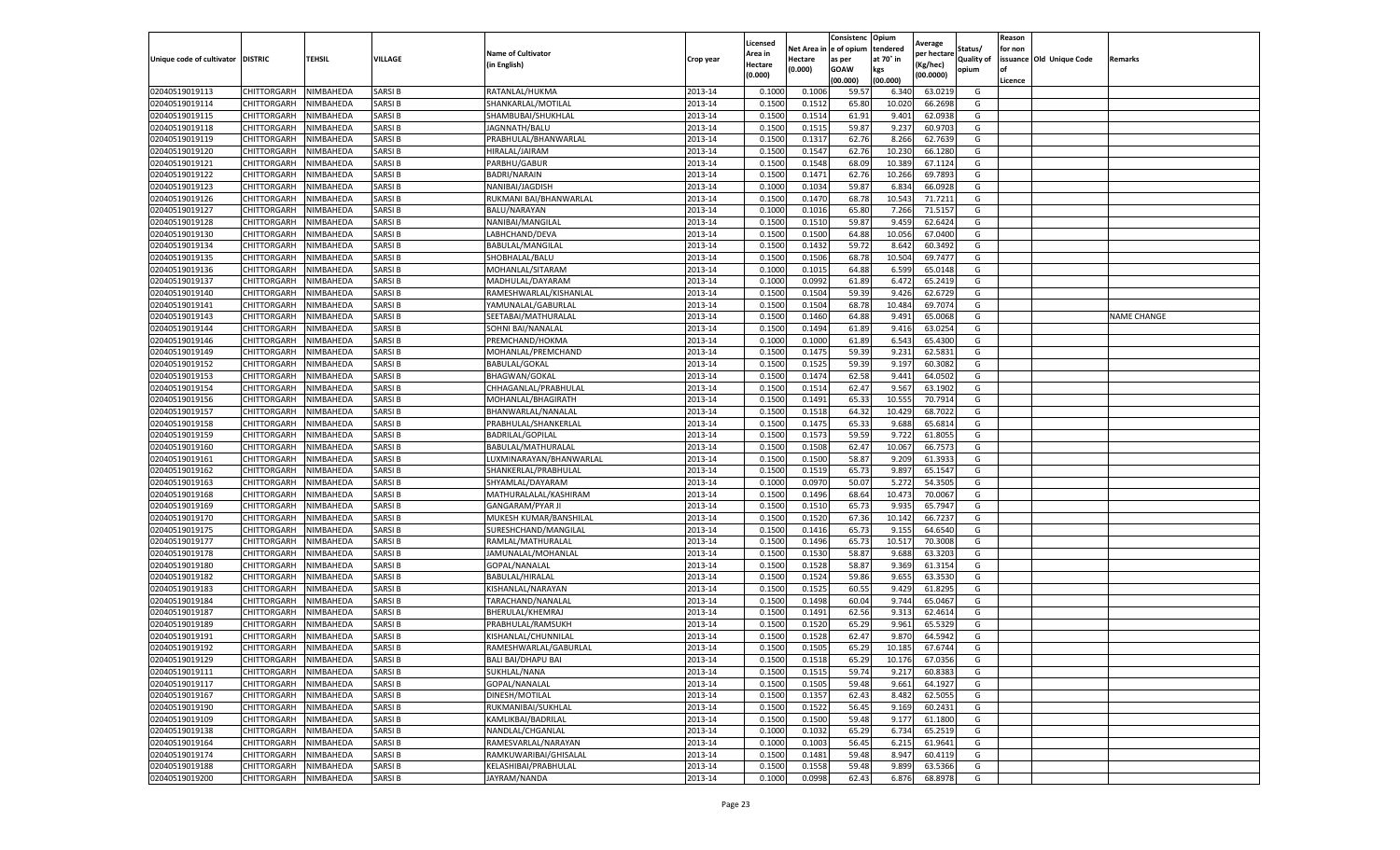|                           |                    |           |                 |                            |           | Licensed |         | Consistenc             | Opium     |                        |                   | Reason  |                          |                        |
|---------------------------|--------------------|-----------|-----------------|----------------------------|-----------|----------|---------|------------------------|-----------|------------------------|-------------------|---------|--------------------------|------------------------|
|                           |                    |           |                 | <b>Name of Cultivator</b>  |           | Area in  |         | Net Area in e of opium | tendered  | Average<br>per hectare | Status/           | for non |                          |                        |
| Unique code of cultivator | <b>DISTRIC</b>     | TEHSIL    | VILLAGE         | in English)                | Crop year | Hectare  | Hectare | as per                 | at 70° in | (Kg/hec                | <b>Quality of</b> |         | issuance Old Unique Code | <b>Remarks</b>         |
|                           |                    |           |                 |                            |           | (0.000)  | (0.000) | <b>GOAW</b>            | kgs       | (00.0000)              | opium             |         |                          |                        |
|                           |                    |           |                 |                            |           |          |         | (00.000)               | (00.000)  |                        |                   | Licence |                          |                        |
| 02040519019101            | CHITTORGARH        | NIMBAHEDA | SARSI B         | SHAMLAL/JANKILAL           | 2013-14   | 0.1500   | 0.1519  | 62.43                  | 9.659     | 63.5879                | G                 |         |                          |                        |
| 02040519019203            | CHITTORGARH        | NIMBAHEDA | SARSI B         | RADHAKISHAN/HEERALAL       | 2013-14   | 0.1500   | 0.1517  | 62.43                  | 9.998     | 65.9064                | G                 |         |                          |                        |
| 02040519020004            | CHITTORGARH        | NIMBAHEDA | SEMLIYA-1       | PYARCHAND/DEVILAL          | 2013-14   | 0.1500   | 0.1500  | 64.95                  | 10.67     | 71.1333                | G                 |         |                          |                        |
| 02040519020005            | CHITTORGARH        | NIMBAHEDA | SEMLIYA-1       | MOHANIBAI/NATHULAL         | 2013-14   | 0.1000   | 0.1000  | 58.73                  | 6.309     | 63.0900                | G                 |         |                          |                        |
| 02040519020006            | CHITTORGARH        | NIMBAHEDA | SEMLIYA-1       | BADRILAL/BHURA             | 2013-14   | 0.1500   | 0.1496  | 58.73                  | 9.573     | 63.9906                | G                 |         |                          |                        |
| 02040519020007            | CHITTORGARH        | NIMBAHEDA | SEMLIYA-1       | KANAHYALAL/UDA             | 2013-14   | 0.1000   | 0.1000  | 58.73                  | 6.175     | 61.7500                | G                 |         |                          |                        |
| 02040519020008            | CHITTORGARH        | NIMBAHEDA | SEMLIYA-1       | PREM CHAND/AMAR CHAND      | 2013-14   | 0.1500   | 0.1440  | 61.63                  | 9.931     | 68.9653                | G                 |         |                          |                        |
| 02040519020009            | CHITTORGARH        | NIMBAHEDA | SEMLIYA-1       | SARDARSINGH/MANNALAL       | 2013-14   | 0.1000   | 0.0903  | 55.89                  | 5.597     | 61.9823                | G                 |         |                          |                        |
| 02040519020010            | CHITTORGARH        | NIMBAHEDA | SEMLIYA-1       | KANTIBAI/JODHRAJ           | 2013-14   | 0.1500   | 0.1512  | 64.95                  | 10.550    | 69.7751                | G                 |         |                          |                        |
| 02040519020011            | CHITTORGARH        | NIMBAHEDA | SEMLIYA-1       | DAULATRAM/MODU             | 2013-14   | 0.1500   | 0.1512  | 61.54                  | 9.996     | 66.1111                | G                 |         |                          |                        |
| 02040519020012            | CHITTORGARH        | NIMBAHEDA | SEMLIYA-1       | RAMLAL/ROOPAJI             | 2013-14   | 0.1500   | 0.1520  | 61.54                  | 10.391    | 68.3618                | G                 |         |                          |                        |
| 02040519020013            | CHITTORGARH        | NIMBAHEDA | SEMLIYA-1       | HAZARILAL/HARLAL           | 2013-14   | 0.1500   | 0.1492  | 55.89                  | 9.565     | 64.1086                | G                 |         |                          |                        |
| 02040519020014            | CHITTORGARH        | NIMBAHEDA | SEMLIYA-1       | <b>FULIBAI/BANSILAL</b>    | 2013-14   | 0.1500   | 0.1500  | 61.54                  | 10.04     | 66.933                 | G                 |         |                          |                        |
| 02040519020015            | CHITTORGARH        | NIMBAHEDA | SEMLIYA-1       | NANALAL/CHUNNILAL          | 2013-14   | 0.1500   | 0.1398  | 68.26                  | 10.33     | 73.9413                | G                 |         |                          |                        |
| 02040519020016            | CHITTORGARH        | NIMBAHEDA | SEMLIYA-1       | BOTLAL/UDA                 | 2013-14   | 0.1500   | 0.1488  | 64.95                  | 10.420    | 70.0269                | G                 |         |                          |                        |
| 02040519020017            | CHITTORGARH        | NIMBAHEDA | SEMLIYA-1       | KALABAI/VIKRAMDAS          | 2013-14   | 0.1500   | 0.1564  | 55.93                  | 9.860     | 63.0435                | G                 |         |                          |                        |
| 02040519020018            | CHITTORGARH        | NIMBAHEDA | SEMLIYA-1       | PRAHLAD/BHERULAL           | 2013-14   | 0.1500   | 0.1470  | 64.93                  | 10.871    | 73.9524                | G                 |         |                          |                        |
| 02040519020019            | CHITTORGARH        | NIMBAHEDA | SEMLIYA-1       | MANGILAL/CHUNNILAL         | 2013-14   | 0.1500   | 0.1497  | 64.93                  | 10.528    | 70.3273                | G                 |         |                          |                        |
| 02040519020020            | CHITTORGARH        | NIMBAHEDA | SEMLIYA-1       | DEVILAL/MADANLAL           | 2013-14   | 0.1500   | 0.1462  | 58.88                  | 9.236     | 63.1737                | G                 |         |                          |                        |
| 02040519020021            | CHITTORGARH        | NIMBAHEDA | SEMLIYA-1       | LABHCHAND/MOTIRAM          | 2013-14   | 0.1500   | 0.1484  | 64.93                  | 10.537    | 71.0040                | G                 |         |                          |                        |
|                           |                    | NIMBAHEDA |                 |                            | 2013-14   | 0.1500   |         |                        |           |                        | G                 |         |                          |                        |
| 02040519020022            | CHITTORGARH        |           | SEMLIYA-1       | KALURAM/NANALAL            |           |          | 0.1502  | 62.66                  | 10.267    | 68.3555                |                   |         |                          |                        |
| 02040519020023            | CHITTORGARH        | NIMBAHEDA | SEMLIYA-1       | SHANTILAL/RAMNARAYAN       | 2013-14   | 0.1500   | 0.1456  | 53.60                  | 7.933     | 54.4849                | G                 |         |                          |                        |
| 02040519020024            | CHITTORGARH        | NIMBAHEDA | SEMLIYA-1       | SHUHAGIBAI/TULSIRAM        | 2013-14   | 0.1000   | 0.1047  | 58.88                  | 6.687     | 63.8682                | G                 |         |                          |                        |
| 02040519020025            | CHITTORGARH        | NIMBAHEDA | SEMLIYA-1       | NOJIBAI/BANSHILAL          | 2013-14   | 0.1000   | 0.1000  | 65.23                  | 7.026     | 70.2600                | G                 |         | 02040519010421           | <b>TRANSFER</b>        |
| 02040519020026            | CHITTORGARH        | NIMBAHEDA | SEMLIYA-1       | TULSIRAM/BHURA             | 2013-14   | 0.1000   | 0.0945  | 68.26                  | 7.148     | 75.6402                | G                 |         | 01010102182005           | TRANSFER/JAWAD NEEMUCH |
| 02040519021027            | CHITTORGARH        | NIMBAHEDA | <b>SHRIPURA</b> | <b>BADRI LAL/SHRI LAL</b>  | 2013-14   | 0.1500   | 0.1500  | 61.21                  | 9.741     | 64.9400                | G                 |         |                          |                        |
| 02040519021001            | CHITTORGARH        | NIMBAHEDA | SHRIPURA        | <b>GENDIBAI/RAMLAL</b>     | 2013-14   | 0.1500   | 0.1462  | 58.29                  | 9.360     | 64.0219                | G                 |         |                          |                        |
| 02040519021003            | CHITTORGARH        | NIMBAHEDA | SHRIPURA        | BANSHILAL/BHURA            | 2013-14   | 0.1500   | 0.1470  | 56.31                  | 9.372     | 63.7551                | G                 |         |                          |                        |
| 02040519021004            | CHITTORGARH        | NIMBAHEDA | SHRIPURA        | KANA/NARAYAN               | 2013-14   | 0.1500   | 0.1496  | 64.19                  | 10.280    | 68.7166                | G                 |         |                          |                        |
| 02040519021005            | CHITTORGARH        | NIMBAHEDA | SHRIPURA        | PRABHULAHARLAL             | 2013-14   | 0.1000   | 0.1020  | 58.29                  | 6.454     | 63.2745                | G                 |         |                          | <b>NAME CHANGE</b>     |
| 02040519021007            | CHITTORGARH        | NIMBAHEDA | <b>SHRIPURA</b> | KISHANLAL/BADRICHAND       | 2013-14   | 0.1500   | 0.1560  | 58.29                  | 9.53      | 61.1218                | G                 |         |                          | <b>NAME CHANGE</b>     |
| 02040519021008            | CHITTORGARH        | NIMBAHEDA | <b>SHRIPURA</b> | NARAYAN/HEERALAI           | 2013-14   | 0.1500   | 0.1527  | 61.21                  | 10.301    | 67.4591                | G                 |         |                          |                        |
| 02040519021009            | CHITTORGARH        | NIMBAHEDA | SHRIPURA        | SURECHAND/CHHAGANLAL       | 2013-14   | 0.1500   | 0.1485  | 61.21                  | 9.968     | 67.1246                | G                 |         |                          |                        |
| 02040519021010            | CHITTORGARH        | NIMBAHEDA | SHRIPURA        | JAGDISH/BADRILAL           | 2013-14   | 0.1500   | 0.1428  | 61.20                  | 9.670     | 67.7171                | G                 |         |                          |                        |
| 02040519021011            | CHITTORGARH        | NIMBAHEDA | SHRIPURA        | MANGILAL/CHHAGANLAL        | 2013-14   | 0.1500   | 0.1475  | 61.20                  | 9.853     | 66.8000                | G                 |         |                          |                        |
| 02040519021017            | CHITTORGARH        | NIMBAHEDA | SHRIPURA        | MANGILAL/BADRI LAL         | 2013-14   | 0.1500   | 0.1500  | 56.31                  | 9.195     | 61.3000                | G                 |         |                          |                        |
| 02040519021018            | CHITTORGARH        | NIMBAHEDA | <b>SHRIPURA</b> | CHHGANLAL/NARAYAN          | 2013-14   | 0.1500   | 0.1481  | 61.20                  | 9.705     | 65.5300                | G                 |         |                          |                        |
| 02040519021020            | CHITTORGARH        | NIMBAHEDA | SHRIPURA        | BADRILAL/NARAYAN           | 2013-14   | 0.1500   | 0.1411  | 61.06                  | 9.743     | 69.0503                | G                 |         |                          |                        |
| 02040519021021            | CHITTORGARH        | NIMBAHEDA | SHRIPURA        | MANGILAL/BARDICHAND        | 2013-14   | 0.1500   | 0.1572  | 59.20                  | 9.903     | 62.9962                | G                 |         |                          |                        |
| 02040519021022            | CHITTORGARH        | NIMBAHEDA | <b>SHRIPURA</b> | MOHANLAL/BANSHILAL         | 2013-14   | 0.1500   | 0.1386  | 64.19                  | 10.289    | 74.2352                | G                 |         |                          |                        |
| 02040519021023            | CHITTORGARH        | NIMBAHEDA | SHRIPURA        | KISHANLAL/GHASI            | 2013-14   | 0.1500   | 0.1500  | 56.07                  | 9.31      | 62.1067                | G                 |         |                          |                        |
| 02040519021025            | CHITTORGARH        | NIMBAHEDA | SHRIPURA        | RAM PYARI/BHERU LAL        | 2013-14   | 0.1500   | 0.1500  | 59.20                  | 9.582     | 63.8800                | G                 |         |                          |                        |
| 02040519021026            | CHITTORGARH        | NIMBAHEDA | <b>SHRIPURA</b> | BHERULAL/HEERALAL          | 2013-14   | 0.1500   | 0.1528  | 61.06                  | 10.11     | 66.1649                | G                 |         |                          |                        |
| 02040519021030            | CHITTORGARH        | NIMBAHEDA | SHRIPURA        | BHERULAL/KANHAIYALAL       | 2013-14   | 0.1500   | 0.1458  | 61.06                  | 9.726     | 66.7078                | G                 |         |                          |                        |
| 02040519021031            | <b>CHITTORGARH</b> | NIMBAHEDA | <b>SHRIPURA</b> | LABHCHNAD/BHANWARLAL       | 2013-14   | 0.1500   | 0.1500  | 64.19                  | 10.445    | 69.633                 | G                 |         |                          |                        |
| 02040519021033            | CHITTORGARH        | NIMBAHEDA | SHRIPURA        | NANDUBAI/MANGILAL          | 2013-14   | 0.1500   | 0.1485  | 61.20                  | 9.87      | 66.525                 | G                 |         |                          |                        |
| 02040519021034            | CHITTORGARH        | NIMBAHEDA | <b>SHRIPURA</b> | KALURAM/NANA CHAMAR        | 2013-14   | 0.1500   | 0.1470  | 56.07                  | 9.051     | 61.5714                | G                 |         |                          |                        |
| 02040519021035            | CHITTORGARH        | NIMBAHEDA | SHRIPURA        | KAMLA BAI/TARACHAND JI     | 2013-14   | 0.1500   | 0.1512  | 59.20                  | 9.548     | 63.1481                | G                 |         |                          |                        |
| 02040519021036            | CHITTORGARH        | NIMBAHEDA | <b>SHRIPURA</b> | RAMESH/JALAM JI            | 2013-14   | 0.1500   | 0.1524  | 59.29                  | 9.800     | 64.3045                | G                 |         |                          |                        |
| 02040519021037            | CHITTORGARH        | NIMBAHEDA | SHRIPURA        | MATHURALAL/PANNALAL        | 2013-14   | 0.1500   | 0.1512  | 65.10                  | 10.574    | 69.9339                | G                 |         |                          |                        |
| 02040519021040            | CHITTORGARH        | NIMBAHEDA | SHRIPURA        | DAMORLAL/BANSHILAL         | 2013-14   | 0.1500   | 0.1470  | 59.29                  | 9.884     | 67.2381                | G                 |         |                          |                        |
| 02040519021043            | <b>CHITTORGARH</b> | NIMBAHEDA | SHRIPURA        | JANI BAI/RATANLAL          | 2013-14   | 0.1500   | 0.1517  | 61.20                  | 10.072    | 66.3942                |                   |         |                          |                        |
| 02040519021041            |                    | NIMBAHEDA | SHRIPURA        | KISHANLAL/BANSHILAL DHAKAD | 2013-14   | 0.1500   | 0.1440  | 61.20                  |           | 71.3403                | G<br>G            |         |                          |                        |
|                           | CHITTORGARH        |           |                 |                            |           |          |         |                        | 10.273    |                        |                   |         |                          |                        |
| 02040519021046            | <b>CHITTORGARH</b> | NIMBAHEDA | <b>SHRIPURA</b> | RUPLAL/NARAYAN JI DHAKAD   | 2013-14   | 0.1500   | 0.1485  | 56.36                  | 9.388     | 63.2189                | G                 |         |                          |                        |
| 02040519021047            | CHITTORGARH        | NIMBAHEDA | SHRIPURA        | HIRALAL/CHUNNILAL DHAKAD   | 2013-14   | 0.1500   | 0.1520  | 61.15                  | 10.064    | 66.2105                | G                 |         |                          |                        |
| 02040519021048            | CHITTORGARH        | NIMBAHEDA | SHRIPURA        | DOLATRAM/HEMRAJ DHAKAD     | 2013-14   | 0.1500   | 0.1536  | 61.15                  | 10.090    | 65.6901                | G                 |         |                          |                        |
| 02040519021050            | CHITTORGARH        | NIMBAHEDA | SHRIPURA        | SHANKARLAL/NATHULAL        | 2013-14   | 0.1500   | 0.1485  | 65.10                  | 10.286    | 69.2660                | G                 |         |                          |                        |
| 02040519021051            | CHITTORGARH        | NIMBAHEDA | SHRIPURA        | SOHANLAL/NATHURAM          | 2013-14   | 0.1500   | 0.1488  | 65.10                  | 10.509    | 70.6250                | G                 |         |                          |                        |
| 02040519021052            | <b>CHITTORGARH</b> | NIMBAHEDA | SHRIPURA        | BHERULAL/NATHULAL          | 2013-14   | 0.1500   | 0.1482  | 65.14                  | 10.711    | 72.2740                | G                 |         |                          |                        |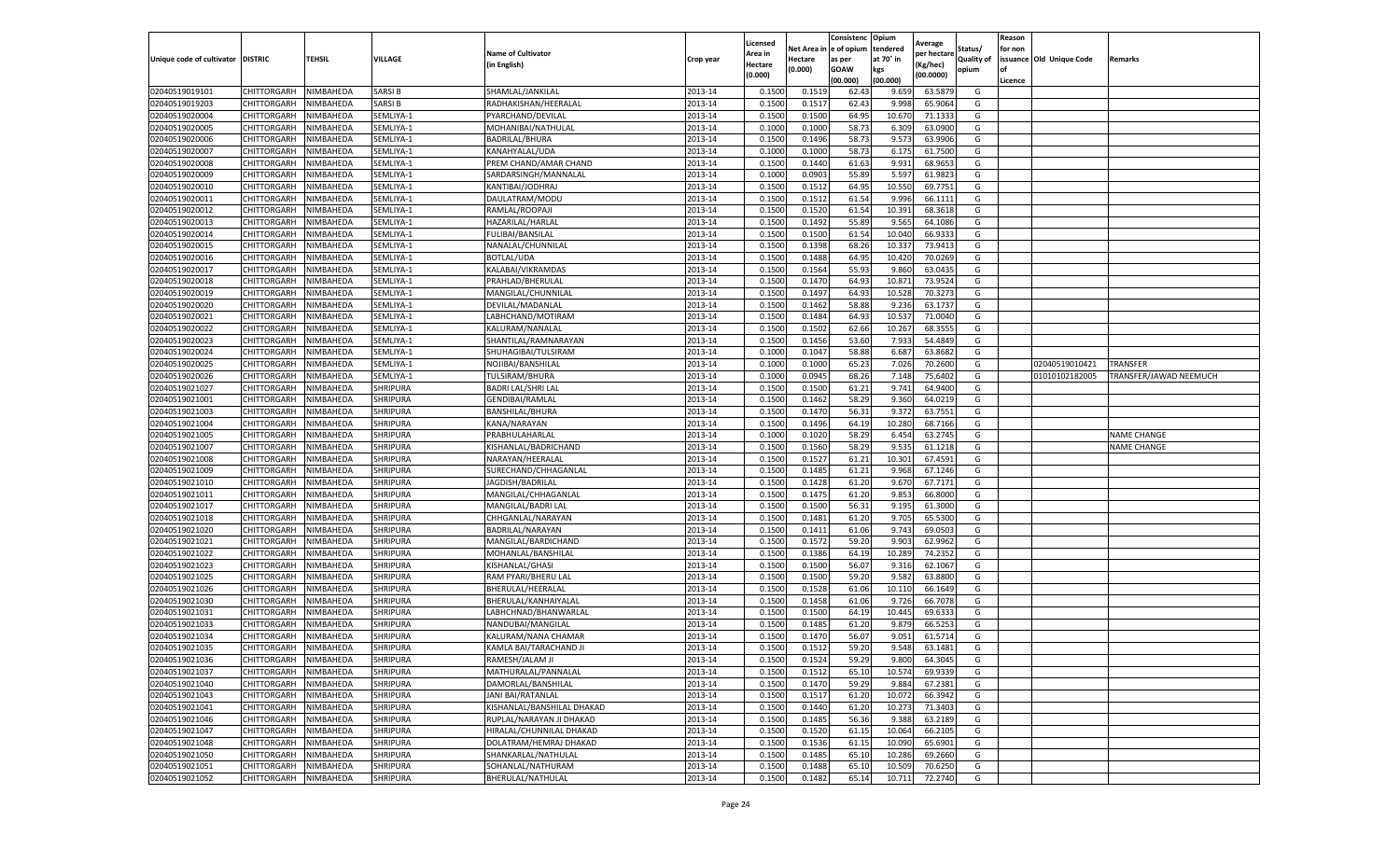|                                  |                       |                        |                          |                           |           | Licensed |                  | Consistenc             | Opium           | Average     |                   | Reason  |                          |                    |
|----------------------------------|-----------------------|------------------------|--------------------------|---------------------------|-----------|----------|------------------|------------------------|-----------------|-------------|-------------------|---------|--------------------------|--------------------|
|                                  |                       |                        |                          | <b>Name of Cultivator</b> |           | Area in  |                  | Net Area in e of opium | tendered        | per hectare | Status/           | for non |                          |                    |
| Unique code of cultivator        | <b>DISTRIC</b>        | TEHSIL                 | VILLAGE                  | in English)               | Crop year | Hectare  | Hectare          | as per                 | at 70° in       | (Kg/hec     | <b>Quality of</b> |         | issuance Old Unique Code | <b>Remarks</b>     |
|                                  |                       |                        |                          |                           |           | (0.000)  | (0.000)          | <b>GOAW</b>            | kgs             | (00.0000)   | opium             |         |                          |                    |
|                                  |                       |                        |                          |                           |           |          |                  | (00.000)               | (00.000)        |             |                   | Licence |                          |                    |
| 02040519021053                   | CHITTORGARH           | NIMBAHEDA              | <b>SHRIPURA</b>          | JHECHAND/NATHURAM         | 2013-14   | 0.1500   | 0.1496           | 65.14                  | 10.54           | 70.4746     | G                 |         |                          |                    |
| 02040519021054                   | CHITTORGARH           | NIMBAHEDA              | <b>SHRIPURA</b>          | MANGHIBAI/SHOBHALAL       | 2013-14   | 0.1000   | 0.1012           | 59.29                  | 6.65            | 65.7806     | G                 |         |                          | <b>NAME CHANGE</b> |
| 02040519021055                   | CHITTORGARH           | NIMBAHEDA              | SHRIPURA                 | MHDANLAL/SOBHALAL         | 2013-14   | 0.1500   | 0.1518           | 61.15                  | 10.352          | 68.1950     | G                 |         |                          |                    |
| 02040519021028                   | CHITTORGARH           | NIMBAHEDA              | SHRIPURA                 | DANRAJ/NATHU JI           | 2013-14   | 0.1500   | 0.1490           | 62.14                  | 10.413          | 69.8859     | G                 |         |                          |                    |
| 02040519127001                   | CHITTORGARH           | NIMBAHEDA              | PATIYAR-KANERA           | RATANLAL/RAMLAL           | 2013-14   | 0.1000   | 0.0983           | 65.18                  | 7.021           | 71.4242     | G                 |         | 02040519010029           | <b>TRANSFER</b>    |
| 02040519127002                   | CHITTORGARH           | NIMBAHEDA              | PATIYAR-KANERA           | BHAGWANLAL/DULICHAND      | 2013-14   | 0.1500   | 0.1434           | 66.17                  | 10.256          | 71.5202     | G                 |         | 02040519010465           | TRANSFER           |
| 02040519127003                   | CHITTORGARH           | NIMBAHEDA              | PATIYAR-KANERA           | RAMCHANDRA/MODA           | 2013-14   | 0.1500   | 0.1544           | 58.92                  | 10.03           | 64.9806     | G                 |         | 02040519010076           | <b>TRANSFER</b>    |
| 02040519127004                   | CHITTORGARH           | NIMBAHEDA              | PATIYAR-KANERA           | BALKISHAN/HEERALAL        | 2013-14   | 0.1000   | 0.1013           | 66.17                  | 7.13            | 70.4541     | G                 |         | 02040519010069           | TRANSFER           |
| 02040519127005                   | CHITTORGARH           | NIMBAHEDA              | PATIYAR-KANERA           | CHAMPALAL/MOOLCHAND       | 2013-14   | 0.1500   | 0.1533           | 58.92                  | 9.722           | 63.4181     | G                 |         | 02040519010168           | <b>TRANSFER</b>    |
| 02040519127006                   | CHITTORGARH           | NIMBAHEDA              | PATIYAR-KANERA           | CHATRULAL/NANDA           | 2013-14   | 0.1500   | 0.1551           | 66.17                  | 11.041          | 71.1863     | G                 |         | 02040519010197           | <b>TRANSFER</b>    |
| 02040519127007                   | CHITTORGARH           | NIMBAHEDA              | PATIYAR-KANERA           | AMBALAL/PYARCHAND         | 2013-14   | 0.1500   | 0.1466           | 62.18                  | 9.922           | 67.6808     | G                 |         | 02040519010220           | TRANSFER           |
| 02040519127008                   | CHITTORGARH           | NIMBAHEDA              | PATIYAR-KANERA           | GHISALAL/CHAMPALAL        | 2013-14   | 0.1500   | 0.1510           | 62.06                  | 10.22           | 67.6954     | G                 |         | 02040519010502           | TRANSFER           |
| 02040519127009                   | CHITTORGARH           | NIMBAHEDA              | PATIYAR-KANERA           | KANHAYALAL/CHAMPALAI      | 2013-14   | 0.1500   | 0.1560           | 65.15                  | 10.77           | 69.089      | G                 |         | 02040519010501           | TRANSFER           |
| 02040519127010                   | CHITTORGARH           | NIMBAHEDA              | PATIYAR-KANERA           | RAMESHWAR/CHHAGANLAL      | 2013-14   | 0.1500   | 0.1469           | 65.1                   | 10.36           | 70.5786     | G                 |         | 02040519010321           | TRANSFER           |
| 02040519127011                   | CHITTORGARH           | NIMBAHEDA              | PATIYAR-KANERA           | RAMESHWARLAL/RATANLAL     | 2013-14   | 0.1500   | 0.1492           | 68.14                  | 11.009          | 73.7869     | G                 |         | 02040519010351           | <b>TRANSFER</b>    |
| 02040519127012                   | CHITTORGARH           | NIMBAHEDA              | PATIYAR-KANERA           | DEVILAL/LAKHMICHAND       | 2013-14   | 0.1500   | 0.1511           | 67.77                  | 10.75           | 71.1846     | G                 |         | 02040519010368           | TRANSFER           |
| 02040519127013                   | CHITTORGARH           | NIMBAHEDA              | PATIYAR-KANERA           | KANTA JOSHI/GENDMAL JOSHI | 2013-14   | 0.1500   | 0.1506           | 62.06                  | 10.32           | 68.5259     | G                 |         | 02040519010376           | TRANSFER           |
| 02040519127014                   | CHITTORGARH           | NIMBAHEDA              | PATIYAR-KANERA           | JAMNIBAI/MAGNIRAM         | 2013-14   | 0.1500   | 0.1466           | 62.06                  | 9.83            | 67.0668     | G                 |         | 02040519010378           | TRANSFER           |
| 02040519127015                   | CHITTORGARH           | NIMBAHEDA              | PATIYAR-KANERA           | BALKISHAN/PARASMAL        | 2013-14   | 0.1500   | 0.1474           | 59.23                  | 9.58            | 65.040      | G                 |         | 02040519010402           | TRANSFER           |
| 02040519127016                   | CHITTORGARH           | NIMBAHEDA              | PATIYAR-KANERA           | NARAYANI BAI/MANGILAL     | 2013-14   | 0.1000   | 0.0988           | 64.15                  | 7.002           | 70.8704     | G                 |         | 02040519010303           | TRANSFER           |
| 02040519127017                   | CHITTORGARH           | NIMBAHEDA              | PATIYAR-KANERA           | SHANKARLAL/BADRILAL       | 2013-14   | 0.1000   | 0.1021           | 62.05                  | 7.065           | 69.1969     | G                 |         | 02040519010246           | TRANSFER           |
| 02040519022018                   | CHITTORGARH           | NIMBAHEDA              | VENIPURIYA               | PARBHU/MATHRALAI          | 2013-14   | 0.1500   | 0.1512           | 64.48                  | 10.390          | 68.7169     | G                 |         |                          |                    |
| 02040519022001                   | CHITTORGARH           | NIMBAHEDA              | VENIPURIYA               | MANGIBAI/SUKHLAL          | 2013-14   | 0.1500   | 0.1472           | 61.80                  | 9.914           | 67.3505     | G                 |         |                          |                    |
| 02040519022002                   | CHITTORGARH           | NIMBAHEDA              | VENIPURIYA               | HEERALAL/KASHIRAM         | 2013-14   | 0.1500   | 0.1452           | 62.51                  | 9.53            | 65.6818     | G                 |         |                          |                    |
| 02040519022004                   | CHITTORGARH           | NIMBAHEDA              | VENIPURIYA               | LALURAM/JETMAL            | 2013-14   | 0.1500   | 0.1540           | 62.51                  | 10.01           | 65.0584     | G                 |         |                          |                    |
| 02040519022005                   | CHITTORGARH           | NIMBAHEDA              | VENIPURIYA               | GHISIBAI/MATHURALAL       | 2013-14   | 0.1500   | 0.1496           | 64.51                  | 10.368          | 69.3048     | G                 |         |                          |                    |
| 02040519022006                   | CHITTORGARH           | NIMBAHEDA              | VENIPURIYA               | NANALAL/KASHIRAM          | 2013-14   | 0.1500   | 0.1520           | 67.96                  | 10.505          | 69.1118     | G                 |         |                          |                    |
| 02040519022007                   | CHITTORGARH           | NIMBAHEDA              | VENIPURIYA               | DHAPUBAI/LAXMICHAND       | 2013-14   | 0.1500   | 0.1518           | 64.48                  | 10.52           | 69.3610     | G                 |         |                          |                    |
| 02040519022008                   | CHITTORGARH           | NIMBAHEDA              | VENIPURIYA               | MANGHI BAI/PARBHULAL      | 2013-14   | 0.1500   | 0.1519           | 59.18                  | 9.097           | 59.8881     | G                 |         |                          |                    |
| 02040519022009                   | CHITTORGARH           | NIMBAHEDA              | VENIPURIYA               | KASTURI BAINATHULAL       | 2013-14   | 0.1500   | 0.1488           | 64.48                  | 10.354          | 69.583      | G                 |         |                          |                    |
| 02040519022010                   | CHITTORGARH           | NIMBAHEDA              | VENIPURIYA               | NARULAL/DHANRAJ           | 2013-14   | 0.1500   | 0.1517           | 62.43                  | 10.05           | 66.2558     | G                 |         |                          |                    |
| 02040519022011                   | CHITTORGARH           | NIMBAHEDA              | VENIPURIYA               | <b>BHAGWAN/GABUR</b>      | 2013-14   | 0.1500   | 0.1516           | 65.62                  | 10.63           | 70.1187     | G                 |         |                          |                    |
| 02040519022014                   | CHITTORGARH           | NIMBAHEDA              | VENIPURIYA               | <b>BOTLAL/GOGA</b>        | 2013-14   | 0.1500   | 0.1470           | 56.77                  | 8.78            | 59.7483     | G                 |         |                          |                    |
| 02040519022015                   | CHITTORGARH           | NIMBAHEDA              | VENIPURIYA               | NANDLAL/JEETMAL           | 2013-14   | 0.1500   | 0.1518           | 61.79                  | 9.692           | 63.8472     | G                 |         |                          |                    |
| 02040519022016                   | CHITTORGARH           | NIMBAHEDA              | VENIPURIYA               | AMBALAL/NANDLAL           | 2013-14   | 0.1000   | 0.0967           | 65.62                  | 6.384           | 66.0186     | G                 |         |                          | <b>NAME CHANGE</b> |
| 02040519022017                   | CHITTORGARH           | NIMBAHEDA              | VENIPURIYA               | HANGAMIBAI/NANURAM        | 2013-14   | 0.1500   | 0.1449           | 62.43                  | 9.347           | 64.5066     | G                 |         |                          |                    |
| 02040519022020                   | CHITTORGARH           | NIMBAHEDA              | VENIPURIYA               | KISHANLAL/BHANWARLAL      | 2013-14   | 0.1500   | 0.1533           | 62.43                  | 10.194          | 66.4971     | G                 |         |                          |                    |
| 02040519022021                   | CHITTORGARH           | NIMBAHEDA              | VENIPURIYA               | CHHAGANLAL/GABUR          | 2013-14   | 0.1500   | 0.1440           | 57.46                  | 8.57            | 59.5694     | G                 |         |                          |                    |
| 02040519022022                   | CHITTORGARH           | NIMBAHEDA              | VENIPURIYA               | <b>GOPAL LAL/NANALAL</b>  | 2013-14   | 0.1500   | 0.1434           | 62.10                  | 9.608           | 67.0014     | G                 |         |                          |                    |
| 02040519022025                   | CHITTORGARH           | NIMBAHEDA              | VENIPURIYA               | HUDIBAI/FULCHAND          | 2013-14   | 0.1500   | 0.1500           | 62.91                  | 10.227          | 68.1800     | G                 |         |                          |                    |
| 02040519022026                   | CHITTORGARH           | NIMBAHEDA              | VENIPURIYA               | KANHAIYALAL/HARIKISHAN    | 2013-14   | 0.1500   | 0.1457           | 56.77                  | 8.702           | 59.7255     | G                 |         |                          |                    |
| 02040519022029                   | CHITTORGARH           | NIMBAHEDA              | VENIPURIYA               | BANSHILAL/KHAYALILAL      | 2013-14   | 0.1500   | 0.1518           | 65.62                  | 10.471          | 68.9789     | G                 |         |                          |                    |
| 02040519022030                   | CHITTORGARH           | NIMBAHEDA              | VENIPURIYA               | NANALALAL/GOGAJI          | 2013-14   | 0.1500   | 0.1453           | 65.28                  | 9.801           | 67.4535     | G                 |         |                          |                    |
| 02040519022033                   | CHITTORGARH           | NIMBAHEDA              | VENIPURIYA               | DEVBAI/RAMCHANDRA         | 2013-14   | 0.1500   | 0.1504           | 62.10                  | 9.909           | 65.8843     | G                 |         |                          |                    |
| 02040519022035                   | CHITTORGARH           | NIMBAHEDA              | VENIPURIYA               | BHANWARLAL/HUKMICHAND     | 2013-14   | 0.1500   | 0.1454           | 62.10                  | 9.555           | 65.7153     | G                 |         |                          |                    |
| 02040519022037                   | CHITTORGARH           | NIMBAHEDA              | VENIPURIYA               | RAMLAL/BHANWARLAL         | 2013-14   | 0.1000   | 0.0980           | 61.40                  | 6.535           | 66.683      | G                 |         |                          |                    |
| 02040519022043                   | CHITTORGARH           | NIMBAHEDA              | VENIPURIYA               | <b>BADRILAL/KAJOD</b>     | 2013-14   | 0.1500   | 0.1500           | 61.40                  | 9.780           | 65.2000     | G                 |         |                          |                    |
| 02040519022046                   | CHITTORGARH           | NIMBAHEDA              | VENIPURIYA               | GHISALAL/BOTLAL           | 2013-14   | 0.1500   | 0.1475           | 56.44                  | 8.684           | 58.8746     | G                 |         |                          |                    |
| 02040519022048                   | CHITTORGARH NIMBAHEDA |                        | VENIPURIYA               | SHANTILAL/BHANWARLAL      | 2013-14   | 0.1500   | 0.1475           | 61.40                  | 9.728           | 65.9525     | G                 |         |                          |                    |
| 02040519022051                   | CHITTORGARH           | NIMBAHEDA              | VENIPURIYA               | MOOLCHAND/MATHURALAL      | 2013-14   | 0.1500   | 0.1550           | 66.76                  | 10.539          | 67.9935     | G                 |         |                          |                    |
| 02040519022054                   | <b>CHITTORGARH</b>    | NIMBAHEDA              | VENIPURIYA               | BHAGWANLAL/MANGILAL       | 2013-14   | 0.1000   | 0.0992           | 66.20                  | 7.074           | 71.3105     | G                 |         |                          |                    |
|                                  |                       |                        |                          |                           |           |          | 0.1440           | 59.60                  |                 |             |                   |         |                          |                    |
| 02040519022055<br>02040519022019 | CHITTORGARH           | NIMBAHEDA              | VENIPURIYA               | <b>BHURI BAI/BADRILAL</b> | 2013-14   | 0.1500   |                  |                        | 9.34            | 64.8611     | G<br>G            |         |                          |                    |
|                                  | CHITTORGARH           | NIMBAHEDA              | VENIPURIYA               | RADHESHYAM/MATHRALAL      | 2013-14   | 0.1500   | 0.1470<br>0.1530 | 62.36                  | 9.906<br>10.085 | 67.3878     | G                 |         |                          |                    |
| 02040519022024                   | <b>CHITTORGARH</b>    | NIMBAHEDA              | VENIPURIYA               | <b>GITA BAI/PARBHULAL</b> | 2013-14   | 0.1500   |                  | 62.36                  |                 | 65.9150     |                   |         |                          |                    |
| 02040519022059                   | CHITTORGARH           | NIMBAHEDA              | VENIPURIYA               | CHAMPALAL/PRABHULAL       | 2013-14   | 0.1500   | 0.1508           | 62.36                  | 9.443           | 62.6194     | G                 |         |                          |                    |
| 02040519022060<br>02040519022061 | CHITTORGARH           | NIMBAHEDA<br>NIMBAHEDA | VENIPURIYA<br>VENIPURIYA | GHISALAL/KETHURAM         | 2013-14   | 0.1500   | 0.1500           | 69.01                  | 11.623          | 77.4867     | G<br>G            |         |                          |                    |
|                                  | CHITTORGARH           |                        |                          | KASIRAM/NANDA             | 2013-14   | 0.1500   | 0.1554           | 56.44                  | 9.176           | 59.0476     |                   |         |                          |                    |
| 02040519023001                   | CHITTORGARH           | NIMBAHEDA              | AAJAMPURA                | RAMLAL/RUPAJI             | 2013-14   | 0.1500   | 0.1515           | 59.69                  | 9.764           | 64.4488     | G                 |         |                          |                    |
| 02040519023007                   | <b>CHITTORGARH</b>    | NIMBAHEDA              | AAJAMPURA                | DOLATRAM/KHEMRAJ          | 2013-14   | 0.1500   | 0.1528           | 64.22                  | 10.771          | 70.4908     | G                 |         |                          |                    |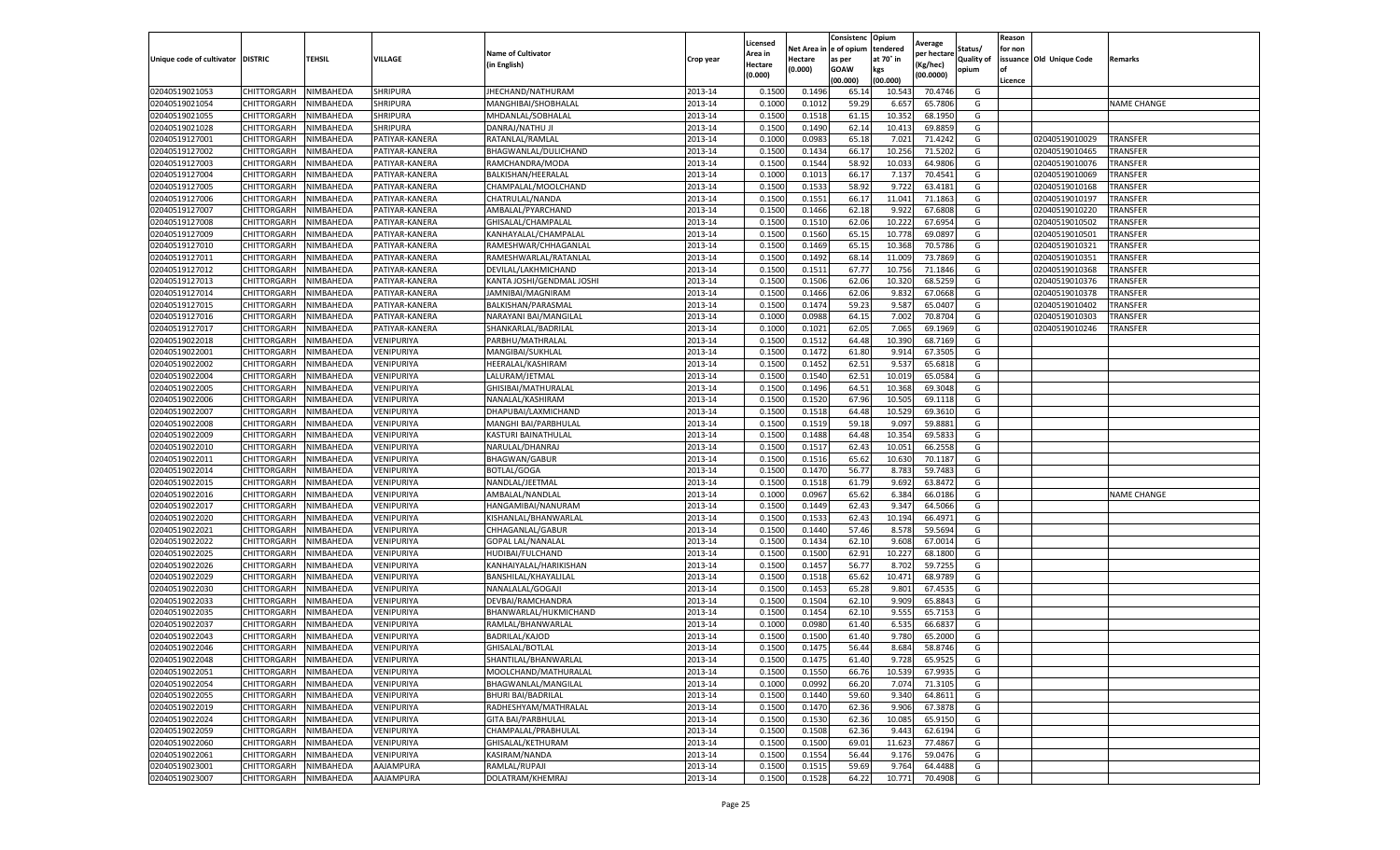|                                   |                    |           |              |                           |           | Licensed |         | Consistenc             | Opium     |                        |                | Reason  |                          |                    |
|-----------------------------------|--------------------|-----------|--------------|---------------------------|-----------|----------|---------|------------------------|-----------|------------------------|----------------|---------|--------------------------|--------------------|
|                                   |                    |           |              | <b>Name of Cultivator</b> |           | Area in  |         | Net Area in e of opium | tendered  | Average<br>oer hectare | Status/        | for non |                          |                    |
| Unique code of cultivator DISTRIC |                    | TEHSIL    | VILLAGE      | in English)               | Crop year | Hectare  | Hectare | as per                 | at 70° in | (Kg/hec                | Quality of     |         | issuance Old Unique Code | <b>Remarks</b>     |
|                                   |                    |           |              |                           |           | (0.000)  | (0.000) | <b>GOAW</b>            | kgs       | (00.0000)              | opium          |         |                          |                    |
|                                   |                    |           |              |                           |           |          |         | (00.000)               | (00.000)  |                        |                | Licence |                          |                    |
| 02040519023009                    | <b>CHITTORGARH</b> | NIMBAHEDA | AAJAMPURA    | SHIVNARAYAN/DOLATRAM      | 2013-14   | 0.1500   | 0.1528  | 64.22                  | 10.87     | 71.1518                | G              |         |                          |                    |
| 02040519023018                    | <b>CHITTORGARH</b> | NIMBAHEDA | AAJAMPURA    | GORILAL/CHATRBHUJ         | 2013-14   | 0.1000   | 0.0980  | 59.69                  | 6.344     | 64.7347                | G              |         |                          |                    |
| 02040519023019                    | CHITTORGARH        | NIMBAHEDA | AAJAMPURA    | UDAIRAM/MANGU             | 2013-14   | 0.1500   | 0.1418  | 59.69                  | 9.312     | 65.6700                | G              |         |                          |                    |
| 02040519023020                    | CHITTORGARH        | NIMBAHEDA | AAJAMPURA    | BHURALAL/BARDICHAND       | 2013-14   | 0.1500   | 0.1485  | 59.58                  | 10.120    | 68.1481                | G              |         |                          |                    |
| 02040519023021                    | <b>CHITTORGARH</b> | NIMBAHEDA | AAJAMPURA    | BHOTHLAL/DADAMCHAND       | 2013-14   | 0.1000   | 0.0999  | 59.58                  | 6.477     | 64.8348                | G              |         |                          |                    |
| 02040519023022                    | CHITTORGARH        | NIMBAHEDA | AAJAMPURA    | NAGJIRAM/KISHANLAL        | 2013-14   | 0.1000   | 0.1026  | 56.61                  | 6.251     | 60.925                 | G              |         |                          |                    |
| 02040519023023                    | CHITTORGARH        | NIMBAHEDA | AAJAMPURA    | CHTRBHUJ/NANALAL          | 2013-14   | 0.1000   | 0.1008  | 56.53                  | 6.138     | 60.8929                | $\blacksquare$ | 02      |                          |                    |
| 02040519023024                    | CHITTORGARH        | NIMBAHEDA | AAJAMPURA    | GANPAT/RAM NIVAS/MOTILAL  | 2013-14   | 0.1500   |         |                        |           |                        | F.             |         |                          | <b>NAME CHANGE</b> |
| 02040519023025                    | CHITTORGARH        | NIMBAHEDA | AAJAMPURA    | SOHANLAL/HJARI            | 2013-14   | 0.1500   | 0.1408  | 59.58                  | 9.201     | 65.3480                | G              |         |                          |                    |
| 02040519023026                    | CHITTORGARH        | NIMBAHEDA | AAJAMPURA    | DAKHIBAI/SHRIRAM          | 2013-14   | 0.1000   | 0.1000  | 62.77                  | 6.770     | 67.7000                | $\mathbf{I}$   | 02      |                          |                    |
| 02040519023027                    | CHITTORGARH        | NIMBAHEDA | AAJAMPURA    | AMBHALAL/DHANRAJ          | 2013-14   | 0.1500   | 0.1509  | 57.51                  | 9.177     | 60.8151                | G              |         |                          |                    |
| 02040519023029                    | CHITTORGARH        | NIMBAHEDA | AAJAMPURA    | PRTHVIRAJ/OUNKARLAL       | 2013-14   | 0.1000   | 0.1034  | 62.77                  | 7.398     | 71.5474                |                | 02      |                          |                    |
| 02040519023030                    | CHITTORGARH        | NIMBAHEDA | AAJAMPURA    | RAMNARAYAN/GHAMANDIRAN    | 2013-14   | 0.1500   | 0.1469  | 56.53                  | 9.255     | 63.0020                |                | 02      |                          |                    |
| 02040519023005                    | CHITTORGARH        | NIMBAHEDA | AAJAMPURA    | DOLATRAM/FHETELAL         | 2013-14   | 0.1500   | 0.1451  | 56.53                  | 8.786     | 60.5513                | - 1            | 02      |                          |                    |
| 02040519023014                    | CHITTORGARH        | NIMBAHEDA | AAJAMPURA    | MNOHARSINGH/PRTHVIRAJ     | 2013-14   | 0.1000   | 0.1040  | 62.77                  | 7.084     | 68.1154                | - 1            | 02      |                          |                    |
| 02040519023037                    | CHITTORGARH        | NIMBAHEDA | AAJAMPURA    | <b>OUNKARLAL/BASRAJ</b>   | 2013-14   | 0.1500   | 0.1440  | 63.19                  | 10.57     | 73.4097                | G              |         |                          |                    |
| 02040519023016                    | CHITTORGARH        | NIMBAHEDA | AAJAMPURA    | GOPAL/RAMLAL              | 2013-14   | 0.1500   | 0.1509  | 58.58                  | 9.67      | 64.1087                | G              |         |                          |                    |
| 02040519023038                    | CHITTORGARH        | NIMBAHEDA | AAJAMPURA    | BHERULAL/NAGJIRAM         | 2013-14   | 0.1500   | 0.1510  | 58.58                  | 10.25     | 67.8940                | G              |         |                          |                    |
| 02040519023039                    | CHITTORGARH        | NIMBAHEDA | AAJAMPURA    | BHERULAL/CHAUTHA          | 2013-14   | 0.1500   | 0.1477  | 53.89                  | 8.907     | 60.3047                | G              |         |                          |                    |
| 02040519023040                    | CHITTORGARH        | NIMBAHEDA | AAJAMPURA    | MANOHARSINGH/SRILAI       | 2013-14   | 0.1000   | 0.1000  | 59.12                  | 6.334     | 63.3400                | G              |         |                          |                    |
| 02040519025027                    | CHITTORGARH        | NIMBAHEDA | ARNIYAJOSI-A | BABRULAL/PANNALAL         | 2013-14   | 0.1500   | 0.1504  | 55.95                  | 8.880     | 59.0426                | G              |         |                          |                    |
| 02040519025003                    | CHITTORGARH        | NIMBAHEDA | ARNIYAJOSI-A | OUNKARLAL/BHURALAL        | 2013-14   | 0.1500   | 0.1333  | 61.94                  | 9.450     | 70.8927                | G              |         |                          |                    |
| 02040519025005                    | CHITTORGARH        | NIMBAHEDA | ARNIYAJOSI-A | PARBHULAL/KALU            | 2013-14   | 0.1000   | 0.0983  | 52.89                  | 5.667     | 57.6501                | G              |         |                          |                    |
| 02040519025007                    | CHITTORGARH        | NIMBAHEDA | ARNIYAJOSI-A | MANGILAL/MOHANLAL         | 2013-14   | 0.1000   | 0.0990  | 60.03                  | 6.355     | 64.1919                | G              |         |                          |                    |
| 02040519025009                    | CHITTORGARH        | NIMBAHEDA | ARNIYAJOSI-A | HEERALAL/BHANWARLAI       | 2013-14   | 0.1500   | 0.1502  | 57.64                  | 9.07      | 60.4128                | G              |         |                          |                    |
| 02040519025015                    | CHITTORGARH        | NIMBAHEDA | ARNIYAJOSI-A | NANALAL/SHANKARLAL        | 2013-14   | 0.1500   | 0.1523  | 60.03                  | 10.299    | 67.6231                | G              |         |                          |                    |
| 02040519025017                    | CHITTORGARH        | NIMBAHEDA | ARNIYAJOSI-A | CHTRBHJ/MEGRAJ            | 2013-14   | 0.1000   | 0.1008  | 55.95                  | 5.883     | 58.3631                | G              |         |                          |                    |
| 02040519025021                    | CHITTORGARH        | NIMBAHEDA | ARNIYAJOSI-A | NANALAL/KASIRAM           | 2013-14   | 0.1500   | 0.1469  | 60.03                  | 9.142     | 62.2328                | G              |         |                          |                    |
| 02040519025023                    | CHITTORGARH        | NIMBAHEDA | ARNIYAJOSI-A | BANSILAL/BHAGVANLAL       | 2013-14   | 0.1000   | 0.1000  | 58.29                  | 6.212     | 62.1200                | G              |         |                          |                    |
| 02040519025024                    | CHITTORGARH        | NIMBAHEDA | ARNIYAJOSI-A | BABRULAL/DHANNA           | 2013-14   | 0.1000   | 0.0996  | 55.53                  | 5.569     | 55.9137                | G              |         |                          |                    |
| 02040519025025                    | CHITTORGARH        | NIMBAHEDA | ARNIYAJOSI-A | NANALAL/GOKEL             | 2013-14   | 0.1500   | 0.1510  | 55.53                  | 9.17      | 60.7285                | G              |         |                          |                    |
| 02040519025028                    | CHITTORGARH        | NIMBAHEDA | ARNIYAJOSI-A | RADHESHYAM/DOLATRAM       | 2013-14   | 0.1500   | 0.1477  | 54.17                  | 8.977     | 60.7786                | G              |         |                          |                    |
| 02040519025039                    | CHITTORGARH        | NIMBAHEDA | ARNIYAJOSI-A | NIRBHERAM/PARBHULAL       | 2013-14   | 0.1500   | 0.1456  | 54.17                  | 8.598     | 59.0522                | G              |         |                          |                    |
| 02040519025040                    | CHITTORGARH        | NIMBAHEDA | ARNIYAJOSI-A | BABRULAL/BHERULAL         | 2013-14   | 0.1500   | 0.1502  | 56.93                  | 9.280     | 61.7843                | G              |         |                          |                    |
| 02040519025110                    | CHITTORGARH        | NIMBAHEDA | ARNIYAJOSI-A | BHAGIRTH/DOLATRAM         | 2013-14   | 0.1500   | 0.1501  | 61.94                  | 10.13     | 67.5017                | G              |         |                          |                    |
| 02040519025111                    | CHITTORGARH        | NIMBAHEDA | ARNIYAJOSI-A | MOTILAL/POKHERJI          | 2013-14   | 0.1500   | 0.1500  | 56.60                  | 9.525     | 63.5000                | G              |         |                          |                    |
| 02040519025012                    | CHITTORGARH        | NIMBAHEDA | ARNIYAJOSI-A | MANGILAL/PYARA            | 2013-14   | 0.1500   | 0.1480  | 61.94                  | 9.893     | 66.8446                | G              |         |                          |                    |
| 02040519025004                    | CHITTORGARH        | NIMBAHEDA | ARNIYAJOSI-A | CHAGANLAL/PYARA           | 2013-14   | 0.1500   | 0.1500  | 56.93                  | 8.97      | 59.8600                | G              |         |                          |                    |
| 02040519025019                    | CHITTORGARH        | NIMBAHEDA | ARNIYAJOSI-A | CHAMPALAL/BADRILAL        | 2013-14   | 0.1500   | 0.1500  | 57.27                  | 9.679     | 64.5267                | G              |         |                          |                    |
| 02040519025041                    | CHITTORGARH        | NIMBAHEDA | ARNIYAJOSI-A | JAGNNATH/GOPILAL          | 2013-14   | 0.1500   | 0.1374  | 65.83                  | 10.063    | 73.2387                | G              |         |                          |                    |
| 02040519025044                    | CHITTORGARH        | NIMBAHEDA | ARNIYAJOSI-A | SUKHLAL/PANNALAL          | 2013-14   | 0.1500   | 0.1504  | 53.25                  | 8.566     | 56.9548                | G              |         |                          |                    |
| 02040519025046                    | CHITTORGARH        | NIMBAHEDA | ARNIYAJOSI-A | PARBHULAL/NANDA           | 2013-14   | 0.1000   | 0.1014  | 57.83                  | 6.147     | 60.6213                | G              |         |                          |                    |
| 02040519025026                    | CHITTORGARH        | NIMBAHEDA | ARNIYAJOSI-A | SHRILAL/PYARA             | 2013-14   | 0.1500   | 0.1476  | 59.45                  | 9.750     | 66.0569                | G              |         |                          |                    |
| 02040519025063                    | CHITTORGARH        | NIMBAHEDA | ARNIYAJOSI-B | MOTI/PANNA                | 2013-14   | 0.1000   | 0.0999  | 64.07                  | 6.947     | 69.5395                | G              |         |                          |                    |
| 02040519025057                    | CHITTORGARH        | NIMBAHEDA | ARNIYAJOSI-B | SANTIBAI/BADRILAL         | 2013-14   | 0.1000   | 0.1007  | 62.54                  | 6.397     | 63.525                 | G              |         |                          |                    |
| 02040519025059                    | CHITTORGARH        | NIMBAHEDA | ARNIYAJOSI-B | HARISHANKAR/PYARCHAND     | 2013-14   | 0.1000   | 0.0979  | 67.11                  | 6.960     | 71.0930                | G              |         |                          |                    |
| 02040519025065                    | CHITTORGARH        | NIMBAHEDA | ARNIYAJOSI-B | ANCHHIBAI/NANAPURI        | 2013-14   | 0.1000   | 0.0996  | 62.06                  | 6.880     | 69.0763                | G              |         |                          | <b>NAME CHANGE</b> |
| 02040519025080                    | CHITTORGARH        | NIMBAHEDA | ARNIYAJOSI-B | <b>GORILAL/KHEMRAJ</b>    | 2013-14   | 0.1000   | 0.1000  | 62.06                  | 6.534     | 65.3400                | G              |         |                          |                    |
| 02040519025082                    | CHITTORGARH        | NIMBAHEDA | ARNIYAJOSI-B | GOPALLAL/HEERALAL         | 2013-14   | 0.1000   | 0.1015  | 64.08                  | 6.673     | 65.7438                | G              |         |                          |                    |
| 02040519025084                    | CHITTORGARH        | NIMBAHEDA | ARNIYAJOSI-B | NANDKISOR/KHEMRAJ         | 2013-14   | 0.1500   | 0.1512  | 55.52                  | 8.558     | 56.6005                | G              |         |                          |                    |
| 02040519025085                    | CHITTORGARH        | NIMBAHEDA | ARNIYAJOSI-B | HEERALAL/CUNNILAL         | 2013-14   | 0.1000   | 0.1000  | 62.06                  | 6.126     | 61.2600                | G              |         |                          |                    |
| 02040519025087                    | CHITTORGARH        | NIMBAHEDA | ARNIYAJOSI-B | BANSIDAS/PYARDAS          | 2013-14   | 0.1000   | 0.1003  | 64.08                  | 6.683     | 66.6301                | G              |         |                          |                    |
| 02040519025101                    | CHITTORGARH        | NIMBAHEDA | ARNIYAJOSI-B | BANSILAL/HEERALAL         | 2013-14   | 0.1000   | 0.1020  | 58.67                  | 6.11      | 59.9020                | G              |         |                          |                    |
| 02040519025107                    | <b>CHITTORGARH</b> | NIMBAHEDA | ARNIYAJOSI-B | MANNALAL/DEVRAM           | 2013-14   | 0.1000   | 0.0980  | 64.08                  | 6.747     | 68.8469                | G              |         |                          |                    |
| 02040519025108                    | CHITTORGARH        | NIMBAHEDA | ARNIYAJOSI-B | SHANKARLAL/MOTILAL        | 2013-14   | 0.1000   | 0.0981  | 61.88                  | 6.374     | 64.9745                | G              |         |                          |                    |
| 02040519025118                    | CHITTORGARH        | NIMBAHEDA | ARNIYAJOSI-B | BHAGIRTH/DOLATRAM         | 2013-14   | 0.1500   | 0.1505  | 62.38                  | 9.713     | 64.5382                | G              |         |                          |                    |
| 02040519025054                    | CHITTORGARH        | NIMBAHEDA | ARNIYAJOSI-B | FAKIRCHAND/MAGNA          | 2013-14   | 0.1500   | 0.1500  | 58.63                  | 9.431     | 62.8733                | G              |         |                          |                    |
| 02040519025062                    | CHITTORGARH        | NIMBAHEDA | ARNIYAJOSI-B | POKERLAL/RATANA           | 2013-14   | 0.1000   | 0.0986  | 62.38                  | 6.550     | 66.4300                | G              |         |                          |                    |
| 02040519025097                    | <b>CHITTORGARH</b> | NIMBAHEDA | ARNIYAJOSI-B | <b>MANGILAL/POKER</b>     | 2013-14   | 0.1000   | 0.1020  | 62.38                  | 6.523     | 63.9510                | G              |         |                          |                    |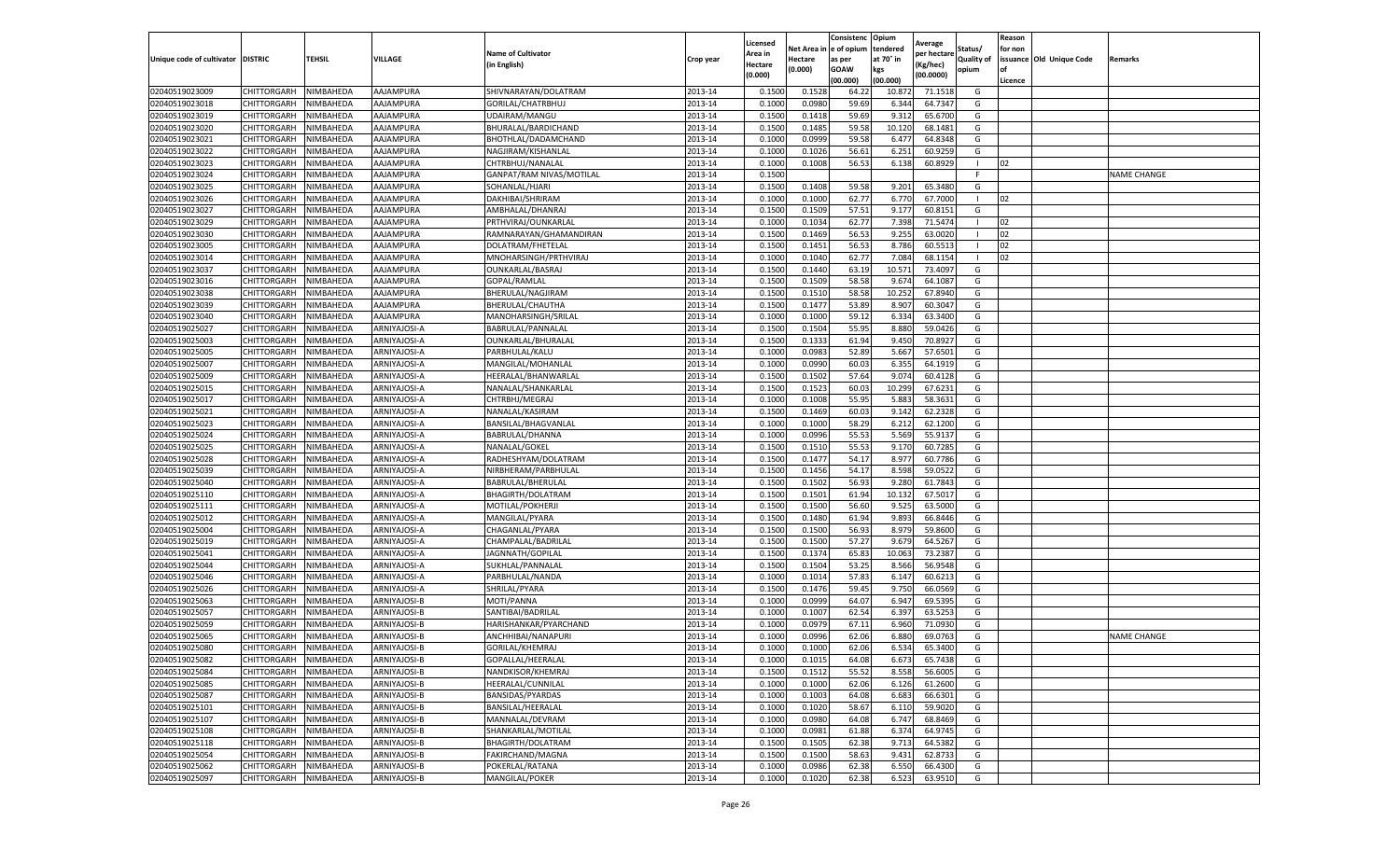|                                   |                    |           |              |                             |           | Licensed |         | Consistenc             | Opium     |                        |                   | Reason  |                          |                |
|-----------------------------------|--------------------|-----------|--------------|-----------------------------|-----------|----------|---------|------------------------|-----------|------------------------|-------------------|---------|--------------------------|----------------|
|                                   |                    |           |              | <b>Name of Cultivator</b>   |           | Area in  |         | Net Area in e of opium | tendered  | Average<br>per hectare | Status/           | for non |                          |                |
| Unique code of cultivator DISTRIC |                    | TEHSIL    | VILLAGE      | in English)                 | Crop year | Hectare  | Hectare | as per                 | at 70° in | (Kg/hec                | <b>Quality of</b> |         | issuance Old Unique Code | <b>Remarks</b> |
|                                   |                    |           |              |                             |           | (0.000)  | (0.000) | <b>GOAW</b>            | kgs       | (00.0000)              | opium             |         |                          |                |
|                                   |                    |           |              |                             |           |          |         | (00.000)               | (00.000)  |                        |                   | Licence |                          |                |
| 02040519025051                    | CHITTORGARH        | NIMBAHEDA | ARNIYAJOSI-B | BHAGVANLAL/DEVRAM           | 2013-14   | 0.1000   | 0.1001  | 70.37                  | 7.560     | 75.5245                | G                 |         |                          |                |
| 02040519026049                    | CHITTORGARH        | NIMBAHEDA | ARNODA-A     | KISHANDAS/RAMDAS            | 2013-14   | 0.1500   | 0.1460  | 67.89                  | 10.32     | 70.7466                | G                 |         |                          |                |
| 02040519026001                    | CHITTORGARH        | NIMBAHEDA | ARNODA-A     | MHDANLAL/PURANMAL           | 2013-14   | 0.1500   | 0.1500  | 67.89                  | 10.78     | 71.9000                | G                 |         |                          |                |
| 02040519026002                    | CHITTORGARH        | NIMBAHEDA | ARNODA-A     | BHOLIRAM/SHAMBHULAL         | 2013-14   | 0.1500   | 0.1498  | 67.44                  | 10.848    | 72.4166                | G                 |         |                          |                |
| 02040519026003                    | CHITTORGARH        | NIMBAHEDA | ARNODA-A     | AMRTHRAM/BHAGIRTH           | 2013-14   | 0.1500   | 0.1457  | 65.73                  | 9.98      | 68.5106                | G                 |         |                          |                |
| 02040519026004                    | CHITTORGARH        | NIMBAHEDA | ARNODA-A     | RAMESVARLAL/NANDRAM         | 2013-14   | 0.1500   | 0.1500  | 64.72                  | 10.29     | 68.6000                | G                 |         |                          |                |
| 02040519026007                    | CHITTORGARH        | NIMBAHEDA | ARNODA-A     | MANGILAL/HUKMICHAND         | 2013-14   | 0.1500   | 0.1500  | 67.44                  | 10.723    | 71.4867                | G                 |         |                          |                |
| 02040519026008                    | CHITTORGARH        | NIMBAHEDA | ARNODA-A     | PUSHKAR/NANDLAL             | 2013-14   | 0.1500   | 0.1456  | 61.88                  | 9.309     | 63.9354                | G                 |         |                          |                |
| 02040519026009                    | CHITTORGARH        | NIMBAHEDA | ARNODA-A     | BANSILAL/BHOTHLAL           | 2013-14   | 0.1500   | 0.1510  | 71.73                  | 11.28     | 74.7152                | G                 |         |                          |                |
| 02040519026010                    | CHITTORGARH        | NIMBAHEDA | ARNODA-A     | DEVRAM/KISHANLAL            | 2013-14   | 0.1500   | 0.1548  | 67.44                  | 11.012    | 71.1370                | G                 |         |                          |                |
| 02040519026011                    | CHITTORGARH        | NIMBAHEDA | ARNODA-A     | SATYANARAYAN/CHUNNILAL      | 2013-14   | 0.1500   | 0.1521  | 64.72                  | 10.198    | 67.0480                | G                 |         |                          |                |
| 02040519026012                    | CHITTORGARH        | NIMBAHEDA | ARNODA-A     | BADRILAL/HEMRAJ             | 2013-14   | 0.1500   | 0.1512  | 71.73                  | 11.405    | 75.4299                | G                 |         |                          |                |
| 02040519026013                    | CHITTORGARH        | NIMBAHEDA | ARNODA-A     | GANGARAM/VENAGUJAR          | 2013-14   | 0.1000   | 0.0992  | 68.82                  | 7.069     | 71.2601                | G                 |         |                          |                |
| 02040519026014                    | CHITTORGARH        | NIMBAHEDA | ARNODA-A     | UDHA/KALU                   | 2013-14   | 0.1500   | 0.1495  | 62.74                  | 9.635     | 64.4482                | G                 |         |                          |                |
| 02040519026015                    | CHITTORGARH        | NIMBAHEDA | ARNODA-A     | RAMPRASAD/MANGILAL          | 2013-14   | 0.1500   | 0.1518  | 64.72                  | 10.21     | 67.3057                | G                 |         |                          |                |
| 02040519026017                    | CHITTORGARH        | NIMBAHEDA | ARNODA-A     | NATHULAL/MADHO              | 2013-14   | 0.1500   | 0.1466  | 71.73                  | 11.528    | 78.6357                | G                 |         |                          |                |
| 02040519026019                    | CHITTORGARH        | NIMBAHEDA | ARNODA-A     | RAMPARSADH/MOTIRAM          | 2013-14   | 0.1000   | 0.1000  | 71.73                  | 7.460     | 74.6000                | G                 |         |                          |                |
| 02040519026022                    | CHITTORGARH        | NIMBAHEDA | ARNODA-A     | PRAKASHCHAND/MANGILAL       | 2013-14   | 0.1500   | 0.1505  | 68.82                  | 10.56     | 70.2259                | G                 |         |                          |                |
| 02040519026025                    | CHITTORGARH        | NIMBAHEDA | ARNODA-A     | NARAYAN/GISALAL             | 2013-14   | 0.1500   | 0.1505  | 68.82                  | 10.53     | 70.0266                | G                 |         |                          |                |
| 02040519026028                    | CHITTORGARH        | NIMBAHEDA | ARNODA-A     | MOHANIBAI/JANKIBAI          | 2013-14   | 0.1500   | 0.1482  | 62.74                  | 9.411     | 63.5020                | G                 |         |                          |                |
| 02040519026029                    | CHITTORGARH        | NIMBAHEDA | ARNODA-A     | BHERULAL/NARAYAN            | 2013-14   | 0.1000   | 0.0984  | 62.74                  | 6.391     | 64.9492                | G                 |         |                          |                |
| 02040519026030                    | CHITTORGARH        | NIMBAHEDA | ARNODA-A     | PURANMAL/GULABH             | 2013-14   | 0.1500   | 0.1439  | 65.81                  | 9.919     | 68.9298                | G                 |         |                          |                |
| 02040519026031                    | CHITTORGARH        | NIMBAHEDA | ARNODA-A     | PRTHVIRAJ/RADHU             | 2013-14   | 0.1500   | 0.1484  | 65.81                  | 9.843     | 66.3275                | G                 |         |                          |                |
| 02040519026033                    | CHITTORGARH        | NIMBAHEDA | ARNODA-A     | CHAGANLAL/NARAYAN           | 2013-14   | 0.1000   | 0.0999  | 68.82                  | 7.059     | 70.6607                | G                 |         |                          |                |
| 02040519026034                    | CHITTORGARH        | NIMBAHEDA | ARNODA-A     | AMBHALAL/DEVRAJ             | 2013-14   | 0.1500   | 0.1465  | 68.32                  | 10.43     | 71.2150                | G                 |         |                          |                |
| 02040519026036                    | CHITTORGARH        | NIMBAHEDA | ARNODA-A     | KALURAM/HARIRAM             | 2013-14   | 0.1500   | 0.1520  | 65.81                  | 10.23     | 67.3553                | G                 |         |                          |                |
| 02040519026039                    | CHITTORGARH        | NIMBAHEDA | ARNODA-A     | LILABAI/BABULAL/SHAMBHULAL  | 2013-14   | 0.1500   | 0.1529  | 65.35                  | 10.27     | 67.2269                | G                 |         |                          |                |
| 02040519026042                    | CHITTORGARH        | NIMBAHEDA | ARNODA-A     | RASHESHYAM/BHERULAL         | 2013-14   | 0.1000   | 0.1026  | 65.35                  | 7.179     | 69.9708                | G                 |         |                          |                |
| 02040519026045                    | CHITTORGARH        | NIMBAHEDA | ARNODA-A     | BAGDIRAM/KALURAM            | 2013-14   | 0.1500   | 0.1517  | 61.52                  | 9.597     | 63.2630                | G                 |         |                          |                |
| 02040519026046                    | CHITTORGARH        | NIMBAHEDA | ARNODA-A     | MODIRAM/PURANMAL            | 2013-14   | 0.1000   | 0.1020  | 65.35                  | 6.712     | 65.8039                | G                 |         |                          |                |
| 02040519026052                    | CHITTORGARH        | NIMBAHEDA | ARNODA-A     | PARHLAD/BHERULAL            | 2013-14   | 0.1500   | 0.1484  | 61.52                  | 9.52      | 64.1981                | G                 |         |                          |                |
| 02040519026053                    | CHITTORGARH        | NIMBAHEDA | ARNODA-A     | RAMCHANDRA/BHOTHLAL         | 2013-14   | 0.1500   | 0.1496  | 68.32                  | 10.960    | 73.2620                | G                 |         |                          |                |
| 02040519026313                    | CHITTORGARH        | NIMBAHEDA | ARNODA-A     | GOPAL/BANSILAL              | 2013-14   | 0.1500   | 0.1457  | 65.80                  | 9.87      | 67.7419                | G                 |         |                          |                |
| 02040519026020                    | CHITTORGARH        | NIMBAHEDA | ARNODA-A     | KESURAM/GISALAL             | 2013-14   | 0.1500   | 0.1500  | 61.52                  | 9.580     | 63.8667                | G                 |         |                          |                |
| 02040519026335                    | CHITTORGARH        | NIMBAHEDA | ARNODA-A     | SUNDARLAL/DEVILAL/PYARCHAND | 2013-14   | 0.1500   | 0.1451  | 68.32                  | 10.297    | 70.9649                | G                 |         |                          |                |
| 02040519026336                    | CHITTORGARH        | NIMBAHEDA | ARNODA-A     | GOVINDRAM/CHAGANLAL         | 2013-14   | 0.1500   | 0.1512  | 65.80                  | 10.63     | 70.3108                | G                 |         |                          |                |
| 02040519026337                    | CHITTORGARH        | NIMBAHEDA | ARNODA-A     | NANDLAL/BHANWARLAL          | 2013-14   | 0.1500   | 0.1493  | 61.52                  | 9.544     | 63.9250                | G                 |         |                          |                |
| 02040519026338                    | CHITTORGARH        | NIMBAHEDA | ARNODA-A     | KALURAM/PYARCHAND           | 2013-14   | 0.1500   | 0.1492  | 65.80                  | 10.208    | 68.4182                | G                 |         |                          |                |
| 02040519026340                    | CHITTORGARH        | NIMBAHEDA | ARNODA-A     | NANIBAI/BHUVANIRAM          | 2013-14   | 0.1500   | 0.1450  | 65.63                  | 9.666     | 66.6621                | G                 |         |                          |                |
| 02040519026341                    | CHITTORGARH        | NIMBAHEDA | ARNODA-A     | BALULAL/TOLIRAM             | 2013-14   | 0.1500   | 0.1496  | 65.63                  | 10.088    | 67.4332                | G                 |         |                          |                |
| 02040519026037                    | CHITTORGARH        | NIMBAHEDA | ARNODA-A     | <b>BHANWARLAL/GOKEL</b>     | 2013-14   | 0.1500   | 0.1458  | 65.63                  | 9.732     | 66.7490                | G                 |         |                          |                |
| 02040519026048                    | CHITTORGARH        | NIMBAHEDA | ARNODA-A     | PARHLAD/KALURAM             | 2013-14   | 0.1500   | 0.1520  | 68.32                  | 10.873    | 71.5329                | G                 |         |                          |                |
| 02040519026316                    | CHITTORGARH        | NIMBAHEDA | ARNODA-B     | NANDLAL/PRTHVIRAJ           | 2013-14   | 0.1500   | 0.1464  | 62.62                  | 9.73      | 66.4822                | G                 |         |                          |                |
| 02040519026055                    | CHITTORGARH        | NIMBAHEDA | ARNODA-B     | HUKMICHAND/CHTRBHUJ         | 2013-14   | 0.1500   | 0.1480  | 65.79                  | 10.19     | 68.8986                | G                 |         |                          |                |
| 02040519026056                    | CHITTORGARH        | NIMBAHEDA | ARNODA-B     | PUSKAR/JIVRAJ               | 2013-14   | 0.1500   | 0.1496  | 62.62                  | 9.957     | 66.5575                | G                 |         |                          |                |
| 02040519026057                    | CHITTORGARH        | NIMBAHEDA | ARNODA-B     | YUSUFH M./HEDARSHAHA        | 2013-14   | 0.1000   | 0.1007  | 56.12                  | 5.28      | 52.4628                | G                 |         |                          |                |
| 02040519026062                    | CHITTORGARH        | NIMBAHEDA | ARNODA-B     | PERAMCHAND/MEGRAJ           | 2013-14   | 0.1500   | 0.1473  | 65.79                  | 10.38     | 70.5024                | G                 |         |                          |                |
| 02040519026063                    | CHITTORGARH        | NIMBAHEDA | ARNODA-B     | JAGDISH/KESARMAL            | 2013-14   | 0.1500   | 0.1520  | 65.79                  | 10.432    | 68.6316                | G                 |         |                          |                |
| 02040519026067                    | CHITTORGARH        | NIMBAHEDA | ARNODA-B     | NATHU/NANDA                 | 2013-14   | 0.1000   | 0.0950  | 65.76                  | 6.811     | 71.6947                | G                 |         |                          |                |
| 02040519026070                    | CHITTORGARH        | NIMBAHEDA | ARNODA-B     | SALIMSHA/KASAMSHA           | 2013-14   | 0.1500   | 0.1496  | 62.62                  | 9.688     | 64.7594                | G                 |         |                          |                |
| 02040519026065                    | CHITTORGARH        | NIMBAHEDA | ARNODA-B     | CHAGANLAL/HARIRAM           | 2013-14   | 0.1500   | 0.1500  | 65.76                  | 10.306    | 68.7067                | G                 |         |                          |                |
| 02040519026073                    | CHITTORGARH        | NIMBAHEDA | ARNODA-B     | BHANWARLAL/KHEMRAJ          | 2013-14   | 0.1500   | 0.1450  | 65.76                  | 10.052    | 69.3241                | G                 |         |                          |                |
| 02040519026075                    | CHITTORGARH        | NIMBAHEDA | ARNODA-B     | SHIVRAM/RAMBAX              | 2013-14   | 0.1500   | 0.1460  | 65.43                  | 9.833     | 67.3493                | G                 |         |                          |                |
| 02040519026076                    | <b>CHITTORGARH</b> | NIMBAHEDA | ARNODA-B     | SEETARAM/PARSHRAM           | 2013-14   | 0.1000   | 0.0977  | 68.70                  | 7.282     | 74.5343                | G                 |         |                          |                |
| 02040519026078                    | CHITTORGARH        | NIMBAHEDA | ARNODA-B     | HEERALAL/NARAYAN            | 2013-14   | 0.1500   | 0.1500  | 59.44                  | 9.561     | 63.7400                | G                 |         |                          |                |
| 02040519026079                    | CHITTORGARH        | NIMBAHEDA | ARNODA-B     | MOHANLAL/KESARIMAL          | 2013-14   | 0.1500   | 0.1500  | 65.43                  | 10.160    | 67.7333                | G                 |         |                          |                |
| 02040519026088                    | CHITTORGARH        | NIMBAHEDA | ARNODA-B     | SHAILAENDRASINGH/NAWALSINGH | 2013-14   | 0.1000   | 0.1036  | 56.12                  | 5.612     | 54.1699                | G                 |         |                          |                |
| 02040519026092                    | CHITTORGARH        | NIMBAHEDA | ARNODA-B     | GANESHRAM/SOBHARAM          | 2013-14   | 0.1500   | 0.1504  | 62.58                  | 9.932     | 66.0372                | G                 |         |                          |                |
| 02040519026098                    | <b>CHITTORGARH</b> | NIMBAHEDA | ARNODA-B     | RADHESHYAM/CUNNILAL         | 2013-14   | 0.1000   | 0.1010  | 62.58                  | 6.446     | 63.8218                | G                 |         |                          |                |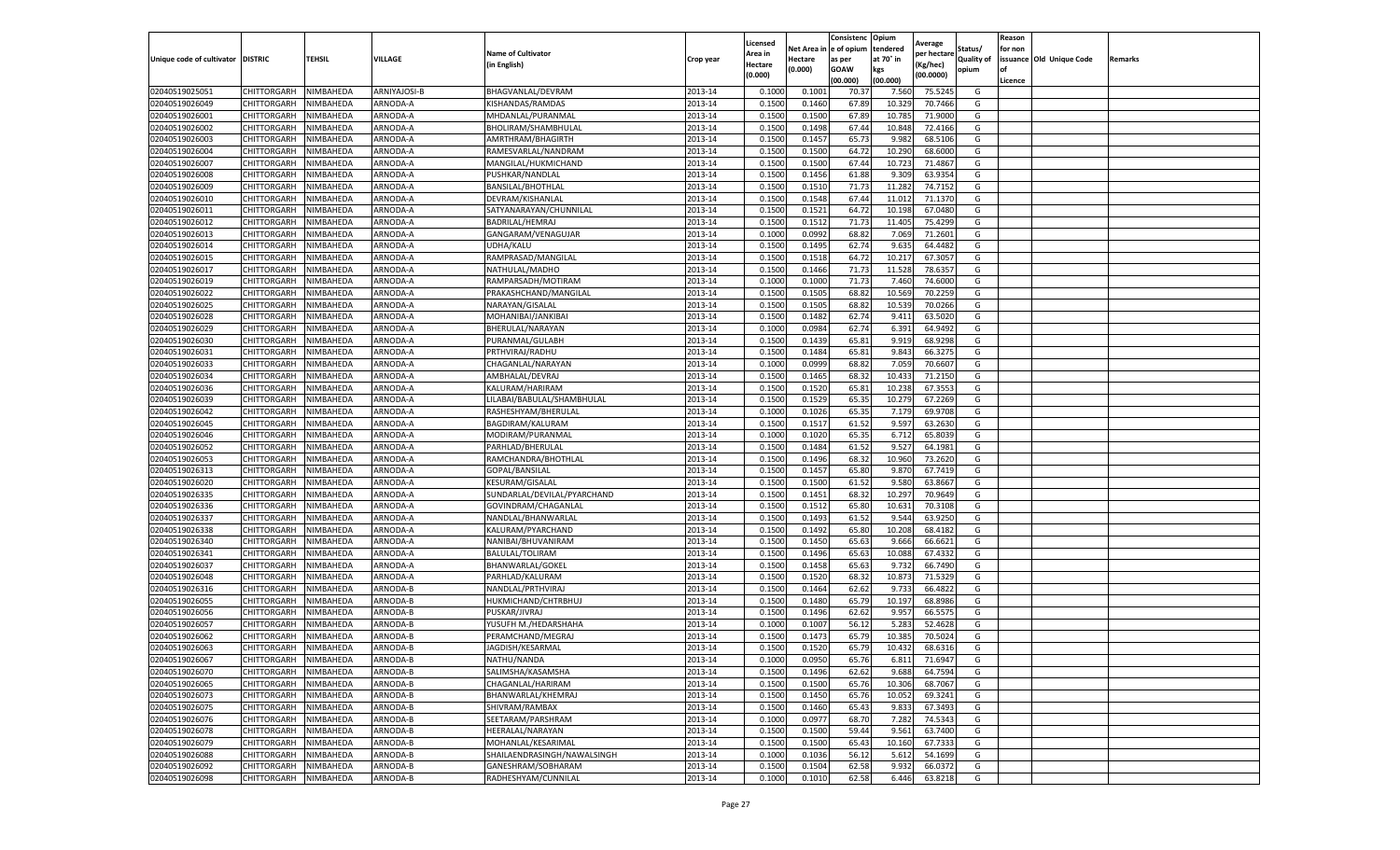|                                   |                            |           |                      |                           |           | Licensed |                  | Consistenc             | Opium          |                        |                   | Reason  |                          |                |
|-----------------------------------|----------------------------|-----------|----------------------|---------------------------|-----------|----------|------------------|------------------------|----------------|------------------------|-------------------|---------|--------------------------|----------------|
|                                   |                            |           |                      | <b>Name of Cultivator</b> |           | Area in  |                  | Net Area in e of opium | tendered       | Average<br>per hectare | Status/           | for non |                          |                |
| Unique code of cultivator DISTRIC |                            | TEHSIL    | VILLAGE              | in English)               | Crop year | Hectare  | Hectare          | as per                 | at 70° in      | (Kg/hec                | <b>Quality of</b> |         | issuance Old Unique Code | <b>Remarks</b> |
|                                   |                            |           |                      |                           |           | (0.000)  | (0.000)          | <b>GOAW</b>            | kgs            | (00.0000)              | opium             |         |                          |                |
|                                   |                            |           |                      |                           |           |          |                  | (00.000)               | (00.000)       |                        |                   | Licence |                          |                |
| 02040519026100                    | CHITTORGARH                | NIMBAHEDA | ARNODA-B             | JASRAJ/BHVANIRAM          | 2013-14   | 0.1000   | 0.1000           | 71.20                  | 7.73           | 77.3000                | G                 |         |                          |                |
| 02040519026102                    | CHITTORGARH                | NIMBAHEDA | ARNODA-B             | HEERALAL/DOLATRAM         | 2013-14   | 0.1500   | 0.1480           | 65.43                  | 10.36          | 70.0405                | G                 |         |                          |                |
| 02040519026103                    | CHITTORGARH                | NIMBAHEDA | ARNODA-B             | NANDLAL/RATANLAI          | 2013-14   | 0.1500   | 0.1517           | 71.20                  | 11.250         | 74.1595                | G                 |         |                          |                |
| 02040519026105                    | CHITTORGARH                | NIMBAHEDA | ARNODA-B             | RAMESVAR/MOJIRAM          | 2013-14   | 0.1000   | 0.1014           | 59.44                  | 6.470          | 63.8067                | G                 |         |                          |                |
| 02040519026109                    | <b>CHITTORGARH</b>         | NIMBAHEDA | ARNODA-B             | TULSIRAM/NANURAM          | 2013-14   | 0.1500   | 0.1480           | 59.44                  | 9.307          | 62.8851                | G                 |         |                          |                |
| 02040519026114                    | CHITTORGARH                | NIMBAHEDA | ARNODA-B             | BHERULAL/PARBHULAL        | 2013-14   | 0.1500   | 0.1505           | 62.58                  | 10.192         | 67.7209                | G                 |         |                          |                |
| 02040519026118                    | CHITTORGARH                | NIMBAHEDA | ARNODA-B             | GOPILAL/KISHANLAL         | 2013-14   | 0.1500   | 0.1500           | 61.84                  | 9.51           | 63.4333                | G                 |         |                          |                |
| 02040519026120                    | CHITTORGARH                | NIMBAHEDA | ARNODA-B             | BHURALAL/WARDA            | 2013-14   | 0.1500   | 0.1466           | 61.84                  | 9.426          | 64.297                 | G                 |         |                          |                |
| 02040519026125                    | CHITTORGARH                | NIMBAHEDA | ARNODA-B             | MNOHAR/BADRILAL           | 2013-14   | 0.1500   | 0.1525           | 61.84                  | 10.027         | 65.7508                | G                 |         |                          |                |
| 02040519026128                    | CHITTORGARH                | NIMBAHEDA | ARNODA-B             | SEETARAM/NANDRAM          | 2013-14   | 0.1500   | 0.1504           | 64.81                  | 10.397         | 69.1290                | G                 |         |                          |                |
| 02040519026130                    | CHITTORGARH                | NIMBAHEDA | ARNODA-B             | JAGDISHCHAND/NANDRAM      | 2013-14   | 0.1500   | 0.1495           | 62.67                  | 9.929          | 66.4147                | G                 |         |                          |                |
| 02040519026133                    | CHITTORGARH                | NIMBAHEDA | ARNODA-B             | SHANKARLAL/KISHANLAL      | 2013-14   | 0.1500   | 0.1500           | 68.70                  | 10.87          | 72.4933                | G                 |         |                          |                |
| 02040519026314                    | CHITTORGARH                | NIMBAHEDA | ARNODA-B             | ISMAILSHA/HEDARSHA        | 2013-14   | 0.1000   | 0.1017           | 52.16                  | 5.209          | 51.2193                | G                 |         |                          |                |
| 02040519026315                    | CHITTORGARH                | NIMBAHEDA | ARNODA-B             | GOVINDRAM/DALLICHAND      | 2013-14   | 0.1500   | 0.1521           | 62.67                  | 10.323         | 67.8698                | G                 |         |                          |                |
| 02040519026324                    | CHITTORGARH                | NIMBAHEDA | ARNODA-B             | FULCHAND/BARDA            | 2013-14   | 0.1000   | 0.1000           | 59.73                  | 6.169          | 61.6900                | G                 |         |                          |                |
| 02040519026322                    | CHITTORGARH                | NIMBAHEDA | ARNODA-B             | BALURAM/HUKMICHAND        | 2013-14   | 0.1500   | 0.1428           | 62.67                  | 9.427          | 66.0154                | G                 |         |                          |                |
| 02040519026323                    | CHITTORGARH                | NIMBAHEDA | ARNODA-B             | SHRILAL/SHAMBHULAL        | 2013-14   | 0.1500   | 0.1517           | 68.70                  | 11.218         | 73.9486                | G                 |         |                          |                |
| 02040519026325                    | CHITTORGARH                | NIMBAHEDA | ARNODA-B             | RADHESHYAM/CUNNILAL       | 2013-14   | 0.1500   | 0.1487           | 61.88                  | 9.795          | 65.8709                | G                 |         |                          |                |
| 02040519026328                    | CHITTORGARH                | NIMBAHEDA | ARNODA-B             | <b>BADRILAL/BHURALI</b>   | 2013-14   | 0.1500   | 0.1495           | 71.20                  | 12.57          | 84.0936                | G                 |         |                          |                |
| 02040519026329                    | CHITTORGARH                | NIMBAHEDA | ARNODA-B             | JAGDISHCHAND/TEKCHAND     | 2013-14   | 0.1500   | 0.1520           | 64.81                  | 10.064         | 66.2105                | G                 |         |                          |                |
| 02040519026330                    | CHITTORGARH                | NIMBAHEDA | ARNODA-B             | RAMPARSHAD/DEVRAM         | 2013-14   | 0.1500   | 0.1450           | 59.73                  | 9.702          | 66.9103                | G                 |         |                          |                |
| 02040519026066                    | CHITTORGARH                | NIMBAHEDA | ARNODA-B             | RUPLAL/KISHANLAL          | 2013-14   | 0.1500   | 0.1538           | 59.73                  | 9.540          | 62.0286                | G                 |         |                          |                |
| 02040519026069                    | CHITTORGARH                | NIMBAHEDA | ARNODA-B             | DEVRAJ/BARDA              | 2013-14   | 0.1500   | 0.1452           | 64.81                  | 9.481          | 65.2961                | G                 |         |                          |                |
| 02040519026093                    | CHITTORGARH                | NIMBAHEDA | ARNODA-B             | MHDANLAL/SOBHARAM         | 2013-14   | 0.1500   | 0.1465           | 64.84                  | 10.43          | 71.1945                | G                 |         |                          |                |
| 02040519026317                    | CHITTORGARH                | NIMBAHEDA | ARNODA-B             | RATANIBAI/KALURAM         | 2013-14   | 0.1500   | 0.1472           | 64.84                  | 9.763          | 66.3247                | G                 |         |                          |                |
| 02040519026132                    | CHITTORGARH                | NIMBAHEDA | ARNODA-B             | SHAMBHULAL/BHURALAI       | 2013-14   | 0.1500   | 0.1517           | 67.89                  | 11.076         | 73.0125                | G                 |         |                          |                |
| 02040519026123                    | CHITTORGARH                | NIMBAHEDA | ARNODA-B             | CHAGANLAL/RUPLAI          | 2013-14   | 0.1500   | 0.1512           | 64.84                  | 10.03          | 66.3492                | G                 |         |                          |                |
| 02040519026061                    | CHITTORGARH                | NIMBAHEDA | ARNODA-B             | SATYANARAYAN/KISANLAL     | 2013-14   | 0.1500   | 0.1450           | 65.73                  | 10.104         | 69.6828                | G                 |         |                          |                |
| 02040519026320                    | CHITTORGARH                | NIMBAHEDA | ARNODA-B             | SHRYAMLAL/MANGILAL        | 2013-14   | 0.1500   | 0.1499           | 61.88                  | 9.583          | 63.9293                | G                 |         |                          |                |
| 02040519026068                    | CHITTORGARH                | NIMBAHEDA | ARNODA-B             | ABDULKARIMSHA/NATHIBAI    | 2013-14   | 0.1500   | 0.1479           | 58.74                  | 9.306          | 62.9209                | G                 |         |                          |                |
| 02040519026081                    | CHITTORGARH                | NIMBAHEDA | ARNODA-B             | BHANWARLAL/MATHRA         | 2013-14   | 0.1000   | 0.1000           | 65.73                  | 7.362          | 73.6200                | G                 |         |                          |                |
| 02040519026119                    | CHITTORGARH                | NIMBAHEDA | ARNODA-B             | TULSIRAM/BHAGU            | 2013-14   | 0.1000   | 0.1007           | 56.86                  | 6.060          | 60.1787                | G                 |         |                          |                |
| 02040519026054                    | CHITTORGARH                | NIMBAHEDA | ARNODA-B             | DINDAYAL/HUKMICHAND       | 2013-14   | 0.1500   | 0.1490           | 65.73                  | 10.094         | 67.7450                | G                 |         |                          |                |
| 02040519026087                    | CHITTORGARH                | NIMBAHEDA | ARNODA-B             | HUKMICHAND/BHERULAL       | 2013-14   | 0.1500   | 0.1539           | 58.74                  | 10.12          | 65.7570                | G                 |         |                          |                |
| 02040519026319                    | CHITTORGARH                | NIMBAHEDA | ARNODA-B             | DURGASHANKAR/RAMCHANDRA   | 2013-14   | 0.1500   | 0.1520           | 65.73                  | 10.695         | 70.3618                | G                 |         |                          |                |
| 02040519026342                    | CHITTORGARH                | NIMBAHEDA | ARNODA-B             | PARBHULAL/HARIRAM         | 2013-14   | 0.1500   | 0.1489           | 65.73                  | 10.31          | 69.2411                | G                 |         |                          |                |
| 02040519026183                    | CHITTORGARH                | NIMBAHEDA | ARNODA-C             | MUKESHKUMAR/GANSHYAM      | 2013-14   | 0.1500   | 0.1520           | 64.36                  | 10.17          | 66.9605                | G                 |         |                          |                |
| 02040519026134                    | CHITTORGARH                | NIMBAHEDA | ARNODA-C             | BHAGVATIPARSAD/BHANWARLAL | 2013-14   | 0.1500   | 0.1488           | 67.86                  | 10.37          | 69.7110                | G                 |         |                          |                |
| 02040519026136                    | CHITTORGARH                | NIMBAHEDA | ARNODA-C             | KALURAM/HEMRAJ            | 2013-14   | 0.1500   | 0.1465           | 64.36                  | 9.976          | 68.0956                | G                 |         |                          |                |
| 02040519026137                    | CHITTORGARH                | NIMBAHEDA | ARNODA-C             | MURLIPARSAD/BHANWARLAL    | 2013-14   | 0.1500   | 0.1461           | 67.08                  | 10.11          | 69.1992                | G                 |         |                          |                |
| 02040519026138                    | CHITTORGARH                | NIMBAHEDA | ARNODA-C             | RATANLAL/JAICHAND         | 2013-14   | 0.1500   | 0.1520           | 67.08                  | 10.62          | 69.9145                | G                 |         |                          |                |
| 02040519026141                    | CHITTORGARH                | NIMBAHEDA | ARNODA-C             | LAXMINARAYAN/BADRILAL     | 2013-14   | 0.1500   | 0.1482           | 58.86                  | 8.938          | 60.3104                | G                 |         |                          |                |
| 02040519026148                    | CHITTORGARH                | NIMBAHEDA | ARNODA-C             | JAGDISH/MODIRAM           | 2013-14   | 0.1500   | 0.1493           | 57.51                  | 8.791          | 58.8814                | G                 |         |                          |                |
| 02040519026150                    | CHITTORGARH                | NIMBAHEDA | ARNODA-C             | <b>BADRILAL/DALLA</b>     | 2013-14   | 0.1500   | 0.1458           | 58.86                  | 9.476          | 64.9931                | G                 |         |                          |                |
| 02040519026154                    | CHITTORGARH                | NIMBAHEDA | ARNODA-C             | RAMCHANDRA/CUNNILAL       | 2013-14   | 0.1500   | 0.1520           | 63.18                  | 9.847          | 64.7829                | G                 |         |                          |                |
| 02040519026155                    | CHITTORGARH                | NIMBAHEDA | ARNODA-C             | BARDICHAND/CHAMPALAL      | 2013-14   | 0.1500   | 0.1410           | 58.86                  | 8.33           | 59.0993                | G                 |         |                          |                |
| 02040519026156                    | CHITTORGARH                | NIMBAHEDA | ARNODA-C             | GISALAL/MOTIRAM           | 2013-14   | 0.1500   | 0.1500           | 63.18                  | 9.522          | 63.4800                | G                 |         |                          |                |
| 02040519026162                    | CHITTORGARH                | NIMBAHEDA | ARNODA-C             | KHEMRAJ/RODA              | 2013-14   | 0.1500   | 0.1411           | 63.18                  | 9.648          | 68.3770                | G                 |         |                          |                |
| 02040519026163                    |                            |           |                      | DHAPUBAI/MEGRAJ           | 2013-14   | 0.1000   |                  |                        |                |                        |                   |         |                          |                |
|                                   | CHITTORGARH<br>CHITTORGARH | NIMBAHEDA | ARNODA-C<br>ARNODA-C |                           | 2013-14   | 0.1500   | 0.1000<br>0.1470 | 61.09<br>64.37         | 6.633          | 66.3300<br>66.5578     | G<br>G            |         |                          |                |
| 02040519026164                    |                            | NIMBAHEDA | ARNODA-C             | BANSILAL/GOPAL            | 2013-14   | 0.1500   |                  |                        | 9.784<br>9.294 | 62.5859                | G                 |         |                          |                |
| 02040519026165                    | CHITTORGARH                | NIMBAHEDA |                      | SHYAMBAI/RAMNARAYAN       |           |          | 0.1485           | 61.09                  |                |                        |                   |         |                          |                |
| 02040519026166                    | CHITTORGARH                | NIMBAHEDA | ARNODA-C             | BAGDIRAM/MEGRAJ           | 2013-14   | 0.1500   | 0.1493           | 61.09                  | 9.731          | 65.1775                | G                 |         |                          |                |
| 02040519026169                    | CHITTORGARH                | NIMBAHEDA | ARNODA-C             | SOHANBAI/RAMCHANDRA       | 2013-14   | 0.1500   | 0.1485           | 64.37                  | 9.895          | 66.6330                | G                 |         |                          |                |
| 02040519026171                    | <b>CHITTORGARH</b>         | NIMBAHEDA | ARNODA-C             | PYARCHAND/RADHU           | 2013-14   | 0.1500   | 0.1470           | 59.19                  | 9.208          | 62.6395                | G                 |         |                          |                |
| 02040519026172                    | CHITTORGARH                | NIMBAHEDA | ARNODA-C             | RAMESHCHANDRA/BADRILAL    | 2013-14   | 0.1500   | 0.1485           | 62.26                  | 9.588          | 64.5657                | G                 |         |                          |                |
| 02040519026174                    | <b>CHITTORGARH</b>         | NIMBAHEDA | ARNODA-C             | BAPULAL/RAMNARAYAN        | 2013-14   | 0.1000   | 0.1020           | 62.26                  | 6.493          | 63.6569                | G                 |         |                          |                |
| 02040519026180                    | CHITTORGARH                | NIMBAHEDA | ARNODA-C             | KOSLYABAI/BADRILAL        | 2013-14   | 0.1500   | 0.1512           | 64.37                  | 9.987          | 66.0516                | G                 |         |                          |                |
| 02040519026182                    | CHITTORGARH                | NIMBAHEDA | ARNODA-C             | <b>BAPULAL/SHRILAL</b>    | 2013-14   | 0.1500   | 0.1476           | 65.75                  | 9.938          | 67.3306                | G                 |         |                          |                |
| 02040519026185                    | <b>CHITTORGARH</b>         | NIMBAHEDA | ARNODA-C             | MANKUWAR/OMPARKASH        | 2013-14   | 0.1500   | 0.1433           | 62.26                  | 9.544          | 66.6015                | G                 |         |                          |                |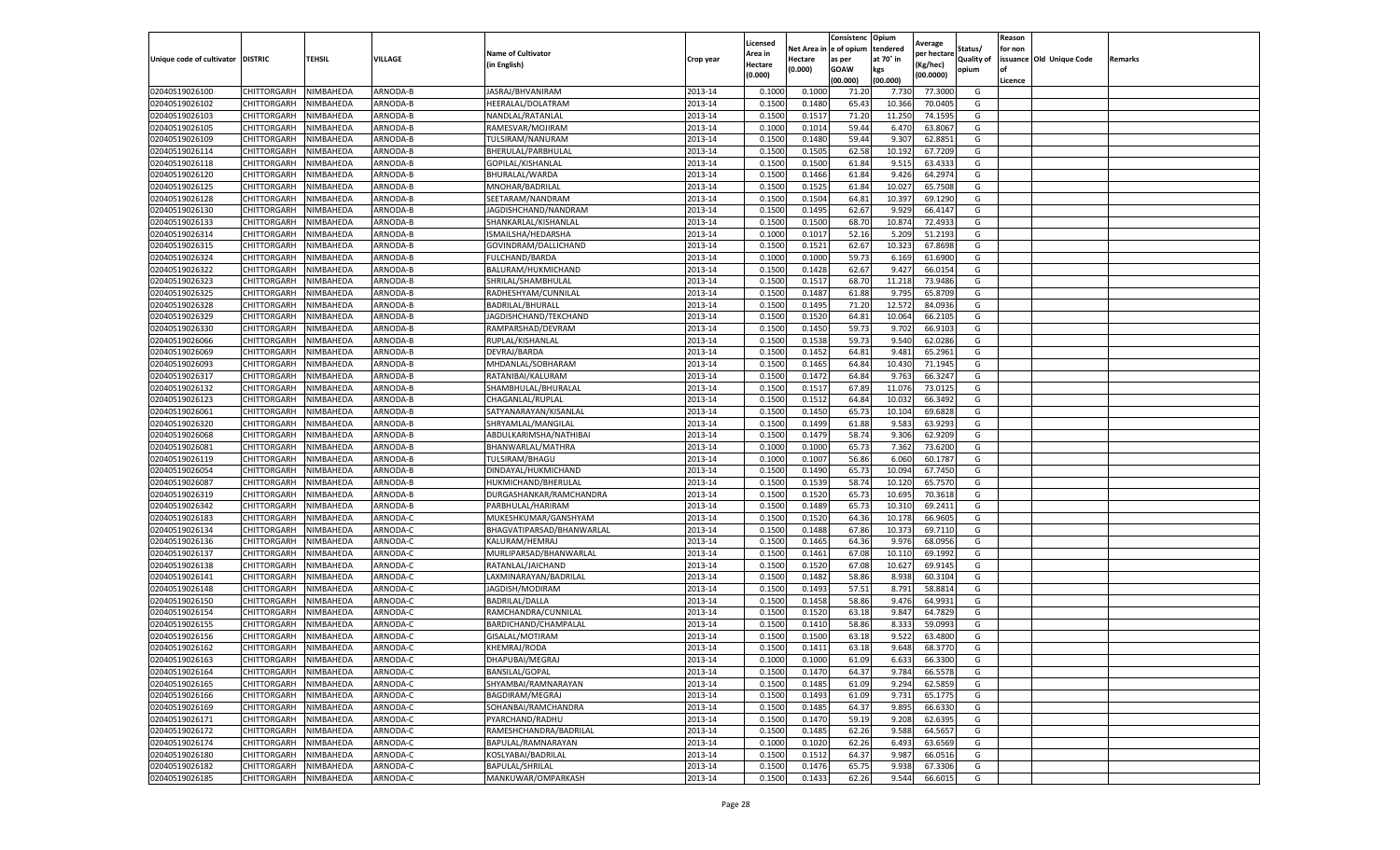|                                   |             |           |                 |                              |                    | Licensed         |            | Consistenc  | Opium     | Average     |                   | Reason  |                          |                    |
|-----------------------------------|-------------|-----------|-----------------|------------------------------|--------------------|------------------|------------|-------------|-----------|-------------|-------------------|---------|--------------------------|--------------------|
|                                   |             |           |                 | <b>Name of Cultivator</b>    |                    | Area in          | Net Area i | e of opium  | tendered  | per hectare | Status/           | for non |                          |                    |
| Unique code of cultivator DISTRIC |             | TEHSIL    | VILLAGE         | (in English)                 | Crop year          | Hectare          | Hectare    | as per      | at 70° in | (Kg/hec)    | <b>Quality of</b> |         | issuance Old Unique Code | Remarks            |
|                                   |             |           |                 |                              |                    | (0.000)          | (0.000)    | <b>GOAW</b> | kgs       | (00.0000)   | opium             | οf      |                          |                    |
|                                   |             |           |                 |                              |                    |                  |            | (00.000     | (00.000)  |             |                   | Licence |                          |                    |
| 02040519026187                    | CHITTORGARH | NIMBAHEDA | ARNODA-C        | BHAGATRAM/BHUVANIRAM         | 2013-14            | 0.1500           | 0.1500     | 61.25       | 9.660     | 64.4000     | G                 |         |                          |                    |
| 02040519026191                    | CHITTORGARH | NIMBAHEDA | ARNODA-C        | SEETARAM/NIRBHERAM           | 2013-14            | 0.150            | 0.1520     | 65.75       | 10.21     | 67.1711     | G                 |         |                          |                    |
| 02040519026192                    | CHITTORGARH | NIMBAHEDA | ARNODA-C        | CHAMPALAL/WARDA              | 2013-14            | 0.1500           | 0.1504     | 61.25       | 9.686     | 64.4016     | G                 |         |                          |                    |
| 02040519026193                    | CHITTORGARH | NIMBAHEDA | ARNODA-C        | SANTILAL/NATHULAL            | 2013-14            | 0.1500           | 0.1512     | 61.25       | 9.818     | 64.9339     | G                 |         |                          |                    |
| 02040519026195                    | CHITTORGARH | NIMBAHEDA | ARNODA-C        | KALURAM/OUNKARLAL            | 2013-14            | 0.1500           | 0.1465     | 65.75       | 10.107    | 68.9898     | G                 |         |                          |                    |
| 02040519026196                    | CHITTORGARH | NIMBAHEDA | ARNODA-C        | MHDANLAL/BHANWARLAI          | 2013-14            | 0.1500           | 0.1500     | 59.19       | 9.327     | 62.1800     | G                 |         |                          |                    |
| 02040519026198                    | CHITTORGARH | NIMBAHEDA | ARNODA-C        | MHDANLAL/KALURAM             | 2013-14            | 0.1500           | 0.1520     | 61.36       | 9.581     | 63.0329     | G                 |         |                          |                    |
| 02040519026199                    | CHITTORGARH | NIMBAHEDA | ARNODA-C        | BHANWARLAL/MEGRAJ            | 2013-14            | 0.1500           | 0.1520     | 59.19       | 9.352     | 61.5263     | G                 |         |                          |                    |
| 02040519026200                    | CHITTORGARH | NIMBAHEDA | ARNODA-C        | MOJIRAM/NARAYAN              | 2013-14            | 0.1500           | 0.1480     | 70.78       | 10.910    | 73.7162     | G                 |         |                          |                    |
| 02040519026201                    | CHITTORGARH | NIMBAHEDA | ARNODA-C        | DHANSUKH/SHRILAL             | 2013-14            | 0.1500           | 0.1470     | 67.08       | 9.976     | 67.8639     | G                 |         |                          |                    |
| 02040519026331                    | CHITTORGARH | NIMBAHEDA | ARNODA-C        | NANDLAL/MOHANLAI             | 2013-14            | 0.1500           | 0.1475     | 61.36       | 9.432     | 63.9458     | G                 |         |                          |                    |
| 02040519026332                    | CHITTORGARH | NIMBAHEDA | ARNODA-C        | KHEMRAJ/DALURAM              | 2013-14            | 0.1500           | 0.1500     | 65.85       | 10.282    | 68.5467     | G                 |         |                          |                    |
| 02040519026135                    | CHITTORGARH | NIMBAHEDA | <b>ARNODA-C</b> | BANSILAL/HEMRAJ              | 2013-14            | 0.1500           | 0.1493     | 65.85       | 10.103    | 67.6691     | G                 |         |                          |                    |
| 02040519026139                    | CHITTORGARH | NIMBAHEDA | ARNODA-C        | BANSILAL/BHANWARLAL          | 2013-14            | 0.1500           | 0.1500     | 67.08       | 10.570    | 70.4667     | G                 |         |                          |                    |
| 02040519026143                    | CHITTORGARH | NIMBAHEDA | ARNODA-C        | DAMARLAL/BHERULAL            | 2013-14            | 0.1000           | 0.1000     | 60.14       | 6.083     | 60.8300     | G                 |         |                          |                    |
| 02040519026160                    | CHITTORGARH | NIMBAHEDA | ARNODA-C        | CHAMPALAL/KISHANLAL          | 2013-14            | 0.1500           | 0.1500     | 61.36       | 9.423     | 62.8200     | G                 |         |                          |                    |
| 02040519026333                    | CHITTORGARH | NIMBAHEDA | ARNODA-C        | RAMPARSHAD/KANIRAM           | 2013-14            | 0.1500           | 0.1472     | 65.85       | 10.687    | 72.6019     | G                 |         |                          |                    |
| 02040519026142                    | CHITTORGARH | NIMBAHEDA | ARNODA-C        | MANKUWAR/MANGILAL            | 2013-14            | 0.1500           | 0.1512     | 64.85       | 10.144    | 67.0899     | G                 |         |                          |                    |
| 02040519026144                    | CHITTORGARH | NIMBAHEDA | ARNODA-C        | SATEYENARAYAN/NIRBHERAM      | 2013-14            | 0.1000           | 0.0480     | 61.36       | 3.059     | 63.7292     | G                 |         |                          |                    |
| 02040519026146                    | CHITTORGARH | NIMBAHEDA | ARNODA-C        | SATTUBAI/MOJIRAM             | 2013-14            | 0.1500           | 0.1492     | 61.38       | 9.567     | 64.1220     | G                 |         |                          | <b>NAME CHANGE</b> |
| 02040519026161                    | CHITTORGARH | NIMBAHEDA | ARNODA-C        | BANSILAL/RAMCHANDRA          | 2013-14            | 0.1500           | 0.1500     | 61.38       | 9.470     | 63.1333     | G                 |         |                          |                    |
| 02040519026168                    | CHITTORGARH | NIMBAHEDA | ARNODA-C        | SHANKARLAL/DOLATRAM          | 2013-14            | 0.1500           | 0.1506     | 57.51       | 8.766     | 58.2072     | G                 |         |                          |                    |
| 02040519026175                    | CHITTORGARH | NIMBAHEDA | ARNODA-C        | BHAWANIRAM/BHERULAL/NANDUBAI | 2013-14            | 0.1500           | 0.1500     | 60.14       | 9.485     | 63.2333     | G                 |         |                          |                    |
| 02040519026184                    | CHITTORGARH | NIMBAHEDA | ARNODA-C        | KAMLABAI/GOKEL               | 2013-14            | 0.1500           | 0.1505     | 64.85       | 10.246    | 68.0797     | G                 |         |                          |                    |
| 02040519026152                    | CHITTORGARH | NIMBAHEDA | ARNODA-C        | GISALAL/RODA                 | 2013-14            | 0.1000           | 0.1007     | 56.14       | 5.654     | 56.1470     | G                 |         |                          |                    |
| 02040519026153                    | CHITTORGARH | NIMBAHEDA | ARNODA-C        |                              | 2013-14            | 0.1500           | 0.1485     | 60.14       | 9.201     | 61.9596     | G                 |         |                          |                    |
|                                   |             |           |                 | SANTAKUMARI/BHANWARLAL       |                    |                  |            |             |           |             |                   |         |                          |                    |
| 02040519026167                    | CHITTORGARH | NIMBAHEDA | ARNODA-C        | <b>BABULAL/MEGRAJ</b>        | 2013-14<br>2013-14 | 0.1500<br>0.1500 | 0.1479     | 61.38       | 9.216     | 62.3124     | G                 |         |                          |                    |
| 02040519026206                    | CHITTORGARH | NIMBAHEDA | ARNODA-D        | PREAMCHAND/HEERA             |                    |                  | 0.1500     | 72.25       | 11.281    | 75.2067     | G                 |         |                          |                    |
| 02040519026202                    | CHITTORGARH | NIMBAHEDA | ARNODA-D        | SATEYENARAYAN/BHERULAL       | 2013-14            | 0.1500           | 0.1492     | 62.07       | 10.206    | 68.4048     | G                 |         |                          |                    |
| 02040519026203                    | CHITTORGARH | NIMBAHEDA | ARNODA-D        | BHANWARLAL/RATANLAL          | 2013-14            | 0.1500           | 0.1500     | 62.07       | 9.825     | 65.5000     | G                 |         |                          |                    |
| 02040519026208                    | CHITTORGARH | NIMBAHEDA | ARNODA-D        | RADHESHYAM/BHANWARLAL        | 2013-14            | 0.1500           | 0.1509     | 67.97       | 10.662    | 70.6561     | G                 |         |                          |                    |
| 02040519026209                    | CHITTORGARH | NIMBAHEDA | ARNODA-D        | RUPA/BHAGVAN                 | 2013-14            | 0.1500           | 0.1485     | 64.15       | 9.962     | 67.0842     | G                 |         |                          |                    |
| 02040519026211                    | CHITTORGARH | NIMBAHEDA | ARNODA-D        | NANDUBAI/OUNKARLAL           | 2013-14            | 0.1500           | 0.1461     | 62.07       | 9.639     | 65.9754     | G                 |         |                          |                    |
| 02040519026212                    | CHITTORGARH | NIMBAHEDA | ARNODA-D        | NIRBHERAM/NARAYAN            | 2013-14            | 0.1500           | 0.1458     | 72.25       | 11.147    | 76.4540     | G                 |         |                          |                    |
| 02040519026213                    | CHITTORGARH | NIMBAHEDA | ARNODA-D        | BAGDIRAM/SUKHDEV             | 2013-14            | 0.1000           | 0.1000     | 59.26       | 5.951     | 59.5100     | G                 |         |                          |                    |
| 02040519026214                    | CHITTORGARH | NIMBAHEDA | ARNODA-D        | NANDLAL/BHERULAL             | 2013-14            | 0.1500           | 0.1500     | 74.49       | 11.855    | 79.033      | G                 |         |                          |                    |
| 02040519026218                    | CHITTORGARH | NIMBAHEDA | ARNODA-D        | DHAPUBAI/SOBHARAM            | 2013-14            | 0.1000           | 0.0999     | 62.27       | 6.298     | 63.0430     | G                 |         |                          |                    |
| 02040519026221                    | CHITTORGARH | NIMBAHEDA | ARNODA-D        | DEVILAL/PYARA                | 2013-14            | 0.1500           | 0.1500     | 67.97       | 10.166    | 67.7733     | G                 |         |                          |                    |
| 02040519026222                    | CHITTORGARH | NIMBAHEDA | ARNODA-D        | GOPILAL/RAMLAL               | 2013-14            | 0.1000           | 0.1019     | 62.27       | 6.085     | 59.7154     | G                 |         |                          |                    |
| 02040519026223                    | CHITTORGARH | NIMBAHEDA | ARNODA-D        | KANKMAL/PRTHVIRAJ            | 2013-14            | 0.1500           | 0.1504     | 64.15       | 10.172    | 67.6330     | G                 |         |                          |                    |
| 02040519026226                    | CHITTORGARH | NIMBAHEDA | ARNODA-D        | MOHANLAL/HEERALAL            | 2013-14            | 0.1500           | 0.1474     | 64.15       | 10.51     | 71.3094     | G                 |         |                          |                    |
| 02040519026227                    | CHITTORGARH | NIMBAHEDA | ARNODA-D        | KALU/HEERA                   | 2013-14            | 0.1000           | 0.0953     | 62.27       | 6.094     | 63.9454     | G                 |         |                          |                    |
| 02040519026230                    | CHITTORGARH | NIMBAHEDA | ARNODA-D        | NANDUBAI/CUNNILAL            | 2013-14            | 0.1500           | 0.1500     | 62.61       | 9.973     | 66.4867     | G                 |         |                          |                    |
| 02040519026231                    | CHITTORGARH | NIMBAHEDA | ARNODA-D        | NARMDABAI/CHENRAM            | 2013-14            | 0.1500           | 0.1522     | 59.52       | 9.200     | 60.4468     | G                 |         |                          |                    |
| 02040519026238                    | CHITTORGARH | NIMBAHEDA | ARNODA-D        | DALU/PYARA                   | 2013-14            | 0.1500           | 0.1505     | 64.43       | 10.162    | 67.5216     | G                 |         |                          |                    |
| 02040519026239                    | CHITTORGARH | NIMBAHEDA | ARNODA-D        | DALU/BHERA                   | 2013-14            | 0.100            | 0.1020     | 57.53       | 5.794     | 56.8039     | G                 |         |                          |                    |
| 02040519026242                    | CHITTORGARH | NIMBAHEDA | ARNODA-D        | UTHAMCHAND/BHAGIRTH          | 2013-14            | 0.1500           | 0.1532     | 64.43       | 10.116    | 66.0745     | G                 |         |                          |                    |
| 02040519026243                    | CHITTORGARH | NIMBAHEDA | ARNODA-D        | <b>HEERALAL/SUHAGIBAI</b>    | 2013-14            | 0.1000           | 0.1036     | 62.61       | 6.860     | 66.2162     | G                 |         |                          |                    |
| 02040519026253                    | CHITTORGARH | NIMBAHEDA | ARNODA-D        | MHDANLAL/BHAGIRTH            | 2013-14            | 0.1000           | 0.1008     | 64.43       | 6.738     | 66.8452     | G                 |         |                          |                    |
| 02040519026255                    | CHITTORGARH | NIMBAHEDA | ARNODA-D        | BANSILAL/BADRILAL            | 2013-14            | 0.1500           | 0.1500     | 65.04       | 9.598     | 63.9867     | G                 |         |                          |                    |
| 02040519026257                    | CHITTORGARH | NIMBAHEDA | ARNODA-D        | BAGDIRAM/MODIRAM             | 2013-14            | 0.1000           | 0.1000     | 62.61       | 6.458     | 64.5800     | G                 |         |                          |                    |
| 02040519026258                    | CHITTORGARH | NIMBAHEDA | ARNODA-D        | RATANLAL/NANURAM             | 2013-14            | 0.1500           | 0.1485     | 67.97       | 10.730    | 72.2559     | G                 |         |                          |                    |
| 02040519026260                    | CHITTORGARH | NIMBAHEDA | ARNODA-D        | PRTHVIRAJ/NARAYAN            | 2013-14            | 0.1500           | 0.1480     | 62.06       | 9.282     | 62.7162     | G                 |         |                          |                    |
| 02040519026262                    | CHITTORGARH | NIMBAHEDA | ARNODA-D        | SANTILAL/DEVRAM              | 2013-14            | 0.1500           | 0.1462     | 57.53       | 8.761     | 59.9248     | G                 |         |                          |                    |
| 02040519026263                    | CHITTORGARH | NIMBAHEDA | ARNODA-D        | BALARAM/BAGDIRAM             | 2013-14            | 0.1000           | 0.1020     | 62.06       | 6.765     | 66.3235     | G                 |         |                          |                    |
| 02040519026264                    | CHITTORGARH | NIMBAHEDA | ARNODA-D        | RAMCHANDRA/BHAGIRTH          | 2013-14            | 0.1000           | 0.1014     | 62.06       | 6.561     | 64.7041     | G                 |         |                          |                    |
| 02040519026266                    | CHITTORGARH | NIMBAHEDA | ARNODA-D        | GOPALLAL/KANIRAM             | 2013-14            | 0.1500           | 0.1451     | 65.04       | 9.858     | 67.9394     | G                 |         |                          |                    |
| 02040519026271                    | CHITTORGARH | NIMBAHEDA | ARNODA-D        | UDHERAM/PREAMCHAND           | 2013-14            | 0.1500           | 0.1500     | 72.25       | 11.477    | 76.5133     | G                 |         |                          |                    |
| 02040519026273                    | CHITTORGARH | NIMBAHEDA | ARNODA-D        | DALLICHAND/PYARCHAND         | 2013-14            | 0.1500           | 0.1491     | 62.18       | 9.434     | 63.2730     | G                 |         |                          |                    |
|                                   |             |           |                 |                              |                    |                  |            |             |           |             |                   |         |                          |                    |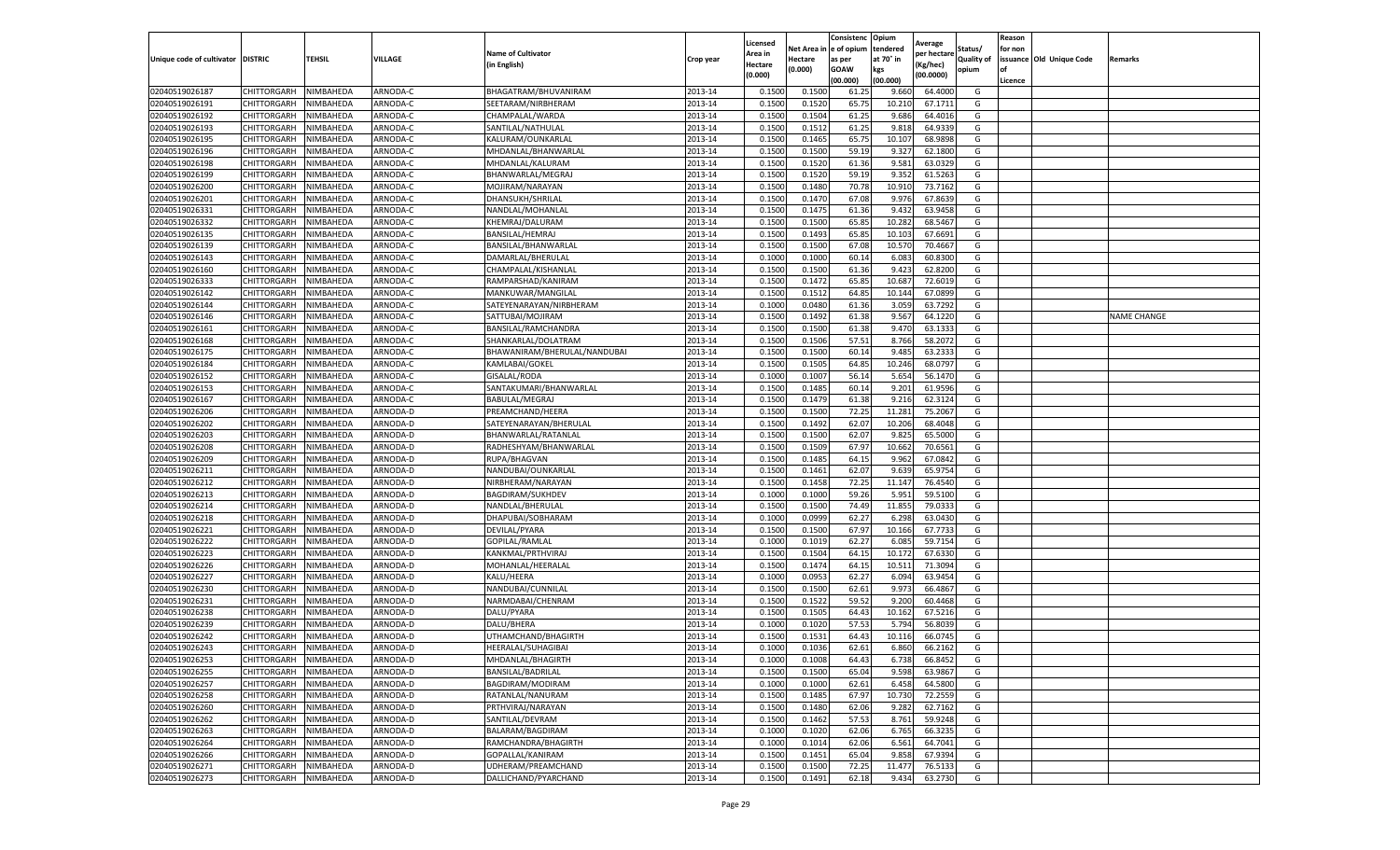|                                   |                                      |           |                                       |                                            |                    | Licensed         |                  | Consistenc             | Opium          |                        |                   | Reason  |                          |                |
|-----------------------------------|--------------------------------------|-----------|---------------------------------------|--------------------------------------------|--------------------|------------------|------------------|------------------------|----------------|------------------------|-------------------|---------|--------------------------|----------------|
|                                   |                                      |           |                                       | <b>Name of Cultivator</b>                  |                    | Area in          |                  | Net Area in e of opium | tendered       | Average<br>per hectare | Status/           | for non |                          |                |
| Unique code of cultivator DISTRIC |                                      | TEHSIL    | VILLAGE                               | in English)                                | Crop year          | Hectare          | Hectare          | as per                 | at 70° in      | (Kg/hec                | <b>Quality of</b> |         | issuance Old Unique Code | <b>Remarks</b> |
|                                   |                                      |           |                                       |                                            |                    | (0.000)          | (0.000)          | <b>GOAW</b>            | kgs            | (00.0000)              | opium             |         |                          |                |
|                                   |                                      |           |                                       |                                            |                    |                  |                  | (00.000)               | (00.000)       |                        |                   | Licence |                          |                |
| 02040519026274                    | CHITTORGARH                          | NIMBAHEDA | ARNODA-D                              | RAMESHCHANDRA/MEGRAJ                       | 2013-14            | 0.1500           | 0.1523           | 65.04                  | 10.04          | 65.9488                | G                 |         |                          |                |
| 02040519026277                    | CHITTORGARH                          | NIMBAHEDA | ARNODA-D                              | NYAJYUKHAN/SULTANKHAN                      | 2013-14            | 0.1500           | 0.1500           | 62.18                  | 9.23           | 61.5867                | G                 |         |                          |                |
| 02040519026278                    | CHITTORGARH                          | NIMBAHEDA | ARNODA-D                              | SHANKARLAL/BAGDIRAM                        | 2013-14            | 0.1500           | 0.1536           | 68.24                  | 11.065         | 72.0378                | G                 |         |                          |                |
| 02040519026279                    | CHITTORGARH                          | NIMBAHEDA | ARNODA-D                              | OMPARKASH/BADRILAL                         | 2013-14            | 0.1500           | 0.1500           | 62.18                  | 9.558          | 63.7200                | G                 |         |                          |                |
| 02040519026281                    | CHITTORGARH                          | NIMBAHEDA | ARNODA-D                              | DALCHAND/OUNKARLAL                         | 2013-14            | 0.1000           | 0.0950           | 64.73                  | 6.399          | 67.3579                | G                 |         |                          |                |
| 02040519026282                    | CHITTORGARH                          | NIMBAHEDA | ARNODA-D                              | OMPARKASH/BAGDIRAM                         | 2013-14            | 0.1000           | 0.1000           | 61.22                  | 6.244          | 62.4400                | G                 |         |                          |                |
| 02040519026284                    | CHITTORGARH                          | NIMBAHEDA | ARNODA-D                              | SOBHARAM/BHANWARLAI                        | 2013-14            | 0.1500           | 0.1038           | 59.52                  | 6.165          | 59.3931                | G                 |         |                          |                |
| 02040519026285                    | CHITTORGARH                          | NIMBAHEDA | ARNODA-D                              | KISHANLAL/PYARCHAND                        | 2013-14            | 0.1500           | 0.1458           | 61.22                  | 9.288          | 63.7037                | G                 |         |                          |                |
| 02040519026288                    | CHITTORGARH                          | NIMBAHEDA | ARNODA-D                              | KELASHCHANDRA/RAMLAI                       | 2013-14            | 0.1500           | 0.1504           | 61.22                  | 9.612          | 63.9096                | G                 |         |                          |                |
| 02040519026289                    | CHITTORGARH                          | NIMBAHEDA | ARNODA-D                              | OUNKARLAL/CUNNILAL                         | 2013-14            | 0.1000           | 0.0962           | 59.52                  | 6.097          | 63.3784                | G                 |         |                          |                |
| 02040519026290                    | CHITTORGARH                          | NIMBAHEDA | ARNODA-D                              | BHGVATRAM/CHAMPALAL                        | 2013-14            | 0.1000           | 0.1000           | 72.25                  | 7.834          | 78.3400                | G                 |         |                          |                |
| 02040519026291                    | CHITTORGARH                          | NIMBAHEDA | ARNODA-D                              | RAMLAL/RUPLAL                              | 2013-14            | 0.1500           | 0.1500           | 64.73                  | 10.03          | 66.8867                | G                 |         |                          |                |
| 02040519026292                    | CHITTORGARH                          | NIMBAHEDA | ARNODA-D                              | SOHANLAL/BANSILAL                          | 2013-14            | 0.1500           | 0.1510           | 71.63                  | 11.256         | 74.5430                | G                 |         |                          |                |
| 02040519026296                    | CHITTORGARH                          | NIMBAHEDA | ARNODA-D                              | KELASHCHAND/MANGILAL                       | 2013-14            | 0.1500           | 0.1450           | 69.71                  | 10.566         | 72.8690                | G                 |         |                          |                |
| 02040519026297                    | CHITTORGARH                          | NIMBAHEDA | ARNODA-D                              | DALIBAI/PARBHULAL                          | 2013-14            | 0.1500           | 0.1462           | 62.08                  | 9.197          | 62.9070                | G                 |         |                          |                |
| 02040519026299                    | CHITTORGARH                          | NIMBAHEDA | ARNODA-D                              | SANTOSHBAI/SHIVNARAYAN                     | 2013-14            | 0.1500           | 0.1491           | 59.52                  | 9.268          | 62.1596                | G                 |         |                          |                |
| 02040519026308                    | CHITTORGARH                          | NIMBAHEDA | ARNODA-D                              | BANSILAL/RADHUJI                           | 2013-14            | 0.1000           | 0.0983           | 65.16                  | 6.814          | 69.3184                | G                 |         |                          |                |
| 02040519026311                    | CHITTORGARH                          | NIMBAHEDA | ARNODA-D                              | CHTRBHUJ/KISHANLAL                         | 2013-14            | 0.1500           | 0.1512           | 62.08                  | 9.658          | 63.8757                | G                 |         |                          |                |
| 02040519026236                    | CHITTORGARH                          | NIMBAHEDA | ARNODA-D                              | BHUVANIRAM/KALURAM                         | 2013-14            | 0.1500           | 0.1485           | 64.73                  | 9.91           | 66.7542                | G                 |         |                          |                |
| 02040519026205                    | CHITTORGARH                          | NIMBAHEDA | ARNODA-D                              | KANCHANBAI/KANIRAM                         | 2013-14            | 0.1500           | 0.1495           | 68.24                  | 10.441         | 69.8395                | G                 |         |                          |                |
| 02040519026216                    | CHITTORGARH                          | NIMBAHEDA | ARNODA-D                              | MANIGIBAI/MANGILAL                         | 2013-14            | 0.1500           | 0.1500           | 68.24                  | 10.694         | 71.2933                | G                 |         |                          |                |
| 02040519026219                    | CHITTORGARH                          | NIMBAHEDA | ARNODA-D                              | MOHANLAL/NARAYAN                           | 2013-14            | 0.1000           | 0.1008           | 65.1                   | 6.787          | 67.3313                | G                 |         |                          |                |
| 02040519026225                    | CHITTORGARH                          | NIMBAHEDA | ARNODA-D                              | NANDA/NANA                                 | 2013-14            | 0.1500           | 0.1505           | 65.17                  | 9.906          | 65.8206                | G                 |         |                          |                |
| 02040519026232                    | CHITTORGARH                          | NIMBAHEDA | ARNODA-D                              | MODIBAI/NATHU                              | 2013-14            | 0.1000           | 0.0990           | 58.96                  | 6.199          | 62.6162                | G                 |         |                          |                |
| 02040519026261                    | CHITTORGARH                          | NIMBAHEDA | ARNODA-D                              | KAVARLAL/MANGILAL                          | 2013-14            | 0.1500           | 0.1495           | 65.17                  | 10.362         | 69.3110                | G                 |         |                          |                |
| 02040519026237                    | CHITTORGARH                          | NIMBAHEDA | ARNODA-D                              | MEGHRAJ/HEMRAJ                             | 2013-14            | 0.1500           | 0.1496           | 62.08                  | 9.418          | 62.9545                | G                 |         |                          |                |
| 02040519026246                    | CHITTORGARH                          | NIMBAHEDA | ARNODA-D                              | RUKMANIBAI/BHERULAL                        | 2013-14            | 0.1500           | 0.1516           | 68.24                  | 11.182         | 73.7599                | G                 |         |                          |                |
| 02040519026306                    | CHITTORGARH                          | NIMBAHEDA | ARNODA-D                              | PYARIBAI/RAMLAL                            | 2013-14            | 0.1000           | 0.0989           | 58.96                  | 6.157          | 62.2548                | G                 |         |                          |                |
| 02040519026228                    | CHITTORGARH                          | NIMBAHEDA | ARNODA-D                              | JIVRAJ/DHANRAJ                             | 2013-14            | 0.1000           | 0.0968           | 62.17                  | 6.546          | 67.6240                | G                 |         |                          |                |
| 02040519026287                    | CHITTORGARH                          | NIMBAHEDA | ARNODA-D                              | OUNKARLAL/RAMLAL                           | 2013-14            | 0.1000           | 0.0992           | 65.16                  | 6.637          | 66.9052                | G                 |         |                          |                |
| 02040519026300                    | CHITTORGARH                          | NIMBAHEDA | ARNODA-D                              | KAMLIBAI/RATANBALAHI                       | 2013-14            | 0.1500           | 0.1496           | 57.53                  | 8.63           | 57.687                 | G                 |         |                          |                |
| 02040519026233                    | CHITTORGARH                          | NIMBAHEDA | ARNODA-D                              | MANGILAL/KOJU                              | 2013-14            | 0.1000           | 0.0988           | 58.96                  | 6.224          | 62.9960                | G                 |         |                          |                |
| 02040519026304                    | CHITTORGARH                          | NIMBAHEDA | ARNODA-D                              | HMERSINGH/MEGSINGH                         | 2013-14            | 0.1500           | 0.1500           | 58.96                  | 9.012          | 60.0800                | G                 |         |                          |                |
| 02040519026224                    | CHITTORGARH                          | NIMBAHEDA | ARNODA-D                              | CHANDMAL/HEMRAJ                            | 2013-14            | 0.1000           | 0.1008           | 65.16                  | 6.553          | 65.0099                | G                 |         |                          |                |
| 02040519027028                    | CHITTORGARH                          | NIMBAHEDA | BADOLIGHATA-A                         | LABHCHAND/BHAGVAN SUTHAR                   | 2013-14            | 0.1000           | 0.1000           | 69.05                  | 7.763          | 77.6300                | G                 |         |                          |                |
| 02040519027005                    | CHITTORGARH                          | NIMBAHEDA | BADOLIGHATA-A                         | GASI/KHEMRAJ                               | 2013-14            | 0.1500           | 0.1469           | 64.07                  | 10.05          | 68.4139                | G                 |         |                          |                |
| 02040519027006                    | CHITTORGARH                          | NIMBAHEDA | BADOLIGHATA-A                         | GAMNDIRAM/KISHANRAM                        | 2013-14            | 0.1500           | 0.1511           | 59.75                  | 9.594          | 63.4944                | G                 |         |                          |                |
| 02040519027012                    | CHITTORGARH                          | NIMBAHEDA | BADOLIGHATA-A                         | NATHUDAS/RADHUDAS                          | 2013-14            | 0.1000           | 0.0960           | 59.16                  | 6.727          | 70.0729                | G                 |         |                          |                |
| 02040519027014                    | CHITTORGARH                          | NIMBAHEDA | <b>BADOLIGHATA-A</b>                  | ANOPIBAI/KISHANLAL                         | 2013-14            | 0.1000           | 0.0863           | 56.07                  | 5.239          | 60.7068                | G                 |         |                          |                |
| 02040519027032                    | CHITTORGARH                          | NIMBAHEDA | BADOLIGHATA-A                         | PREAMDAS/BANSIDAS                          | 2013-14            | 0.1000           | 0.0995           | 65.58                  | 6.792          | 68.2613                | G                 |         |                          |                |
| 02040519027033                    | CHITTORGARH                          | NIMBAHEDA | BADOLIGHATA-A                         | AMBHALAL/CHTRBHUJ                          | 2013-14            | 0.1500           | 0.1468           | 58.93                  | 9.100          | 61.9891                | G                 |         |                          |                |
| 02040519027038                    | CHITTORGARH                          | NIMBAHEDA | BADOLIGHATA-A                         | HULASIBAI/DHARMCHAND                       | 2013-14            | 0.1500           | 0.1451           | 64.07                  | 9.565          | 65.9201                | G                 |         |                          |                |
| 02040519027078                    | CHITTORGARH                          | NIMBAHEDA | BADOLIGHATA-A                         | GISIBAI/BALDEV                             | 2013-14            | 0.1500           | 0.1512           | 65.58                  | 10.24          | 67.7249                | G                 |         |                          |                |
| 02040519027030                    | CHITTORGARH                          | NIMBAHEDA | BADOLIGHATA-A                         | GIRDHARI/MANA                              | 2013-14            | 0.1500           | 0.1410           | 59.16                  | 9.34           | 66.2908                | G                 |         |                          |                |
| 02040519027059                    | CHITTORGARH                          | NIMBAHEDA | BADOLIGHATA-A                         | SAGARMAL/GISALAL                           | 2013-14            | 0.1500           | 0.1469           | 64.07                  | 9.830          | 66.9163                | G                 |         |                          |                |
| 02040519027075                    | CHITTORGARH                          | NIMBAHEDA | BADOLIGHATA-A                         | PARVATIBAI/GOTTU                           | 2013-14            | 0.1000           | 0.0957           | 61.06                  | 6.586          | 68.8192                | G                 |         |                          |                |
| 02040519027015                    | CHITTORGARH                          | NIMBAHEDA | BADOLIGHATA-A                         | DHULIBAI/BHAWARLAL                         | 2013-14            | 0.1500           | 0.1485           | 64.78                  | 10.23          | 68.9226                | G                 |         |                          |                |
| 02040519027067                    | CHITTORGARH                          | NIMBAHEDA | BADOLIGHATA-A                         | BAPULAL/CHTRBHUJ                           | 2013-14            | 0.1500           | 0.1502           | 59.16                  | 9.483          | 63.1358                | G                 |         |                          |                |
|                                   |                                      |           |                                       |                                            |                    |                  |                  |                        |                |                        |                   |         |                          |                |
| 02040519027150<br>02040519027151  | CHITTORGARH NIMBAHEDA<br>CHITTORGARH | NIMBAHEDA | <b>BADOLIGHATA-A</b><br>BADOLIGHATA-A | UTHAMCHAND/CHTRBHUJ<br>HEMRAJ/CHENABHIL    | 2013-14<br>2013-14 | 0.1500<br>0.1500 | 0.1463<br>0.1445 | 61.30<br>58.10         | 9.764<br>9.022 | 66.7396<br>62.4360     | G<br>G            |         |                          |                |
| 02040519027152                    | <b>CHITTORGARH</b>                   | NIMBAHEDA | BADOLIGHATA-A                         | RAMSVRUP UARF RAMESHVARLAL/NANDLAL         | 2013-14            | 0.1500           | 0.1485           | 59.16                  | 9.626          | 64.8215                | G                 |         |                          |                |
|                                   | <b>CHITTORGARH</b>                   |           | BADOLIGHATA-A                         |                                            |                    |                  |                  |                        |                |                        |                   |         |                          |                |
| 02040519027154                    | <b>CHITTORGARH</b>                   | NIMBAHEDA |                                       | BHANWARLAL/MOHANLAL<br>RAMNARAYAN/BHOLIRAM | 2013-14            | 0.1500           | 0.1456           | 62.10                  | 9.705          | 66.6552                | G<br>G            |         |                          |                |
| 02040519027159                    |                                      | NIMBAHEDA | BADOLIGHATA-A                         |                                            | 2013-14            | 0.1500           | 0.1482           | 62.10                  | 9.705          | 65.4858                |                   |         |                          |                |
| 02040519027013                    | <b>CHITTORGARH</b>                   | NIMBAHEDA | BADOLIGHATA-A                         | PARWATIBAI/GANGARAM                        | 2013-14            | 0.1500           | 0.1477           | 62.10                  | 9.714          | 65.7684                | G                 |         |                          |                |
| 02040519027018                    | CHITTORGARH                          | NIMBAHEDA | BADOLIGHATA-A                         | NANIBAI/OUNKAR                             | 2013-14            | 0.1500           | 0.1430           | 56.07                  | 8.290          | 57.9720                | G                 |         |                          |                |
| 02040519027025                    | CHITTORGARH                          | NIMBAHEDA | BADOLIGHATA-A                         | BHERULAL/RAMLAL                            | 2013-14            | 0.1500           | 0.1512           | 64.78                  | 10.522         | 69.5899                | G                 |         |                          |                |
| 02040519027039                    | CHITTORGARH                          | NIMBAHEDA | BADOLIGHATA-A                         | SHYAMLAL/PRTHVIRAJ                         | 2013-14            | 0.1500           | 0.1412           | 62.13                  | 9.311          | 65.9419                | G                 |         |                          |                |
| 02040519027003                    | CHITTORGARH                          | NIMBAHEDA | BADOLIGHATA-A                         | KHEMRAJ/NARAYAN                            | 2013-14            | 0.1000           | 0.0968           | 60.02                  | 5.873          | 60.6715                | G                 |         |                          |                |
| 02040519027052                    | <b>CHITTORGARH</b>                   | NIMBAHEDA | <b>BADOLIGHATA-A</b>                  | DALLICHAND/KISHNRAM                        | 2013-14            | 0.1500           | 0.1421           | 60.02                  | 9.286          | 65.3483                | G                 |         |                          |                |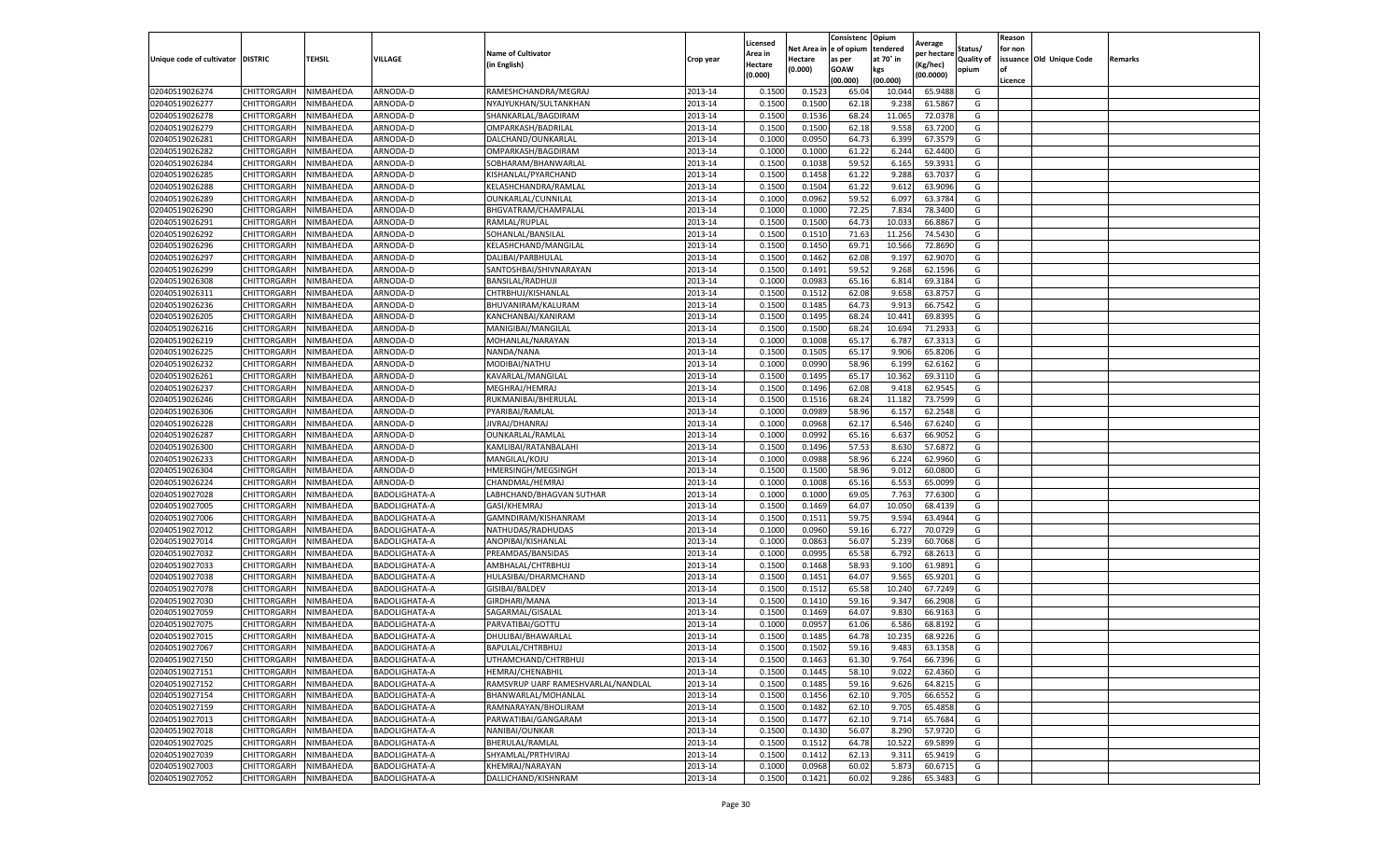|                                   |                       |           |                      |                           |           | Licensed |         | Consistenc             | Opium     |                        |                   | Reason  |                          |                    |
|-----------------------------------|-----------------------|-----------|----------------------|---------------------------|-----------|----------|---------|------------------------|-----------|------------------------|-------------------|---------|--------------------------|--------------------|
|                                   |                       |           |                      | <b>Name of Cultivator</b> |           | Area in  |         | Net Area in e of opium | tendered  | Average<br>per hectare | Status/           | for non |                          |                    |
| Unique code of cultivator DISTRIC |                       | TEHSIL    | VILLAGE              | in English)               | Crop year | Hectare  | Hectare | as per                 | at 70° in | (Kg/hec                | <b>Quality of</b> |         | issuance Old Unique Code | <b>Remarks</b>     |
|                                   |                       |           |                      |                           |           | (0.000)  | (0.000) | <b>GOAW</b>            | kgs       | (00.0000)              | opium             |         |                          |                    |
|                                   |                       |           |                      |                           |           |          |         | (00.000)               | (00.000)  |                        |                   | Licence |                          |                    |
| 02040519027053                    | CHITTORGARH           | NIMBAHEDA | <b>BADOLIGHATA-A</b> | MHDANLAL/CHAGNA           | 2013-14   | 0.1500   | 0.1445  | 60.02                  | 9.44      | 65.3287                | G                 |         |                          |                    |
| 02040519027069                    | CHITTORGARH           | NIMBAHEDA | <b>BADOLIGHATA-A</b> | RAMLAL/CHTRBHUJ           | 2013-14   | 0.1500   | 0.1496  | 62.13                  | 9.50      | 63.5428                | G                 |         |                          |                    |
| 02040519027176                    | CHITTORGARH           | NIMBAHEDA | BADOLIGHATA-A        | BHAGU/HARIRAM             | 2013-14   | 0.1500   | 0.1470  | 60.02                  | 9.646     | 65.6190                | G                 |         |                          |                    |
| 02040519027160                    | CHITTORGARH           | NIMBAHEDA | BADOLIGHATA-A        | BARDIBAI/NAVLRAM          | 2013-14   | 0.1500   | 0.1400  | 62.13                  | 9.577     | 68.4071                | G                 |         |                          |                    |
| 02040519027161                    | CHITTORGARH           | NIMBAHEDA | BADOLIGHATA-A        | MUKESH/CHAMANLAL POTRA    | 2013-14   | 0.1000   | 0.0994  | 64.78                  | 7.237     | 72.8068                | G                 |         |                          | <b>NAME CHANGE</b> |
| 02040519027162                    | CHITTORGARH           | NIMBAHEDA | BADOLIGHATA-A        | GITABAI/BAPULAL           | 2013-14   | 0.1000   | 0.0950  | 61.64                  | 6.367     | 67.0211                | G                 |         |                          | <b>NAME CHANGE</b> |
| 02040519027163                    | CHITTORGARH           | NIMBAHEDA | BADOLIGHATA-A        | HUDIBAI/CHTRBHUJ          | 2013-14   | 0.1500   | 0.1456  | 61.64                  | 9.369     | 64.3475                | G                 |         |                          |                    |
| 02040519027164                    | CHITTORGARH           | NIMBAHEDA | BADOLIGHATA-A        | DADAMCHAND/CHTRBHUJ       | 2013-14   | 0.1500   | 0.1434  | 61.64                  | 9.581     | 66.8131                | G                 |         |                          |                    |
| 02040519027165                    | CHITTORGARH           | NIMBAHEDA | BADOLIGHATA-A        | GITABAI/SHOBHARAM         | 2013-14   | 0.1500   | 0.1432  | 61.36                  | 9.642     | 67.3324                | G                 |         |                          |                    |
| 02040519027166                    | CHITTORGARH           | NIMBAHEDA | BADOLIGHATA-A        | RAMSINGH/SOBHARAM         | 2013-14   | 0.1500   | 0.1434  | 61.36                  | 9.721     | 67.7894                | G                 |         |                          |                    |
| 02040519027168                    | CHITTORGARH           | NIMBAHEDA | BADOLIGHATA-A        | LAXMIBAI/NANDLAL          | 2013-14   | 0.1500   | 0.1443  | 58.13                  | 9.168     | 63.5343                | G                 |         |                          |                    |
| 02040519027170                    | CHITTORGARH           | NIMBAHEDA | BADOLIGHATA-A        | GEHRILAL/JASRAJ           | 2013-14   | 0.1500   | 0.1482  | 61.36                  | 9.721     | 65.5938                | G                 |         |                          |                    |
| 02040519027171                    | CHITTORGARH           | NIMBAHEDA | BADOLIGHATA-A        | <b>BHOTHLAL/HEERALAI</b>  | 2013-14   | 0.1000   | 0.0999  | 58.13                  | 5.805     | 58.1081                | G                 |         |                          |                    |
| 02040519027122                    | CHITTORGARH           | NIMBAHEDA | BADOLIGHATA-B        | PARSHRAM/SHAMBHULAL       | 2013-14   | 0.1500   | 0.1456  | 68.75                  | 10.597    | 72.7816                | G                 |         |                          |                    |
| 02040519027081                    | CHITTORGARH           | NIMBAHEDA | BADOLIGHATA-B        | SOHANIBAI/SOHANLAL        | 2013-14   | 0.1500   | 0.1427  | 59.96                  | 9.371     | 65.6692                | G                 |         |                          |                    |
| 02040519027084                    | CHITTORGARH           | NIMBAHEDA | BADOLIGHATA-B        | OMPARKASH/SOHANIBAI       | 2013-14   | 0.1500   | 0.1450  | 62.65                  | 10.03     | 69.1931                | G                 |         |                          |                    |
| 02040519027086                    | CHITTORGARH           | NIMBAHEDA | BADOLIGHATA-B        | BARDICHAND/DEVA           | 2013-14   | 0.1500   | 0.1475  | 65.62                  | 10.171    | 68.9559                | G                 |         |                          |                    |
| 02040519027097                    | CHITTORGARH           | NIMBAHEDA | BADOLIGHATA-B        | DHAPUBAI/BHAGVAN          | 2013-14   | 0.1500   | 0.1500  | 68.75                  | 10.98     | 73.2000                | G                 |         |                          |                    |
| 02040519027102                    | CHITTORGARH           | NIMBAHEDA | BADOLIGHATA-B        | UMASHANKAR/MOHANLAL       | 2013-14   | 0.1500   | 0.1475  | 58.40                  | 9.261     | 62.7864                | G                 |         |                          |                    |
| 02040519027106                    | CHITTORGARH           | NIMBAHEDA | BADOLIGHATA-B        | LALCHAND/BHANA            | 2013-14   | 0.1500   | 0.1485  | 65.14                  | 10.301    | 69.3670                | G                 |         |                          |                    |
| 02040519027107                    | CHITTORGARH           | NIMBAHEDA | BADOLIGHATA-B        | <b>OUNKAR/BHERA</b>       | 2013-14   | 0.1500   | 0.1435  | 58.40                  | 8.893     | 61.9721                | G                 |         |                          |                    |
| 02040519027119                    | CHITTORGARH           | NIMBAHEDA | BADOLIGHATA-B        | KELASHCHANDRA/SOHANLAL    | 2013-14   | 0.1500   | 0.1440  | 65.14                  | 10.199    | 70.8264                | G                 |         |                          |                    |
| 02040519027121                    | CHITTORGARH           | NIMBAHEDA | BADOLIGHATA-B        | SHAMBHULAL/KASIRAM        | 2013-14   | 0.1500   | 0.1466  | 62.10                  | 9.927     | 67.7149                | G                 |         |                          |                    |
| 02040519027131                    | CHITTORGARH           | NIMBAHEDA | BADOLIGHATA-B        | MOHANLAL/RODA             | 2013-14   | 0.1000   | 0.1020  | 62.10                  | 6.751     | 66.1863                | G                 |         |                          |                    |
| 02040519027136                    | CHITTORGARH           | NIMBAHEDA | BADOLIGHATA-B        | GERILAL/SHANKARLAL        | 2013-14   | 0.1500   | 0.1410  | 68.75                  | 10.37     | 73.5532                | G                 |         |                          |                    |
| 02040519027141                    | CHITTORGARH           | NIMBAHEDA | <b>BADOLIGHATA-B</b> | SURAJMAL/OMJI             | 2013-14   | 0.1500   | 0.1500  | 62.10                  | 10.113    | 67.4200                | G                 |         |                          |                    |
| 02040519027095                    | CHITTORGARH           | NIMBAHEDA | <b>BADOLIGHATA-B</b> | RATANLAL/SHANKARLAL       | 2013-14   | 0.1500   | 0.1470  | 61.93                  | 9.705     | 66.0204                | G                 |         |                          |                    |
| 02040519027080                    | CHITTORGARH           | NIMBAHEDA | BADOLIGHATA-B        | SHANKARLAL/UDHA           | 2013-14   | 0.1500   | 0.1470  | 61.93                  | 10.059    | 68.4286                | G                 |         |                          |                    |
| 02040519027082                    | CHITTORGARH           | NIMBAHEDA | BADOLIGHATA-B        | BHERULAL/KASIRAM          | 2013-14   | 0.1500   | 0.1500  | 61.93                  | 9.882     | 65.8800                | G                 |         |                          |                    |
| 02040519027083                    | CHITTORGARH           | NIMBAHEDA | BADOLIGHATA-B        | BHURA/BHUVANA             | 2013-14   | 0.1500   | 0.1512  | 62.75                  | 10.18     | 67.3479                | G                 |         |                          |                    |
| 02040519027085                    | CHITTORGARH           | NIMBAHEDA | BADOLIGHATA-B        | SUHAGIBAI/NATHU           | 2013-14   | 0.1500   | 0.1439  | 62.75                  | 9.72      | 67.5886                | G                 |         |                          |                    |
| 02040519027096                    | CHITTORGARH           | NIMBAHEDA | BADOLIGHATA-B        | DEVILAL/MEGRAJ            | 2013-14   | 0.1500   | 0.1452  | 68.75                  | 10.941    | 75.3512                | G                 |         |                          |                    |
| 02040519027111                    | CHITTORGARH           | NIMBAHEDA | <b>BADOLIGHATA-B</b> | WARDIBAI/SHANKARLAL       | 2013-14   | 0.1500   | 0.1512  | 58.40                  | 9.286     | 61.4153                | G                 |         |                          |                    |
| 02040519027123                    | CHITTORGARH           | NIMBAHEDA | BADOLIGHATA-B        | BAGDIRAM/GANGARAM         | 2013-14   | 0.1500   | 0.1454  | 62.75                  | 9.368     | 64.4292                | G                 |         |                          |                    |
| 02040519027126                    | CHITTORGARH           | NIMBAHEDA | BADOLIGHATA-B        | KANTABAI/AMARSINGH        | 2013-14   | 0.1000   | 0.0965  | 56.74                  | 5.528     | 57.2850                | G                 |         |                          |                    |
| 02040519027133                    | CHITTORGARH           | NIMBAHEDA | BADOLIGHATA-B        | KHEMRAJ/DEVA              | 2013-14   | 0.1500   | 0.1485  | 62.65                  | 9.926     | 66.8418                | G                 |         |                          |                    |
| 02040519027143                    | CHITTORGARH           | NIMBAHEDA | BADOLIGHATA-B        | MOHANLAL/NARAYAN          | 2013-14   | 0.1500   | 0.1498  | 62.65                  | 10.65     | 71.1549                | G                 |         |                          |                    |
| 02040519027144                    | CHITTORGARH           | NIMBAHEDA | BADOLIGHATA-B        | MANGILAL/RAMAJ            | 2013-14   | 0.1500   | 0.1470  | 65.14                  | 10.03     | 68.2449                | G                 |         |                          |                    |
| 02040519027147                    | CHITTORGARH           | NIMBAHEDA | <b>BADOLIGHATA-B</b> | DOLATRAM/LALCHAND         | 2013-14   | 0.1500   | 0.1244  | 59.28                  | 7.74      | 62.2186                | G                 |         |                          |                    |
| 02040519027099                    | CHITTORGARH           | NIMBAHEDA | BADOLIGHATA-B        | FAKIRCHAND/NARAYAN        | 2013-14   | 0.1500   | 0.1438  | 64.81                  | 10.055    | 69.9235                | G                 |         |                          |                    |
| 02040519027155                    | CHITTORGARH           | NIMBAHEDA | <b>BADOLIGHATA-B</b> | MOTIYABAI/SHANKARLAL      | 2013-14   | 0.1500   | 0.1500  | 64.81                  | 10.481    | 69.8733                | G                 |         |                          |                    |
| 02040519027091                    | CHITTORGARH           | NIMBAHEDA | BADOLIGHATA-B        | FAKIRCHAND/RAMA           | 2013-14   | 0.1000   | 0.0999  | 62.65                  | 6.900     | 69.0691                | G                 |         |                          |                    |
| 02040519027087                    | CHITTORGARH           | NIMBAHEDA | BADOLIGHATA-B        | PYARIBAI/NANA             | 2013-14   | 0.1500   | 0.1450  | 56.74                  | 8.835     | 60.9310                | G                 |         |                          |                    |
| 02040519027090                    | CHITTORGARH           | NIMBAHEDA | BADOLIGHATA-B        | WARDIBAI/GOPAL            | 2013-14   | 0.1000   | 0.0930  | 61.91                  | 5.908     | 63.5269                | G                 |         |                          |                    |
| 02040519027098                    | CHITTORGARH           | NIMBAHEDA | BADOLIGHATA-B        | SOHANIBAI/BHAGVAN         | 2013-14   | 0.1000   | 0.0943  | 71.59                  | 7.425     | 78.7381                | G                 |         |                          |                    |
| 02040519027105                    | CHITTORGARH           | NIMBAHEDA | <b>BADOLIGHATA-B</b> | KHEMRAJ/RODA              | 2013-14   | 0.1500   | 0.1487  | 61.91                  | 10.18     | 68.4600                | G                 |         |                          |                    |
| 02040519027120                    | CHITTORGARH           | NIMBAHEDA | BADOLIGHATA-B        | BHANWARLAL/CHTRBHUJ       | 2013-14   | 0.1500   | 0.1501  | 64.81                  | 10.397    | 69.2672                | G                 |         |                          |                    |
| 02040519027128                    | CHITTORGARH           | NIMBAHEDA | BADOLIGHATA-B        | SOHANLAL/CUNA             | 2013-14   | 0.1500   | 0.1499  | 61.91                  | 9.923     | 66.1975                | G                 |         |                          |                    |
| 02040519027116                    | CHITTORGARH NIMBAHEDA |           | <b>BADOLIGHATA-B</b> | KANKUBAI/GANGARAM         | 2013-14   | 0.1000   | 0.1003  | 64.81                  | 6.787     | 67.6670                | G                 |         |                          |                    |
| 02040519027139                    | CHITTORGARH           | NIMBAHEDA | BADOLIGHATA-B        | MANGILAL/BHOLIRAM         | 2013-14   | 0.1000   | 0.1026  | 59.28                  | 6.267     | 61.0819                | G                 |         |                          |                    |
| 02040519027132                    | CHITTORGARH           | NIMBAHEDA | BADOLIGHATA-B        | GASI/UDHA                 | 2013-14   | 0.1500   | 0.1505  | 59.28                  | 9.383     | 62.3455                | G                 |         |                          |                    |
| 02040519027172                    | CHITTORGARH           | NIMBAHEDA | BADOLIGHATA-B        | UDIBAI/GORILAL            | 2013-14   | 0.1500   | 0.1462  | 56.87                  | 8.969     | 61.3475                | G                 |         |                          |                    |
| 02040519027173                    | CHITTORGARH           | NIMBAHEDA | BADOLIGHATA-B        | <b>BHAGIRTH/BHERA</b>     | 2013-14   | 0.1500   | 0.1406  | 62.92                  | 9.474     | 67.3826                | G                 |         |                          |                    |
| 02040519027174                    | <b>CHITTORGARH</b>    | NIMBAHEDA | BADOLIGHATA-B        | BHUVANA/PRTHA             | 2013-14   | 0.1500   | 0.1405  | 62.92                  | 9.600     | 68.3274                | G                 |         |                          |                    |
| 02040519027175                    | CHITTORGARH           | NIMBAHEDA | BADOLIGHATA-B        | KALU/SHANKER              | 2013-14   | 0.1500   | 0.1513  | 62.92                  | 10.202    | 67.4289                | G                 |         |                          |                    |
| 02040519029004                    | CHITTORGARH           | NIMBAHEDA | BHAVLIYA             | MANAKBAI/GITMAL           | 2013-14   | 0.1000   | 0.1019  | 58.18                  | 6.001     | 58.8911                | G                 |         |                          |                    |
| 02040519029084                    | CHITTORGARH           | NIMBAHEDA | BHAVLIYA             | BASNTIBAI/BHANWARLAL      | 2013-14   | 0.1000   | 0.0960  | 56.39                  | 5.655     | 58.9063                | G                 |         |                          |                    |
| 02040519029002                    | CHITTORGARH           | NIMBAHEDA | BHAVLIYA             | BOTHIBAI/BANSILAL         | 2013-14   | 0.1000   | 0.0994  | 58.18                  | 5.860     | 58.9537                | G                 |         |                          |                    |
| 02040519029007                    | <b>CHITTORGARH</b>    | NIMBAHEDA | BHAVLIYA             | KANKUBAI/BHANWARLAL       | 2013-14   | 0.1000   | 0.0987  | 62.07                  | 6.251     | 63.3333                | G                 |         |                          |                    |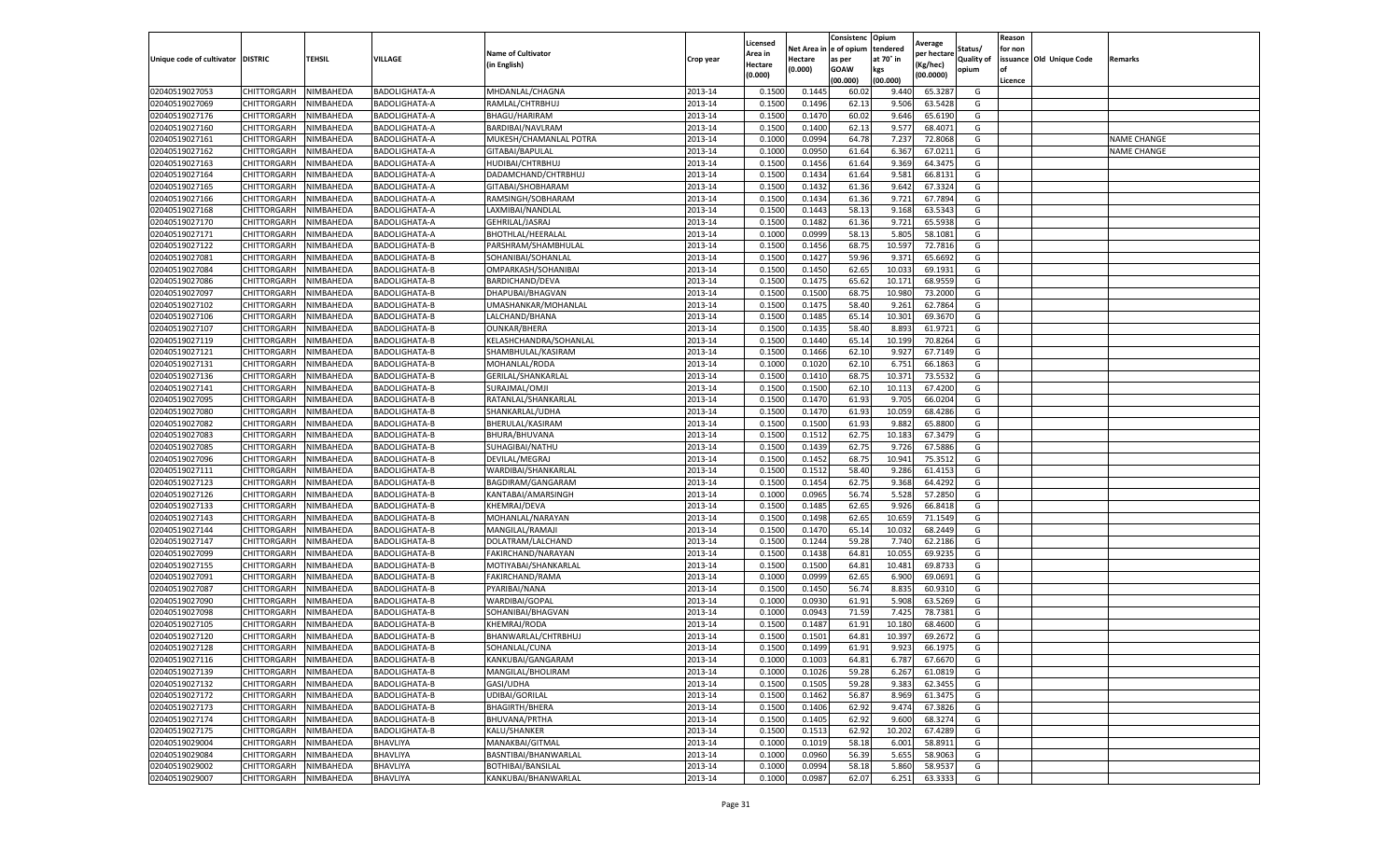|                           |                    |                        |                                    |                                 |           | Licensed |                  | Consistenc             | Opium            |                        |                   | Reason  |                          |                    |
|---------------------------|--------------------|------------------------|------------------------------------|---------------------------------|-----------|----------|------------------|------------------------|------------------|------------------------|-------------------|---------|--------------------------|--------------------|
|                           |                    |                        |                                    | <b>Name of Cultivator</b>       |           | Area in  |                  | Net Area in e of opium | tendered         | Average<br>per hectare | Status/           | for non |                          |                    |
| Unique code of cultivator | <b>DISTRIC</b>     | TEHSIL                 | VILLAGE                            | in English)                     | Crop year | Hectare  | Hectare          | as per                 | at 70° in        | (Kg/hec                | <b>Quality of</b> |         | issuance Old Unique Code | <b>Remarks</b>     |
|                           |                    |                        |                                    |                                 |           | (0.000)  | (0.000)          | <b>GOAW</b>            | kgs              | (00.0000)              | opium             |         |                          |                    |
|                           |                    |                        |                                    |                                 |           |          |                  | (00.000)               | (00.000)         |                        |                   | Licence |                          |                    |
| 02040519029041            | CHITTORGARH        | NIMBAHEDA              | BHAVLIYA                           | BHAGIRTH/KHEMRAJ                | 2013-14   | 0.1000   | 0.0956           | 51.24                  | 4.897            | 51.2238                | G                 |         |                          |                    |
| 02040519029068            | CHITTORGARH        | NIMBAHEDA              | BHAVLIYA                           | MOHANLAL/SEETARAM               | 2013-14   | 0.1000   | 0.0959           | 61.07                  | 6.11             | 63.7748                | G                 |         |                          |                    |
| 02040519029077            | CHITTORGARH        | NIMBAHEDA              | BHAVLIYA                           | SURESHCHANDRA/NIYATLAL          | 2013-14   | 0.1000   | 0.0963           | 61.07                  | 6.194            | 64.3198                | G                 |         |                          |                    |
| 02040519029053            | CHITTORGARH        | NIMBAHEDA              | BHAVLIYA                           | PANNALAL/SHRILAL                | 2013-14   | 0.1000   | 0.1000           | 58.47                  | 6.089            | 60.8900                | G                 |         |                          |                    |
| 02040519029102            | CHITTORGARH        | NIMBAHEDA              | BHAVLIYA                           | SHANKARLAL/DAMARLAL             | 2013-14   | 0.1000   | 0.0953           | 58.47                  | 5.805            | 60.9129                | G                 |         |                          |                    |
| 02040519029103            | CHITTORGARH        | NIMBAHEDA              | BHAVLIYA                           | AMBHALAL/PARSHRAM               | 2013-14   | 0.1500   | 0.1500           | 61.07                  | 9.248            | 61.6533                | G                 |         |                          |                    |
| 02040519029104            | CHITTORGARH        | NIMBAHEDA              | BHAVLIYA                           | BHANWARLAL/RUPLAL               | 2013-14   | 0.1000   | 0.0945           | 58.47                  | 5.972            | 63.1958                | G                 |         |                          |                    |
| 02040519029105            | CHITTORGARH        | NIMBAHEDA              | BHAVLIYA                           | SOSARBAI/NARAYANLAL             | 2013-14   | 0.1000   | 0.0958           | 66.63                  | 6.796            | 70.9395                | G                 |         |                          |                    |
| 02040519029106            | CHITTORGARH        | NIMBAHEDA              | BHAVLIYA                           | SHTYENARAYAN/SOHANLAL           | 2013-14   | 0.1000   | 0.0931           | 56.61                  | 5.443            | 58.4640                | G                 |         |                          |                    |
| 02040519029001            | CHITTORGARH        | NIMBAHEDA              | BHAVLIYA                           | SHANKAR/KANA                    | 2013-14   | 0.1000   | 0.0990           | 61.07                  | 6.020            | 60.8081                | G                 |         |                          | <b>NAME CHANGE</b> |
| 02040519030016            | CHITTORGARH        | NIMBAHEDA              | BHUJIYAKHEDI                       | KALABAI/NIRBHAYRAM              | 2013-14   | 0.1000   | 0.0990           | 59.07                  | 6.228            | 62.9091                | G                 |         |                          | <b>NAME CHANGE</b> |
| 02040519030004            | CHITTORGARH        | NIMBAHEDA              | BHUJIYAKHEDI                       | KASTURIBAI/PARBHULAL            | 2013-14   | 0.1500   | 0.1504           | 65.50                  | 10.255           | 68.1848                | G                 |         |                          |                    |
| 02040519030005            | CHITTORGARH        | NIMBAHEDA              | BHUJIYAKHEDI                       | DALLICHAND/NANDA                | 2013-14   | 0.1500   | 0.1510           | 62.45                  | 9.53             | 63.1589                | G                 |         |                          |                    |
| 02040519030006            | CHITTORGARH        | NIMBAHEDA              | BHUJIYAKHEDI                       | MATHRIBAI/BHANWARLAL            | 2013-14   | 0.1500   | 0.1480           | 65.50                  | 10.452           | 70.6216                | G                 |         |                          |                    |
| 02040519030009            | CHITTORGARH        | NIMBAHEDA              | BHUJIYAKHEDI                       | RAMCHANDRA/PYARCHAND            | 2013-14   | 0.1500   | 0.1501           | 65.50                  | 10.349           | 68.9474                | G                 |         |                          |                    |
| 02040519030012            | CHITTORGARH        | NIMBAHEDA              | BHUJIYAKHEDI                       | MANGILAL/GOKAL                  | 2013-14   | 0.1500   | 0.1460           | 59.09                  | 9.083            | 62.2123                | G                 |         |                          |                    |
| 02040519030018            | CHITTORGARH        | NIMBAHEDA              | BHUJIYAKHEDI                       | MITTULAL/CUNNILAL               | 2013-14   | 0.1500   | 0.1463           | 54.46                  | 8.55             | 58.4962                | G                 |         |                          |                    |
| 02040519030023            | CHITTORGARH        | NIMBAHEDA              | BHUJIYAKHEDI                       | SANTILAL/VJAIRAM                | 2013-14   | 0.1500   | 0.1500           | 57.03                  | 8.921            | 59.4733                | G                 |         |                          |                    |
| 02040519030039            | CHITTORGARH        | NIMBAHEDA              | BHUJIYAKHEDI                       | KISHANLAL/JAIRAJ                | 2013-14   | 0.1500   | 0.1496           | 57.03                  | 8.986            | 60.0668                | G                 |         |                          |                    |
| 02040519030040            | CHITTORGARH        | NIMBAHEDA              | BHUJIYAKHEDI                       | BANSILAL/CUNNILAL               | 2013-14   | 0.1000   | 0.1009           | 59.09                  | 6.247            | 61.9128                | G                 |         |                          |                    |
| 02040519030041            | CHITTORGARH        | NIMBAHEDA              | BHUJIYAKHEDI                       | SANTILAL/JAIRAJ                 | 2013-14   | 0.1500   | 0.1512           | 59.10                  | 9.422            | 62.3148                | G                 |         |                          |                    |
| 02040519030042            | CHITTORGARH        | NIMBAHEDA              | BHUJIYAKHEDI                       | JAGNNATH/MADHU                  | 2013-14   | 0.1000   | 0.0969           | 56.30                  | 5.791            | 59.7626                | G                 |         |                          |                    |
| 02040519030047            | CHITTORGARH        | NIMBAHEDA              | BHUJIYAKHEDI                       | GITABAI/DALCHAND                | 2013-14   | 0.1500   | 0.1522           | 59.10                  | 9.861            | 64.7898                | G                 |         |                          |                    |
| 02040519030055            | CHITTORGARH        | NIMBAHEDA              | BHUJIYAKHEDI                       | SEETABAI/BABULAL                | 2013-14   | 0.1000   | 0.0990           | 68.02                  | 6.724            | 67.9192                | G                 |         |                          |                    |
| 02040519030059            | CHITTORGARH        | NIMBAHEDA              | BHUJIYAKHEDI                       | JAGDISH/ASHARAM                 | 2013-14   | 0.1500   | 0.1500           | 56.30                  | 9.11             | 60.7533                | G                 |         |                          |                    |
| 02040519030064            | CHITTORGARH        | NIMBAHEDA              | BHUJIYAKHEDI                       | KALURAM/VJAIRAM                 | 2013-14   | 0.1500   | 0.1451           | 56.11                  | 8.529            | 58.7802                | G                 |         |                          |                    |
| 02040519030067            | CHITTORGARH        | NIMBAHEDA              | BHUJIYAKHEDI                       | LAXMILAL/DOLATRAM               | 2013-14   | 0.1000   | 0.1012           | 56.1                   | 6.557            | 64.7925                | G                 |         |                          |                    |
| 02040519030069            | CHITTORGARH        | NIMBAHEDA              | BHUJIYAKHEDI                       | UDHERAM/DOLATRAM                | 2013-14   | 0.1500   | 0.1502           | 62.45                  | 10.269           | 68.3688                | -1                | 02      |                          |                    |
| 02040519030070            | CHITTORGARH        | NIMBAHEDA              | BHUJIYAKHEDI                       | BHIMRAJ/LAKHMICHAND             | 2013-14   | 0.1500   | 0.1515           | 62.12                  | 9.744            | 64.3168                | G                 |         |                          |                    |
| 02040519030071            | CHITTORGARH        | NIMBAHEDA              | BHUJIYAKHEDI                       | DEVILAL/GASIRAM                 | 2013-14   | 0.1000   | 0.1013           | 59.10                  | 6.467            | 63.8401                | G                 |         |                          |                    |
| 02040519030072            | CHITTORGARH        | NIMBAHEDA              | BHUJIYAKHEDI                       | RAMESVARLAL/BHANWARLAL          | 2013-14   | 0.1500   | 0.1442           | 65.74                  | 9.795            | 67.9265                | G                 |         |                          |                    |
| 02040519030033            | CHITTORGARH        | NIMBAHEDA              | BHUJIYAKHEDI                       | NATHULAL/FAKIRCHAND             | 2013-14   | 0.1500   | 0.1487           | 59.15                  | 9.371            | 63.0195                | G                 |         |                          |                    |
| 02040519030036            | CHITTORGARH        | NIMBAHEDA              | BHUJIYAKHEDI                       | FAKIRCHAND/CUNNILAL             | 2013-14   | 0.1500   | 0.1467           | 65.74                  | 10.28            | 70.1022                | G                 |         |                          |                    |
| 02040519030054            | CHITTORGARH        | NIMBAHEDA              | BHUJIYAKHEDI                       | MUKANDLAL/JAIRAM                | 2013-14   | 0.1500   | 0.1500           | 62.12                  | 9.664            | 64.4267                | G                 |         |                          |                    |
| 02040519030060            | CHITTORGARH        | NIMBAHEDA              | BHUJIYAKHEDI                       | MITTULAL/BANSILAL               | 2013-14   | 0.1500   | 0.1485           | 56.15                  | 9.056            | 60.9832                | G                 |         |                          |                    |
| 02040519030003            | CHITTORGARH        | NIMBAHEDA              | BHUJIYAKHEDI                       | DOLATRAM/NANDA                  | 2013-14   | 0.1500   | 0.1470           | 65.74                  | 10.302           | 70.0816                | G                 |         |                          |                    |
| 02040519030024            | CHITTORGARH        | NIMBAHEDA              | BHUJIYAKHEDI                       | GORILAL/SHOHANIBAI/LAKSHMICHAND | 2013-14   | 0.1000   | 0.0972           | 59.15                  | 6.236            | 64.1564                | G                 |         |                          |                    |
| 02040519030013            | CHITTORGARH        | NIMBAHEDA              | BHUJIYAKHEDI                       | RAMLAL/ONKAR                    | 2013-14   | 0.1500   | 0.1463           | 56.15                  | 8.888            | 60.7519                | G                 |         |                          |                    |
| 02040519030027            | CHITTORGARH        | NIMBAHEDA              | BHUJIYAKHEDI                       | HEERABAI/NANA                   | 2013-14   | 0.1500   | 0.1493           | 57.08                  | 9.165            | 61.3865                | G                 |         |                          |                    |
| 02040519030010            | CHITTORGARH        | NIMBAHEDA              | BHUJIYAKHEDI                       | BALIBAI/FAKIRCHAND              | 2013-14   | 0.1500   | 0.1500           | 62.12                  | 9.788            | 65.2533                | G                 |         |                          |                    |
| 02040519030015            | CHITTORGARH        | NIMBAHEDA              | BHUJIYAKHEDI                       | KALURAM/DEVA                    | 2013-14   | 0.1500   | 0.1458           | 62.12                  | 9.522            | 65.3086                | G                 |         |                          |                    |
| 02040519030021            | CHITTORGARH        | NIMBAHEDA              | BHUJIYAKHEDI                       | SUKHLAL/LALU                    | 2013-14   | 0.1500   |                  |                        |                  |                        | F.                |         |                          |                    |
| 02040519030022            | CHITTORGARH        | NIMBAHEDA              | BHUJIYAKHEDI                       | BADRILAL/MOTI                   | 2013-14   | 0.1000   | 0.0951           | 55.55                  | 5.872            | 61.7455                | G                 |         |                          |                    |
| 02040519030002            | CHITTORGARH        | NIMBAHEDA              | BHUJIYAKHEDI                       | RANGLAL/MANGILAL                | 2013-14   | 0.1000   | 0.0650           | 60.57                  | 4.006            | 61.6308                | G                 |         |                          |                    |
| 02040519030011            | CHITTORGARH        | NIMBAHEDA              | BHUJIYAKHEDI                       | NANDA/KESURAM                   | 2013-14   | 0.1000   | 0.0998           | 59.15                  | 6.042            | 60.5411                | G                 |         |                          |                    |
| 02040519031001            | CHITTORGARH        | NIMBAHEDA              | BORKHEDI                           | NANDLAL/MOTILAL                 | 2013-14   | 0.1000   | 0.0980           | 54.36                  | 6.298            | 64.2653                | G                 |         |                          |                    |
| 02040519031002            | CHITTORGARH        | NIMBAHEDA              | <b>BORKHEDI</b>                    | SHANKAR/GIRDHARI                | 2013-14   | 0.1500   | 0.1496           | 58.13                  | 8.985            | 60.0602                | G                 |         |                          |                    |
| 02040519031003            | CHITTORGARH        | NIMBAHEDA              | <b>BORKHEDI</b>                    | DEVILAL/TARACHAND               | 2013-14   | 0.1500   | 0.1510           | 61.30                  | 10.018           | 66.3444                | G                 |         |                          |                    |
| 02040519031020            | CHITTORGARH        | NIMBAHEDA              | <b>BORKHEDI</b>                    | GOKEL/HARIRAM                   | 2013-14   | 0.1000   | 0.0990           | 58.70                  | 6.164            | 62.2626                | G                 |         |                          |                    |
| 02040519031048            | CHITTORGARH        | NIMBAHEDA              | <b>BORKHEDI</b>                    | SOHANIBAI/KANA                  | 2013-14   | 0.1500   | 0.1494           | 61.30                  | 10.062           | 67.3494                | G                 |         |                          |                    |
| 02040519031066            | <b>CHITTORGARH</b> | NIMBAHEDA              | <b>BORKHEDI</b>                    | KISHANLAL/OUNKAR                | 2013-14   | 0.1000   | 0.1001           | 61.02                  | 7.096            | 70.8891                | G                 |         |                          |                    |
|                           | <b>CHITTORGARH</b> |                        |                                    |                                 |           |          |                  |                        |                  |                        |                   |         |                          |                    |
| 02040519031063            |                    | NIMBAHEDA<br>NIMBAHEDA | <b>BORKHEDI</b><br><b>BORKHEDI</b> | JAMNALAL/GOMA                   | 2013-14   | 0.1500   | 0.1459           | 70.85                  | 12.257<br>10.346 | 84.0096                | G                 | 08      |                          |                    |
| 02040519031036            | <b>CHITTORGARH</b> |                        | <b>BORKHEDI</b>                    | BADAMIBAI/GULABCHAND            | 2013-14   | 0.1500   | 0.1424<br>0.1445 | 61.69                  |                  | 72.6545                | G<br>G            |         |                          |                    |
| 02040519031077            | <b>CHITTORGARH</b> | NIMBAHEDA              |                                    | RAMLAL/SORAM                    | 2013-14   | 0.1500   |                  | 45.96                  | 7.774            | 53.7993                |                   |         |                          |                    |
| 02040519031057            | CHITTORGARH        | NIMBAHEDA              | <b>BORKHEDI</b>                    | MOHANLAL/RAMCHANDRA             | 2013-14   | 0.1500   | 0.1515           | 52.91                  | 8.715            | 57.5248                | G                 |         |                          |                    |
| 02040519031078            | <b>CHITTORGARH</b> | NIMBAHEDA<br>NIMBAHEDA | <b>BORKHEDI</b><br><b>BORKHEDI</b> | KANIYALAL/SORAM                 | 2013-14   | 0.1500   | 0.1458<br>0.1457 | 56.48<br>57.32         | 9.013            | 61.8176<br>67.2752     | G<br>G            |         |                          |                    |
| 02040519031053            | CHITTORGARH        |                        |                                    | NARAYAN/SHANKARLAL              | 2013-14   | 0.1500   |                  |                        | 9.802            |                        |                   |         |                          |                    |
| 02040519031015            | CHITTORGARH        | NIMBAHEDA              | <b>BORKHEDI</b>                    | CHOGALAL/TARACHAND              | 2013-14   | 0.1500   | 0.1473           | 60.06                  | 9.532            | 64.7115                | G                 |         |                          |                    |
| 02040519031014            | <b>CHITTORGARH</b> | NIMBAHEDA              | <b>BORKHEDI</b>                    | GORIBAI/SORAM                   | 2013-14   | 0.1000   | 0.0950           | 55.54                  | 5.903            | 62.1368                | G                 |         |                          |                    |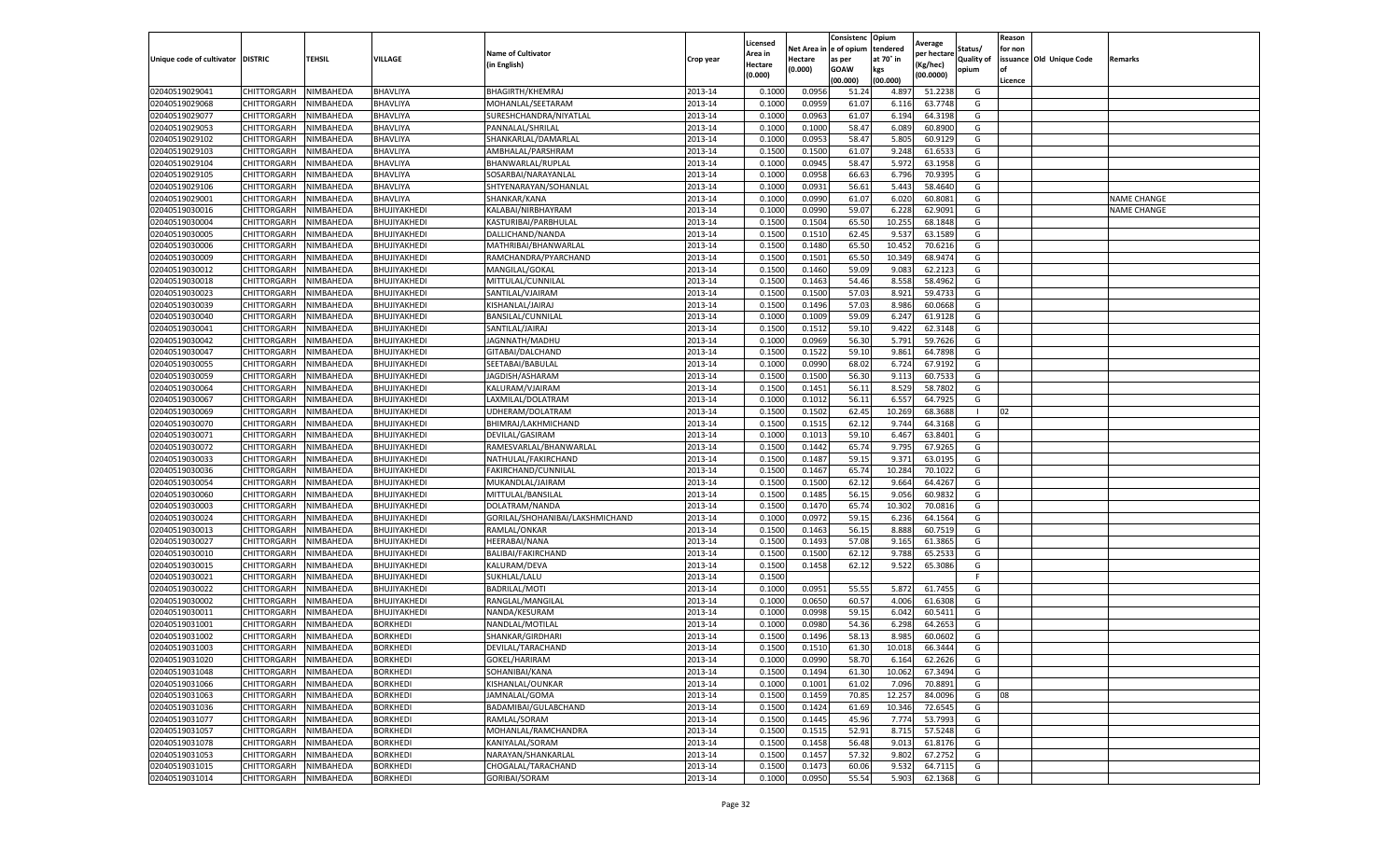|                                   |             |                  |                      |                           |           | Licensed |         | Consistenc              | Opium     | Average     |            | Reason  |                          |                    |
|-----------------------------------|-------------|------------------|----------------------|---------------------------|-----------|----------|---------|-------------------------|-----------|-------------|------------|---------|--------------------------|--------------------|
|                                   |             |                  |                      | <b>Name of Cultivator</b> |           | Area in  |         | Net Area in le of opium | tendered  | per hectare | Status/    | for non |                          |                    |
| Unique code of cultivator DISTRIC |             | TEHSIL           | VILLAGE              | (in English)              | Crop year | Hectare  | Hectare | as per                  | at 70° in | Kg/hec)     | Quality of |         | issuance Old Unique Code | Remarks            |
|                                   |             |                  |                      |                           |           | (0.000)  | (0.000) | GOAW                    | kgs       | (00.0000)   | opium      |         |                          |                    |
|                                   |             |                  |                      |                           |           |          |         | (00.000)                | (00.000)  |             |            | Licence |                          |                    |
| 02040519031039                    | CHITTORGARH | NIMBAHEDA        | <b>BORKHEDI</b>      | NANIBAI/GOMA              | 2013-14   | 0.150    | 0.148   | 58.38                   | 9.900     | 66.711      | G          |         |                          |                    |
| 02040519031047                    | CHITTORGARH | NIMBAHEDA        | BORKHEDI             | MANSINGH/GOVERDHANSINGH   | 2013-14   | 0.100    | 0.1004  | 56.05                   | 6.214     | 61.892      | G          |         |                          |                    |
| 02040519031005                    | CHITTORGARH | NIMBAHEDA        | BORKHEDI             | MATHRIBAI/PARBHULAL       | 2013-14   | 0.1500   | 0.1502  | 61.47                   | 5.049     | 33.615      | G          | 04      |                          |                    |
| 02040519031080                    | CHITTORGARH | NIMBAHEDA        | <b>BORKHEDI</b>      | RAMESVARLAL/KUKA          | 2013-14   | 0.1500   | 0.1419  | 69.70                   | 10.883    | 76.6949     | G          |         |                          |                    |
| 02040519031081                    | CHITTORGARH | NIMBAHEDA        | BORKHEDI             | CHANDMAL/SHANKARLAL       | 2013-14   | 0.1000   | 0.1004  | 55.5                    | 6.194     | 61.693      | G          |         |                          |                    |
| 02040519031082                    | CHITTORGARH | NIMBAHEDA        | BORKHEDI             | KAILASHCHANDRA/RADHESHYAM | 2013-14   | 0.1000   | 0.0999  | 56.05                   | 5.97      | 59.789      | G          |         | 02040519042078           | TRANSFER           |
| 02040519033001                    | CHITTORGARH | NIMBAHEDA        | CHARLIYAMEVASA       | PARVATIBAI/NATHU          | 2013-14   | 0.1500   | 0.148   | 65.83                   | 10.768    | 72.511      | G          |         |                          |                    |
| 02040519033002                    | CHITTORGARH | NIMBAHEDA        | CHARLIYAMEVASA       | KANTIBAI/TULSIRAM         | 2013-14   | 0.1500   | 0.149   | 64.66                   | 10.540    | 70.501      | G          |         |                          |                    |
| 02040519033006                    | CHITTORGARH | NIMBAHEDA        | CHARLIYAMEVASA       | BHAVARIBAI/GOPAL          | 2013-14   | 0.1000   | 0.1013  | 61.68                   | 6.741     | 66.5449     | G          |         |                          |                    |
| 02040519033007                    | CHITTORGARH | NIMBAHEDA        | CHARLIYAMEVASA       | BHERULAL/GOKEL            | 2013-14   | 0.1500   | 0.1411  | 64.66                   | 9.930     | 70.3756     | G          |         |                          |                    |
| 02040519033023                    | CHITTORGARH | NIMBAHEDA        | CHARLIYAMEVASA       | BANSILAL/RUPA             | 2013-14   | 0.1000   | 0.0950  | 68.29                   | 7.346     | 77.3263     | G          |         |                          |                    |
| 02040519033031                    | CHITTORGARH | NIMBAHEDA        | CHARLIYAMEVASA       | SHYAMLAL/LAKHMICHAND      | 2013-14   | 0.1500   | 0.1475  | 64.66                   | 10.235    | 69.389      | G          |         |                          |                    |
| 02040519033032                    | CHITTORGARH | <b>NIMBAHEDA</b> | CHARLIYAMEVASA       | JAMKUBAI/OUNKAR           | 2013-14   | 0.1500   | 0.150   | 59.4                    | 9.529     | 63.526      | G          |         |                          |                    |
| 02040519033036                    | CHITTORGARH | NIMBAHEDA        | CHARLIYAMEVASA       | DEVILAL/BHERULAL          | 2013-14   | 0.1500   | 0.1440  | 68.29                   | 10.848    | 75.333      | G          |         |                          |                    |
| 02040519033040                    | CHITTORGARH | NIMBAHEDA        | CHARLIYAMEVASA       | PANNALAL/WAGLU            | 2013-14   | 0.1500   | 0.1485  | 65.5                    | 9.895     | 66.633      | G          |         |                          |                    |
| 02040519033046                    | CHITTORGARH | NIMBAHEDA        | CHARLIYAMEVASA       | GOPALDAS/CHENDAS          | 2013-14   | 0.1500   | 0.1458  | 61.68                   | 10.362    | 71.070      | G          |         |                          |                    |
| 02040519033068                    | CHITTORGARH | NIMBAHEDA        | CHARLIYAMEVASA       | RUKMNIBAI/MANGILAL        | 2013-14   | 0.1500   | 0.1455  | 68.29                   | 11.014    | 75.697      | G          |         |                          |                    |
| 02040519033070                    | CHITTORGARH | NIMBAHEDA        | CHARLIYAMEVASA       | RAMLAL/BAGDIRAM           | 2013-14   | 0.1500   | 0.150   | 59.4                    | 9.563     | 63.541      | G          |         |                          |                    |
| 02040519033076                    | CHITTORGARH | NIMBAHEDA        | CHARLIYAMEVASA       | RADHESHYAM/BHERULAL       | 2013-14   | 0.1500   | 0.1463  | 65.5                    | 10.148    | 69.364      | G          |         |                          |                    |
| 02040519033081                    | CHITTORGARH | <b>NIMBAHEDA</b> | CHARLIYAMEVASA       | SATEYENARAYAN/MANGILAL    | 2013-14   | 0.1500   | 0.1472  | 61.68                   | 9.85      | 66.922      | G          |         |                          |                    |
| 02040519033038                    | CHITTORGARH | NIMBAHEDA        | CHARLIYAMEVASA       | BHAGVATILAL/NATHULAL      | 2013-14   | 0.1500   | 0.147   | 68.49                   | 10.870    | 73.5951     | G          |         |                          |                    |
| 02040519033050                    | CHITTORGARH | NIMBAHEDA        | CHARLIYAMEVASA       | SANTILAL/OUNKAR           | 2013-14   | 0.1500   | 0.1510  | 68.49                   | 11.360    | 75.231      | G          |         |                          |                    |
| 02040519033058                    | CHITTORGARH | NIMBAHEDA        | CHARLIYAMEVASA       | MANGILAL/KALU             | 2013-14   | 0.1500   | 0.1480  | 61.55                   | 9.778     | 66.067      | G          |         |                          |                    |
| 02040519033079                    | CHITTORGARH | NIMBAHEDA        | CHARLIYAMEVASA       | GITABAI/LALARAM           | 2013-14   | 0.1000   | 0.1025  | 59.4                    | 6.276     | 61.229      | G          |         |                          |                    |
| 02040519033071                    | CHITTORGARH | NIMBAHEDA        | CHARLIYAMEVASA       | KALIBAI/DEVA              | 2013-14   | 0.1000   | 0.1000  | 59.69                   | 6.302     | 63.020      | G          |         |                          |                    |
| 02040519033042                    | CHITTORGARH | NIMBAHEDA        | CHARLIYAMEVASA       | GISALAL/OUNKAR            | 2013-14   | 0.1500   | 0.1428  | 65.59                   | 10.260    | 71.8487     | G          |         |                          |                    |
| 02040519033063                    | CHITTORGARH | NIMBAHEDA        | CHARLIYAMEVASA       | KHEMRAJ/GOTTULAI          | 2013-14   | 0.1500   | 0.145   | 61.5                    | 10.349    | 71.029      | G          |         |                          |                    |
| 02040519033083                    | CHITTORGARH | NIMBAHEDA        | CHARLIYAMEVASA       | TRILOKCHAND/BAGDIRAM      | 2013-14   | 0.1500   | 0.1472  | 68.49                   | 10.84     | 73.6481     | G          |         |                          |                    |
| 02040519033084                    | CHITTORGARH | NIMBAHEDA        | CHARLIYAMEVASA       | LAKSAMIBAI/MOHANLAL       | 2013-14   | 0.1500   | 0.1499  | 65.59                   | 10.419    | 69.5063     | G          |         |                          |                    |
| 02040519033085                    | CHITTORGARH | NIMBAHEDA        | CHARLIYAMEVASA       | UDAIRAM/ONKAR             | 2013-14   | 0.1500   | 0.1480  | 61.55                   | 9.874     | 66.7162     | G          |         | 02040519046041           | TRANSFER           |
| 02040519033086                    | CHITTORGARH | NIMBAHEDA        | CHARLIYAMEVASA       | KISANLAL/VIJAYRAM         | 2013-14   | 0.1500   | 0.1478  | 61.5                    | 9.81      | 66.393      | G          |         | 02040519046051           | TRANSFER           |
| 02040519034043                    | CHITTORGARH | NIMBAHEDA        | DHANI                | RAJARAM/HATHA             | 2013-14   | 0.1500   | 0.147   | 56.87                   | 9.172     | 62.394      | G          |         |                          |                    |
| 02040519034001                    | CHITTORGARH | NIMBAHEDA        | DHANI                | CUNNILAL/RAMCHANDRA       | 2013-14   | 0.1500   | 0.1449  | 64.80                   | 10.34     | 71.359      | G          |         |                          |                    |
| 02040519034002                    | CHITTORGARH | NIMBAHEDA        | DHANI                | JANIALAL/HJARI            | 2013-14   | 0.1500   | 0.1476  | 55.77                   | 9.091     | 61.592      | G          |         |                          |                    |
| 02040519034005                    | CHITTORGARH | NIMBAHEDA        | <b>DHANI</b>         | NATHULAL/BHGGA            | 2013-14   | 0.1500   | 0.150   | 64.19                   | 10.215    | 68.1000     | G          |         |                          |                    |
| 02040519034009                    | CHITTORGARH | NIMBAHEDA        | DHANI                | SHAMBHUBAI/PRHLAD         | 2013-14   | 0.1500   | 0.1440  | 64.69                   | 9.999     | 69.437      | G          |         |                          |                    |
| 02040519034010                    | CHITTORGARH | NIMBAHEDA        | DHANI                | DARIYAVBAI/BAGGA          | 2013-14   | 0.1500   | 0.1408  | 62.47                   | 9.317     | 66.171      | G          |         |                          |                    |
| 02040519034011                    | CHITTORGARH | NIMBAHEDA        | DHANI                | GULABIBAI/RATANLAL        | 2013-14   | 0.1000   | 0.100   | 62.47                   | 6.666     | 66.131      | G          |         |                          | <b>NAME CHANGE</b> |
| 02040519034016                    | CHITTORGARH | NIMBAHEDA        | DHANI                | <b>BAKSU/UDHA</b>         | 2013-14   | 0.1000   | 0.1047  | 64.69                   | 7.134     | 68.137      | G          |         |                          |                    |
| 02040519034022                    | CHITTORGARH | NIMBAHEDA        | DHANI                | MAHADEV/NANURAM           | 2013-14   | 0.1500   | 0.1523  | 62.47                   | 10.397    | 68.2666     | G          |         |                          |                    |
| 02040519034027                    | CHITTORGARH | NIMBAHEDA        | DHANI                | RADHULAL/SHVLAL           | 2013-14   | 0.1500   | 0.1476  | 56.8                    | 9.002     | 60.989      | G          |         |                          |                    |
| 02040519034031                    | CHITTORGARH | NIMBAHEDA        | DHANI                | KARU/NANURAM              | 2013-14   | 0.1500   | 0.1362  | 62.69                   | 9.439     | 69.302      | G          |         |                          |                    |
| 02040519034034                    | CHITTORGARH | NIMBAHEDA        | DHANI                | NOJUBAI/GOVINDRAM         | 2013-14   | 0.1500   | 0.1484  | 62.69                   | 9.896     | 66.684      | G          |         |                          |                    |
| 02040519034035                    | CHITTORGARH | NIMBAHEDA        | DHANI                | BAGGARAM/DANNA            | 2013-14   | 0.1500   | 0.150   | 62.69                   | 9.869     | 65.793      | G          |         |                          |                    |
| 02040519034036                    | CHITTORGARH | NIMBAHEDA        | DHANI                | HEERALAL/RATANLAI         | 2013-14   | 0.1500   | 0.147   | 61.70                   | 10.084    | 68.598      | G          |         |                          |                    |
| 02040519034038                    | CHITTORGARH | NIMBAHEDA        | DHANI                | JDHERAM/MAGNA             | 2013-14   | 0.1500   | 0.1482  | 61.7                    | 9.793     | 66.079      | G          |         |                          |                    |
| 02040519034045                    | CHITTORGARH | NIMBAHEDA        | DHANI                | BAGDU/SHVA                | 2013-14   | 0.1500   | 0.1414  | 67.61                   | 10.895    | 77.050      | G          |         |                          |                    |
| 02040519034048                    | CHITTORGARH | <b>NIMBAHEDA</b> | <b>DHANI</b>         | RATIRAM/NARAYAN           | 2013-14   | 0.1500   | 0.1470  | 64.69                   | 10.212    | 69.4694     | G          |         |                          |                    |
| 02040519034049                    | CHITTORGARH | NIMBAHEDA        | DHANI                | BHERULAL/SEETARAM         | 2013-14   | 0.1500   | 0.1400  | 65.57                   | 10.341    | 73.8643     | G          |         |                          |                    |
| 02040519034051                    | CHITTORGARH | NIMBAHEDA        | DHANI                | GANPATLAL/BHOMA           | 2013-14   | 0.1500   | 0.151   | 65.57                   | 10.379    | 68.6896     | G          |         |                          |                    |
| 02040519034040                    | CHITTORGARH | NIMBAHEDA        | DHANI                | GUDDIBAI/DALLICHAND       | 2013-14   | 0.1500   | 0.1480  | 65.57                   | 10.276    | 69.4324     | G          |         |                          | NAME CHANGE        |
| 02040519034003                    | CHITTORGARH | NIMBAHEDA        | <b>DHANI</b>         | RATANIBAI/MANGILAL        | 2013-14   | 0.1500   | 0.1434  | 64.52                   | 10.471    | 73.0195     | G          |         |                          |                    |
| 02040519034030                    | CHITTORGARH | NIMBAHEDA        | DHANI                | SARWANLAL/BHOMA           | 2013-14   | 0.1500   | 0.1450  | 61.70                   | 9.01      | 62.1862     | G          |         |                          |                    |
| 02040519034041                    | CHITTORGARH | NIMBAHEDA        | <b>DHANI</b>         | JUMMABAI/BADRILAL         | 2013-14   | 0.1500   | 0.1435  | 64.52                   | 10.268    | 71.5540     | G          |         |                          |                    |
| 02040519034046                    | CHITTORGARH | NIMBAHEDA        | DHANI                | CHANDALAL/DEVA            | 2013-14   | 0.1000   | 0.0988  | 59.28                   | 6.589     | 66.6903     | G          |         |                          |                    |
| 02040519035004                    | CHITTORGARH | NIMBAHEDA        | FACHARSOLANKI        | BARJIBAI/SHANKARLAL       | 2013-14   | 0.1500   | 0.1459  | 63.01                   | 10.244    | 70.2125     | G          |         |                          |                    |
| 02040519035001                    | CHITTORGARH | NIMBAHEDA        | <b>FACHARSOLANKI</b> | SHUKDEV/NANURAM           | 2013-14   | 0.1500   | 0.1485  | 63.01                   | 10.262    | 69.1044     | G          |         |                          |                    |
| 02040519035003                    | CHITTORGARH | NIMBAHEDA        | FACHARSOLANKI        | RATANLAL/BHAGIRATH        | 2013-14   | 0.1000   | 0.0972  | 63.01                   | 6.940     | 71.399      | G          |         |                          | NAME CHANGE        |
| 02040519035009                    | CHITTORGARH | NIMBAHEDA        | <b>FACHARSOLANKI</b> | NARAYANIBAI/MOHANLAL      | 2013-14   | 0.1500   | 0.1520  | 59.51                   | 9.267     |             | G          |         |                          |                    |
|                                   |             |                  |                      |                           |           |          |         |                         |           | 60.9671     |            |         |                          |                    |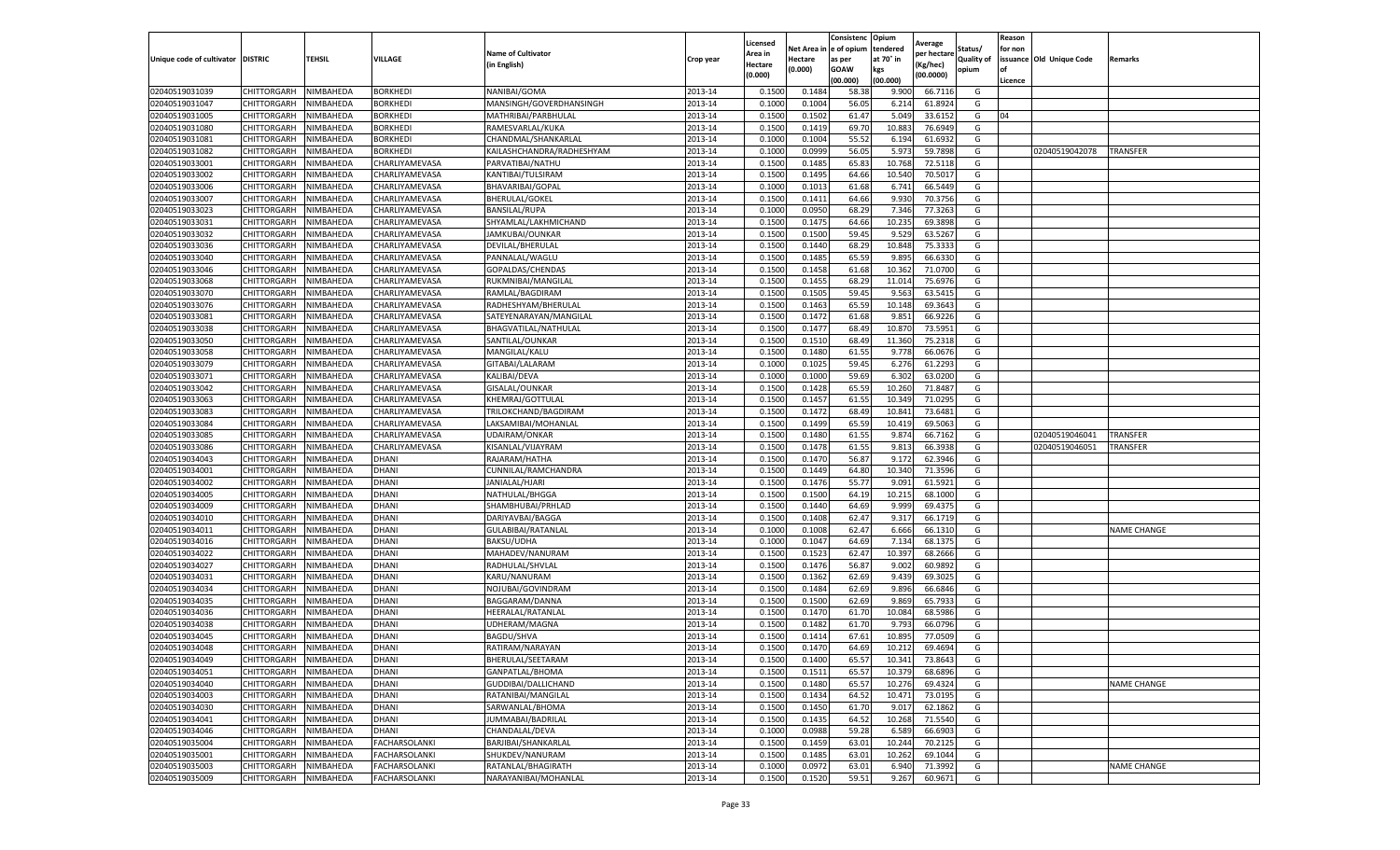|                                   |             |           |                      |                           |           | Licensed |            | Consistenc  | Opium     | Average     |                   | Reason  |                          |                    |
|-----------------------------------|-------------|-----------|----------------------|---------------------------|-----------|----------|------------|-------------|-----------|-------------|-------------------|---------|--------------------------|--------------------|
|                                   |             |           |                      | <b>Name of Cultivator</b> |           | Area in  | Net Area i | e of opium  | tendered  | per hectare | Status/           | for non |                          |                    |
| Unique code of cultivator DISTRIC |             | TEHSIL    | VILLAGE              | (in English)              | Crop year | Hectare  | Hectare    | as per      | at 70° in | (Kg/hec)    | <b>Quality of</b> |         | issuance Old Unique Code | Remarks            |
|                                   |             |           |                      |                           |           | (0.000)  | (0.000)    | <b>GOAW</b> | kgs       | (00.0000)   | opium             | οf      |                          |                    |
|                                   |             |           |                      |                           |           |          |            | (00.000     | (00.000)  |             |                   | Licence |                          |                    |
| 02040519035010                    | CHITTORGARH | NIMBAHEDA | <b>FACHARSOLANKI</b> | NANDUBAI/SHANKAR          | 2013-14   | 0.1500   | 0.148      | 62.16       | 10.23     | 69.0891     | G                 |         |                          |                    |
| 02040519035012                    | CHITTORGARH | NIMBAHEDA | <b>FACHARSOLANKI</b> | NANDLAL/GOPILAL           | 2013-14   | 0.150    | 0.147      | 62.16       | 10.32     | 70.2517     | G                 |         |                          |                    |
| 02040519035016                    | CHITTORGARH | NIMBAHEDA | FACHARSOLANKI        | MULCHAND/NANURAM          | 2013-14   | 0.1500   | 0.1495     | 65.02       | 10.032    | 67.1037     | G                 |         |                          |                    |
| 02040519035017                    | CHITTORGARH | NIMBAHEDA | FACHARSOLANKI        | BADAMIBAI/DOLATRAM        | 2013-14   | 0.1500   | 0.1507     | 62.16       | 10.523    | 69.8275     | G                 |         |                          |                    |
| 02040519035018                    | CHITTORGARH | NIMBAHEDA | <b>FACHARSOLANKI</b> | SHYAMA/HEERA              | 2013-14   | 0.1000   | 0.0989     | 63.11       | 6.654     | 67.2801     | G                 |         |                          |                    |
| 02040519035026                    | CHITTORGARH | NIMBAHEDA | <b>FACHARSOLANKI</b> | RUKAMNKVAR/GORISINGH      | 2013-14   | 0.1500   | 0.1418     | 57.57       | 8.463     | 59.6827     | G                 |         |                          |                    |
| 02040519035036                    | CHITTORGARH | NIMBAHEDA | <b>FACHARSOLANKI</b> | HARKLAL/BHAGIRTH          | 2013-14   | 0.1500   | 0.1455     | 63.11       | 9.917     | 68.1581     | G                 |         |                          |                    |
| 02040519035039                    | CHITTORGARH | NIMBAHEDA | FACHARSOLANKI        | SHIVLAL/GOPILAL           | 2013-14   | 0.100    | 0.0980     | 59.16       | 5.958     | 60.7959     | G                 |         |                          |                    |
| 02040519035041                    | CHITTORGARH | NIMBAHEDA | FACHARSOLANKI        | AMARSINGH/GORISINGH       | 2013-14   | 0.1000   | 0.0961     | 55.57       | 5.692     | 59.2300     | G                 |         |                          |                    |
| 02040519035042                    | CHITTORGARH | NIMBAHEDA | FACHARSOLANKI        | RAMNARAYAN/SUKHDEV        | 2013-14   | 0.1500   | 0.1498     | 65.02       | 10.440    | 69.6929     | G                 |         |                          |                    |
| 02040519035025                    | CHITTORGARH | NIMBAHEDA | FACHARSOLANKI        | SHANKAR/KJODH             | 2013-14   | 0.1000   | 0.1000     | 56.11       | 6.188     | 61.8800     | G                 |         |                          |                    |
| 02040519035008                    | CHITTORGARH | NIMBAHEDA | <b>FACHARSOLANKI</b> | DANNA/KHEMA               | 2013-14   | 0.1000   | 0.1000     | 63.11       | 6.563     | 65.6300     | G                 |         |                          |                    |
| 02040519035005                    | CHITTORGARH | NIMBAHEDA | <b>FACHARSOLANKI</b> | KALURAM/KASIRAM           | 2013-14   | 0.1000   | 0.0987     | 65.69       | 7.001     | 70.9321     | G                 |         |                          |                    |
| 02040519035014                    | CHITTORGARH | NIMBAHEDA | FACHARSOLANKI        | BHERU/WARDA               | 2013-14   | 0.1500   | 0.1479     | 56.27       | 9.220     | 62.3394     | G                 |         |                          |                    |
| 02040519035015                    | CHITTORGARH | NIMBAHEDA | <b>FACHARSOLANKI</b> | RADHAKISHAN/MODA          | 2013-14   | 0.1000   | 0.0984     | 59.02       | 6.037     | 61.3516     | G                 |         |                          |                    |
| 02040519035022                    | CHITTORGARH | NIMBAHEDA | <b>FACHARSOLANKI</b> | GORILAL/BHAGIRTH          | 2013-14   | 0.1500   | 0.1476     | 65.69       | 10.783    | 73.0556     | G                 |         |                          |                    |
| 02040519035023                    | CHITTORGARH | NIMBAHEDA | FACHARSOLANKI        | KESURAM/KHEMA             | 2013-14   | 0.1500   | 0.1453     | 62.10       | 10.14     | 69.7866     | G                 |         |                          |                    |
| 02040519035002                    | CHITTORGARH | NIMBAHEDA | <b>FACHARSOLANKI</b> | NARAYAN/PANNALAL          | 2013-14   | 0.1500   | 0.1451     | 68.02       | 10.19     | 70.2481     | G                 |         |                          |                    |
| 02040519035007                    | CHITTORGARH | NIMBAHEDA | <b>FACHARSOLANKI</b> | PARVATIBAI/UTHAMCHAND     | 2013-14   | 0.1500   | 0.1490     | 65.69       | 10.435    | 70.0336     | G                 |         |                          |                    |
| 02040519035038                    | CHITTORGARH | NIMBAHEDA | FACHARSOLANKI        | LAXMILAL/UTHAMCHAND       | 2013-14   | 0.1500   | 0.1454     | 65.09       | 10.628    | 73.0949     | G                 |         |                          |                    |
| 02040519035044                    | CHITTORGARH | NIMBAHEDA | <b>FACHARSOLANKI</b> | SHANKARLAL/BHANWARLAL     | 2013-14   | 0.1000   | 0.1020     | 62.10       | 6.503     | 63.7549     | G                 |         |                          |                    |
| 02040519035045                    | CHITTORGARH | NIMBAHEDA | <b>FACHARSOLANKI</b> | RAMESVARLAL/CUNNILAL      | 2013-14   | 0.1000   | 0.1000     | 62.10       | 6.813     | 68.1300     | G                 |         |                          |                    |
| 02040519037176                    | CHITTORGARH | NIMBAHEDA | GADOLA-B             | SHANKARLAL/NARAYAN        | 2013-14   | 0.1500   | 0.1480     | 64.24       | 10.967    | 74.1014     | G                 |         |                          |                    |
| 02040519037185                    | CHITTORGARH | NIMBAHEDA | GADOLA-B             | RATANLAL/BHAGVANLAL       | 2013-14   | 0.1500   | 0.1488     | 62.17       | 9.974     | 67.0296     | G                 |         |                          |                    |
| 02040519037006                    | CHITTORGARH | NIMBAHEDA | GADOLA-B             | BHAVANIRAM/BHARMAL        | 2013-14   | 0.1500   | 0.1515     | 56.13       | 9.229     | 60.9175     | G                 |         |                          |                    |
| 02040519037034                    | CHITTORGARH | NIMBAHEDA | GADOLA-B             | LALURAM/BHANWARLAL        | 2013-14   | 0.1000   | 0.0986     | 58.15       | 6.164     | 62.5152     | G                 |         |                          |                    |
| 02040519037005                    | CHITTORGARH | NIMBAHEDA | GADOLA-B             | SAMANDIBAI/BHERU          | 2013-14   | 0.1500   | 0.1520     | 58.1        | 10.077    | 66.2961     | G                 |         |                          |                    |
| 02040519037213                    | CHITTORGARH | NIMBAHEDA | GADOLA-B             | RAJARAM/AMBHALAL          | 2013-14   | 0.1500   | 0.1458     | 68.14       | 11.107    | 76.1797     | G                 |         |                          |                    |
| 02040519037220                    | CHITTORGARH | NIMBAHEDA | GADOLA-B             | KELASHDAS/NARAYANDAS      | 2013-14   | 0.1500   | 0.1433     | 64.24       | 10.737    | 74.9267     | G                 |         |                          |                    |
| 02040519037237                    | CHITTORGARH | NIMBAHEDA | GADOLA-B             | SHANKERLAL/SHOLAL         | 2013-14   | 0.1500   | 0.1447     | 58.15       | 9.786     | 67.6296     | G                 |         |                          |                    |
| 02040519039029                    | CHITTORGARH | NIMBAHEDA | KANPURA              | SHANKARLAL/GULABH         | 2013-14   | 0.1500   | 0.1450     | 59.23       | 9.375     | 64.6552     | G                 |         |                          |                    |
| 02040519039032                    | CHITTORGARH | NIMBAHEDA | KANPURA              | BHERULAL/HARCHAND         | 2013-14   | 0.1500   | 0.1487     | 59.23       | 9.121     | 61.3383     | G                 |         |                          |                    |
| 02040519039005                    | CHITTORGARH | NIMBAHEDA | KANPURA              | SHANKARLAL/BHANWARLAL     | 2013-14   | 0.1500   | 0.1491     | 62.05       | 9.600     | 64.3863     | G                 |         |                          |                    |
| 02040519039037                    | CHITTORGARH | NIMBAHEDA | KANPURA              | GHERILAL/GANGARAM         | 2013-14   | 0.1500   | 0.1425     | 55.59       | 9.109     | 63.9228     | G                 |         |                          |                    |
| 02040519039020                    | CHITTORGARH | NIMBAHEDA | KANPURA              | BAGDIRAM/SHANKAR          | 2013-14   | 0.1500   | 0.1502     | 65.15       | 10.238    | 68.1625     | G                 |         |                          |                    |
| 02040519039026                    | CHITTORGARH | NIMBAHEDA | KANPURA              | NANDA/MEGA                | 2013-14   | 0.1500   | 0.1512     | 62.05       | 10.442    | 69.0608     | G                 |         |                          |                    |
| 02040519039001                    | CHITTORGARH | NIMBAHEDA | KANPURA              | KHEMRAJ/BHURA             | 2013-14   | 0.1500   | 0.1431     | 68.84       | 10.877    | 76.0098     | G                 |         |                          |                    |
| 02040519039050                    | CHITTORGARH | NIMBAHEDA | KANPURA              | MANGILAL/HIRALAL          | 2013-14   | 0.1500   | 0.1450     | 59.14       | 8.955     | 61.7586     | G                 |         |                          |                    |
| 02040519040025                    | CHITTORGARH | NIMBAHEDA | KARTHANA             | RAMCHANDRA/MANGILAL       | 2013-14   | 0.1500   | 0.1485     | 61.59       | 9.916     | 66.7744     | G                 |         |                          |                    |
| 02040519040003                    | CHITTORGARH | NIMBAHEDA | KARTHANA             | LAXMIBAI/CUNNILAL         | 2013-14   | 0.1500   | 0.1462     | 59.30       | 9.327     | 63.7962     | G                 |         |                          |                    |
| 02040519040024                    | CHITTORGARH | NIMBAHEDA | KARTHANA             | <b>DEVILAL/RUPA</b>       | 2013-14   | 0.1500   | 0.1469     | 61.59       | 9.678     | 65.8816     | G                 |         |                          |                    |
| 02040519040028                    | CHITTORGARH | NIMBAHEDA | KARTHANA             | SHAMBHULAL/RAMLAL         | 2013-14   | 0.1500   | 0.1421     | 63.05       | 9.791     | 68.9005     |                   | 02      |                          |                    |
| 02040519040004                    | CHITTORGARH | NIMBAHEDA | KARTHANA             | SURESHCHAND/MANGILAL      | 2013-14   | 0.1500   | 0.1485     | 67.86       | 10.528    | 70.8956     | G                 |         |                          |                    |
| 02040519040013                    | CHITTORGARH | NIMBAHEDA | KARTHANA             | GISALAL/RANGLAL           | 2013-14   | 0.1500   | 0.1499     | 59.30       | 9.395     | 62.6751     | G                 |         |                          |                    |
| 02040519040017                    | CHITTORGARH | NIMBAHEDA | KARTHANA             | DEVILAL/NANURAM           | 2013-14   | 0.1500   | 0.1470     | 59.30       | 9.064     | 61.6599     | G                 |         |                          |                    |
| 02040519040001                    | CHITTORGARH | NIMBAHEDA | KARTHANA             | RAMLAL/HARIRAM            | 2013-14   | 0.100    | 0.0936     | 58.08       | 5.916     | 63.2051     | G                 |         |                          |                    |
| 02040519040002                    | CHITTORGARH | NIMBAHEDA | KARTHANA             | KISHANLAL/HEMRAJ          | 2013-14   | 0.1500   | 0.1421     | 58.08       | 8.646     | 60.8445     | G                 |         |                          |                    |
| 02040519041001                    | CHITTORGARH | NIMBAHEDA | KARUNDA              | KESIBAI/NATHU             | 2013-14   | 0.1500   | 0.1513     | 56.08       | 9.237     | 61.0509     | G                 |         |                          |                    |
| 02040519041002                    | CHITTORGARH | NIMBAHEDA | KARUNDA              | BHAGWANIBAI/GANESH        | 2013-14   | 0.1000   | 0.1016     | 53.11       | 5.888     | 57.9528     | G                 |         |                          | <b>NAME CHANGE</b> |
| 02040519041008                    | CHITTORGARH | NIMBAHEDA | KARUNDA              | OUNKAR/CHAGANLAL          | 2013-14   | 0.1000   | 0.0972     | 49.18       | 5.382     | 55.3704     | G                 |         |                          |                    |
| 02040519041012                    | CHITTORGARH | NIMBAHEDA | KARUNDA              | NARAYAN/MIYACHAND         | 2013-14   | 0.1500   | 0.1535     | 53.11       | 9.681     | 63.0684     | G                 |         |                          |                    |
| 02040519041005                    | CHITTORGARH | NIMBAHEDA | KARUNDA              | DEVBAI/NARAYAN            | 2013-14   | 0.1000   | 0.1017     | 56.08       | 6.193     | 60.8948     | G                 |         |                          |                    |
| 02040519041015                    | CHITTORGARH | NIMBAHEDA | KARUNDA              | BARDICHANDRA/AMARLAL      | 2013-14   | 0.1500   | 0.1496     | 61.39       | 10.436    | 69.7594     | G                 |         |                          |                    |
| 02040519041017                    | CHITTORGARH | NIMBAHEDA | KARUNDA              | MANGIBAI/AMARLAL          | 2013-14   | 0.1000   | 0.0974     | 59.51       | 6.436     | 66.0780     |                   | 02      |                          |                    |
| 02040519041020                    | CHITTORGARH | NIMBAHEDA | KARUNDA              | MANGU/JIVA                | 2013-14   | 0.1500   | 0.1424     | 67.45       | 10.223    | 71.7907     | G                 |         |                          |                    |
| 02040519043073                    | CHITTORGARH | NIMBAHEDA | KRIPARAMKIKHEDI      | BAPULAL/SORAMSUTHAR       | 2013-14   | 0.1000   | 0.0980     | 58.74       | 5.757     | 58.7449     | G                 |         |                          |                    |
| 02040519043003                    | CHITTORGARH | NIMBAHEDA | KRIPARAMKIKHEDI      | BAGDIRAM/LALURAM          | 2013-14   | 0.1000   | 0.0960     | 58.74       | 5.857     | 61.0104     | G                 |         |                          |                    |
| 02040519043016                    |             |           | KRIPARAMKIKHEDI      |                           |           |          |            |             |           |             |                   |         |                          |                    |
|                                   | CHITTORGARH | NIMBAHEDA |                      | ANSIBAI/MITTULAL          | 2013-14   | 0.1000   | 0.1000     | 62.26       | 6.751     | 67.5100     | G                 |         |                          |                    |
| 02040519043071                    | CHITTORGARH | NIMBAHEDA | KRIPARAMKIKHEDI      | JAGDISHCHAND/LALURAM      | 2013-14   | 0.1000   | 0.1005     | 67.11       | 6.788     | 67.5423     | G                 |         |                          |                    |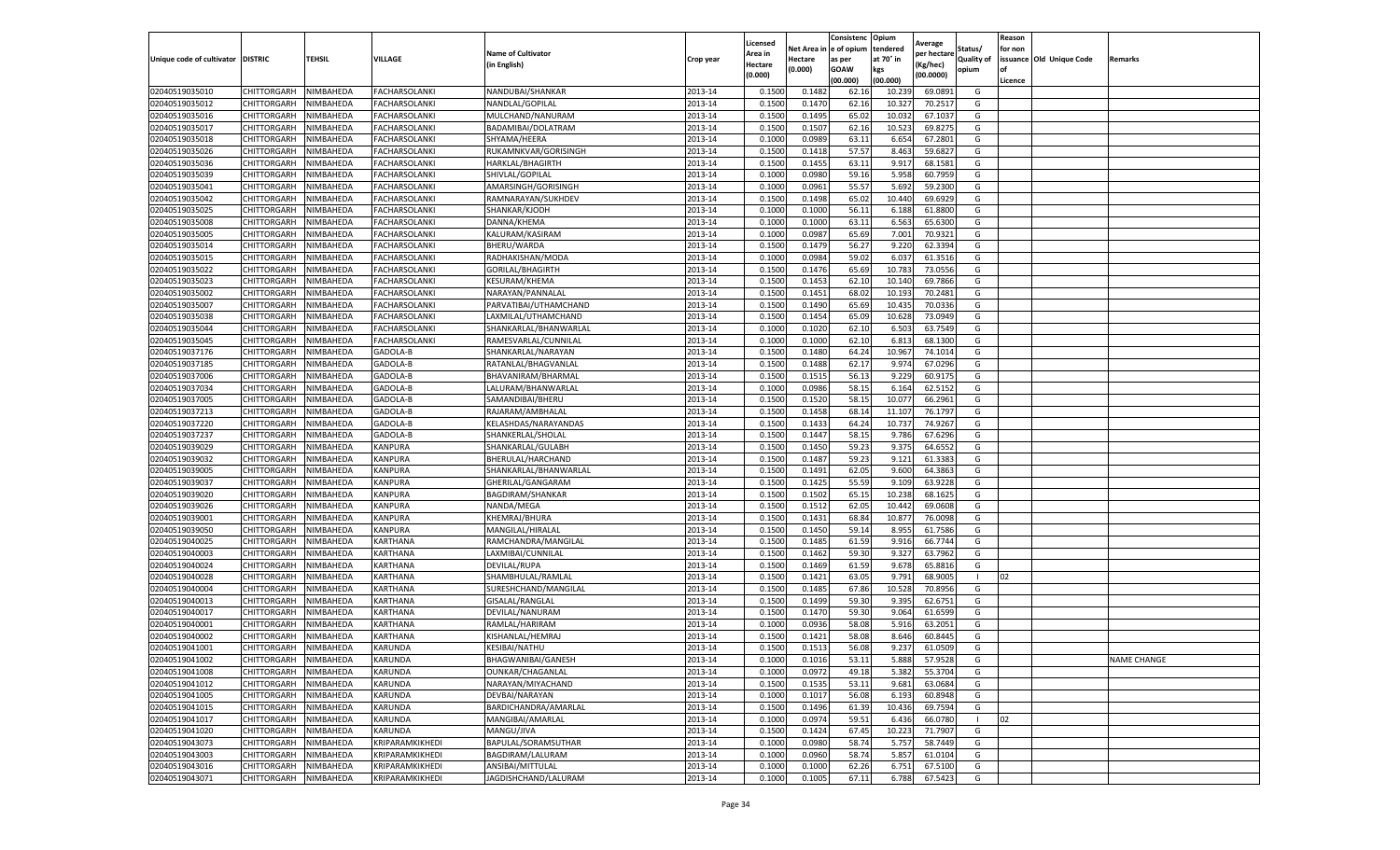|                           |                    |           |                   |                             |           | Licensed |         | Consistenc             | Opium     |                        |                   | Reason  |                          |                      |
|---------------------------|--------------------|-----------|-------------------|-----------------------------|-----------|----------|---------|------------------------|-----------|------------------------|-------------------|---------|--------------------------|----------------------|
|                           |                    |           |                   | <b>Name of Cultivator</b>   |           | Area in  |         | Net Area in e of opium | tendered  | Average<br>per hectare | Status/           | for non |                          |                      |
| Unique code of cultivator | <b>DISTRIC</b>     | TEHSIL    | VILLAGE           | in English)                 | Crop year | Hectare  | Hectare | as per                 | at 70° in | (Kg/hec                | <b>Quality of</b> |         | issuance Old Unique Code | <b>Remarks</b>       |
|                           |                    |           |                   |                             |           | (0.000)  | (0.000) | <b>GOAW</b>            | kgs       | (00.0000)              | opium             |         |                          |                      |
|                           |                    |           |                   |                             |           |          |         | (00.000)               | (00.000)  |                        |                   | Licence |                          |                      |
| 02040519043002            | CHITTORGARH        | NIMBAHEDA | KRIPARAMKIKHEDI   | LALU/KISHNA                 | 2013-14   | 0.1500   | 0.1425  | 62.26                  | 9.464     | 66.4140                | G                 |         |                          |                      |
| 02040519043014            | CHITTORGARH        | NIMBAHEDA | KRIPARAMKIKHEDI   | <b>GENDALAL/NANALAL</b>     | 2013-14   | 0.1500   | 0.1529  | 64.11                  | 9.919     | 64.8725                | G                 |         |                          |                      |
| 02040519043031            | CHITTORGARH        | NIMBAHEDA | KRIPARAMKIKHEDI   | MANGUNATH/CHAMPANATH        | 2013-14   | 0.1000   |         |                        |           |                        | F.                |         |                          |                      |
| 02040519043029            | CHITTORGARH        | NIMBAHEDA | KRIPARAMKIKHEDI   | AMARNATH/LALUNATH           | 2013-14   | 0.1000   | 0.0975  | 64.11                  | 6.576     | 67.4462                | G                 |         |                          |                      |
| 02040519043060            | <b>CHITTORGARH</b> | NIMBAHEDA | KRIPARAMKIKHEDI   | AMARCHAND/PYARCHAND         | 2013-14   | 0.1500   | 0.1421  | 62.26                  | 9.366     | 65.9113                | G                 |         |                          |                      |
| 02040519043030            | CHITTORGARH        | NIMBAHEDA | KRIPARAMKIKHEDI   | GOPALLAL/MITHULAL           | 2013-14   | 0.1500   | 0.1525  | 56.86                  | 8.81      | 57.7902                | G                 |         |                          |                      |
| 02040519043069            | CHITTORGARH        | NIMBAHEDA | KRIPARAMKIKHEDI   | BAPDAS/BHERUDAS             | 2013-14   | 0.1000   | 0.0980  | 62.26                  | 6.395     | 65.2551                | G                 |         |                          |                      |
| 02040519045032            | CHITTORGARH        | NIMBAHEDA | MALYAKHEDI        | BHANWARLAL/HARLAI           | 2013-14   | 0.1000   | 0.0991  | 59.15                  | 6.473     | 65.3179                | G                 |         |                          |                      |
| 02040519045042            | CHITTORGARH        | NIMBAHEDA | MALYAKHEDI        | MANGIBAI/NARAYAN            | 2013-14   | 0.1000   | 0.1000  | 61.41                  | 6.343     | 63.4300                | G                 |         |                          | <b>NAME CHANGE</b>   |
| 02040519045027            | CHITTORGARH        | NIMBAHEDA | MALYAKHEDI        | LAXMAN/PRTHA                | 2013-14   | 0.1000   | 0.1008  | 55.52                  | 6.020     | 59.7222                | G                 |         |                          |                      |
| 02040519045022            | CHITTORGARH        | NIMBAHEDA | MALYAKHEDI        | RATANLAL/KISHANLAL          | 2013-14   | 0.1000   | 0.0988  | 61.41                  | 6.606     | 66.8623                | G                 |         |                          |                      |
| 02040519045003            | CHITTORGARH        | NIMBAHEDA | MALYAKHEDI        | BHUVANILAL/LAXMAN           | 2013-14   | 0.1500   | 0.1467  | 56.21                  | 9.10      | 62.0723                | G                 |         |                          |                      |
| 02040519045005            | CHITTORGARH        | NIMBAHEDA | MALYAKHEDI        | OUNKARLAL/UDHIBAI           | 2013-14   | 0.1000   | 0.1000  | 56.21                  | 5.926     | 59.2600                | G                 |         |                          |                      |
| 02040519045008            | CHITTORGARH        | NIMBAHEDA | MALYAKHEDI        | BHAGVANLAL/PRTHVIRAJ        | 2013-14   | 0.1500   | 0.1470  | 64.11                  | 10.496    | 71.4014                | G                 |         |                          |                      |
| 02040519046028            | CHITTORGARH        | NIMBAHEDA | MEVASAJAGIR       | GOTTULAL/GANGARAM           | 2013-14   | 0.1000   | 0.0996  | 58.63                  | 6.081     | 61.0542                | G                 |         |                          |                      |
| 02040519046001            | CHITTORGARH        | NIMBAHEDA | MEVASAJAGIR       | BADRILAL/MHDANLAL           | 2013-14   | 0.1000   | 0.0964  | 56.39                  | 5.599     | 58.0809                | G                 |         |                          |                      |
| 02040519046003            | CHITTORGARH        | NIMBAHEDA | MEVASAJAGIR       | BHAGWANTIBAI/JAGDISHCHANDRA | 2013-14   | 0.1500   | 0.1460  | 64.13                  | 10.252    | 70.2192                | G                 |         |                          |                      |
| 02040519046005            | CHITTORGARH        | NIMBAHEDA | MEVASAJAGIR       | NATHULAL/MANA               | 2013-14   | 0.1000   | 0.1013  | 63.12                  | 6.601     | 65.1629                | G                 |         |                          |                      |
| 02040519046007            | CHITTORGARH        | NIMBAHEDA | MEVASAJAGIR       | PUSPAKUMARI/LOKENDRASINGH   | 2013-14   | 0.1500   | 0.1537  | 62.07                  | 10.295    | 66.981                 | G                 |         |                          |                      |
| 02040519046014            | CHITTORGARH        | NIMBAHEDA | MEVASAJAGIR       | CHAMPALAL/GANPATLAI         | 2013-14   | 0.1500   | 0.1449  | 62.80                  | 9.447     | 65.1967                | G                 |         |                          |                      |
| 02040519046015            | CHITTORGARH        | NIMBAHEDA | MEVASAJAGIR       | CHANDMAL/NARAYAN TELI       | 2013-14   | 0.1500   | 0.1418  | 47.41                  | 6.922     | 48.8152                | G                 | 04      |                          |                      |
| 02040519046031            | CHITTORGARH        | NIMBAHEDA | MEVASAJAGIR       | KALLABAI/BHAGVATILAL        | 2013-14   | 0.1500   | 0.1512  | 54.26                  | 8.232     | 54.4444                | G                 |         |                          |                      |
| 02040519046012            | CHITTORGARH        | NIMBAHEDA | MEVASAJAGIR       | NANALAL/MANGILAL            | 2013-14   | 0.1500   | 0.1470  | 55.01                  | 7.976     | 54.2585                | G                 |         |                          |                      |
| 02040519046032            | CHITTORGARH        | NIMBAHEDA | MEVASAJAGIR       | JAMNALAL/SHANKAR            | 2013-14   | 0.1500   | 0.1487  | 66.14                  | 10.412    | 70.0202                | G                 |         |                          |                      |
| 02040519046036            | CHITTORGARH        | NIMBAHEDA | MEVASAJAGIR       | MANGILAL/GOKEL              | 2013-14   | 0.1500   | 0.1500  | 61.22                  | 9.821     | 65.4733                | G                 |         |                          |                      |
| 02040519046020            | CHITTORGARH        | NIMBAHEDA | MEVASAJAGIR       | NANURAM/DANNA               | 2013-14   | 0.1500   | 0.1503  | 56.11                  | 8.497     | 56.5336                | G                 |         |                          |                      |
| 02040519046025            | CHITTORGARH        | NIMBAHEDA | MEVASAJAGIR       | KANCHANBAI/MADAN LAL        | 2013-14   | 0.1000   | 0.0964  | 66.70                  | 6.84      | 70.9751                | G                 |         |                          |                      |
| 02040519046041            | CHITTORGARH        | NIMBAHEDA | MEVASAJAGIR       | KALURAM/NARAYAN             | 2013-14   | 0.1500   | 0.1532  | 64.10                  | 10.31     | 67.3042                | G                 |         |                          |                      |
| 02040519046042            | CHITTORGARH        | NIMBAHEDA | MEVASAJAGIR       | MANGIBAI/BAGDURAM           | 2013-14   | 0.1500   | 0.1507  | 64.10                  | 10.119    | 67.1466                | G                 |         |                          |                      |
| 02040519046046            | CHITTORGARH        | NIMBAHEDA | MEVASAJAGIR       | CHUNNILAL/PYARA             | 2013-14   | 0.1000   | 0.1010  | 64.10                  | 6.74      | 66.7327                | G                 |         |                          | <b>NAME CHANGE</b>   |
| 02040519046047            | CHITTORGARH        | NIMBAHEDA | MEVASAJAGIR       | VISHNULAL/RADHU             | 2013-14   | 0.1500   | 0.1462  | 64.10                  | 10.15     | 69.4596                | G                 |         |                          |                      |
| 02040519046052            | CHITTORGARH        | NIMBAHEDA | MEVASAJAGIR       | NANIBAI/ONKAR               | 2013-14   | 0.1500   | 0.1505  | 62.07                  | 9.594     | 63.7475                | G                 |         |                          |                      |
| 02040519046050            | CHITTORGARH        | NIMBAHEDA | MEVASAJAGIR       | BHERULAL/HUKMICHAND         | 2013-14   | 0.1500   | 0.1575  | 58.18                  | 9.109     | 57.8349                | G                 |         |                          |                      |
| 02040519046051            | CHITTORGARH        | NIMBAHEDA | MEVASAJAGIR       | MOHAN/SHANKAR               | 2013-14   | 0.1000   | 0.1035  | 62.07                  | 6.730     | 65.0242                | G                 |         | 02040519042054           | <b>TRANSFER/KELI</b> |
| 02040519047058            | CHITTORGARH        | NIMBAHEDA | MOHMADPURA        | LAKHMICHAND/NOLA            | 2013-14   | 0.1500   | 0.1491  | 64.93                  | 10.361    | 69.4903                | G                 |         |                          |                      |
| 02040519047001            | CHITTORGARH        | NIMBAHEDA | MOHMADPURA        | PAVANSINGH/KESARSINGH       | 2013-14   | 0.1000   | 0.0998  | 64.93                  | 7.022     | 70.3607                | G                 |         |                          |                      |
| 02040519047002            | CHITTORGARH        | NIMBAHEDA | MOHMADPURA        | KESARSINGH/UDHESINGH        | 2013-14   | 0.1500   | 0.1518  | 62.66                  | 10.536    | 69.4071                | G                 |         |                          |                      |
| 02040519047003            | CHITTORGARH        | NIMBAHEDA | MOHMADPURA        | CHGANLAL/KESARRAM           | 2013-14   | 0.1500   | 0.1512  | 62.66                  | 10.09     | 66.7791                | G                 |         |                          |                      |
| 02040519047017            | CHITTORGARH        | NIMBAHEDA | MOHMADPURA        | KISHANLAL/BHURA             | 2013-14   | 0.1500   | 0.1519  | 62.91                  | 10.03     | 66.0895                | G                 |         |                          |                      |
| 02040519047024            | CHITTORGARH        | NIMBAHEDA | MOHMADPURA        | MITTULAL/MANGILAI           | 2013-14   | 0.1000   | 0.0978  | 64.80                  | 7.045     | 72.0348                | G                 |         |                          |                      |
| 02040519047032            | CHITTORGARH        | NIMBAHEDA | MOHMADPURA        | NATHULAL/RAMA               | 2013-14   | 0.1500   | 0.1500  | 62.91                  | 10.03     | 66.8667                | G                 |         |                          |                      |
| 02040519047033            | CHITTORGARH        | NIMBAHEDA | MOHMADPURA        | <b>BALULAL/KESULAL</b>      | 2013-14   | 0.1500   | 0.1490  | 64.80                  | 9.998     | 67.1007                | G                 |         |                          |                      |
| 02040519047034            | CHITTORGARH        | NIMBAHEDA | MOHMADPURA        | NANALAL/MADHOLAL            | 2013-14   | 0.1500   | 0.1395  | 64.80                  | 9.794     | 70.2079                | G                 |         |                          |                      |
| 02040519047036            | CHITTORGARH        | NIMBAHEDA | MOHMADPURA        | RATANLAL/KASIRAM            | 2013-14   | 0.1000   | 0.1003  | 70.75                  | 7.924     | 79.0030                | G                 |         |                          |                      |
| 02040519047043            | CHITTORGARH        | NIMBAHEDA | MOHMADPURA        | MOTILAL/GOTTULAL            | 2013-14   | 0.1000   | 0.0980  | 67.61                  | 7.389     | 75.3980                | G                 |         |                          |                      |
| 02040519047045            | CHITTORGARH        | NIMBAHEDA | MOHMADPURA        | RAMCHANDRA/PEMA             | 2013-14   | 0.1500   | 0.1463  | 67.61                  | 10.663    | 72.8845                | G                 |         |                          |                      |
| 02040519047055            | CHITTORGARH        | NIMBAHEDA | MOHMADPURA        | DADAMCHAND/KESURAM          | 2013-14   | 0.1500   | 0.1470  | 68.71                  | 10.503    | 71.4490                | G                 |         |                          |                      |
| 02040519047059            | CHITTORGARH        | NIMBAHEDA | <b>MOHMADPURA</b> | DHANRAJ/NOLA                | 2013-14   | 0.1500   | 0.1518  | 65.25                  | 10.608    | 69.8814                | G                 |         |                          |                      |
| 02040519047053            | CHITTORGARH        | NIMBAHEDA | <b>MOHMADPURA</b> | BALCHAND/SHANKARLAL         | 2013-14   | 0.1500   | 0.1401  | 62.91                  | 9.401     | 67.1021                | G                 |         |                          |                      |
| 02040519047048            | CHITTORGARH        | NIMBAHEDA | MOHMADPURA        | SOHANLAL/BHURALAL           | 2013-14   | 0.1000   | 0.1008  | 65.25                  | 6.879     | 68.2440                | G                 |         |                          |                      |
| 02040519047057            | <b>CHITTORGARH</b> | NIMBAHEDA | MOHMADPURA        | KANIYALAL/MADHOLAL          | 2013-14   | 0.1000   | 0.1013  | 68.71                  | 7.293     | 71.9941                | G                 |         |                          |                      |
| 02040519047035            | CHITTORGARH        | NIMBAHEDA | MOHMADPURA        | BHERULAL/MADHOLAL           | 2013-14   | 0.1000   | 0.1008  | 65.25                  | 6.758     | 67.0437                | G                 |         |                          |                      |
| 02040519047037            | CHITTORGARH        | NIMBAHEDA | MOHMADPURA        | SHAMBHULAL/MAGNIRAM         | 2013-14   | 0.1500   | 0.1525  | 65.53                  | 10.288    | 67.4623                | G                 |         |                          |                      |
| 02040519047012            | <b>CHITTORGARH</b> | NIMBAHEDA | MOHMADPURA        | BHERULAL/RAMAJI             | 2013-14   | 0.1000   | 0.1025  | 65.53                  | 7.124     | 69.5024                | G                 |         |                          |                      |
| 02040519047029            | CHITTORGARH        | NIMBAHEDA | MOHMADPURA        | DALIBAI/BHURALAL            | 2013-14   | 0.1500   | 0.1505  | 65.53                  | 10.269    | 68.2326                | G                 |         |                          |                      |
| 02040519047056            | CHITTORGARH        | NIMBAHEDA | MOHMADPURA        | KALURAM/MANGILAL            | 2013-14   | 0.1500   | 0.1519  | 68.71                  | 11.160    | 73.4694                | G                 |         |                          |                      |
| 02040519047051            | CHITTORGARH        | NIMBAHEDA | MOHMADPURA        | CHTRBHUJ/MANGILAL           | 2013-14   | 0.1500   | 0.1465  | 65.83                  | 10.514    | 71.7679                | G                 |         |                          |                      |
| 02040519048029            | CHITTORGARH        | NIMBAHEDA | MOTHA             | ARJUN/TARACHAND             | 2013-14   | 0.1000   | 0.1012  | 60.98                  | 5.959     | 58.8834                | G                 |         |                          |                      |
| 02040519048001            | <b>CHITTORGARH</b> | NIMBAHEDA | MOTHA             | BADRILAL/SHANKARLAL         | 2013-14   | 0.1500   | 0.1431  | 53.80                  | 8.677     | 60.6359                | G                 |         |                          |                      |
|                           |                    |           |                   |                             |           |          |         |                        |           |                        |                   |         |                          |                      |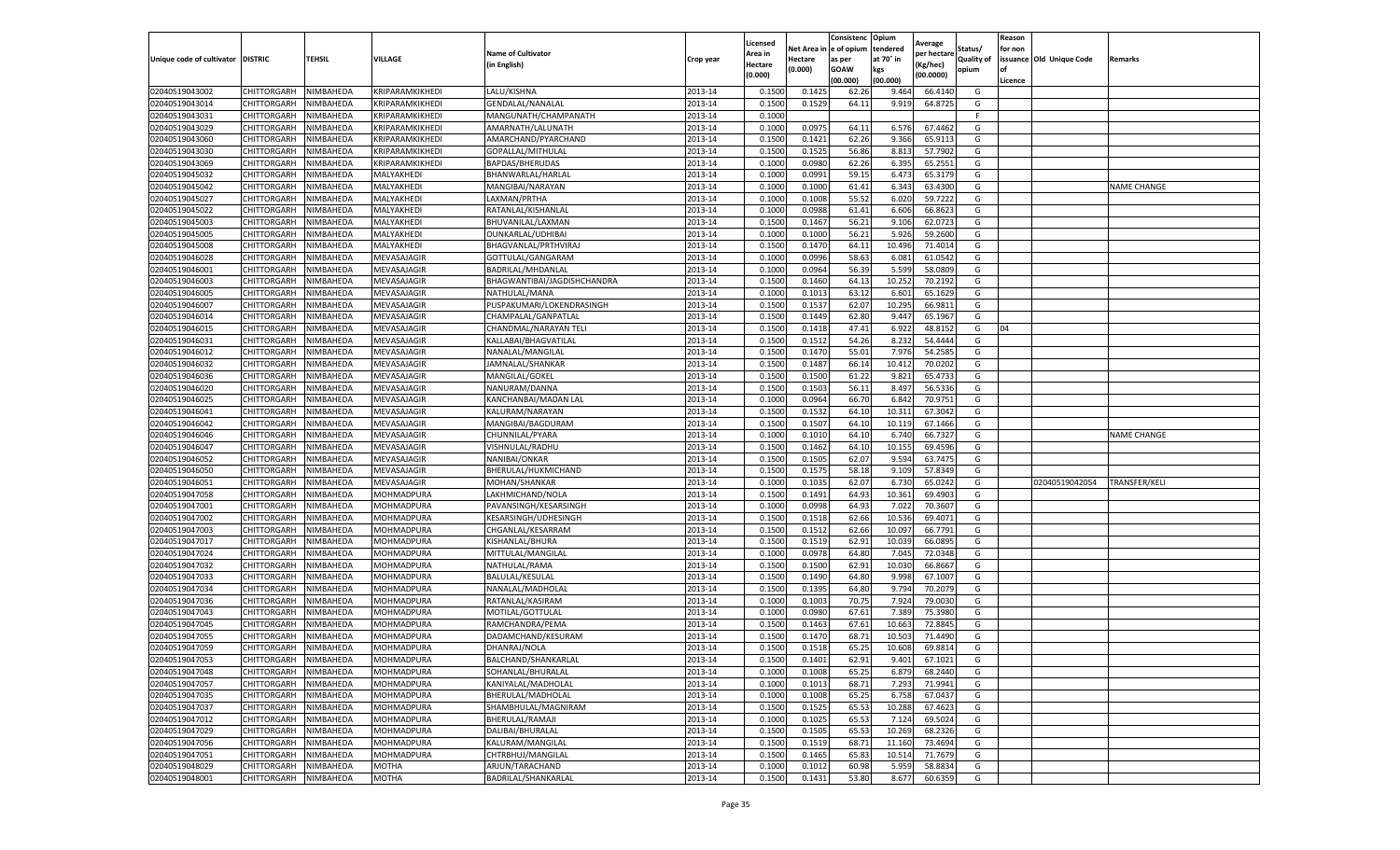|                           |                    |           |               |                            |           | Licensed |         | Consistenc             | Opium     |                        |                   | Reason  |                          |                       |
|---------------------------|--------------------|-----------|---------------|----------------------------|-----------|----------|---------|------------------------|-----------|------------------------|-------------------|---------|--------------------------|-----------------------|
|                           |                    |           |               | <b>Name of Cultivator</b>  |           | Area in  |         | Net Area in e of opium | tendered  | Average<br>per hectare | Status/           | for non |                          |                       |
| Unique code of cultivator | <b>DISTRIC</b>     | TEHSIL    | VILLAGE       | in English)                | Crop year | Hectare  | Hectare | as per                 | at 70° in | (Kg/hec                | <b>Quality of</b> |         | issuance Old Unique Code | <b>Remarks</b>        |
|                           |                    |           |               |                            |           | (0.000)  | (0.000) | <b>GOAW</b>            | kgs       | (00.0000)              | opium             |         |                          |                       |
|                           |                    |           |               |                            |           |          |         | (00.000)               | (00.000)  |                        |                   | Licence |                          |                       |
| 02040519048007            | <b>CHITTORGARH</b> | NIMBAHEDA | <b>MOTHA</b>  | SANTILAL/HJARILAL          | 2013-14   | 0.1500   | 0.1446  | 64.85                  | 10.51     | 72.7178                | G                 |         |                          |                       |
| 02040519048027            | CHITTORGARH        | NIMBAHEDA | MOTHA         | JAINARAYAN/MOTILAL         | 2013-14   | 0.1500   | 0.1462  | 61.38                  | 9.83      | 67.2914                | G                 |         |                          |                       |
| 02040519048016            | CHITTORGARH        | NIMBAHEDA | MOTHA         | KISHANLAL/CUNNILAL         | 2013-14   | 0.1500   | 0.1485  | 56.14                  | 9.087     | 61.1919                | G                 |         |                          |                       |
| 02040519048024            | CHITTORGARH        | NIMBAHEDA | MOTHA         | MANGILAL/TARACHAND         | 2013-14   | 0.1500   | 0.1434  | 56.60                  | 9.161     | 63.8842                | G                 |         |                          |                       |
| 02040519048021            | CHITTORGARH        | NIMBAHEDA | MOTHA         | ASHOKKUMAR/BADRILAL        | 2013-14   | 0.1500   | 0.1460  | 59.75                  | 9.662     | 66.1781                | G                 |         |                          |                       |
| 02040519048031            | CHITTORGARH        | NIMBAHEDA | MOTHA         | OUNKARLAL/CUNNILAL         | 2013-14   | 0.1500   | 0.1457  | 59.75                  | 9.355     | 64.207                 | G                 |         |                          |                       |
| 02040519048022            | CHITTORGARH        | NIMBAHEDA | MOTHA         | NANDLAL/RAMLAL             | 2013-14   | 0.1000   | 0.1020  | 51.46                  | 5.462     | 53.5490                | G                 |         |                          |                       |
| 02040519048009            | CHITTORGARH        | NIMBAHEDA | MOTHA         | BHANWARLAL/CHUNNILAI       | 2013-14   | 0.1000   | 0.0960  | 56.60                  | 6.33      | 65.9479                | G                 |         |                          | <b>NAME CHANGE</b>    |
| 02040519063035            | CHITTORGARH        | NIMBAHEDA | PEMANDAKHEDA  | RAMRATAN/BHANWARLAL        | 2013-14   | 0.1500   | 0.1505  | 62.54                  | 10.265    | 68.2060                | G                 |         |                          |                       |
| 02040519063002            | CHITTORGARH        | NIMBAHEDA | PEMANDAKHEDA  | BHANWARLAL/LALURAM         | 2013-14   | 0.1500   | 0.1484  | 59.16                  | 9.660     | 65.0943                | G                 |         |                          |                       |
| 02040519063004            | CHITTORGARH        | NIMBAHEDA | PEMANDAKHEDA  | OUNKARSIGH/MOTISINGH       | 2013-14   | 0.1000   | 0.1008  | 62.54                  | 6.61      | 65.585                 | G                 |         |                          |                       |
| 02040519063011            | CHITTORGARH        | NIMBAHEDA | PEMANDAKHEDA  | PREMKUNWAR/SAMBHUSINGH     | 2013-14   | 0.1500   | 0.1480  | 65.09                  | 10.49     | 70.9324                | G                 |         |                          |                       |
| 02040519063013            | CHITTORGARH        | NIMBAHEDA | PEMANDAKHEDA  | BHERULAL/CUNNILAL          | 2013-14   | 0.1500   | 0.1520  | 62.54                  | 10.24     | 67.4211                | G                 |         |                          |                       |
| 02040519063026            | CHITTORGARH        | NIMBAHEDA | PEMANDAKHEDA  | GANPATSINGH/UDHESINGH      | 2013-14   | 0.1000   | 0.0984  | 62.45                  | 6.37      | 64.7358                | G                 |         |                          |                       |
| 02040519063028            | CHITTORGARH        | NIMBAHEDA | PEMANDAKHEDA  | AMBHALAL/MULCHAND          | 2013-14   | 0.1000   | 0.1001  | 65.09                  | 7.076     | 70.6893                | G                 |         |                          |                       |
| 02040519063032            | CHITTORGARH        | NIMBAHEDA | PEMANDAKHEDA  | BASRAJ/NANDLAL             | 2013-14   | 0.1000   | 0.0982  | 59.16                  | 6.339     | 64.5519                | G                 |         |                          |                       |
| 02040519063030            | CHITTORGARH        | NIMBAHEDA | PEMANDAKHEDA  | SOBHALAL/NANDLAL           | 2013-14   | 0.1000   | 0.0975  | 62.45                  | 6.655     | 68.2564                | G                 |         |                          |                       |
| 02040519063031            | CHITTORGARH        | NIMBAHEDA | PEMANDAKHEDA  | BHANWARSINGH/AMARSINGH     | 2013-14   | 0.1000   | 0.1004  | 59.09                  | 6.120     | 60.9562                | G                 |         |                          |                       |
| 02040519063006            | CHITTORGARH        | NIMBAHEDA | PEMANDAKHEDA  | DEEPKUVAR/KARANSINGH       | 2013-14   | 0.1000   | 0.0999  | 68.02                  | 7.463     | 74.7047                | G                 |         |                          |                       |
| 02040519051051            | CHITTORGARH        | NIMBAHEDA | RAMPURA       | KASIRAM/DYARAM             | 2013-14   | 0.1000   | 0.1032  | 61.41                  | 6.878     | 66.647                 | -1                | 02      |                          |                       |
| 02040519051036            | CHITTORGARH        | NIMBAHEDA | RAMPURA       | RAMNARAYAN/AMRATRAM        | 2013-14   | 0.1000   | 0.1000  | 61.43                  | 6.643     | 66.4300                | G                 |         |                          |                       |
| 02040519051046            | CHITTORGARH        | NIMBAHEDA | RAMPURA       | <b>FULCHAND/KHEMRAJ</b>    | 2013-14   | 0.1500   | 0.1472  | 61.43                  | 9.829     | 66.7731                | -1                | 02      |                          |                       |
| 02040519051063            | CHITTORGARH        | NIMBAHEDA | RAMPURA       | JANKILAL/KHEMRAJ           | 2013-14   | 0.1500   | 0.1472  | 59.15                  | 9.675     | 65.7269                | G                 |         |                          |                       |
| 02040519051028            | CHITTORGARH        | NIMBAHEDA | RAMPURA       | UDIBAI/HABUJI              | 2013-14   | 0.1500   | 0.1486  | 61.43                  | 9.53      | 64.1319                |                   | 02      |                          | <b>NAME CHANGE</b>    |
| 02040519051055            | CHITTORGARH        | NIMBAHEDA | RAMPURA       | MAHIPAL/UTHAMCHAND         | 2013-14   | 0.1000   | 0.0995  | 59.15                  | 6.38      | 64.1206                | G                 |         |                          |                       |
| 02040519052005            | CHITTORGARH        | NIMBAHEDA | RATHANJANA-A  | PRTHVIRAJ/GOKEL            | 2013-14   | 0.1500   | 0.1464  | 65.12                  | 9.87      | 67.4180                | G                 |         |                          |                       |
| 02040519052009            | CHITTORGARH        | NIMBAHEDA | RATHANJANA-A  | OUNKARLAL/KHEMRAJ          | 2013-14   | 0.1500   | 0.1499  | 56.12                  | 9.404     | 62.7352                | G                 |         |                          |                       |
| 02040519052010            | CHITTORGARH        | NIMBAHEDA | RATHANJANA-A  | PYARA/GOKEL                | 2013-14   | 0.1500   | 0.1452  | 61.19                  | 9.449     | 65.0758                | G                 |         |                          |                       |
| 02040519052027            | CHITTORGARH        | NIMBAHEDA | RATHANJANA-A  | GHERILAL/BHURA             | 2013-14   | 0.1000   | 0.1035  | 67.80                  | 7.245     | 70.0000                | G                 |         |                          |                       |
| 02040519052003            | CHITTORGARH        | NIMBAHEDA | RATHANJANA-A  | SHYAMLAL/SHIVLAL           | 2013-14   | 0.1500   | 0.1475  | 61.19                  | 9.24      | 62.6441                | G                 |         |                          |                       |
| 02040519052028            | CHITTORGARH        | NIMBAHEDA | RATHANJANA-A  | BALCHAND/BHAGVAN           | 2013-14   | 0.1500   | 0.1504  | 56.12                  | 8.57      | 57.0346                | G                 |         |                          |                       |
| 02040519052002            | CHITTORGARH        | NIMBAHEDA | RATHANJANA-A  | LALA/CHOTTU                | 2013-14   | 0.1500   | 0.1426  | 65.12                  | 9.126     | 63.9972                | G                 |         |                          |                       |
| 02040519052008            | CHITTORGARH        | NIMBAHEDA | RATHANJANA-A  | MOTIYABAI/BHERA            | 2013-14   | 0.1500   | 0.1480  | 61.19                  | 8.942     | 60.4189                | G                 |         |                          |                       |
| 02040519052034            | CHITTORGARH        | NIMBAHEDA | RATHANJANA-A  | GASILAL/RAMA               | 2013-14   | 0.1500   | 0.1500  | 61.19                  | 10.166    | 67.7733                | G                 |         |                          |                       |
| 02040519052011            | CHITTORGARH        | NIMBAHEDA | RATHANJANA-A  | SUNDARBAI/MEGRAJ           | 2013-14   | 0.1500   | 0.1443  | 64.25                  | 10.500    | 72.7651                | G                 |         |                          |                       |
| 02040519052133            | CHITTORGARH        | NIMBAHEDA | RATHANJANA-A  | DURGALAL/HEERALAI          | 2013-14   | 0.1000   | 0.1010  | 64.25                  | 6.664     | 65.9802                | G                 |         |                          | TRANSFER/MADHYAKHEDI  |
| 02040519052134            | CHITTORGARH        | NIMBAHEDA | RATHANJANA-A  | KANIYALAL/HEERALAL         | 2013-14   | 0.1500   | 0.1369  | 56.12                  | 8.105     | 59.2038                | G                 |         |                          | TRANSFER/MADHYAKHEDI  |
| 02040519052135            | CHITTORGARH        | NIMBAHEDA | RATHANJANA-A  | NIKAMLAL/KHEMRAJ           | 2013-14   | 0.1500   | 0.1460  | 59.64                  | 9.16      | 62.7945                | G                 |         |                          | TRANSFER/MADHYAKHEDI  |
| 02040519052140            | CHITTORGARH        | NIMBAHEDA | RATHANJANA-A  | MOTILAL/HEMRAJ             | 2013-14   | 0.1500   | 0.1378  | 59.64                  | 8.903     | 64.6081                | G                 |         | 02030514080118           | TRANSFER              |
| 02040519052108            | CHITTORGARH        | NIMBAHEDA | RATHANJANA-B  | SHANKARLAL/KISHANLAL       | 2013-14   | 0.1500   | 0.1496  | 64.24                  | 10.792    | 72.1390                | G                 |         |                          |                       |
| 02040519052088            | CHITTORGARH        | NIMBAHEDA | RATHANJANA-B  | HJARI/HEERALAL             | 2013-14   | 0.1500   | 0.1480  | 65.18                  | 10.98     | 74.2365                | G                 |         |                          |                       |
| 02040519052100            | CHITTORGARH        | NIMBAHEDA | RATHANJANA-B  | BAPULAL/HJARILAL(HEERALAL) | 2013-14   | 0.1500   | 0.1500  | 62.17                  | 10.16     | 67.7333                | G                 |         |                          |                       |
| 02040519052111            | CHITTORGARH        | NIMBAHEDA | RATHANJANA-B  | DADAMCHAND/TARACHAND       | 2013-14   | 0.1500   | 0.1482  | 62.17                  | 9.88      | 66.7004                | G                 |         |                          |                       |
| 02040519052113            | CHITTORGARH        | NIMBAHEDA | RATHANJANA-B  | SHAMBHULAL/MODA            | 2013-14   | 0.1500   | 0.1430  | 62.18                  | 9.80      | 68.580                 | G                 |         |                          |                       |
| 02040519052129            | CHITTORGARH        | NIMBAHEDA | RATHANJANA-B  | SEETARAM/TARACHAND         | 2013-14   | 0.1500   | 0.1490  | 56.13                  | 9.622     | 64.5772                | G                 |         |                          |                       |
| 02040519052115            | CHITTORGARH        | NIMBAHEDA | RATHANJANA-B  | BABUSINGH/AMARSINGH        | 2013-14   | 0.1500   | 0.1470  | 59.40                  | 9.784     | 66.5578                | G                 |         |                          |                       |
| 02040519052052            | CHITTORGARH        | NIMBAHEDA | RATHANJANA-B  | ASHU/SOLA                  | 2013-14   | 0.1500   | 0.1402  | 65.18                  | 9.209     | 65.6847                | G                 |         |                          | TRANSFER/BANGERAGATAB |
| 02040519052080            | CHITTORGARH        | NIMBAHEDA | RATHANJANA-B  | CHAMPALAL/BHAGVAN          | 2013-14   | 0.1500   | 0.1427  | 59.40                  | 9.334     | 65.4100                | G                 |         |                          |                       |
| 02040519052137            | <b>CHITTORGARH</b> | NIMBAHEDA | RATHANJANA-B  | NANDLAL/MEGHA              | 2013-14   | 0.1500   | 0.1354  | 59.40                  | 8.791     | 64.9261                | G                 |         |                          | TRANSFER/JARLIYA      |
| 02040519052098            | CHITTORGARH        | NIMBAHEDA | RATHANJANA-B  | BADRILAL/KASIRAM           | 2013-14   | 0.1500   | 0.1408  | 58.92                  | 9.301     | 66.0582                | G                 |         |                          |                       |
| 02040519052102            | CHITTORGARH        | NIMBAHEDA | RATHANJANA-B  | BHERULAL/RAMCHANDRA        | 2013-14   | 0.1500   | 0.1512  | 55.59                  | 8.831     | 58.4061                | G                 |         |                          |                       |
| 02040519052095            | CHITTORGARH        | NIMBAHEDA | RATHANJANA-B  | JASVANSINGH/KUNDANSINGH    | 2013-14   | 0.1500   | 0.1445  | 62.18                  | 9.469     | 65.5294                | G                 |         |                          |                       |
| 02040519052138            | CHITTORGARH        | NIMBAHEDA | RATHANJANA-B  | TULSIRAM/MANA              | 2013-14   | 0.1500   | 0.1507  | 52.21                  | 8.809     | 58.4539                | G                 |         |                          |                       |
| 02040519052141            | <b>CHITTORGARH</b> | NIMBAHEDA | RATHANJANA-B  | HEERALAL/NATHULAL          | 2013-14   | 0.1000   | 0.1009  | 52.21                  | 6.153     | 60.9812                | G                 |         | 02040519042115           | <b>TRANSFER/KELI</b>  |
| 02040519052142            | CHITTORGARH        | NIMBAHEDA | RATHANJANA-B  | BHANWARLAL/GOKAL           | 2013-14   | 0.1500   | 0.1376  | 52.89                  | 8.508     | 61.8314                | G                 |         | 02040519042149           | TRANSFER/MADHYAKHEDI  |
| 02040519055015            | CHITTORGARH        | NIMBAHEDA | SANKLOKAKHEDA | GOVINDRAM/HANSRAJ          | 2013-14   | 0.1500   | 0.1440  | 59.13                  | 9.528     | 66.1667                | G                 |         |                          |                       |
| 02040519055003            | CHITTORGARH        | NIMBAHEDA | SANKLOKAKHEDA | GOPALLAL/HEMRAJ            | 2013-14   | 0.1000   | 0.0980  | 64.25                  | 7.526     | 76.7959                | G                 |         |                          |                       |
| 02040519055014            | CHITTORGARH        | NIMBAHEDA | SANKLOKAKHEDA | RUKMNIBAI/LOBHCHAND        | 2013-14   | 0.1500   | 0.1500  | 61.20                  | 10.483    | 69.8867                | G                 |         |                          |                       |
| 02040519055021            | <b>CHITTORGARH</b> | NIMBAHEDA | SANKLOKAKHEDA | RAMRATAN/HJARILAL          | 2013-14   | 0.1500   | 0.1460  | 59.13                  | 9.765     | 66.8836                | G                 |         |                          |                       |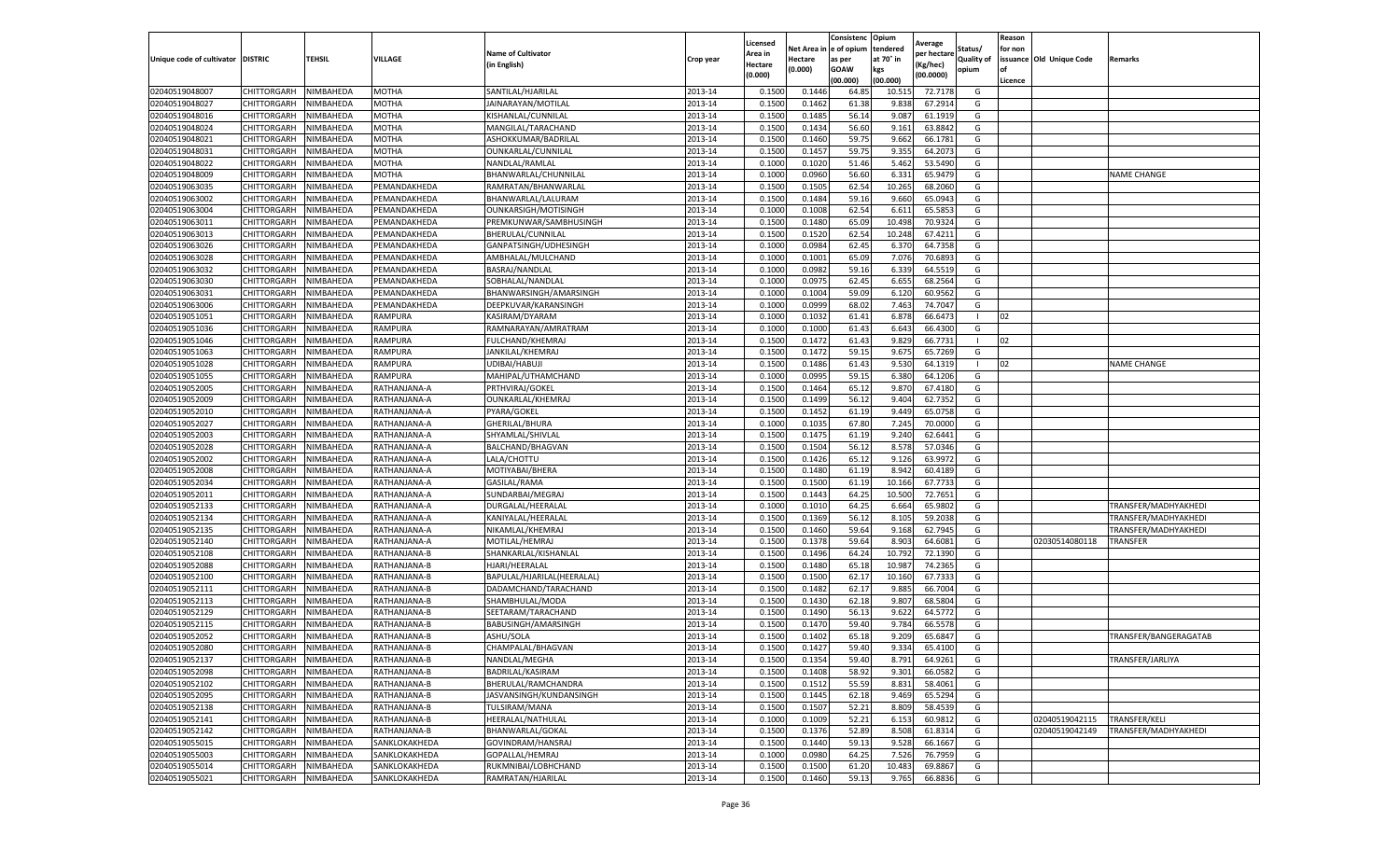|                                   |             |           |               |                           |           | Licensed |            | Consistenc  | Opium     | Average     |                   | Reason  |                          |                    |
|-----------------------------------|-------------|-----------|---------------|---------------------------|-----------|----------|------------|-------------|-----------|-------------|-------------------|---------|--------------------------|--------------------|
|                                   |             |           |               | <b>Name of Cultivator</b> |           | Area in  | Net Area i | e of opium  | tendered  | per hectare | Status/           | for non |                          |                    |
| Unique code of cultivator DISTRIC |             | TEHSIL    | VILLAGE       | (in English)              | Crop year | Hectare  | Hectare    | as per      | at 70° in | Kg/hec)     | <b>Quality of</b> |         | issuance Old Unique Code | Remarks            |
|                                   |             |           |               |                           |           | (0.000)  | (0.000)    | <b>GOAW</b> | kgs       | (00.0000)   | opium             |         |                          |                    |
|                                   |             |           |               |                           |           |          |            | (00.000     | (00.000)  |             |                   | Licence |                          |                    |
| 02040519055023                    | CHITTORGARH | NIMBAHEDA | SANKLOKAKHEDA | CHANDIBAI/HJARILAI        | 2013-14   | 0.1500   | 0.1500     | 59.1        | 9.782     | 65.2133     | G                 |         |                          |                    |
| 02040519055026                    | CHITTORGARH | NIMBAHEDA | SANKLOKAKHEDA | AMARSINGH/BHERUSINGH      | 2013-14   | 0.150    | 0.147      | 68.73       | 11.075    | 75.3401     | G                 |         |                          |                    |
| 02040519056005                    | CHITTORGARH | NIMBAHEDA | SARTHAL       | KUKIBAI/GHISULAL          | 2013-14   | 0.1000   | 0.0988     | 56.32       | 6.026     | 60.9919     | G                 |         |                          |                    |
| 02040519056012                    | CHITTORGARH | NIMBAHEDA | SARTHAL       | MOHAN/RATTA               | 2013-14   | 0.1500   | 0.1500     | 64.07       | 9.848     | 65.6533     | G                 |         |                          |                    |
| 02040519056025                    | CHITTORGARH | NIMBAHEDA | SARTHAL       | MANGU/NAVLA               | 2013-14   | 0.1000   | 0.0967     | 56.32       | 5.552     | 57.4147     | G                 |         |                          |                    |
| 02040519056001                    | CHITTORGARH | NIMBAHEDA | SARTHAL       | NIRBHAYRAM/BHERULAL       | 2013-14   | 0.1000   | 0.1000     | 58.67       | 6.286     | 62.8600     | G                 |         |                          |                    |
| 02040519056038                    | CHITTORGARH | NIMBAHEDA | SARTHAL       | DALLA/KALU                | 2013-14   | 0.1000   | 0.0990     | 62.54       | 6.442     | 65.0707     | G                 |         |                          |                    |
| 02040519056039                    | CHITTORGARH | NIMBAHEDA | SARTHAL       | NANURAM/BHURA             | 2013-14   | 0.100    | 0.0986     | 64.07       | 6.727     | 68.2252     | G                 |         |                          |                    |
| 02040519056013                    | CHITTORGARH | NIMBAHEDA | SARTHAL       | CUNNILAL/BHERU            | 2013-14   | 0.1500   | 0.1470     | 67.11       | 10.172    | 69.1973     | G                 |         |                          |                    |
| 02040519056040                    | CHITTORGARH | NIMBAHEDA | SARTHAL       | SOHANDAS/TULSIDAS         | 2013-14   | 0.1000   | 0.0990     | 58.67       | 6.362     | 64.2626     | G                 |         |                          |                    |
| 02040519056041                    | CHITTORGARH | NIMBAHEDA | SARTHAL       | NATHULAL/BHURA            | 2013-14   | 0.1500   | 0.1482     | 62.54       | 9.363     | 63.1781     | G                 |         |                          |                    |
| 02040519058012                    | CHITTORGARH | NIMBAHEDA | SHAHBAD       | DALCHAND/SHRIRAM          | 2013-14   | 0.1500   | 0.1411     | 56.91       | 8.707     | 61.7080     | G                 |         |                          |                    |
| 02040519058036                    | CHITTORGARH | NIMBAHEDA | SHAHBAD       | GOPALLAL/DALCHAND         | 2013-14   | 0.1500   | 0.1392     | 58.08       | 8.861     | 63.6566     | G                 |         |                          |                    |
| 02040519058048                    | CHITTORGARH | NIMBAHEDA | SHAHBAD       | SANTILAL/KALURAM          | 2013-14   | 0.1500   | 0.1481     | 56.60       | 9.016     | 60.8778     | G                 |         |                          |                    |
| 02040519058016                    | CHITTORGARH | NIMBAHEDA | SHAHBAD       | NIRBHAYRAM / NAVALRAM     | 2013-14   | 0.1000   | 0.0969     | 61.59       | 6.203     | 64.0144     | G                 |         |                          |                    |
| 02040519058022                    | CHITTORGARH | NIMBAHEDA | SHAHBAD       | KASTURIBAI/RAMRATAN       | 2013-14   | 0.1500   | 0.1428     | 56.67       | 9.011     | 63.1022     | G                 |         |                          |                    |
| 02040519058003                    | CHITTORGARH | NIMBAHEDA | SHAHBAD       | RAMSINGH/AMRATRAM         | 2013-14   | 0.1500   | 0.1423     | 56.91       | 8.675     | 60.9628     | G                 |         |                          |                    |
| 02040519060032                    | CHITTORGARH | NIMBAHEDA | TAI-A         | GOVERDHAN/HJARILAL        | 2013-14   | 0.1000   | 0.1012     | 61.39       | 6.349     | 62.7372     | G                 |         |                          |                    |
| 02040519060007                    | CHITTORGARH | NIMBAHEDA | TAI-A         | CHTRBHUJ/BHAGVAN          | 2013-14   | 0.1000   | 0.0990     | 64.34       | 6.62      | 66.9394     | G                 |         |                          |                    |
| 02040519060009                    | CHITTORGARH | NIMBAHEDA | TAI-A         | GHISIBAI/RATANLAL         | 2013-14   | 0.1500   | 0.1505     | 67.44       | 10.17     | 67.6013     | G                 |         |                          |                    |
| 02040519060014                    | CHITTORGARH | NIMBAHEDA | TAI-A         | SHYAMKUVAR/DULICHAND      | 2013-14   | 0.1000   | 0.1000     | 64.46       | 6.906     | 69.0600     | G                 |         |                          |                    |
| 02040519060016                    | CHITTORGARH | NIMBAHEDA | TAI-A         | RAMESVAR/KESARIMAL        | 2013-14   | 0.1500   | 0.1537     | 59.88       | 9.444     | 61.4444     | G                 |         |                          |                    |
| 02040519060022                    | CHITTORGARH | NIMBAHEDA | TAI-A         | CHAMPALAL/PANNALAL        | 2013-14   | 0.1000   | 0.0990     | 61.39       | 6.200     | 62.6263     | G                 |         |                          |                    |
| 02040519060025                    | CHITTORGARH | NIMBAHEDA | TAI-A         | BHVANIRAM/MOTILAL         | 2013-14   | 0.1000   | 0.1012     | 61.39       | 6.078     | 60.0593     | G                 |         |                          |                    |
| 02040519060037                    | CHITTORGARH | NIMBAHEDA | TAI-A         | DAMARLAL/NIRBHESINGH      | 2013-14   | 0.1000   | 0.1008     | 68.01       | 7.287     | 72.291      | G                 |         |                          |                    |
| 02040519060038                    | CHITTORGARH | NIMBAHEDA | TAI-A         | MOHANLAL/NANDA            | 2013-14   | 0.1000   | 0.1000     | 64.22       | 6.807     | 68.0700     | G                 |         |                          |                    |
| 02040519060091                    | CHITTORGARH | NIMBAHEDA | TAI-A         | MANGILAL/NATHULAL         | 2013-14   | 0.1500   | 0.1500     | 58.58       | 8.963     | 59.7533     | G                 |         |                          |                    |
| 02040519060095                    | CHITTORGARH | NIMBAHEDA | TAI-A         | TULSIRAM/BHAGATRAM        | 2013-14   | 0.1000   | 0.0975     | 68.01       | 6.859     | 70.3487     | G                 |         |                          |                    |
| 02040519060096                    | CHITTORGARH | NIMBAHEDA | TAI-A         | MANJUBAI/OMPARKASH        | 2013-14   | 0.1500   | 0.1452     | 61.39       | 8.919     | 61.4256     | G                 |         |                          |                    |
| 02040519060097                    | CHITTORGARH | NIMBAHEDA | TAI-A         | CHANDPARKASH/OUNKARLAL    | 2013-14   | 0.1000   | 0.0972     | 68.01       | 7.248     | 74.5679     | G                 |         |                          |                    |
| 02040519060099                    | CHITTORGARH | NIMBAHEDA | TAI-A         | SHYAMLAL/JAMNALAL         | 2013-14   | 0.1500   | 0.1479     | 62.72       | 9.417     | 63.6714     | G                 |         |                          |                    |
| 02040519060101                    | CHITTORGARH | NIMBAHEDA | TAI-A         | PARBHULAL/BHANWARLAL      | 2013-14   | 0.1500   | 0.1500     | 67.75       | 9.708     | 64.7200     | G                 |         |                          |                    |
| 02040519060102                    | CHITTORGARH | NIMBAHEDA | TAI-A         | JIVARAJ/MOTILAL           | 2013-14   | 0.1500   | 0.1499     | 69.2        | 9.818     | 65.4970     | G                 |         |                          |                    |
| 02040519060018                    | CHITTORGARH | NIMBAHEDA | TAI-A         | DHAPUBAI/MANGILAL         | 2013-14   | 0.1000   | 0.0986     | 71.27       | 7.483     | 75.8925     | G                 |         |                          |                    |
| 02040519060003                    | CHITTORGARH | NIMBAHEDA | TAI-A         | SHANKARLAL/TULSIRAM       | 2013-14   | 0.1000   | 0.1000     | 71.27       | 7.432     | 74.3200     | G                 |         |                          |                    |
| 02040519060019                    | CHITTORGARH | NIMBAHEDA | TAI-A         | RAMCHANDIBAI/SHRILAL      | 2013-14   | 0.1000   | 0.0911     | 68.01       | 6.558     | 71.9868     | G                 |         |                          |                    |
| 02040519060029                    | CHITTORGARH | NIMBAHEDA | TAI-A         | RAMCHANRA/BHANA           | 2013-14   | 0.1000   | 0.0996     | 65.81       | 6.553     | 65.7932     | G                 |         |                          |                    |
| 02040519060098                    | CHITTORGARH | NIMBAHEDA | TAI-A         | MAGNIBAI/BHERULAI         | 2013-14   | 0.1500   | 0.1526     | 71.27       | 10.487    | 68.7221     | G                 |         |                          |                    |
| 02040519060093                    | CHITTORGARH | NIMBAHEDA | TAI-A         | BAGDIRAM/NANALAL          | 2013-14   | 0.1000   | 0.1008     | 68.7        | 7.264     | 72.0635     | G                 |         |                          |                    |
| 02040519060006                    | CHITTORGARH | NIMBAHEDA | TAI-A         | KESURAM/PREAMCHANDRA      | 2013-14   | 0.100    | 0.0983     | 65.81       | 6.666     | 67.8128     | G                 |         |                          |                    |
| 02040519060103                    | CHITTORGARH | NIMBAHEDA | TAI-A         | TULSIRAM/DALLICHAND       | 2013-14   | 0.100    | 0.1020     | 68.7        | 7.293     | 71.5000     | G                 |         |                          |                    |
| 02040519060086                    | CHITTORGARH | NIMBAHEDA | TAI-B         | BABULAL/JAMNALAL          | 2013-14   | 0.1000   | 0.0990     | 65.22       | 6.420     | 64.8485     | G                 |         |                          |                    |
| 02040519060039                    | CHITTORGARH | NIMBAHEDA | TAI-B         | PYARA/LALU                | 2013-14   | 0.1500   | 0.1500     | 69.52       | 10.875    | 72.5000     | G                 |         |                          |                    |
| 02040519060041                    | CHITTORGARH | NIMBAHEDA | TAI-B         | VIDHIYA/KANIYALAL         | 2013-14   | 0.1000   | 0.0997     | 65.22       | 6.671     | 66.9107     | G                 |         |                          |                    |
| 02040519060050                    | CHITTORGARH | NIMBAHEDA | TAI-B         | MOHANIBAI/DALCHAND        | 2013-14   | 0.1500   | 0.1482     | 58.63       | 8.853     | 59.7368     | G                 |         |                          |                    |
| 02040519060056                    | CHITTORGARH | NIMBAHEDA | TAI-B         | GITABAI/NIRBHAYRAM        | 2013-14   | 0.150    | 0.0759     | 67.15       | 5.573     | 73.4256     | G                 |         |                          |                    |
| 02040519060062                    | CHITTORGARH | NIMBAHEDA | TAI-B         | MOTILAL/NANURAM           | 2013-14   | 0.1000   | 0.1008     | 65.22       | 6.382     | 63.3135     | G                 |         |                          |                    |
| 02040519060074                    | CHITTORGARH | NIMBAHEDA | TAI-B         | BAJERAM/BHVANA            | 2013-14   | 0.1500   | 0.1438     | 64.09       | 9.174     | 63.7969     | G                 |         |                          |                    |
| 02040519060080                    | CHITTORGARH | NIMBAHEDA | TAI-B         | BIHARILAL/NANDA           | 2013-14   | 0.1000   | 0.1007     | 67.15       | 7.060     | 70.1092     | G                 |         |                          |                    |
| 02040519060081                    | CHITTORGARH | NIMBAHEDA | TAI-B         | BHANWARLAL/NANDRAM        | 2013-14   | 0.1000   | 0.0999     | 64.09       | 6.546     | 65.5255     | G                 |         |                          |                    |
| 02040519060089                    | CHITTORGARH | NIMBAHEDA | TAI-B         | SANTILAL/HEERALAL         | 2013-14   | 0.1000   | 0.1024     | 64.09       | 6.858     | 66.9727     | G                 |         |                          |                    |
| 02040519060052                    | CHITTORGARH | NIMBAHEDA | TAI-B         | UDAIRAM/HEMRAJ            | 2013-14   | 0.1000   | 0.0999     | 67.74       | 6.571     | 65.7758     | G                 |         |                          | <b>NAME CHANGE</b> |
| 02040519060053                    | CHITTORGARH | NIMBAHEDA | TAI-B         | RAMESVARLAL/NETRAM        | 2013-14   | 0.1000   | 0.0946     | 67.15       | 6.638     | 70.1691     | G                 |         |                          |                    |
| 02040519060057                    | CHITTORGARH | NIMBAHEDA | TAI-B         | OUNKARLAL/PREAMCHAND      | 2013-14   | 0.1000   | 0.0924     | 67.74       | 7.093     | 76.7641     | G                 |         |                          |                    |
| 02040519060078                    | CHITTORGARH | NIMBAHEDA | TAI-B         | GISA/PRTHA                | 2013-14   | 0.1500   | 0.1450     | 63.12       | 9.865     | 68.0345     | G                 |         |                          |                    |
| 02040519060044                    | CHITTORGARH | NIMBAHEDA | TAI-B         | BHANWARIBAI/PRTHVIRAJ     | 2013-14   | 0.1500   | 0.1499     | 67.74       | 9.793     | 65.3302     | G                 |         |                          |                    |
| 02040519060048                    | CHITTORGARH | NIMBAHEDA | TAI-B         | MANGILAL/POKER            | 2013-14   | 0.1500   | 0.1425     | 64.13       | 8.997     | 63.1368     | G                 |         |                          |                    |
| 02040519060051                    | CHITTORGARH | NIMBAHEDA | TAI-B         | NANALAL/NANDA             | 2013-14   | 0.1500   | 0.1489     | 67.74       | 10.229    | 68.6971     | G                 |         |                          |                    |
| 02040519060087                    | CHITTORGARH | NIMBAHEDA | TAI-B         | BAGDIRAM/SHORAM           | 2013-14   | 0.1000   | 0.1008     | 64.13       | 6.266     | 62.1627     | G                 |         |                          |                    |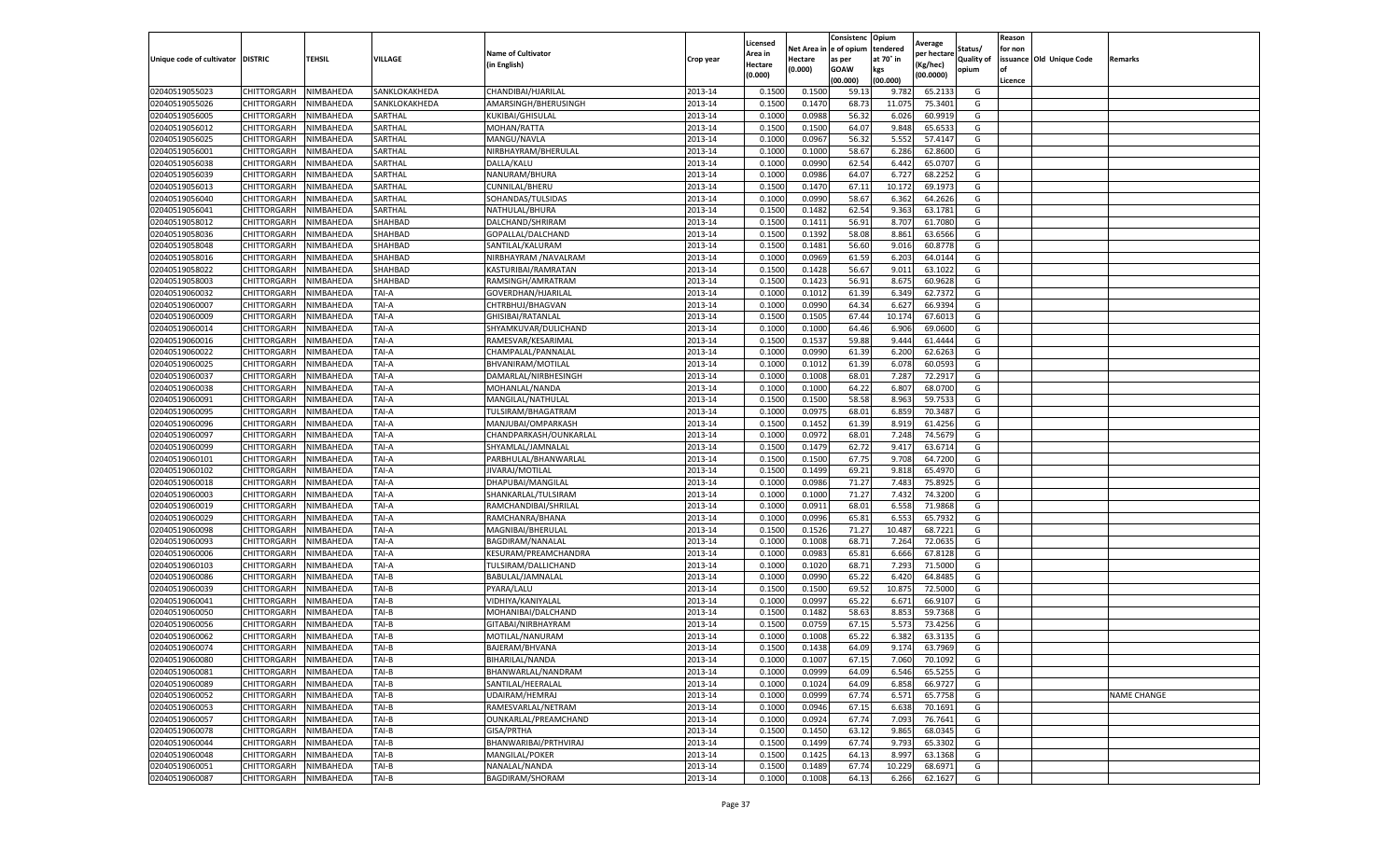|                                   |                            |                        |            |                           |           | Licensed         |                  | Consistenc     | Opium           |                        |                   | Reason  |                          |         |
|-----------------------------------|----------------------------|------------------------|------------|---------------------------|-----------|------------------|------------------|----------------|-----------------|------------------------|-------------------|---------|--------------------------|---------|
|                                   |                            |                        |            | <b>Name of Cultivator</b> |           | Area in          | Net Area i       | e of opium     | tendered        | Average<br>per hectare | Status/           | for non |                          |         |
| Unique code of cultivator DISTRIC |                            | TEHSIL                 | VILLAGE    | (in English)              | Crop year | Hectare          | Hectare          | as per         | at 70° in       | (Kg/hec)               | <b>Quality of</b> |         | issuance Old Unique Code | Remarks |
|                                   |                            |                        |            |                           |           | (0.000)          | (0.000)          | <b>GOAW</b>    | kgs             | (00.0000)              | opium             | οf      |                          |         |
|                                   |                            |                        |            |                           |           |                  |                  | (00.000        | (00.000)        |                        |                   | Licence |                          |         |
| 02040519060077                    | CHITTORGARH                | NIMBAHEDA              | TAI-B      | MULCHAND/LAKHMICHAND      | 2013-14   | 0.1000           | 0.0990           | 63.1           | 6.357           | 64.2121                | G                 |         |                          |         |
| 02040519061006                    | CHITTORGARH                | NIMBAHEDA              | TILAKHEDA  | CHAGANLAL/BHAGVAN         | 2013-14   | 0.150            | 0.148            | 59.74          | 9.729           | 65.5152                | G                 |         |                          |         |
| 02040519061009                    | CHITTORGARH                | NIMBAHEDA              | TILAKHEDA  | MATHURALAL/PYARA          | 2013-14   | 0.1500           | 0.1512           | 59.74          | 9.823           | 64.9669                | G                 |         |                          |         |
| 02040519061019                    | CHITTORGARH                | NIMBAHEDA              | TILAKHEDA  | GULABCHAND/BARDICHAND     | 2013-14   | 0.1000           | 0.0997           | 64.52          | 7.540           | 75.6269                | G                 |         |                          |         |
| 02040519061002                    | CHITTORGARH                | NIMBAHEDA              | TILAKHEDA  | DHANRAJ/SUKHRAJ           | 2013-14   | 0.1500           | 0.1485           | 59.74          | 10.122          | 68.1616                | G                 |         |                          |         |
| 02040519061013                    | CHITTORGARH                | NIMBAHEDA              | TILAKHEDA  | BANSILAL/KISHANLAL        | 2013-14   | 0.1500           | 0.1460           | 62.66          | 10.25           | 70.2603                | G                 |         |                          |         |
| 02040519061026                    | CHITTORGARH                | NIMBAHEDA              | TILAKHEDA  | PREAMCHAND/MOTILAL        | 2013-14   | 0.1500           | 0.1449           | 64.93          | 10.213          | 70.4831                | G                 |         |                          |         |
| 02040519062001                    | CHITTORGARH                | NIMBAHEDA              | UNKHLIYA-A | GISULAL/GANGARAM          | 2013-14   | 0.1500           | 0.1530           | 64.08          | 10.967          | 71.6797                | G                 |         |                          |         |
| 02040519062003                    | CHITTORGARH                | NIMBAHEDA              | UNKHLIYA-A | BADRILAL/NANDLAL          | 2013-14   | 0.1500           | 0.1523           | 60.22          | 10.040          | 65.9225                | G                 |         |                          |         |
| 02040519062004                    | CHITTORGARH                | NIMBAHEDA              | UNKHLIYA-A | SEETABAI/GANGARAM         | 2013-14   | 0.1500           | 0.1495           | 64.08          | 10.628          | 71.0903                | G                 |         |                          |         |
| 02040519062006                    | CHITTORGARH                | NIMBAHEDA              | UNKHLIYA-A | DEVBAI/DEVILAL            | 2013-14   | 0.1500           | 0.1490           | 58.69          | 9.332           | 62.6309                | G                 |         |                          |         |
| 02040519062008                    | CHITTORGARH                | NIMBAHEDA              | UNKHLIYA-A | KISHANLAL/UDHERAM         | 2013-14   | 0.1500           | 0.1512           | 53.81          | 8.748           | 57.8571                | G                 |         |                          |         |
| 02040519062011                    | CHITTORGARH                | NIMBAHEDA              | UNKHLIYA-A | RATANLAL/BARDICHAND       | 2013-14   | 0.1500           | 0.1501           | 61.14          | 10.001          | 66.6289                | G                 |         |                          |         |
| 02040519062012                    | CHITTORGARH                | NIMBAHEDA              | UNKHLIYA-A | MOTILAL/KHEMA             | 2013-14   | 0.1500           | 0.1502           | 64.08          | 10.555          | 70.2730                | G                 |         |                          |         |
| 02040519062017                    | CHITTORGARH                | NIMBAHEDA              | UNKHLIYA-A | NANDLAL/BHOLIRAM          | 2013-14   | 0.1500           | 0.1502           | 61.14          | 10.053          | 66.9308                | G                 |         |                          |         |
| 02040519062019                    | CHITTORGARH                | NIMBAHEDA              | UNKHLIYA-A | KAMLESH/KANIRAM           | 2013-14   | 0.1500           | 0.1505           | 64.07          | 10.544          | 70.0598                | G                 |         |                          |         |
| 02040519062020                    | CHITTORGARH                | NIMBAHEDA              | UNKHLIYA-A | MADHOLAL/BHAGATRAM        | 2013-14   | 0.1500           | 0.1500           | 61.1           | 10.420          | 69.4667                | G                 |         |                          |         |
| 02040519062021                    | CHITTORGARH                | NIMBAHEDA              | UNKHLIYA-A | <b>BADRILAL/SUKHA</b>     | 2013-14   | 0.1500           | 0.1440           | 61.11          | 9.699           | 67.3542                | G                 |         |                          |         |
| 02040519062024                    | CHITTORGARH                | NIMBAHEDA              | UNKHLIYA-A | BARDIBAI/SHANKARLAL       | 2013-14   | 0.1500           | 0.1491           | 58.69          | 9.935           | 66.6331                | G                 |         |                          |         |
| 02040519062032                    | CHITTORGARH                | NIMBAHEDA              | UNKHLIYA-A | PRATAPIBAI/SANKAR         | 2013-14   | 0.1500           | 0.1470           | 55.52          | 9.137           | 62.1565                | G                 |         |                          |         |
| 02040519062033                    | CHITTORGARH                | NIMBAHEDA              | UNKHLIYA-A | DEVILAL/PRTHVIRAJ         | 2013-14   | 0.1500           | 0.1500           | 58.69          | 9.659           | 64.3933                | G                 |         |                          |         |
| 02040519062038                    | CHITTORGARH                | NIMBAHEDA              | UNKHLIYA-A | MANGILAL/DAYARAM          | 2013-14   | 0.1500           | 0.1482           | 61.11          | 10.275          | 69.3320                | G                 |         |                          |         |
| 02040519062046                    | CHITTORGARH                | NIMBAHEDA              | UNKHLIYA-A | KISHANLAL/DUNGRAM         | 2013-14   | 0.1500           | 0.1495           | 61.11          | 10.153          | 67.9130                | G                 |         |                          |         |
| 02040519062051                    | CHITTORGARH                | NIMBAHEDA              | UNKHLIYA-A | RAMCHANDRA/BHOTHLAL       | 2013-14   | 0.1500           | 0.1500           | 63.28          | 10.152          | 67.6800                | G                 |         |                          |         |
| 02040519062173                    | CHITTORGARH                | NIMBAHEDA              | UNKHLIYA-A | MANGILAL/CHTRBHUJ         | 2013-14   | 0.1500           | 0.1509           | 61.15          | 10.01           | 66.3419                | G                 |         |                          |         |
| 02040519062174                    | CHITTORGARH                | NIMBAHEDA              | UNKHLIYA-A | PANNALAL/KJODHJI          | 2013-14   | 0.1500           | 0.1491           | 58.24          | 9.576           | 64.2254                | G                 |         |                          |         |
| 02040519062176                    | CHITTORGARH                | NIMBAHEDA              | UNKHLIYA-A | BADRILAL/DALCHAND         | 2013-14   | 0.1500           | 0.1458           | 61.1           | 9.950           | 68.2442                | G                 |         |                          |         |
| 02040519062179                    | CHITTORGARH                | NIMBAHEDA              | UNKHLIYA-A | BANSILAL/BADRILAL         | 2013-14   | 0.1500           | 0.1425           | 61.15          | 9.906           | 69.5158                | G                 |         |                          |         |
| 02040519062182                    | CHITTORGARH                | NIMBAHEDA              | UNKHLIYA-A | MDHUSUDAN/BADRILAL        | 2013-14   | 0.1500           | 0.1499           | 63.30          | 10.128          | 67.5650                | G                 |         |                          |         |
| 02040519062183                    | CHITTORGARH                | NIMBAHEDA              | UNKHLIYA-A | RATANLAL/DEVILAL          | 2013-14   | 0.1500           | 0.1500           | 59.56          | 9.581           | 63.8733                | G                 |         |                          |         |
| 02040519062190                    | CHITTORGARH                | NIMBAHEDA              | UNKHLIYA-A | NATHULAL/DALCHAND         | 2013-14   | 0.1500           | 0.1474           | 58.1           | 9.356           | 63.4735                | G                 |         |                          |         |
| 02040519062030                    | CHITTORGARH                | NIMBAHEDA              | UNKHLIYA-A | UDHELAL/PANNALAI          | 2013-14   | 0.1000           | 0.0934           | 58.11          | 5.886           | 63.0193                | G                 |         |                          |         |
| 02040519062031                    | CHITTORGARH                | NIMBAHEDA              | UNKHLIYA-A | NOJIBAI/CUNNILAL          | 2013-14   | 0.1500           | 0.1495           | 64.07          | 10.764          | 72.0000                | G                 |         |                          |         |
| 02040519062039                    | CHITTORGARH                | NIMBAHEDA              | UNKHLIYA-A | MHDANSINGH/MNOHARSINGH    | 2013-14   | 0.1500           | 0.1488           | 53.81          | 9.079           | 61.0148                | G                 |         |                          |         |
| 02040519062050                    | CHITTORGARH                | NIMBAHEDA              | UNKHLIYA-A | RAMCHANDRA/KHEMRAJ        | 2013-14   | 0.1500           | 0.1499           | 62.38          | 10.355          | 69.0794                | G                 |         |                          |         |
| 02040519062055                    | CHITTORGARH                | NIMBAHEDA              | UNKHLIYA-A | JANIBAI/RADHAKISHAN       | 2013-14   | 0.1500           | 0.1470           | 64.07          | 11.075          | 75.3401                | G                 |         |                          |         |
| 02040519062170                    | CHITTORGARH                | NIMBAHEDA              | UNKHLIYA-A | NANDKISOR/NANURAM         | 2013-14   | 0.1500           | 0.1500           | 64.17          | 10.432          | 69.5467                | G                 |         |                          |         |
| 02040519062181                    | CHITTORGARH                | NIMBAHEDA              | UNKHLIYA-A | CHTRSINGH/MHDANSINGH      | 2013-14   | 0.1500           | 0.1449           | 58.13          | 9.754           | 67.3154                | G                 |         |                          |         |
| 02040519062002                    | CHITTORGARH                | NIMBAHEDA              | UNKHLIYA-A | KALURAM/NAGJIRAM          | 2013-14   | 0.1500           | 0.1495           | 58.64          | 9.667           | 64.6622                | G                 |         |                          |         |
| 02040519062005                    | CHITTORGARH                | NIMBAHEDA              | UNKHLIYA-A | GOPAL/RAMLAL              | 2013-14   | 0.1500           | 0.1516           | 61.88          | 9.980           | 65.8311                | G                 |         |                          |         |
| 02040519062016                    | CHITTORGARH                | NIMBAHEDA              | UNKHLIYA-A | MANGILAL/MOTILAL          | 2013-14   | 0.1500           | 0.1512           | 58.64          | 9.676           | 63.9947                | G                 |         |                          |         |
| 02040519062013                    | CHITTORGARH                | NIMBAHEDA              | UNKHLIYA-A | <b>BHAGIRTH/KHEMA</b>     | 2013-14   | 0.1500           | 0.1472           | 59.78          | 9.855           | 66.9497                | G                 |         |                          |         |
| 02040519062018                    | CHITTORGARH                | NIMBAHEDA              | UNKHLIYA-A | NIRBHERAM/RUKAMN          | 2013-14   | 0.1500           | 0.1485           | 58.64          | 10.245          | 68.9899                | G                 |         |                          |         |
| 02040519062054                    | CHITTORGARH                | NIMBAHEDA              | UNKHLIYA-A | SHANKERLAL/VENIRAM        | 2013-14   | 0.1000           | 0.1015           | 59.37          | 6.344           | 62.5025                | G                 |         |                          |         |
| 02040519062166                    | CHITTORGARH                | NIMBAHEDA              | UNKHLIYA-A | BHERULAL/PRTHVIRAJ        | 2013-14   | 0.1500           | 0.1453           | 64.17          | 10.726          | 73.8197                | G                 |         |                          |         |
| 02040519062169                    | CHITTORGARH                | NIMBAHEDA              | UNKHLIYA-A | RUKMNIBAI/NANURAM         | 2013-14   | 0.100            | 0.0940           | 61.17          | 6.134           | 65.2553                | G                 |         |                          |         |
| 02040519062178                    | CHITTORGARH                | NIMBAHEDA              | UNKHLIYA-A | DEVILAL/HEMRAJ            | 2013-14   | 0.1500           | 0.1518           | 64.17          | 10.524          | 69.3281                | G                 |         |                          |         |
| 02040519062180                    | CHITTORGARH                | NIMBAHEDA              | UNKHLIYA-A | BHANWARLAL/KHEMRAJ        | 2013-14   | 0.1500           | 0.1512           | 61.17          | 10.145          | 67.0966                | G                 |         |                          |         |
|                                   |                            |                        |            |                           | 2013-14   |                  |                  |                |                 |                        |                   |         |                          |         |
| 02040519062047<br>02040519062027  | CHITTORGARH<br>CHITTORGARH | NIMBAHEDA<br>NIMBAHEDA | UNKHLIYA-A | BHOTHLAL/NANDLAL          | 2013-14   | 0.1500<br>0.1000 | 0.1497<br>0.0990 | 61.17<br>64.17 | 10.023<br>6.820 | 66.9539<br>68.8889     | G<br>G            |         |                          |         |
|                                   |                            |                        | UNKHLIYA-A | KANMAL/CHOGA              | 2013-14   |                  |                  |                | 10.268          |                        | G                 |         |                          |         |
| 02040519062167                    | CHITTORGARH                | NIMBAHEDA              | UNKHLIYA-A | DHANRAJ/HARLAL            |           | 0.1500           | 0.1500           | 61.17          |                 | 68.4533                |                   |         |                          |         |
| 02040519062172                    | CHITTORGARH                | NIMBAHEDA              | UNKHLIYA-A | JAGNNATH/HEMRAJ           | 2013-14   | 0.1500           | 0.1517           | 54.08          | 9.124           | 60.1450                | G                 |         |                          |         |
| 02040519062056                    | CHITTORGARH                | NIMBAHEDA              | UNKHLIYA-B | RAMCHANDRA/NARAYAN        | 2013-14   | 0.1500           | 0.1428           | 65.94          | 10.598          | 74.2157                | G                 |         |                          |         |
| 02040519062057                    | CHITTORGARH                | NIMBAHEDA              | UNKHLIYA-B | JAIRAJ/BADRILAL           | 2013-14   | 0.1500           | 0.1484           | 65.94          | 10.475          | 70.5863                | G                 |         |                          |         |
| 02040519062058                    | CHITTORGARH                | NIMBAHEDA              | UNKHLIYA-B | OUNKARLAL/GANGARAM        | 2013-14   | 0.1000           | 0.0988           | 65.94          | 7.357           | 74.4636                | G                 |         |                          |         |
| 02040519062062                    | CHITTORGARH                | NIMBAHEDA              | UNKHLIYA-B | NANDLAL/DUNGA             | 2013-14   | 0.1500           | 0.1484           | 64.84          | 10.569          | 71.2197                | G                 |         |                          |         |
| 02040519062061                    | CHITTORGARH                | NIMBAHEDA              | UNKHLIYA-B | MOTILAL/MOHANLAL          | 2013-14   | 0.1500           | 0.1492           | 62.17          | 10.338          | 69.2895                | G                 |         |                          |         |
| 02040519062063                    | CHITTORGARH                | NIMBAHEDA              | UNKHLIYA-B | KANIRAM/SUKHDEV           | 2013-14   | 0.1500           | 0.1500           | 62.17          | 10.356          | 69.0400                | G                 |         |                          |         |
| 02040519062064                    | CHITTORGARH                | NIMBAHEDA              | UNKHLIYA-B | <b>BHAGIRTH/CUNNILAL</b>  | 2013-14   | 0.1500           | 0.1496           | 62.17          | 9.921           | 66.3168                | G                 |         |                          |         |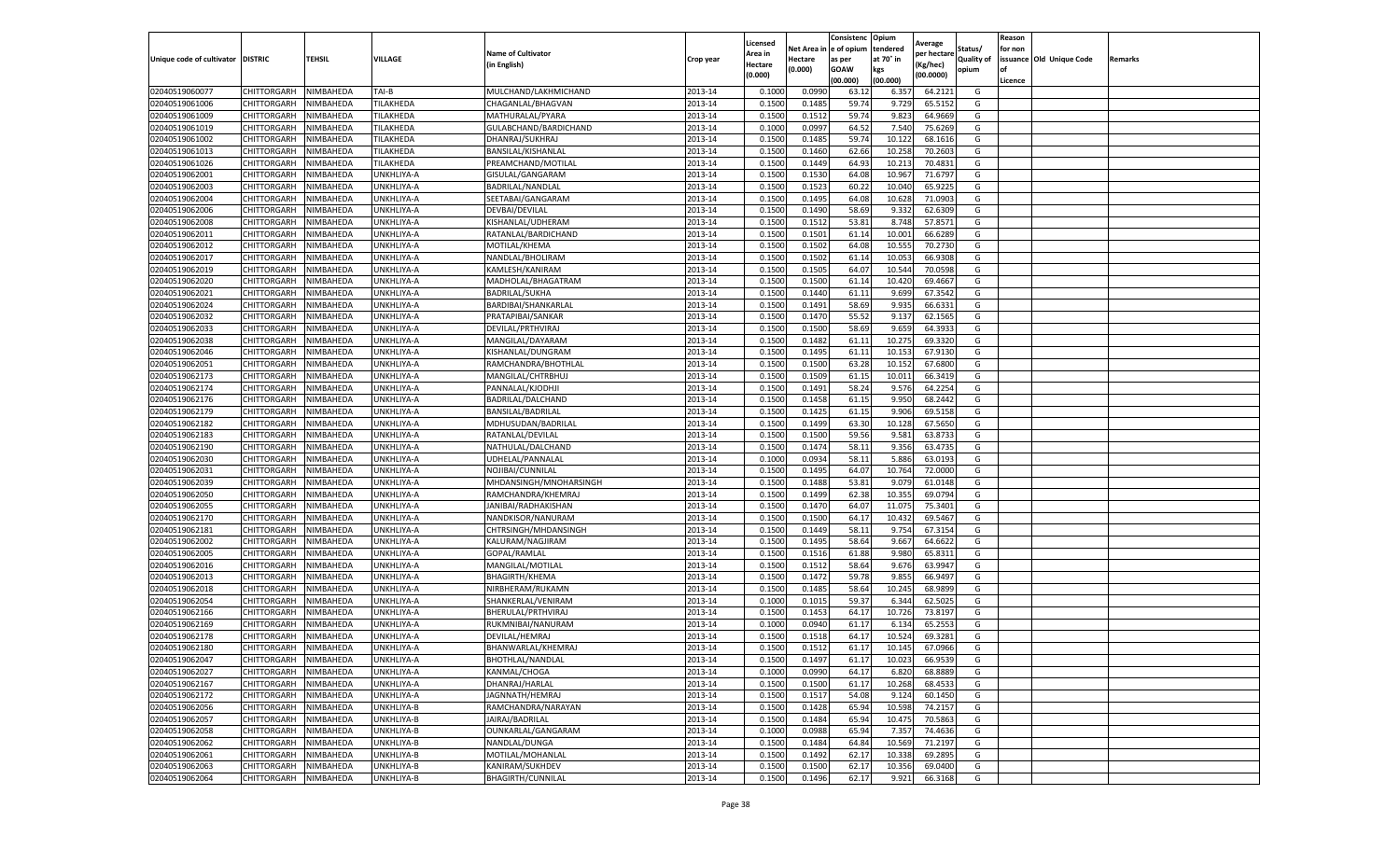|                                   |             |           |            |                           |           | Licensed |            | Consistenc  | Opium     | Average     |                   | Reason  |                          |                    |
|-----------------------------------|-------------|-----------|------------|---------------------------|-----------|----------|------------|-------------|-----------|-------------|-------------------|---------|--------------------------|--------------------|
|                                   |             |           |            | <b>Name of Cultivator</b> |           | Area in  | Net Area i | e of opium  | tendered  | per hectare | Status/           | for non |                          |                    |
| Unique code of cultivator DISTRIC |             | TEHSIL    | VILLAGE    | (in English)              | Crop year | Hectare  | Hectare    | as per      | at 70° in | (Kg/hec)    | <b>Quality of</b> |         | issuance Old Unique Code | Remarks            |
|                                   |             |           |            |                           |           | (0.000)  | (0.000)    | <b>GOAW</b> | kgs       | (00.0000)   | opium             | οf      |                          |                    |
|                                   |             |           |            |                           |           |          |            | (00.000     | (00.000)  |             |                   | Licence |                          |                    |
| 02040519062065                    | CHITTORGARH | NIMBAHEDA | UNKHLIYA-B | DEVILAL/NARAYAN           | 2013-14   | 0.1500   | 0.1443     | 67.18       | 10.91     | 75.6202     | G                 |         |                          |                    |
| 02040519062072                    | CHITTORGARH | NIMBAHEDA | UNKHLIYA-B | MATHURALAL/MANGILAL       | 2013-14   | 0.150    | 0.1508     | 59.37       | 9.440     | 62.5995     | G                 |         |                          |                    |
| 02040519062075                    | CHITTORGARH | NIMBAHEDA | UNKHLIYA-B | JAGNNATH/HEERALAL         | 2013-14   | 0.1500   | 0.1512     | 64.84       | 10.671    | 70.5754     | G                 |         |                          |                    |
| 02040519062077                    | CHITTORGARH | NIMBAHEDA | UNKHLIYA-B | MOHANLAL/LAXMICHAND       | 2013-14   | 0.1500   | 0.1470     | 64.84       | 10.976    | 74.6667     | G                 |         |                          |                    |
| 02040519062078                    | CHITTORGARH | NIMBAHEDA | UNKHLIYA-B | ROOPLAL/KEHSHURAM         | 2013-14   | 0.1000   | 0.0986     | 65.83       | 6.856     | 69.533      | G                 |         |                          | <b>NAME CHANGE</b> |
| 02040519062080                    | CHITTORGARH | NIMBAHEDA | UNKHLIYA-B | DOLATRAM/POKHER           | 2013-14   | 0.1500   | 0.1444     | 65.83       | 10.75     | 74.5083     | G                 |         |                          |                    |
| 02040519062083                    | CHITTORGARH | NIMBAHEDA | UNKHLIYA-B | UTHAMCHAND/BHOLIRAM       | 2013-14   | 0.1500   | 0.1469     | 67.18       | 11.430    | 77.8080     | G                 |         |                          |                    |
| 02040519062085                    | CHITTORGARH | NIMBAHEDA | UNKHLIYA-B | NANDLAL/JAGNNATH          | 2013-14   | 0.1500   | 0.1499     | 54.08       | 9.14      | 60.9740     | G                 |         |                          |                    |
| 02040519062097                    | CHITTORGARH | NIMBAHEDA | UNKHLIYA-B | <b>GORILAL/BABRU</b>      | 2013-14   | 0.1500   | 0.1443     | 61.78       | 9.576     | 66.3617     | G                 |         |                          |                    |
| 02040519062098                    | CHITTORGARH | NIMBAHEDA | UNKHLIYA-B | KANMAL/CHAGANLAL          | 2013-14   | 0.1500   | 0.1545     | 59.37       | 10.559    | 68.3430     | G                 |         |                          |                    |
| 02040519062101                    | CHITTORGARH | NIMBAHEDA | UNKHLIYA-B | TULSIBAI/PRTHVIRAJ        | 2013-14   | 0.1500   | 0.1466     | 59.37       | 9.516     | 64.9113     | G                 |         |                          |                    |
| 02040519062102                    | CHITTORGARH | NIMBAHEDA | UNKHLIYA-B | GANGABAI/MOHANDAS         | 2013-14   | 0.1000   | 0.0986     | 61.78       | 6.310     | 63.9959     | G                 |         |                          |                    |
| 02040519062104                    | CHITTORGARH | NIMBAHEDA | UNKHLIYA-B | NIRBHERAM/DALCHAND        | 2013-14   | 0.1500   | 0.1487     | 65.83       | 10.900    | 73.3020     | G                 |         |                          |                    |
| 02040519062118                    | CHITTORGARH | NIMBAHEDA | UNKHLIYA-B | JAIRAJ/DHULA              | 2013-14   | 0.1500   | 0.1459     | 59.78       | 9.522     | 65.2639     | G                 |         |                          |                    |
| 02040519062125                    | CHITTORGARH | NIMBAHEDA | UNKHLIYA-B | OUNKARLAL/KESURAM         | 2013-14   | 0.1500   | 0.1499     | 61.78       | 9.814     | 65.4703     | G                 |         |                          |                    |
| 02040519062129                    | CHITTORGARH | NIMBAHEDA | UNKHLIYA-B | MATHURALAL/NARAYAN        | 2013-14   | 0.1500   | 0.1410     | 61.92       | 9.279     | 65.8085     | G                 |         |                          |                    |
| 02040519062130                    | CHITTORGARH | NIMBAHEDA | UNKHLIYA-B | RANGLAL/LAXMICHAND        | 2013-14   | 0.1000   | 0.1008     | 61.92       | 6.962     | 69.067      | G                 |         |                          |                    |
| 02040519062131                    | CHITTORGARH | NIMBAHEDA | UNKHLIYA-B | SHANKARLAL/HEERALAL       | 2013-14   | 0.1500   | 0.1494     | 65.60       | 11.011    | 73.7015     | G                 |         |                          |                    |
| 02040519062135                    | CHITTORGARH | NIMBAHEDA | UNKHLIYA-B | LABHCHAND/JAGNNATH        | 2013-14   | 0.1500   | 0.1457     | 61.92       | 10.11     | 69.3960     | G                 |         |                          |                    |
| 02040519062136                    | CHITTORGARH | NIMBAHEDA | UNKHLIYA-B | MITTULAL/BABRULAL         | 2013-14   | 0.1500   | 0.1456     | 67.18       | 10.854    | 74.5467     | G                 |         |                          |                    |
| 02040519062142                    | CHITTORGARH | NIMBAHEDA | UNKHLIYA-B | RAMCHANDRIBAI/BHERULAL    | 2013-14   | 0.1000   | 0.1005     | 62.11       | 6.992     | 69.5721     | G                 |         |                          |                    |
| 02040519062145                    | CHITTORGARH | NIMBAHEDA | UNKHLIYA-B | LAXMILAL/SHANKARLAI       | 2013-14   | 0.1500   | 0.1487     | 62.11       | 10.035    | 67.4849     | G                 |         |                          |                    |
| 02040519062149                    | CHITTORGARH | NIMBAHEDA | UNKHLIYA-B | PYARCHAND/NANURAM         | 2013-14   | 0.1500   | 0.1475     | 65.60       | 10.618    | 71.9864     | G                 |         |                          |                    |
| 02040519062161                    | CHITTORGARH | NIMBAHEDA | UNKHLIYA-B | NARBDABAI/BADRILAL        | 2013-14   | 0.1000   | 0.0998     | 59.78       | 6.465     | 64.7796     | G                 |         |                          |                    |
| 02040519062163                    | CHITTORGARH | NIMBAHEDA | UNKHLIYA-B | CUNNILAL/CHAGANLAL        | 2013-14   | 0.1500   | 0.1472     | 62.11       | 10.701    | 72.6970     | G                 |         |                          |                    |
| 02040519062069                    | CHITTORGARH | NIMBAHEDA | UNKHLIYA-B | <b>HEMA/BHAGIRTH</b>      | 2013-14   | 0.1500   | 0.1441     | 67.18       | 11.094    | 76.9882     | G                 |         |                          |                    |
| 02040519062071                    | CHITTORGARH | NIMBAHEDA | UNKHLIYA-B | CHAGANLAL/ASHARAM         | 2013-14   | 0.1000   | 0.1008     | 65.60       | 6.982     | 69.2659     | G                 |         |                          |                    |
| 02040519062089                    | CHITTORGARH | NIMBAHEDA | UNKHLIYA-B | GANGARAM/KALU             | 2013-14   | 0.1000   | 0.0954     | 62.30       | 6.408     | 67.1698     | G                 |         |                          |                    |
| 02040519062091                    | CHITTORGARH | NIMBAHEDA | UNKHLIYA-B | MATHURALAL/RATANLAL       | 2013-14   | 0.1500   | 0.1500     | 62.30       | 10.093    | 67.2867     | G                 |         |                          |                    |
| 02040519062066                    | CHITTORGARH | NIMBAHEDA | UNKHLIYA-B | BALURAM/TODHURAM          | 2013-14   | 0.1500   | 0.1496     | 62.30       | 10.75     | 71.8650     | G                 |         |                          |                    |
| 02040519062074                    | CHITTORGARH | NIMBAHEDA | UNKHLIYA-B | BAGDIRAM/JAGGANNATH       | 2013-14   | 0.1500   | 0.1512     | 62.74       | 10.469    | 69.2394     | G                 |         |                          |                    |
| 02040519062093                    | CHITTORGARH | NIMBAHEDA | UNKHLIYA-B | NANALAL/TODURAM           | 2013-14   | 0.1500   | 0.1525     | 64.4        | 11.627    | 76.2426     | G                 |         |                          |                    |
| 02040519062094                    | CHITTORGARH | NIMBAHEDA | UNKHLIYA-B | MOTILAL/TODURAM           | 2013-14   | 0.1500   | 0.1508     | 64.4        | 10.660    | 70.6897     | G                 |         |                          |                    |
| 02040519062095                    | CHITTORGARH | NIMBAHEDA | UNKHLIYA-B | MANGILAL/PRTHVIRAJ        | 2013-14   | 0.1500   | 0.1502     | 62.74       | 10.504    | 69.9334     | G                 |         |                          |                    |
| 02040519062100                    | CHITTORGARH | NIMBAHEDA | UNKHLIYA-B | DEVBAI/BHOTHLAL           | 2013-14   | 0.1500   | 0.1460     | 56.18       | 8.884     | 60.8493     | G                 |         |                          |                    |
| 02040519062105                    | CHITTORGARH | NIMBAHEDA | UNKHLIYA-B | PARTAPIBAI/HEERALAL       | 2013-14   | 0.1500   | 0.1462     | 56.18       | 9.23      | 63.1327     | G                 |         |                          |                    |
| 02040519062122                    | CHITTORGARH | NIMBAHEDA | UNKHLIYA-B | BHANWARLAL/KESURAM        | 2013-14   | 0.1500   | 0.1500     | 62.74       | 10.603    | 70.6867     | G                 |         |                          |                    |
| 02040519062133                    | CHITTORGARH | NIMBAHEDA | UNKHLIYA-B | LAXMILAL/MOHANLAL         | 2013-14   | 0.1500   | 0.1456     | 55.02       | 8.80      | 60.4602     | G                 |         |                          |                    |
| 02040519062084                    | CHITTORGARH | NIMBAHEDA | UNKHLIYA-B | GORILAL/NARAYAN           | 2013-14   | 0.1500   | 0.1512     | 62.65       | 10.346    | 68.4259     | G                 |         |                          |                    |
| 02040519062073                    | CHITTORGARH | NIMBAHEDA | UNKHLIYA-B | DEVILAL/VENIRAM           | 2013-14   | 0.1500   | 0.1511     | 64.44       | 10.568    | 69.9404     | G                 |         |                          |                    |
| 02040519062060                    | CHITTORGARH | NIMBAHEDA | UNKHLIYA-B | BANSILAL/BADRILAL         | 2013-14   | 0.1500   | 0.1490     | 59.78       | 9.590     | 64.3624     | G                 |         |                          |                    |
| 02040519062082                    | CHITTORGARH | NIMBAHEDA | UNKHLIYA-B | BHAGWANIBAI/MANGILAL      | 2013-14   | 0.1000   | 0.1008     | 62.65       | 7.133     | 70.7639     | G                 |         |                          |                    |
| 02040519062096                    | CHITTORGARH | NIMBAHEDA | UNKHLIYA-B | UDHERAM/BABRU             | 2013-14   | 0.1500   | 0.1476     | 65.62       | 10.424    | 70.6233     | G                 |         |                          |                    |
| 02040519062148                    | CHITTORGARH | NIMBAHEDA | UNKHLIYA-B | NIRBHERAM/SHANKARLAL      | 2013-14   | 0.1500   | 0.1481     | 59.96       | 9.970     | 67.3194     | G                 |         |                          |                    |
| 02040519062162                    | CHITTORGARH | NIMBAHEDA | UNKHLIYA-B | AMBHALAL/NANDLAI          | 2013-14   | 0.1500   | 0.1440     | 59.96       | 9.679     | 67.2153     | G                 |         |                          |                    |
| 02040519062143                    | CHITTORGARH | NIMBAHEDA | UNKHLIYA-B | MHDANLAL/NANURAM          | 2013-14   | 0.150    | 0.1500     | 65.62       | 11.034    | 73.5600     | G                 |         |                          |                    |
| 02040519062144                    | CHITTORGARH | NIMBAHEDA | UNKHLIYA-B | KISHANLAL/DEVILAL         | 2013-14   | 0.1500   | 0.1482     | 55.02       | 8.866     | 59.8246     | G                 |         |                          |                    |
| 02040519124001                    | CHITTORGARH | NIMBAHEDA | AHMADNAGAR | BHANWAR LAL/KHEMRAJ       | 2013-14   | 0.1000   | 0.0964     | 61.28       | 6.277     | 65.1141     | G                 |         |                          |                    |
| 02040519124003                    | CHITTORGARH | NIMBAHEDA | AHMADNAGAR | MANGI LAL/MAGNIRAM        | 2013-14   | 0.1000   | 0.1050     | 59.14       | 5.922     | 56.4000     | G                 |         |                          |                    |
| 02040519124004                    | CHITTORGARH | NIMBAHEDA | AHMADNAGAR | BHERU LAL/KHEMRAJ         | 2013-14   | 0.1500   | 0.1465     | 57.09       | 8.702     | 59.3993     | G                 |         |                          |                    |
| 02040519124009                    | CHITTORGARH | NIMBAHEDA | AHMADNAGAR | SANTILAL/MAGNA            | 2013-14   | 0.1500   | 0.1516     | 59.09       | 8.965     | 59.1359     | G                 |         |                          |                    |
| 02040519124002                    | CHITTORGARH | NIMBAHEDA | AHMADNAGAR | <b>BADRI LAL/KHEMRAJ</b>  | 2013-14   | 0.1000   | 0.1008     | 59.09       | 5.977     | 59.2956     | G                 |         |                          |                    |
| 02040519124011                    | CHITTORGARH | NIMBAHEDA | AHMADNAGAR | KISHANA/BHERFA            | 2013-14   | 0.1000   | 0.1012     | 64.78       | 6.302     | 62.2727     | G                 |         |                          |                    |
| 02040519124014                    | CHITTORGARH | NIMBAHEDA | AHMADNAGAR | BHAGWANIBAI/TULSIRAM      | 2013-14   | 0.1000   | 0.0998     | 61.28       | 6.259     | 62.7154     | G                 |         |                          |                    |
| 02040519124018                    | CHITTORGARH | NIMBAHEDA | AHMADNAGAR | DEVILAL/BHNAWARLAL        | 2013-14   | 0.1000   | 0.1010     | 59.09       | 6.128     | 60.6733     | G                 |         |                          |                    |
| 02040519124006                    | CHITTORGARH | NIMBAHEDA | AHMADNAGAR | NARAYAN/GULAB             | 2013-14   | 0.1000   | 0.1005     | 55.20       | 5.559     | 55.3134     | G                 |         |                          |                    |
| 02040519124020                    | CHITTORGARH | NIMBAHEDA | AHMADNAGAR | SHANKAR/KALU              | 2013-14   | 0.1500   | 0.1556     | 62.64       | 9.360     | 60.1542     | G                 |         |                          |                    |
| 02040519124019                    | CHITTORGARH | NIMBAHEDA | AHMADNAGAR | MANGILAL/GOKAL            | 2013-14   | 0.1000   | 0.0990     | 55.20       | 5.654     | 57.1111     | G                 |         |                          |                    |
| 02040519124014                    | CHITTORGARH | NIMBAHEDA | AHMADNAGAR | CHATARBHUJ/GANGARAM       | 2013-14   | 0.1000   | 0.1008     | 56.80       | 6.134     | 60.8532     | G                 |         |                          |                    |
|                                   |             |           |            |                           |           |          |            |             |           |             |                   |         |                          |                    |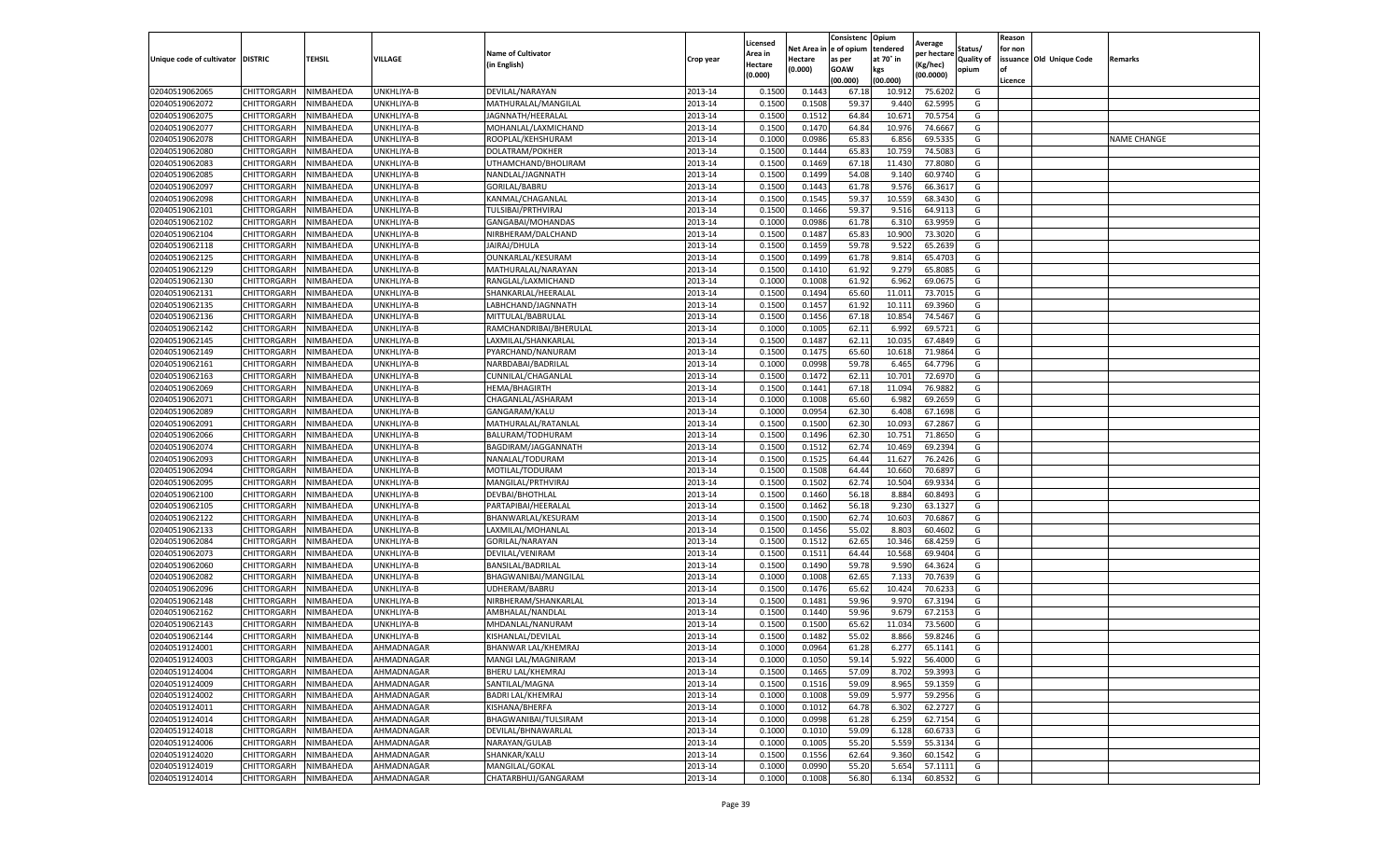|                           |                    |           |                          |                           |           | Licensed |         | Consistenc             | Opium     |                        |                   | Reason  |                          |                               |
|---------------------------|--------------------|-----------|--------------------------|---------------------------|-----------|----------|---------|------------------------|-----------|------------------------|-------------------|---------|--------------------------|-------------------------------|
|                           |                    |           |                          | <b>Name of Cultivator</b> |           | Area in  |         | Net Area in e of opium | tendered  | Average<br>per hectare | Status/           | for non |                          |                               |
| Unique code of cultivator | <b>DISTRIC</b>     | TEHSIL    | VILLAGE                  | in English)               | Crop year | Hectare  | Hectare | as per                 | at 70° in | (Kg/hec                | <b>Quality of</b> |         | issuance Old Unique Code | <b>Remarks</b>                |
|                           |                    |           |                          |                           |           | (0.000)  | (0.000) | <b>GOAW</b>            | kgs       | (00.0000)              | opium             |         |                          |                               |
|                           |                    |           |                          |                           |           |          |         | (00.000)               | (00.000)  |                        |                   | Licence |                          |                               |
| 02040519064003            | CHITTORGARH        | NIMBAHEDA | ARNIYAMALI               | DHAPUBAI/SURAJMAL         | 2013-14   | 0.1500   | 0.1530  | 58.1                   | 10.05     | 65.7059                | G                 |         |                          |                               |
| 02040519064007            | CHITTORGARH        | NIMBAHEDA | ARNIYAMALI               | MISHRILAL/BHOTHLAL        | 2013-14   | 0.1500   | 0.1517  | 64.94                  | 10.55     | 69.5913                | G                 |         |                          |                               |
| 02040519064024            | CHITTORGARH        | NIMBAHEDA | ARNIYAMALI               | AMBHALAL/TARACHAND        | 2013-14   | 0.1500   | 0.1546  | 59.81                  | 10.07     | 65.1617                | G                 |         |                          |                               |
| 02040519064033            | CHITTORGARH        | NIMBAHEDA | ARNIYAMALI               | GISIBAI/MANGILAL          | 2013-14   | 0.1500   | 0.1544  | 57.09                  | 9.224     | 59.7409                | G                 |         |                          |                               |
| 02040519064037            | CHITTORGARH        | NIMBAHEDA | ARNIYAMALI               | SOBHALAL/NANDA            | 2013-14   | 0.1500   | 0.1506  | 58.11                  | 9.23      | 61.3479                | G                 |         |                          |                               |
| 02040519064048            | CHITTORGARH        | NIMBAHEDA | ARNIYAMALI               | KISHANLAL/HIRA JI         | 2013-14   | 0.1500   | 0.1500  | 61.21                  | 10.362    | 69.0800                | G                 |         |                          |                               |
| 02040519064001            | CHITTORGARH        | NIMBAHEDA | ARNIYAMALI               | NATHULAL/RAMLAL           | 2013-14   | 0.1500   | 0.1506  | 57.29                  | 11.204    | 74.3958                | $\blacksquare$    | 02      |                          |                               |
| 02040519064034            | CHITTORGARH        | NIMBAHEDA | ARNIYAMALI               | RATANLAL/GANGAJI          | 2013-14   | 0.1500   | 0.1402  | 62.61                  | 10.304    | 73.4950                | G                 |         |                          |                               |
| 02040519064058            | CHITTORGARH        | NIMBAHEDA | ARNIYAMALI               | SHIV LAL/BHUVANA          | 2013-14   | 0.1500   | 0.1496  | 58.11                  | 9.489     | 63.4291                | G                 |         |                          |                               |
| 02040519066057            | CHITTORGARH        | NIMBAHEDA | <b>BADOLI MADHOSINGH</b> | BHANWARLAL/MOHANJI        | 2013-14   | 0.1000   | 0.0974  | 60.12                  | 6.622     | 67.9877                | G                 |         |                          |                               |
| 02040519066001            | CHITTORGARH        | NIMBAHEDA | <b>BADOLI MADHOSINGH</b> | CHAGANLAL/HEERALAL        | 2013-14   | 0.1500   | 0.1500  | 65.71                  | 10.101    | 67.3400                | G                 |         |                          |                               |
| 02040519066004            | CHITTORGARH        | NIMBAHEDA | <b>BADOLI MADHOSINGH</b> | CHUNNIBAI/SHANKERLAL      | 2013-14   | 0.1000   | 0.1039  | 65.71                  | 7.284     | 70.1059                | G                 |         |                          |                               |
| 02040519066007            | CHITTORGARH        | NIMBAHEDA | <b>BADOLI MADHOSINGH</b> | NARAYANLAL/KALULAI        | 2013-14   | 0.1500   | 0.1500  | 56.89                  | 8.802     | 58.6800                | G                 |         |                          |                               |
| 02040519066008            | CHITTORGARH        | NIMBAHEDA | <b>BADOLI MADHOSINGH</b> | SHANKERLAL/FULLCHAND      | 2013-14   | 0.1500   | 0.1500  | 52.67                  | 11.33     | 75.5400                | G                 |         |                          |                               |
| 02040519066011            | CHITTORGARH        | NIMBAHEDA | <b>BADOLI MADHOSINGH</b> | ANCHIBAI/BADRILAL         | 2013-14   | 0.1500   | 0.1513  | 62.71                  | 10.365    | 68.5063                | G                 |         |                          |                               |
| 02040519066013            | CHITTORGARH        | NIMBAHEDA | <b>BADOLI MADHOSINGH</b> | UDAILAL/BHERULAL          | 2013-14   | 0.1000   | 0.0976  | 62.71                  | 6.764     | 69.3033                | G                 |         |                          |                               |
| 02040519066014            | CHITTORGARH        | NIMBAHEDA | <b>BADOLI MADHOSINGH</b> | BADAMIBAI/KAJOD           | 2013-14   | 0.1500   | 0.1385  | 62.24                  | 9.825     | 70.9386                | G                 |         |                          |                               |
| 02040519066015            | CHITTORGARH        | NIMBAHEDA | <b>BADOLI MADHOSINGH</b> | MANGUIBAI/MUNDALAL        | 2013-14   | 0.1500   | 0.1520  | 65.71                  | 10.85     | 71.3947                | G                 |         |                          |                               |
| 02040519066027            | CHITTORGARH        | NIMBAHEDA | BADOLI MADHOSINGH        | BABULAL/UDAILAL           | 2013-14   | 0.1500   | 0.1500  | 65.80                  | 10.93     | 72.8800                | G                 |         |                          |                               |
| 02040519066049            | CHITTORGARH        | NIMBAHEDA | <b>BADOLI MADHOSINGH</b> | BHERULAL/SEVARAM          | 2013-14   | 0.1500   | 0.1508  | 62.24                  | 10.11     | 67.0424                | G                 |         |                          |                               |
| 02040519066051            | CHITTORGARH        | NIMBAHEDA | <b>BADOLI MADHOSINGH</b> | RADHESHYAM/MANGILAL       | 2013-14   | 0.1000   | 0.0969  | 59.01                  | 6.247     | 64.4685                | G                 |         |                          |                               |
| 02040519066052            | CHITTORGARH        | NIMBAHEDA | <b>BADOLI MADHOSINGH</b> | MANGILAL/VARDAJI          | 2013-14   | 0.1000   | 0.1026  | 65.33                  | 7.15      | 69.7173                | G                 |         |                          |                               |
| 02040519066053            | CHITTORGARH        | NIMBAHEDA | <b>BADOLI MADHOSINGH</b> | KANWARLALA/MATHRALAL      | 2013-14   | 0.1000   | 0.1024  | 56.89                  | 6.217     | 60.7129                | G                 |         |                          |                               |
| 02040519066058            | CHITTORGARH        | NIMBAHEDA | <b>BADOLI MADHOSINGH</b> | MOTILAL/NARAYAN           | 2013-14   | 0.1500   | 0.1500  | 61.09                  | 9.460     | 63.0667                | G                 |         |                          |                               |
| 02040519066064            | CHITTORGARH        | NIMBAHEDA | BADOLI MADHOSINGH        | RANGLAL/HEERALAL          | 2013-14   | 0.1500   | 0.1500  | 61.09                  | 9.47      | 63.1867                | G                 |         |                          |                               |
| 02040519066072            | CHITTORGARH        | NIMBAHEDA | <b>BADOLI MADHOSINGH</b> | RAMESWAR/KASIRAM          | 2013-14   | 0.1500   | 0.1447  | 63.06                  | 10.072    | 69.6061                | G                 |         |                          |                               |
| 02040519066088            | CHITTORGARH        | NIMBAHEDA | <b>BADOLI MADHOSINGH</b> | SATYNARAYAN/BAGDIRAM      | 2013-14   | 0.1500   | 0.1503  | 63.06                  | 10.30     | 68.5695                | G                 |         |                          |                               |
| 02040519066091            | CHITTORGARH        | NIMBAHEDA | <b>BADOLI MADHOSINGH</b> | HANSRAJ/GOPALDANGI        | 2013-14   | 0.1000   | 0.1008  | 63.06                  | 6.72      | 66.6667                | -1                | 02      |                          |                               |
| 02040519066095            | CHITTORGARH        | NIMBAHEDA | <b>BADOLI MADHOSINGH</b> | HARIRAM/ONKAR DHAKAD      | 2013-14   | 0.1500   | 0.1505  | 57.51                  | 8.889     | 59.0631                | G                 |         |                          |                               |
| 02040519066102            | CHITTORGARH        | NIMBAHEDA | <b>BADOLI MADHOSINGH</b> | LAKMICHAND/GISI DHAKAD    | 2013-14   | 0.1000   | 0.0990  | 55.69                  | 5.871     | 59.3030                | G                 |         |                          |                               |
| 02040519066016            | CHITTORGARH        | NIMBAHEDA | BADOLI MADHOSINGH        | NARAYANSINGH/BHOPALSINGH  | 2013-14   | 0.1000   | 0.1026  | 65.33                  | 7.27      | 70.857                 | G                 |         |                          |                               |
| 02040519066038            | CHITTORGARH        | NIMBAHEDA | <b>BADOLI MADHOSINGH</b> | KANWARLAL/BHANWARLAI      | 2013-14   | 0.1000   | 0.1015  | 61.28                  | 6.81      | 67.1034                | G                 |         |                          | <b>NAME CHANGE</b>            |
| 02040519066050            | CHITTORGARH        | NIMBAHEDA | <b>BADOLI MADHOSINGH</b> | LAXMILAL/HEMRAJ           | 2013-14   | 0.1500   | 0.1480  | 62.71                  | 10.589    | 71.5473                | G                 |         |                          |                               |
| 02040519066054            | CHITTORGARH        | NIMBAHEDA | <b>BADOLI MADHOSINGH</b> | MOTILAL/RAMRATAN          | 2013-14   | 0.1500   | 0.1500  | 55.69                  | 8.783     | 58.5533                | G                 |         |                          |                               |
| 02040519066039            | CHITTORGARH        | NIMBAHEDA | <b>BADOLI MADHOSINGH</b> | FATEHLAL/PARBHULAL        | 2013-14   | 0.1500   | 0.1502  | 59.01                  | 9.964     | 66.3382                | G                 |         |                          |                               |
| 02040519066030            | CHITTORGARH        | NIMBAHEDA | <b>BADOLI MADHOSINGH</b> | JAGDISH/FULLCHAND         | 2013-14   | 0.1000   | 0.0975  | 65.33                  | 6.91      | 70.9538                | G                 |         |                          | <b>NAME CHANGE</b>            |
| 02040519066097            | CHITTORGARH        | NIMBAHEDA | <b>BADOLI MADHOSINGH</b> | BADRILAL/KISHANLAL        | 2013-14   | 0.1000   | 0.1000  | 65.11                  | 7.330     | 73.3000                | G                 |         |                          |                               |
| 02040519066003            | CHITTORGARH        | NIMBAHEDA | BADOLI MADHOSINGH        | GEETABAI/BHANWARLAL       | 2013-14   | 0.1000   | 0.1000  | 67.00                  | 7.112     | 71.1200                | G                 |         |                          |                               |
| 02040519066098            | CHITTORGARH        | NIMBAHEDA | <b>BADOLI MADHOSINGH</b> | BHERULAL/BHAGIRAT DANG    | 2013-14   | 0.1000   | 0.0996  | 55.21                  | 5.876     | 58.9960                | G                 |         |                          |                               |
| 02040519066021            | CHITTORGARH        | NIMBAHEDA | <b>BADOLI MADHOSINGH</b> | KASHIRAM/DEVA             | 2013-14   | 0.1000   | 0.1042  | 65.33                  | 7.163     | 68.7428                | G                 |         |                          |                               |
| 02040519066025            | CHITTORGARH        | NIMBAHEDA | <b>BADOLI MADHOSINGH</b> | JANIBAI/KHEMA             | 2013-14   | 0.1500   | 0.1491  | 59.01                  | 9.163     | 61.4554                | G                 |         |                          |                               |
| 02040519066028            | CHITTORGARH        | NIMBAHEDA | <b>BADOLI MADHOSINGH</b> | MANGILAL/SEVARAM          | 2013-14   | 0.1500   | 0.1530  | 55.21                  | 9.173     | 59.9542                | G                 |         |                          |                               |
| 02040519066086            | CHITTORGARH        | NIMBAHEDA | <b>BADOLI MADHOSINGH</b> | JHAMKUBAI/NANURAM         | 2013-14   | 0.1000   | 0.1008  | 59.14                  | 6.235     | 61.8552                | G                 |         |                          |                               |
| 02040519066103            | CHITTORGARH        | NIMBAHEDA | <b>BADOLI MADHOSINGH</b> | <b>BHERULAL/MOTILAL</b>   | 2013-14   | 0.1000   | 0.0996  | 62.24                  | 6.51      | 65.4317                | G                 |         |                          | NAME CHANGE/TRANSFER/SANGRIYA |
| 02040519066061            | CHITTORGARH        | NIMBAHEDA | <b>BADOLI MADHOSINGH</b> | AMARCHAND/MOHANLAL        | 2013-14   | 0.1000   | 0.1026  | 65.43                  | 7.281     | 70.9649                | G                 |         |                          |                               |
| 02040519066067            | CHITTORGARH        | NIMBAHEDA | <b>BADOLI MADHOSINGH</b> | MAANIBAI/NANDRAM          | 2013-14   | 0.1500   | 0.1480  | 61.30                  | 9.24      | 62.4865                | G                 |         |                          |                               |
| 02040519066087            | CHITTORGARH        | NIMBAHEDA | <b>BADOLI MADHOSINGH</b> | UDYLAL/SHANKARLAL         | 2013-14   | 0.1500   | 0.1525  | 61.30                  | 10.29     | 67.5279                | G                 |         |                          |                               |
| 02040519066063            | CHITTORGARH        | NIMBAHEDA | <b>BADOLI MADHOSINGH</b> | KANHEYALAL/MOTILAL        | 2013-14   | 0.1500   | 0.1480  | 61.30                  | 10.053    | 67.9257                | G                 |         |                          |                               |
| 02040519066104            | CHITTORGARH        | NIMBAHEDA | <b>BADOLI MADHOSINGH</b> | MANGILAL/MAGNIRAM         | 2013-14   | 0.1000   | 0.0968  | 50.96                  | 5.183     | 53.5434                | G                 |         |                          | TRANSFER/DHINWA               |
| 02040519066106            | CHITTORGARH        | NIMBAHEDA | <b>BADOLI MADHOSINGH</b> | MOHANLAL/POKERLAL         | 2013-14   | 0.1000   | 0.1018  | 59.14                  | 6.311     | 61.9941                | G                 |         |                          |                               |
| 02040519067007            | CHITTORGARH        | NIMBAHEDA | <b>BANGERDA MAMADEV</b>  | HUKMICHAND/GANGARAM       | 2013-14   | 0.1500   | 0.1562  | 59.68                  | 10.342    | 66.2100                | G                 |         |                          |                               |
| 02040519067005            | <b>CHITTORGARH</b> | NIMBAHEDA | <b>BANGERDA MAMADEV</b>  | DHANRAJ/BHOLIRAM          | 2013-14   | 0.1500   | 0.1507  | 62.62                  | 10.270    | 68.1486                | G                 |         |                          |                               |
| 02040519067006            | <b>CHITTORGARH</b> | NIMBAHEDA | <b>BANGERDA MAMADEV</b>  | GOPI/KASIRAM              | 2013-14   | 0.1500   | 0.1492  | 62.62                  | 10.386    | 69.6113                | G                 |         |                          |                               |
| 02040519067011            | <b>CHITTORGARH</b> | NIMBAHEDA | <b>BANGERDA MAMADEV</b>  | FHOOLCHNAD/KHEMRAJ        | 2013-14   | 0.1500   | 0.1469  | 68.81                  | 11.019    | 75.0102                | G                 |         |                          |                               |
| 02040519067014            | CHITTORGARH        | NIMBAHEDA | <b>BANGERDA MAMADEV</b>  | SANTILALL/DAYARAM         | 2013-14   | 0.1000   | 0.1012  | 55.84                  | 6.071     | 59.9901                | G                 |         |                          |                               |
| 02040519067017            | CHITTORGARH        | NIMBAHEDA | <b>BANGERDA MAMADEV</b>  | MOHANLAL/MAGNIRAM         | 2013-14   | 0.1500   | 0.1483  | 65.30                  | 11.213    | 75.6102                | G                 |         |                          |                               |
| 02040519067032            | CHITTORGARH        | NIMBAHEDA | <b>BANGERDA MAMADEV</b>  | KALULAL/PRTHA             | 2013-14   | 0.1500   | 0.1480  | 54.22                  | 8.970     | 60.6081                | G                 |         |                          |                               |
| 02040519067042            | CHITTORGARH        | NIMBAHEDA | <b>BANGERDA MAMADEV</b>  | KISHANLAL/BHAGIRTH        | 2013-14   | 0.1500   | 0.1480  | 62.62                  | 10.493    | 70.8986                | G                 |         |                          |                               |
| 02040519067060            | <b>CHITTORGARH</b> | NIMBAHEDA | <b>BANGERDA MAMADEV</b>  | BAGRILAL/PYARCHAND        | 2013-14   | 0.1500   | 0.1425  | 59.68                  | 9.890     | 69.4035                | G                 |         |                          |                               |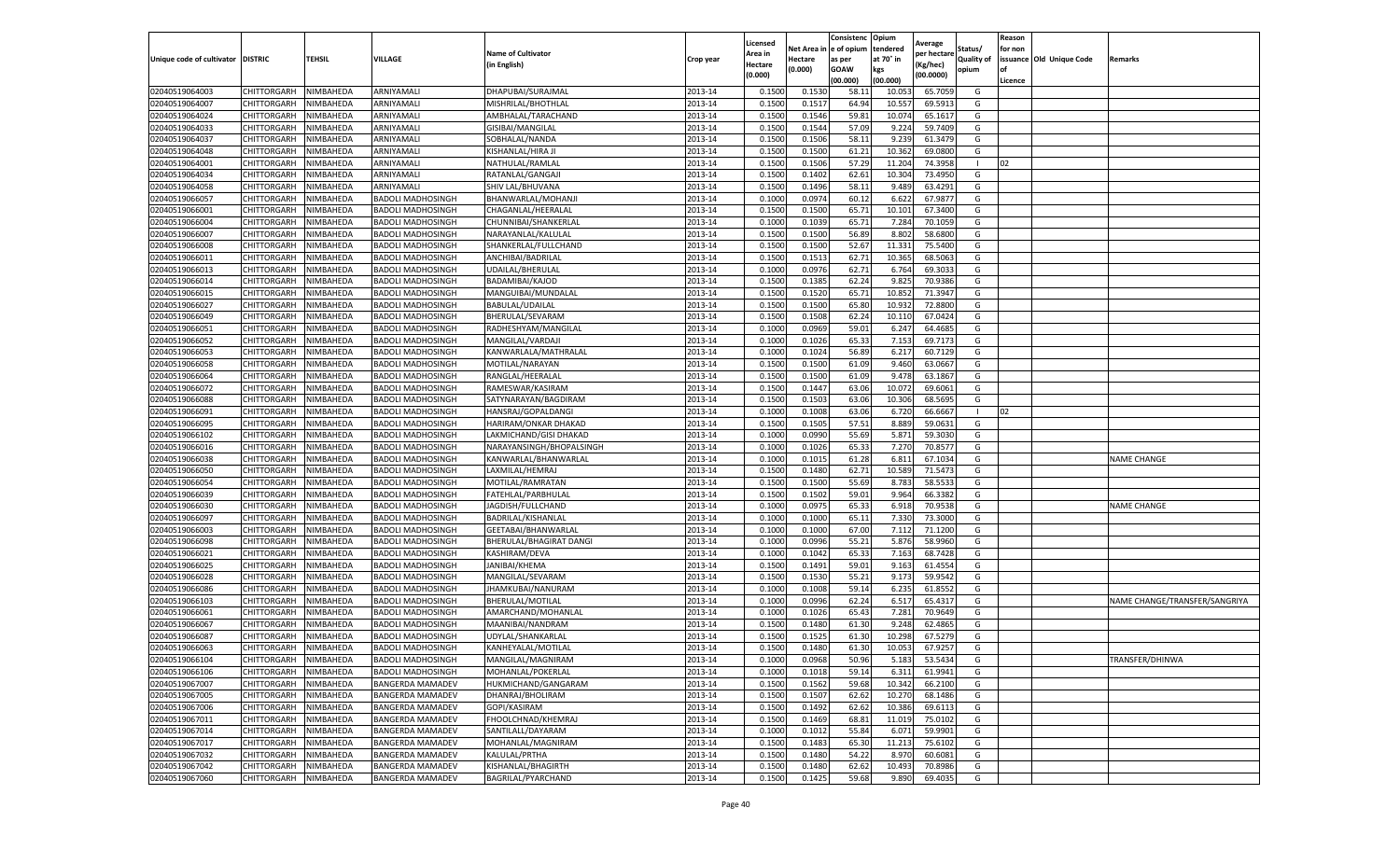|                                  |                            |                        |                                |                                          |                    | Licensed        |          | Consistenc              | Opium           | Average     |              | Reason         |                          |                                         |  |
|----------------------------------|----------------------------|------------------------|--------------------------------|------------------------------------------|--------------------|-----------------|----------|-------------------------|-----------------|-------------|--------------|----------------|--------------------------|-----------------------------------------|--|
|                                  |                            |                        |                                | <b>Name of Cultivator</b>                |                    | Area in         | Net Area | e of opium              | tendered        | per hectare | Status/      | for non        |                          |                                         |  |
| Unique code of cultivator        | <b>DISTRIC</b>             | <b>TEHSIL</b>          | <b>VILLAGE</b>                 | (in English)                             | Crop year          | Hectare         | Hectare  | as per                  | at 70° in       | (Kg/hec)    | Quality of   |                | issuance Old Unique Code | Remarks                                 |  |
|                                  |                            |                        |                                |                                          |                    | (0.000)         | (0.000)  | <b>GOAW</b><br>(00.000) | kgs<br>(00.000) | (00.0000)   | opium        | lof<br>Licence |                          |                                         |  |
| 02040519067002                   | CHITTORGARH                | NIMBAHEDA              | <b>BANGERDA MAMADEV</b>        | RATANLAL/GASINATH                        | 2013-14            | 0.150           | 0.1490   | 59.68                   | 9.736           | 65.3423     | G            |                |                          |                                         |  |
| 02040519067008                   | CHITTORGARH                | <b>NIMBAHEDA</b>       | <b>BANGERDA MAMADEV</b>        | MANGIBAI/DAYARAM                         | 2013-14            | 0.100           | 0.1008   | 59.64                   | 6.13            | 60.853      | G            |                |                          | <b>NAME CHANGE</b>                      |  |
| 02040519067004                   | CHITTORGARH                | <b>IIMBAHEDA</b>       | <b>BANGERDA MAMADEV</b>        | BHERULAL/BHAGVAN                         | 2013-14            | 0.1000          | 0.1008   | 59.64                   | 6.092           | 60.4365     | G            |                |                          |                                         |  |
| 02040519067044                   | CHITTORGARH                | VIMBAHEDA              | <b>BANGERDA MAMADEV</b>        | MANGILAL/BHERULAL                        | 2013-14            | 0.1000          | 0.0991   | 55.84                   | 5.887           | 59.4046     | G            |                |                          |                                         |  |
| 02040519067019                   | CHITTORGARH                | VIMBAHEDA              | <b>BANGERDA MAMADEV</b>        | KISHANLAL/OUNKARLAL                      | 2013-14            | 0.1500          | 0.1519   | 59.64                   | 9.747           | 64.1672     | G            |                |                          |                                         |  |
| 02040519067009                   | CHITTORGARH                | VIMBAHEDA              | <b>BANGERDA MAMADEV</b>        | KANIRAM/WARDA                            | 2013-14            | 0.150           | 0.1421   | 56.85                   | 9.348           | 65.7847     | G            |                |                          |                                         |  |
| 02040519067001                   | CHITTORGARH                | <b>IIMBAHEDA</b>       | BANGERDA MAMADEV               | DEUBAI/RAMCHANDRA                        | 2013-14            | 0.100           | 0.0954   | 65.30                   | 6.903           | 72.3585     | G            |                |                          | <b>NAME CHANGE</b>                      |  |
| 02040519067069                   | CHITTORGARH                | <b>NIMBAHEDA</b>       | <b>BANGERDA MAMADEV</b>        | LALURAM/HEMRAJ                           | 2013-14            | 0.1500          | 0.1495   | 56.53                   | 9.360           | 62.6087     | G            |                |                          |                                         |  |
| 02040519067070                   | CHITTORGARH                | <b>IIMBAHEDA</b>       | <b>BANGERDA MAMADEV</b>        | RADHESHYAM/LAXMAN                        | 2013-14            | 0.100           | 0.0986   | 56.85                   | 6.148           | 62.3529     | G            |                |                          | TRANSFER/PIPLIYA KEELA                  |  |
| 02040519067071                   | CHITTORGARH                | IIMBAHEDA              | <b>BANGERDA MAMADEV</b>        | ONKARLAL/GORILAL                         | 2013-14            | 0.1500          | 0.1359   | 58.80                   | 8.106           | 59.6468     | G            |                |                          | TRANSFER/PIPLIYA KEELA                  |  |
| 02040519067072                   | CHITTORGARH                | VIMBAHEDA              | <b>BANGERDA MAMADEV</b>        | BHUVANIBAI/RATANLAL                      | 2013-14            | 0.1000          | 0.0999   | 55.87                   | 6.026           | 60.3203     | G            |                |                          | NAME CHANGE/TRANSFER/JARLIYA            |  |
| 02040519067023                   | CHITTORGARH                | <b>IIMBAHEDA</b>       | <b>BANGERDA MAMADEV</b>        | PARBHUBAI/NARAYAN                        | 2013-14            | 0.1500          | 0.1504   | 58.80                   | 10.063          | 66.9082     | G            |                |                          |                                         |  |
| 02040519067074                   | CHITTORGARH                | <b>IIMBAHEDA</b>       | <b>BANGERDA MAMADEV</b>        | BHANWARLAL/MODIRAM                       | 2013-14            | 0.1500          | 0.1500   | 55.87                   | 9.274           | 61.8267     | G            |                |                          | TRANSFER/CHARLIABRAHMAN                 |  |
| 02040519067075                   | CHITTORGARH                | <b>NIMBAHEDA</b>       | <b>BANGERDA MAMADEV</b>        | MANGIBAI/BAGDURAM                        | 2013-14            | 0.1500          | 0.1512   | 58.80                   | 9.25            | 61.2235     | G            |                |                          |                                         |  |
| 02040519065008                   | CHITTORGARH                | IIMBAHEDA              | <b>BADI-A</b>                  | NANDLAL/KALURAM                          | 2013-14            | 0.1500          | 0.097    | 61.81                   | 6.411           | 65.8214     | G            |                |                          |                                         |  |
| 02040519065001                   | CHITTORGARH                | <b>IIMBAHEDA</b>       | <b>BADI-A</b>                  | SOSARBAI/HEERALAL                        | 2013-14            | 0.150           | 0.1013   | 50.44                   | 5.231           | 51.6387     | G            |                |                          |                                         |  |
| 02040519065026                   | CHITTORGARH                | <b>IIMBAHEDA</b>       | <b>BADI-A</b>                  | DHAPUBAI/BHANWARLAL                      | 2013-14            | 0.1000          |          |                         |                 |             | -F           |                |                          |                                         |  |
| 02040519065027                   | CHITTORGARH                | VIMBAHEDA              | <b>BADI-A</b>                  | LALCHAND/KHEMRAJ                         | 2013-14            | 0.1500          |          |                         |                 |             | F            |                |                          |                                         |  |
| 02040519065118                   | CHITTORGARH                | <b>IIMBAHEDA</b>       | BADI-A                         | SHANKARLAL/PRTHVIRAJ                     | 2013-14            | 0.1000          | 0.0960   | 59.40                   | 6.135           | 63.9063     | G            |                |                          |                                         |  |
| 02040519065148                   | CHITTORGARH                | <b>IIMBAHEDA</b>       | BADI-A                         | DADAMCHAND/GAMNDIRAM                     | 2013-14            | 0.1500          |          |                         |                 |             | F            |                |                          |                                         |  |
| 02040519065005                   | CHITTORGARH                | <b>IIMBAHEDA</b>       | <b>BADI-A</b>                  | DEVILAL/GISALAL/HAZARILAL                | 2013-14            | 0.150           | 0.150    | 59.40                   | 8.698           | 57.9867     | G            |                |                          |                                         |  |
| 02040519065025                   | CHITTORGARH                | <b>IIMBAHEDA</b>       | <b>BADI-A</b>                  | FHULIBAIRATANLAL                         | 2013-14            | 0.1000          | 0.0494   | 64.10                   | 1.190           | 24.0977     | $\mathbf{I}$ | 02             |                          |                                         |  |
| 02040519065149                   | CHITTORGARH                | <b>IIMBAHEDA</b>       | <b>BADI-A</b>                  | ANCHIBAI/HIRALAL                         | 2013-14            | 0.1000          |          |                         |                 |             | F.           |                |                          |                                         |  |
| 02040519065135                   | CHITTORGARH                | <b>IIMBAHEDA</b>       | <b>BADI-A</b>                  | SURESHKUMAR/BHANWARLAL                   | 2013-14            | 0.1000          | 0.0960   | 64.87                   | 0.955           | 9.9479      | G            | 04             |                          |                                         |  |
| 02040519065160                   | CHITTORGARH                | VIMBAHEDA              | BADI-A                         | SHRIRAM/GOKEL                            | 2013-14            | 0.1500          | 0.1525   | 61.81                   | 1.845           | 12.0984     | G            | 04             |                          |                                         |  |
| 02040519065161                   | CHITTORGARH                | <b>IIMBAHEDA</b>       | BADI-A                         | SAGARBAI/NETRAM                          | 2013-14            | 0.1500          | 0.147    | 59.32                   | 8.991           | 60.9559     | G            |                |                          |                                         |  |
| 02040519065162                   | CHITTORGARH                | <b>IIMBAHEDA</b>       | <b>BADI-A</b>                  | SITABAI/HEERALAL/PREMCHAND               | 2013-14            | 0.1000          | 0.0993   | 61.81                   | 6.349           | 63.937      | G            |                |                          |                                         |  |
| 02040519065163                   | CHITTORGARH                | <b>IIMBAHEDA</b>       | <b>BADI-A</b>                  | MANGIBAI/MOTILAL                         | 2013-14            | 0.1000          | 0.1033   | 71.29                   | 1.405           | 13.6012     | G            | 04             |                          |                                         |  |
| 02040519065164                   | CHITTORGARH                | <b>IIMBAHEDA</b>       | <b>BADI-A</b>                  | SANTILAL/BHANWARLAL                      | 2013-14            | 0.1500          | 0.1462   | 71.69                   | 1.567           | 10.7182     | G            | 04             |                          |                                         |  |
| 02040519065165                   | CHITTORGARH                | <b>IIMBAHEDA</b>       | <b>BADI-A</b>                  | UTHMICHAND/CHTRBHUJ                      | 2013-14            | 0.1000          | 0.1008   | 64.87                   | 6.524           | 64.7222     | G            |                |                          |                                         |  |
| 02040519065166                   | CHITTORGARH                | VIMBAHEDA              | BADI-A                         | BAPULAL/LOBHCHAND                        | 2013-14            | 0.100           | 0.1015   | 59.40                   | 5.889           | 58.0197     | G            |                |                          |                                         |  |
| 02040519065168                   | CHITTORGARH                | <b>IIMBAHEDA</b>       | <b>BADI-A</b>                  | RAMRATAN/CHATARBHUJ                      | 2013-14            | 0.1000          | 0.1020   | 49.63                   | 0.57            | 5.6303      |              | 02             |                          |                                         |  |
| 02040519065169                   | CHITTORGARH                | <b>NIMBAHEDA</b>       | <b>BADI-A</b>                  | LHERIBAI/LOBCHAND                        | 2013-14            | 0.1500          | 0.1424   | 62.74                   | 8.83            | 62.057      | G            |                |                          |                                         |  |
| 02040519065170<br>02040519065007 | CHITTORGARH                | IIMBAHEDA<br>VIMBAHEDA | <b>BADI-A</b><br><b>BADI-A</b> | WASRAJ/KISHANJI                          | 2013-14            | 0.150<br>0.1000 | 0.1487   | 57.08                   | 8.701           | 58.5138     | G<br>F.      |                |                          |                                         |  |
| 02040519065128                   | CHITTORGARH<br>CHITTORGARH | <b>IIMBAHEDA</b>       | <b>BADI-A</b>                  | SOHANLAL/NAHARSINGH<br>PREAMCHAND/DHOKEL | 2013-14<br>2013-14 | 0.1500          | 0.1539   | 65.35                   | 2.670           | 17.3489     | G            | 04             |                          |                                         |  |
| 02040519065012                   | CHITTORGARH                | VIMBAHEDA              | <b>BADI-A</b>                  | BHANWARLAL/BHURA                         | 2013-14            | 0.1000          |          |                         |                 |             |              |                |                          |                                         |  |
| 02040519065123                   | CHITTORGARH                | <b>IIMBAHEDA</b>       | BADI-A                         | KAMLABAI/DADAMCHAND                      | 2013-14            | 0.1000          | 0.0980   | 62.74                   | 6.328           | 64.5714     | G            |                |                          |                                         |  |
| 02040519065129                   | CHITTORGARH                | VIMBAHEDA              | <b>BADI-A</b>                  | TRILOKCHAND/RAMRATAN                     | 2013-14            | 0.1000          | 0.1005   | 62.74                   | 6.507           | 64.7463     | G            |                |                          |                                         |  |
| 02040519065131                   | CHITTORGARH                | <b>IIMBAHEDA</b>       | <b>BADI-A</b>                  | BAPULAL/BHANWARLAL                       | 2013-14            | 0.150           | 0.1437   | 59.52                   | 1.267           | 8.8170      | G            | 04             |                          |                                         |  |
| 02040519065133                   | CHITTORGARH                | <b>IIMBAHEDA</b>       | <b>BADI-A</b>                  | GORILAL/SHRIRAM                          | 2013-14            | 0.1500          | 0.1508   | 71.11                   | 3.322           | 22.0292     | G            | 04             |                          |                                         |  |
| 02040519065140                   | CHITTORGARH                | VIMBAHEDA              | <b>BADI-A</b>                  | SHYAMDAS/RAMCHANDRADAS                   | 2013-14            | 0.1000          | 0.1045   | 64.87                   | 0.982           | 9.3971      | G            | 04             |                          |                                         |  |
| 02040519065141                   | CHITTORGARH                | <b>IIMBAHEDA</b>       | <b>BADI-A</b>                  | FTEHLAL/CHENRAM                          | 2013-14            | 0.150           | 0.150    | 67.2                    | 1.950           | 12.9568     | G            | 04             |                          |                                         |  |
| 02040519065147                   | CHITTORGARH                | VIMBAHEDA              | BADI-A                         | NOJIBAI/LABCHNAD CHOTI                   | 2013-14            | 0.1500          | 0.1484   | 59.52                   | 8.885           | 59.8720     | G            |                |                          |                                         |  |
| 02040519065137                   | CHITTORGARH                | <b>IIMBAHEDA</b>       | BADI-A                         | SANTILAL/KHEMRAJ                         | 2013-14            | 0.1000          | 0.1000   | 68.11                   | 0.944           | 9.4400      | G            | 04             |                          |                                         |  |
| 02040519065150                   | CHITTORGARH                | IIMBAHEDA              | <b>BADI-A</b>                  | TULSIRAM/NARAYANDAS                      | 2013-14            | 0.100           |          |                         |                 |             | F.           |                |                          |                                         |  |
| 02040519065003                   | CHITTORGARH                | <b>IIMBAHEDA</b>       | BADI-A                         | MANGU/NARAYAN                            | 2013-14            | 0.1000          |          |                         |                 |             | F.           |                |                          |                                         |  |
| 02040519065138                   | CHITTORGARH                | NIMBAHEDA              | <b>BADI-A</b>                  | KELASHCHAND/RAMRATAN                     | 2013-14            | 0.1500          | 0.1488   | 68.75                   | 2.171           | 14.5901     | G            | 04             |                          |                                         |  |
| 02040519065004                   | CHITTORGARH                | NIMBAHEDA              | <b>BADI-A</b>                  | NANURAM/NARAYAN                          | 2013-14            | 0.1500          |          |                         |                 |             | -F           |                |                          |                                         |  |
| 02040519065143                   | CHITTORGARH                | NIMBAHEDA              | <b>BADI-A</b>                  | BAPULAL/KHEMRAJ                          | 2013-14            | 0.1500          | 0.1500   | 64.90                   | 9.939           | 66.2600     | G            |                |                          |                                         |  |
| 02040519065175                   | CHITTORGARH                | NIMBAHEDA              | <b>BADI-A</b>                  | BALU DAS/NARAYAN DAS                     | 2013-14            | 0.1000          | 0.1031   | 71.29                   | 7.190           | 69.7381     | G            |                |                          |                                         |  |
| 02040519065176                   | CHITTORGARH                | NIMBAHEDA              | <b>BADI-A</b>                  | RAM SINGH/BASRAJ                         | 2013-14            | 0.1500          | 0.1483   | 68.15                   | 2.268           | 15.2933     | G            | 04             |                          |                                         |  |
| 02040519065177                   | CHITTORGARH                | NIMBAHEDA              | <b>BADI-A</b>                  | SHUKHI BAI/GOVIND RAM                    | 2013-14            | 0.1500          | 0.1483   | 59.52                   | 1.939           | 13.0748     | G            | 04             |                          |                                         |  |
| 02040519065049                   | CHITTORGARH                | NIMBAHEDA              | BADI-B                         | RAMLAL/BHANWARLAL                        | 2013-14            | 0.1000          | 0.1024   | 65.14                   | 2.057           | 20.0879     | G            | 04             |                          |                                         |  |
| 02040519065028                   | CHITTORGARH                | NIMBAHEDA              | BADI-B                         | RATANLAL/MANGILAL                        | 2013-14            | 0.1500          | 0.0951   | 56.48                   | 5.600           | 58.8854     | G            |                |                          |                                         |  |
| 02040519065030                   | CHITTORGARH                | NIMBAHEDA              | BADI-B                         | PARBHUBAI/BAGDIRAM                       | 2013-14            | 0.1500          | 0.1470   | 62.13                   | 9.772           | 66.4762     | G            |                |                          | TRANSFER/BARKATI CHHOTISADRI PRATAPGARH |  |
| 02040519065033                   | CHITTORGARH                | NIMBAHEDA              | <b>BADI-B</b>                  | MOHANLAL/BHERULAL                        | 2013-14            | 0.1500          |          |                         |                 |             | F            |                |                          |                                         |  |
| 02040519065058                   | CHITTORGARH                | NIMBAHEDA              | BADI-B                         | BHEYALAL/NATHULAL                        | 2013-14            | 0.1500          | 0.1339   | 63.36                   | 0.679           | 5.0709      | G            | 04             |                          |                                         |  |
| 02040519065062                   | CHITTORGARH                | NIMBAHEDA              | <b>BADI-B</b>                  | AASHISKUMAR/HIMMATHSINGH                 | 2013-14            | 0.1000          | 0.0491   | 65.14                   | 3.350           | 68.2281     | G            |                |                          |                                         |  |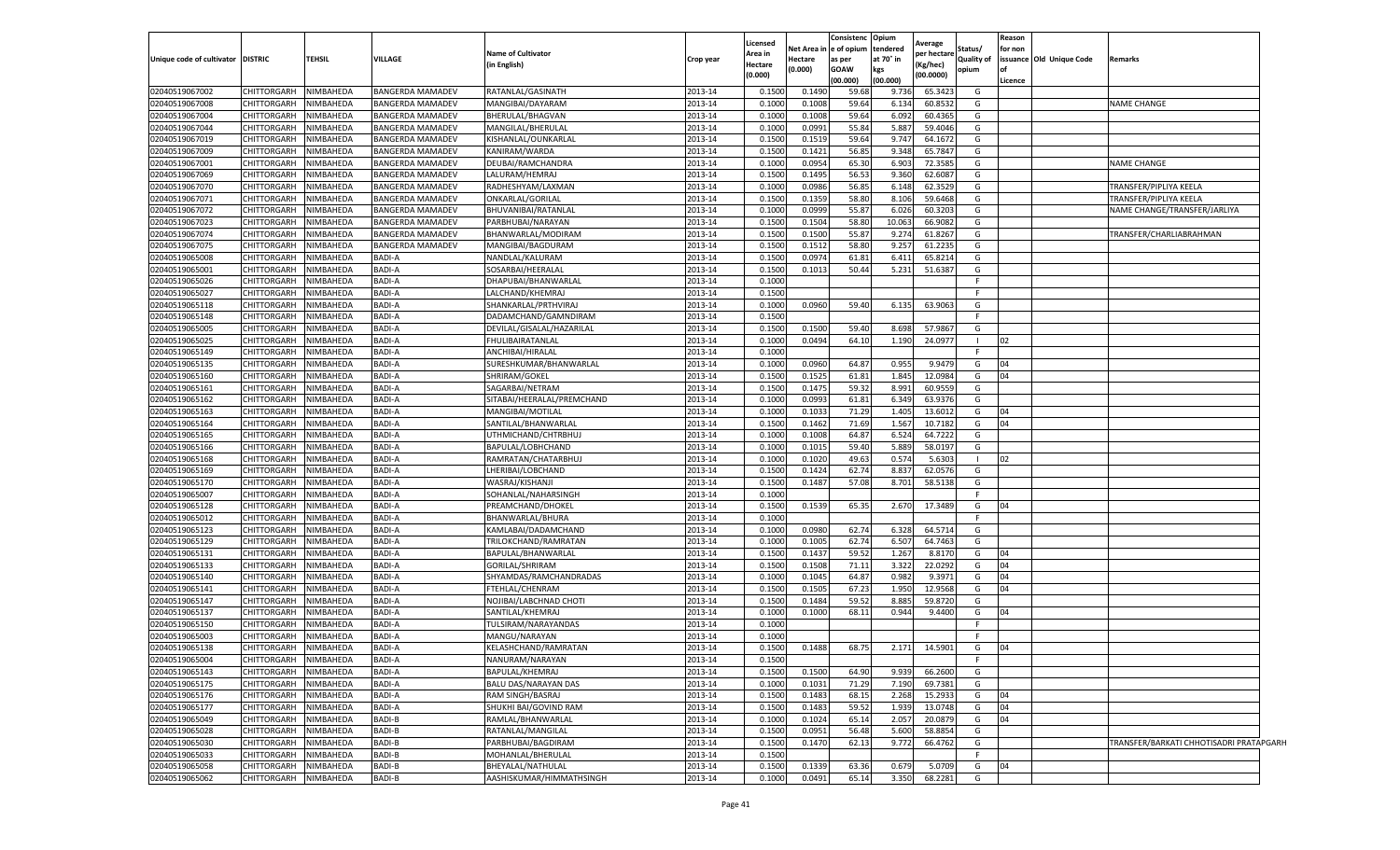|                                     |                    |           |                      |                           |           | Licensed       |                       | Consistenc Opium     |                       | Average     |                              | Reason  |                          |         |
|-------------------------------------|--------------------|-----------|----------------------|---------------------------|-----------|----------------|-----------------------|----------------------|-----------------------|-------------|------------------------------|---------|--------------------------|---------|
| Unique code of cultivator   DISTRIC |                    | TEHSIL    | VILLAGE              | <b>Name of Cultivator</b> | Crop year | Area in        | Net Area i<br>Hectare | e of opium<br>as per | tendered<br>at 70° in | per hectare | Status/<br><b>Quality of</b> | for non | issuance Old Unique Code | Remarks |
|                                     |                    |           |                      | in English)               |           | <b>Hectare</b> | (0.000)               | <b>GOAW</b>          | kgs                   | Kg/hec)     | opium                        | of      |                          |         |
|                                     |                    |           |                      |                           |           | (0.000)        |                       | (00.000)             | (00.000)              | (00.0000)   |                              | Licence |                          |         |
| 02040519065064                      | CHITTORGARH        | NIMBAHEDA | BADI-B               | GISALAL/HAJARI            | 2013-14   | 0.1500         | 0.1500                | 59.09                | 9.14                  | 60.9467     | G                            |         |                          |         |
| 02040519065066                      | CHITTORGARH        | NIMBAHEDA | BADI-B               | YASHVANTKUMAR/HEERALAL    | 2013-14   | 0.1000         |                       |                      |                       |             | F.                           |         |                          |         |
| 02040519065071                      | CHITTORGARH        | NIMBAHEDA | BADI-B               | JAGDISHCHANDRA/KISHANLAL  | 2013-14   | 0.1500         |                       |                      |                       |             | F.                           |         |                          |         |
| 02040519065072                      | CHITTORGARH        | NIMBAHEDA | BADI-B               | JAGDISH/SHANKERJI         | 2013-14   | 0.1000         |                       |                      |                       |             | F.                           |         |                          |         |
| 02040519065078                      | CHITTORGARH        | NIMBAHEDA | BADI-B               | BHERULAL/JORJI            | 2013-14   | 0.1000         | 0.1010                | 62.13                | 5.743                 | 56.8614     | G                            |         |                          |         |
| 02040519065079                      | CHITTORGARH        | NIMBAHEDA | <b>BADI-B</b>        | GOPAL/KISHANLAL           | 2013-14   | 0.1500         |                       |                      |                       |             | F                            |         |                          |         |
| 02040519065081                      | CHITTORGARH        | NIMBAHEDA | BADI-B               | DHANRAJ/HEERALAL          | 2013-14   | 0.1500         | 0.1516                | 54.67                | 8.357                 | 55.1253     | G                            |         |                          |         |
| 02040519065082                      | CHITTORGARH        | NIMBAHEDA | BADI-B               | <b>GYARSIBAI/BADRILAI</b> | 2013-14   | 0.1500         | 0.1493                | 67.35                | 2.328                 | 15.5928     | G                            | 04      |                          |         |
| 02040519065084                      | CHITTORGARH        | NIMBAHEDA | <b>BADI-B</b>        | KELASHCHANDRA/BHERULAL    | 2013-14   | 0.1500         |                       |                      |                       |             | F.                           |         |                          |         |
| 02040519065085                      | CHITTORGARH        | NIMBAHEDA | BADI-B               | UTTAMICHAND/DHANRAJ       | 2013-14   | 0.1500         | 0.1514                | 59.94                | 2.192                 | 14.4782     | G                            | 04      |                          |         |
| 02040519065089                      | CHITTORGARH        | NIMBAHEDA | BADI-B               | PURANMAL/HEERALAL         | 2013-14   | 0.1000         |                       |                      |                       |             | F                            |         |                          |         |
| 02040519065094                      | CHITTORGARH        | NIMBAHEDA | <b>BADI-B</b>        | PARTHVIRAJ/ROOPA          | 2013-14   | 0.1000         |                       |                      |                       |             | F                            |         |                          |         |
| 02040519065097                      | CHITTORGARH        | NIMBAHEDA | <b>BADI-B</b>        | OUNKARLAL/SHORAM          | 2013-14   | 0.1000         |                       |                      |                       |             | F                            |         |                          |         |
| 02040519065105                      | CHITTORGARH        | NIMBAHEDA | BADI-B               | MUKESH/TULSHIRAM          | 2013-14   | 0.1000         |                       |                      |                       |             | F.                           |         |                          |         |
| 02040519065102                      | CHITTORGARH        | NIMBAHEDA | <b>BADI-B</b>        | RAMSAVROOP/UTTAMCHAND     | 2013-14   | 0.1500         | 0.1505                | 59.94                | 2.192                 | 14.5648     | G                            | 04      |                          |         |
| 02040519065106                      | CHITTORGARH        | NIMBAHEDA | BADI-B               | KISHANLAL/POKHARJI        | 2013-14   | 0.1500         |                       |                      |                       |             | F.                           |         |                          |         |
| 02040519065108                      | CHITTORGARH        | NIMBAHEDA | BADI-B               | AMRATRAM/BHERULAL         | 2013-14   | 0.1000         | 0.0969                | 62.32                | 6.508                 | 67.1620     | G                            |         |                          |         |
| 02040519065114                      | CHITTORGARH        | NIMBAHEDA | BADI-B               | CHENRAM/DHANRAJ           | 2013-14   | 0.1500         |                       |                      |                       |             | F                            |         |                          |         |
| 02040519065054                      | CHITTORGARH        | NIMBAHEDA | <b>BADI-B</b>        | SUNILAKUMAR/RATANLAL      | 2013-14   | 0.1500         | 0.1436                | 62.32                | 9.17                  | 63.8579     | G                            |         |                          |         |
| 02040519065100                      | CHITTORGARH        | NIMBAHEDA | <b>BADI-B</b>        | BHERULAL/MOHANJ           | 2013-14   | 0.1500         | 0.1498                | 69.60                | 2.237                 | 14.933      | G                            | 04      |                          |         |
| 02040519065029                      | CHITTORGARH        | NIMBAHEDA | BADI-B               | MADANLAL/KANEHYALAL       | 2013-14   | 0.1000         | 0.1010                | 62.32                | 6.561                 | 64.9604     | G                            |         |                          |         |
| 02040519065037                      | CHITTORGARH        | NIMBAHEDA | BADI-B               | CHANDMAL/NOLA             | 2013-14   | 0.1000         | 0.1001                | 55.97                | 5.749                 | 57.4326     | G                            |         |                          |         |
| 02040519065107                      | CHITTORGARH        | NIMBAHEDA | BADI-B               | GAHRILAL/BHAGATRAM        | 2013-14   | 0.1000         | 0.1000                | 61.54                | 6.347                 | 63.4700     | G                            |         |                          |         |
| 02040519065032                      | CHITTORGARH        | NIMBAHEDA | BADI-B               | KESARBAI/KHYALILAL        | 2013-14   | 0.1000         | 0.1001                | 55.97                | 5.645                 | 56.3936     | G                            |         |                          |         |
| 02040519065092                      | <b>CHITTORGARH</b> | NIMBAHEDA | <b>BADI-B</b>        | TULSHIRAM/BHURALAL        | 2013-14   | 0.1000         |                       |                      |                       |             | F.                           |         |                          |         |
| 02040519065093                      | CHITTORGARH        | NIMBAHEDA | BADI-B               | RATANLAL/PYARJI           | 2013-14   | 0.1000         |                       |                      |                       |             | F.                           |         |                          |         |
| 02040519065096                      | CHITTORGARH        | NIMBAHEDA | BADI-B               | SHANTILAL/BHURA           | 2013-14   | 0.1000         | 0.0995                | 49.20                | 5.124                 | 51.4975     | G                            |         |                          |         |
| 02040519065101                      | CHITTORGARH        | NIMBAHEDA | BADI-B               | YASHVANTLAL/GORILAL       | 2013-14   | 0.1500         |                       |                      |                       |             | F.                           |         |                          |         |
| 02040519065067                      | CHITTORGARH        | NIMBAHEDA | BADI-B               | NANDLAL/MULCHAND          | 2013-14   | 0.1500         |                       |                      |                       |             | F                            |         |                          |         |
| 02040519069014                      | CHITTORGARH        | NIMBAHEDA | BHAGWANPURA-A        | HEERALAL/PYARA            | 2013-14   | 0.1500         | 0.1547                | 71.59                | 7.435                 | 48.0608     | G                            | 04      |                          |         |
| 02040519069001                      | CHITTORGARH        | NIMBAHEDA | BHAGWANPURA-A        | BHERULAL/BHANEARLAL       | 2013-14   | 0.1500         | 0.1502                | 68.81                | 7.097                 | 47.2503     | G                            | 04      |                          |         |
| 02040519069002                      | CHITTORGARH        | NIMBAHEDA | BHAGWANPURA-A        | PARBHULAL/PYARA           | 2013-14   | 0.1500         | 0.1482                | 68.81                | 7.559                 | 51.0054     | G                            |         |                          |         |
| 02040519069003                      | CHITTORGARH        | NIMBAHEDA | BHAGWANPURA-A        | MAGNIRAM/HEERALAI         | 2013-14   | 0.1500         | 0.1498                | 67.68                | 7.87                  | 52.5367     | G                            |         |                          |         |
| 02040519069005                      | CHITTORGARH        | NIMBAHEDA | BHAGWANPURA-A        | ASARAM/RATANLAL           | 2013-14   | 0.1500         | 0.1521                | 67.68                | 6.275                 | 41.2558     | G                            | 04      |                          |         |
| 02040519069006                      | CHITTORGARH        | NIMBAHEDA | BHAGWANPURA-A        | MANGILAL/KASHIRAM         | 2013-14   | 0.1500         | 0.1535                | 65.43                | 7.730                 | 50.3583     | G                            | 04      |                          |         |
| 02040519069007                      | CHITTORGARH        | NIMBAHEDA | BHAGWANPURA-A        | RAMCHANDRA/DHULA          | 2013-14   | 0.1500         | 0.1458                | 67.68                | 7.754                 | 53.1824     | G                            |         |                          |         |
| 02040519069010                      | CHITTORGARH        | NIMBAHEDA | BHAGWANPURA-A        | KISHNA/DHANNA             | 2013-14   | 0.1500         | 0.1516                | 65.43                | 7.244                 | 47.7836     | G                            | 04      |                          |         |
| 02040519069011                      | CHITTORGARH        | NIMBAHEDA | BHAGWANPURA-A        | DEVILAL/UDA               | 2013-14   | 0.1500         | 0.1524                | 68.87                | 7.172                 | 47.0604     | G                            | 04      |                          |         |
| 02040519069012                      | CHITTORGARH        | NIMBAHEDA | BHAGWANPURA-A        | HEERALAL/JAGANNATH        | 2013-14   | 0.1500         | 0.1482                | 68.87                | 5.608                 | 37.8408     | G                            | 04      |                          |         |
| 02040519069015                      | CHITTORGARH        | NIMBAHEDA | BHAGWANPURA-A        | FULCHAND/NARAYAN          | 2013-14   | 0.1500         | 0.1500                | 68.87                | 7.822                 | 52.1467     | G                            |         |                          |         |
| 02040519069016                      | CHITTORGARH        | NIMBAHEDA | BHAGWANPURA-A        | SWAGIBAIVARDA             | 2013-14   | 0.1000         | 0.1024                | 61.48                | 3.513                 | 34.3066     | G                            | 04      |                          |         |
| 02040519069019                      | CHITTORGARH        | NIMBAHEDA | BHAGWANPURA-A        | HEERALAL/RAMCHANDRA       | 2013-14   | 0.1500         | 0.1512                | 71.59                | 8.417                 | 55.6680     | G                            |         |                          |         |
| 02040519069020                      | CHITTORGARH        | NIMBAHEDA | BHAGWANPURA-A        | RAMESHVARLAL/PARBHULAL    | 2013-14   | 0.1500         | 0.1504                | 67.99                | 8.198                 | 54.5080     | G                            |         |                          |         |
| 02040519069021                      | CHITTORGARH        | NIMBAHEDA | BHAGWANPURA-A        | BANSILAL/SHANKARLAL       | 2013-14   | 0.1500         | 0.1515                | 62.42                | 6.920                 | 45.6766     | G                            | 04      |                          |         |
| 02040519069022                      | CHITTORGARH        | NIMBAHEDA | BHAGWANPURA-A        | BHANWARLAL/HEERALAL       | 2013-14   | 0.1500         | 0.1514                | 71.59                | 8.21                  | 54.2404     | G                            |         |                          |         |
| 02040519069024                      | CHITTORGARH        | NIMBAHEDA | BHAGWANPURA-A        | BADRILAL/SHANKARLAL       | 2013-14   | 0.1500         | 0.1511                | 71.69                | 9.012                 | 59.6426     | G                            |         |                          |         |
| 02040519069028                      | CHITTORGARH        | NIMBAHEDA | BHAGWANPURA-A        | MADANLAL/PRAYCHAND        | 2013-14   | 0.1500         |                       |                      |                       |             | F.                           |         |                          |         |
| 02040519069030                      | CHITTORGARH        | NIMBAHEDA | BHAGWANPURA-A        | BHERULAL/LAXMAN           | 2013-14   | 0.1500         | 0.1499                | 67.99                | 6.896                 | 46.0040     | G                            | 04      |                          |         |
| 02040519069031                      | CHITTORGARH        | NIMBAHEDA | <b>BHAGWANPURA-A</b> | MANGILAL/NARAYAN          | 2013-14   | 0.1500         | 0.1485                | 62.42                | 6.964                 | 46.8956     | G                            | 04      |                          |         |
| 02040519069032                      | <b>CHITTORGARH</b> | NIMBAHEDA | BHAGWANPURA-A        | RATANLAL/NARAYAN          | 2013-14   | 0.1500         | 0.1532                | 71.69                | 7.118                 | 46.4621     | G                            | 04      |                          |         |
| 02040519069034                      | <b>CHITTORGARH</b> | NIMBAHEDA | BHAGWANPURA-A        | LABHCHNAD/KASHIRAM        | 2013-14   | 0.1500         | 0.1449                | 64.82                | 6.973                 | 48.1228     | G                            | 04      |                          |         |
| 02040519069035                      | <b>CHITTORGARH</b> | NIMBAHEDA | BHAGWANPURA-A        | NARAYANIBAI/MATHURALAL    | 2013-14   | 0.1500         | 0.1504                | 50.36                | 6.374                 | 42.3803     | G                            | 04      |                          |         |
| 02040519069040                      | <b>CHITTORGARH</b> | NIMBAHEDA | BHAGWANPURA-A        | SHANKERLAL/CHUNNILAL      | 2013-14   | 0.1500         | 0.1515                | 62.42                | 8.061                 | 53.2079     | G                            |         |                          |         |
| 02040519069023                      | CHITTORGARH        | NIMBAHEDA | BHAGWANPURA-A        | RAMNARAYN/SHANKERLAL      | 2013-14   | 0.1500         | 0.1517                | 67.99                | 4.623                 | 30.4746     | G                            | 04      |                          |         |
| 02040519069041                      | <b>CHITTORGARH</b> | NIMBAHEDA | BHAGWANPURA-A        | DHAPUBAI/NARAYAN          | 2013-14   | 0.1500         | 0.1492                | 64.82                | 6.593                 | 44.1890     | G                            | 04      |                          |         |
| 02040519069129                      | CHITTORGARH        | NIMBAHEDA | BHAGWANPURA-A        | JAGNNATH/PYARA            | 2013-14   | 0.1500         | 0.1488                | 64.82                | 7.621                 | 51.2164     | G                            |         |                          |         |
| 02040519069004                      | CHITTORGARH        | NIMBAHEDA | BHAGWANPURA-A        | RAMESHLAL/RATANLAL        | 2013-14   | 0.1500         | 0.1523                | 71.69                | 5.315                 | 34.8982     | G                            | 04      |                          |         |
| 02040519069130                      | <b>CHITTORGARH</b> | NIMBAHEDA | BHAGWANPURA-A        | DHAPU BAI/UDAI LAL        | 2013-14   | 0.1000         | 0.0981                | 67.99                | 4.954                 | 50.4995     | G                            | 04      |                          |         |
| 02040519069026                      | <b>CHITTORGARH</b> | NIMBAHEDA | BHAGWANPURA-A        | LACHMICHAND/PYARA         | 2013-14   | 0.1500         | 0.1548                | 62.79                | 6.952                 | 44.9096     | G                            | 04      |                          |         |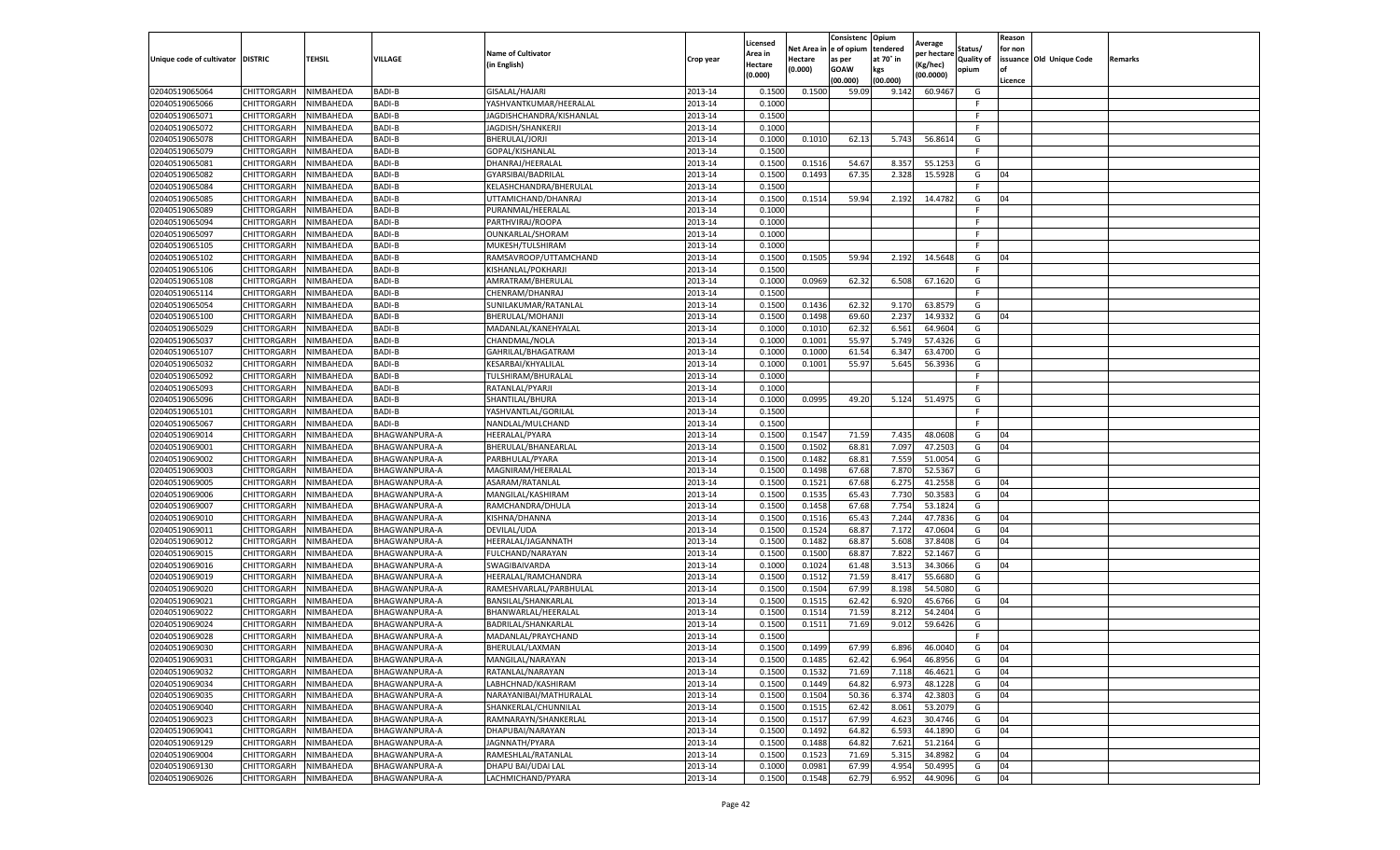|                           |                    |           |                      |                           |           |                     |         | Consistenc             | Opium     |                        |                   | Reason  |                          |                    |
|---------------------------|--------------------|-----------|----------------------|---------------------------|-----------|---------------------|---------|------------------------|-----------|------------------------|-------------------|---------|--------------------------|--------------------|
|                           |                    |           |                      | <b>Name of Cultivator</b> |           | Licensed<br>Area in |         | Net Area in e of opium | tendered  | Average<br>per hectare | Status/           | for non |                          |                    |
| Unique code of cultivator | <b>DISTRIC</b>     | TEHSIL    | VILLAGE              | in English)               | Crop year | Hectare             | Hectare | as per                 | at 70° in | (Kg/hec                | <b>Quality of</b> |         | issuance Old Unique Code | <b>Remarks</b>     |
|                           |                    |           |                      |                           |           | (0.000)             | (0.000) | <b>GOAW</b>            | kgs       | (00.0000)              | opium             |         |                          |                    |
|                           |                    |           |                      |                           |           |                     |         | (00.000)               | (00.000)  |                        |                   | Licence |                          |                    |
| 02040519069045            | CHITTORGARH        | NIMBAHEDA | BHAGWANPURA-A        | RAMKANWARIBAI/NANALAL     | 2013-14   | 0.1500              | 0.1512  | 64.82                  | 7.352     | 48.6243                | G                 | 04      |                          |                    |
| 02040519069135            | CHITTORGARH        | NIMBAHEDA | BHAGWANPURA-A        | MANGILAL/PARTHVIRAJ       | 2013-14   | 0.1500              | 0.1421  | 62.79                  | 6.584     | 46.3336                | G                 | 04      |                          |                    |
| 02040519069131            | CHITTORGARH        | NIMBAHEDA | BHAGWANPURA-A        | NARAYANIBAI/MANGILAL      | 2013-14   | 0.1500              | 0.1527  | 62.79                  | 6.440     | 42.1742                | G                 | 04      |                          |                    |
| 02040519069132            | CHITTORGARH        | NIMBAHEDA | BHAGWANPURA-A        | BADRILAL/RODILAL          | 2013-14   | 0.1500              | 0.1538  | 61.91                  | 6.350     | 41.2874                | G                 | 04      |                          |                    |
| 02040519069133            | CHITTORGARH        | NIMBAHEDA | BHAGWANPURA-A        | AMRITLAL/PREMCHAND        | 2013-14   | 0.1000              | 0.1035  | 55.59                  | 3.963     | 38.2899                | G                 | 04      |                          | <b>NAME CHANGE</b> |
| 02040519069082            | CHITTORGARH        | NIMBAHEDA | BHAGWANPURA-B        | BHANWARLAL/DHANRAJ        | 2013-14   | 0.1500              | 0.1481  | 68.98                  | 6.563     | 44.3147                | G                 | 04      |                          |                    |
| 02040519069057            | CHITTORGARH        | NIMBAHEDA | <b>BHAGWANPURA-B</b> | GANPATLAL/BADRILAL        | 2013-14   | 0.1500              | 0.1523  | 63.11                  | 5.464     | 35.8766                | G                 | 04      |                          |                    |
| 02040519069058            | CHITTORGARH        | NIMBAHEDA | <b>BHAGWANPURA-B</b> | PARBHULAL/MOTILAL         | 2013-14   | 0.1500              | 0.1509  | 70.95                  | 8.98      | 59.5096                | G                 |         |                          |                    |
| 02040519069046            | CHITTORGARH        | NIMBAHEDA | <b>BHAGWANPURA-B</b> | KAVARLAL/MATHURALAL       | 2013-14   | 0.1500              | 0.1391  | 58.26                  | 6.325     | 45.4709                | G                 | 04      |                          |                    |
| 02040519069047            | CHITTORGARH        | NIMBAHEDA | <b>BHAGWANPURA-B</b> | FULCHAND/LAXMAN           | 2013-14   | 0.1500              | 0.1520  | 70.95                  | 7.165     | 47.1382                | G                 | 04      |                          |                    |
| 02040519069049            | CHITTORGARH        | NIMBAHEDA | <b>BHAGWANPURA-B</b> | BHAGWATIBAI/PREAMCHAND    | 2013-14   | 0.1500              | 0.1551  | 65.22                  | 7.482     | 48.2398                | G                 | 04      |                          |                    |
| 02040519069051            | CHITTORGARH        | NIMBAHEDA | <b>BHAGWANPURA-B</b> | JAGNNATH/BHAGIRTH         | 2013-14   | 0.1500              | 0.1501  | 63.11                  | 7.564     | 50.3931                | G                 | 04      |                          |                    |
| 02040519069052            | CHITTORGARH        | NIMBAHEDA | BHAGWANPURA-B        | <b>DEVILAL/GASI</b>       | 2013-14   | 0.1500              | 0.1517  | 68.98                  | 8.879     | 58.5300                | G                 |         |                          |                    |
| 02040519069054            | CHITTORGARH        | NIMBAHEDA | <b>BHAGWANPURA-B</b> | <b>BIHARILAL/GABUR</b>    | 2013-14   | 0.1500              | 0.1463  | 65.22                  | 8.479     | 57.9563                | G                 |         |                          |                    |
| 02040519069056            | CHITTORGARH        | NIMBAHEDA | BHAGWANPURA-B        | UDAILAL/MATHURALAL        | 2013-14   | 0.1000              | 0.1008  | 68.98                  | 4.434     | 43.9881                | G                 | 04      |                          |                    |
| 02040519069059            | CHITTORGARH        | NIMBAHEDA | <b>BHAGWANPURA-B</b> | PARBHULAL/JAGNNATH        | 2013-14   | 0.1500              | 0.1499  | 67.48                  | 7.519     | 50.1601                | G                 | 04      |                          |                    |
| 02040519069060            | CHITTORGARH        | NIMBAHEDA | <b>BHAGWANPURA-B</b> | HUKMICHAND/DHANRAJ        | 2013-14   | 0.1500              | 0.1494  | 70.15                  | 7.656     | 51.2450                | G                 |         |                          |                    |
| 02040519069061            | CHITTORGARH        | NIMBAHEDA | BHAGWANPURA-B        | NANDA/SHVA                | 2013-14   | 0.1500              | 0.1531  | 67.48                  | 8.425     | 55.0294                | G                 |         |                          |                    |
| 02040519069063            | CHITTORGARH        | NIMBAHEDA | BHAGWANPURA-B        | LAXMILAL/NARAYAN          | 2013-14   | 0.1500              | 0.1504  | 63.11                  | 6.473     | 43.0386                | G                 | 04      |                          |                    |
| 02040519069064            | CHITTORGARH        | NIMBAHEDA | BHAGWANPURA-B        | RAMCHANDRA/MATHURALAI     | 2013-14   | 0.1000              | 0.1037  | 70.15                  | 4.580     | 44.1659                | G                 | 04      |                          |                    |
| 02040519069066            | CHITTORGARH        | NIMBAHEDA | <b>BHAGWANPURA-B</b> | BADRILAL/NANDA            | 2013-14   | 0.1500              | 0.1509  | 70.15                  | 7.406     | 49.0789                | G                 | 04      |                          |                    |
| 02040519069068            | CHITTORGARH        | NIMBAHEDA | <b>BHAGWANPURA-B</b> | KANIRM/NANDA              | 2013-14   | 0.1500              | 0.1512  | 61.54                  | 6.084     | 40.2381                | G                 | 04      |                          |                    |
| 02040519069070            | CHITTORGARH        | NIMBAHEDA | <b>BHAGWANPURA-B</b> | <b>OUNKAR/GOKEL</b>       | 2013-14   | 0.1500              | 0.1470  | 67.48                  | 7.085     | 48.1973                | G                 | 04      |                          |                    |
| 02040519069072            | CHITTORGARH        | NIMBAHEDA | BHAGWANPURA-B        | BHERULAL/GASI             | 2013-14   | 0.1500              | 0.1512  | 67.83                  | 8.440     | 55.8201                | G                 |         |                          |                    |
| 02040519069073            | CHITTORGARH        | NIMBAHEDA | BHAGWANPURA-B        | PARBHULAL/LAXMAN          | 2013-14   | 0.1500              | 0.1498  | 61.54                  | 7.033     | 46.9493                | G                 | 04      |                          |                    |
| 02040519069076            | CHITTORGARH        | NIMBAHEDA | BHAGWANPURA-B        | NANURAM/DHULA             | 2013-14   | 0.1000              | 0.1030  | 67.83                  | 5.349     | 51.9320                | G                 |         |                          |                    |
| 02040519069077            | CHITTORGARH        | NIMBAHEDA | <b>BHAGWANPURA-B</b> | PARBHULAL/KESURAM         | 2013-14   | 0.1500              | 0.1518  | 61.54                  | 7.209     | 47.4901                | G                 | 04      |                          |                    |
| 02040519069079            | CHITTORGARH        | NIMBAHEDA | BHAGWANPURA-B        | BHANWARLAL/KISHANLAL      | 2013-14   | 0.1500              | 0.1526  | 67.83                  | 7.519     | 49.2726                | G                 | 04      |                          |                    |
| 02040519069083            | CHITTORGARH        | NIMBAHEDA | <b>BHAGWANPURA-B</b> | RADHESHYAM/MOTILAL        | 2013-14   | 0.1000              | 0.1014  | 67.83                  | 4.981     | 49.1223                | G                 | 04      |                          |                    |
| 02040519069084            | CHITTORGARH        | NIMBAHEDA | <b>BHAGWANPURA-B</b> | <b>FULCHAND/GABUR</b>     | 2013-14   | 0.1500              | 0.1493  | 61.78                  | 7.352     | 49.2431                | G                 | 04      |                          |                    |
| 02040519069085            | CHITTORGARH        | NIMBAHEDA | BHAGWANPURA-B        | UDHA/KASIRAM              | 2013-14   | 0.1500              | 0.1511  | 65.22                  | 7.715     | 51.0589                | G                 |         |                          |                    |
| 02040519069086            | CHITTORGARH        | NIMBAHEDA | <b>BHAGWANPURA-B</b> | HEERALAL/NARAYAN          | 2013-14   | 0.1500              | 0.1500  | 70.15                  | 9.15      | 61.0000                | G                 |         |                          |                    |
| 02040519069088            | CHITTORGARH        | NIMBAHEDA | <b>BHAGWANPURA-B</b> | GHISIBAI/BHANWARLAL       | 2013-14   | 0.1000              | 0.1048  | 70.15                  | 6.153     | 58.7118                | G                 |         |                          | <b>NAME CHANGE</b> |
| 02040519069089            | CHITTORGARH        | NIMBAHEDA | BHAGWANPURA-B        | DHANRAJ/KASIRAM           | 2013-14   | 0.1500              | 0.1520  | 68.37                  | 8.400     | 55.2632                | G                 |         |                          |                    |
| 02040519069090            | CHITTORGARH        | NIMBAHEDA | <b>BHAGWANPURA-B</b> | PRABHULAL/SHVA            | 2013-14   | 0.1500              | 0.1534  | 68.37                  | 7.980     | 52.0209                | G                 |         |                          |                    |
| 02040519069091            | CHITTORGARH        | NIMBAHEDA | <b>BHAGWANPURA-B</b> | MANGILAL/NARAYAN          | 2013-14   | 0.1500              | 0.1477  | 68.37                  | 8.253     | 55.8768                | G                 |         |                          |                    |
| 02040519069092            | CHITTORGARH        | NIMBAHEDA | BHAGWANPURA-B        | RAMESHWARLAL/PREAMCHAND   | 2013-14   | 0.1500              | 0.1466  | 70.68                  | 7.149     | 48.7653                | G                 | 04      |                          |                    |
| 02040519069094            | CHITTORGARH        | NIMBAHEDA | BHAGWANPURA-B        | KISHAN/NANDA              | 2013-14   | 0.1500              | 0.1512  | 70.68                  | 8.997     | 59.5040                | G                 |         |                          |                    |
| 02040519069095            | CHITTORGARH        | NIMBAHEDA | <b>BHAGWANPURA-B</b> | UDHA/KASIRAM              | 2013-14   | 0.1500              | 0.1472  | 67.09                  | 6.920     | 47.0109                | G                 | 04      |                          |                    |
| 02040519069096            | CHITTORGARH        | NIMBAHEDA | <b>BHAGWANPURA-B</b> | RATANLAL/NARAYAN          | 2013-14   | 0.1000              | 0.0986  | 65.35                  | 4.939     | 50.0913                | G                 | 04      |                          |                    |
| 02040519069097            | CHITTORGARH        | NIMBAHEDA | BHAGWANPURA-B        | NANDUBAI/PARBHULAL        | 2013-14   | 0.1500              | 0.1487  | 61.91                  | 6.907     | 46.4492                | G                 | 04      |                          |                    |
| 02040519069098            | CHITTORGARH        | NIMBAHEDA | <b>BHAGWANPURA-B</b> | PARBULAL/LAXMAN           | 2013-14   | 0.1000              | 0.0964  | 61.91                  | 5.041     | 52.2925                | G                 |         |                          |                    |
| 02040519069099            | CHITTORGARH        | NIMBAHEDA | <b>BHAGWANPURA-B</b> | HUKMICHAND/GISA           | 2013-14   | 0.1500              | 0.1500  | 62.08                  | 7.317     | 48.7800                | G                 | 04      |                          |                    |
| 02040519069100            | CHITTORGARH        | NIMBAHEDA | BHAGWANPURA-B        | <b>BADRILAL/GOKEL</b>     | 2013-14   | 0.1500              | 0.1516  | 65.35                  | 7.273     | 47.9749                | G                 | 04      |                          |                    |
| 02040519069101            | CHITTORGARH        | NIMBAHEDA | BHAGWANPURA-B        | BANSILAL/PYARA            | 2013-14   | 0.1500              | 0.1518  | 70.68                  | 7.603     | 50.085                 | G                 | 04      |                          |                    |
| 02040519069103            | CHITTORGARH        | NIMBAHEDA | BHAGWANPURA-B        | MOTILAL/CHAMPALAL         | 2013-14   | 0.1500              | 0.1520  | 58.80                  | 7.266     | 47.8026                | G                 | 04      |                          |                    |
| 02040519069104            | CHITTORGARH        | NIMBAHEDA | BHAGWANPURA-B        | SHIVLAL/GOKEL             | 2013-14   | 0.1500              | 0.1517  | 62.08                  | 6.793     | 44.7792                | G                 | 04      |                          |                    |
| 02040519069105            | CHITTORGARH        | NIMBAHEDA | BHAGWANPURA-B        | BADRILAL/CUNNILAL         | 2013-14   | 0.1000              | 0.1040  | 65.35                  | 5.013     | 48.2019                | G                 | 04      |                          |                    |
| 02040519069109            | CHITTORGARH        | NIMBAHEDA | <b>BHAGWANPURA-B</b> | BAGDIRAM/RATANLAL         | 2013-14   | 0.1500              | 0.1506  | 62.08                  | 7.184     | 47.7025                | G                 | 04      |                          |                    |
| 02040519069111            | CHITTORGARH        | NIMBAHEDA | BHAGWANPURA-B        | SURESHCHAND/MTHURALAL     | 2013-14   | 0.1500              | 0.1518  | 67.09                  | 6.719     | 44.2622                | G                 | 04      |                          |                    |
| 02040519069112            | CHITTORGARH        | NIMBAHEDA | BHAGWANPURA-B        | PERMCHNAD/KISHNA JI       | 2013-14   | 0.1500              | 0.1518  | 65.35                  | 7.235     | 47.6614                | G                 | 04      |                          |                    |
| 02040519069113            | CHITTORGARH        | NIMBAHEDA | <b>BHAGWANPURA-B</b> | <b>BADRILAL/NANDA</b>     | 2013-14   | 0.1500              | 0.1500  | 62.80                  | 7.590     | 50.6000                | G                 | 04      |                          |                    |
| 02040519069114            | CHITTORGARH        | NIMBAHEDA | <b>BHAGWANPURA-B</b> | BABULAL/KISHANA           | 2013-14   | 0.1500              | 0.1518  | 67.09                  | 8.012     | 52.7800                | G                 |         |                          |                    |
| 02040519069115            | <b>CHITTORGARH</b> | NIMBAHEDA | <b>BHAGWANPURA-B</b> | SIVESINGH/MANSINGH        | 2013-14   | 0.1500              | 0.1500  | 68.09                  | 7.918     | 52.7867                | G                 |         |                          |                    |
| 02040519069116            | CHITTORGARH        | NIMBAHEDA | BHAGWANPURA-B        | MOHANLAL/NANDA            | 2013-14   | 0.1500              | 0.1496  | 58.80                  | 6.762     | 45.2005                | G                 | 04      |                          |                    |
| 02040519069117            | CHITTORGARH        | NIMBAHEDA | <b>BHAGWANPURA-B</b> | MUKESH/FULCHNAD           | 2013-14   | 0.1500              | 0.1505  | 70.95                  | 6.943     | 46.1329                | G                 | 04      |                          |                    |
| 02040519069118            | CHITTORGARH        | NIMBAHEDA | BHAGWANPURA-B        | MOHANLAL/KASIRAM          | 2013-14   | 0.1500              | 0.1540  | 62.80                  | 5.787     | 37.5779                | G                 | 04      |                          |                    |
| 02040519069120            | CHITTORGARH        | NIMBAHEDA | BHAGWANPURA-B        | KISHANLAL/LAKMICHNAD      | 2013-14   | 0.1500              | 0.1512  | 68.09                  | 7.363     | 48.6971                | G                 | 04      |                          |                    |
| 02040519069122            | <b>CHITTORGARH</b> | NIMBAHEDA | <b>BHAGWANPURA-B</b> | DHNARAJ/SHANKAR           | 2013-14   | 0.1500              | 0.1520  | 70.95                  | 7.429     | 48.8750                | G                 | 04      |                          |                    |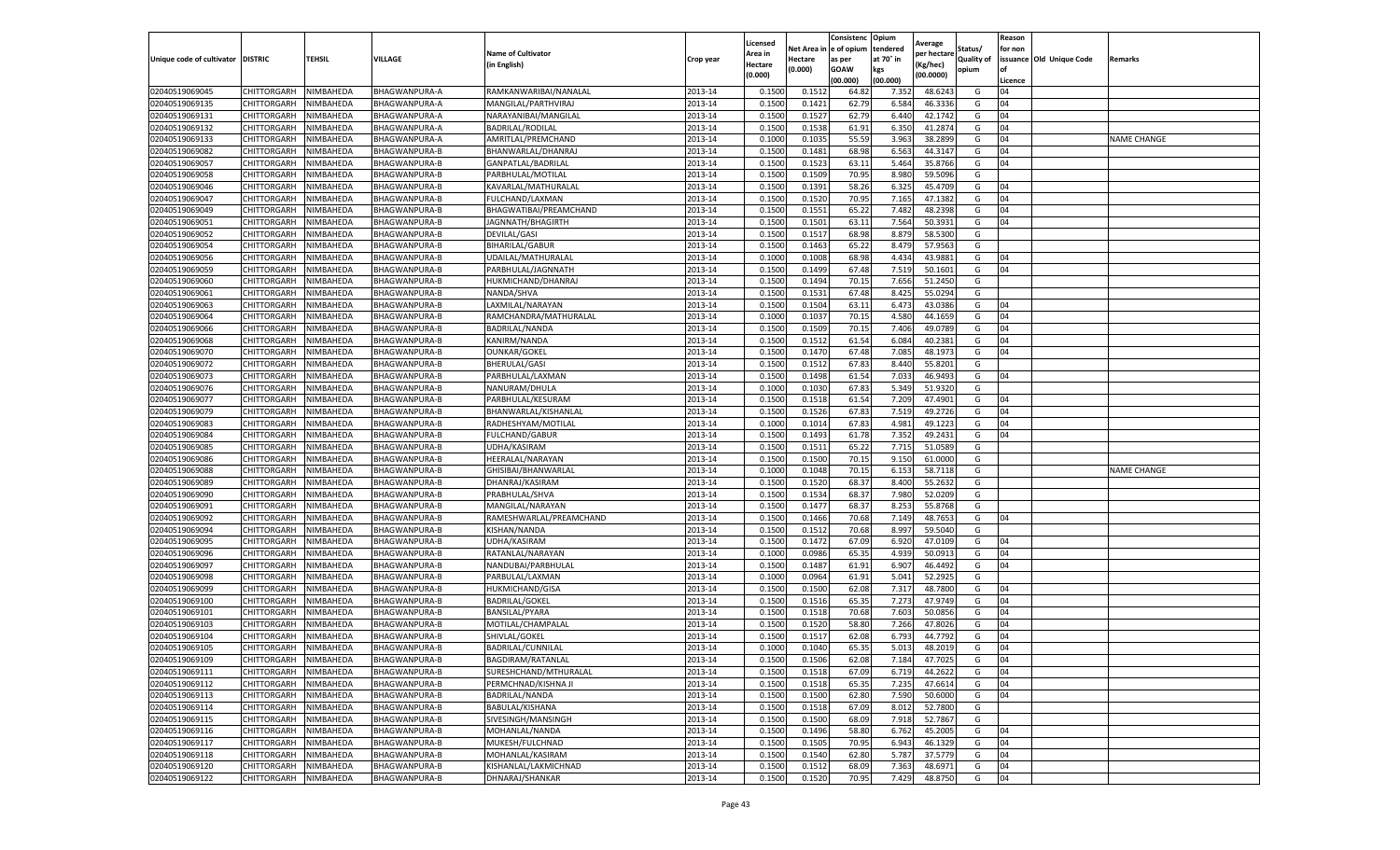|                           |                    |                  |                      |                           |           | Licensed |         | Consistenc             | Opium     | Average     |            | Reason  |                          |                          |
|---------------------------|--------------------|------------------|----------------------|---------------------------|-----------|----------|---------|------------------------|-----------|-------------|------------|---------|--------------------------|--------------------------|
|                           |                    |                  |                      | <b>Name of Cultivator</b> |           | Area in  |         | Net Area in e of opium | tendered  | per hectarı | Status/    | for non |                          |                          |
| Unique code of cultivator | <b>DISTRIC</b>     | TEHSIL           | VILLAGE              | (in English)              | Crop year | Hectare  | Hectare | as per                 | at 70° in | (Kg/hec)    | Quality of |         | issuance Old Unique Code | Remarks                  |
|                           |                    |                  |                      |                           |           | (0.000)  | (0.000) | <b>GOAW</b>            | kgs       | (00.0000)   | opium      | l of    |                          |                          |
|                           |                    |                  |                      |                           |           |          |         | (00.000)               | (00.000)  |             |            | Licence |                          |                          |
| 02040519069123            | CHITTORGARH        | NIMBAHEDA        | BHAGWANPURA-B        | LABCHAND/PYARCHAND        | 2013-14   | 0.150    | 0.150   | 68.09                  | 7.276     | 48.345      | G          | 04      |                          |                          |
| 02040519069125            | CHITTORGARH        | NIMBAHEDA        | <b>BHAGWANPURA-B</b> | DALCHNAD/LALU             | 2013-14   | 0.100    | 0.098   | 62.80                  | 5.688     | 57.804      | G          |         |                          |                          |
| 02040519069126            | CHITTORGARH        | NIMBAHEDA        | BHAGWANPURA-B        | BABRULAL/SHANKARLAL       | 2013-14   | 0.1500   | 0.1508  | 64.98                  | 6.396     | 42.413      | G          | 04      |                          |                          |
| 02040519069055            | CHITTORGARH        | NIMBAHEDA        | BHAGWANPURA-B        | SHIVLAL/RAMCHANDRA        | 2013-14   | 0.1500   | 0.1508  | 67.28                  | 6.219     | 41.240      | G          | 04      |                          |                          |
| 02040519069075            | CHITTORGARH        | NIMBAHEDA        | BHAGWANPURA-B        | MATHURALAL/RAMLAL         | 2013-14   | 0.1500   | 0.1490  | 64.98                  | 8.280     | 55.570      | G          |         |                          |                          |
| 02040519069128            | CHITTORGARH        | NIMBAHEDA        | BHAGWANPURA-B        | BHERUNATH/GANESHNATH      | 2013-14   | 0.1500   | 0.1526  | 67.28                  | 8.189     | 53.663      | G          |         |                          |                          |
| 02040519068002            | CHITTORGARH        | NIMBAHEDA        | BHAGWANPURA-B        | GAJRAJSINGH/SHAMBHUSINGH  | 2013-14   | 0.1500   | 0.151   | 67.28                  | 7.209     | 47.615      | G          | 04      |                          |                          |
| 02040519068129            | CHITTORGARH        | NIMBAHEDA        | BHAGWANPURA-B        | LALURAM/ONKAR             | 2013-14   | 0.1000   | 0.1000  | 64.98                  | 4.91      | 49.110      | G          | 04      | 02040519094113           | TRANSFER                 |
| 02040519070041            | CHITTORGARH        | NIMBAHEDA        | <b>BHATTKOTDI</b>    | RAMCHAND/CHUNNILAL        | 2013-14   | 0.1500   | 0.148   | 62.27                  | 9.714     | 65.414      | G          |         |                          |                          |
| 02040519070038            | CHITTORGARH        | NIMBAHEDA        | BHATTKOTDI           | FULLCHAND/CHATARBHUJ      | 2013-14   | 0.1500   | 0.150   | 62.27                  | 9.376     | 62.299      | G          |         |                          |                          |
| 02040519070006            | CHITTORGARH        | NIMBAHEDA        | <b>BHATTKOTDI</b>    | RANGLAL/TARACHAD          | 2013-14   | 0.1500   | 0.1502  | 62.72                  | 9.829     | 65.4394     | G          |         |                          |                          |
| 02040519070008            | CHITTORGARH        | NIMBAHEDA        | <b>BHATTKOTDI</b>    | RAMESHCHAND/BADRILAL      | 2013-14   | 0.1500   | 0.1462  | 55.7                   | 8.590     | 58.795      | G          |         |                          |                          |
| 02040519070018            | CHITTORGARH        | NIMBAHEDA        | <b>BHATTKOTDI</b>    | NANALAL/KASHIRAM          | 2013-14   | 0.1000   | 0.1034  | 56.56                  | 6.262     | 60.5609     | G          |         |                          |                          |
| 02040519070019            | CHITTORGARH        | NIMBAHEDA        | <b>BHATTKOTDI</b>    | SHANKERLAL/LAXMAN         | 2013-14   | 0.1500   | 0.1513  | 62.72                  | 9.829     | 64.963      | G          |         |                          |                          |
| 02040519070022            | CHITTORGARH        | NIMBAHEDA        | BHATTKOTDI           | JAGDISH/SOHANIBAI         | 2013-14   | 0.1500   | 0.137   | 56.56                  | 7.741     | 56.257      | G          |         |                          |                          |
| 02040519070028            | CHITTORGARH        | NIMBAHEDA        | BHATTKOTDI           | AMBALAL/CHATARBHU.        | 2013-14   | 0.1500   | 0.1513  | 62.72                  | 9.784     | 64.6662     | G          |         |                          |                          |
| 02040519070035            | CHITTORGARH        | NIMBAHEDA        | BHATTKOTDI           | UDAILAL/BADRILAL          | 2013-14   | 0.1500   | 0.1491  | 62.72                  | 9.444     | 63.340      | G          |         |                          |                          |
| 02040519070036            | CHITTORGARH        | NIMBAHEDA        | BHATTKOTDI           | RANGLAL/LAXMICHAND        | 2013-14   | 0.1500   | 0.1484  | 65.3                   | 10.182    | 68.611      | G          |         |                          |                          |
| 02040519070039            | CHITTORGARH        | NIMBAHEDA        | BHATTKOTDI           | SOHANIBAI/RATANLAL        | 2013-14   | 0.1500   | 0.103(  | 61.98                  | 6.720     | 65.242      | G          |         |                          |                          |
| 02040519070040            | CHITTORGARH        | NIMBAHEDA        | <b>BHATTKOTDI</b>    | MATHURALAL/TARACHAND      | 2013-14   | 0.1000   | 0.0997  | 56.26                  | 5.714     | 57.311      | G          |         |                          |                          |
| 02040519070051            | CHITTORGARH        | NIMBAHEDA        | BHATTKOTDI           | ONAKRLAL/BHAGWAN MALI     | 2013-14   | 0.1500   | 0.150   | 61.98                  | 9.713     | 64.710      | G          |         |                          |                          |
| 02040519070053            | CHITTORGARH        | NIMBAHEDA        | <b>BHATTKOTDI</b>    | RAMLAL/BANWARLAL          | 2013-14   | 0.1500   | 0.1460  | 59.13                  | 9.123     | 62.486      | G          |         |                          |                          |
| 02040519070055            | CHITTORGARH        | NIMBAHEDA        | <b>BHATTKOTDI</b>    | GANGRAM/BURAJI            | 2013-14   | 0.1500   | 0.1492  | 59.13                  | 9.199     | 61.655      | G          |         |                          |                          |
| 02040519070063            | CHITTORGARH        | NIMBAHEDA        | BHATTKOTDI           | MOHANLAL/CHUNNILAL        | 2013-14   | 0.1500   | 0.1524  | 58.88                  | 9.354     | 61.378      | G          |         |                          |                          |
| 02040519070064            | CHITTORGARH        | NIMBAHEDA        | <b>BHATTKOTDI</b>    | GISALAL/LAXMICHAND        | 2013-14   | 0.1500   | 0.1536  | 61.98                  | 10.085    | 65.657      | G          |         |                          |                          |
| 02040519070065            | CHITTORGARH        | NIMBAHEDA        | <b>BHATTKOTDI</b>    | DURGASHANKAR/KASIRAM      | 2013-14   | 0.1000   | 0.100   | 58.88                  | 6.233     | 62.330      | G          |         |                          |                          |
| 02040519070066            | CHITTORGARH        | <b>NIMBAHEDA</b> | BHATTKOTDI           | RAMNARAYAN/CHUUNILAL      | 2013-14   | 0.1500   | 0.1000  | 58.88                  | 6.023     | 60.230      | G          |         |                          |                          |
| 02040519070067            | CHITTORGARH        | NIMBAHEDA        | BHATTKOTDI           | BHAGWATILAL/CHUUNILAL     | 2013-14   | 0.1000   | 0.0988  | 58.36                  | 5.861     | 59.3219     | G          |         |                          |                          |
| 02040519070068            | CHITTORGARH        | NIMBAHEDA        | BHATTKOTDI           | NARAYANLAL/PYARFCHAND     | 2013-14   | 0.1500   | 0.1460  | 59.84                  | 8.796     | 60.2466     | G          |         |                          |                          |
| 02040519070070            | CHITTORGARH        | NIMBAHEDA        | BHATTKOTDI           | SOKINLAL/CHATRBHUJ        | 2013-14   | 0.1500   | 0.1516  | 62.07                  | 9.346     | 61.6491     | G          |         |                          |                          |
| 02040519070071            | CHITTORGARH        | NIMBAHEDA        | BHATTKOTDI           | SHANTILAL/BHERULAL        | 2013-14   | 0.1500   | 0.1483  | 56.26                  | 9.074     | 61.186      | G          |         |                          |                          |
| 02040519070074            | CHITTORGARH        | NIMBAHEDA        | <b>BHATTKOTDI</b>    | BABULALL/PARBHULAL        | 2013-14   | 0.1000   | 0.1043  | 58.85                  | 6.25!     | 59.971      | G          |         |                          |                          |
| 02040519070075            | CHITTORGARH        | NIMBAHEDA        | BHATTKOTDI           | MATRA/RUPA                | 2013-14   | 0.1500   | 0.1472  | 65.33                  | 10.219    | 69.422      | G          |         |                          | TRANSFER/CHARLIYABHOPALI |
| 02040519070077            | CHITTORGARH        | NIMBAHEDA        | BHATTKOTDI           | GOKEL/KHEMA               | 2013-14   | 0.1500   | 0.149   | 61.09                  | 9.268     | 61.993      | G          |         |                          | TRANSFER/SANGRIYA        |
| 02040519070078            | CHITTORGARH        | NIMBAHEDA        | BHATTKOTDI           | JAGANNATH/MAGNA           | 2013-14   | 0.1000   | 0.0979  | 55.91                  | 5.855     | 59.8059     | G          |         |                          |                          |
| 02040519070079            | CHITTORGARH        | NIMBAHEDA        | BHATTKOTDI           | BHAGIU/GASI               | 2013-14   | 0.1500   | 0.1505  | 55.91                  | 8.674     | 57.634      | G          |         |                          |                          |
| 02040519072002            | CHITTORGARH        | NIMBAHEDA        | BHERUKHEDA           | BADRILAL/KASIRAM          | 2013-14   | 0.1500   | 0.1520  | 59.74                  | 9.413     | 61.927      | G          |         |                          |                          |
| 02040519072001            | CHITTORGARH        | NIMBAHEDA        | BHERUKHEDA           | SOHANIBAI/HEERALAL        | 2013-14   | 0.1000   | 0.1015  | 62.10                  | 6.574     | 64.7685     | G          |         |                          |                          |
| 02040519072006            | CHITTORGARH        | NIMBAHEDA        | BHERUKHEDA           | SUKHLAL/KHEMA             | 2013-14   | 0.1500   | 0.1503  | 62.10                  | 9.767     | 64.983      | G          |         |                          |                          |
| 02040519072007            | CHITTORGARH        | NIMBAHEDA        | BHERUKHEDA           | CHAMPALAL/HARLAL          | 2013-14   | 0.1000   | 0.1002  | 65.22                  | 6.67      | 66.643      | G          |         |                          |                          |
| 02040519072010            | CHITTORGARH        | NIMBAHEDA        | BHERUKHEDA           | NARAYAN/RUPA              | 2013-14   | 0.1000   | 0.0989  | 65.22                  | 6.941     | 70.182      | G          |         |                          |                          |
| 02040519072014            | CHITTORGARH        | NIMBAHEDA        | BHERUKHEDA           | SHAMBHULAL/WARDA          | 2013-14   | 0.1000   | 0.0994  | 56.05                  | 3.940     | 39.637      | G          | 04      |                          |                          |
| 02040519072015            | CHITTORGARH        | NIMBAHEDA        | BHERUKHEDA           | RAMCHANDRA/RUPA           | 2013-14   | 0.1500   | 0.1484  | 62.17                  | 9.832     | 66.253      | G          |         |                          |                          |
| 02040519072016            | CHITTORGARH        | NIMBAHEDA        | BHERUKHEDA           | PARBHULAL/RUPA            | 2013-14   | 0.1000   | 0.1000  | 65.15                  | 6.906     | 69.0600     | G          |         |                          |                          |
| 02040519072019            | CHITTORGARH        | NIMBAHEDA        | BHERUKHEDA           | JAGDISH/WARDA             | 2013-14   | 0.150    | 0.150   | 62.17                  | 9.610     | 63.853      | G          |         |                          |                          |
| 02040519072021            | CHITTORGARH        | NIMBAHEDA        | BHERUKHEDA           | RAMESH/GOPILAL            | 2013-14   | 0.100    | 0.097   | 59.09                  | 6.06      | 61.910      | G          |         |                          |                          |
| 02040519072022            | CHITTORGARH        | NIMBAHEDA        | BHERUKHEDA           | BHERULAL/JAGNNATH         | 2013-14   | 0.1500   | 0.1450  | 56.05                  | 8.840     | 60.965      | G          |         |                          |                          |
| 02040519072023            | CHITTORGARH        | NIMBAHEDA        | BHERUKHEDA           | SURESH/GOPILAL            | 2013-14   | 0.1000   | 0.0986  | 65.15                  | 6.878     | 69.7566     | G          |         |                          |                          |
| 02040519072025            | CHITTORGARH        | NIMBAHEDA        | BHERUKHEDA           | GISALAL/KHEMRAJ           | 2013-14   | 0.1500   | 0.1479  | 65.15                  | 10.368    | 70.1014     | G          |         |                          |                          |
| 02040519072028            | CHITTORGARH        | NIMBAHEDA        | BHERUKHEDA           | HUKMACHAND/NANDA          | 2013-14   | 0.1000   | 0.1000  | 65.22                  | 6.765     | 67.6500     | G          |         |                          |                          |
| 02040519072005            | CHITTORGARH        | NIMBAHEDA        | BHERUKHEDA           | DHAPUBAI/GOPILAL          | 2013-14   | 0.1500   | 0.1484  | 62.17                  | 9.583     | 64.5755     | G          |         |                          |                          |
| 02040519072013            | <b>CHITTORGARH</b> | NIMBAHEDA        | BHERUKHEDA           | JAIRAJ/MOTILAL            | 2013-14   | 0.1500   | 0.1509  | 59.30                  | 9.327     | 61.8091     | G          |         |                          |                          |
| 02040519072018            | CHITTORGARH        | NIMBAHEDA        | BHERUKHEDA           | PARBHULAL/BHURALAL        | 2013-14   | 0.1500   | 0.1508  | 59.30                  | 9.132     | 60.557      | G          |         |                          |                          |
| 02040519072029            | CHITTORGARH        | NIMBAHEDA        | BHERUKHEDA           | CHANDMAL/BHURALAL         | 2013-14   | 0.1000   | 0.1018  | 59.09                  | 6.213     | 61.0314     | G          |         |                          |                          |
| 02040519072030            | <b>CHITTORGARH</b> | NIMBAHEDA        | BHERUKHEDA           | BALKISHAN/BHERU/JAGTHNATH | 2013-14   | 0.1000   | 0.0992  | 59.71                  | 6.244     | 62.9435     | G          |         |                          |                          |
| 02040519072020            | CHITTORGARH        | NIMBAHEDA        | BHERUKHEDA           | MOHANLAL/CHAMPALAL        | 2013-14   | 0.1500   | 0.1529  | 62.13                  | 9.772     | 63.9111     | G          |         |                          |                          |
| 02040519074001            | CHITTORGARH        | NIMBAHEDA        | <b>BORAKHEDI</b>     | RAMESHCHAND/JAMNALAL      | 2013-14   | 0.1500   | 0.1443  | 70.04                  | 11.437    | 79.258      | G          |         |                          |                          |
| 02040519074002            | CHITTORGARH        | NIMBAHEDA        | BORAKHEDI            | SHANAKARLAL/PARSHRAM      | 2013-14   | 0.1000   | 0.0995  | 56.10                  | 5.554     | 55.8191     | G          |         |                          |                          |
| 02040519074003            | CHITTORGARH        | NIMBAHEDA        | <b>BORAKHEDI</b>     | JAMUNALAL/BHERULAL        | 2013-14   | 0.1500   | 0.1452  | 64.73                  | 10.976    | 75.5923     | G          |         |                          |                          |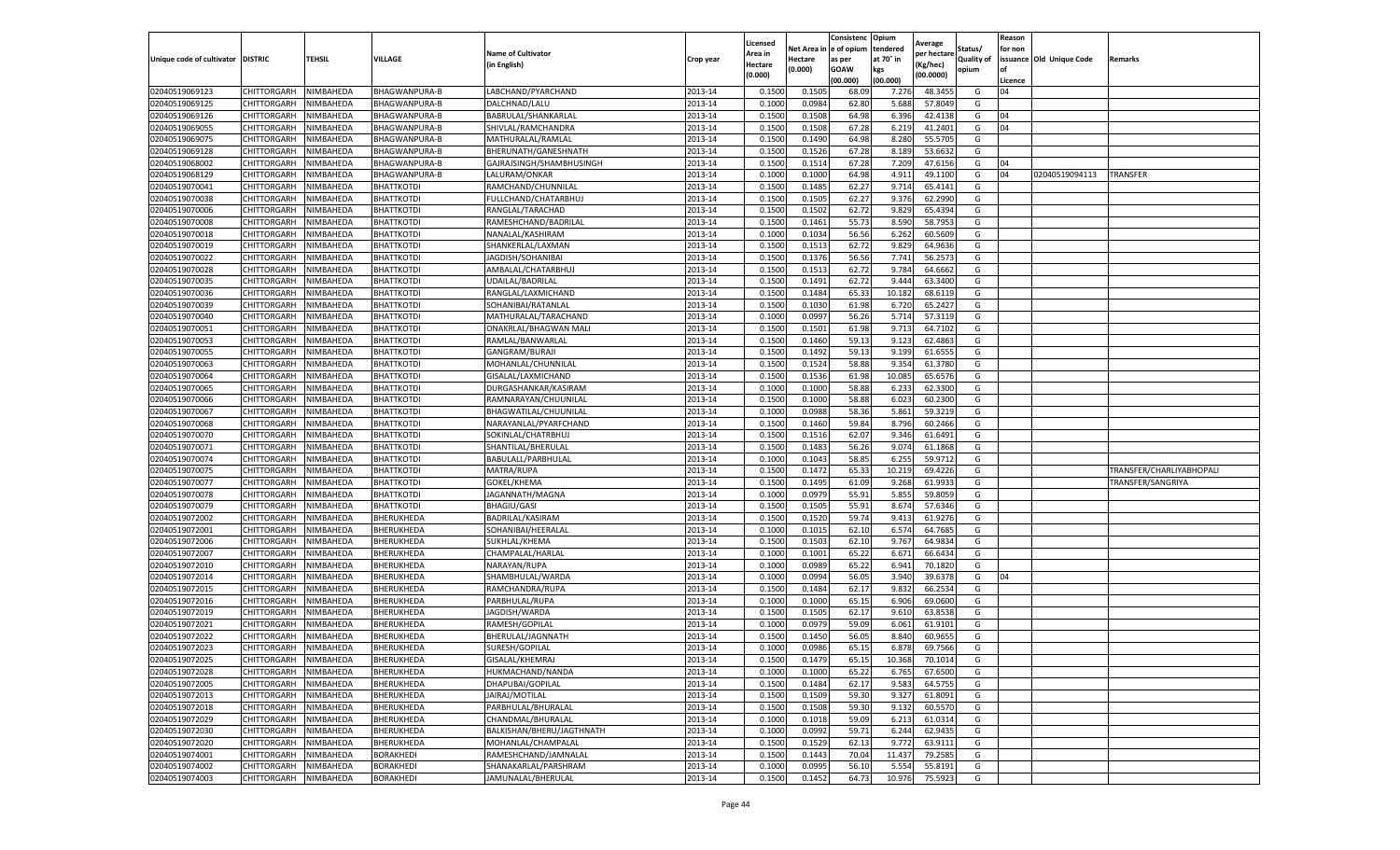|                           |                    |           |                  |                           |           | Licensed |         | Consistenc             | Opium     |                        |                   | Reason  |                          |                       |
|---------------------------|--------------------|-----------|------------------|---------------------------|-----------|----------|---------|------------------------|-----------|------------------------|-------------------|---------|--------------------------|-----------------------|
|                           |                    |           |                  | <b>Name of Cultivator</b> |           | Area in  |         | Net Area in e of opium | tendered  | Average<br>per hectare | Status/           | for non |                          |                       |
| Unique code of cultivator | <b>DISTRIC</b>     | TEHSIL    | VILLAGE          | in English)               | Crop year | Hectare  | Hectare | as per                 | at 70° in | (Kg/hec                | <b>Quality of</b> |         | issuance Old Unique Code | <b>Remarks</b>        |
|                           |                    |           |                  |                           |           | (0.000)  | (0.000) | <b>GOAW</b>            | kgs       | (00.0000)              | opium             |         |                          |                       |
|                           |                    |           |                  |                           |           |          |         | (00.000)               | (00.000)  |                        |                   | Licence |                          |                       |
| 02040519074004            | CHITTORGARH        | NIMBAHEDA | <b>BORAKHEDI</b> | MOHANLAL/NATHULAL         | 2013-14   | 0.1000   | 0.1008  | 53.7                   | 5.678     | 56.3294                | G                 |         |                          |                       |
| 02040519074006            | CHITTORGARH        | NIMBAHEDA | <b>BORAKHEDI</b> | POKERLAL/KALURAM          | 2013-14   | 0.1000   | 0.1000  | 51.37                  | 5.26      | 52.6200                | G                 |         |                          |                       |
| 02040519074011            | CHITTORGARH        | NIMBAHEDA | BORAKHEDI        | NARAYANLAL/AMBHALAL       | 2013-14   | 0.1500   | 0.1456  | 64.73                  | 10.394    | 71.3874                | G                 |         |                          |                       |
| 02040519074013            | CHITTORGARH        | NIMBAHEDA | BORAKHEDI        | SYAMHUBAI/HANGAMIBAI      | 2013-14   | 0.1500   | 0.1465  | 67.22                  | 10.755    | 73.4130                | G                 |         |                          |                       |
| 02040519074014            | CHITTORGARH        | NIMBAHEDA | BORAKHEDI        | NARYANLAL/CHAGANLAL       | 2013-14   | 0.1500   | 0.1505  | 59.35                  | 9.606     | 63.8272                | G                 |         |                          |                       |
| 02040519074017            | CHITTORGARH        | NIMBAHEDA | BORAKHEDI        | DALCHAND/SHANKAR          | 2013-14   | 0.1000   | 0.0993  | 59.35                  | 6.92      | 69.7583                | G                 |         |                          |                       |
| 02040519074020            | CHITTORGARH        | NIMBAHEDA | <b>BORAKHEDI</b> | SHYAMLAL/KHEMRAJ          | 2013-14   | 0.1000   | 0.0997  | 67.74                  | 7.587     | 76.0983                | G                 |         |                          |                       |
| 02040519074025            | CHITTORGARH        | NIMBAHEDA | BORAKHEDI        | JAHGDISHCHAND/GISALAL     | 2013-14   | 0.1500   | 0.1539  | 58.69                  | 9.583     | 62.2677                | G                 |         |                          |                       |
| 02040519074027            | CHITTORGARH        | NIMBAHEDA | BORAKHEDI        | HEERALAL/JAIRAM           | 2013-14   | 0.1500   | 0.1507  | 58.69                  | 9.466     | 62.8135                | G                 |         |                          |                       |
| 02040519074033            | <b>CHITTORGARH</b> | NIMBAHEDA | BORAKHEDI        | RAMCHANDRA/JAMNALAL       | 2013-14   | 0.1500   | 0.1463  | 70.13                  | 12.132    | 82.9255                | G                 |         |                          |                       |
| 02040519074034            | CHITTORGARH        | NIMBAHEDA | BORAKHEDI        | TOLIRAM/FTEHLAL           | 2013-14   | 0.1000   | 0.1020  | 58.69                  | 6.012     | 58.9412                | G                 |         |                          |                       |
| 02040519074035            | CHITTORGARH        | NIMBAHEDA | BORAKHEDI        | KAVARLAL/MANGILAL         | 2013-14   | 0.1500   | 0.1443  | 61.72                  | 10.14     | 70.2703                | G                 |         |                          |                       |
| 02040519074036            | CHITTORGARH        | NIMBAHEDA | <b>BORAKHEDI</b> | DEVKISHAN/NATHULALS       | 2013-14   | 0.1500   | 0.1430  | 58.86                  | 8.745     | 61.1538                | G                 |         |                          |                       |
| 02040519074042            | CHITTORGARH        | NIMBAHEDA | <b>BORAKHEDI</b> | SANTILAL/MANGILAL         | 2013-14   | 0.1000   | 0.0986  | 67.74                  | 7.364     | 74.6856                | G                 |         |                          |                       |
| 02040519074045            | CHITTORGARH        | NIMBAHEDA | BORAKHEDI        | SATEYENARAYAN/OUNKARLAL   | 2013-14   | 0.1000   | 0.1000  | 56.10                  | 6.075     | 60.7500                | G                 |         |                          |                       |
| 02040519074050            | CHITTORGARH        | NIMBAHEDA | BORAKHEDI        | SHYAMLAL/SOBHARAM         | 2013-14   | 0.1000   | 0.0960  | 61.72                  | 7.071     | 73.6563                | G                 |         |                          |                       |
| 02040519074053            | CHITTORGARH        | NIMBAHEDA | BORAKHEDI        | HEERALAL/GANESHLAL        | 2013-14   | 0.1500   | 0.1516  | 58.86                  | 9.569     | 63.1201                | G                 |         |                          |                       |
| 02040519074054            | CHITTORGARH        | NIMBAHEDA | BORAKHEDI        | RAMESVARLAL/PYARCHAND     | 2013-14   | 0.1500   | 0.1490  | 58.86                  | 9.68      | 65.0134                | G                 |         |                          |                       |
| 02040519074048            | CHITTORGARH        | NIMBAHEDA | BORAKHEDI        | SHAMBHULAL/NANURAM        | 2013-14   | 0.1500   | 0.1461  | 64.65                  | 10.13     | 69.3498                | G                 |         |                          |                       |
| 02040519074012            | CHITTORGARH        | NIMBAHEDA | BORAKHEDI        | NARAYANLAL/SHAMBHULAL     | 2013-14   | 0.1500   | 0.1498  | 58.86                  | 9.401     | 62.7570                | G                 |         |                          |                       |
| 02040519074037            | CHITTORGARH        | NIMBAHEDA | <b>BORAKHEDI</b> | RUPLAL/FTEHLAL            | 2013-14   | 0.1500   | 0.1515  | 59.43                  | 9.645     | 63.6634                | G                 |         |                          |                       |
| 02040519074059            | CHITTORGARH        | NIMBAHEDA | BORAKHEDI        | BHAGIRAT/GANGARAM         | 2013-14   | 0.1500   | 0.1511  | 56.61                  | 9.672     | 64.0106                | G                 |         |                          |                       |
| 02040519074057            | CHITTORGARH        | NIMBAHEDA | <b>BORAKHEDI</b> | VARJUBAI/NANDRAM          | 2013-14   | 0.1500   | 0.1450  | 64.65                  | 10.021    | 69.1103                | G                 |         |                          |                       |
| 02040519074029            | CHITTORGARH        | NIMBAHEDA | BORAKHEDI        | POKHERLAL/NATHULAL        | 2013-14   | 0.1500   | 0.1496  | 57.28                  | 9.288     | 62.0856                | G                 |         |                          |                       |
| 02040519074007            | CHITTORGARH        | NIMBAHEDA | BORAKHEDI        | DALCHAND/OUNKARLAL        | 2013-14   | 0.1000   | 0.1006  | 67.74                  | 7.355     | 73.1113                | G                 |         |                          |                       |
| 02040519074009            | CHITTORGARH        | NIMBAHEDA | <b>BORAKHEDI</b> | YASVENTLAL/GOTAMLAI       | 2013-14   | 0.1500   | 0.1512  | 56.61                  | 9.090     | 60.1190                | G                 |         |                          |                       |
| 02040519074015            | CHITTORGARH        | NIMBAHEDA | BORAKHEDI        | GOPIBAI/GANGARAM          | 2013-14   | 0.1000   | 0.1037  | 62.52                  | 6.234     | 60.1157                | G                 |         |                          |                       |
| 02040519074016            | CHITTORGARH        | NIMBAHEDA | <b>BORAKHEDI</b> | LEELABAI/GANGARAM         | 2013-14   | 0.1500   | 0.1501  | 56.23                  | 8.933     | 59.5137                | G                 |         |                          |                       |
| 02040519074049            | CHITTORGARH        | NIMBAHEDA | BORAKHEDI        | GISIBAI/BHURABHIL         | 2013-14   | 0.1000   | 0.1033  | 48.46                  | 5.31      | 51.4037                | G                 |         |                          |                       |
| 02040519074022            | CHITTORGARH        | NIMBAHEDA | BORAKHEDI        | MAHADEV/PRTHVIRAJ         | 2013-14   | 0.1500   | 0.1465  | 62.52                  | 9.878     | 67.4266                | G                 |         |                          |                       |
| 02040519074038            | CHITTORGARH        | NIMBAHEDA | BORAKHEDI        | LAXMILAL/DEVKISHAN        | 2013-14   | 0.1500   | 0.1499  | 64.65                  | 10.08     | 67.2782                | G                 |         |                          |                       |
| 02040519074060            | CHITTORGARH        | NIMBAHEDA | <b>BORAKHEDI</b> | OUNKARLAL/SHRILAL         | 2013-14   | 0.1000   | 0.1016  | 56.61                  | 5.693     | 56.0335                | G                 |         |                          | TRANSFER/FACHARAHIRAN |
| 02040519074046            | CHITTORGARH        | NIMBAHEDA | BORAKHEDI        | SITABSAI/BALMUKUND        | 2013-14   | 0.1000   | 0.1010  | 59.43                  | 6.486     | 64.2178                | G                 |         |                          |                       |
| 02040519074051            | CHITTORGARH        | NIMBAHEDA | BORAKHEDI        | CHTRBHUJ/KALURAM          | 2013-14   | 0.1500   | 0.1463  | 59.43                  | 8.889     | 60.7587                | G                 |         | 02040519066105           | <b>TRANSFER</b>       |
| 02040519074024            | CHITTORGARH        | NIMBAHEDA | BORAKHEDI        | KESURAM/MULCHAND/NARAYAN  | 2013-14   | 0.1500   | 0.1500  | 62.52                  | 9.092     | 60.6133                | G                 |         | 02040519066107           | TRANSFER              |
| 02040519074061            | CHITTORGARH        | NIMBAHEDA | BORAKHEDI        | KAMLABAI/KALURAM          | 2013-14   | 0.1500   | 0.1459  | 59.43                  | 9.161     | 62.7896                | G                 |         | 02040519066108           | TRANSFER              |
| 02040519077030            | CHITTORGARH        | NIMBAHEDA | CHANGERI         | TARACHAND/HEMRAJDHAKAD    | 2013-14   | 0.1500   | 0.1507  | 70.49                  | 11.44     | 75.9124                | G                 |         |                          |                       |
| 02040519077004            | CHITTORGARH        | NIMBAHEDA | CHANGERI         | MOTILAL/DHULA             | 2013-14   | 0.1500   | 0.1513  | 62.52                  | 10.38     | 68.651                 | G                 |         |                          |                       |
| 02040519077006            | CHITTORGARH        | NIMBAHEDA | CHANGERI         | NANDLAL/RAMCHANDRA        | 2013-14   | 0.1500   | 0.1489  | 59.53                  | 9.805     | 65.8496                | G                 |         |                          |                       |
| 02040519077009            | CHITTORGARH        | NIMBAHEDA | CHANGERI         | BHANWRIBAI/LAXMICHAND     | 2013-14   | 0.1500   | 0.1500  | 62.52                  | 10.262    | 68.4133                | G                 |         |                          |                       |
| 02040519077022            | CHITTORGARH        | NIMBAHEDA | CHANGERI         | LALURAM/LAXMAN DHAKAD     | 2013-14   | 0.1500   | 0.1490  | 65.51                  | 10.75     | 72.1678                | G                 |         |                          |                       |
| 02040519077025            | CHITTORGARH        | NIMBAHEDA | CHANGERI         | GITABAI/NANALAL           | 2013-14   | 0.1500   | 0.1505  | 65.17                  | 10.567    | 70.2126                | G                 |         |                          |                       |
| 02040519077026            | CHITTORGARH        | NIMBAHEDA | CHANGERI         | DADAMCHAND/HEMRAJ DHAKD   | 2013-14   | 0.1000   | 0.0997  | 59.53                  | 6.098     | 61.1635                | G                 |         |                          |                       |
| 02040519077027            | CHITTORGARH        | NIMBAHEDA | CHANGERI         | MANGILAL/HEMRAJDHAKAD     | 2013-14   | 0.1000   | 0.0991  | 62.29                  | 6.567     | 66.2664                | G                 |         |                          |                       |
| 02040519077032            | CHITTORGARH        | NIMBAHEDA | CHANGERI         | HUKMICHAND/RAMCHAND       | 2013-14   | 0.1500   | 0.1341  | 65.17                  | 10.297    | 76.7860                | G                 |         |                          |                       |
| 02040519077015            | CHITTORGARH        | NIMBAHEDA | CHANGERI         | MANGIBAI/BHANWARLAL       | 2013-14   | 0.1000   | 0.1015  | 65.22                  | 6.802     | 67.0148                | G                 |         |                          |                       |
| 02040519077031            | CHITTORGARH        | NIMBAHEDA | CHANGERI         | BHANWARLAL/RAMCHAND       | 2013-14   | 0.1000   | 0.1000  | 62.29                  | 6.71      | 67.1000                | G                 |         |                          |                       |
| 02040519077014            | CHITTORGARH        | NIMBAHEDA | CHANGERI         | BHANWARLAL/LAXMAN         | 2013-14   | 0.1000   | 0.1001  | 67.55                  | 7.903     | 78.9510                | G                 |         |                          |                       |
| 02040519077023            | CHITTORGARH        | NIMBAHEDA | CHANGERI         | KANCHANBAI/SOBHALAL       | 2013-14   | 0.1500   | 0.1503  | 67.55                  | 11.011    | 73.2601                | G                 |         |                          |                       |
| 02040519077020            | CHITTORGARH        | NIMBAHEDA | CHANGERI         | HUKMICHAND/LAXMAN DHAKAD  | 2013-14   | 0.1500   | 0.1494  | 62.29                  | 10.038    | 67.1888                | G                 |         |                          |                       |
| 02040519077021            | <b>CHITTORGARH</b> | NIMBAHEDA | CHANGERI         | HIRALAL/LAXAMN DHAKAD     | 2013-14   | 0.1500   | 0.1491  | 62.10                  | 10.158    | 68.1288                | G                 |         |                          |                       |
| 02040519077003            | <b>CHITTORGARH</b> | NIMBAHEDA | CHANGERI         | SAYARBAI/RATANLAL         | 2013-14   | 0.1500   | 0.1519  | 59.74                  | 9.533     | 62.7584                | G                 |         |                          | TRANSFER/LASDHAVAN    |
| 02040519077013            | <b>CHITTORGARH</b> | NIMBAHEDA | CHANGERI         | MATHRIBAI/BHOTHLAL        | 2013-14   | 0.1500   | 0.1479  | 65.17                  | 10.865    | 73.4618                | G                 |         |                          |                       |
| 02040519077032            | <b>CHITTORGARH</b> | NIMBAHEDA | CHANGERI         | DARIYAKANWAR/SOHANSINGH   | 2013-14   | 0.1500   | 0.1520  | 59.53                  | 9.678     | 63.6711                | G                 |         |                          |                       |
| 02040519078003            | CHITTORGARH        | NIMBAHEDA | DALLAKISHANPURA  | SUKHLAL/PARBHULAL         | 2013-14   | 0.1500   | 0.1496  | 62.44                  | 9.509     | 63.5628                | G                 |         |                          |                       |
| 02040519078011            | CHITTORGARH        | NIMBAHEDA | DALLAKISHANPURA  | FULCHAND/SHANKARLAL       | 2013-14   | 0.1500   | 0.1467  | 59.36                  | 9.158     | 62.4267                | G                 |         |                          |                       |
| 02040519078024            | CHITTORGARH        | NIMBAHEDA | DALLAKISHANPURA  | LALURAM/TARACHAND         | 2013-14   | 0.1500   | 0.1499  | 59.36                  | 9.031     | 60.2468                | G                 |         |                          |                       |
| 02040519078029            | CHITTORGARH        | NIMBAHEDA | DALLAKISHANPURA  | SURESH/NANALAL            | 2013-14   | 0.1500   | 0.1481  | 55.33                  | 8.647     | 58.3862                | G                 |         |                          |                       |
| 02040519078004            | <b>CHITTORGARH</b> | NIMBAHEDA | DALLAKISHANPURA  | SOBHARAM/PYARA            | 2013-14   | 0.1000   | 0.0987  | 62.44                  | 6.583     | 66.6971                | G                 |         |                          |                       |
|                           |                    |           |                  |                           |           |          |         |                        |           |                        |                   |         |                          |                       |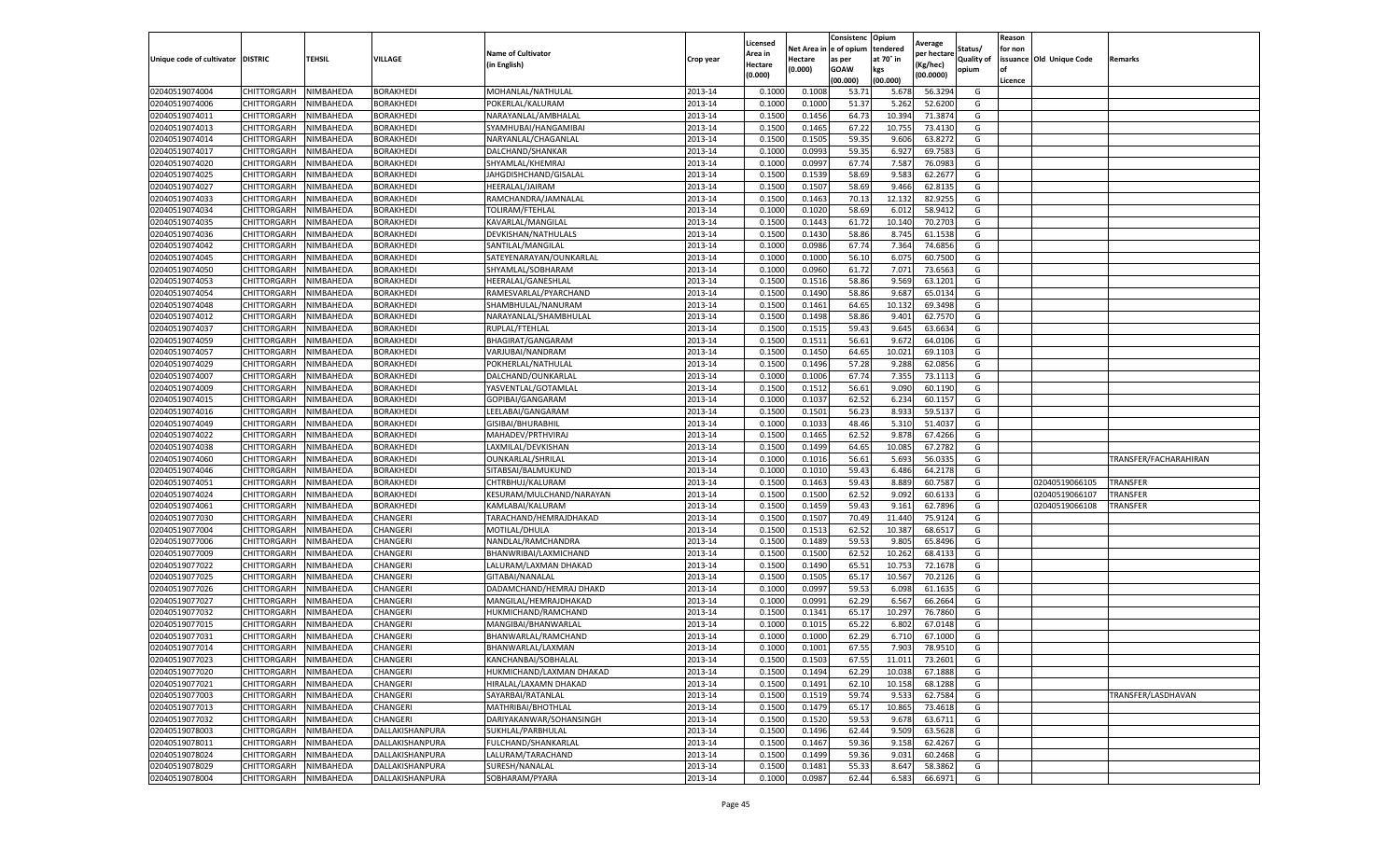|                                   |             |                  |                 |                           |           | Licensed |            | Consistenc  | Opium     | Average     |                   | Reason  |                          |         |
|-----------------------------------|-------------|------------------|-----------------|---------------------------|-----------|----------|------------|-------------|-----------|-------------|-------------------|---------|--------------------------|---------|
|                                   |             |                  |                 | <b>Name of Cultivator</b> |           | Area in  | Net Area i | e of opium  | tendered  | per hectare | Status/           | for non |                          |         |
| Unique code of cultivator DISTRIC |             | TEHSIL           | VILLAGE         | (in English)              | Crop year | Hectare  | Hectare    | as per      | at 70° in | (Kg/hec)    | <b>Quality of</b> |         | issuance Old Unique Code | Remarks |
|                                   |             |                  |                 |                           |           | (0.000)  | (0.000)    | <b>GOAW</b> | kgs       | (00.0000)   | opium             | οf      |                          |         |
|                                   |             |                  |                 |                           |           |          |            | (00.000     | (00.000)  |             |                   | Licence |                          |         |
| 02040519078008                    | CHITTORGARH | NIMBAHEDA        | DALLAKISHANPURA | GISIBAI/BHAGVAN           | 2013-14   | 0.1500   | 0.1508     | 59.36       | 9.065     | 60.1127     | G                 |         |                          |         |
| 02040519078037                    | CHITTORGARH | NIMBAHEDA        | DALLAKISHANPURA | NANIBAI/SOBHALAL          | 2013-14   | 0.100    | 0.0983     | 59.36       | 6.140     | 62.4619     | G                 |         |                          |         |
| 02040519078034                    | CHITTORGARH | NIMBAHEDA        | DALLAKISHANPURA | JAGDISH/BHAGWANLAL        | 2013-14   | 0.1500   | 0.1488     | 58.87       | 8.612     | 57.8763     | G                 |         |                          |         |
| 02040519078005                    | CHITTORGARH | NIMBAHEDA        | DALLAKISHANPURA | GOPAL/RAMLAL              | 2013-14   | 0.1500   | 0.1501     | 62.44       | 9.714     | 64.7169     | G                 |         |                          |         |
| 02040519078010                    | CHITTORGARH | NIMBAHEDA        | DALLAKISHANPURA | UDHELAL/ASHARAM           | 2013-14   | 0.1500   | 0.1470     | 56.94       | 8.630     | 58.7075     | G                 |         |                          |         |
| 02040519078021                    | CHITTORGARH | NIMBAHEDA        | DALLAKISHANPURA | SRHIRAM/PYARAJI           | 2013-14   | 0.1500   | 0.1485     | 56.94       | 8.736     | 58.828      | G                 |         |                          |         |
| 02040519078001                    | CHITTORGARH | NIMBAHEDA        | DALLAKISHANPURA | RADHESHYAM/JAGTNATH       | 2013-14   | 0.1500   | 0.1485     | 58.87       | 9.243     | 62.2424     | G                 |         |                          |         |
| 02040519079010                    | CHITTORGARH | NIMBAHEDA        | <b>DHANORA</b>  | SUSHILA/CHTRBHUJ/JAGDISH  | 2013-14   | 0.100    | 0.1005     | 59.2        | 6.741     | 67.0746     | G                 |         |                          |         |
| 02040519079029                    | CHITTORGARH | NIMBAHEDA        | DHANORA         | <b>GERULAL/HJARILAL</b>   | 2013-14   | 0.1500   | 0.1500     | 60.38       | 11.050    | 73.6667     | G                 |         |                          |         |
| 02040519079009                    | CHITTORGARH | NIMBAHEDA        | DHANORA         | GATTUBAI/PRTHVIRAJ        | 2013-14   | 0.1000   | 0.1003     | 62.64       | 7.499     | 74.7657     | G                 |         |                          |         |
| 02040519079001                    | CHITTORGARH | NIMBAHEDA        | DHANORA         | GIRDHARILAL/KISHANLAL     | 2013-14   | 0.1000   | 0.0987     | 64.78       | 6.978     | 70.6991     | G                 |         |                          |         |
| 02040519079011                    | CHITTORGARH | NIMBAHEDA        | <b>DHANORA</b>  | BHURALAL/GULABCHAND       | 2013-14   | 0.1000   | 0.0967     | 57.12       | 6.618     | 68.4385     | G                 |         |                          |         |
| 02040519079036                    | CHITTORGARH | NIMBAHEDA        | DHANORA         | BHERULAL/MAGNIRAM         | 2013-14   | 0.1000   | 0.1014     | 56.60       | 6.525     | 64.3491     | G                 |         |                          |         |
| 02040519088050                    | CHITTORGARH | NIMBAHEDA        | JAVDA-A         | NIRBHERAM/PARBHULAI       | 2013-14   | 0.150    | 0.1523     | 65.7        | 10.119    | 66.4412     | G                 |         |                          |         |
| 02040519088003                    | CHITTORGARH | NIMBAHEDA        | JAVDA-A         | PARBHULAL/WARDA           | 2013-14   | 0.1500   | 0.1530     | 68.54       | 10.849    | 70.9085     | G                 |         |                          |         |
| 02040519088002                    | CHITTORGARH | NIMBAHEDA        | JAVDA-A         | BHERULAL/UDHA             | 2013-14   | 0.1500   | 0.1500     | 61.28       | 9.341     | 62.2733     | G                 |         |                          |         |
| 02040519088004                    | CHITTORGARH | NIMBAHEDA        | JAVDA-A         | KANIRAM/BHVANA            | 2013-14   | 0.1500   | 0.1507     | 61.28       | 10.041    | 66.6291     | G                 |         |                          |         |
| 02040519088005                    | CHITTORGARH | NIMBAHEDA        | JAVDA-A         | BANSILAL/NARAYAN          | 2013-14   | 0.1500   |            |             |           |             | F                 |         |                          |         |
| 02040519088007                    | CHITTORGARH | NIMBAHEDA        | JAVDA-A         | BADRILAL/SOBHARAM         | 2013-14   | 0.1500   | 0.1501     | 68.5        | 10.604    | 70.646      | G                 |         |                          |         |
| 02040519088008                    | CHITTORGARH | <b>NIMBAHEDA</b> | JAVDA-A         | BAGDIRAM/NATHULAL         | 2013-14   | 0.1000   | 0.1007     | 58.68       | 6.036     | 59.9404     | G                 |         |                          |         |
| 02040519088013                    | CHITTORGARH | NIMBAHEDA        | JAVDA-A         | JASRAJ/PANNALAL           | 2013-14   | 0.1500   | 0.1528     | 58.68       | 9.255     | 60.5694     | G                 |         |                          |         |
| 02040519088015                    | CHITTORGARH | NIMBAHEDA        | JAVDA-A         | BAGDIRAM/BHANA            | 2013-14   | 0.1500   | 0.1514     | 62.11       | 9.600     | 63.4082     | G                 |         |                          |         |
| 02040519088016                    | CHITTORGARH | NIMBAHEDA        | JAVDA-A         | NANDUBAI/MOHANLAL         | 2013-14   | 0.1500   | 0.1518     | 53.97       | 8.512     | 56.0738     | G                 |         |                          |         |
| 02040519088021                    | CHITTORGARH | NIMBAHEDA        | JAVDA-A         | BHERULAL/BHVANA           | 2013-14   | 0.1500   | 0.1506     | 65.48       | 10.533    | 69.9402     | G                 |         |                          |         |
| 02040519088022                    | CHITTORGARH | NIMBAHEDA        | JAVDA-A         | HARNARAYAN/SURAJMAL       | 2013-14   | 0.1000   | 0.1002     | 62.11       | 6.734     | 67.2056     | G                 |         |                          |         |
|                                   | CHITTORGARH | NIMBAHEDA        |                 | KISHANLAL/NARAYANGUJAR    | 2013-14   | 0.1500   | 0.1491     | 58.30       |           | 60.8317     | G                 |         |                          |         |
| 02040519088023                    |             |                  | JAVDA-A         |                           |           |          |            |             | 9.070     |             |                   |         |                          |         |
| 02040519088025                    | CHITTORGARH | NIMBAHEDA        | JAVDA-A         | JAGDISH/GASI              | 2013-14   | 0.1500   | 0.1509     | 65.48       | 9.682     | 64.1617     | G                 |         |                          |         |
| 02040519088029                    | CHITTORGARH | NIMBAHEDA        | JAVDA-A         | SHANKARLAL/UDHA           | 2013-14   | 0.1500   | 0.1470     | 58.30       | 9.095     | 61.8707     | G                 |         |                          |         |
| 02040519088036                    | CHITTORGARH | NIMBAHEDA        | JAVDA-A         | LACHIRAM/NARAYAN          | 2013-14   | 0.1500   | 0.1527     | 65.48       | 10.355    | 67.8127     | G                 |         |                          |         |
| 02040519088037                    | CHITTORGARH | NIMBAHEDA        | JAVDA-A         | NARAYAN/KESURAM           | 2013-14   | 0.1000   | 0.0966     | 65.06       | 6.376     | 66.0041     | G                 |         |                          |         |
| 02040519088039                    | CHITTORGARH | NIMBAHEDA        | JAVDA-A         | KJODHJI/PREAMCHAND        | 2013-14   | 0.1500   | 0.1465     | 68.08       | 10.397    | 70.9693     | G                 |         |                          |         |
| 02040519088040                    | CHITTORGARH | NIMBAHEDA        | JAVDA-A         | SHIVLAL/WAJAIRAM          | 2013-14   | 0.1500   | 0.1559     | 65.06       | 10.781    | 69.1533     | G                 |         |                          |         |
| 02040519088041                    | CHITTORGARH | NIMBAHEDA        | JAVDA-A         | SHRILAL/HEERALAL          | 2013-14   | 0.1500   | 0.1510     | 58.30       | 9.403     | 62.2715     | G                 |         |                          |         |
| 02040519088043                    | CHITTORGARH | NIMBAHEDA        | JAVDA-A         | SURESHKUMAR/BHANWARLAL    | 2013-14   | 0.1000   | 0.1014     | 59.91       | 6.368     | 62.8008     | G                 |         |                          |         |
| 02040519088044                    | CHITTORGARH | NIMBAHEDA        | JAVDA-A         | MOHANLAL/NARAYAN          | 2013-14   | 0.1500   | 0.1500     | 68.08       | 10.338    | 68.9200     | G                 |         |                          |         |
| 02040519088047                    | CHITTORGARH | NIMBAHEDA        | JAVDA-A         | BHAGVATIBAI/PARBHULAL     | 2013-14   | 0.1500   | 0.1488     | 65.06       | 10.056    | 67.5806     | G                 |         |                          |         |
| 02040519088049                    | CHITTORGARH | NIMBAHEDA        | JAVDA-A         | SURESH/PANNALAL           | 2013-14   | 0.1500   | 0.1504     | 65.11       | 9.990     | 66.4229     | G                 |         |                          |         |
| 02040519088051                    | CHITTORGARH | NIMBAHEDA        | JAVDA-A         | MATHRIBAI/RAMCHANDRA      | 2013-14   | 0.1500   | 0.1518     | 62.11       | 9.875     | 65.0527     | G                 |         |                          |         |
| 02040519088052                    | CHITTORGARH | NIMBAHEDA        | JAVDA-A         | SHIVLAL/PANNALAL          | 2013-14   | 0.1000   | 0.1016     | 62.04       | 6.169     | 60.7185     | G                 |         |                          |         |
| 02040519088054                    | CHITTORGARH | NIMBAHEDA        | JAVDA-A         | KAMLIBAI/MOTI             | 2013-14   | 0.100    | 0.1015     | 65.11       | 6.325     | 62.3153     | G                 |         |                          |         |
| 02040519088057                    | CHITTORGARH | NIMBAHEDA        | JAVDA-A         | DHANRAJ/HEERALAL          | 2013-14   | 0.1000   | 0.1025     | 59.91       | 6.419     | 62.6244     | G                 |         |                          |         |
| 02040519088058                    | CHITTORGARH | NIMBAHEDA        | JAVDA-A         | SURESHCHAND/WAJAIRAM      | 2013-14   | 0.1500   | 0.1476     | 62.04       | 9.581     | 64.9119     | G                 |         |                          |         |
| 02040519088059                    | CHITTORGARH | NIMBAHEDA        | JAVDA-A         | GANESHLAL/KANIRAM         | 2013-14   | 0.1500   | 0.1473     | 62.04       | 9.802     | 66.5445     | G                 |         |                          |         |
| 02040519088060                    | CHITTORGARH | NIMBAHEDA        | JAVDA-A         | NANDLAL/SHANKARLAL        | 2013-14   | 0.1500   | 0.1497     | 62.19       | 9.542     | 63.7408     | G                 |         |                          |         |
| 02040519088061                    | CHITTORGARH | NIMBAHEDA        | JAVDA-A         | BABULAL/KANIRAM (BAVTIYA) | 2013-14   | 0.1500   | 0.1520     | 59.91       | 9.474     | 62.3289     | G                 |         |                          |         |
| 02040519088067                    | CHITTORGARH | NIMBAHEDA        | JAVDA-A         | PARSH/KJODH               | 2013-14   | 0.150    | 0.1472     | 65.1        | 9.953     | 67.6155     | G                 |         |                          |         |
| 02040519088068                    | CHITTORGARH | NIMBAHEDA        | JAVDA-A         | <b>GISALAL/BHERULAL</b>   | 2013-14   | 0.1500   | 0.151      | 65.15       | 10.480    | 69.3122     | G                 |         |                          |         |
| 02040519088071                    | CHITTORGARH | NIMBAHEDA        | JAVDA-A         | GORISHANKARLAL/KANIYALAL  | 2013-14   | 0.1500   | 0.1514     | 65.15       | 10.685    | 70.5746     | G                 |         |                          |         |
| 02040519088074                    | CHITTORGARH | NIMBAHEDA        | JAVDA-A         | HUKMICHAND/DOLA           | 2013-14   | 0.1500   | 0.1493     | 59.14       | 9.091     | 60.8908     | G                 |         |                          |         |
| 02040519088076                    | CHITTORGARH | NIMBAHEDA        | JAVDA-A         | WAJAIRAM/BHYALAL          | 2013-14   | 0.1500   | 0.1478     | 65.15       | 9.735     | 65.8660     | G                 |         |                          |         |
| 02040519088077                    | CHITTORGARH | NIMBAHEDA        | JAVDA-A         | DALCHAND/MEGRAJ           | 2013-14   | 0.1500   | 0.1469     | 62.19       | 9.577     | 65.1940     | G                 |         |                          |         |
| 02040519088080                    | CHITTORGARH | NIMBAHEDA        | JAVDA-A         | DURGABAIGERILAL           | 2013-14   | 0.1500   | 0.1512     | 62.19       | 10.093    | 66.7526     | G                 |         |                          |         |
| 02040519088082                    | CHITTORGARH | NIMBAHEDA        | JAVDA-A         | SHAMBHULAL/WAJAIRAM       | 2013-14   | 0.1500   | 0.1401     | 65.15       | 9.493     | 67.7587     | G                 |         |                          |         |
| 02040519088083                    | CHITTORGARH | NIMBAHEDA        | JAVDA-A         | OUNKARLAL/NARAYAN         | 2013-14   | 0.1500   | 0.1503     | 68.08       | 10.533    | 70.0798     | G                 |         |                          |         |
| 02040519088084                    | CHITTORGARH | NIMBAHEDA        | JAVDA-A         | NANALAL/SHANKARLAL        | 2013-14   | 0.1500   | 0.1540     | 61.06       | 10.031    | 65.1364     | G                 |         |                          |         |
| 02040519088085                    | CHITTORGARH | NIMBAHEDA        | JAVDA-A         | SANTILAL/MEGRAJ           | 2013-14   | 0.1500   |            |             |           |             | F.                |         |                          |         |
| 02040519088086                    | CHITTORGARH | NIMBAHEDA        | JAVDA-A         | KASTHURIBAI/BHERULAL      | 2013-14   | 0.1500   | 0.1519     | 60.42       | 9.426     | 62.0540     | G                 |         |                          |         |
| 02040519088087                    | CHITTORGARH | NIMBAHEDA        | JAVDA-A         | UDHERAM/MODA              | 2013-14   | 0.1500   | 0.1525     | 61.06       | 9.220     | 60.4590     | G                 |         |                          |         |
| 02040519088088                    | CHITTORGARH | NIMBAHEDA        | JAVDA-A         | SANTILAL/RATANLAL         | 2013-14   | 0.1500   | 0.1488     | 61.06       | 9.080     | 61.0215     | G                 |         |                          |         |
|                                   |             |                  |                 |                           |           |          |            |             |           |             |                   |         |                          |         |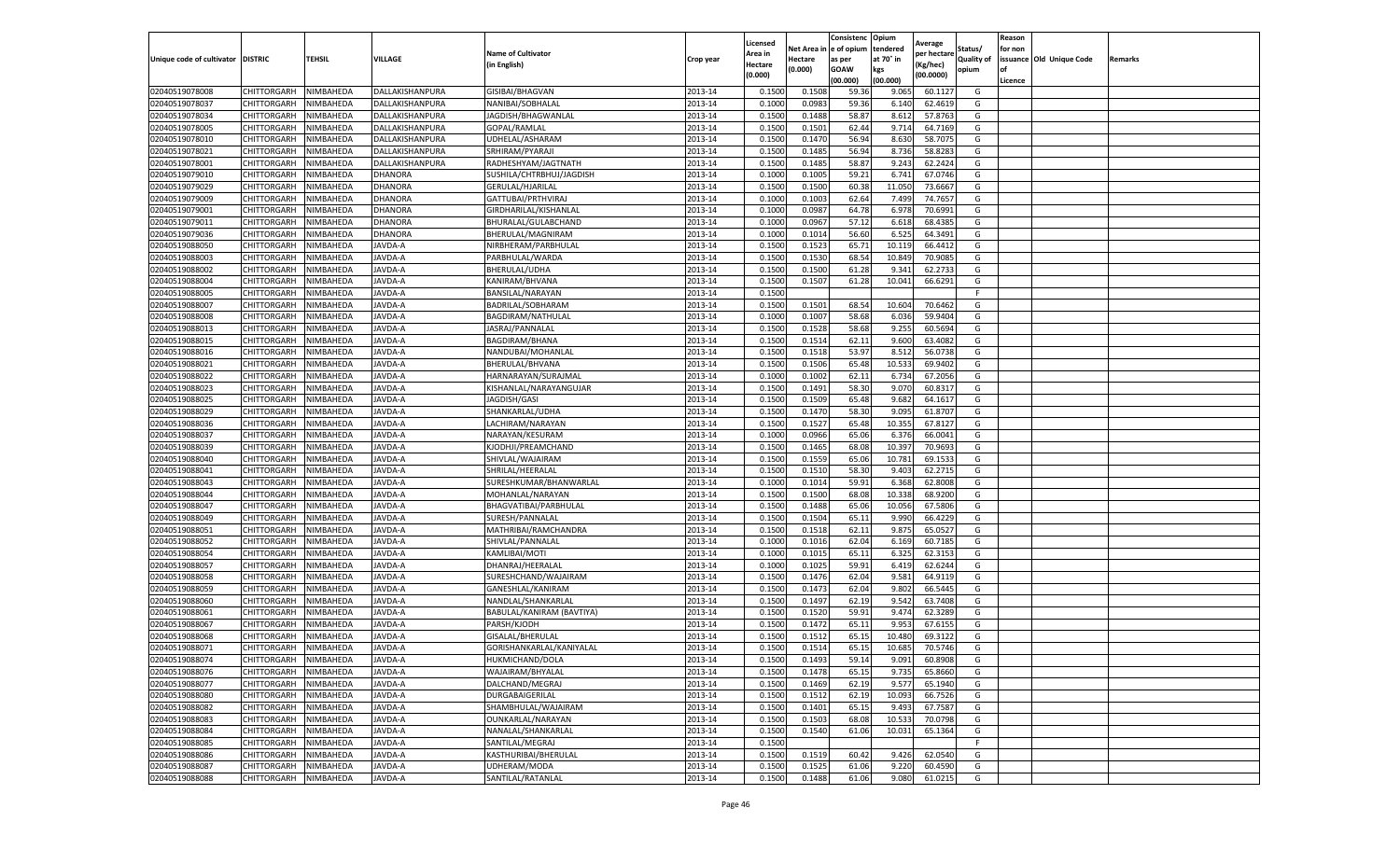|                           |                       |           |               |                           |           | Licensed |         | Consistenc             | Opium     |                        |                   | Reason  |                          |                 |
|---------------------------|-----------------------|-----------|---------------|---------------------------|-----------|----------|---------|------------------------|-----------|------------------------|-------------------|---------|--------------------------|-----------------|
|                           |                       |           |               | <b>Name of Cultivator</b> |           | Area in  |         | Net Area in e of opium | tendered  | Average<br>per hectare | Status/           | for non |                          |                 |
| Unique code of cultivator | <b>DISTRIC</b>        | TEHSIL    | VILLAGE       | in English)               | Crop year | Hectare  | Hectare | as per                 | at 70° in | (Kg/hec                | <b>Quality of</b> |         | issuance Old Unique Code | <b>Remarks</b>  |
|                           |                       |           |               |                           |           | (0.000)  | (0.000) | <b>GOAW</b>            | kgs       | (00.0000)              | opium             |         |                          |                 |
|                           |                       |           |               |                           |           |          |         | (00.000)               | (00.000)  |                        |                   | Licence |                          |                 |
| 02040519088092            | CHITTORGARH           | NIMBAHEDA | JAVDA-A       | BAGDIRAM/WAJAIRAM         | 2013-14   | 0.1500   | 0.1503  | 61.10                  | 9.51      | 63.3001                | G                 |         |                          |                 |
| 02040519088094            | CHITTORGARH           | NIMBAHEDA | JAVDA-A       | KISHANLAL/SOBHARAM        | 2013-14   | 0.1500   | 0.1538  | 65.71                  | 10.091    | 65.6112                | G                 |         |                          |                 |
| 02040519088095            | CHITTORGARH           | NIMBAHEDA | JAVDA-A       | DAMARULAL/KJODHJI         | 2013-14   | 0.1500   | 0.1500  | 60.42                  | 9.624     | 64.1600                | G                 |         |                          |                 |
| 02040519088098            | CHITTORGARH           | NIMBAHEDA | JAVDA-A       | KESIBAI/JAGNNATH          | 2013-14   | 0.1500   | 0.1498  | 61.10                  | 8.545     | 57.0427                | G                 |         |                          |                 |
| 02040519088099            | CHITTORGARH           | NIMBAHEDA | JAVDA-A       | UDIBAI/BHAGVANLAL         | 2013-14   | 0.1500   | 0.1543  | 60.42                  | 9.546     | 61.8665                | G                 |         |                          |                 |
| 02040519088100            | CHITTORGARH           | NIMBAHEDA | JAVDA-A       | SURESHCHAND/RUPLAL        | 2013-14   | 0.1500   | 0.1496  | 61.10                  | 9.61      | 64.2380                | G                 |         |                          |                 |
| 02040519088101            | CHITTORGARH           | NIMBAHEDA | JAVDA-A       | GERILAL/NARAYAN           | 2013-14   | 0.1500   | 0.1470  | 65.71                  | 10.007    | 68.0748                | G                 |         |                          |                 |
| 02040519088102            | CHITTORGARH           | NIMBAHEDA | JAVDA-A       | KANCHANBAI/GOPILAL        | 2013-14   | 0.1500   | 0.1495  | 59.83                  | 9.342     | 62.488                 | G                 |         |                          |                 |
| 02040519088103            | CHITTORGARH           | NIMBAHEDA | JAVDA-A       | HUKMICHAND/HEERALAL       | 2013-14   | 0.1500   | 0.1490  | 61.14                  | 9.608     | 64.4832                | G                 |         |                          |                 |
| 02040519088104            | CHITTORGARH           | NIMBAHEDA | JAVDA-A       | SURESHCHAND/SHANKARLAL    | 2013-14   | 0.1500   | 0.1534  | 59.83                  | 9.650     | 62.9074                | G                 |         |                          |                 |
| 02040519088105            | CHITTORGARH           | NIMBAHEDA | JAVDA-A       | MULCHAND/RAMA             | 2013-14   | 0.1500   | 0.1475  | 61.14                  | 9.520     | 64.5424                | G                 |         |                          |                 |
| 02040519088110            | CHITTORGARH           | NIMBAHEDA | JAVDA-A       | NIBHERAM/SHANKARLAL       | 2013-14   | 0.1500   | 0.1538  | 68.54                  | 10.36     | 67.4187                | G                 |         |                          |                 |
| 02040519088113            | CHITTORGARH           | NIMBAHEDA | JAVDA-A       | SHANKARLAL/DOLA           | 2013-14   | 0.1500   | 0.1503  | 59.83                  | 9.641     | 64.1450                | G                 |         |                          |                 |
| 02040519088045            | CHITTORGARH           | NIMBAHEDA | JAVDA-A       | KALURAM/BHERULAL          | 2013-14   | 0.1500   | 0.1501  | 55.60                  | 8.761     | 58.3678                | G                 |         |                          |                 |
| 02040519088056            | CHITTORGARH           | NIMBAHEDA | JAVDA-A       | CUNNILAL/BHAGVANLAL       | 2013-14   | 0.1500   | 0.1482  | 61.14                  | 9.250     | 62.4157                | G                 |         |                          |                 |
| 02040519088091            | CHITTORGARH           | NIMBAHEDA | JAVDA-A       | FTEHLAL/MOHANLAL          | 2013-14   | 0.1500   | 0.1521  | 59.14                  | 9.564     | 62.8797                | G                 |         |                          |                 |
| 02040519088192            | CHITTORGARH           | NIMBAHEDA | JAVDA-A       | JANUBAI/MANGU             | 2013-14   | 0.1500   | 0.1520  | 59.14                  | 9.420     | 61.973                 | G                 |         |                          | TRANSFER/DHINWA |
| 02040519088031            | CHITTORGARH           | NIMBAHEDA | JAVDA-A       | KESIBAI/NARAYAN           | 2013-14   | 0.1000   | 0.0980  | 62.05                  | 6.435     | 65.6633                | G                 |         |                          |                 |
| 02040519088010            | CHITTORGARH           | NIMBAHEDA | JAVDA-A       | BHANWARLAL/OUNKARLAL      | 2013-14   | 0.1500   | 0.1399  | 59.14                  | 8.525     | 60.9364                | G                 |         |                          |                 |
| 02040519088012            | CHITTORGARH           | NIMBAHEDA | JAVDA-A       | JANIBAI/HARIRAM           | 2013-14   | 0.1500   | 0.1406  | 36.84                  | 3.768     | 26.8009                | -1                | 02      |                          |                 |
| 02040519088075            | CHITTORGARH           | NIMBAHEDA | JAVDA-A       | MTHURALAL/MULCHAND        | 2013-14   | 0.1500   | 0.1501  | 62.05                  | 9.334     | 62.1852                | G                 |         |                          |                 |
| 02040519088112            | CHITTORGARH           | NIMBAHEDA | JAVDA-A       | HANGAMIBAI/MOHANLAL       | 2013-14   | 0.1500   | 0.1463  | 62.05                  | 9.627     | 65.8031                | G                 |         |                          |                 |
| 02040519088027            | CHITTORGARH           | NIMBAHEDA | JAVDA-A       | MEGRAJ/DHYARAM            | 2013-14   | 0.1500   | 0.1503  | 59.65                  | 9.067     | 60.3260                | G                 |         |                          |                 |
| 02040519088032            | CHITTORGARH           | NIMBAHEDA | JAVDA-A       | GANGABAI/KASIRAM          | 2013-14   | 0.1500   | 0.1514  | 58.68                  | 9.255     | 61.1295                | G                 |         |                          |                 |
| 02040519088197            | CHITTORGARH           | NIMBAHEDA | JAVDA-A       | SHAMBHULAL/DOLATRAM       | 2013-14   | 0.1000   | 0.0987  | 61.28                  | 6.23      | 63.1510                | G                 |         |                          | TRANSFER/DHINWA |
| 02040519088126            | CHITTORGARH           | NIMBAHEDA | JAVDA-B       | KANKUBAI/DOLIBAI          | 2013-14   | 0.1500   | 0.1516  | 70.49                  | 10.936    | 72.1372                | G                 |         |                          |                 |
| 02040519088114            | CHITTORGARH           | NIMBAHEDA | JAVDA-B       | AMBHALAL/SHANKERLAL       | 2013-14   | 0.1500   | 0.1512  | 61.18                  | 9.273     | 61.3294                | G                 |         |                          |                 |
| 02040519088115            | CHITTORGARH           | NIMBAHEDA | JAVDA-B       | DEVILAL/MITHULAL          | 2013-14   | 0.1500   |         |                        |           |                        | F.                |         |                          |                 |
| 02040519088116            | CHITTORGARH           | NIMBAHEDA | JAVDA-B       | KAMLIBAI/MANGILAL         | 2013-14   | 0.1500   | 0.1499  | 61.18                  | 9.387     | 62.6217                | G                 |         |                          |                 |
| 02040519088120            | CHITTORGARH           | NIMBAHEDA | JAVDA-B       | BHAGVATIBAI/KESHURAM      | 2013-14   | 0.1500   | 0.1505  | 61.18                  | 8.950     | 59.4684                | G                 |         |                          |                 |
| 02040519088122            | CHITTORGARH           | NIMBAHEDA | JAVDA-B       | RANGLAL/KAJOD             | 2013-14   | 0.1500   | 0.1521  | 59.08                  | 9.44      | 62.0907                | G                 |         |                          |                 |
| 02040519088123            | CHITTORGARH           | NIMBAHEDA | JAVDA-B       | SHAKUBAI/HEERALAL         | 2013-14   | 0.1500   | 0.1484  | 56.10                  | 8.712     | 58.7062                | G                 |         |                          |                 |
| 02040519088124            | CHITTORGARH           | NIMBAHEDA | JAVDA-B       | RAMNARAYAN/CHAMPALAL      | 2013-14   | 0.1500   | 0.1504  | 65.19                  | 10.07     | 67.0013                | G                 |         |                          |                 |
| 02040519088125            | CHITTORGARH           | NIMBAHEDA | JAVDA-B       | UDAILAL/NATHU             | 2013-14   | 0.1500   | 0.1560  | 61.57                  | 9.253     | 59.3141                | G                 |         |                          |                 |
| 02040519088128            | CHITTORGARH           | NIMBAHEDA | JAVDA-B       | FULLCHAND/MAYARAM         | 2013-14   | 0.1500   | 0.1525  | 61.57                  | 9.904     | 64.9443                | G                 |         |                          |                 |
| 02040519088129            | CHITTORGARH           | NIMBAHEDA | JAVDA-B       | SHUKI BAI/SHOBHARAM       | 2013-14   | 0.1500   | 0.1461  | 61.57                  | 9.060     | 62.0123                | G                 |         |                          |                 |
| 02040519088131            | CHITTORGARH           | NIMBAHEDA | JAVDA-B       | SOHANLAL/SUGANLAL         | 2013-14   | 0.1000   | 0.1016  | 65.19                  | 6.202     | 61.0433                | G                 |         |                          |                 |
| 02040519088132            | CHITTORGARH           | NIMBAHEDA | <b>AVDA-B</b> | MITHULAL/MYARAM           | 2013-14   | 0.1500   | 0.1496  | 67.55                  | 10.605    | 70.8890                | G                 |         |                          |                 |
| 02040519088134            | CHITTORGARH           | NIMBAHEDA | JAVDA-B       | NANDA/NARAYAN             | 2013-14   | 0.1500   | 0.1511  | 61.43                  | 9.583     | 63.4216                | G                 |         |                          |                 |
| 02040519088135            | CHITTORGARH           | NIMBAHEDA | JAVDA-B       | MANGILAL/NANDLAL          | 2013-14   | 0.1000   | 0.0989  | 61.43                  | 6.582     | 66.5521                | G                 |         |                          |                 |
| 02040519088138            | CHITTORGARH           | NIMBAHEDA | JAVDA-B       | MANA/KELA                 | 2013-14   | 0.1000   | 0.1005  | 61.43                  | 6.354     | 63.2239                | G                 |         |                          |                 |
| 02040519088141            | CHITTORGARH           | NIMBAHEDA | JAVDA-B       | MADHOLAL/NANDLAL          | 2013-14   | 0.1500   | 0.1509  | 56.10                  | 9.112     | 60.3844                | G                 |         |                          |                 |
| 02040519088146            | CHITTORGARH           | NIMBAHEDA | JAVDA-B       | DEUBAI/LAXMAN             | 2013-14   | 0.1500   | 0.1512  | 65.19                  | 10.43     | 68.9815                | G                 |         |                          |                 |
| 02040519088154            | CHITTORGARH           | NIMBAHEDA | JAVDA-B       | SHANKERLAL/GASI           | 2013-14   | 0.1500   | 0.1467  | 61.27                  | 8.98      | 61.2134                | G                 |         |                          |                 |
| 02040519088157            | CHITTORGARH           | NIMBAHEDA | JAVDA-B       | AMBALAL/KISHANLAI         | 2013-14   | 0.1500   | 0.1490  | 70.49                  | 10.523    | 70.6242                | G                 |         |                          |                 |
| 02040519088163            | CHITTORGARH           | NIMBAHEDA | JAVDA-B       | AMBALAL/MOHANLAL          | 2013-14   | 0.1000   | 0.1028  | 61.27                  | 7.002     | 68.1128                | G                 |         |                          |                 |
| 02040519088164            | CHITTORGARH           | NIMBAHEDA | JAVDA-B       | GANPATLAL/KALU            | 2013-14   | 0.1500   | 0.1463  | 56.28                  | 8.321     | 56.8763                | G                 |         |                          |                 |
| 02040519088167            | CHITTORGARH           | NIMBAHEDA | JAVDA-B       | AKLINGDAS/MANGUDAS        | 2013-14   | 0.1500   | 0.1535  | 59.08                  | 9.630     | 62.7362                | G                 |         |                          |                 |
| 02040519088169            | CHITTORGARH NIMBAHEDA |           | JAVDA-B       | UDALAL/KANHYALAL          | 2013-14   | 0.1500   | 0.1471  | 61.27                  | 9.619     | 65.3909                | G                 |         |                          |                 |
| 02040519088171            | CHITTORGARH           | NIMBAHEDA | JAVDA-B       | SAMBHULAL/MAHDEV          | 2013-14   | 0.1500   | 0.1500  | 65.51                  | 10.257    | 68.3800                | G                 |         |                          |                 |
| 02040519088171            | CHITTORGARH           | NIMBAHEDA | JAVDA-B       | RAMLAL/BALA               | 2013-14   | 0.1500   | 0.1482  | 59.08                  | 8.921     | 60.1957                | G                 |         |                          |                 |
| 02040519088172            | CHITTORGARH           | NIMBAHEDA | JAVDA-B       | KANIRAM/ONKARLAL          | 2013-14   | 0.1500   | 0.1520  | 65.51                  | 10.229    | 67.2961                | G                 |         |                          |                 |
| 02040519088173            | CHITTORGARH           | NIMBAHEDA | JAVDA-B       | BADRILAL/DOLAJI           | 2013-14   | 0.1500   | 0.1519  | 62.16                  | 9.892     | 65.1218                | G                 |         |                          |                 |
| 02040519088174            | <b>CHITTORGARH</b>    | NIMBAHEDA | JAVDA-B       | GORVADHANLAL/RATANLAL     | 2013-14   | 0.1500   | 0.1517  | 59.07                  | 9.240     | 60.9097                | G                 |         |                          |                 |
| 02040519088175            | CHITTORGARH           | NIMBAHEDA | JAVDA-B       | BADRILAL/CHAGANLAL        | 2013-14   | 0.1000   | 0.0975  | 62.16                  | 6.482     | 66.4821                | G                 |         |                          |                 |
| 02040519088176            | CHITTORGARH           | NIMBAHEDA | JAVDA-B       | <b>BALURAM/MANGILAL</b>   | 2013-14   | 0.1500   | 0.1497  | 59.07                  | 9.097     | 60.7682                | G                 |         |                          |                 |
| 02040519088177            | CHITTORGARH           | NIMBAHEDA | JAVDA-B       | BANWARDAS/BADRIDAS        | 2013-14   | 0.1500   | 0.1543  | 59.07                  | 9.738     | 63.1108                | G                 |         |                          |                 |
| 02040519088178            | CHITTORGARH           | NIMBAHEDA | JAVDA-B       | PUSHPA/BANWARLAL          | 2013-14   | 0.1500   | 0.1498  | 59.07                  | 8.953     | 59.7664                | G                 |         |                          |                 |
| 02040519088180            | <b>CHITTORGARH</b>    | NIMBAHEDA | JAVDA-B       | KISHANLAL/MOHANLAL        | 2013-14   | 0.1500   | 0.1515  | 62.16                  | 9.626     | 63.5380                | G                 |         |                          |                 |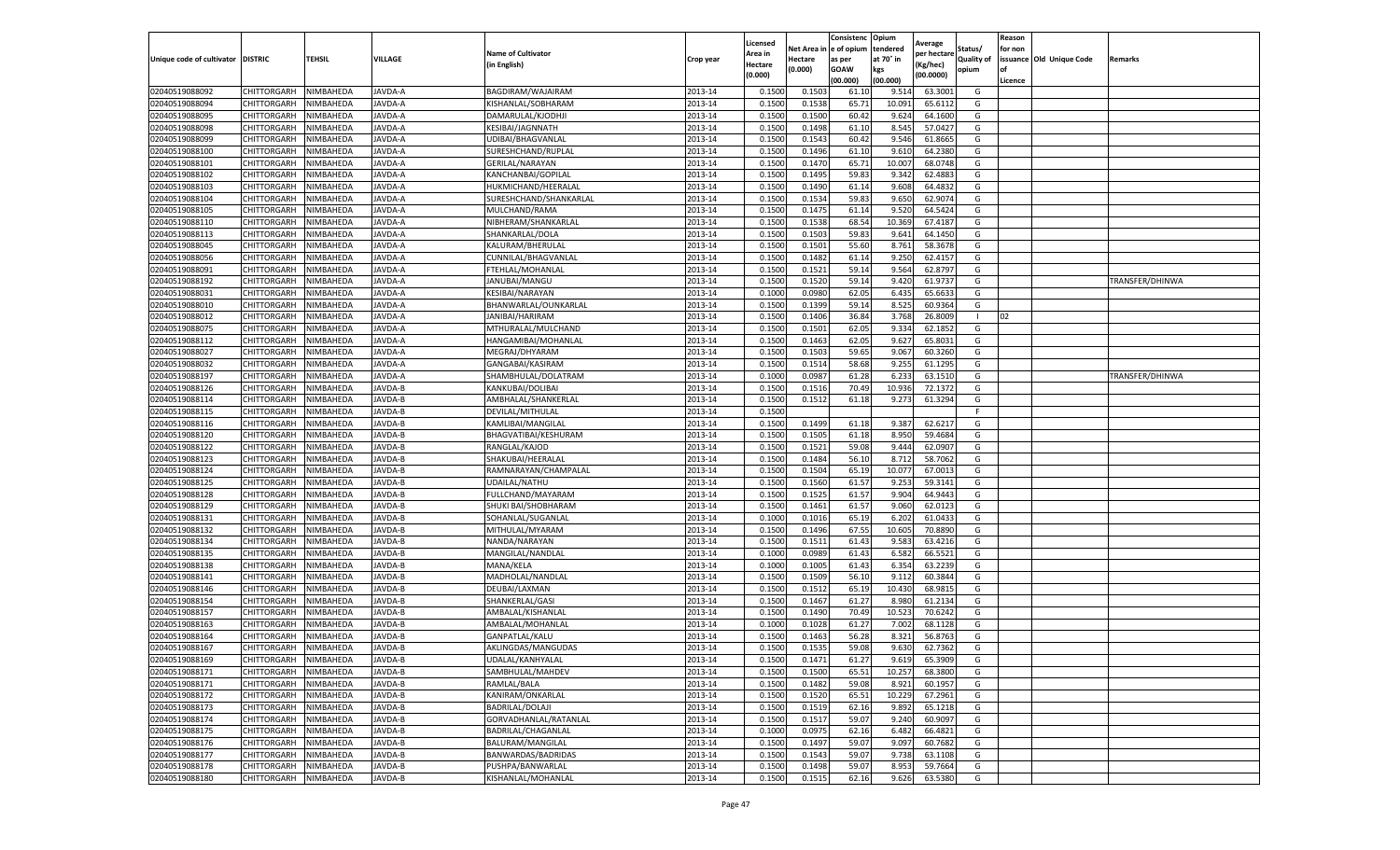|                           |                    |           |                   |                              |           | Licensed |         | Consistenc             | Opium     |                        |                   | Reason  |                          |                                |
|---------------------------|--------------------|-----------|-------------------|------------------------------|-----------|----------|---------|------------------------|-----------|------------------------|-------------------|---------|--------------------------|--------------------------------|
|                           |                    |           |                   | <b>Name of Cultivator</b>    |           | Area in  |         | Net Area in e of opium | tendered  | Average<br>per hectare | Status/           | for non |                          |                                |
| Unique code of cultivator | <b>DISTRIC</b>     | TEHSIL    | VILLAGE           | in English)                  | Crop year | Hectare  | Hectare | as per                 | at 70° in | (Kg/hec                | <b>Quality of</b> |         | issuance Old Unique Code | <b>Remarks</b>                 |
|                           |                    |           |                   |                              |           | (0.000)  | (0.000) | <b>GOAW</b>            | kgs       | (00.0000)              | opium             |         |                          |                                |
|                           |                    |           |                   |                              |           |          |         | (00.000)               | (00.000)  |                        |                   | Licence |                          |                                |
| 02040519088188            | CHITTORGARH        | NIMBAHEDA | JAVDA-B           | BHAGWANLAL/PYARA             | 2013-14   | 0.1500   | 0.1520  | 62.08                  | 9.676     | 63.6579                | G                 |         |                          |                                |
| 02040519088155            | CHITTORGARH        | NIMBAHEDA | JAVDA-B           | BHANWARLAL/CHAMPALAL         | 2013-14   | 0.1500   | 0.1453  | 62.08                  | 9.41      | 64.7626                | G                 |         |                          |                                |
| 02040519088168            | CHITTORGARH        | NIMBAHEDA | JAVDA-B           | LAXMAN/MHADEV J              | 2013-14   | 0.1500   | 0.1506  | 62.08                  | 9.809     | 65.1328                | G                 |         |                          |                                |
| 02040519088142            | CHITTORGARH        | NIMBAHEDA | JAVDA-B           | BALURAM/MOHANLAL             | 2013-14   | 0.1000   | 0.1015  | 59.21                  | 6.023     | 59.3399                | G                 |         |                          | <b>NAME CHANGE</b>             |
| 02040519088145            | CHITTORGARH        | NIMBAHEDA | JAVDA-B           | SHANKERLAL/BHAGIRATH         | 2013-14   | 0.1500   | 0.1459  | 62.52                  | 9.351     | 64.0918                | G                 |         |                          |                                |
| 02040519088184            | CHITTORGARH        | NIMBAHEDA | JAVDA-B           | MADANLAL/RUPLAL              | 2013-14   | 0.1500   | 0.1493  | 56.28                  | 8.82      | 59.075                 | G                 |         |                          |                                |
| 02040519089008            | CHITTORGARH        | NIMBAHEDA | KACHARIYAKHEDI    | JAGANNATH/KALU               | 2013-14   | 0.1500   | 0.1429  | 57.16                  | 9.097     | 63.6599                | G                 |         |                          |                                |
| 02040519089002            | CHITTORGARH        | NIMBAHEDA | KACHARIYAKHEDI    | CHAAGANLAL/PYARCHAND         | 2013-14   | 0.1500   | 0.1518  | 62.47                  | 10.102    | 66.5481                | G                 |         |                          |                                |
| 02040519089003            | CHITTORGARH        | NIMBAHEDA | KACHARIYAKHEDI    | RANGLAL/KANIRAM              | 2013-14   | 0.1500   | 0.1508  | 55.94                  | 8.990     | 59.6154                | G                 |         |                          |                                |
| 02040519089007            | CHITTORGARH        | NIMBAHEDA | KACHARIYAKHEDI    | BAGWATIBAI/SANTILAL/DHAPUBAI | 2013-14   | 0.1500   | 0.1528  | 62.47                  | 9.719     | 63.6060                | G                 |         |                          |                                |
| 02040519089015            | CHITTORGARH        | NIMBAHEDA | KACHARIYAKHEDI    | JAGDISH/MANGILAL             | 2013-14   | 0.1500   | 0.1419  | 50.29                  | 8.039     | 56.6526                | G                 |         |                          |                                |
| 02040519089018            | CHITTORGARH        | NIMBAHEDA | KACHARIYAKHEDI    | KANIRAM/SEETARAM             | 2013-14   | 0.1500   | 0.1500  | 61.96                  | 10.11     | 67.4467                | G                 |         |                          |                                |
| 02040519089001            | CHITTORGARH        | NIMBAHEDA | KACHARIYAKHEDI    | JUNDALAL/KASTURIBAI/NAVLA    | 2013-14   | 0.1500   | 0.1507  | 57.56                  | 8.659     | 57.4585                | G                 |         |                          |                                |
| 02040519089009            | CHITTORGARH        | NIMBAHEDA | KACHARIYAKHEDI    | MATHRIBAI/UDAIRAM            | 2013-14   | 0.1500   | 0.1498  | 58.94                  | 9.203     | 61.4352                | G                 |         |                          |                                |
| 02040519089014            | CHITTORGARH        | NIMBAHEDA | KACHARIYAKHEDI    | <b>BADRILAL/DOLA</b>         | 2013-14   | 0.1000   | 0.1018  | 58.94                  | 6.256     | 61.4538                | G                 |         |                          |                                |
| 02040519089006            | CHITTORGARH        | NIMBAHEDA | KACHARIYAKHEDI    | CHANDIBAI/NANALAL            | 2013-14   | 0.1500   | 0.1492  | 58.81                  | 9.460     | 63.4048                | G                 |         |                          |                                |
| 02040519091004            | CHITTORGARH        | NIMBAHEDA | KHARAMANKCHOK     | GISALAL/NANURAM              | 2013-14   | 0.1000   | 0.1000  | 61.87                  | 6.320     | 63.2000                | G                 |         |                          |                                |
| 02040519091008            | CHITTORGARH        | NIMBAHEDA | KHARAMANKCHOK     | BHERU/HEERA                  | 2013-14   | 0.1500   | 0.1522  | 61.87                  | 9.015     | 59.2313                | G                 |         |                          |                                |
| 02040519091009            | CHITTORGARH        | NIMBAHEDA | KHARAMANKCHOK     | RODIBAI/DALICHAND            | 2013-14   | 0.1500   | 0.1450  | 59.56                  | 8.67      | 59.7931                | G                 |         |                          |                                |
| 02040519091010            | CHITTORGARH        | NIMBAHEDA | KHARAMANKCHOK     | MOHANLAL//RAGHU              | 2013-14   | 0.1500   | 0.1505  | 59.56                  | 9.189     | 61.0565                | G                 |         |                          |                                |
| 02040519091014            | CHITTORGARH        | NIMBAHEDA | KHARAMANKCHOK     | RAMLAL/JIVA                  | 2013-14   | 0.1500   | 0.1476  | 55.73                  | 8.375     | 56.7412                | G                 |         |                          |                                |
| 02040519091024            | CHITTORGARH        | NIMBAHEDA | KHARAMANKCHOK     | DEVILAL/NANURAM              | 2013-14   | 0.1000   | 0.1008  | 59.13                  | 6.268     | 62.1825                | G                 |         |                          |                                |
| 02040519091002            | CHITTORGARH        | NIMBAHEDA | KHARAMANKCHOK     | SARJUBAI/DALU                | 2013-14   | 0.1000   | 0.1013  | 62.27                  | 6.458     | 63.7512                | G                 |         |                          | <b>NAME CHANGE</b>             |
| 02040519091003            | CHITTORGARH        | NIMBAHEDA | KHARAMANKCHOK     | CHANDIBAI/SHAMBU             | 2013-14   | 0.1000   | 0.0985  | 68.62                  | 6.333     | 64.2944                | G                 |         |                          |                                |
| 02040519091018            | <b>CHITTORGARH</b> | NIMBAHEDA | KHARAMANKCHOK     | DALCHAND/KALU                | 2013-14   | 0.1500   | 0.1422  | 65.47                  | 8.679     | 61.0338                | G                 |         |                          |                                |
| 02040519091022            | CHITTORGARH        | NIMBAHEDA | KHARAMANKCHOK     | BHERULAL/MOTI                | 2013-14   | 0.1500   | 0.1502  | 62.27                  | 9.670     | 64.3808                | G                 |         |                          |                                |
| 02040519091027            | CHITTORGARH        | NIMBAHEDA | KHARAMANKCHOK     | HEERABAI/BHAGWANLAL          | 2013-14   | 0.1500   | 0.1438  | 65.47                  | 9.746     | 67.7747                | G                 |         |                          |                                |
| 02040519092003            | CHITTORGARH        | NIMBAHEDA | KHEDAJADIP        | RADESYAM/GASI                | 2013-14   | 0.1500   | 0.1512  | 61.96                  | 9.480     | 62.6984                | G                 |         |                          |                                |
| 02040519092001            | <b>CHITTORGARH</b> | NIMBAHEDA | KHEDAJADIP        | MOTILALA/RATANLAL            | 2013-14   | 0.1500   | 0.1493  | 58.81                  | 9.090     | 60.8841                | G                 |         |                          |                                |
| 02040519092002            | CHITTORGARH        | NIMBAHEDA | KHEDAJADIP        | RAMLAL/PYARA                 | 2013-14   | 0.1500   | 0.1533  | 61.96                  | 9.259     | 60.3979                | G                 |         |                          |                                |
| 02040519092004            | CHITTORGARH        | NIMBAHEDA | KHEDAJADIP        | PARBHULAL/JAGANNATH          | 2013-14   | 0.1000   | 0.1017  | 62.21                  | 6.63      | 65.191                 | G                 |         |                          |                                |
| 02040519092006            | CHITTORGARH        | NIMBAHEDA | KHEDAJADIP        | RAMCHANDRA/UDA               | 2013-14   | 0.1000   | 0.1008  | 58.81                  | 5.999     | 59.5139                | G                 |         |                          |                                |
| 02040519092007            | CHITTORGARH        | NIMBAHEDA | KHEDAJADIP        | SURESHCHANDRA/MANGILAL       | 2013-14   | 0.1500   | 0.1518  | 57.16                  | 9.03      | 59.4928                | G                 |         |                          |                                |
| 02040519092012            | CHITTORGARH        | NIMBAHEDA | KHEDAJADIP        | HIRALAL/JAGANNATH            | 2013-14   | 0.1500   | 0.1508  | 58.95                  | 9.238     | 61.2599                | G                 |         |                          |                                |
| 02040519092014            | CHITTORGARH        | NIMBAHEDA | KHEDAJADIP        | NATHU/DEVILAL                | 2013-14   | 0.1000   | 0.1013  | 48.81                  | 5.167     | 51.0069                | G                 |         |                          |                                |
| 02040519092017            | CHITTORGARH        | NIMBAHEDA | KHEDAJADIP        | RUKAMNIBAI/MANGILAL          | 2013-14   | 0.1000   | 0.1012  | 62.21                  | 6.51      | 64.3676                | G                 |         |                          |                                |
| 02040519092011            | CHITTORGARH        | NIMBAHEDA | KHEDAJADIP        | BADRILAL/RAMAJI              | 2013-14   | 0.1500   | 0.1500  | 58.95                  | 9.045     | 60.3000                | G                 |         |                          |                                |
| 02040519092005            | CHITTORGARH        | NIMBAHEDA | KHEDAJADIP        | RAMCHANDRA/NANDA             | 2013-14   | 0.1500   | 0.1510  | 53.97                  | 8.365     | 55.3974                | G                 |         |                          |                                |
| 02040519092009            | CHITTORGARH        | NIMBAHEDA | KHEDAJADIP        | BHANWARLAL/NANDAJ            | 2013-14   | 0.1500   | 0.1525  | 58.95                  | 9.306     | 61.0230                | G                 |         |                          |                                |
| 02040519092010            | CHITTORGARH        | NIMBAHEDA | KHEDAJADIP        | TULSIRAM/JAGANNATH           | 2013-14   | 0.1000   | 0.0980  | 53.97                  | 5.536     | 56.4898                | G                 |         |                          |                                |
| 02040519092018            | CHITTORGARH        | NIMBAHEDA | KHEDAJADIP        | ALLANUR/JIVANKHAN            | 2013-14   | 0.1000   | 0.1000  | 62.21                  | 6.328     | 63.2800                | G                 |         |                          |                                |
| 02040519092019            | CHITTORGARH        | NIMBAHEDA | KHEDAJADIP        | KHEVAJAHUSEN/ALLANUR         | 2013-14   | 0.1500   | 0.1505  | 55.33                  | 8.497     | 56.4585                | G                 |         |                          |                                |
| 02040519092020            | CHITTORGARH        | NIMBAHEDA | KHEDAJADIP        | DHAPUBAI/PRTHVIRAJ           | 2013-14   | 0.1500   | 0.1505  | 58.95                  | 8.472     | 56.2924                | G                 |         |                          | TRANSFER/RANIKHEDA             |
| 02040519092022            | CHITTORGARH        | NIMBAHEDA | KHEDAJADIP        | HARIRAM/NARAYAN              | 2013-14   | 0.1500   | 0.1500  | 65.50                  | 9.526     | 63.506                 | G                 |         |                          | NAME CHANGE/TRANSFER/RANIKHEDA |
| 02040519094062            | CHITTORGARH        | NIMBAHEDA | KISHANPURA        | RAMESVARLAL/CUNNILAL         | 2013-14   | 0.1500   |         |                        |           |                        | F.                |         |                          |                                |
| 02040519094005            | CHITTORGARH        | NIMBAHEDA | KISHANPURA        | SITABAI/HEERALAL             | 2013-14   | 0.1500   | 0.1558  | 71.72                  | 1.783     | 11.4442                | G                 | 04      |                          |                                |
| 02040519094012            | CHITTORGARH        | NIMBAHEDA | KISHANPURA        | <b>BHOLIRAM/RAMLAL</b>       | 2013-14   | 0.1500   |         |                        |           |                        | F                 |         |                          |                                |
| 02040519094015            | CHITTORGARH        | NIMBAHEDA | KISHANPURA        | RAMRATAN/RAMLAL              | 2013-14   | 0.1500   | 0.1491  | 68.30                  | 1.727     | 11.5828                | G                 | 04      |                          |                                |
| 02040519094048            | CHITTORGARH        | NIMBAHEDA | KISHANPURA        | KAILASHIBAI/RAMRATAN         | 2013-14   | 0.1000   |         |                        |           |                        | F.                |         |                          |                                |
| 02040519094051            | CHITTORGARH        | NIMBAHEDA | KISHANPURA        | GOVINDRAM/SHANKARLAL         | 2013-14   | 0.1500   | 0.1488  | 65.24                  | 1.240     | 8.3333                 | G                 | 04      |                          |                                |
| 02040519094061            | CHITTORGARH        | NIMBAHEDA | KISHANPURA        | RAMBAX/SHRIRAM               | 2013-14   | 0.1500   | 0.1484  | 65.24                  | 1.901     | 12.8100                | G                 | 04      |                          |                                |
| 02040519094063            | CHITTORGARH        | NIMBAHEDA | KISHANPURA        | BHAGWANIDEVI/DALCHAND        | 2013-14   | 0.1500   | 0.1540  | 71.72                  | 1.445     | 9.3831                 | G                 | 04      |                          |                                |
| 02040519094067            | CHITTORGARH        | NIMBAHEDA | KISHANPURA        | DADAMCHAND/JITMAL            | 2013-14   | 0.1500   | 0.1312  | 68.30                  | 1.103     | 8.4070                 | G                 | 04      |                          |                                |
| 02040519094068            | <b>CHITTORGARH</b> | NIMBAHEDA | <b>KISHANPURA</b> | SANTILAL/HEERALAL(CHOTA)     | 2013-14   | 0.1500   | 0.1418  | 71.72                  | 1.270     | 8.9563                 | G                 | 04      |                          |                                |
| 02040519094069            | CHITTORGARH        | NIMBAHEDA | KISHANPURA        | SHRIRAM/NATHU                | 2013-14   | 0.1000   |         |                        |           |                        | F                 |         |                          |                                |
| 02040519094070            | CHITTORGARH        | NIMBAHEDA | KISHANPURA        | KELASHCHAND/HEERALAL         | 2013-14   | 0.1000   | 0.1020  | 70.94                  | 1.024     | 10.0392                | G                 | 04      |                          |                                |
| 02040519094073            | CHITTORGARH        | NIMBAHEDA | <b>KISHANPURA</b> | SHANKARLAL/MANGILAL          | 2013-14   | 0.1000   | 0.1020  | 68.30                  | 0.800     | 7.8431                 | G                 | 04      |                          |                                |
| 02040519094077            | CHITTORGARH        | NIMBAHEDA | KISHANPURA        | RAMNARAYAN/BHOLIRAM          | 2013-14   | 0.1500   | 0.1507  | 65.24                  | 1.659     | 11.0086                | G                 | 04      |                          |                                |
| 02040519094092            | <b>CHITTORGARH</b> | NIMBAHEDA | KISHANPURA        | PARBULAL/MANGILAL            | 2013-14   | 0.1500   | 0.1449  | 68.62                  | 1.441     | 9.9448                 | G                 | 04      |                          |                                |
|                           |                    |           |                   |                              |           |          |         |                        |           |                        |                   |         |                          |                                |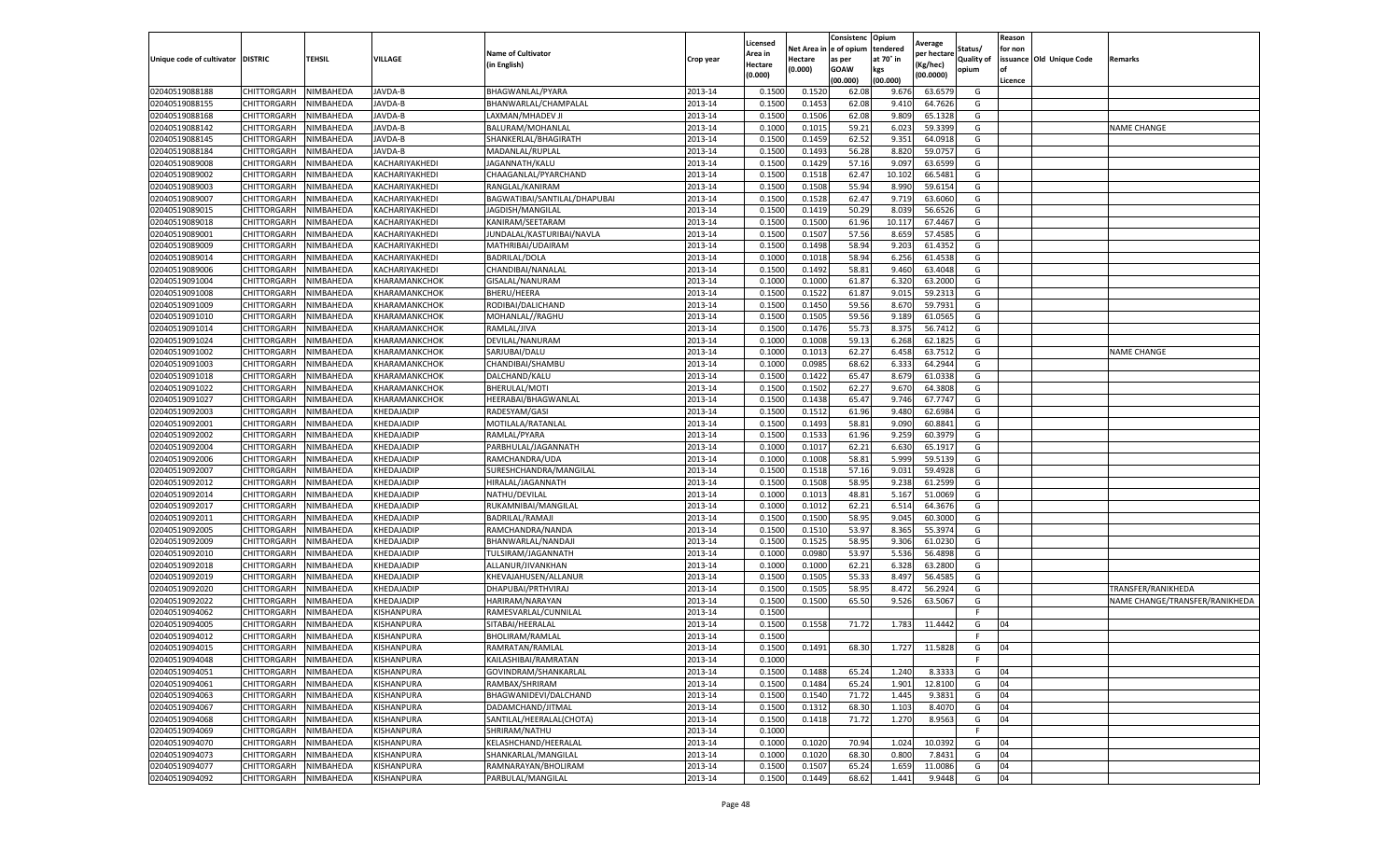|                                   |                            |                        |                      |                                    |                    | Licensed         |                  | Consistenc             | Opium          |                        |                   | Reason  |                          |                    |
|-----------------------------------|----------------------------|------------------------|----------------------|------------------------------------|--------------------|------------------|------------------|------------------------|----------------|------------------------|-------------------|---------|--------------------------|--------------------|
|                                   |                            |                        |                      | <b>Name of Cultivator</b>          |                    | Area in          |                  | Net Area in e of opium | tendered       | Average<br>per hectare | Status/           | for non |                          |                    |
| Unique code of cultivator DISTRIC |                            | TEHSIL                 | VILLAGE              | in English)                        | Crop year          | Hectare          | Hectare          | as per                 | at 70° in      | (Kg/hec                | <b>Quality of</b> |         | issuance Old Unique Code | <b>Remarks</b>     |
|                                   |                            |                        |                      |                                    |                    | (0.000)          | (0.000)          | <b>GOAW</b>            | kgs            | (00.0000)              | opium             |         |                          |                    |
|                                   |                            |                        |                      |                                    |                    |                  |                  | (00.000)               | (00.000)       |                        |                   | Licence |                          |                    |
| 02040519094099                    | CHITTORGARH                | NIMBAHEDA              | KISHANPURA           | KANCHANBAI/NANU KHAN               | 2013-14            | 0.1500           | 0.1467           | 65.84                  | 1.383          | 9.4274                 | G                 | 04      |                          |                    |
| 02040519094019                    | CHITTORGARH                | NIMBAHEDA              | KISHANPURA           | SHUHAGIBAI/RAMA                    | 2013-14            | 0.1000           | 0.0990           | 70.94                  | 1.206          | 12.1818                | G                 | 04      |                          |                    |
| 02040519094011                    | CHITTORGARH                | NIMBAHEDA              | KISHANPURA           | NAGJIRAM/SHRIRAM                   | 2013-14            | 0.1000           | 0.0980           | 70.94                  | 1.095          | 11.1735                | G                 | 04      |                          |                    |
| 02040519094108                    | CHITTORGARH                | NIMBAHEDA              | KISHANPURA           | BADAMBAI/CHTRBHUJ                  | 2013-14            | 0.1500           | 0.1491           | 65.84                  | 1.637          | 10.9792                | G                 | 04      |                          |                    |
| 02040519094085                    | CHITTORGARH                | NIMBAHEDA              | KISHANPURA           | SANTILAL/HEERALAL(BHDA)            | 2013-14            | 0.1000           |                  |                        |                |                        | F                 |         |                          |                    |
| 02040519094044                    | CHITTORGARH                | NIMBAHEDA              | KISHANPURA           | RAMESVARLAL/BALUDAS                | 2013-14            | 0.1000           | 0.1047           | 71.42                  | 0.745          | 7.1156                 | G                 | 04      |                          |                    |
| 02040519094105                    | CHITTORGARH                | NIMBAHEDA              | KISHANPURA           | KAILASHIBAIS/SHANKARLAL            | 2013-14            | 0.1500           | 0.1494           | 71.42                  | 1.316          | 8.8086                 | G                 | 04      |                          |                    |
| 02040519094112                    | CHITTORGARH                | NIMBAHEDA              | KISHANPURA           | MOHANIBAI/SHANKARLAL               | 2013-14            | 0.1500           |                  |                        |                |                        | F.                |         |                          |                    |
| 02040519094114                    | CHITTORGARH                | NIMBAHEDA              | KISHANPURA           | JAMNALAL/NATHU                     | 2013-14            | 0.1000           | 0.1012           | 65.84                  | 0.988          | 9.7628                 | G                 | 04      |                          |                    |
| 02040519094004                    | CHITTORGARH                | NIMBAHEDA              | KISHANPURA           | NARAYANIBAI/GAMNDIRAM              | 2013-14            | 0.1500           |                  |                        |                |                        | F.                |         |                          |                    |
| 02040519094033                    | CHITTORGARH                | NIMBAHEDA              | KISHANPURA           | HUDIBAI/DEVRAM                     | 2013-14            | 0.1000           | 0.1029           | 68.62                  | 1.039          | 10.0972                | G                 | 04      |                          | <b>NAME CHANGE</b> |
| 02040519094046                    | CHITTORGARH                | NIMBAHEDA              | KISHANPURA           | GOVINDRAM/BHANWARLAL               | 2013-14            | 0.1000           |                  |                        |                |                        | F                 |         |                          |                    |
| 02040519094100                    | CHITTORGARH                | NIMBAHEDA              | KISHANPURA           | RAMDAS/NARAYANDAS                  | 2013-14            | 0.1000           |                  |                        |                |                        | F                 |         |                          |                    |
| 02040519094118                    | CHITTORGARH                | NIMBAHEDA              | KISHANPURA           | BHERULAL/MOTI                      | 2013-14            | 0.1000           | 0.1030           | 71.42                  | 1.112          | 10.7961                | G                 | 04      |                          |                    |
| 02040519094115                    | CHITTORGARH                | NIMBAHEDA              | KISHANPURA           | KALU/BHERA                         | 2013-14            | 0.1500           |                  |                        |                |                        | F.                |         |                          |                    |
| 02040519094075                    | CHITTORGARH                | NIMBAHEDA              | KISHANPURA           | CHANDIBAI/LALCHAND                 | 2013-14            | 0.1000           | 0.0963           | 68.62                  | 1.137          | 11.8069                | G                 | 04      |                          |                    |
| 02040519096011                    | CHITTORGARH                | NIMBAHEDA              | KOTDIKALA            | BARDICHAND/NATHU                   | 2013-14            | 0.1500           | 0.1431           | 60.53                  | 9.296          | 64.9616                | G                 |         |                          |                    |
| 02040519096002                    | CHITTORGARH                | NIMBAHEDA              | KOTDIKALA            | BANSILAL/RAMLAL                    | 2013-14            | 0.1500           | 0.1509           | 56.14                  | 8.854          | 58.6746                | G                 |         |                          |                    |
| 02040519096006                    | CHITTORGARH                | NIMBAHEDA              | KOTDIKALA            | SAGARBAI/GOTAM                     | 2013-14            | 0.1000           | 0.1000           | 62.32                  | 6.659          | 66.5900                | G                 |         |                          |                    |
| 02040519096007                    | CHITTORGARH                | NIMBAHEDA              | KOTDIKALA            | MOHANIBAI/BHURALAL                 | 2013-14            | 0.1500           | 0.1410           | 62.32                  | 8.930          | 63.3333                | G                 |         |                          |                    |
| 02040519096012                    | CHITTORGARH                | NIMBAHEDA              | KOTDIKALA            | KANIRAM/HARLAL                     | 2013-14            | 0.1500           | 0.1440           | 62.32                  | 9.482          | 65.8472                | G                 |         |                          |                    |
| 02040519096017                    | CHITTORGARH                | NIMBAHEDA              | KOTDIKALA            | MANGILAL/NARAYAN                   | 2013-14            | 0.1000           | 0.1027           | 56.14                  | 6.151          | 59.8929                | G                 |         |                          |                    |
| 02040519096018                    | CHITTORGARH                | NIMBAHEDA              | KOTDIKALA            | RAGUNATH/SHVA                      | 2013-14            | 0.1000           | 0.0902           | 58.87                  | 5.870          | 65.0776                | G                 |         |                          |                    |
| 02040519096022                    | CHITTORGARH                | NIMBAHEDA              | KOTDIKALA            | BHANWARLAL/KANIRAM                 | 2013-14            | 0.1500           | 0.1498           | 61.89                  | 9.867          | 65.8678                | G                 |         |                          |                    |
| 02040519096029                    | CHITTORGARH                | NIMBAHEDA              | KOTDIKALA            | AMRITRAM/SHANKAR                   | 2013-14            | 0.1000           |                  |                        |                |                        | F                 |         |                          |                    |
| 02040519096031                    | CHITTORGARH                | NIMBAHEDA              | KOTDIKALA            | GIRJABAI/PARBHULAI                 | 2013-14            | 0.1000           | 0.1030           | 61.89                  | 6.613          | 64.2039                | G                 |         |                          |                    |
| 02040519096036                    | CHITTORGARH                | NIMBAHEDA              | KOTDIKALA            | KANIRAM/UDA                        | 2013-14            | 0.1500           | 0.1508           | 56.76                  | 8.749          | 58.0172                | G                 |         |                          |                    |
| 02040519096038                    | CHITTORGARH                | NIMBAHEDA              | KOTDIKALA            | BHERULAL/LAXMAN                    | 2013-14            | 0.1000           | 0.1002           | 56.76                  | 5.992          | 59.8004                | G                 |         |                          |                    |
| 02040519096035                    | CHITTORGARH                | NIMBAHEDA              | KOTDIKALA            | NAGJIRAM/SHANKAR                   | 2013-14            | 0.1000           | 0.1023           | 56.76                  | 5.855          | 57.2336                | G                 |         |                          |                    |
| 02040519096008                    | CHITTORGARH                | NIMBAHEDA              | KOTDIKALA            | JASRAJ/SHANKAR                     | 2013-14            | 0.1500           | 0.1505           | 65.17                  | 10.427         | 69.2824                | G                 |         |                          |                    |
| 02040519096009                    | CHITTORGARH                | NIMBAHEDA              | KOTDIKALA            | SHYANIBAI/TULSIRAM                 | 2013-14            | 0.1500           | 0.1460           | 56.76                  | 8.348          | 57.1781                | G                 |         |                          |                    |
| 02040519096001                    | CHITTORGARH                | NIMBAHEDA              | KOTDIKALA            | NANA/GASI                          | 2013-14            | 0.1000           | 0.0995           | 55.53                  | 5.728          | 57.5678                | G                 |         |                          |                    |
| 02040519096023                    | CHITTORGARH                | NIMBAHEDA              | KOTDIKALA            | SOHANBAI/RAMA                      | 2013-14            | 0.1000           | 0.1009           | 59.50                  | 5.925          | 58.7215                | G                 |         |                          |                    |
| 02040519096039                    | CHITTORGARH                | NIMBAHEDA              | KOTDIKALA            | NANIBAI/BHANWARLAL                 | 2013-14            | 0.1500           | 0.1464           | 59.50                  | 9.002          | 61.4891                | G                 |         |                          |                    |
| 02040519095005                    | CHITTORGARH                | NIMBAHEDA              | KOTADIKHURD          | SAJJANSINGH/KESARBAI               | 2013-14            | 0.1500           | 0.1499           | 56.19                  | 8.461          | 56.4443                | G                 |         |                          |                    |
| 02040519095006                    | CHITTORGARH                | NIMBAHEDA              | KOTADIKHURD          | RATANSINGH/BHANWARSINGH            | 2013-14            | 0.1000           | 0.0999           | 54.12                  | 5.768          | 57.7377                | G                 |         |                          |                    |
| 02040519095013                    | CHITTORGARH                | NIMBAHEDA              | KOTADIKHURD          | GOVERDHANSINGH/RUPSIGNH            | 2013-14            | 0.1000           | 0.0990           | 52.67                  | 5.809          | 58.6768                | G                 |         |                          |                    |
| 02040519095022                    | CHITTORGARH                | NIMBAHEDA              | KOTADIKHURD          | PREMCHAND/NARAYAN                  | 2013-14            | 0.1000           | 0.0962           | 56.19                  | 5.868          | 60.9979                | G                 |         |                          |                    |
| 02040519095059                    | CHITTORGARH                | NIMBAHEDA              | KOTADIKHURD          | KANWARLAL/SHIVELAL                 | 2013-14            | 0.1500           | 0.1440           | 59.21                  | 9.169          | 63.6736                | G                 |         |                          |                    |
| 02040519095064                    | CHITTORGARH                | NIMBAHEDA              | KOTADIKHURD          | SOHANSINGH/SARDARSINGH             | 2013-14            | 0.1000           | 0.1000           | 57.38                  | 5.951          | 59.5100                | G                 |         |                          |                    |
| 02040519095034                    | CHITTORGARH                | NIMBAHEDA              | KOTADIKHURD          | NARAYANSINGH/BHANWARSINGH          | 2013-14            | 0.1000           | 0.0993           | 52.53                  | 5.643          | 56.8278                | G                 |         |                          |                    |
| 02040519095030                    | CHITTORGARH                | NIMBAHEDA              | KOTADIKHURD          | RAMCHANDRA/GANGARAM                | 2013-14            | 0.1000           | 0.0981           | 62.64                  | 6.550          | 66.7686                | G                 |         |                          |                    |
| 02040519095015                    | CHITTORGARH                | NIMBAHEDA              | KOTADIKHURD          | CUNA/UDHA                          | 2013-14            | 0.1000           | 0.1008           | 56.20                  | 6.013          | 59.6528                | G                 |         |                          |                    |
| 02040519095067                    | CHITTORGARH                | NIMBAHEDA              | KOTADIKHURD          | RADHABAI/NANURAM                   | 2013-14            | 0.1000           | 0.0995           | 59.21                  | 6.682          | 67.1558                | G                 |         |                          |                    |
| 02040519095054                    | CHITTORGARH                | NIMBAHEDA              | KOTADIKHURD          | MANGUSINGH/SHIVESINGH              | 2013-14            | 0.1500           | 0.1486           | 59.92                  | 10.118         | 68.0888                | G                 |         |                          |                    |
| 02040519095029                    | CHITTORGARH                | NIMBAHEDA              | KOTADIKHURD          | HEERALAL/MOTILAL                   | 2013-14            | 0.1500           | 0.1500           | 61.38                  | 10.05          | 67.053                 | G                 |         |                          |                    |
| 02040519095065                    | CHITTORGARH                | NIMBAHEDA              | KOTADIKHURD          | KAMALSINGH/SARDARSINGH             | 2013-14            | 0.1500           | 0.1485           | 55.52                  | 9.296          | 62.5993                | G                 |         |                          |                    |
| 02040519095028                    | CHITTORGARH                | NIMBAHEDA              | KOTADIKHURD          | SANTILAL/SHIVLAL                   | 2013-14            | 0.1500           | 0.1505           | 61.38                  | 8.409          | 55.8738                | G                 |         |                          |                    |
| 02040519097001                    | CHITTORGARH                | NIMBAHEDA              | LASDAVAN             | ALAUDIN/RAHMAN                     | 2013-14            | 0.1500           | 0.1498           | 59.94                  | 9.359          | 62.4766                | G                 |         |                          |                    |
| 02040519097008                    | CHITTORGARH                | NIMBAHEDA              | LASDAVAN             | KAJODIBAI/GAMERA                   | 2013-14            | 0.1500           | 0.1469           | 59.09                  | 8.982          | 61.1436                | G                 |         |                          |                    |
| 02040519097016                    | CHITTORGARH                | NIMBAHEDA              | LASDAVAN             | TARACHAND/UDAJI                    | 2013-14            | 0.1500           |                  |                        |                |                        | F.                |         |                          |                    |
|                                   |                            |                        |                      |                                    |                    |                  |                  |                        |                |                        |                   |         |                          |                    |
| 02040519097024<br>02040519097025  | CHITTORGARH<br>CHITTORGARH | NIMBAHEDA<br>NIMBAHEDA | LASDAVAN<br>LASDAVAN | ROOPA/MODAJI<br>SOHANIBAI/MADHULAL | 2013-14<br>2013-14 | 0.1000<br>0.1000 | 0.1000<br>0.0991 | 67.35<br>57.08         | 7.197<br>6.042 | 71.9700<br>60.9687     | G<br>G            |         |                          | <b>NAME CHANGE</b> |
|                                   |                            |                        |                      |                                    | 2013-14            |                  |                  |                        |                |                        | G                 |         |                          |                    |
| 02040519097027                    | <b>CHITTORGARH</b>         | NIMBAHEDA              | LASDAVAN             | DEVBAI/KANA                        |                    | 0.1500           | 0.1491           | 65.14                  | 10.646         | 71.4017                |                   |         |                          |                    |
| 02040519097038                    | CHITTORGARH                | NIMBAHEDA              | LASDAVAN             | SUNDERBAI/CHAMPALAL                | 2013-14            | 0.1000           | 0.0998           | 59.09                  | 6.069          | 60.8116                | G                 |         |                          |                    |
| 02040519097004<br>02040519097019  | CHITTORGARH                | NIMBAHEDA              | LASDAVAN             | KHYALILAL/PANNALAL                 | 2013-14            | 0.1500           | 0.1504           | 61.54<br>68.55         | 9.662          | 64.2420<br>74.5626     | G<br>G            |         |                          |                    |
| 02040519097013                    | CHITTORGARH                | NIMBAHEDA              | LASDAVAN             | SHANKERLAL/UDA                     | 2013-14            | 0.1000           | 0.1006           |                        | 7.501          |                        | $\mathbf{I}$      |         |                          |                    |
|                                   | CHITTORGARH                | NIMBAHEDA              | LASDAVAN             | DEVILAL/GAMERJI                    | 2013-14            | 0.1000           | 0.1010           | 43.19                  | 4.541          | 44.9616                |                   | 02      |                          |                    |
| 02040519097015                    | <b>CHITTORGARH</b>         | NIMBAHEDA              | LASDAVAN             | UDAILAL/DALICHAND                  | 2013-14            | 0.1000           | 0.1003           | 61.54                  | 6.752          | 67.3180                | G                 |         |                          |                    |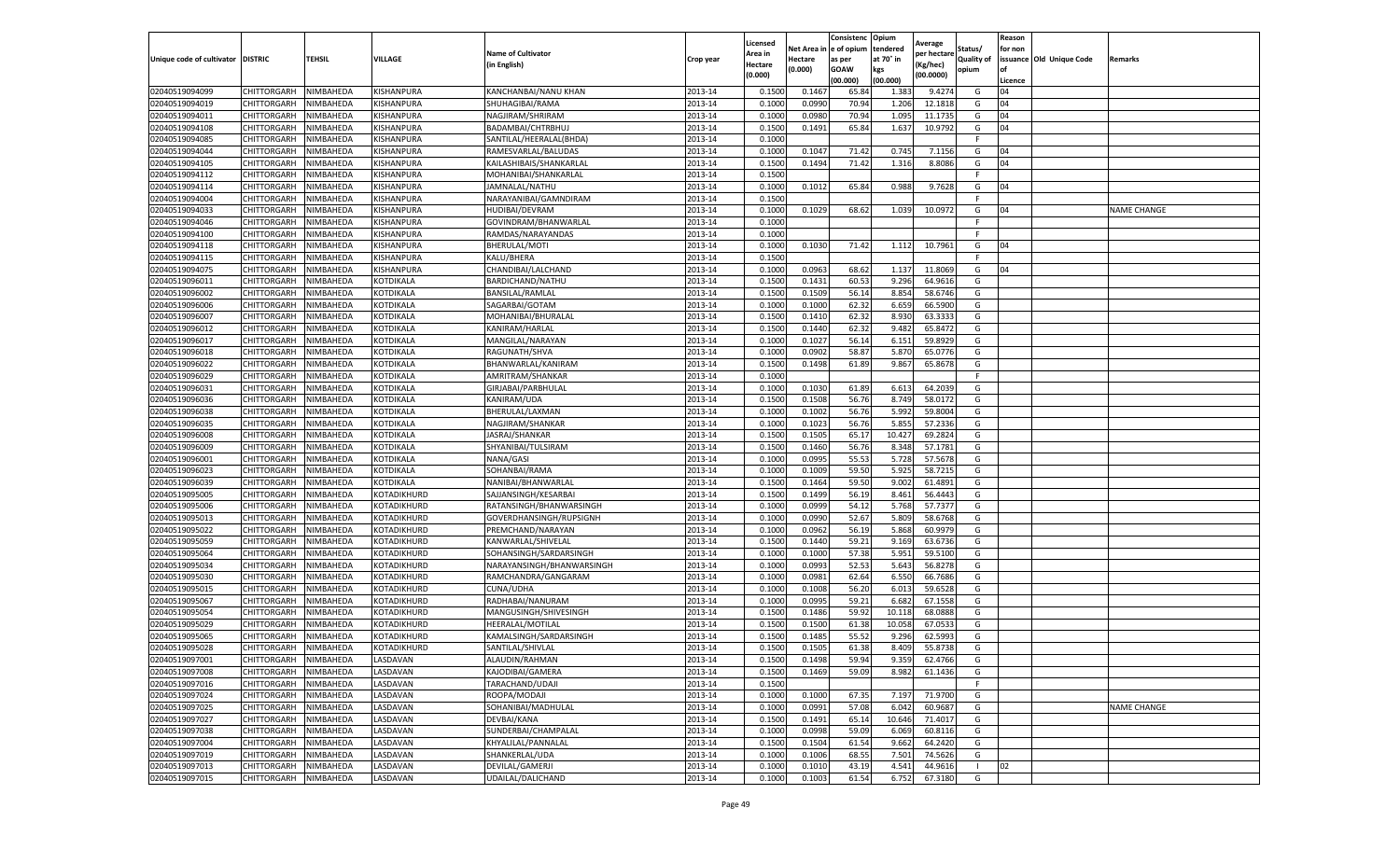|                                   |                            |                        |                         |                                             |           | Licensed         |                  | Consistenc     | Opium          | Average            |                   | Reason  |                          |                    |
|-----------------------------------|----------------------------|------------------------|-------------------------|---------------------------------------------|-----------|------------------|------------------|----------------|----------------|--------------------|-------------------|---------|--------------------------|--------------------|
|                                   |                            |                        |                         | <b>Name of Cultivator</b>                   |           | Area in          | Net Area i       | e of opium     | tendered       | per hectare        | Status/           | for non |                          |                    |
| Unique code of cultivator DISTRIC |                            | TEHSIL                 | VILLAGE                 | (in English)                                | Crop year | Hectare          | Hectare          | as per         | at 70° in      | (Kg/hec)           | <b>Quality of</b> |         | issuance Old Unique Code | <b>Remarks</b>     |
|                                   |                            |                        |                         |                                             |           | (0.000)          | (0.000)          | <b>GOAW</b>    | kgs            | (00.0000)          | opium             | οf      |                          |                    |
|                                   |                            |                        |                         |                                             |           |                  |                  | (00.000        | (00.000)       |                    |                   | Licence |                          |                    |
| 02040519097023                    | CHITTORGARH                | NIMBAHEDA              | LASDAVAN                | BHERULAL/MOTILAL                            | 2013-14   | 0.1500           | 0.147            | 59.09          | 9.809          | 66.6825            | G                 |         |                          |                    |
| 02040519097005                    | CHITTORGARH                | NIMBAHEDA              | LASDAVAN                | GAHRILAL/MODA                               | 2013-14   | 0.100            | 0.0990           | 58.97          | 5.568          | 56.2424            | G                 |         |                          |                    |
| 02040519097020                    | CHITTORGARH                | NIMBAHEDA              | LASDAVAN                | RADHESHYAM/HEERALAL                         | 2013-14   | 0.1000           | 0.1023           | 61.54          | 6.945          | 67.8886            | G                 |         |                          | <b>NAME CHANGE</b> |
| 02040519097053                    | CHITTORGARH                | NIMBAHEDA              | LASDAVAN                | RADHIBAI/FULCHAND                           | 2013-14   | 0.1500           | 0.1533           | 70.85          | 11.447         | 74.6706            | G                 |         |                          |                    |
| 02040519097054                    | CHITTORGARH                | NIMBAHEDA              | LASDAVAN                | PYARCHAND/RAMCHANDAR                        | 2013-14   | 0.1500           | 0.1509           | 65.12          | 10.745         | 71.2061            | G                 |         |                          |                    |
| 02040519097049                    | CHITTORGARH                | NIMBAHEDA              | LASDAVAN                | SEETADEVI/BAGDIRAM                          | 2013-14   | 0.1000           | 0.0994           | 62.22          | 6.578          | 66.1771            | G                 |         |                          |                    |
| 02040519097050                    | CHITTORGARH                | NIMBAHEDA              | LASDAVAN                | BHANWARAL/PANNALAI                          | 2013-14   | 0.1500           | 0.1480           | 65.12          | 10.354         | 69.9595            | G                 |         |                          |                    |
| 02040519097026                    | CHITTORGARH                | NIMBAHEDA              | LASDAVAN                | MUKESH/CHANDMAL                             | 2013-14   | 0.1500           | 0.1485           | 58.97          | 9.646          | 64.9562            | G                 |         |                          |                    |
| 02040519097051                    | CHITTORGARH                | NIMBAHEDA              | LASDAVAN                | PARBHULAL/KHAMRAJ                           | 2013-14   | 0.1500           | 0.1485           | 62.22          | 9.751          | 65.6633            | G                 |         |                          |                    |
| 02040519098002                    | CHITTORGARH                | NIMBAHEDA              | LAXMIPURA-3             | BHAGUBAI/HJARILAL                           | 2013-14   | 0.1000           | 0.1001           | 58.97          | 6.082          | 60.7592            | G                 |         |                          |                    |
| 02040519098020                    | CHITTORGARH                | NIMBAHEDA              | LAXMIPURA-3             | BARDICHAND/NANDLAL                          | 2013-14   | 0.1000           | 0.1010           | 57.11          | 6.086          | 60.2574            | G                 |         |                          |                    |
| 02040519098021                    | CHITTORGARH                | NIMBAHEDA              | LAXMIPURA-3             | AVANTILAL/HJARILAL                          | 2013-14   | 0.1500           | 0.1540           | 59.98          | 9.965          | 64.7078            | G                 |         |                          |                    |
| 02040519098001                    | CHITTORGARH                | NIMBAHEDA              | LAXMIPURA-3             | <b>VENIRAM/LALJI</b>                        | 2013-14   | 0.1000           | 0.1047           | 47.86          | 4.813          | 45.9694            | G                 | 04      |                          |                    |
| 02040519098003                    | CHITTORGARH                | NIMBAHEDA              | LAXMIPURA-3             | PARASRAM/BARGRAJ                            | 2013-14   | 0.100            | 0.1015           | 57.08          | 6.450          | 63.5468            | G                 |         |                          |                    |
| 02040519098004                    | CHITTORGARH                | NIMBAHEDA              | LAXMIPURA-3             | KALURAM/PRTHVIRAJ                           | 2013-14   | 0.1000           | 0.1035           | 65.12          | 7.005          | 67.6812            | G                 |         |                          |                    |
| 02040519098028                    | CHITTORGARH                | NIMBAHEDA              | LAXMIPURA-3             | CHANRAM/LALA                                | 2013-14   | 0.1500           | 0.1478           | 60.74          | 9.458          | 63.9919            | G                 |         |                          |                    |
| 02040519098008                    | CHITTORGARH                | NIMBAHEDA              | LAXMIPURA-3             | MOHANSINGH/GULABSINGH                       | 2013-14   | 0.1500           | 0.1502           | 55.58          | 9.139          | 60.845             | G                 |         |                          |                    |
| 02040519098014                    | CHITTORGARH                | NIMBAHEDA              | LAXMIPURA-3             | RAMCHANDRA/CUNNILAL                         | 2013-14   | 0.1500           | 0.1530           | 59.98          | 9.151          | 59.8105            |                   | 02      |                          |                    |
| 02040519098005                    | CHITTORGARH                | NIMBAHEDA              | LAXMIPURA-3             | LHERIBAI/PREAMCHAND                         | 2013-14   | 0.1500           | 0.1485           | 67.35          | 9.852          | 66.3434            |                   | 02      |                          |                    |
| 02040519098007                    | CHITTORGARH                | NIMBAHEDA              | LAXMIPURA-3             | BHERULAL/OUNKARLAL                          | 2013-14   | 0.1500           | 0.1500           | 62.22          | 10.000         | 66.6667            | G                 |         |                          |                    |
| 02040519098013                    | CHITTORGARH                | NIMBAHEDA              | LAXMIPURA-3             | RAMNARAYAN/KALURAM                          | 2013-14   | 0.1500           | 0.1449           | 65.12          | 9.526          | 65.7419            | G                 |         |                          |                    |
| 02040519098024                    | CHITTORGARH                | NIMBAHEDA              | LAXMIPURA-3             | KARPALSINGH/HJARILAL                        | 2013-14   | 0.1500           | 0.1547           | 62.22          | 9.964          | 64.4085            | G                 |         |                          |                    |
| 02040519098029                    | CHITTORGARH                | NIMBAHEDA              | LAXMIPURA-3             | OUNKER LAL/NAND LAL                         | 2013-14   | 0.1500           | 0.1463           | 59.98          | 9.168          | 62.6658            | G                 |         |                          |                    |
| 02040519099029                    | CHITTORGARH                | NIMBAHEDA              | MAKHANPURA              | BADRIBAI/AMARCHAND                          | 2013-14   | 0.1500           |                  |                |                |                    |                   |         |                          |                    |
| 02040519099010                    | CHITTORGARH                | NIMBAHEDA              | MAKHANPURA              | MAGNIRAM/HEERALAL                           | 2013-14   | 0.1500           | 0.1527           | 56.42          | 3.635          | 23.8048            | G                 | 04      |                          |                    |
| 02040519099011                    | CHITTORGARH                | NIMBAHEDA              | MAKHANPURA              | OUNKARLAL/AMRATRAM                          | 2013-14   | 0.1500           |                  |                |                |                    | F                 |         |                          |                    |
| 02040519099025                    | CHITTORGARH                | NIMBAHEDA              | MAKHANPURA              | SANTILAL/BHERA                              | 2013-14   | 0.1500           |                  |                |                |                    | F.                |         |                          |                    |
| 02040519099034                    | CHITTORGARH                | NIMBAHEDA              | MAKHANPURA              | MANGILAL/TARACHAND                          | 2013-14   | 0.1500           |                  |                |                |                    | F.                |         |                          |                    |
| 02040519099032                    | CHITTORGARH                | NIMBAHEDA              | <b>MAKHANPURA</b>       | OUNKARDAS/SHIVDAS                           | 2013-14   | 0.1500           | 0.1530           | 68.37          | 4.454          | 29.1111            | G                 | 04      |                          |                    |
| 02040519099040                    | CHITTORGARH                | NIMBAHEDA              | MAKHANPURA              | BHURALAL/RAMA                               | 2013-14   | 0.1500           |                  |                |                |                    | F.                |         |                          |                    |
| 02040519099053                    | CHITTORGARH                | NIMBAHEDA              | MAKHANPURA              | JAMNALAL/BHERULAL                           | 2013-14   | 0.1500           |                  |                |                |                    |                   |         |                          |                    |
| 02040519099002                    | CHITTORGARH                | NIMBAHEDA              | MAKHANPURA              | GISADAS/MURLIDAS                            | 2013-14   | 0.1000           | 0.1002           | 65.50          | 3.284          | 32.7745            | G                 | 04      |                          |                    |
| 02040519099013                    | CHITTORGARH                | NIMBAHEDA              | MAKHANPURA              | BHAGWANLAL/HEERALAL                         | 2013-14   | 0.1000           | 0.1006           | 70.15          | 7.326          | 72.8231            | G                 |         |                          | <b>NAME CHANGE</b> |
| 02040519099014                    | CHITTORGARH                | NIMBAHEDA              | MAKHANPURA              | HARLAL/SEETARAM                             | 2013-14   | 0.150            |                  |                |                |                    | F.                |         |                          |                    |
| 02040519099016                    | CHITTORGARH                | NIMBAHEDA              | MAKHANPURA              | MOHANLAL/GMER                               | 2013-14   | 0.1500           | 0.1514           | 61.78          | 3.451          | 22.7939            | G                 | 04      |                          |                    |
| 02040519099017                    | CHITTORGARH                | NIMBAHEDA              | MAKHANPURA              | HJARILAL/WARDICHAND                         | 2013-14   | 0.1500           | 0.1532           | 62.47          | 4.221          | 27.5522            | G                 | 04      |                          |                    |
| 02040519099020                    | CHITTORGARH                | NIMBAHEDA              | MAKHANPURA              | CHAMPALAL/SEETARAM                          | 2013-14   | 0.1500           |                  |                |                |                    |                   |         |                          |                    |
| 02040519099052                    | CHITTORGARH                | NIMBAHEDA              | MAKHANPURA              | POKER/MAGNIRAM                              | 2013-14   | 0.1000           |                  |                |                |                    | F                 |         |                          |                    |
| 02040519099001                    | CHITTORGARH                | NIMBAHEDA              | MAKHANPURA              | NARSINGHLAL/WARDICHAD                       | 2013-14   | 0.1500           |                  |                |                |                    | F.                |         |                          |                    |
| 02040519099003                    | CHITTORGARH                | NIMBAHEDA              | MAKHANPURA              | GAMNDIRAM/DHANRAJ                           | 2013-14   | 0.1500           | 0.1501           | 65.50          | 3.453          | 23.0047            | G                 | 04      |                          |                    |
|                                   |                            |                        |                         |                                             | 2013-14   |                  |                  |                |                |                    |                   | 04      |                          |                    |
| 02040519099038<br>02040519100050  | CHITTORGARH<br>CHITTORGARH | NIMBAHEDA<br>NIMBAHEDA | MAKHANPURA<br>MANGROL-A | LHERULAL/WARDICHAND<br>MOJUDDIN/FAKIRMOHMAD | 2013-14   | 0.1500<br>0.1500 | 0.1524<br>0.1500 | 65.50<br>61.81 | 4.941<br>9.386 | 32.4213<br>62.5733 | G<br>G            |         |                          |                    |
| 02040519100032                    | CHITTORGARH                | NIMBAHEDA              | MANGROL-A               | HAJARI/KISHANLAL GANDARU                    | 2013-14   | 0.1000           | 0.1046           | 58.92          | 6.271          | 59.9522            | G                 |         |                          |                    |
| 02040519100001                    | CHITTORGARH                |                        | MANGROL-A               | ROOPCHAND/VENDIRAM                          | 2013-14   | 0.1500           | 0.1498           | 68.26          | 10.493         | 70.0467            | G                 |         |                          |                    |
| 02040519100002                    | CHITTORGARH                | NIMBAHEDA<br>NIMBAHEDA | MANGROL-A               | DEVILAL/CHAGANLAL                           | 2013-14   | 0.1000           | 0.1025           | 58.72          | 6.166          | 60.1561            | G                 |         |                          |                    |
| 02040519100005                    | CHITTORGARH                | NIMBAHEDA              | MANGROL-A               | KELASHIBAI/RAMNARAYAN                       | 2013-14   | 0.150            | 0.1491           | 56.22          | 8.835          | 59.2555            | G                 |         |                          |                    |
| 02040519100007                    | CHITTORGARH                |                        |                         |                                             | 2013-14   | 0.1500           |                  | 64.90          | 10.254         | 69.1436            | G                 |         |                          |                    |
|                                   |                            | NIMBAHEDA              | MANGROL-A               | OUNKARLAL/BHANWARLAL                        |           |                  | 0.1483           |                |                |                    |                   |         |                          |                    |
| 02040519100008                    | CHITTORGARH                | NIMBAHEDA              | MANGROL-A               | DALCHAND/MOTILAL                            | 2013-14   | 0.1000           | 0.0985           | 61.81          | 6.349          | 64.4569            | G                 |         |                          |                    |
| 02040519100011                    | CHITTORGARH                | NIMBAHEDA              | MANGROL-A               | NARAYANIBAI/AMRATRAM                        | 2013-14   | 0.1500           | 0.1500           | 61.81          | 9.589          | 63.9267            | $\mathbf{L}$      | 02      |                          |                    |
| 02040519100014                    | CHITTORGARH                | NIMBAHEDA              | MANGROL-A               | GAMNDIRAM/BHOTHLAL                          | 2013-14   | 0.1500           | 0.1530           | 58.92          | 9.520          | 62.2222            | G                 |         |                          |                    |
| 02040519100015                    | CHITTORGARH                | NIMBAHEDA              | MANGROL-A               | GISU/DOLA                                   | 2013-14   | 0.1500           | 0.1496           | 68.62          | 10.616         | 70.9626            | G                 |         |                          |                    |
| 02040519100018                    | CHITTORGARH                | NIMBAHEDA              | MANGROL-A               | RAMNIVAS/MODIBAI                            | 2013-14   | 0.1000           | 0.1038           | 62.56          | 6.506          | 62.6782            | G                 |         |                          |                    |
| 02040519100019                    | CHITTORGARH                | NIMBAHEDA              | MANGROL-A               | BHERULAL/OUNKARLAL                          | 2013-14   | 0.1500           | 0.0712           | 64.90          | 4.691          | 65.8848            | G                 |         |                          |                    |
| 02040519100020                    | CHITTORGARH                | NIMBAHEDA              | MANGROL-A               | CHATARBHUJ/HUMICHAND                        | 2013-14   | 0.1500           | 0.1518           | 65.57          | 10.313         | 67.9381            | G                 |         |                          |                    |
| 02040519100021                    | CHITTORGARH                | NIMBAHEDA              | MANGROL-A               | BAGDIRAM/OUNKARLAL                          | 2013-14   | 0.1500           | 0.1509           | 62.56          | 9.733          | 64.4997            | G                 |         |                          |                    |
| 02040519100025                    | CHITTORGARH                | NIMBAHEDA              | MANGROL-A               | RAMVILAS/NANALAL                            | 2013-14   | 0.1500           | 0.1517           | 65.57          | 10.313         | 67.9829            | G                 |         |                          |                    |
| 02040519100033                    | CHITTORGARH                | NIMBAHEDA              | MANGROL-A               | BHAGIRATH/HAJARI                            | 2013-14   | 0.1500           | 0.1495           | 56.22          | 7.831          | 52.3813            | G                 |         |                          |                    |
| 02040519100043                    | CHITTORGARH                | NIMBAHEDA              | MANGROL-A               | DOULATRAM/CHAGANLAL                         | 2013-14   | 0.1000           | 0.1012           | 62.56          | 6.31           | 62.3518            | G                 |         |                          |                    |
| 02040519100046                    | CHITTORGARH                | NIMBAHEDA              | MANGROL-A               | SULTANMOHMAD/RASUL                          | 2013-14   | 0.1500           | 0.1500           | 65.57          | 9.489          | 63.2600            | G                 |         |                          |                    |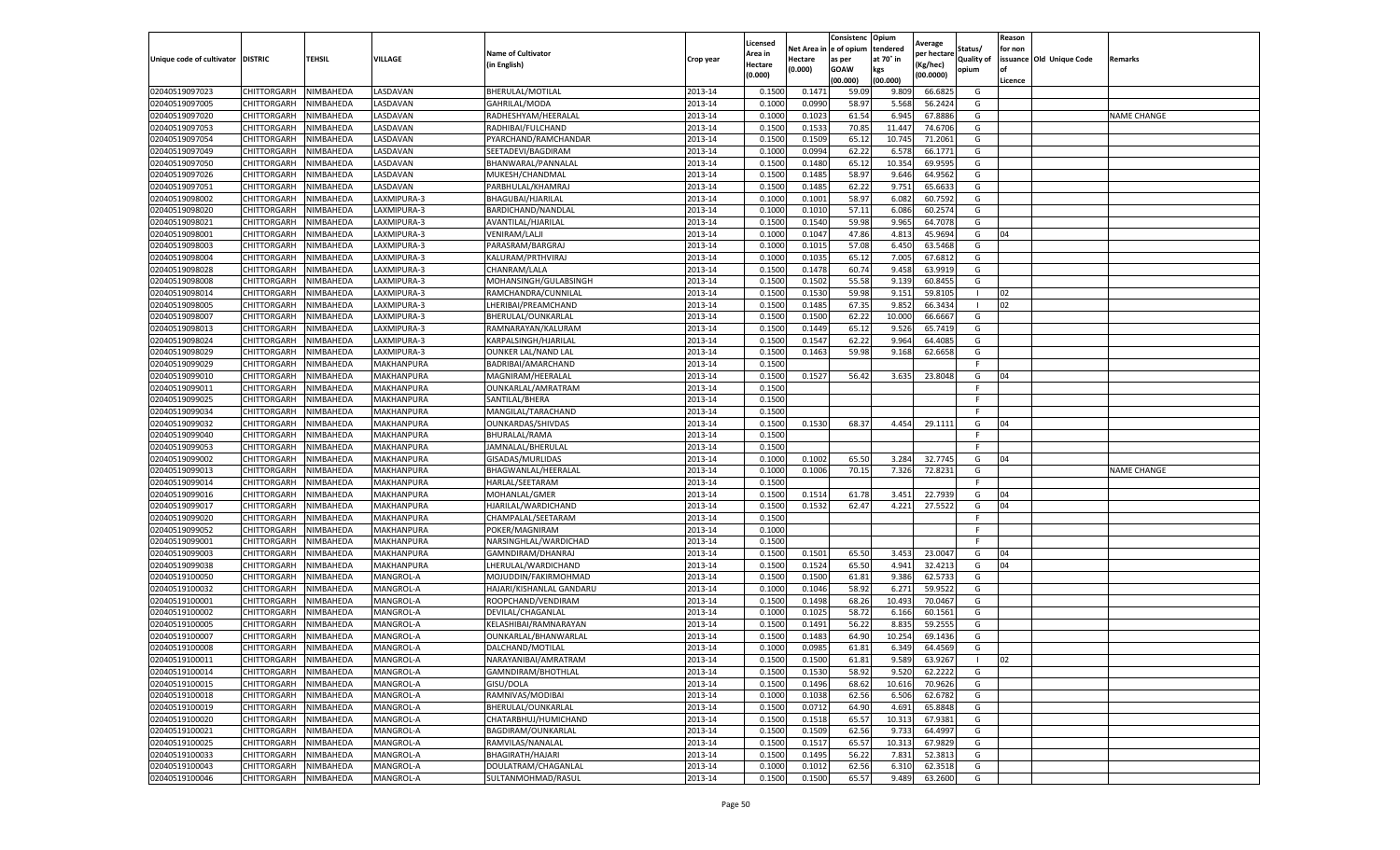|                                   |                    |           |                  |                               |           | Licensed |         | Consistenc             | Opium     |                        |                   | Reason  |                          |                |
|-----------------------------------|--------------------|-----------|------------------|-------------------------------|-----------|----------|---------|------------------------|-----------|------------------------|-------------------|---------|--------------------------|----------------|
|                                   |                    |           |                  | <b>Name of Cultivator</b>     |           | Area in  |         | Net Area in e of opium | tendered  | Average<br>per hectare | Status/           | for non |                          |                |
| Unique code of cultivator DISTRIC |                    | TEHSIL    | VILLAGE          | in English)                   | Crop year | Hectare  | Hectare | as per                 | at 70° in | (Kg/hec                | <b>Quality of</b> |         | issuance Old Unique Code | <b>Remarks</b> |
|                                   |                    |           |                  |                               |           | (0.000)  | (0.000) | <b>GOAW</b>            | kgs       | (00.0000)              | opium             |         |                          |                |
|                                   |                    |           |                  |                               |           |          |         | (00.000)               | (00.000)  |                        |                   | Licence |                          |                |
| 02040519100047                    | CHITTORGARH        | NIMBAHEDA | MANGROL-A        | BHERULAL/PARTHVIRAJ           | 2013-14   | 0.1500   | 0.1472  | 62.33                  | 9.278     | 63.0299                | G                 |         |                          |                |
| 02040519100049                    | CHITTORGARH        | NIMBAHEDA | MANGROL-A        | DALCHAND/AMRATRAM             | 2013-14   | 0.1500   | 0.1501  | 62.33                  | 9.83      | 65.4897                | G                 |         |                          |                |
| 02040519100052                    | CHITTORGARH        | NIMBAHEDA | MANGROL-A        | DOULATRAM/DHULAIRAM           | 2013-14   | 0.1500   | 0.1447  | 53.56                  | 8.080     | 55.8397                | G                 |         |                          |                |
| 02040519100054                    | CHITTORGARH        | NIMBAHEDA | MANGROL-A        | JAMNALAL/HEERAJI              | 2013-14   | 0.1000   | 0.1048  | 62.33                  | 6.643     | 63.3874                | G                 |         |                          |                |
| 02040519100056                    | CHITTORGARH        | NIMBAHEDA | MANGROL-A        | RAJMAL/GAMNDIRAM              | 2013-14   | 0.1000   | 0.0994  | 62.58                  | 6.410     | 64.4869                | G                 |         |                          |                |
| 02040519100251                    | CHITTORGARH        | NIMBAHEDA | MANGROL-A        | RAMRATAN/KHEMRAJ              | 2013-14   | 0.1500   | 0.1524  | 65.34                  | 2.474     | 16.2336                | G                 | 04      |                          |                |
| 02040519100262                    | CHITTORGARH        | NIMBAHEDA | MANGROL-A        | SHKUR MO./RASHUL MO.          | 2013-14   | 0.1000   | 0.1000  | 58.92                  | 6.296     | 62.9600                | G                 |         |                          |                |
| 02040519100275                    | CHITTORGARH        | NIMBAHEDA | MANGROL-A        | SIVEPARKASH/RAMNARAYAN        | 2013-14   | 0.1500   | 0.1491  | 56.63                  | 8.891     | 59.6311                | G                 |         |                          |                |
| 02040519100276                    | CHITTORGARH        | NIMBAHEDA | MANGROL-A        | ASOKKHUMAR/ONKARLAL JAT       | 2013-14   | 0.1500   | 0.1506  | 65.34                  | 10.342    | 68.6720                | G                 |         |                          |                |
| 02040519100278                    | CHITTORGARH        | NIMBAHEDA | MANGROL-A        | BHURALAL/MITHULAL             | 2013-14   | 0.1000   | 0.1006  | 68.62                  | 6.872     | 68.3101                | G                 |         |                          |                |
| 02040519100051                    | CHITTORGARH        | NIMBAHEDA | MANGROL-A        | MOLABAKSH/KHAJU               | 2013-14   | 0.1500   | 0.1496  | 62.58                  | 9.432     | 63.0481                | G                 |         |                          |                |
| 02040519100024                    | CHITTORGARH        | NIMBAHEDA | MANGROL-A        | SHRILAL/RAMLAL                | 2013-14   | 0.1000   | 0.1040  | 62.58                  | 6.178     | 59.4038                | G                 |         |                          |                |
| 02040519100026                    | CHITTORGARH        | NIMBAHEDA | MANGROL-A        | KAMLABAI/AMRATRAN             | 2013-14   | 0.1500   | 0.1500  | 68.62                  | 11.058    | 73.7200                | G                 |         |                          |                |
| 02040519100042                    | CHITTORGARH        | NIMBAHEDA | MANGROL-A        | CHANDIBAI/MOHANLAL/KISHANALAL | 2013-14   | 0.1000   | 0.1028  | 61.54                  | 6.523     | 63.453                 | G                 |         |                          |                |
| 02040519100045                    | CHITTORGARH        | NIMBAHEDA | MANGROL-A        | BHERULAL/VENDIRAM             | 2013-14   | 0.1000   | 0.1005  | 49.87                  | 5.072     | 50.4677                | G                 | 04      |                          |                |
| 02040519100254                    | CHITTORGARH        | NIMBAHEDA | MANGROL-A        | BAGDIRAM/BHERULAL             | 2013-14   | 0.1000   | 0.0992  | 65.34                  | 6.767     | 68.2157                | G                 |         |                          |                |
| 02040519100223                    | CHITTORGARH        | NIMBAHEDA | MANGROL-A        | ISHAKMOHMAD/ALLADIN           | 2013-14   | 0.1000   | 0.1000  | 59.56                  | 6.194     | 61.9400                | G                 |         |                          |                |
| 02040519100271                    | CHITTORGARH        | NIMBAHEDA | MANGROL-A        | RAMSINGH/KALURAM JAT          | 2013-14   | 0.1500   | 0.1500  | 61.54                  | 10.013    | 66.7533                | G                 |         |                          |                |
| 02040519100258                    | CHITTORGARH        | NIMBAHEDA | MANGROL-A        | SHANTILAL/AMRATRAM JAT        | 2013-14   | 0.1500   | 0.1491  | 65.47                  | 9.895     | 66.3649                | G                 |         |                          |                |
| 02040519100036                    | CHITTORGARH        | NIMBAHEDA | MANGROL-A        | SOHNIBAI/MODA                 | 2013-14   | 0.1500   | 0.0993  | 56.63                  | 5.841     | 58.8218                | G                 |         |                          |                |
| 02040519100239                    | CHITTORGARH        | NIMBAHEDA | MANGROL-A        | MANGIBAI/RAMRATAN             | 2013-14   | 0.1000   | 0.1008  | 71.29                  | 7.485     | 74.2560                | G                 |         |                          |                |
| 02040519100269                    | CHITTORGARH        | NIMBAHEDA | MANGROL-A        | SAHNTILAL/NARU REGAR          | 2013-14   | 0.1000   | 0.1025  | 61.54                  | 6.347     | 61.9220                | G                 |         |                          |                |
| 02040519100267                    | CHITTORGARH        | NIMBAHEDA | MANGROL-A        | SYAMPURI/ONKARPURI            | 2013-14   | 0.1000   | 0.1027  | 61.87                  | 6.408     | 62.3953                | G                 |         |                          |                |
| 02040519100057                    | CHITTORGARH        | NIMBAHEDA | MANGROL-B        | MATHRALAL/NANDAJI             | 2013-14   | 0.1500   | 0.1474  | 64.75                  | 10.11     | 68.5889                | G                 |         |                          |                |
| 02040519100144                    | CHITTORGARH        | NIMBAHEDA | MANGROL-B        | LOBCHAND/HAZARILAI            | 2013-14   | 0.1000   | 0.1029  | 58.52                  | 6.186     | 60.1166                | G                 |         |                          |                |
| 02040519100063                    | CHITTORGARH        | NIMBAHEDA | MANGROL-B        | IBHRAHIM/FHKIRMOHMD           | 2013-14   | 0.1500   | 0.1513  | 64.75                  | 9.722     | 64.2564                | G                 |         |                          |                |
| 02040519100064                    | CHITTORGARH        | NIMBAHEDA | MANGROL-B        | RADHABAI/OUNKAR               | 2013-14   | 0.1000   | 0.1000  | 64.75                  | 6.734     | 67.3400                | G                 |         |                          |                |
| 02040519100069                    | CHITTORGARH        | NIMBAHEDA | MANGROL-B        | SULTAN/KHAJU                  | 2013-14   | 0.1500   | 0.1489  | 59.67                  | 9.658     | 64.8623                | G                 |         |                          |                |
| 02040519100073                    | CHITTORGARH        | NIMBAHEDA | MANGROL-B        | KHATUN/SHAMBHUDIN             | 2013-14   | 0.1500   | 0.1512  | 62.55                  | 9.427     | 62.3479                | G                 |         |                          |                |
| 02040519100074                    | CHITTORGARH        | NIMBAHEDA | MANGROL-B        | MADHU/POKHER                  | 2013-14   | 0.1500   | 0.1542  | 55.66                  | 8.953     | 58.0610                | G                 |         |                          |                |
| 02040519100075                    | CHITTORGARH        | NIMBAHEDA | MANGROL-B        | ABDUL/FHKIRMOHMAD             | 2013-14   | 0.1000   | 0.1000  | 65.74                  | 6.565     | 65.6500                | G                 |         |                          |                |
| 02040519100077                    | CHITTORGARH        | NIMBAHEDA | MANGROL-B        | BANSILAL/KALURAM              | 2013-14   | 0.1500   | 0.1505  | 68.04                  | 11.11     | 73.8206                | G                 |         |                          |                |
| 02040519100078                    | CHITTORGARH        | NIMBAHEDA | MANGROL-B        | MANGIBAI/RATANLAL             | 2013-14   | 0.1000   | 0.1008  | 68.04                  | 7.193     | 71.3591                | G                 |         |                          |                |
| 02040519100079                    | CHITTORGARH        | NIMBAHEDA | MANGROL-B        | LALU/BHERA                    | 2013-14   | 0.1500   | 0.1508  | 62.55                  | 10.088    | 66.8966                | G                 |         |                          |                |
| 02040519100080                    | CHITTORGARH        | NIMBAHEDA | MANGROL-B        | BHOLIRAM/KALURAM              | 2013-14   | 0.1500   |         |                        |           |                        | F.                |         |                          |                |
| 02040519100084                    | CHITTORGARH        | NIMBAHEDA | MANGROL-B        | CHAMPA/RODA                   | 2013-14   | 0.1000   | 0.1005  | 59.67                  | 6.470     | 64.3781                | G                 |         |                          |                |
| 02040519100092                    | CHITTORGARH        | NIMBAHEDA | MANGROL-B        | SHRILAL/SHIVLAL(JAT)          | 2013-14   | 0.1500   | 0.1495  | 62.55                  | 9.668     | 64.6689                | G                 |         |                          |                |
| 02040519100097                    | CHITTORGARH        | NIMBAHEDA | <b>MANGROL-B</b> | SHANKAR/PRTHA                 | 2013-14   | 0.1500   | 0.1534  | 61.57                  | 9.61      | 62.6728                | G                 |         |                          |                |
| 02040519100100                    | CHITTORGARH        | NIMBAHEDA | MANGROL-B        | PARSHRAM/BHERULAL             | 2013-14   | 0.1500   | 0.1365  | 68.72                  | 10.23     | 75.0110                | G                 |         |                          |                |
| 02040519100104                    | CHITTORGARH        | NIMBAHEDA | MANGROL-B        | CUNA/OUNKAR                   | 2013-14   | 0.1000   | 0.0990  | 61.57                  | 6.509     | 65.7475                | G                 |         |                          |                |
| 02040519100107                    | CHITTORGARH        | NIMBAHEDA | MANGROL-B        | LABHCHAND/GAMNDIRAM           | 2013-14   | 0.1500   | 0.1443  | 59.67                  | 8.533     | 59.1337                | G                 |         |                          |                |
| 02040519100114                    | CHITTORGARH        | NIMBAHEDA | MANGROL-B        | KANIBAI/NATHULAL              | 2013-14   | 0.1000   | 0.1014  | 65.21                  | 6.558     | 64.6746                | G                 |         |                          |                |
| 02040519100124                    | CHITTORGARH        | NIMBAHEDA | MANGROL-B        | MUNNIBAI/BHERULAL             | 2013-14   | 0.1500   | 0.1368  | 61.57                  | 10.071    | 73.6184                | G                 |         |                          |                |
| 02040519100131                    | CHITTORGARH        | NIMBAHEDA | MANGROL-B        | KAMLESH/CHAGANLAL             | 2013-14   | 0.1500   | 0.1504  | 55.66                  | 8.309     | 55.2460                | G                 |         |                          |                |
| 02040519100133                    | CHITTORGARH        | NIMBAHEDA | MANGROL-B        | RATANLAL/GISALAI              | 2013-14   | 0.1500   | 0.1485  | 61.95                  | 9.054     | 60.9697                | G                 |         |                          |                |
| 02040519100134                    | CHITTORGARH        | NIMBAHEDA | MANGROL-B        | MAGNIRAM/GULABHJI             | 2013-14   | 0.1500   | 0.1520  | 55.66                  | 8.484     | 55.8158                | G                 |         |                          |                |
| 02040519100136                    | CHITTORGARH        | NIMBAHEDA | MANGROL-B        | RAMNARAYAN/GISULAL            | 2013-14   | 0.1000   | 0.1009  | 61.95                  | 6.505     | 64.4698                | G                 |         |                          |                |
| 02040519100141                    | CHITTORGARH        | NIMBAHEDA | MANGROL-B        | RAJJAKMOHMAD/MITTUSHA         | 2013-14   | 0.1000   | 0.1000  | 61.95                  | 6.328     | 63.2800                | G                 |         |                          |                |
| 02040519100147                    | CHITTORGARH        | NIMBAHEDA | MANGROL-B        | SAKIMOHMAD/ABDULPIJARA        | 2013-14   | 0.1500   | 0.1527  | 68.04                  | 10.323    | 67.6031                | G                 |         |                          |                |
| 02040519100149                    | CHITTORGARH        | NIMBAHEDA | MANGROL-B        | NARVARSINGH/CHTRBHUJ          | 2013-14   | 0.1500   | 0.1540  | 62.10                  | 9.750     | 63.3117                | G                 |         |                          |                |
| 02040519100153                    | CHITTORGARH        | NIMBAHEDA | MANGROL-B        | TODARMAL/HJARILAL             | 2013-14   | 0.1500   | 0.1474  | 62.10                  | 9.501     | 64.4573                | G                 |         |                          |                |
| 02040519100156                    | <b>CHITTORGARH</b> | NIMBAHEDA | MANGROL-B        | KELASHCHAND/BHAGIRTH          | 2013-14   | 0.1500   | 0.1500  | 58.69                  | 9.164     | 61.0933                | G                 |         |                          |                |
| 02040519100157                    | CHITTORGARH        | NIMBAHEDA | MANGROL-B        | MOHANLAL/DHULIRAM             | 2013-14   | 0.1500   | 0.1474  | 65.74                  | 9.673     | 65.6242                | G                 |         |                          |                |
| 02040519100158                    | <b>CHITTORGARH</b> | NIMBAHEDA | MANGROL-B        | RAJJAKMOHMAD/IBRAHIM          | 2013-14   | 0.1500   | 0.1514  | 65.74                  | 9.842     | 65.0066                | G                 |         |                          |                |
| 02040519100159                    | CHITTORGARH        | NIMBAHEDA | MANGROL-B        | KELASH/NANALAL                | 2013-14   | 0.1000   | 0.1009  | 65.79                  | 7.293     | 72.2795                | G                 |         |                          |                |
| 02040519100160                    | CHITTORGARH        | NIMBAHEDA | MANGROL-B        | TAKHATSINGH/OUNKARLAL         | 2013-14   | 0.1500   | 0.1496  | 70.40                  | 11.204    | 74.8930                | G                 |         |                          |                |
| 02040519100151                    | CHITTORGARH        | NIMBAHEDA | MANGROL-B        | JIVANLAL/CUNNILAL             | 2013-14   | 0.1500   | 0.1544  | 65.79                  | 10.667    | 69.0868                | G                 |         |                          |                |
| 02040519100068                    | CHITTORGARH        | NIMBAHEDA | MANGROL-B        | KASTURIBAI/PYARA              | 2013-14   | 0.1000   | 0.1000  | 68.04                  | 6.989     | 69.8900                | G                 |         |                          |                |
| 02040519100088                    | <b>CHITTORGARH</b> | NIMBAHEDA | MANGROL-B        | SOHANLA/MALCHAND              | 2013-14   | 0.1500   | 0.1500  | 62.10                  | 10.007    | 66.7133                | G                 |         |                          |                |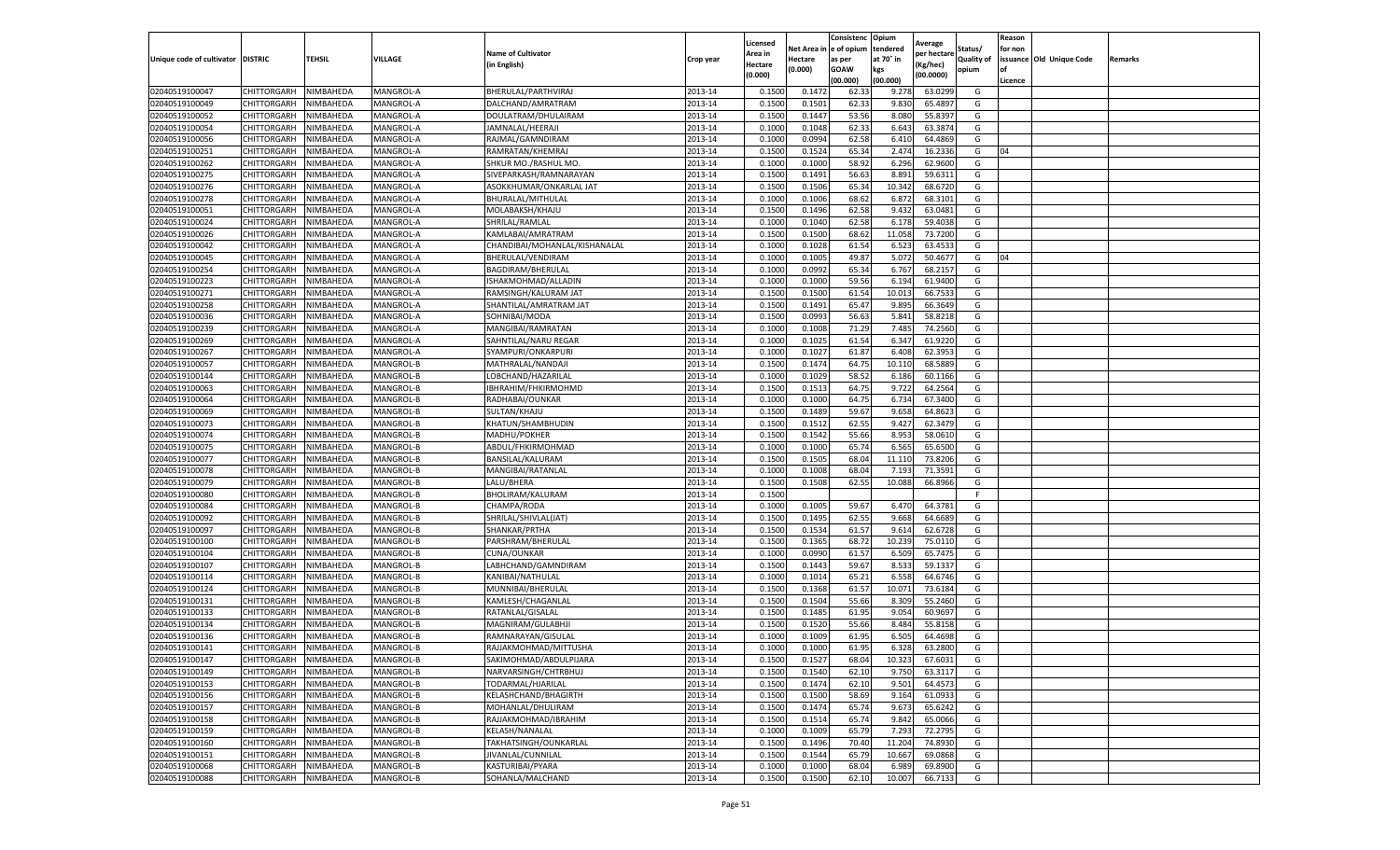|                                   |                            |                        |                      |                                      |                    | Licensed |                  | Consistenc             | Opium     |                        |                   | Reason  |                          |                    |
|-----------------------------------|----------------------------|------------------------|----------------------|--------------------------------------|--------------------|----------|------------------|------------------------|-----------|------------------------|-------------------|---------|--------------------------|--------------------|
|                                   |                            |                        |                      | <b>Name of Cultivator</b>            |                    | Area in  |                  | Net Area in e of opium | tendered  | Average<br>per hectare | Status/           | for non |                          |                    |
| Unique code of cultivator DISTRIC |                            | TEHSIL                 | VILLAGE              | in English)                          | Crop year          | Hectare  | Hectare          | as per                 | at 70° in | (Kg/hec                | <b>Quality of</b> |         | issuance Old Unique Code | <b>Remarks</b>     |
|                                   |                            |                        |                      |                                      |                    | (0.000)  | (0.000)          | <b>GOAW</b>            | kgs       | (00.0000)              | opium             |         |                          |                    |
|                                   |                            |                        |                      |                                      |                    |          |                  | (00.000)               | (00.000)  |                        |                   | Licence |                          |                    |
| 02040519100103                    | CHITTORGARH                | NIMBAHEDA              | MANGROL-B            | KHEMRAJ/NOLA                         | 2013-14            | 0.1000   | 0.0996           | 65.79                  | 6.720     | 67.4699                | G                 |         |                          |                    |
| 02040519100105                    | CHITTORGARH                | NIMBAHEDA              | MANGROL-B            | PARTAPSINGH/OUNKARSINGH              | 2013-14            | 0.1500   | 0.1481           | 62.33                  | 9.73      | 65.7124                | G                 |         |                          |                    |
| 02040519100119                    | CHITTORGARH                | NIMBAHEDA              | MANGROL-B            | MHDANLAL/PRTHVIRAJ                   | 2013-14            | 0.1000   | 0.0961           | 62.33                  | 5.975     | 62.1748                | G                 |         |                          |                    |
| 02040519100121                    | CHITTORGARH                | NIMBAHEDA              | MANGROL-B            | CHANDMOHMAD/IBRAHIMPINJARA           | 2013-14            | 0.1000   | 0.0992           | 58.69                  | 6.481     | 65.3327                | G                 |         |                          |                    |
| 02040519100122                    | CHITTORGARH                | NIMBAHEDA              | MANGROL-B            | LOBHCHAND/PRTHVIAJ                   | 2013-14            | 0.1500   | 0.1513           | 58.69                  | 9.072     | 59.9603                | G                 |         |                          |                    |
| 02040519100123                    | CHITTORGARH                | NIMBAHEDA              | MANGROL-B            | PUSHPABAI/MHDANLAL                   | 2013-14            | 0.1000   | 0.1005           | 59.28                  | 6.089     | 60.5871                | G                 |         |                          |                    |
| 02040519100148                    | CHITTORGARH                | NIMBAHEDA              | MANGROL-B            | BHERULAL/NARAYANLAL                  | 2013-14            | 0.1000   | 0.1009           | 59.28                  | 6.699     | 66.3925                | G                 |         |                          |                    |
| 02040519100062                    | CHITTORGARH                | NIMBAHEDA              | MANGROL-B            | LHERIBAI/BHAGIRTH                    | 2013-14            | 0.1500   | 0.1500           | 64.52                  | 9.982     | 66.5467                | G                 |         |                          |                    |
| 02040519100083                    | CHITTORGARH                | NIMBAHEDA              | MANGROL-B            | HJARI/CHTRBHUJ                       | 2013-14            | 0.1500   | 0.1500           | 59.28                  | 9.019     | 60.1267                | G                 |         |                          |                    |
| 02040519100294                    | CHITTORGARH                | NIMBAHEDA              | MANGROL-B            | GOKEL/JAICHAND                       | 2013-14            | 0.1000   | 0.1008           | 64.52                  | 6.941     | 68.8591                | G                 |         |                          |                    |
| 02040519100222                    | CHITTORGARH                | NIMBAHEDA              | MANGROL-C            | OMPARKASH/BANSILAL                   | 2013-14            | 0.1500   | 0.1505           | 68.67                  | 10.771    | 71.5681                | G                 |         |                          |                    |
| 02040519100162                    | CHITTORGARH                | NIMBAHEDA              | MANGROL-C            | MANGIBAI/SHANKARLAL                  | 2013-14            | 0.1000   | 0.0990           | 44.66                  | 4.409     | 44.5311                |                   | 02      |                          |                    |
| 02040519100169                    | CHITTORGARH                | NIMBAHEDA              | MANGROL-C            | RAJMAL/RAMRATAN                      | 2013-14            | 0.1000   | 0.1011           | 59.36                  | 6.029     | 59.6340                | G                 |         |                          |                    |
| 02040519100174                    | CHITTORGARH                | NIMBAHEDA              | MANGROL-C            | <b>BHERUGIR/GULABGIR</b>             | 2013-14            | 0.1500   | 0.1450           | 59.36                  | 8.963     | 61.8138                | G                 |         |                          |                    |
| 02040519100177                    | CHITTORGARH                | NIMBAHEDA              | MANGROL-C            | GANGABAI/MOHANLAL                    | 2013-14            | 0.1000   |                  |                        |           |                        | F.                |         |                          |                    |
| 02040519100178                    | CHITTORGARH                | NIMBAHEDA              | MANGROL-C            | WARDICHAND/GISULAL                   | 2013-14            | 0.1000   | 0.1021           | 55.82                  | 5.829     | 57.0911                | G                 |         |                          |                    |
| 02040519100182                    | CHITTORGARH                | NIMBAHEDA              | MANGROL-C            | PARBHULAL/HARIRAM                    | 2013-14            | 0.1000   | 0.1000           | 62.82                  | 6.578     | 65.7800                | G                 |         |                          |                    |
| 02040519100187                    | CHITTORGARH                | NIMBAHEDA              | MANGROL-C            | RADHABAI/BHAGVANLAI                  | 2013-14            | 0.1000   | 0.1000           | 62.82                  | 6.282     | 62.8200                | G                 |         |                          |                    |
| 02040519100189                    | CHITTORGARH                | NIMBAHEDA              | MANGROL-C            | RAJMAL/PYARCHAND                     | 2013-14            | 0.1500   | 0.1500           | 62.18                  | 9.673     | 64.4867                | G                 |         |                          |                    |
| 02040519100192                    | CHITTORGARH                | NIMBAHEDA              | MANGROL-C            | GISULAL/AMRA                         | 2013-14            | 0.1000   | 0.1035           | 59.36                  | 6.207     | 59.9710                | G                 |         |                          |                    |
| 02040519100200                    | CHITTORGARH                | NIMBAHEDA              | MANGROL-C            | GATTUBAI/CHAGANLAL                   | 2013-14            | 0.1500   | 0.1433           | 59.23                  | 9.434     | 65.8339                | G                 |         |                          |                    |
| 02040519100203                    | CHITTORGARH                | NIMBAHEDA              | MANGROL-C            | DHANNA/BHURA                         | 2013-14            | 0.1000   | 0.1019           | 71.90                  | 8.166     | 80.1374                | G                 |         |                          |                    |
| 02040519100211                    | CHITTORGARH                | NIMBAHEDA              | MANGROL-C            | MAGNIBAI/NARULAL                     | 2013-14            | 0.1000   | 0.1025           | 62.18                  | 6.795     | 66.2927                | G                 |         |                          |                    |
| 02040519100214                    | CHITTORGARH                | NIMBAHEDA              | MANGROL-C            | HASTIMAL/BHERULAL                    | 2013-14            | 0.1000   | 0.1006           | 59.23                  | 6.228     | 61.9085                | G                 |         |                          |                    |
| 02040519100216                    | CHITTORGARH                | NIMBAHEDA              | MANGROL-C            | OMPARKASH/CUNNILAL                   | 2013-14            | 0.1000   | 0.0972           | 62.18                  | 6.28      | 64.6091                | G                 |         |                          |                    |
| 02040519100221                    | CHITTORGARH                | NIMBAHEDA              | MANGROL-C            | RATANLAL/KALURAM                     | 2013-14            | 0.1500   | 0.1501           | 65.69                  | 10.182    | 67.8348                | G                 |         |                          |                    |
| 02040519100225                    | CHITTORGARH                | NIMBAHEDA              | MANGROL-C            | RADHABAI/PARBHULAL                   | 2013-14            | 0.1000   | 0.1008           | 55.82                  | 5.61      | 55.6944                | G                 |         |                          |                    |
| 02040519100230                    | CHITTORGARH                | NIMBAHEDA              | MANGROL-C            | LALI BAI MANSURI/SADIK MO.           | 2013-14            | 0.1500   | 0.1512           | 56.59                  | 8.755     | 57.9034                | G                 |         |                          | <b>NAME CHANGE</b> |
| 02040519100231                    | CHITTORGARH                | NIMBAHEDA              | MANGROL-C            | PURANAML/SHANKARLAL                  | 2013-14            | 0.1000   | 0.1034           | 59.23                  | 6.118     | 59.1683                | G                 |         |                          |                    |
| 02040519100237                    | CHITTORGARH                | NIMBAHEDA              | MANGROL-C            | RAMESWAR/MANGILAL                    | 2013-14            | 0.1500   | 0.1510           | 59.94                  | 9.316     | 61.6954                | G                 |         |                          |                    |
| 02040519100030                    | CHITTORGARH                | NIMBAHEDA              | MANGROL-C            | KANHEYALAL/RATANLAL                  | 2013-14            | 0.1000   | 0.1007           | 68.67                  | 6.906     | 68.5799                | G                 |         |                          |                    |
| 02040519100243                    | CHITTORGARH                | NIMBAHEDA              | MANGROL-C            | RADESYAM/BHAGWANLAL                  | 2013-14            | 0.1000   | 0.1004           | 59.94                  | 6.088     | 60.6375                | G                 |         |                          |                    |
| 02040519100252                    | CHITTORGARH                | NIMBAHEDA              | MANGROL-C            | BANWARLAL/LALURAM SHARMA             | 2013-14            | 0.1500   | 0.1501           | 62.35                  | 9.709     | 64.6835                | G                 |         |                          |                    |
| 02040519100253                    | CHITTORGARH                | NIMBAHEDA              | MANGROL-C            | MANGILAL/MOHANLAL SHARMA             | 2013-14            | 0.1500   | 0.1500           | 59.94                  | 9.162     | 61.0800                | G                 |         |                          |                    |
| 02040519100266                    | CHITTORGARH                | NIMBAHEDA              | MANGROL-C            | TOLIRAM/CHAGANLAL GUJAR              | 2013-14            | 0.1500   | 0.1443           | 62.35                  | 9.878     | 68.4546                | G                 |         |                          |                    |
| 02040519100168                    | CHITTORGARH                | NIMBAHEDA              | MANGROL-C            | VENIRAM/BHERULAL                     | 2013-14            | 0.1000   | 0.0999           | 62.35                  | 6.565     | 65.7157                | G                 |         |                          |                    |
| 02040519100224                    | CHITTORGARH                | NIMBAHEDA              | MANGROL-C            | GOPALLAL/LALUJI GUJAR                | 2013-14            | 0.1500   | 0.1480           | 65.69                  | 10.52     | 71.0811                | G                 |         |                          |                    |
| 02040519100163                    | CHITTORGARH                | NIMBAHEDA              | MANGROL-C            | LALURAM/CHAGANLAI                    | 2013-14            | 0.1500   | 0.1470           | 65.82                  | 10.63     | 72.3469                | G                 |         |                          |                    |
| 02040519100161                    | CHITTORGARH                | NIMBAHEDA              | MANGROL-C            | MOHANIBAI/GORILAL                    | 2013-14            | 0.1500   | 0.1535           | 71.90                  | 10.960    | 71.4007                | G                 |         |                          |                    |
| 02040519100196                    | CHITTORGARH                | NIMBAHEDA              | MANGROL-C            | SHRILAL/MODA                         | 2013-14            | 0.1500   | 0.1439           | 67.44                  | 10.472    | 72.7728                | G                 |         |                          |                    |
| 02040519100215                    | CHITTORGARH                | NIMBAHEDA              | MANGROL-C            | RAMLAL/OUNKAR                        | 2013-14            | 0.1500   | 0.1500           | 62.77                  | 9.72      | 64.8000                | G                 |         |                          |                    |
| 02040519100194                    | CHITTORGARH                | NIMBAHEDA              | MANGROL-C            | SHANKARLAL/BHERU                     | 2013-14            | 0.1500   | 0.1500           | 58.52                  | 9.288     | 61.9200                | G                 |         |                          |                    |
| 02040519100172                    | CHITTORGARH                | NIMBAHEDA              | MANGROL-C            | RADHIBAI/MANGI LAL                   | 2013-14            | 0.1000   | 0.1018           | 58.52                  | 5.885     | 57.8094                | G                 |         |                          |                    |
| 02040519100246                    | CHITTORGARH                | NIMBAHEDA              | MANGROL-C            | SYAMLAL/DALCHAND                     | 2013-14            | 0.1000   | 0.0985           | 64.77                  | 6.44      | 65.3807                | G                 |         |                          |                    |
| 02040519100256                    | CHITTORGARH                | NIMBAHEDA              | MANGROL-C            | PERMCHAND/GISU GADRI                 | 2013-14            | 0.1500   | 0.1496           | 62.77                  | 9.801     | 65.5147                | G                 |         |                          |                    |
| 02040519100229                    | CHITTORGARH                | NIMBAHEDA              | MANGROL-C            | DOLATGIRI/MOHANGIRI                  | 2013-14            | 0.1500   | 0.1447           | 61.74                  | 9.085     | 62.7851                | G                 |         |                          |                    |
| 02040519100201                    | CHITTORGARH                | NIMBAHEDA              | MANGROL-C            | MNIDMOHMAD/SHAHBUDIN                 | 2013-14            | 0.1000   | 0.1009           | 56.59                  | 5.87      | 58.2458                | G                 |         |                          |                    |
| 02040519100185                    | CHITTORGARH                | NIMBAHEDA              | MANGROL-C            | SAGARMAL/GOKEL                       | 2013-14            | 0.1000   | 0.1008           | 65.82                  | 6.648     | 65.9524                | G                 |         |                          |                    |
| 02040519100190                    | CHITTORGARH                | NIMBAHEDA              | MANGROL-C            | BHAGWANLAL/RAMLAL                    | 2013-14            | 0.1000   | 0.1002           | 56.90                  | 5.966     | 59.5409                | G                 |         |                          |                    |
| 02040519100175                    | CHITTORGARH                | NIMBAHEDA              | MANGROL-C            | <b>BHURALAL/RAMA</b>                 | 2013-14            | 0.1000   | 0.1020           | 62.77                  | 6.385     | 62.5980                | G                 |         |                          |                    |
| 02040519100180                    | <b>CHITTORGARH</b>         | NIMBAHEDA              | MANGROL-C            | MUBARIK/RAHIMBAX                     | 2013-14            | 0.1500   | 0.1469           | 56.90                  | 8.649     | 58.8768                | $\mathbf{I}$      | 02      |                          |                    |
|                                   |                            |                        |                      |                                      |                    |          | 0.0993           |                        |           | 64.0282                |                   |         |                          |                    |
| 02040519100184<br>02040519100202  | CHITTORGARH<br>CHITTORGARH | NIMBAHEDA              | MANGROL-C            | PARBHULAL/CHAGANLAL                  | 2013-14            | 0.1000   |                  | 62.77<br>65.82         | 6.358     |                        | G                 |         |                          |                    |
| 02040519100220                    |                            | NIMBAHEDA              | MANGROL-C            | SHANKARGIR/MADHUGIR                  | 2013-14<br>2013-14 | 0.1000   | 0.0988<br>0.1020 | 62.55                  | 6.808     | 68.9069<br>63.7745     | G<br>G            |         |                          |                    |
|                                   | <b>CHITTORGARH</b>         | NIMBAHEDA              | MANGROL-C            | SAGARMAL/BHAGIRTH                    |                    | 0.1000   |                  |                        | 6.505     |                        |                   |         |                          |                    |
| 02040519101057                    | CHITTORGARH                | NIMBAHEDA              | MARJEEVI             | NABBUBAI/KESHURAM<br>CHAGANLAL/BHERA | 2013-14            | 0.1000   | 0.1038           | 64.55                  | 5.985     | 57.6590                | G                 |         |                          |                    |
| 02040519101004                    | CHITTORGARH                | NIMBAHEDA<br>NIMBAHEDA | MARJEEVI<br>MARJEEVI |                                      | 2013-14            | 0.1500   | 0.1508<br>0.1490 | 59.45                  | 8.697     | 57.6724                | G<br>G            |         |                          |                    |
| 02040519101005                    | CHITTORGARH                |                        |                      | AMRATRAM/RODIBAI                     | 2013-14            | 0.1500   |                  | 59.45                  | 9.520     | 63.8926                |                   |         |                          |                    |
| 02040519101007                    | CHITTORGARH                | NIMBAHEDA              | MARJEEVI             | LALURAM/SHANKERLAL                   | 2013-14            | 0.1500   | 0.1486           | 62.60                  | 9.202     | 61.9246                | G                 |         |                          |                    |
| 02040519101008                    | <b>CHITTORGARH</b>         | NIMBAHEDA              | MARJEEVI             | AMRATLAL/DHANNA                      | 2013-14            | 0.1500   | 0.1510           | 62.60                  | 9.578     | 63.4305                | G                 |         |                          |                    |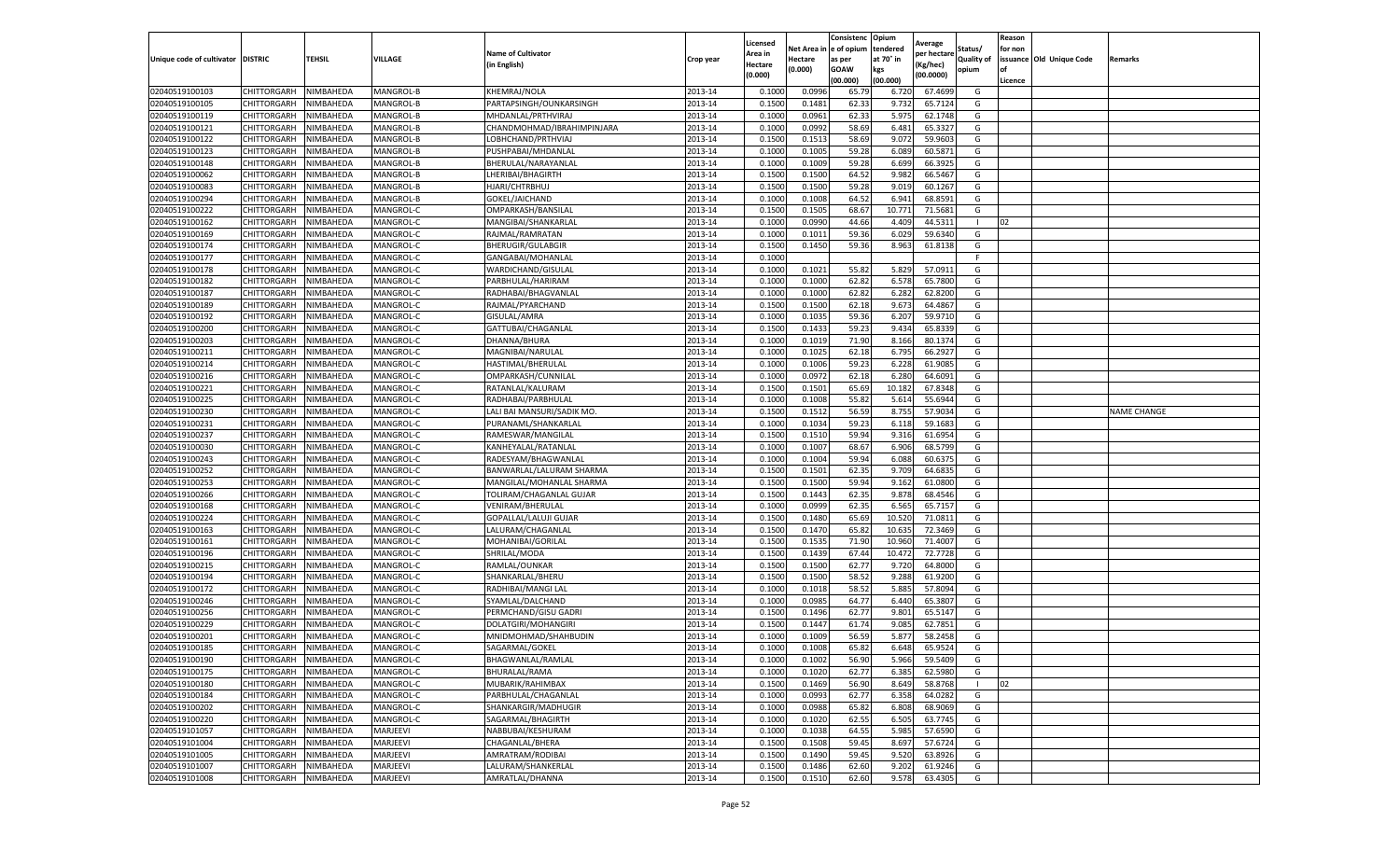|                                   |                    |           |                 |                            |           | Licensed |         | Consistenc             | Opium     |                        |                   | Reason  |                          |                     |
|-----------------------------------|--------------------|-----------|-----------------|----------------------------|-----------|----------|---------|------------------------|-----------|------------------------|-------------------|---------|--------------------------|---------------------|
|                                   |                    |           |                 | <b>Name of Cultivator</b>  |           | Area in  |         | Net Area in e of opium | tendered  | Average<br>per hectare | Status/           | for non |                          |                     |
| Unique code of cultivator DISTRIC |                    | TEHSIL    | VILLAGE         | in English)                | Crop year | Hectare  | Hectare | as per                 | at 70° in | (Kg/hec                | <b>Quality of</b> |         | issuance Old Unique Code | <b>Remarks</b>      |
|                                   |                    |           |                 |                            |           | (0.000)  | (0.000) | <b>GOAW</b>            | kgs       | (00.0000)              | opium             |         |                          |                     |
|                                   |                    |           |                 |                            |           |          |         | (00.000)               | (00.000)  |                        |                   | Licence |                          |                     |
| 02040519101010                    | CHITTORGARH        | NIMBAHEDA | MARJEEVI        | NABBUBAISHRILAL            | 2013-14   | 0.1500   | 0.1490  | 59.37                  | 9.609     | 64.4899                | G                 |         |                          |                     |
| 02040519101012                    | CHITTORGARH        | NIMBAHEDA | MARJEEVI        | SAMANDARBAI/MODJI          | 2013-14   | 0.1000   | 0.1020  | 68.27                  | 6.51      | 63.8725                | G                 |         |                          |                     |
| 02040519101015                    | CHITTORGARH        | NIMBAHEDA | MARJEEVI        | KANA/NANDA                 | 2013-14   | 0.1500   | 0.1512  | 65.62                  | 10.227    | 67.6389                | G                 |         |                          |                     |
| 02040519101017                    | CHITTORGARH        | NIMBAHEDA | MARJEEVI        | MANGILAL/SEETARAM          | 2013-14   | 0.1500   | 0.1518  | 62.60                  | 10.132    | 66.7457                | G                 |         |                          |                     |
| 02040519101025                    | CHITTORGARH        | NIMBAHEDA | MARJEEVI        | MATHURALAL/BHAGVAN         | 2013-14   | 0.1500   | 0.1495  | 65.62                  | 9.909     | 66.2809                | G                 |         |                          |                     |
| 02040519101016                    | CHITTORGARH        | NIMBAHEDA | MARJEEVI        | GANGABAI/HEERALAL          | 2013-14   | 0.1500   | 0.1558  | 65.62                  | 10.52     | 67.5674                | G                 |         |                          |                     |
| 02040519101035                    | CHITTORGARH        | NIMBAHEDA | MARJEEVI        | KANVARLAL/MOD JI           | 2013-14   | 0.1500   | 0.1468  | 61.72                  | 9.831     | 66.9687                | G                 |         |                          |                     |
| 02040519101036                    | CHITTORGARH        | NIMBAHEDA | MARJEEVI        | MOHANLAL/KESHURAM          | 2013-14   | 0.1500   | 0.1519  | 65.18                  | 9.87      | 64.9770                | G                 |         |                          |                     |
| 02040519101038                    | CHITTORGARH        | NIMBAHEDA | MARJEEVI        | MANNALAL/MEGHA             | 2013-14   | 0.1000   | 0.0961  | 65.18                  | 6.322     | 65.7856                | G                 |         |                          |                     |
| 02040519101041                    | CHITTORGARH        | NIMBAHEDA | MARJEEVI        | ONKARLAL/RODJI             | 2013-14   | 0.1500   | 0.1461  | 59.37                  | 8.685     | 59.4456                | G                 |         |                          |                     |
| 02040519101047                    | CHITTORGARH        | NIMBAHEDA | MARJEEVI        | NANDUBAI/JANIBAI           | 2013-14   | 0.1000   | 0.0967  | 59.37                  | 6.412     | 66.3082                | G                 |         |                          |                     |
| 02040519101054                    | CHITTORGARH        | NIMBAHEDA | MARJEEVI        | HARIRAM/PYARA              | 2013-14   | 0.1500   | 0.1495  | 58.81                  | 8.746     | 58.5017                | G                 |         |                          |                     |
| 02040519101034                    | CHITTORGARH        | NIMBAHEDA | MARJEEVI        | NANURAM/RODJI              | 2013-14   | 0.1000   | 0.1008  | 65.18                  | 6.490     | 64.3849                | G                 |         |                          |                     |
| 02040519101055                    | CHITTORGARH        | NIMBAHEDA | MARJEEVI        | SANTIBAI/GANPATLAL         | 2013-14   | 0.1500   | 0.1481  | 54.72                  | 8.239     | 55.6313                | G                 |         |                          |                     |
| 02040519101059                    | CHITTORGARH        | NIMBAHEDA | MARJEEVI        | CHUNNILAL/NANDA            | 2013-14   | 0.1500   | 0.1509  | 58.81                  | 9.502     | 62.9689                | G                 |         |                          |                     |
| 02040519101002                    | CHITTORGARH        | NIMBAHEDA | MARJEEVI        | SHANKERLAL/BHERULAL        | 2013-14   | 0.1000   | 0.1020  | 64.73                  | 6.704     | 65.7255                | G                 |         |                          |                     |
| 02040519101009                    | CHITTORGARH        | NIMBAHEDA | MARJEEVI        | LALU/NANDA                 | 2013-14   | 0.1500   | 0.1425  | 68.27                  | 10.201    | 71.5860                | G                 |         |                          |                     |
| 02040519101023                    | CHITTORGARH        | NIMBAHEDA | MARJEEVI        | KANIRAM/BHAGVAN            | 2013-14   | 0.1000   | 0.1015  | 54.38                  | 5.733     | 56.4828                | G                 |         |                          |                     |
| 02040519101020                    | CHITTORGARH        | NIMBAHEDA | MARJEEVI        | MADANLAL/BHANWARLAL        | 2013-14   | 0.1500   | 0.1570  | 55.72                  | 9.058     | 57.6943                | G                 |         |                          |                     |
| 02040519101018                    | CHITTORGARH        | NIMBAHEDA | MARJEEVI        | PARTHVIRAJ/KESHURAM        | 2013-14   | 0.1500   | 0.1511  | 58.81                  | 9.334     | 61.7737                | G                 |         |                          |                     |
| 02040519101066                    | CHITTORGARH        | NIMBAHEDA | MARJEEVI        | MOHANLAL/RATANLAL          | 2013-14   | 0.1500   | 0.1548  | 67.74                  | 10.209    | 65.9496                | G                 |         |                          |                     |
| 02040519101019                    | CHITTORGARH        | NIMBAHEDA | MARJEEVI        | MOHANIBAI/MODA             | 2013-14   | 0.1500   | 0.1521  | 55.72                  | 8.629     | 56.7324                | G                 |         |                          |                     |
| 02040519101043                    | CHITTORGARH        | NIMBAHEDA | MARJEEVI        | TANKUBAI/SHANKERLAL        | 2013-14   | 0.1500   | 0.1568  | 53.71                  | 8.854     | 56.4668                | G                 |         |                          |                     |
| 02040519101045                    | CHITTORGARH        | NIMBAHEDA | MARJEEVI        | MOTYABAI/GOTU              | 2013-14   | 0.1500   | 0.1548  | 59.35                  | 9.233     | 59.6447                | G                 |         |                          |                     |
| 02040519104062                    | CHITTORGARH        | NIMBAHEDA | MUNDAVLI        | BHURALAL/GULABCHAND        | 2013-14   | 0.1500   | 0.1530  | 71.91                  | 11.300    | 73.8562                | G                 |         |                          |                     |
| 02040519104004                    | CHITTORGARH        | NIMBAHEDA | MUNDAVLI        | SANTIBAI/AMRATLAL/HIRALAL  | 2013-14   | 0.1500   | 0.1506  | 62.44                  | 9.874     | 65.5644                | G                 |         |                          |                     |
| 02040519104008                    | CHITTORGARH        | NIMBAHEDA | MUNDAVLI        | PARBHULAL/KANIRAM          | 2013-14   | 0.1500   | 0.1520  | 62.44                  | 9.446     | 62.1447                | G                 |         |                          |                     |
| 02040519104013                    | CHITTORGARH        | NIMBAHEDA | MUNDAVLI        | FULLCHAND/NANDA            | 2013-14   | 0.1500   | 0.1450  | 56.53                  | 9.004     | 62.0966                | G                 |         |                          |                     |
| 02040519104016                    | CHITTORGARH        | NIMBAHEDA | MUNDAVLI        | KISHANLAL/NARAYAN          | 2013-14   | 0.1500   | 0.1493  | 59.69                  | 9.636     | 64.5412                | G                 |         |                          |                     |
| 02040519104014                    | CHITTORGARH        | NIMBAHEDA | MUNDAVLI        | GANPATLAL/NANDA            | 2013-14   | 0.1500   | 0.1508  | 59.69                  | 9.960     | 66.0477                | G                 |         |                          |                     |
| 02040519104023                    | CHITTORGARH        | NIMBAHEDA | MUNDAVLI        | BAGDIRAM/MANGILAL          | 2013-14   | 0.1500   | 0.1515  | 56.53                  | 9.303     | 61.4059                | G                 |         |                          |                     |
| 02040519104034                    | CHITTORGARH        | NIMBAHEDA | MUNDAVLI        | JAYRAJ/TARACHAND           | 2013-14   | 0.1500   | 0.1485  | 59.69                  | 9.312     | 62.7071                | G                 |         |                          |                     |
| 02040519104058                    | CHITTORGARH        | NIMBAHEDA | MUNDAVLI        | UDAYLAL/RAMLAL             | 2013-14   | 0.1000   | 0.1013  | 59.40                  | 6.135     | 60.562                 | G                 |         |                          |                     |
| 02040519104063                    | CHITTORGARH        | NIMBAHEDA | MUNDAVLI        | SIVELAL/BHAGWAN J          | 2013-14   | 0.1500   | 0.1505  | 56.75                  | 9.469     | 62.9169                | G                 |         |                          |                     |
| 02040519104064                    | CHITTORGARH        | NIMBAHEDA | MUNDAVLI        | SOBHALAL/BHNWARLAL         | 2013-14   | 0.1000   | 0.0983  | 59.40                  | 6.407     | 65.1780                | G                 |         |                          |                     |
| 02040519104070                    | CHITTORGARH        | NIMBAHEDA | MUNDAVLI        | DEVILAL/MOTYILAL           | 2013-14   | 0.1500   | 0.1519  | 59.40                  | 9.988     | 65.7538                | G                 |         |                          |                     |
| 02040519104057                    | CHITTORGARH        | NIMBAHEDA | MUNDAVLI        | HUKMICHAND/TARACHAND       | 2013-14   | 0.1500   | 0.1495  | 65.02                  | 9.995     | 66.8562                | G                 |         |                          |                     |
| 02040519104059                    | CHITTORGARH        | NIMBAHEDA | MUNDAVLI        | MANGILAL/SHANKARLAL        | 2013-14   | 0.1500   | 0.1467  | 62.44                  | 9.19      | 62.6926                | G                 |         |                          |                     |
| 02040519104009                    | CHITTORGARH        | NIMBAHEDA | MUNDAVLI        | MOTILAL/PYARIBAI           | 2013-14   | 0.1000   | 0.0986  | 56.75                  | 6.04      | 61.2576                | G                 |         |                          |                     |
| 02040519104055                    | CHITTORGARH        | NIMBAHEDA | MUNDAVLI        | RUKAMANIBAI/MOHANSINGH     | 2013-14   | 0.1000   | 0.1000  | 59.16                  | 6.313     | 63.1300                | G                 |         |                          | <b>NAME CHANGE</b>  |
| 02040519104029                    | CHITTORGARH        | NIMBAHEDA | MUNDAVLI        | UTTMCHAND/MOTILAL          | 2013-14   | 0.1000   | 0.1001  | 56.61                  | 5.92      | 59.1409                | G                 |         |                          |                     |
| 02040519104003                    | CHITTORGARH        | NIMBAHEDA | MUNDAVLI        | UDAILAL/PARTHVIRAJ         | 2013-14   | 0.1500   | 0.1480  | 59.16                  | 9.406     | 63.5541                | G                 |         |                          |                     |
| 02040519104011                    | CHITTORGARH        | NIMBAHEDA | MUNDAVLI        | MATHURALAL/SHIVLAL         | 2013-14   | 0.1000   | 0.1000  | 56.61                  | 6.227     | 62.2700                | G                 |         |                          |                     |
| 02040519104025                    | CHITTORGARH        | NIMBAHEDA | MUNDAVLI        | <b>UDAILAL/DHULA</b>       | 2013-14   | 0.1500   | 0.1543  | 59.16                  | 9.77      | 63.3182                | G                 |         |                          |                     |
| 02040519104035                    | CHITTORGARH        | NIMBAHEDA | MUNDAVLI        | KISHANLAL/GULABCHAND       | 2013-14   | 0.1000   | 0.1020  | 58.86                  | 6.391     | 62.6569                | G                 |         |                          |                     |
| 02040519104041                    | CHITTORGARH        | NIMBAHEDA | MUNDAVLI        | RADESYAM/MOTILAL           | 2013-14   | 0.1000   | 0.1020  | 61.39                  | 6.481     | 63.5392                | G                 |         |                          |                     |
| 02040519104049                    | CHITTORGARH        | NIMBAHEDA | MUNDAVLI        | SHURENDARSINGH/SAJJANSINGH | 2013-14   | 0.1500   | 0.1508  | 58.86                  | 9.451     | 62.6724                | G                 |         |                          |                     |
| 02040519104021                    | CHITTORGARH        | NIMBAHEDA | <b>MUNDAVLI</b> | MANOHARSINGH/NARANDARSINGH | 2013-14   | 0.1500   | 0.1516  | 58.86                  | 9.149     | 60.3496                | G                 |         |                          |                     |
| 02040519104042                    | CHITTORGARH        | NIMBAHEDA | <b>MUNDAVLI</b> | RAMESWARLAL/UDAYLAL        | 2013-14   | 0.1500   | 0.1471  | 58.38                  | 9.416     | 64.0109                | G                 |         |                          |                     |
| 02040519104044                    | CHITTORGARH        | NIMBAHEDA | MUNDAVLI        | MANGUSINGH/CHOGASINGH      | 2013-14   | 0.1000   | 0.0980  | 58.38                  | 5.921     | 60.4184                | G                 |         |                          |                     |
| 02040519104069                    | CHITTORGARH        | NIMBAHEDA | MUNDAVLI        | BAGDIRAM/SHIVELAL          | 2013-14   | 0.1000   | 0.0975  | 58.38                  | 6.630     | 68.0000                | G                 |         |                          |                     |
| 02040519104002                    | CHITTORGARH        | NIMBAHEDA | MUNDAVLI        | JAMNABAI/BADRILAL          | 2013-14   | 0.1500   | 0.1533  | 59.51                  | 9.700     | 63.2746                | G                 |         |                          |                     |
| 02040519104065                    | CHITTORGARH        | NIMBAHEDA | MUNDAVLI        | DHANRAJ/NANALAL            | 2013-14   | 0.1000   | 0.1040  | 59.67                  | 6.248     | 60.0769                | G                 |         |                          |                     |
| 02040519104060                    | <b>CHITTORGARH</b> | NIMBAHEDA | MUNDAVLI        | SHAMBULAL/SHANKARLAL       | 2013-14   | 0.1000   | 0.0999  | 55.73                  | 5.876     | 58.8188                | G                 |         |                          | TRANSFER/JADHSADADI |
| 02040519104075                    | CHITTORGARH        | NIMBAHEDA | MUNDAVLI        | UDAYLAL/JAGTTNAATH         | 2013-14   | 0.1000   | 0.0998  | 61.39                  | 6.762     | 67.7555                | G                 |         |                          | TRANSFER/JADHSADADI |
| 02040519106015                    | CHITTORGARH        | NIMBAHEDA | NAHRSINGHGARH   | FULCHAND/BHANWARLAL        | 2013-14   | 0.1000   |         |                        |           |                        | F                 |         |                          |                     |
| 02040519106001                    | CHITTORGARH        | NIMBAHEDA | NAHRSINGHGARH   | MANGILAL/PRTHVIRAJ         | 2013-14   | 0.1500   | 0.1496  | 49.31                  | 7.622     | 50.9492                | G                 | 04      |                          |                     |
| 02040519106002                    | CHITTORGARH        | NIMBAHEDA | NAHRSINGHGARH   | HEERALAL/KASIRAM           | 2013-14   | 0.1500   | 0.1500  | 53.34                  | 8.03      | 53.5400                | G                 |         |                          |                     |
| 02040519106016                    | <b>CHITTORGARH</b> | NIMBAHEDA | NAHRSINGHGARH   | CHAGANLAL/CHAMPALAL        | 2013-14   | 0.1500   | 0.1512  | 56.82                  | 8.929     | 59.0542                | G                 |         |                          |                     |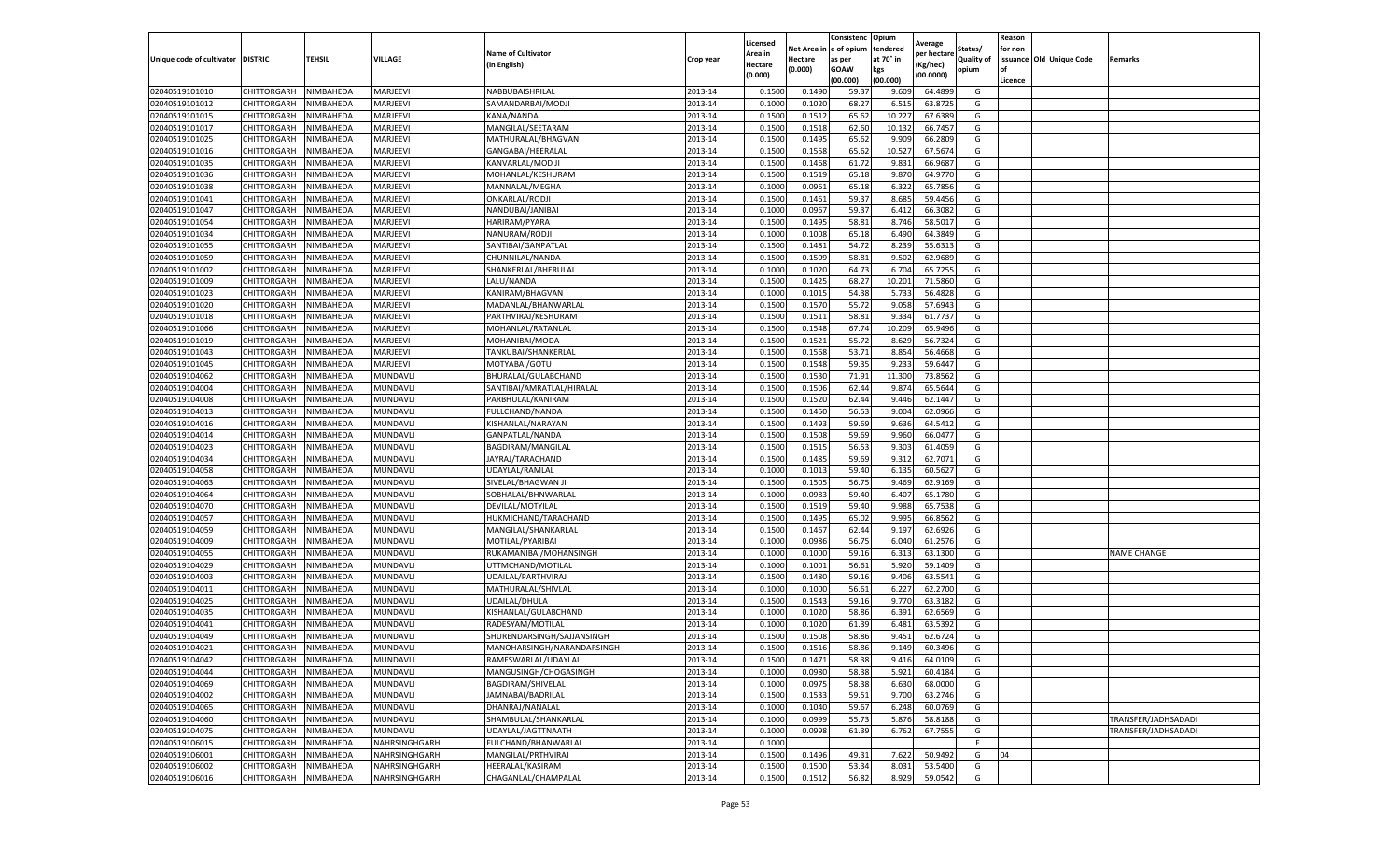|                                   |                    |                  |               |                            |           | Licensed |         | Consistenc              | Opium     | Average     |            | Reason  |                          |                         |
|-----------------------------------|--------------------|------------------|---------------|----------------------------|-----------|----------|---------|-------------------------|-----------|-------------|------------|---------|--------------------------|-------------------------|
|                                   |                    |                  |               | <b>Name of Cultivator</b>  |           | Area in  |         | Net Area in le of opium | tendered  | per hectare | Status/    | for non |                          |                         |
| Unique code of cultivator DISTRIC |                    | <b>TEHSIL</b>    | VILLAGE       | (in English)               | Crop year | Hectare  | Hectare | as per                  | at 70° in | Kg/hec)     | Quality of |         | issuance Old Unique Code | Remarks                 |
|                                   |                    |                  |               |                            |           | (0.000)  | (0.000) | GOAW                    | kgs       | (00.0000)   | opium      |         |                          |                         |
|                                   |                    |                  |               |                            |           |          |         | (00.000)                | (00.000)  |             |            | Licence |                          |                         |
| 02040519106008                    | CHITTORGARH        | NIMBAHEDA        | NAHRSINGHGARH | GOPILAL/NANDA              | 2013-14   | 0.100    | 0.099   | 63.52                   | 5.844     | 59.030      | G          |         |                          |                         |
| 02040519106019                    | CHITTORGARH        | NIMBAHEDA        | NAHRSINGHGARH | MANGILAL/BHUVANA           | 2013-14   | 0.1500   | 0.150   | 58.26                   | 9.446     | 62.973      | G          |         |                          | TRANSFER/JAMALKHEDA     |
| 02040519106020                    | CHITTORGARH        | NIMBAHEDA        | NAHRSINGHGARH | TAMMUBAI/DHANRAJ           | 2013-14   | 0.1000   | 0.1025  | 55.27                   | 5.614     | 54.770      | G          |         |                          | TRANSFER/JAMALKHEDA     |
| 02040519106007                    | CHITTORGARH        | NIMBAHEDA        | NAHRSINGHGARH | GOPILAL/BAGDIRAM           | 2013-14   | 0.1500   | 0.1485  | 58.26                   | 8.997     | 60.5859     | G          |         |                          |                         |
| 02040519106005                    | CHITTORGARH        | NIMBAHEDA        | NAHRSINGHGARH | RADHESHYAM/LAXMAN          | 2013-14   | 0.1500   | 0.1496  | 60.5                    | 9.13(     | 61.029      | G          |         |                          |                         |
| 02040519106006                    | CHITTORGARH        | NIMBAHEDA        | NAHRSINGHGARH | BADRILAL/PRTHVIRAJ         | 2013-14   | 0.1500   | 0.150   | 58.94                   | 9.136     | 60.906      | G          |         |                          |                         |
| 02040519106011                    | CHITTORGARH        | NIMBAHEDA        | NAHRSINGHGARH | MANGILAL/BHOLIRAM          | 2013-14   | 0.1000   | 0.1000  | 61.78                   | 5.851     | 58.510      | G          |         |                          | <b>NAME CHANGE</b>      |
| 02040519123023                    | CHITTORGARH        | NIMBAHEDA        | SARLAI        | DEVILAL/MODA               | 2013-14   | 0.1500   | 0.1410  | 68.27                   | 9.119     | 64.673      | G          |         |                          |                         |
| 02040519123003                    | CHITTORGARH        | NIMBAHEDA        | SARLAI        | <b>BARDICHAND/GASI</b>     | 2013-14   | 0.1500   | 0.1445  | 61.89                   | 8.461     | 58.553      | G          |         |                          |                         |
| 02040519123004                    | CHITTORGARH        | NIMBAHEDA        | SARLAI        | MOHANLAL/HARI RAM          | 2013-14   | 0.1500   | 0.1492  | 68.27                   | 9.704     | 65.0402     | G          |         |                          |                         |
| 02040519123015                    | CHITTORGARH        | NIMBAHEDA        | SARLAI        | SITABAI/SANTILAL           | 2013-14   | 0.1500   | 0.1482  | 65.17                   | 9.189     | 62.004      | G          |         |                          |                         |
| 02040519123033                    | CHITTORGARH        | NIMBAHEDA        | SARLAI        | BAGDIRAM/DALU              | 2013-14   | 0.1000   | 0.1008  | 53.39                   | 5.11(     | 50.694      | G          | 04      |                          |                         |
| 02040519123016                    | CHITTORGARH        | <b>NIMBAHEDA</b> | SARLAI        | PERMBAI/GANSYAM            | 2013-14   | 0.1500   | 0.151   | 46.98                   | 6.497     | 42.941      | G          | 04      |                          |                         |
| 02040519123002                    | CHITTORGARH        | NIMBAHEDA        | SARLAI        | BHERULAL/GANGARAM          | 2013-14   | 0.1500   | 0.1486  | 65.17                   | 9.589     | 64.528      | G          |         |                          |                         |
| 02040519123008                    | CHITTORGARH        | NIMBAHEDA        | SARLAI        | SUNDARBAI/NANURAM/GASI     | 2013-14   | 0.1500   | 0.1462  | 59.50                   | 8.449     | 57.790      | G          |         |                          |                         |
| 02040519123010                    | CHITTORGARH        | NIMBAHEDA        | SARLAI        | HIRALAL/NANURAM            | 2013-14   | 0.1500   | 0.1359  | 46.42                   | 6.01      | 44.260      | G          | 04      |                          |                         |
| 02040519123011                    | CHITTORGARH        | NIMBAHEDA        | SARLAI        | BHAGWANIBAI/CHAMPALAL      | 2013-14   | 0.1500   | 0.1461  | 59.4                    | 8.943     | 61.211      | G          |         |                          |                         |
| 02040519123021                    | CHITTORGARH        | NIMBAHEDA        | SARLAI        | RAMLAL/BHUWANA             | 2013-14   | 0.1500   | 0.1460  | 60.08                   | 8.643     | 59.198      | G          |         |                          |                         |
| 02040519123001                    | CHITTORGARH        | NIMBAHEDA        | SARLAI        | MANGILAL/PONKAR            | 2013-14   | 0.1000   | 0.097!  | 53.3                    | 4.920     | 50.461      | G          | 04      |                          |                         |
| 02040519116019                    | CHITTORGARH        | <b>NIMBAHEDA</b> | SEMLIYA-3     | RAMLAL/LAKHMICHAND         | 2013-14   | 0.1500   | 0.149   | 59.06                   | 9.610     | 64.367      | G          |         |                          |                         |
| 02040519116002                    | CHITTORGARH        | NIMBAHEDA        | SEMLIYA-3     | GISALAL/BARDICHAND         | 2013-14   | 0.1000   | 0.1000  | 54.48                   | 5.938     | 59.3800     | G          |         |                          |                         |
| 02040519116005                    | CHITTORGARH        | NIMBAHEDA        | SEMLIYA-3     | BHOLIRAM/HUKMICHAND        | 2013-14   | 0.1500   | 0.1328  | 64.52                   | 8.959     | 67.462      | G          |         |                          |                         |
| 02040519116006                    | CHITTORGARH        | NIMBAHEDA        | SEMLIYA-3     | SANTILAL/NARAYAN           | 2013-14   | 0.1000   | 0.0940  | 62.33                   | 6.242     | 66.4043     | G          |         |                          |                         |
| 02040519116007                    | CHITTORGARH        | NIMBAHEDA        | SEMLIYA-3     | GOPILAL/MANGILAL           | 2013-14   | 0.1500   | 0.1538  | 62.42                   | 10.487    | 68.186      | G          |         |                          |                         |
| 02040519116008                    | CHITTORGARH        | NIMBAHEDA        | SEMLIYA-3     | GOPILAL/PYARA              | 2013-14   | 0.1000   | 0.0992  | 56.79                   | 5.914     | 59.616      | G          |         |                          |                         |
| 02040519116021                    | CHITTORGARH        | NIMBAHEDA        | SEMLIYA-3     | BHURAIBAI/CHAMPALAL        | 2013-14   | 0.1500   | 0.1478  | 58.71                   | 9.436     | 63.843      | G          |         |                          |                         |
| 02040519116020                    | CHITTORGARH        | NIMBAHEDA        | SEMLIYA-3     | GOPILAL/MODA               | 2013-14   | 0.1000   | 0.102   | 56.51                   | 6.224     | 60.603      | G          |         |                          |                         |
| 02040519116025                    | CHITTORGARH        | NIMBAHEDA        | SEMLIYA-3     | RADHESHYAM/KANIRAM         | 2013-14   | 0.1500   | 0.1500  | 58.71                   | 9.285     | 61.900      | G          |         |                          |                         |
| 02040519116031                    | CHITTORGARH        | NIMBAHEDA        | SEMLIYA-3     | HARIRAM/DHANRAJ            | 2013-14   | 0.1000   | 0.1023  | 62.42                   | 6.572     | 64.2424     | G          |         |                          |                         |
| 02040519116040                    | CHITTORGARH        | NIMBAHEDA        | SEMLIYA-3     | CHAGANLAL/PRTHVIRAJ        | 2013-14   | 0.1000   | 0.1000  | 56.51                   | 5.877     | 58.770      | G          |         |                          |                         |
| 02040519116044                    | <b>CHITTORGARH</b> | NIMBAHEDA        | SEMLIYA-3     | HEERALAL/MOTILAL           | 2013-14   | 0.1000   | 0.1000  | 62.42                   | 6.590     | 65.900      | G          |         |                          |                         |
| 02040519116048                    | CHITTORGARH        | <b>NIMBAHEDA</b> | SEMLIYA-3     | TULSIRAM/WARDA             | 2013-14   | 0.1000   | 0.098   | 58.71                   | 6.475     | 66.071      | G          |         |                          |                         |
| 02040519116052                    | CHITTORGARH        | NIMBAHEDA        | SEMLIYA-3     | RADHESHYAM/NARAYAN         | 2013-14   | 0.1000   | 0.0949  | 62.58                   | 6.374     | 67.165      | G          |         |                          |                         |
| 02040519116054                    | CHITTORGARH        | NIMBAHEDA        | SEMLIYA-3     | DEVILAL/CHAMPALAL          | 2013-14   | 0.1000   | 0.1028  | 59.61                   | 5.987     | 58.239      | G          |         |                          |                         |
| 02040519116057                    | CHITTORGARH        | NIMBAHEDA        | SEMLIYA-3     | KAVARLAL/BHOLIRAM          | 2013-14   | 0.1500   | 0.1488  | 59.61                   | 9.640     | 64.7849     | G          |         |                          |                         |
| 02040519116059                    | CHITTORGARH        | NIMBAHEDA        | SEMLIYA-3     | PARBHULAL/SHVLAL           | 2013-14   | 0.1000   | 0.1009  | 55.4                    | 6.030     | 59.762      | G          |         |                          |                         |
| 02040519116060                    | CHITTORGARH        | NIMBAHEDA        | SEMLIYA-3     | RADHESHYAM/LAKHMICHAND     | 2013-14   | 0.1500   | 0.1493  | 62.58                   | 10.326    | 69.162      | G          |         |                          |                         |
| 02040519116023                    | CHITTORGARH        | <b>NIMBAHEDA</b> | SEMLIYA-3     | BHERULAL/HANGAMIBA         | 2013-14   | 0.1000   | 0.101   | 55.47                   | 5.626     | 55.703      | G          |         |                          |                         |
| 02040519116070                    | CHITTORGARH        | NIMBAHEDA        | SEMLIYA-3     | GANGARAM/NANURAM           | 2013-14   | 0.1000   | 0.100   | 59.61                   | 6.234     | 62.340      | G          |         |                          |                         |
| 02040519116074                    | CHITTORGARH        | NIMBAHEDA        | SEMLIYA-3     | SALUUBAI/KASHIRAM          | 2013-14   | 0.1000   | 0.1002  | 55.51                   | 5.757     | 57.455      | G          |         |                          |                         |
| 02040519116071                    | CHITTORGARH        | NIMBAHEDA        | SEMLIYA-3     | LAXMINARAYN/BAGDIRAM       | 2013-14   | 0.150    | 0.1456  | 53.0                    | 8.709     | 59.814      | G          |         |                          | TRANSFER/CHARLIABRAHMAN |
| 02040519116065                    | CHITTORGARH        | NIMBAHEDA        | SEMLIYA-3     | SEETARAM/NARAYAN           | 2013-14   | 0.1500   | 0.1496  | 55.71                   | 8.420     | 56.283      | G          |         |                          |                         |
| 02040519116015                    | CHITTORGARH        | NIMBAHEDA        | SEMLIYA-3     | BHERULAL/MOHANLAI          | 2013-14   | 0.1000   | 0.097   | 58.7                    | 5.867     | 60.484      | G          |         |                          |                         |
| 02040519116068                    | CHITTORGARH        | NIMBAHEDA        | SEMLIYA-3     | AMRATRAM/MAGNIRAM          | 2013-14   | 0.1500   | 0.147   | 62.58                   | 10.066    | 68.476      | G          |         |                          |                         |
| 02040519116003                    | CHITTORGARH        | NIMBAHEDA        | SEMLIYA-3     | HEERALAL/WARDA             | 2013-14   | 0.1500   | 0.1499  | 61.77                   | 9.786     | 65.283      | G          |         |                          |                         |
| 02040519116012                    | CHITTORGARH        | NIMBAHEDA        | SEMLIYA-3     | LAKMICHAND/GATTUBAI        | 2013-14   | 0.1500   | 0.150   | 58.7                    | 9.207     | 61.380      | G          |         |                          |                         |
| 02040519116013                    | CHITTORGARH        | NIMBAHEDA        | SEMLIYA-3     | BHAGWANIBAI/KASIRAM        | 2013-14   | 0.150    | 0.149   | 68.35                   | 11.327    | 75.7659     | G          |         |                          |                         |
| 02040519116018                    | CHITTORGARH        | <b>NIMBAHEDA</b> | SEMLIYA-3     | BHERULAL/PRATVIRAJ         | 2013-14   | 0.1500   | 0.1449  | 58.75                   | 9.610     | 66.3216     | G          |         |                          |                         |
| 02040519116028                    | CHITTORGARH        | NIMBAHEDA        | SEMLIYA-3     | BHAGVANIBAI/NANDA          | 2013-14   | 0.1000   | 0.0990  | 52.56                   | 5.534     | 55.8990     | G          |         |                          |                         |
| 02040519116032                    | CHITTORGARH        | NIMBAHEDA        | SEMLIYA-3     | KANKUBAI/HARIRAM           | 2013-14   | 0.1000   | 0.1001  | 61.77                   | 6.406     | 63.9960     | G          |         |                          |                         |
| 02040519116036                    | CHITTORGARH        | NIMBAHEDA        | SEMLIYA-3     | BAGDIRAM/GOPILAL           | 2013-14   | 0.1000   | 0.0984  | 61.77                   | 6.495     | 66.0061     | G          |         |                          |                         |
| 02040519116038                    | CHITTORGARH        | NIMBAHEDA        | SEMLIYA-3     | OUNKARLAL/TULSIRAM         | 2013-14   | 0.1500   | 0.154   | 59.51                   | 10.363    | 67.0744     | G          |         |                          |                         |
| 02040519116045                    | CHITTORGARH        | NIMBAHEDA        | SEMLIYA-3     | MAKHANLAL/SUKHLAL          | 2013-14   | 0.1500   | 0.1072  | 55.90                   | 5.941     | 55.471      | G          |         |                          |                         |
| 02040519116051                    | CHITTORGARH        | NIMBAHEDA        | SEMLIYA-3     | DHAPUBAI/MOTILAL           | 2013-14   | 0.1500   | 0.1482  | 55.11                   | 8.684     | 58.5965     | G          |         |                          |                         |
| 02040519116053                    | CHITTORGARH        | NIMBAHEDA        | SEMLIYA-3     | LAXMINARAYAN/PRTHVIRAJ     | 2013-14   | 0.1000   | 0.0990  | 58.33                   | 6.016     | 60.7677     | G          |         |                          |                         |
| 02040519116029                    | CHITTORGARH        | NIMBAHEDA        | SEMLIYA-3     | NANALAL/SUKHLAL            | 2013-14   | 0.1000   | 0.0993  | 58.67                   | 5.666     | 57.0594     | G          |         |                          |                         |
| 02040519116041                    | CHITTORGARH        | NIMBAHEDA        | SEMLIYA-3     | ARJUANSINGH/GOVERDHANSINGH | 2013-14   | 0.1000   | 0.1032  | 56.59                   | 6.023     | 58.4190     | G          |         |                          |                         |
| 02040519116077                    | CHITTORGARH        | NIMBAHEDA        | SEMLIYA-3     | UTAMCHAND/NARAYAN          | 2013-14   | 0.1000   | 0.0993  | 52.14                   | 5.318     | 53.5549     | G          |         |                          | TRANSFER/KHERABAD       |
| 02040519116076                    | CHITTORGARH        | NIMBAHEDA        | SEMLIYA-3     | <b>GULSER KHA/ALLA KAH</b> | 2013-14   | 0.1000   | 0.1020  | 60.20                   | 5.934     | 58.1765     | G          |         |                          | TRANSFER/KHERABAD       |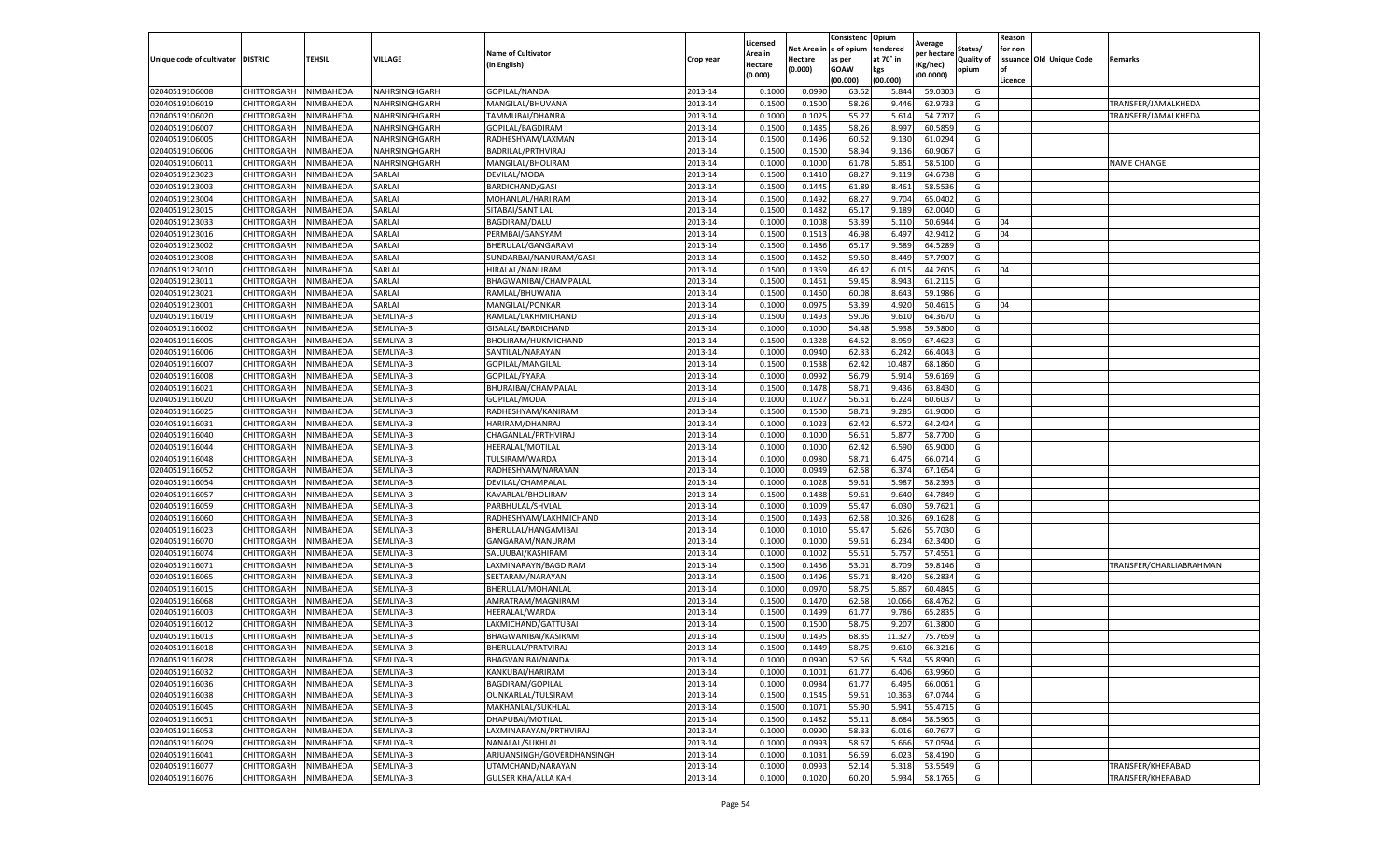|                           |                    |               |                 |                             |           | Licensed |         | Consistenc             | Opium     | Average     |                   | Reason  |                          |                    |
|---------------------------|--------------------|---------------|-----------------|-----------------------------|-----------|----------|---------|------------------------|-----------|-------------|-------------------|---------|--------------------------|--------------------|
|                           |                    |               |                 | <b>Name of Cultivator</b>   |           | Area in  |         | Net Area in e of opium | tendered  | per hectare | Status/           | for non |                          |                    |
| Unique code of cultivator | <b>DISTRIC</b>     | TEHSIL        | VILLAGE         | in English)                 | Crop year | Hectare  | Hectare | as per                 | at 70° in | (Kg/hec     | <b>Quality of</b> |         | issuance Old Unique Code | <b>Remarks</b>     |
|                           |                    |               |                 |                             |           | (0.000)  | (0.000) | <b>GOAW</b>            | kgs       | (00.0000)   | opium             |         |                          |                    |
|                           |                    |               |                 |                             |           |          |         | (00.000)               | (00.000)  |             |                   | Licence |                          |                    |
| 02040518001013            | CHITTORGARH        | <b>DUNGLA</b> | ALAKHEDI        | GOPILAL/KISHNA              | 2013-14   | 0.1000   | 0.0986  | 56.50                  | 5.795     | 58.7728     | G                 |         |                          |                    |
| 02040518001001            | CHITTORGARH        | DUNGLA        | <b>ALAKHEDI</b> | BALKISHAN/LAXMAN            | 2013-14   | 0.1500   | 0.1492  | 62.21                  | 9.580     | 64.2091     | G                 |         |                          |                    |
| 02040518001002            | CHITTORGARH        | <b>DUNGLA</b> | ALAKHEDI        | DHAPUBAI/LAXMINARAYAN       | 2013-14   | 0.1500   | 0.1461  | 62.21                  | 9.589     | 65.6331     | G                 |         |                          | <b>NAME CHANGE</b> |
| 02040518001005            | CHITTORGARH        | <b>DUNGLA</b> | ALAKHEDI        | GEHARILAL/LAXMAN            | 2013-14   | 0.1500   | 0.1476  | 56.50                  | 8.636     | 58.5095     | G                 |         |                          |                    |
| 02040518001006            | CHITTORGARH        | <b>DUNGLA</b> | ALAKHEDI        | MOHANLAL/LAXMAN             | 2013-14   | 0.1500   | 0.1491  | 61.76                  | 9.59      | 64.3192     | G                 |         |                          |                    |
| 02040518001015            | CHITTORGARH        | DUNGLA        | <b>ALAKHEDI</b> | DALIBAI/SHANKERLAL          | 2013-14   | 0.1500   | 0.1508  | 65.37                  | 10.188    | 67.5597     | G                 |         |                          | <b>NAME CHANGE</b> |
| 02040518001030            | CHITTORGARH        | <b>DUNGLA</b> | ALAKHEDI        | LAXMAN/SHOBHALAL            | 2013-14   | 0.1000   |         |                        |           |             | F                 |         |                          |                    |
| 02040518001036            | CHITTORGARH        | DUNGLA        | ALAKHEDI        | MANGILAL/NANALAL            | 2013-14   | 0.1000   | 0.0966  | 65.37                  | 6.640     | 68.7371     | G                 |         |                          |                    |
| 02040518001031            | CHITTORGARH        | DUNGLA        | <b>ALAKHEDI</b> | RATNLAL/JYOTICHAND          | 2013-14   | 0.1000   | 0.0984  | 57.45                  | 5.720     | 58.1301     | G                 |         |                          |                    |
| 02040518001008            | CHITTORGARH        | <b>DUNGLA</b> | ALAKHEDI        | OUKARLAL/MADHULAL           | 2013-14   | 0.1500   | 0.1500  | 58.04                  | 8.897     | 59.3133     | G                 |         |                          |                    |
| 02040518001027            | CHITTORGARH        | <b>DUNGLA</b> | ALAKHEDI        | <b>BHOPSINGH/RAMSINGH</b>   | 2013-14   | 0.1500   | 0.1516  | 58.14                  | 8.995     | 59.3338     | G                 |         |                          |                    |
| 02040518003009            | CHITTORGARH        | <b>DUNGLA</b> | ARNED           | SHRI LAL/BHURA JANVA        | 2013-14   | 0.1000   | 0.0980  | 59.18                  | 6.256     | 63.8367     | G                 |         |                          |                    |
| 02040518003008            | CHITTORGARH        | DUNGLA        | ARNED           | SHANKAR/DALCHAND            | 2013-14   | 0.1500   | 0.1472  | 47.22                  | 7.312     | 49.6739     | G                 | 04      |                          |                    |
| 02040518003016            | CHITTORGARH        | DUNGLA        | ARNED           | JAGNNTH/KANIRAM             | 2013-14   | 0.1500   | 0.1458  | 56.09                  | 8.694     | 59.6296     | G                 |         |                          |                    |
| 02040518003022            | CHITTORGARH        | DUNGLA        | ARNED           | DAL CHAND/PEMA              | 2013-14   | 0.1500   |         |                        |           |             | F.                |         |                          |                    |
| 02040518003045            | CHITTORGARH        | <b>DUNGLA</b> | ARNED           | HUKMI CHAND/BHANWAR LAL     | 2013-14   | 0.1000   | 0.0964  | 59.18                  | 6.265     | 64.9896     | G                 |         |                          |                    |
| 02040518003055            | CHITTORGARH        | <b>DUNGLA</b> | ARNED           | BADRI LAL/BHANWAR LAL       | 2013-14   | 0.1500   | 0.1529  | 55.66                  | 8.802     | 57.5670     | G                 |         |                          |                    |
| 02040518003030            | CHITTORGARH        | <b>DUNGLA</b> | ARNED           | OUNKAR/KALU                 | 2013-14   | 0.1500   | 0.1518  | 56.09                  | 8.974     | 59.1173     | G                 |         |                          |                    |
| 02040518003002            | CHITTORGARH        | DUNGLA        | ARNED           | JAGNATH/OUNKAR              | 2013-14   | 0.1000   | 0.0982  | 56.93                  | 5.685     | 57.8921     | G                 |         |                          | <b>NAME CHANGE</b> |
| 02040518003004            | CHITTORGARH        | DUNGLA        | ARNED           | CHOGA LAL/SHVA JANVA        | 2013-14   | 0.1000   | 0.0960  | 56.93                  | 5.904     | 61.5000     | G                 |         |                          |                    |
| 02040518003005            | CHITTORGARH        | <b>DUNGLA</b> | ARNED           | MOHANLAL/GOKEL              | 2013-14   | 0.1000   | 0.0968  | 59.20                  | 6.267     | 64.7417     | G                 |         |                          | <b>NAME CHANGE</b> |
| 02040518003006            | CHITTORGARH        | DUNGLA        | ARNED           | LAXMAN/BABRU                | 2013-14   | 0.1000   |         |                        |           |             | F                 |         |                          |                    |
| 02040518003011            | CHITTORGARH        | <b>DUNGLA</b> | ARNED           | RUKAMNIBAI/SHAMBHU LAL      | 2013-14   | 0.1500   | 0.1487  | 59.18                  | 9.173     | 61.6880     | G                 |         |                          | <b>NAME CHANGE</b> |
| 02040518003031            | CHITTORGARH        | DUNGLA        | ARNED           | PANALAL/JAGNNTH             | 2013-14   | 0.1000   | 0.0968  | 56.14                  | 5.863     | 60.5682     | G                 |         |                          |                    |
| 02040518003032            | CHITTORGARH        | <b>DUNGLA</b> | ARNED           | POKHAR LAL/CHTRBHUJ         | 2013-14   | 0.1500   | 0.1436  | 56.14                  | 9.816     | 68.3565     | G                 |         |                          |                    |
| 02040518003046            | CHITTORGARH        | DUNGLA        | ARNED           | <b>GOTAM PURI/RAM PURI</b>  | 2013-14   | 0.1000   |         |                        |           |             | F.                |         |                          |                    |
| 02040518003050            | CHITTORGARH        | DUNGLA        | ARNED           | BHANWAR LAL/BHURA           | 2013-14   | 0.1500   | 0.0977  | 54.56                  | 6.119     | 62.6305     | G                 |         |                          |                    |
| 02040518003051            | CHITTORGARH        | <b>DUNGLA</b> | ARNED           | NKSTRMAL/HEERA              | 2013-14   | 0.1000   | 0.1029  | 56.58                  | 6.402     | 62.2157     | G                 |         |                          | <b>NAME CHANGE</b> |
| 02040518003057            | CHITTORGARH        | <b>DUNGLA</b> | ARNED           | MOHAN PURI/MADHO PURI       | 2013-14   | 0.1500   | 0.1494  | 59.20                  | 9.396     | 62.8916     | G                 |         |                          |                    |
| 02040518003014            | CHITTORGARH        | <b>DUNGLA</b> | ARNED           | KALU/UDAI LAL LUHAR         | 2013-14   | 0.1500   |         |                        |           |             | F.                |         |                          |                    |
| 02040518003010            | CHITTORGARH        | DUNGLA        | ARNED           | HUKMI CHAND/MATURA LAL      | 2013-14   | 0.1500   |         |                        |           |             | F                 |         |                          |                    |
| 02040518003023            | CHITTORGARH        | DUNGLA        | ARNED           | <b>BADAMI BAI/OUNKAR JI</b> | 2013-14   | 0.1500   | 0.1488  | 59.20                  | 9.717     | 65.3024     | G                 |         |                          |                    |
| 02040518003028            | CHITTORGARH        | DUNGLA        | ARNED           | KISHAN LAL/BHAGVAN          | 2013-14   | 0.1500   | 0.1462  | 65.12                  | 9.833     | 67.2572     | G                 |         |                          |                    |
| 02040518003019            | CHITTORGARH        | DUNGLA        | ARNED           | DALLI CHAND/GANGA RAM       | 2013-14   | 0.1000   |         |                        |           |             | F.                |         |                          |                    |
| 02040518003059            | CHITTORGARH        | <b>DUNGLA</b> | ARNED           | KISHAN LAL/BHAGVAN          | 2013-14   | 0.1000   | 0.0960  | 56.93                  | 5.620     | 58.5417     | G                 |         |                          |                    |
| 02040518003038            | CHITTORGARH        | <b>DUNGLA</b> | ARNED           | SHOHANI BAI/DOLATRAM        | 2013-14   | 0.1500   | 0.1432  | 59.57                  | 9.489     | 66.2640     | G                 |         |                          |                    |
| 02040518003060            | CHITTORGARH        | <b>DUNGLA</b> | ARNED           | HEERA LAL/CUNNI LAL         | 2013-14   | 0.1500   |         |                        |           |             | F.                |         |                          |                    |
| 02040518005020            | CHITTORGARH        | DUNGLA        | BADVAI          | <b>GENESH/RUP LAL</b>       | 2013-14   | 0.1000   | 0.0962  | 51.39                  | 4.067     | 42.2765     | G                 | 04      |                          |                    |
| 02040518005022            | CHITTORGARH        | DUNGLA        | <b>BADVAI</b>   | KALU LAL/NAVLA              | 2013-14   | 0.1000   |         |                        |           |             | F.                |         |                          |                    |
| 02040518005019            | CHITTORGARH        | <b>DUNGLA</b> | <b>BADVAI</b>   | MOHANI BAI/PRATVIRAJ        | 2013-14   | 0.1000   | 0.0528  | 67.73                  | 2.941     | 55.7008     | G                 |         |                          |                    |
| 02040518005016            | CHITTORGARH        | DUNGLA        | <b>BADVAI</b>   | LAXMILAL/SHANKER LAL        | 2013-14   | 0.1000   | 0.0962  | 48.26                  | 3.957     | 41.1331     | G                 | 04      |                          |                    |
| 02040518005006            | CHITTORGARH        | <b>DUNGLA</b> | <b>BADVAI</b>   | BANSI LAL/LAXMI RAM         | 2013-14   | 0.1000   | 0.0959  | 50.68                  | 4.047     | 42.2002     | G                 | 04      |                          |                    |
| 02040518005014            | CHITTORGARH        | DUNGLA        | <b>BADVAI</b>   | <b>GASI LAL/NATHU LAL</b>   | 2013-14   | 0.1000   | 0.0969  | 56.64                  | 4.361     | 45.0052     | G                 | 04      |                          |                    |
| 02040518005013            | CHITTORGARH        | <b>DUNGLA</b> | <b>BADVAI</b>   | MANGI LAL/KHESYA            | 2013-14   | 0.1000   | 0.0959  | 48.19                  | 3.835     | 39.9896     | G                 | 04      |                          |                    |
| 02040518007007            | <b>CHITTORGARH</b> | <b>DUNGLA</b> | BHANAKHEDI      | KISHANLAL/HEERALAI          | 2013-14   | 0.1000   | 0.0953  | 64.06                  | 5.967     | 62.6128     | G                 |         |                          |                    |
| 02040518007002            | CHITTORGARH        | DUNGLA        | BHANAKHEDI      | KESHURAM/OUNKAR             | 2013-14   | 0.1000   | 0.0946  | 61.11                  | 6.190     | 65.4334     | G                 |         |                          |                    |
| 02040518007006            | CHITTORGARH        | DUNGLA        | BHANAKHEDI      | NANALAL/SUKHLAL             | 2013-14   | 0.1500   |         |                        |           |             | F.                |         |                          |                    |
| 02040518007008            | CHITTORGARH        | <b>DUNGLA</b> | BHANAKHEDI      | LAXMICHAND/GASHI            | 2013-14   | 0.1500   | 0.1472  | 61.11                  | 9.001     | 61.1481     | G                 |         |                          |                    |
| 02040518007010            | CHITTORGARH        | <b>DUNGLA</b> | BHANAKHEDI      | SURJDEVI/VENDIRAM           | 2013-14   | 0.1500   |         |                        |           |             | F                 |         |                          | <b>NAME CHANGE</b> |
| 02040518007001            | CHITTORGARH        | <b>DUNGLA</b> | BHANAKHEDI      | LAXMILAL/OUNKAR             | 2013-14   | 0.1000   | 0.0972  | 59.59                  | 5.721     | 58.8580     | G                 |         |                          |                    |
| 02040518013018            | CHITTORGARH        | <b>DUNGLA</b> | <b>BILOT</b>    | <b>GOLABI BAI/HEMA</b>      | 2013-14   | 0.1500   | 0.1496  | 56.20                  | 8.856     | 59.1979     | G                 |         |                          |                    |
| 02040518013038            | CHITTORGARH        | <b>DUNGLA</b> | <b>BILOT</b>    | SANTI LAL/KISHAN LAL        | 2013-14   | 0.1500   | 0.1500  | 61.38                  | 10.277    | 68.5133     | G                 |         |                          |                    |
| 02040518013001            | CHITTORGARH        | <b>DUNGLA</b> | <b>BILOT</b>    | GANGABAI/KISHAN LAL         | 2013-14   | 0.1500   | 0.1500  | 59.92                  | 9.690     | 64.6000     | G                 |         |                          |                    |
| 02040518013013            | <b>CHITTORGARH</b> | <b>DUNGLA</b> | <b>BILOT</b>    | GOTM/DEVA                   | 2013-14   | 0.1500   | 0.1498  | 56.18                  | 8.796     | 58.7183     | G                 |         |                          |                    |
| 02040518013017            | CHITTORGARH        | <b>DUNGLA</b> | <b>BILOT</b>    | KESHURAM/BHAGVAN            | 2013-14   | 0.1500   | 0.1529  | 59.92                  | 9.407     | 61.5239     | G                 |         |                          |                    |
| 02040518013019            | <b>CHITTORGARH</b> | <b>DUNGLA</b> | <b>BILOT</b>    | RUPA/MODA                   | 2013-14   | 0.1500   | 0.1519  | 52.67                  | 7.855     | 51.7117     | G                 |         |                          |                    |
| 02040518013030            | CHITTORGARH        | <b>DUNGLA</b> | <b>BILOT</b>    | SHANKAR LAL/RAMA            | 2013-14   | 0.1500   | 0.1480  | 59.92                  | 9.442     | 63.7973     | G                 |         |                          |                    |
| 02040518013031            | CHITTORGARH        | DUNGLA        | <b>BILOT</b>    | PREMIBAI/JASHRAJ            | 2013-14   | 0.1500   | 0.1505  | 56.18                  | 9.334     | 62.0199     | G                 |         |                          | <b>NAME CHANGE</b> |
| 02040518013040            | <b>CHITTORGARH</b> | <b>DUNGLA</b> | <b>BILOT</b>    | RAMESAR LAL/KISHAN LAL      | 2013-14   | 0.1500   | 0.1498  | 62.54                  | 10.400    | 69.4259     | G                 |         |                          |                    |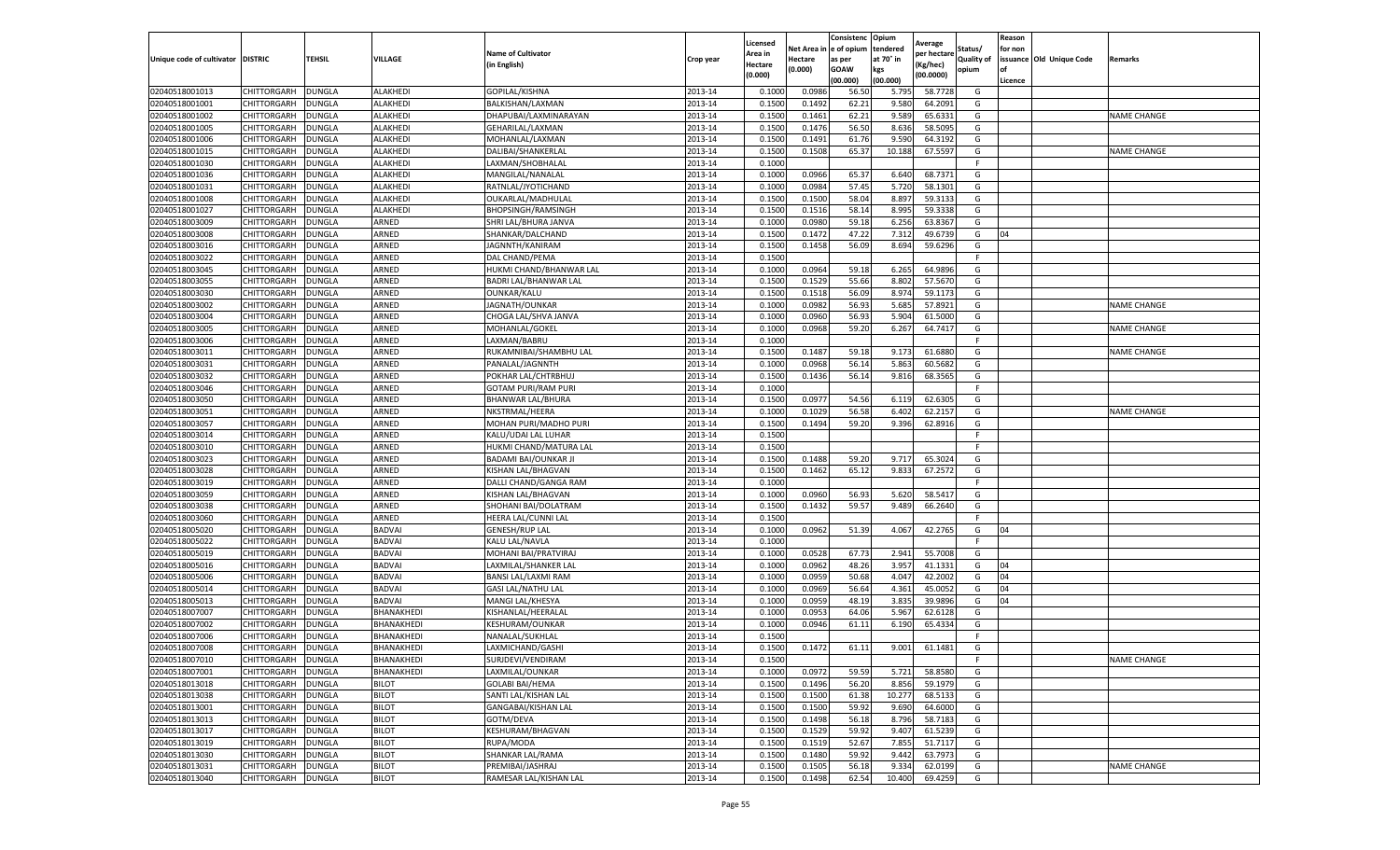|                                   |                            |                                |                              |                                           |                    | Licensed         |                  | Consistenc     | Opium           | Average           |                   | Reason  |                          |                        |
|-----------------------------------|----------------------------|--------------------------------|------------------------------|-------------------------------------------|--------------------|------------------|------------------|----------------|-----------------|-------------------|-------------------|---------|--------------------------|------------------------|
|                                   |                            |                                |                              | <b>Name of Cultivator</b>                 |                    | Area in          | Net Area         | e of opium     | tendered        | per hectarı       | Status/           | for non |                          |                        |
| Unique code of cultivator DISTRIC |                            | TEHSIL                         | VILLAGE                      | (in English)                              | Crop year          | Hectare          | Hectare          | as per         | at 70° in       | (Kg/hec)          | <b>Quality of</b> |         | issuance Old Unique Code | Remarks                |
|                                   |                            |                                |                              |                                           |                    | (0.000)          | (0.000)          | <b>GOAW</b>    | kgs             | (00.0000)         | opium             | οf      |                          |                        |
|                                   |                            |                                |                              |                                           |                    |                  |                  | (00.000)       | (00.000)        |                   |                   | Licence |                          |                        |
| 02040518013044                    | CHITTORGARH                | <b>DUNGLA</b>                  | <b>BILOT</b>                 | NARAYAN/BABRU BDA                         | 2013-14            | 0.1500           | 0.1496           | 58.60          | 9.535           | 63.7366           | G                 |         |                          |                        |
| 02040518013055                    | CHITTORGARH                | <b>DUNGLA</b>                  | <b>BILOT</b>                 | DANRAJ/KHUMA                              | 2013-14            | 0.1000           | 0.1008           | 56.18          | 6.019           | 59.7123           | G                 |         |                          |                        |
| 02040518013056                    | CHITTORGARH                | DUNGLA                         | <b>BILOT</b>                 | GOPILAL/GANGARAM                          | 2013-14            | 0.1500           | 0.1470           | 56.18          | 8.965           | 60.9864           | G                 |         |                          |                        |
| 02040518013028                    | CHITTORGARH                | <b>DUNGLA</b>                  | <b>BILOT</b>                 | MANGI LAL/NENA                            | 2013-14            | 0.1500           | 0.1508           | 58.60          | 9.912           | 65.7294           | G                 |         |                          |                        |
| 02040518013032                    | CHITTORGARH                | <b>DUNGLA</b>                  | <b>BILOT</b>                 | NARAYAN/OUNKAR                            | 2013-14            | 0.1500           | 0.1474           | 56.08          | 8.957           | 60.7666<br>71.882 | G<br>G            |         |                          |                        |
| 02040518013003                    | CHITTORGARH<br>CHITTORGARH | DUNGLA<br><b>DUNGLA</b>        | <b>BILOT</b><br><b>BILOT</b> | <b>HEMERIBAI/NETRAM</b>                   | 2013-14<br>2013-14 | 0.1000<br>0.1500 | 0.0972<br>0.1474 | 64.78<br>62.54 | 6.987           | 68.6771           | G                 |         |                          |                        |
| 02040518013037<br>02040518013039  |                            |                                |                              | NANU RAM/FARTA                            | 2013-14            | 0.1500           | 0.1506           | 62.54          | 10.123<br>9.694 | 64.369            |                   |         |                          |                        |
| 02040518013049                    | CHITTORGARH                | DUNGLA                         | <b>BILOT</b><br><b>BILOT</b> | LOBHCHAND/BHAGVAN<br><b>BABU LAL/GOPI</b> | 2013-14            | 0.1500           | 0.1514           | 58.60          | 9.317           | 61.5390           | G<br>G            |         |                          |                        |
| 02040518013051                    | CHITTORGARH<br>CHITTORGARH | <b>DUNGLA</b><br><b>DUNGLA</b> | <b>BILOT</b>                 | <b>GEMERIBAI/BHAJJA</b>                   | 2013-14            | 0.1000           | 0.1013           | 56.08          | 5.704           | 56.3080           | G                 |         |                          |                        |
| 02040518013020                    | CHITTORGARH                | <b>DUNGLA</b>                  | <b>BILOT</b>                 | HANSRFAJ/GOTTU                            | 2013-14            | 0.1500           | 0.1545           | 58.60          | 9.443           | 61.1197           | G                 |         |                          | <b>NAME CHANGE</b>     |
| 02040518013027                    | CHITTORGARH                | <b>DUNGLA</b>                  | <b>BILOT</b>                 | NARAYAN/RUPA                              | 2013-14            | 0.1500           | 0.1500           | 71.90          | 12.192          | 81.2800           | G                 |         |                          |                        |
| 02040518013002                    | CHITTORGARH                | DUNGLA                         | <b>BILOT</b>                 | SANTI LAL/PYARA                           | 2013-14            | 0.1000           | 0.1015           | 62.54          | 6.209           | 61.1724           | G                 |         |                          |                        |
| 02040518013016                    | CHITTORGARH                | <b>DUNGLA</b>                  | <b>BILOT</b>                 | <b>BAGDI RAM/GOKAL</b>                    | 2013-14            | 0.1500           | 0.1520           | 64.78          | 11.33           | 74.585            |                   | 02      |                          |                        |
| 02040518014103                    | CHITTORGARH                | DUNGLA                         | CHIKARDA                     | NANALAL/BHERULAI                          | 2013-14            | 0.1000           | 0.1008           | 59.45          | 6.276           | 62.2619           | G                 |         |                          |                        |
| 02040518014032                    | CHITTORGARH                | <b>DUNGLA</b>                  | CHIKARDA                     | GASIRAM/DHULLA                            | 2013-14            | 0.1500           | 0.1549           | 59.64          | 10.403          | 67.1595           | G                 |         |                          |                        |
| 02040518014044                    | CHITTORGARH                | <b>DUNGLA</b>                  | CHIKARDA                     | DALU/DUNGAJI                              | 2013-14            | 0.1500           | 0.1482           | 62.60          | 9.801           | 66.1336           | G                 |         |                          |                        |
| 02040518014051                    | CHITTORGARH                | <b>DUNGLA</b>                  | CHIKARDA                     | LAXMILAL/FAKIRCHAND GARG                  | 2013-14            | 0.1000           | 0.1032           | 70.61          | 7.555           | 73.2074           | G                 |         |                          |                        |
| 02040518014061                    | CHITTORGARH                | DUNGLA                         | CHIKARDA                     | JAMUNALAL/CHATARBHUJ DARJI                | 2013-14            | 0.1000           | 0.1018           | 59.64          | 2.266           | 22.2593           | G                 | 04      |                          |                        |
| 02040518014108                    | CHITTORGARH                | DUNGLA                         | CHIKARDA                     | MANGILAL/VENAJI                           | 2013-14            | 0.1000           | 0.0978           | 70.61          | 7.202           | 73.6401           | G                 |         |                          |                        |
| 02040518014107                    | CHITTORGARH                | <b>DUNGLA</b>                  | CHIKARDA                     | TARACHAND/TIKAMCHAND                      | 2013-14            | 0.1000           | 0.0965           | 62.60          | 6.475           | 67.0984           | G                 |         |                          |                        |
| 02040518014039                    | CHITTORGARH                | DUNGLA                         | CHIKARDA                     | CHATARBHUJ/DHUNGAJI                       | 2013-14            | 0.1000           | 0.0980           | 59.64          | 1.840           | 18.7755           | G                 | 04      |                          |                        |
| 02040518014067                    | CHITTORGARH                | <b>DUNGLA</b>                  | CHIKARDA                     | HAJARI/KISHANA JAT                        | 2013-14            | 0.1500           | 0.1454           | 64.67          | 9.701           | 66.7194           | G                 |         |                          |                        |
| 02040518014017                    | CHITTORGARH                | <b>DUNGLA</b>                  | CHIKARDA                     | GOPALDAS/KISHNADAS                        | 2013-14            | 0.1500           |                  |                |                 |                   |                   |         |                          |                        |
| 02040518014114                    | CHITTORGARH                | DUNGLA                         | CHIKARDA                     | RATAN/NARAYAN                             | 2013-14            | 0.1500           | 0.1430           | 59.46          | 9.471           | 66.2308           | G                 |         |                          | TRANSFER/BHATOLIGUJRAN |
| 02040518014115                    | CHITTORGARH                | <b>DUNGLA</b>                  | CHIKARDA                     | KALU/BABRU                                | 2013-14            | 0.1000           | 0.1000           | 59.46          | 6.311           | 63.1100           | G                 |         |                          |                        |
| 02040518015107                    | CHITTORGARH                |                                |                              | GANGABAI/DHANRAJ                          | 2013-14            | 0.1500           | 0.1500           | 65.43          | 10.927          | 72.8467           | G                 |         |                          |                        |
| 02040518015001                    | CHITTORGARH                | DUNGLA<br><b>DUNGLA</b>        | <b>DELWAS</b><br>DELWAS      | DAPUBAI/FULCHAND                          | 2013-14            | 0.1000           | 0.1022           | 58.92          | 6.296           | 61.6047           | G                 |         |                          |                        |
| 02040518015007                    | CHITTORGARH                | <b>DUNGLA</b>                  | <b>DELWAS</b>                | CHANDRPARKASH/FULCHAND                    | 2013-14            | 0.1500           | 0.1488           | 62.84          | 10.261          | 68.9583           | G                 |         |                          |                        |
| 02040518015006                    | CHITTORGARH                | <b>DUNGLA</b>                  | DELWAS                       | UDHA/RAMA                                 | 2013-14            | 0.1500           | 0.1500           | 70.16          | 11.306          | 75.3733           | G                 |         |                          |                        |
| 02040518015010                    | CHITTORGARH                | DUNGLA                         | <b>DELWAS</b>                | NARAYAN LAL/BHAGVAN LAL                   | 2013-14            | 0.1500           | 0.1543           | 62.66          | 10.598          | 68.6844           | G                 |         |                          |                        |
| 02040518015014                    | CHITTORGARH                | DUNGLA                         | <b>DELWAS</b>                | <b>BHANWAR LAL/LALU</b>                   | 2013-14            | 0.1500           | 0.1506           | 59.17          | 9.864           | 65.4980           | G                 |         |                          |                        |
| 02040518015017                    | CHITTORGARH                | <b>DUNGLA</b>                  | <b>DELWAS</b>                | RATAN LAL/CHATARBHUJ                      | 2013-14            | 0.1500           | 0.1466           | 65.43          | 10.74           | 73.3220           | G                 |         |                          |                        |
| 02040518015018                    | CHITTORGARH                | <b>DUNGLA</b>                  | <b>DELWAS</b>                | NAVLA/AANDA                               | 2013-14            | 0.1500           | 0.1476           | 59.1           | 10.025          | 67.9201           | G                 |         |                          |                        |
| 02040518015021                    | CHITTORGARH                | <b>DUNGLA</b>                  | <b>DELWAS</b>                | NATHU/BABRU                               | 2013-14            | 0.1500           | 0.1550           | 59.17          | 9.932           | 64.0774           | G                 |         |                          |                        |
| 02040518015022                    | CHITTORGARH                | <b>DUNGLA</b>                  | DELWAS                       | DALLA/BABRU                               | 2013-14            | 0.1500           | 0.1539           | 56.56          | 9.987           | 64.8928           | G                 |         |                          |                        |
| 02040518015023                    | CHITTORGARH                | <b>DUNGLA</b>                  | <b>DELWAS</b>                | RUP LAL/LALU                              | 2013-14            | 0.1000           | 0.1030           | 56.56          | 6.391           | 62.0485           | G                 |         |                          |                        |
| 02040518015024                    | CHITTORGARH                | DUNGLA                         | <b>DELWAS</b>                | MOHAN LAL/LALU                            | 2013-14            | 0.1500           | 0.1500           | 56.36          | 9.082           | 60.5467           | G                 |         |                          |                        |
| 02040518015043                    | CHITTORGARH                | DUNGLA                         | <b>DELWAS</b>                | RAMA/HEERA                                | 2013-14            | 0.1500           | 0.1510           | 67.44          | 10.694          | 70.821            | G                 |         |                          |                        |
| 02040518015047                    | CHITTORGARH                | <b>DUNGLA</b>                  | <b>DELWAS</b>                | BHANWAR LAL/BHERU LAL                     | 2013-14            | 0.1000           | 0.0987           | 59.63          | 6.397           | 64.8126           | G                 |         |                          |                        |
| 02040518015060                    | CHITTORGARH                | <b>DUNGLA</b>                  | <b>DELWAS</b>                | DEVI DAS / BOJI DAS                       | 2013-14            | 0.1500           | 0.1509           | 59.63          | 9.984           | 66.1630           | G                 |         |                          |                        |
| 02040518015061                    | CHITTORGARH                | <b>DUNGLA</b>                  | DELWAS                       | MITHU DAS/BHOJI DAS                       | 2013-14            | 0.1500           | 0.1525           | 59.63          | 9.600           | 62.9508           | G                 |         |                          |                        |
| 02040518015073                    | CHITTORGARH                | <b>DUNGLA</b>                  | <b>DELWAS</b>                | WAKTA/NARAYAN                             | 2013-14            | 0.1500           | 0.1540           | 58.68          | 9.934           | 64.5065           | G                 |         |                          |                        |
| 02040518015093                    | CHITTORGARH                | DUNGLA                         | DELWAS                       | <b>BABRU/DEVA</b>                         | 2013-14            | 0.1500           | 0.1468           | 62.66          | 9.685           | 65.9741           | G                 |         |                          |                        |
| 02040518015113                    | CHITTORGARH                | <b>DUNGLA</b>                  | <b>DELWAS</b>                | KISHAN LAL/CHMPA LAL                      | 2013-14            | 0.1500           | 0.1546           | 56.36          | 9.630           | 62.2898           | G                 |         |                          |                        |
| 02040518015119                    | CHITTORGARH                | <b>DUNGLA</b>                  | <b>DELWAS</b>                | LACHIRAM/ONKAR MEGWAL                     | 2013-14            | 0.1500           | 0.1505           | 56.7           | 9.121           | 60.6047           | G                 |         |                          |                        |
| 02040518015120                    | CHITTORGARH                | <b>DUNGLA</b>                  | <b>DELWAS</b>                | SURESH/RATANLAL/SALUBAI                   | 2013-14            | 0.1500           | 0.1502           | 65.43          | 10.833          | 72.1238           | G                 |         |                          |                        |
| 02040518015089                    | CHITTORGARH                | <b>DUNGLA</b>                  | <b>DELWAS</b>                | <b>OUNKAR/BHAGWAN</b>                     | 2013-14            | 0.1500           | 0.1456           | 56.75          | 9.194           | 63.1456           | G                 |         |                          |                        |
| 02040518015108                    | <b>CHITTORGARH</b>         | <b>DUNGLA</b>                  | <b>DELWAS</b>                | FULCHNAD/CHAMPA LAL                       | 2013-14            | 0.1500           | 0.1488           | 58.68          | 9.422           | 63.3199           |                   | 02      |                          |                        |
| 02040518015090                    | CHITTORGARH                | <b>DUNGLA</b>                  | <b>DELWAS</b>                | RUP LAL/SHAMBHULAL                        | 2013-14            | 0.1000           | 0.0939           | 55.78          | 5.578           | 59.4036           | G                 |         |                          |                        |
| 02040518015030                    | CHITTORGARH                | <b>DUNGLA</b>                  | DELWAS                       | <b>OUNKAR LAL/RAM LAL</b>                 | 2013-14            | 0.1500           | 0.1465           | 62.66          | 9.712           | 66.2935           | G                 |         |                          |                        |
| 02040518015053                    | CHITTORGARH                | <b>DUNGLA</b>                  | DELWAS                       | NOKVKAND/MTHRA                            | 2013-14            | 0.1000           | 0.1033           | 67.44          | 7.563           | 73.2139           | G                 |         |                          |                        |
| 02040518015072                    | CHITTORGARH                | <b>DUNGLA</b>                  | DELWAS                       | SANTOSHRAM/CHTRBHUJ                       | 2013-14            | 0.1000           | 0.1005           | 62.66          | 7.063           | 70.2786           | G                 |         |                          |                        |
| 02040518015075                    | CHITTORGARH                | <b>DUNGLA</b>                  | <b>DELWAS</b>                | NANU RAM/BHERA                            | 2013-14            | 0.1000           | 0.0997           | 50.92          | 5.587           | 56.0381           | G                 |         |                          |                        |
| 02040518015081                    | CHITTORGARH                | <b>DUNGLA</b>                  | DELWAS                       | <b>OUNKAR/GANGA RAM</b>                   | 2013-14            | 0.1500           | 0.1459           | 58.68          | 9.934           | 68.0877           | G                 |         |                          |                        |
| 02040518015087                    | CHITTORGARH                | <b>DUNGLA</b>                  | DELWAS                       | <b>BHART LAL/NATHU LAL</b>                | 2013-14            | 0.1500           | 0.1485           | 58.74          | 9.558           | 64.3636           | G                 |         |                          |                        |
| 02040518015101                    | CHITTORGARH                | <b>DUNGLA</b>                  | <b>DELWAS</b>                | CHGAN LAL/OUNKAR LAL                      | 2013-14            | 0.1500           | 0.1530           | 55.78          | 9.172           | 59.9477           | G                 |         |                          |                        |
| 02040518015116                    | CHITTORGARH                | <b>DUNGLA</b>                  | <b>DELWAS</b>                | NAVL SINGH/BHUVANI SINGH                  | 2013-14            | 0.1500           | 0.1528           | 53.62          | 8.365           | 54.7448           | G                 |         |                          |                        |
| 02040518015002                    | CHITTORGARH                | <b>DUNGLA</b>                  | <b>DELWAS</b>                | GAMERA/DALU                               | 2013-14            | 0.1500           | 0.1521           | 58.74          | 9.449           | 62.1236           | G                 |         |                          |                        |
|                                   |                            |                                |                              |                                           |                    |                  |                  |                |                 |                   |                   |         |                          |                        |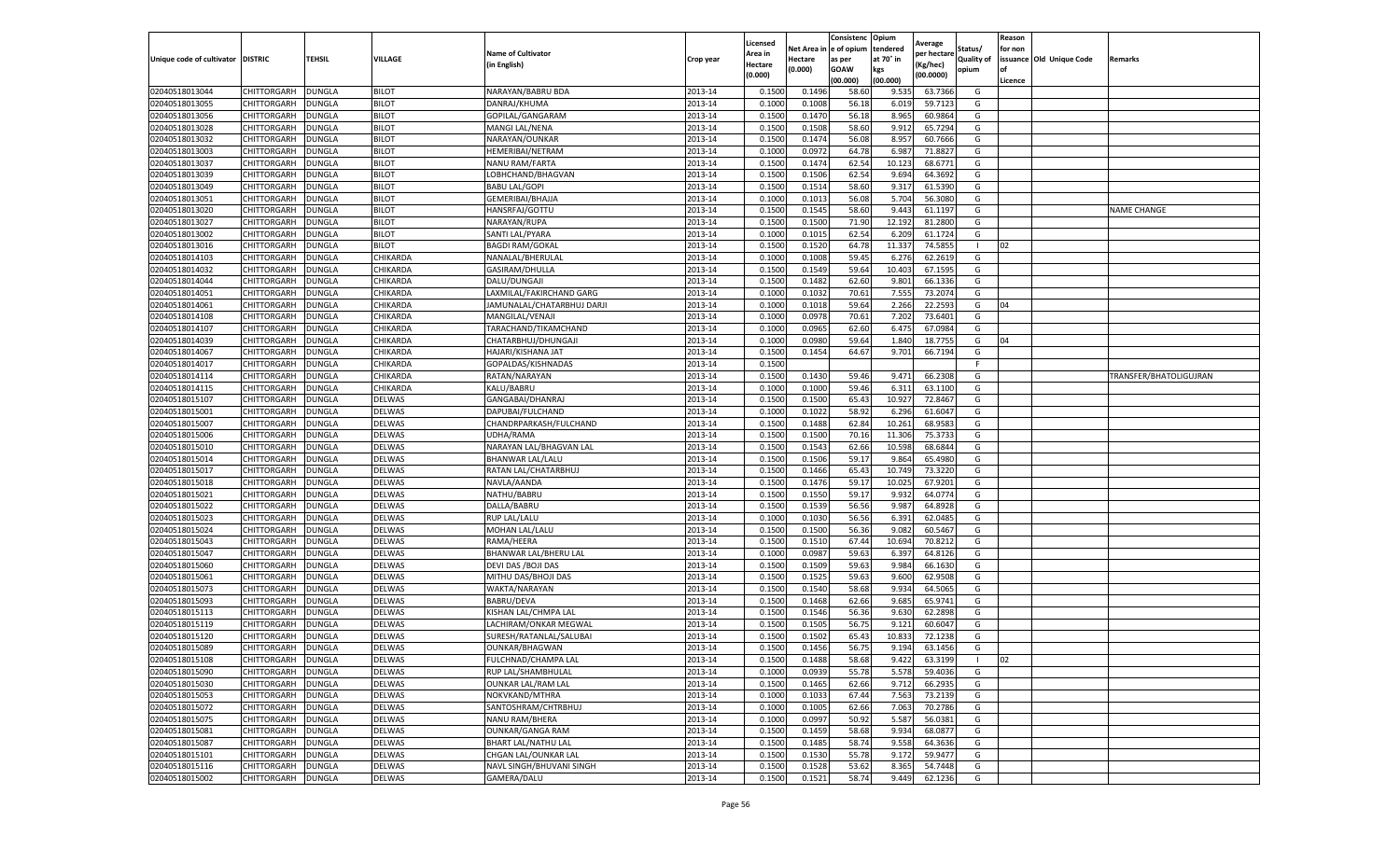|                           |                    |               |                 |                           |           | Licensed |         | Consistenc             | Opium     |                        |                   | Reason  |                          |                    |
|---------------------------|--------------------|---------------|-----------------|---------------------------|-----------|----------|---------|------------------------|-----------|------------------------|-------------------|---------|--------------------------|--------------------|
|                           |                    |               |                 | <b>Name of Cultivator</b> |           | Area in  |         | Net Area in e of opium | tendered  | Average<br>per hectare | Status/           | for non |                          |                    |
| Unique code of cultivator | <b>DISTRIC</b>     | TEHSIL        | VILLAGE         | in English)               | Crop year | Hectare  | Hectare | as per                 | at 70° in | (Kg/hec                | <b>Quality of</b> |         | issuance Old Unique Code | <b>Remarks</b>     |
|                           |                    |               |                 |                           |           | (0.000)  | (0.000) | <b>GOAW</b>            | kgs       | (00.0000)              | opium             |         |                          |                    |
|                           |                    |               |                 |                           |           |          |         | (00.000)               | (00.000)  |                        |                   | Licence |                          |                    |
| 02040518015019            | CHITTORGARH        | <b>DUNGLA</b> | DELWAS          | MANGI LAL/KAJOD           | 2013-14   | 0.1500   | 0.1419  | 58.74                  | 9.667     | 68.1254                | G                 |         |                          |                    |
| 02040518015068            | CHITTORGARH        | DUNGLA        | <b>DELWAS</b>   | LAXMAN/FULI BAI           | 2013-14   | 0.1000   | 0.0948  | 58.74                  | 6.562     | 69.2194                | G                 |         |                          |                    |
| 02040518015077            | CHITTORGARH        | DUNGLA        | DELWAS          | NARAYAN/OUNKAR            | 2013-14   | 0.1500   | 0.1462  | 59.65                  | 9.578     | 65.5130                | G                 |         |                          |                    |
| 02040518015082            | CHITTORGARH        | <b>DUNGLA</b> | DELWAS          | MANGI LAL/KISHNA          | 2013-14   | 0.1500   | 0.1440  | 55.70                  | 8.817     | 61.2292                | G                 |         |                          |                    |
| 02040518015096            | <b>CHITTORGARH</b> | DUNGLA        | DELWAS          | PEMA/NAVLA                | 2013-14   | 0.1500   | 0.1496  | 55.70                  | 9.071     | 60.6350                | G                 |         |                          |                    |
| 02040518015100            | CHITTORGARH        | DUNGLA        | DELWAS          | BANSHI LAL/LALU BHIL      | 2013-14   | 0.1500   | 0.1404  | 61.71                  | 10.015    | 71.3319                | G                 |         |                          |                    |
| 02040518015105            | CHITTORGARH        | <b>DUNGLA</b> | DELWAS          | LAXMI LAL/NARAYAN         | 2013-14   | 0.1000   | 0.1004  | 53.62                  | 5.699     | 56.7629                | G                 |         |                          |                    |
| 02040518015106            | CHITTORGARH        | DUNGLA        | DELWAS          | MOHAN LAL/OUNKAR LAL      | 2013-14   | 0.1500   | 0.1500  | 59.65                  | 9.629     | 64.1933                | G                 |         |                          |                    |
| 02040518015112            | CHITTORGARH        | DUNGLA        | DELWAS          | DEVI LAL/OUNKAR LAL       | 2013-14   | 0.1500   | 0.1431  | 56.68                  | 9.385     | 65.5835                | G                 |         |                          |                    |
| 02040518015098            | CHITTORGARH        | <b>DUNGLA</b> | DELWAS          | BHERA/SHVA                | 2013-14   | 0.1000   | 0.1050  | 59.65                  | 6.348     | 60.4571                | G                 |         |                          |                    |
| 02040518015038            | CHITTORGARH        | <b>DUNGLA</b> | DELWAS          | BHVANI SHANKAR/HIMTRAM    | 2013-14   | 0.1000   | 0.0969  | 65.43                  | 7.412     | 76.4912                | G                 |         |                          |                    |
| 02040518015039            | CHITTORGARH        | <b>DUNGLA</b> | DELWAS          | NANDU BAI / ASHARAM       | 2013-14   | 0.1500   | 0.1508  | 61.71                  | 10.05     | 66.6446                | G                 |         |                          |                    |
| 02040518015078            | CHITTORGARH        | DUNGLA        | DELWAS          | BHURA/WAKTA               | 2013-14   | 0.1000   | 0.1025  | 64.06                  | 6.177     | 60.2634                | G                 |         |                          |                    |
| 02040518015084            | CHITTORGARH        | DUNGLA        | DELWAS          | HEERA LAL/LALU            | 2013-14   | 0.1500   | 0.1244  | 56.68                  | 8.235     | 66.1977                | G                 |         |                          |                    |
| 02040518015092            | CHITTORGARH        | DUNGLA        | DELWAS          | DALU/PEMA                 | 2013-14   | 0.1000   | 0.1023  | 61.71                  | 5.827     | 56.9599                | G                 |         |                          |                    |
| 02040518015114            | CHITTORGARH        | <b>DUNGLA</b> | DELWAS          | KAWAR LAL/BHANWAR LAL     | 2013-14   | 0.1500   | 0.1520  | 64.06                  | 10.332    | 67.9737                | G                 |         |                          |                    |
| 02040518015109            | CHITTORGARH        | <b>DUNGLA</b> | DELWAS          | KESAR SINGH/BHANWAR SINGH | 2013-14   | 0.1500   | 0.1474  | 46.93                  | 7.475     | 50.7123                |                   | 02      |                          |                    |
| 02040518015056            | CHITTORGARH        | <b>DUNGLA</b> | DELWAS          | SHANTILAL/NARAYAN         | 2013-14   | 0.1000   | 0.1033  | 40.56                  | 4.572     | 44.2565                |                   | 02      |                          |                    |
| 02040518015104            | CHITTORGARH        | DUNGLA        | DELWAS          | DOLAT SINGH/LAXMAN SINGH  | 2013-14   | 0.1000   | 0.0998  | 56.68                  | 6.105     | 61.1723                | G                 |         |                          |                    |
| 02040518015034            | CHITTORGARH        | DUNGLA        | DELWAS          | RATAN LAL/BHARTH LAL      | 2013-14   | 0.1000   | 0.0960  | 52.99                  | 5.988     | 62.3750                | G                 | 08      |                          |                    |
| 02040518015036            | CHITTORGARH        | <b>DUNGLA</b> | DELWAS          | NANDA/OUNKAR              | 2013-14   | 0.1500   | 0.1500  | 61.71                  | 10.200    | 68.0000                | G                 |         |                          |                    |
| 02040518015040            | CHITTORGARH        | DUNGLA        | DELWAS          | SHANKAR LAL/KALU          | 2013-14   | 0.1500   | 0.1527  | 52.99                  | 7.933     | 51.9515                | G                 |         |                          |                    |
| 02040518015029            | CHITTORGARH        | <b>DUNGLA</b> | DELWAS          | RAMESHVAR LAL/LAXMI LAL   | 2013-14   | 0.1500   | 0.1544  | 67.44                  | 11.012    | 71.3212                | G                 |         |                          |                    |
| 02040518015035            | CHITTORGARH        | DUNGLA        | <b>DELWAS</b>   | CHAMPA LAL/DEVA           | 2013-14   | 0.1000   | 0.0976  | 59.65                  | 6.562     | 67.2336                | G                 |         |                          |                    |
| 02040518015086            | CHITTORGARH        | DUNGLA        | DELWAS          | DALLA/BHERA               | 2013-14   | 0.1000   | 0.0980  | 56.68                  | 5.385     | 54.9490                | G                 |         |                          |                    |
| 02040518017008            | CHITTORGARH        | DUNGLA        | DEVIPURA        | <b>OUNKAR/PEMA</b>        | 2013-14   | 0.1000   | 0.0912  | 46.15                  | 4.938     | 54.1447                | G                 |         |                          |                    |
| 02040518017006            | CHITTORGARH        | DUNGLA        | DEVIPURA        | JEETMAL/RAMESHVAR LAL     | 2013-14   | 0.1000   | 0.0960  | 51.10                  | 5.241     | 54.5938                | G                 |         |                          |                    |
| 02040518017001            | CHITTORGARH        | <b>DUNGLA</b> | DEVIPURA        | CHANDU/GOKAL              | 2013-14   | 0.1000   | 0.0956  | 64.81                  | 5.916     | 61.8828                | G                 |         |                          |                    |
| 02040518017004            | CHITTORGARH        | <b>DUNGLA</b> | DEVIPURA        | ROOPA/GOKAL               | 2013-14   | 0.1500   | 0.0729  | 55.00                  | 3.811     | 52.2771                | G                 |         |                          |                    |
| 02040518017009            | CHITTORGARH        | <b>DUNGLA</b> | DEVIPURA        | BAGDIBAI/KALU             | 2013-14   | 0.1500   | 0.1377  | 54.82                  | 7.667     | 55.6790                | G                 |         |                          |                    |
| 02040518017015            | CHITTORGARH        | DUNGLA        | <b>DEVIPURA</b> | RAM LAL/BHEEMA            | 2013-14   | 0.1000   | 0.0933  | 52.25                  | 4.912     | 52.6474                | G                 |         |                          | TRANSFER/BAGPURA   |
| 02040518017012            | CHITTORGARH        | DUNGLA        | DEVIPURA        | <b>BHERU LAL/OUNKAR</b>   | 2013-14   | 0.1500   | 0.1475  | 61.64                  | 8.832     | 59.8780                | G                 |         |                          |                    |
| 02040518017007            | CHITTORGARH        | DUNGLA        | DEVIPURA        | VARDICHAND/KALU           | 2013-14   | 0.1500   | 0.1457  | 62.30                  | 9.390     | 64.4475                | G                 |         |                          |                    |
| 02040518017003            | CHITTORGARH        | DUNGLA        | DEVIPURA        | SAVI BAI/GOKAL            | 2013-14   | 0.1000   | 0.0900  | 56.60                  | 5.417     | 60.1889                | G                 |         |                          |                    |
| 02040518017010            | CHITTORGARH        | <b>DUNGLA</b> | DEVIPURA        | NERENDARPRKASH/BEEJRAM    | 2013-14   | 0.1500   | 0.1497  | 58.73                  | 8.877     | 59.2986                | G                 |         |                          | <b>NAME CHANGE</b> |
| 02040518019024            | CHITTORGARH        | DUNGLA        | DUNGLA          | JHECHAND/GODADH TELI      | 2013-14   | 0.1500   | 0.1490  | 58.14                  | 8.812     | 59.1409                | G                 |         |                          |                    |
| 02040518019009            | CHITTORGARH        | <b>DUNGLA</b> | DUNGLA          | SANTI LAL/PYARA           | 2013-14   | 0.1500   | 0.1537  | 62.63                  | 10.236    | 66.597                 | G                 |         |                          |                    |
| 02040518019006            | CHITTORGARH        | DUNGLA        | DUNGLA          | LAXMAN/WAKTA              | 2013-14   | 0.1000   | 0.0990  | 62.63                  | 6.37      | 64.4343                | G                 |         |                          |                    |
| 02040518019007            | CHITTORGARH        | DUNGLA        | DUNGLA          | CHATRA/BABRU              | 2013-14   | 0.1500   | 0.1464  | 56.87                  | 8.287     | 56.605                 | G                 |         |                          |                    |
| 02040518019008            | CHITTORGARH        | <b>DUNGLA</b> | <b>DUNGLA</b>   | UDAI LAL/KISHANA          | 2013-14   | 0.1500   | 0.0558  | 62.63                  | 3.633     | 65.1075                | G                 |         |                          |                    |
| 02040518019011            | CHITTORGARH        | DUNGLA        | DUNGLA          | SHANKAR LAL/BHERU TELI    | 2013-14   | 0.1000   | 0.1016  | 53.47                  | 5.546     | 54.5866                | G                 |         |                          |                    |
| 02040518019021            | CHITTORGARH        | <b>DUNGLA</b> | DUNGLA          | CUNNI LAL/KALU LAL        | 2013-14   | 0.1500   | 0.0730  | 62.48                  | 4.677     | 64.0685                | G                 |         |                          |                    |
| 02040518019025            | CHITTORGARH        | DUNGLA        | DUNGLA          | KACRUMAL/DEVA             | 2013-14   | 0.1500   | 0.1531  | 58.14                  | 8.97      | 58.6414                | G                 |         |                          |                    |
| 02040518019027            | CHITTORGARH        | <b>DUNGLA</b> | <b>DUNGLA</b>   | RAJMAL/RANG LAL           | 2013-14   | 0.1500   | 0.1431  | 56.97                  | 8.472     | 59.2034                | G                 |         |                          |                    |
| 02040518019013            | <b>CHITTORGARH</b> | <b>DUNGLA</b> | DUNGLA          | HUDIBAI/BHANWAR LAL       | 2013-14   | 0.1500   |         |                        |           |                        | F                 |         |                          |                    |
| 02040518019017            | CHITTORGARH        | DUNGLA        | DUNGLA          | HEERA LAL/BHERA(FITER)    | 2013-14   | 0.1500   | 0.1496  | 56.62                  | 8.582     | 57.3663                | G                 |         |                          |                    |
| 02040518019050            | CHITTORGARH        | DUNGLA        | <b>DUNGLA</b>   | DAL CHAND/DEVA            | 2013-14   | 0.1500   |         |                        |           |                        | F.                |         |                          |                    |
| 02040518019014            | CHITTORGARH        | <b>DUNGLA</b> | DUNGLA          | SHANKER LAL/NARAYAN       | 2013-14   | 0.1000   | 0.1018  | 59.09                  | 6.204     | 60.9430                | G                 |         |                          | <b>NAME CHANGE</b> |
| 02040518019031            | CHITTORGARH        | <b>DUNGLA</b> | <b>DUNGLA</b>   | HUKMI CHAND/BHAGVAN       | 2013-14   | 0.1000   | 0.1019  | 56.87                  | 6.012     | 58.9990                | G                 |         |                          |                    |
| 02040518019045            | CHITTORGARH        | <b>DUNGLA</b> | <b>DUNGLA</b>   | <b>UDAI LAL/BALU</b>      | 2013-14   | 0.1000   | 0.0990  | 59.09                  | 6.061     | 61.2222                | G                 |         |                          |                    |
| 02040518019053            | <b>CHITTORGARH</b> | <b>DUNGLA</b> | DUNGLA          | BHAGWANLAL/PAYARA         | 2013-14   | 0.1500   | 0.1520  | 59.09                  | 9.176     | 60.3684                | G                 |         |                          |                    |
| 02040518019055            | CHITTORGARH        | <b>DUNGLA</b> | DUNGLA          | <b>BAGDIRAM/HEERA LAL</b> | 2013-14   | 0.1500   |         |                        |           |                        | F                 |         |                          | TRANSFER/DEVLI     |
| 02040518019061            | CHITTORGARH        | <b>DUNGLA</b> | DUNGLA          | AMBALAL/KISHNA            | 2013-14   | 0.1500   | 0.1463  | 62.48                  | 9.426     | 64.4293                | G                 |         |                          |                    |
| 02040518019026            | <b>CHITTORGARH</b> | <b>DUNGLA</b> | <b>DUNGLA</b>   | RATAN LAL/DEVA            | 2013-14   | 0.1500   | 0.1506  | 62.48                  | 9.577     | 63.5923                | G                 |         |                          |                    |
| 02040518019012            | CHITTORGARH        | <b>DUNGLA</b> | DUNGLA          | HEERA LAL/BHERA SEKHAWAT  | 2013-14   | 0.1000   | 0.0990  | 55.74                  | 5.685     | 57.4242                | G                 |         |                          |                    |
| 02040518019005            | CHITTORGARH        | <b>DUNGLA</b> | DUNGLA          | KELASHI BAI/BARDA TELI    | 2013-14   | 0.1500   | 0.1520  | 60.20                  | 9.314     | 61.2763                | G                 |         |                          |                    |
| 02040518019015            | CHITTORGARH        | <b>DUNGLA</b> | DUNGLA          | <b>BHERU LAL/BABRU</b>    | 2013-14   | 0.1500   | 0.1498  | 61.87                  | 9.298     | 62.0694                | G                 |         |                          |                    |
| 02040518019048            | CHITTORGARH        | DUNGLA        | DUNGLA          | PUNAM CHAND/BHAGVAN LAL   | 2013-14   | 0.1000   | 0.1020  | 64.77                  | 6.449     | 63.2255                | G                 |         |                          |                    |
| 02040518019052            | <b>CHITTORGARH</b> | <b>DUNGLA</b> | <b>DUNGLA</b>   | SHNATILAL/GOTILAL         | 2013-14   | 0.1000   | 0.1000  | 52.12                  | 4.937     | 49.3700                | G                 | 04      |                          |                    |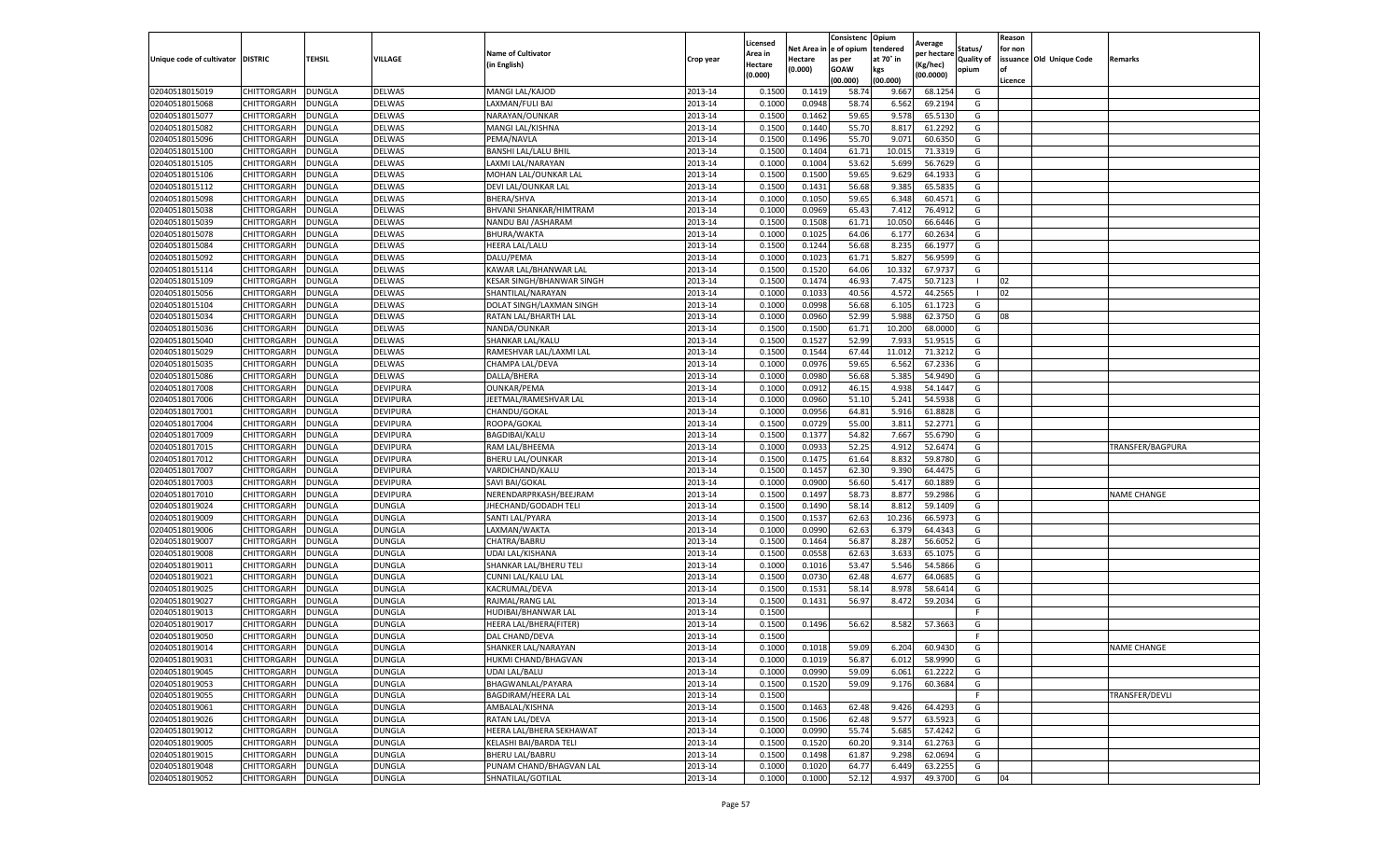|                                   |                    |               |                  |                           |           | Licensed                  | Net Area i | Consistenc Opium<br>e of opium | tendered  | Average              | Status/           | Reason<br>for non |                          |                    |
|-----------------------------------|--------------------|---------------|------------------|---------------------------|-----------|---------------------------|------------|--------------------------------|-----------|----------------------|-------------------|-------------------|--------------------------|--------------------|
| Unique code of cultivator DISTRIC |                    | TEHSIL        | VILLAGE          | <b>Name of Cultivator</b> | Crop year | Area in                   | Hectare    | as per                         | at 70° in | per hectare          | <b>Quality of</b> |                   | issuance Old Unique Code | Remarks            |
|                                   |                    |               |                  | in English)               |           | <b>Hectare</b><br>(0.000) | (0.000)    | <b>GOAW</b>                    | kgs       | Kg/hec)<br>(00.0000) | opium             | of                |                          |                    |
|                                   |                    |               |                  |                           |           |                           |            | (00.000)                       | (00.000)  |                      |                   | Licence           |                          |                    |
| 02040518019064                    | CHITTORGARH        | DUNGLA        | DUNGLA           | JANI BAI / BHERU LAL      | 2013-14   | 0.1000                    | 0.1000     | 55.74                          | 5.478     | 54.7800              | G                 |                   |                          | TRANSFER/DEVLI     |
| 02040518019065                    | CHITTORGARH        | <b>DUNGLA</b> | <b>DUNGLA</b>    | BADAMI/NAVLA              | 2013-14   | 0.1000                    |            |                                |           |                      | F.                |                   |                          | TRANSFER/DEVLI     |
| 02040518019062                    | CHITTORGARH        | <b>DUNGLA</b> | DUNGLA           | UDA/SAVA                  | 2013-14   | 0.1500                    |            |                                |           |                      | F                 |                   |                          | TRANSFER/DEVLI     |
| 02040518019040                    | CHITTORGARH        | <b>DUNGLA</b> | DUNGLA           | UDAI LAL/NARAYAN LAL      | 2013-14   | 0.1500                    | 0.1523     | 60.20                          | 9.185     | 60.3086              | G                 |                   |                          |                    |
| 02040518019069                    | CHITTORGARH        | DUNGLA        | DUNGLA           | KANA/NATHU                | 2013-14   | 0.1000                    | 0.1022     | 52.12                          | 1.914     | 18.7280              | G                 | 04                |                          |                    |
| 02040518020007                    | CHITTORGARH        | DUNGLA        | DURGAKHEDA       | MANGI LAL/PYARE LAL       | 2013-14   | 0.1500                    | 0.1439     | 55.24                          | 8.783     | 61.0354              | G                 |                   |                          |                    |
| 02040518020011                    | CHITTORGARH        | DUNGLA        | DURGAKHEDA       | RODI LAL/NARAYANI BAI     | 2013-14   | 0.1500                    | 0.1404     | 58.53                          | 9.072     | 64.6154              | G                 |                   |                          |                    |
| 02040518020002                    | CHITTORGARH        | DUNGLA        | DURGAKHEDA       | LIMBHA/BHERA              | 2013-14   | 0.1500                    | 0.1512     | 58.04                          | 10.066    | 66.5741              | G                 |                   |                          |                    |
| 02040518020009                    | CHITTORGARH        | <b>DUNGLA</b> | DURGAKHEDA       | RAM LAL/KISHNA            | 2013-14   | 0.1500                    | 0.1500     | 53.59                          | 8.253     | 55.0200              | G                 |                   |                          |                    |
| 02040518020014                    | CHITTORGARH        | DUNGLA        | DURGAKHEDA       | GNESH/KISHNA              | 2013-14   | 0.1500                    | 0.1450     | 58.64                          | 8.419     | 58.0621              | G                 |                   |                          |                    |
| 02040518020016                    | CHITTORGARH        | <b>DUNGLA</b> | DURGAKHEDA       | LAXMI CHNAD/BAGGA         | 2013-14   | 0.1500                    | 0.1480     | 55.12                          | 8.992     | 60.7568              | G                 |                   |                          |                    |
| 02040518020006                    | CHITTORGARH        | <b>DUNGLA</b> | DURGAKHEDA       | BHERA/OUNKAR              | 2013-14   | 0.1500                    | 0.1458     | 58.04                          | 9.93      | 68.1276              | G                 |                   |                          |                    |
| 02040518022027                    | CHITTORGARH        | DUNGLA        | FALASIYA         | NARAYAN/TOLIRAM           | 2013-14   | 0.1500                    | 0.1488     | 68.23                          | 10.264    | 68.9785              | G                 |                   |                          |                    |
| 02040518022001                    | CHITTORGARH        | <b>DUNGLA</b> | FALASIYA         | MATRIBAI/BARDA            | 2013-14   | 0.1000                    |            |                                |           |                      | F.                |                   |                          |                    |
| 02040518022005                    | CHITTORGARH        | DUNGLA        | FALASIYA         | GALLA/NAVLA               | 2013-14   | 0.1000                    | 0.1012     | 61.97                          | 6.896     | 68.1423              | G                 |                   |                          |                    |
| 02040518022010                    | CHITTORGARH        | <b>DUNGLA</b> | FALASIYA         | <b>BHURA LAL/LALU LAL</b> | 2013-14   | 0.1000                    | 0.1008     | 65.67                          | 7.177     | 71.2004              | G                 |                   |                          |                    |
| 02040518022026                    | CHITTORGARH        | DUNGLA        | FALASIYA         | PRTHA/WATHA               | 2013-14   | 0.1000                    | 0.0986     | 55.25                          | 5.588     | 56.6734              | G                 |                   |                          |                    |
| 02040518022028                    | CHITTORGARH        | <b>DUNGLA</b> | FALASIYA         | KHEMA/BHOLA GAYRI         | 2013-14   | 0.1000                    |            |                                |           |                      | F                 |                   |                          |                    |
| 02040518022036                    | CHITTORGARH        | <b>DUNGLA</b> | FALASIYA         | BHERULAL/NARAYAN          | 2013-14   | 0.1000                    | 0.0900     | 68.23                          | 6.784     | 75.3778              | G                 |                   |                          |                    |
| 02040518022051                    | CHITTORGARH        | DUNGLA        | FALASIYA         | HEERIBAI/GASI LAL         | 2013-14   | 0.1500                    | 0.1481     | 56.65                          | 9.452     | 63.8217              | G                 |                   |                          |                    |
| 02040518022031                    | CHITTORGARH        | <b>DUNGLA</b> | FALASIYA         | GOKAL/VAKTA               | 2013-14   | 0.1500                    | 0.1450     | 56.67                          | 9.488     | 65.4345              | G                 |                   |                          |                    |
| 02040518022055                    | CHITTORGARH        | <b>DUNGLA</b> | FALASIYA         | PYARI BAI/MOTI GAYRI      | 2013-14   | 0.1500                    | 0.1495     | 62.35                          | 9.486     | 63.4515              | G                 |                   |                          |                    |
| 02040518022011                    | CHITTORGARH        | <b>DUNGLA</b> | FALASIYA         | HMERA/BHAGA               | 2013-14   | 0.1000                    |            |                                |           |                      | F.                |                   |                          |                    |
| 02040518022022                    | CHITTORGARH        | DUNGLA        | FALASIYA         | <b>GIRDHARI/HAR LAL</b>   | 2013-14   | 0.1000                    | 0.1042     | 65.67                          | 7.289     | 69.9520              | G                 |                   |                          |                    |
| 02040518022025                    | CHITTORGARH        | DUNGLA        | FALASIYA         | PAYARIBAI/DALU RAM        | 2013-14   | 0.1000                    |            |                                |           |                      | F.                |                   |                          |                    |
| 02040518022029                    | CHITTORGARH        | DUNGLA        | FALASIYA         | KALU/DALU GAYRI           | 2013-14   | 0.1000                    | 0.0980     | 55.97                          | 6.125     | 62.5000              | G                 |                   |                          |                    |
| 02040518022030                    | CHITTORGARH        | DUNGLA        | FALASIYA         | MITTHU KUWAR/NARSINGH     | 2013-14   | 0.1000                    | 0.0988     | 59.43                          | 6.707     | 67.8846              | G                 |                   |                          |                    |
| 02040518022032                    | CHITTORGARH        | <b>DUNGLA</b> | FALASIYA         | RAM LAL/BHGGA             | 2013-14   | 0.1000                    | 0.0992     | 62.35                          | 6.859     | 69.1431              | G                 |                   |                          |                    |
| 02040518022033                    | CHITTORGARH        | <b>DUNGLA</b> | FALASIYA         | KANA/AMRA                 | 2013-14   | 0.1000                    | 0.0990     | 62.35                          | 7.144     | 72.1616              | G                 |                   |                          |                    |
| 02040518022034                    | CHITTORGARH        | DUNGLA        | FALASIYA         | KALU/GASI GAYRI           | 2013-14   | 0.1000                    | 0.0998     | 55.97                          | 6.117     | 61.2926              | G                 |                   |                          |                    |
| 02040518022037                    | CHITTORGARH        | DUNGLA        | FALASIYA         | NARAYANI BAI/WARDA        | 2013-14   | 0.1500                    | 0.1481     | 59.43                          | 9.212     | 62.2012              | G                 |                   |                          |                    |
| 02040518022046                    | CHITTORGARH        | DUNGLA        | FALASIYA         | <b>BABRU/LALU RAM</b>     | 2013-14   | 0.1500                    |            |                                |           |                      | F.                |                   |                          |                    |
| 02040518022020                    | CHITTORGARH        | <b>DUNGLA</b> | FALASIYA         | <b>BALU LAL/BHERA</b>     | 2013-14   | 0.1000                    | 0.0997     | 65.67                          | 6.689     | 67.0913              | G                 |                   |                          |                    |
| 02040518022054                    | CHITTORGARH        | <b>DUNGLA</b> | FALASIYA         | PUSHPA/HAMERA             | 2013-14   | 0.1000                    |            |                                |           |                      | F.                |                   |                          |                    |
| 02040518022056                    | CHITTORGARH        | <b>DUNGLA</b> | FALASIYA         | <b>VENIRAM/PRTHA</b>      | 2013-14   | 0.1500                    | 0.1481     | 68.23                          | 10.31     | 69.6286              | G                 |                   |                          |                    |
| 02040518026053                    | CHITTORGARH        | <b>DUNGLA</b> | GUMANPURA        | VARDIBAI/MODI RAM         | 2013-14   | 0.1000                    | 0.0743     | 57.51                          | 4.461     | 60.0404              | G                 |                   |                          | <b>NAME CHANGE</b> |
| 02040518026029                    | CHITTORGARH        | DUNGLA        | <b>GUMANPURA</b> | PYARA/KANA                | 2013-14   | 0.1500                    | 0.1525     | 58.15                          | 8.772     | 57.5213              | G                 |                   |                          |                    |
| 02040518026016                    | CHITTORGARH        | DUNGLA        | GUMANPURA        | SOLA/UDHA                 | 2013-14   | 0.1500                    |            |                                |           |                      | F                 |                   |                          |                    |
| 02040518026005                    | CHITTORGARH        | DUNGLA        | GUMANPURA        | UDIBAI/NARU               | 2013-14   | 0.1000                    |            |                                |           |                      | F.                |                   |                          |                    |
| 02040518026022                    | CHITTORGARH        | <b>DUNGLA</b> | GUMANPURA        | PURA/LAKHA                | 2013-14   | 0.1500                    |            |                                |           |                      | F.                |                   |                          |                    |
| 02040518026021                    | <b>CHITTORGARH</b> | <b>DUNGLA</b> | GUMANPURA        | RATANIBAI/KUKA            | 2013-14   | 0.1500                    | 0.1440     | 62.28                          | 9.431     | 65.4931              | G                 |                   |                          |                    |
| 02040518029015                    | CHITTORGARH        | DUNGLA        | <b>JAJALWAS</b>  | RAM NARAYAN / MOHAN LAI   | 2013-14   | 0.1500                    | 0.1487     | 62.06                          | 9.947     | 66.8931              | G                 |                   |                          |                    |
| 02040518029001                    | CHITTORGARH        | DUNGLA        | JAJALWAS         | CHANDIBAI/MADHAW DAS      | 2013-14   | 0.1000                    | 0.1007     | 64.41                          | 6.965     | 69.1658              | G                 |                   |                          | <b>NAME CHANGE</b> |
| 02040518029002                    | CHITTORGARH        | DUNGLA        | <b>JAJALWAS</b>  | SOBHA LAL/GOTTU LAL       | 2013-14   | 0.1500                    | 0.1518     | 56.93                          | 8.938     | 58.8801              | G                 |                   |                          |                    |
| 02040518029005                    | CHITTORGARH        | DUNGLA        | JAJALWAS         | SEETA BAI/CHMPA LAL       | 2013-14   | 0.1500                    | 0.1547     | 59.09                          | 9.632     | 62.2624              | G                 |                   |                          |                    |
| 02040518029016                    | CHITTORGARH        | DUNGLA        | JAJALWAS         | SURAJMAL/SHRI LAL         | 2013-14   | 0.1000                    | 0.1046     | 54.37                          | 5.453     | 52.1319              | G                 |                   |                          |                    |
| 02040518029033                    | CHITTORGARH        | <b>DUNGLA</b> | <b>JAJALWAS</b>  | LAXMI LAL/CHMPA LAL       | 2013-14   | 0.1000                    | 0.1033     | 55.43                          | 5.630     | 54.5015              | G                 |                   |                          |                    |
| 02040518029034                    | CHITTORGARH        | <b>DUNGLA</b> | JAJALWAS         | HEMRAJ/HANUMAN DAS        | 2013-14   | 0.1500                    | 0.1485     | 67.12                          | 10.049    | 67.6700              | G                 |                   |                          |                    |
| 02040518029035                    | CHITTORGARH        | <b>DUNGLA</b> | JAJALWAS         | NANURAM/NARAYAN           | 2013-14   | 0.1500                    | 0.1496     | 38.68                          | 5.498     | 36.7513              | G                 | 04                |                          |                    |
| 02040518029043                    | <b>CHITTORGARH</b> | <b>DUNGLA</b> | <b>JAJALWAS</b>  | NARAYAN LAL/UDAI LAL      | 2013-14   | 0.1000                    | 0.1022     | 51.85                          | 4.637     | 45.3718              | G                 | 04                |                          |                    |
| 02040518029027                    | <b>CHITTORGARH</b> | <b>DUNGLA</b> | JAJALWAS         | KALU/GOUTAM MEGHWAL       | 2013-14   | 0.1000                    | 0.1027     | 59.08                          | 6.524     | 63.5248              | G                 |                   |                          |                    |
| 02040518029008                    | <b>CHITTORGARH</b> | <b>DUNGLA</b> | <b>JAJALWAS</b>  | <b>BAGDI RAM/WARDA</b>    | 2013-14   | 0.1000                    | 0.1025     | 57.23                          | 5.952     | 58.0683              | G                 |                   |                          |                    |
| 02040518029010                    | <b>CHITTORGARH</b> | <b>DUNGLA</b> | JAJALWAS         | DEVI LAL/DOLTRAM          | 2013-14   | 0.1000                    | 0.1012     | 57.23                          | 6.336     | 62.6087              | G                 |                   |                          |                    |
| 02040518029011                    | <b>CHITTORGARH</b> | <b>DUNGLA</b> | JAJALWAS         | MANGILAL/CHMPA LAL        | 2013-14   | 0.1500                    | 0.1469     | 59.08                          | 8.921     | 60.7284              | G                 |                   |                          |                    |
| 02040518029017                    | <b>CHITTORGARH</b> | <b>DUNGLA</b> | <b>JAJALWAS</b>  | KISHAN DAS/MOTI DAS       | 2013-14   | 0.1500                    | 0.1428     | 56.04                          | 9.287     | 65.0350              | G                 |                   |                          |                    |
| 02040518029019                    | <b>CHITTORGARH</b> | DUNGLA        | <b>JAJALWAS</b>  | NATHU/MIYA CHAND          | 2013-14   | 0.1000                    | 0.1008     | 59.08                          | 6.465     | 64.1369              | G                 |                   |                          |                    |
| 02040518029023                    | CHITTORGARH        | <b>DUNGLA</b> | JAJALWAS         | MANGI LAL/DOLATRAM        | 2013-14   | 0.1500                    | 0.1465     | 59.53                          | 9.474     | 64.6689              | G                 |                   |                          |                    |
| 02040518029024                    | <b>CHITTORGARH</b> | <b>DUNGLA</b> | JAJALWAS         | KRSHIYA/HANSA             | 2013-14   | 0.1000                    | 0.0990     | 56.89                          | 6.217     | 62.7980              | G                 |                   |                          |                    |
| 02040518029030                    | <b>CHITTORGARH</b> | <b>DUNGLA</b> | JAJALWAS         | DEVI LAL/KALU MEGVAL      | 2013-14   | 0.1500                    | 0.1520     | 59.53                          | 10.078    | 66.3026              | G                 |                   |                          |                    |
|                                   |                    |               |                  |                           |           |                           |            |                                |           |                      |                   |                   |                          |                    |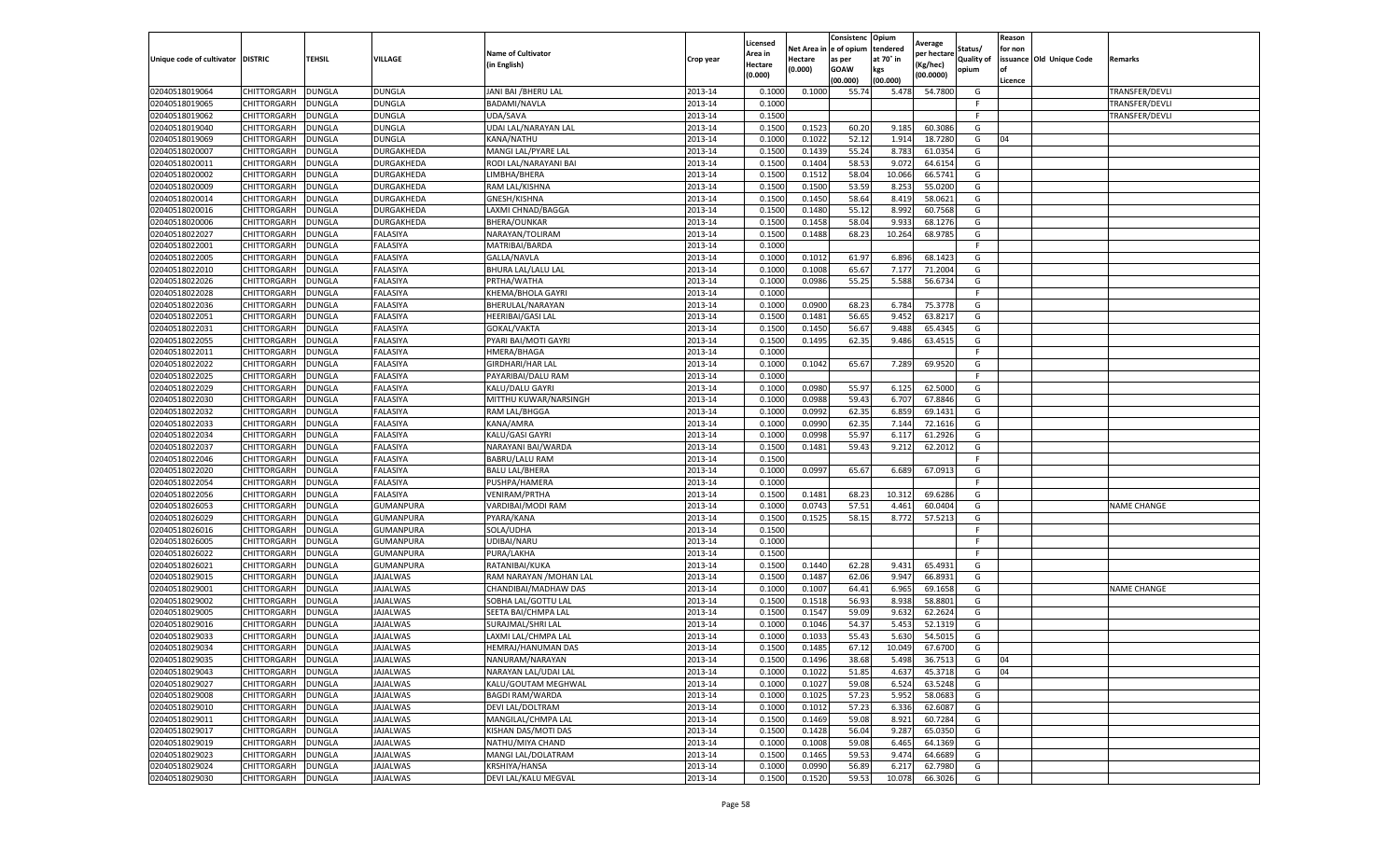|                           |                    |               |                     |                             |           | Licensed |         | Consistenc             | Opium     |                        |                   | Reason  |                          |                          |
|---------------------------|--------------------|---------------|---------------------|-----------------------------|-----------|----------|---------|------------------------|-----------|------------------------|-------------------|---------|--------------------------|--------------------------|
|                           |                    |               |                     | <b>Name of Cultivator</b>   |           | Area in  |         | Net Area in e of opium | tendered  | Average<br>per hectare | Status/           | for non |                          |                          |
| Unique code of cultivator | <b>DISTRIC</b>     | TEHSIL        | VILLAGE             | in English)                 | Crop year | Hectare  | Hectare | as per                 | at 70° in | (Kg/hec                | <b>Quality of</b> |         | issuance Old Unique Code | <b>Remarks</b>           |
|                           |                    |               |                     |                             |           | (0.000)  | (0.000) | <b>GOAW</b>            | kgs       | (00.0000)              | opium             |         |                          |                          |
|                           |                    |               |                     |                             |           |          |         | (00.000)               | (00.000)  |                        |                   | Licence |                          |                          |
| 02040518029037            | CHITTORGARH        | <b>DUNGLA</b> | <b>JAJALWAS</b>     | GENESH/GOPI LAL             | 2013-14   | 0.1000   | 0.1008  | 62.06                  | 6.171     | 61.2202                | G                 |         |                          |                          |
| 02040518029045            | CHITTORGARH        | DUNGLA        | <b>JAJALWAS</b>     | <b>BHARTH LAL/SOBHA LAL</b> | 2013-14   | 0.1500   | 0.1550  | 59.47                  | 9.43      | 60.8387                | G                 |         |                          |                          |
| 02040518029046            | CHITTORGARH        | DUNGLA        | JAJALWAS            | SEETA RAM DAS/BHAGVAN DAS   | 2013-14   | 0.1500   | 0.1455  | 59.53                  | 9.635     | 66.2199                | G                 |         |                          |                          |
| 02040518029020            | CHITTORGARH        | <b>DUNGLA</b> | <b>JAJALWAS</b>     | JAGANNATH/LAXMAN            | 2013-14   | 0.1500   | 0.1536  | 56.47                  | 9.455     | 61.5560                | G                 |         |                          |                          |
| 02040518032002            | CHITTORGARH        | DUNGLA        | JHADSHADRI-4        | NARAYAN LAL/MODI BAI        | 2013-14   | 0.1000   | 0.1013  | 54.30                  | 5.872     | 57.9664                | G                 |         |                          |                          |
| 02040518032004            | CHITTORGARH        | DUNGLA        | JHADSHADRI-4        | GASI/DAYARAM                | 2013-14   | 0.1000   |         |                        |           |                        | F                 |         |                          |                          |
| 02040518032005            | CHITTORGARH        | DUNGLA        | JHADSHADRI-4        | HEERA/RAMA                  | 2013-14   | 0.1000   | 0.1014  | 58.16                  | 5.949     | 58.6686                | G                 |         |                          |                          |
| 02040518032007            | CHITTORGARH        | DUNGLA        | JHADSHADRI-4        | GORDHANNIBAI/SANTI LAL      | 2013-14   | 0.1000   | 0.1012  | 54.30                  | 5.81      | 57.4901                | G                 |         |                          | <b>NAME CHANGE</b>       |
| 02040518032008            | CHITTORGARH        | DUNGLA        | JHADSHADRI-4        | UDHERAM/KALU                | 2013-14   | 0.1000   | 0.0986  | 59.12                  | 6.317     | 64.0669                | G                 |         |                          |                          |
| 02040518032010            | CHITTORGARH        | <b>DUNGLA</b> | <b>JHADSHADRI-4</b> | BHAGVAN/NARAYAN             | 2013-14   | 0.1500   | 0.1488  | 61.11                  | 9.568     | 64.3011                | G                 |         |                          |                          |
| 02040518032012            | CHITTORGARH        | <b>DUNGLA</b> | JHADSHADRI-4        | BHERULAL/KISHANLAL          | 2013-14   | 0.1500   | 0.1534  | 64.06                  | 10.259    | 66.8774                | G                 |         |                          |                          |
| 02040518032014            | CHITTORGARH        | DUNGLA        | <b>IHADSHADRI-4</b> | WARDI CHAND/MANK LAL        | 2013-14   | 0.1500   | 0.1556  | 58.16                  | 9.638     | 61.9409                | G                 |         |                          |                          |
| 02040518032017            | CHITTORGARH        | DUNGLA        | JHADSHADRI-4        | AMRCHAND/JIVAN LAL          | 2013-14   | 0.1500   |         |                        |           |                        | F                 |         |                          |                          |
| 02040518032013            | CHITTORGARH        | DUNGLA        | JHADSHADRI-4        | RAM LAL/GOTTU               | 2013-14   | 0.1500   | 0.1528  | 61.48                  | 10.02     | 65.5825                | G                 |         |                          |                          |
| 02040518032024            | CHITTORGARH        | DUNGLA        | JHADSHADRI-4        | KISHANLAL/HEERALAL          | 2013-14   | 0.1000   | 0.1045  | 55.18                  | 6.306     | 60.3445                | G                 |         |                          | TRANSFER/BHOTOLIBAGRIYAN |
| 02040518033016            | CHITTORGARH        | <b>DUNGLA</b> | KARANA              | HAR LAL/BHAGVAN             | 2013-14   | 0.1500   | 0.1464  | 56.26                  | 9.034     | 61.7077                | G                 |         |                          |                          |
| 02040518033030            | CHITTORGARH        | <b>DUNGLA</b> | KARANA              | GORI SHANKER/MAGNI RAM      | 2013-14   | 0.1500   | 0.1450  | 67.12                  | 10.490    | 72.3448                | G                 |         |                          |                          |
| 02040518033024            | CHITTORGARH        | <b>DUNGLA</b> | KARANA              | JAMUNALAL/OUNKAR LAL        | 2013-14   | 0.1500   | 0.1501  | 62.06                  | 10.213    | 68.0413                | G                 |         |                          |                          |
| 02040518033048            | CHITTORGARH        | DUNGLA        | KARANA              | SHYAM LAL/MAGNI RAM         | 2013-14   | 0.1500   | 0.1467  | 59.18                  | 9.401     | 64.0832                | G                 |         |                          |                          |
| 02040518033034            | CHITTORGARH        | DUNGLA        | KARANA              | MOHANIBAI/MOHAN LAL         | 2013-14   | 0.1500   | 0.1450  | 59.18                  | 9.029     | 62.2690                | G                 |         |                          |                          |
| 02040518033017            | CHITTORGARH        | <b>DUNGLA</b> | KARANA              | LAXMAN/OUKAR                | 2013-14   | 0.1500   | 0.1472  | 59.18                  | 9.486     | 64.4429                | G                 |         |                          |                          |
| 02040518033107            | CHITTORGARH        | DUNGLA        | KARANA              | KAVRIBAI/NANU RAM           | 2013-14   | 0.1500   | 0.1496  | 59.65                  | 9.74      | 65.1070                | G                 |         |                          |                          |
| 02040518033056            | CHITTORGARH        | <b>DUNGLA</b> | KARANA              | RAM LAL/VENDI RAM           | 2013-14   | 0.1000   | 0.0983  | 56.26                  | 5.819     | 59.1963                | G                 |         |                          |                          |
| 02040518033072            | CHITTORGARH        | DUNGLA        | KARANA              | KANHIYA LAL/HEERA LAL       | 2013-14   | 0.1500   | 0.1508  | 53.83                  | 8.767     | 58.1366                | G                 |         |                          |                          |
| 02040518033070            | CHITTORGARH        | DUNGLA        | KARANA              | NHANRAJ/JAGANNATH           | 2013-14   | 0.1000   | 0.1045  | 56.24                  | 5.905     | 56.5072                | G                 |         |                          |                          |
| 02040518033040            | CHITTORGARH        | DUNGLA        | KARANA              | MOTI/KALU                   | 2013-14   | 0.1500   | 0.1404  | 56.71                  | 8.450     | 60.1852                | G                 |         |                          |                          |
| 02040518033114            | CHITTORGARH        | DUNGLA        | KARANA              | BHANWAR LAL/SHAMBHU         | 2013-14   | 0.1500   | 0.1467  | 56.24                  | 9.191     | 62.6517                | G                 |         |                          |                          |
| 02040518033095            | CHITTORGARH        | <b>DUNGLA</b> | KARANA              | DEVIBAI/CHUNA/NARAYAN       | 2013-14   | 0.1000   | 0.1021  | 59.65                  | 6.493     | 63.5945                | G                 |         |                          |                          |
| 02040518033090            | CHITTORGARH        | <b>DUNGLA</b> | KARANA              | <b>BAGDI RAM/VARDA</b>      | 2013-14   | 0.1000   | 0.0992  | 59.63                  | 5.989     | 60.3730                | G                 |         |                          |                          |
| 02040518033088            | CHITTORGARH        | <b>DUNGLA</b> | KARANA              | SHANKER NATH/NAVAL NATH     | 2013-14   | 0.1500   | 0.1500  | 55.69                  | 9.109     | 60.7267                | G                 |         |                          |                          |
| 02040518033004            | CHITTORGARH        | DUNGLA        | KARANA              | DEVA/GMERA                  | 2013-14   | 0.1000   | 0.1008  | 55.69                  | 6.086     | 60.3770                | G                 |         |                          |                          |
| 02040518033012            | CHITTORGARH        | DUNGLA        | KARANA              | MANGI LAL/MAGNA             | 2013-14   | 0.1500   | 0.1503  | 55.12                  | 8.764     | 58.3100                | G                 |         |                          |                          |
| 02040518033027            | CHITTORGARH        | DUNGLA        | KARANA              | NARAYAN/NANA                | 2013-14   | 0.1500   | 0.1496  | 52.36                  | 7.727     | 51.6511                | G                 |         |                          |                          |
| 02040518033042            | CHITTORGARH        | DUNGLA        | KARANA              | KESURAM/BHARMAL             | 2013-14   | 0.1500   |         |                        |           |                        | F.                |         |                          |                          |
| 02040518033091            | CHITTORGARH        | <b>DUNGLA</b> | KARANA              | CHOGA LAL/SHVA              | 2013-14   | 0.1500   | 0.1465  | 59.65                  | 9.416     | 64.2730                | G                 |         |                          |                          |
| 02040518033113            | CHITTORGARH        | DUNGLA        | KARANA              | KESUEAM/NARAYAN LAL         | 2013-14   | 0.1500   | 0.1509  | 59.59                  | 8.981     | 59.5162                | G                 |         |                          |                          |
| 02040518033008            | CHITTORGARH        | <b>DUNGLA</b> | KARANA              | MOHAN/UDA                   | 2013-14   | 0.1000   | 0.0986  | 56.26                  | 5.996     | 60.8114                | G                 |         |                          |                          |
| 02040518033043            | CHITTORGARH        | DUNGLA        | KARANA              | KISHAN LAL/BHANWAR LAL      | 2013-14   | 0.1500   | 0.1423  | 67.12                  | 10.43     | 73.3099                | G                 |         |                          |                          |
| 02040518033068            | CHITTORGARH        | DUNGLA        | KARANA              | BHANWAR LAL/ASHARAM         | 2013-14   | 0.1500   | 0.1450  | 55.23                  | 8.300     | 57.2414                | G                 |         |                          |                          |
| 02040518034037            | CHITTORGARH        | <b>DUNGLA</b> | KATERA              | BABU LAL/VARDI CHAND        | 2013-14   | 0.1500   | 0.1503  | 67.40                  | 10.11     | 67.2655                | G                 |         |                          |                          |
| 02040518034001            | CHITTORGARH        | DUNGLA        | KATERA              | MOTI LAL/HEERA NAND         | 2013-14   | 0.1000   | 0.1002  | 56.85                  | 6.067     | 60.5489                | G                 |         |                          |                          |
| 02040518034005            | CHITTORGARH        | <b>DUNGLA</b> | KATERA              | DHANNA/KAJOD                | 2013-14   | 0.1500   | 0.1462  | 62.45                  | 9.376     | 64.1313                | G                 |         |                          |                          |
| 02040518034006            | CHITTORGARH        | DUNGLA        | KATERA              | TOLI RAM/NAVAL RAM          | 2013-14   | 0.1000   | 0.0988  | 58.75                  | 5.707     | 57.7632                | G                 |         |                          |                          |
| 02040518034007            | CHITTORGARH        | <b>DUNGLA</b> | KATERA              | HARNARAYAN/VIJAY RAM        | 2013-14   | 0.1500   | 0.1482  | 62.45                  | 10.438    | 70.4318                | G                 |         |                          |                          |
| 02040518034011            | CHITTORGARH        | <b>DUNGLA</b> | KATERA              | BHAVANI SHANKER/BHEEM JI    | 2013-14   | 0.1500   | 0.1498  | 58.75                  | 9.283     | 61.9693                | G                 |         |                          |                          |
| 02040518034012            | CHITTORGARH        | DUNGLA        | KATERA              | UDAI LAL/DEV RAM            | 2013-14   | 0.1000   | 0.1001  | 58.75                  | 6.63      | 66.2338                | $\mathbf{L}$      | 02      |                          |                          |
| 02040518034015            | CHITTORGARH        | DUNGLA        | KATERA              | OUNKAR/DHANRAJ              | 2013-14   | 0.1000   | 0.0999  | 59.74                  | 6.290     | 62.9630                | G                 |         |                          |                          |
| 02040518034021            | CHITTORGARH        | <b>DUNGLA</b> | KATERA              | NANI BAI/BHERA              | 2013-14   | 0.1000   | 0.1000  | 59.74                  | 6.047     | 60.4700                | G                 |         |                          |                          |
| 02040518034032            | CHITTORGARH        | <b>DUNGLA</b> | <b>KATERA</b>       | KSTURIBAI/KHEMRAJ           | 2013-14   | 0.1500   | 0.1484  | 59.53                  | 8.789     | 59.2251                | G                 |         |                          |                          |
| 02040518034035            | CHITTORGARH        | <b>DUNGLA</b> | KATERA              | AASA RAM/KAJOD              | 2013-14   | 0.1000   | 0.1001  | 58.04                  | 7.058     | 70.5095                | G                 |         |                          |                          |
| 02040518034036            | <b>CHITTORGARH</b> | <b>DUNGLA</b> | KATERA              | <b>BAGDI RAM/LIMBA</b>      | 2013-14   | 0.1500   | 0.1511  | 62.30                  | 8.923     | 59.0536                | G                 |         |                          |                          |
| 02040518034040            | CHITTORGARH        | <b>DUNGLA</b> | KATERA              | KHUB CHAND/GANGA RAM        | 2013-14   | 0.1000   | 0.1000  | 56.27                  | 7.945     | 79.4500                | G                 |         |                          |                          |
| 02040518034042            | <b>CHITTORGARH</b> | <b>DUNGLA</b> | KATERA              | <b>UDAI LAL/TOLI RAM</b>    | 2013-14   | 0.1000   | 0.1008  | 70.76                  | 6.981     | 69.2560                | G                 |         |                          |                          |
| 02040518034043            | <b>CHITTORGARH</b> | <b>DUNGLA</b> | KATERA              | RAM CHANDRA/VAJE RAM        | 2013-14   | 0.1000   | 0.0970  | 67.40                  | 6.255     | 64.4845                | G                 |         |                          |                          |
| 02040518034045            | CHITTORGARH        | <b>DUNGLA</b> | KATERA              | <b>OUNKAR LAL/TOLI RAM</b>  | 2013-14   | 0.1000   | 0.1021  | 60.06                  | 6.325     | 61.9491                | G                 |         |                          |                          |
| 02040518034046            | <b>CHITTORGARH</b> | <b>DUNGLA</b> | KATERA              | <b>BHERU LAL/PARBHU LAL</b> | 2013-14   | 0.1000   | 0.1000  | 62.45                  | 6.448     | 64.4800                | G                 |         |                          |                          |
| 02040518034048            | CHITTORGARH        | <b>DUNGLA</b> | KATERA              | RAM CHANDRA/DHANNA BRAMAN   | 2013-14   | 0.1500   | 0.1480  | 62.86                  | 10.231    | 69.1284                | G                 |         |                          |                          |
| 02040518034051            | CHITTORGARH        | DUNGLA        | KATERA              | SHANTI LAL/KAJOD            | 2013-14   | 0.1000   | 0.0994  | 61.21                  | 6.627     | 66.6700                | G                 |         |                          |                          |
| 02040518034054            | <b>CHITTORGARH</b> | <b>DUNGLA</b> | KATERA              | JAGDISH CHANDRA/BABRU       | 2013-14   | 0.1000   | 0.1000  | 62.86                  | 5.941     | 59.4100                | G                 |         |                          |                          |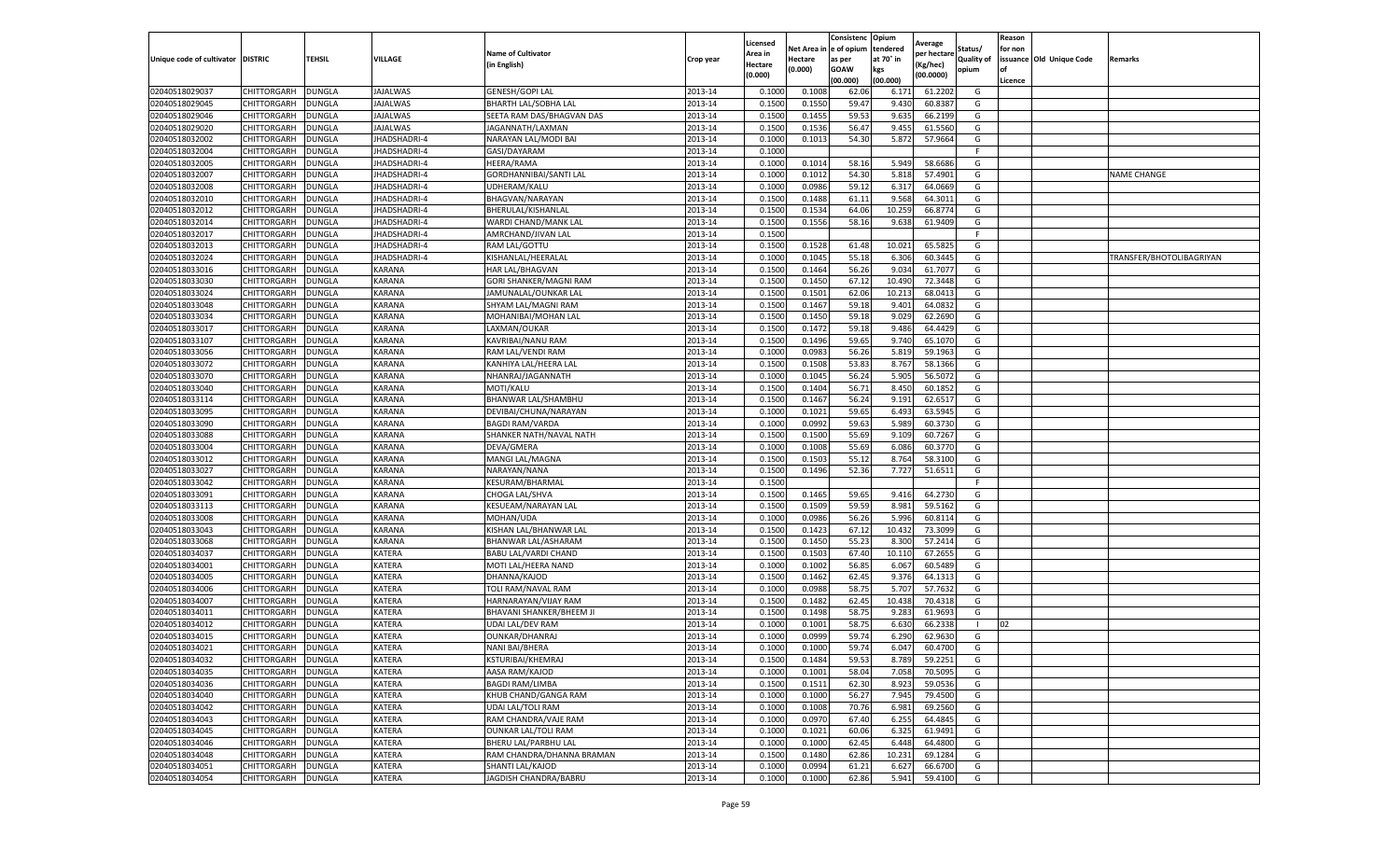|                           |                    |               |                        |                                                  |           | Licensed |                  | Consistenc             | Opium           |                        |                   | Reason  |                          |                |
|---------------------------|--------------------|---------------|------------------------|--------------------------------------------------|-----------|----------|------------------|------------------------|-----------------|------------------------|-------------------|---------|--------------------------|----------------|
|                           |                    |               |                        | <b>Name of Cultivator</b>                        |           | Area in  |                  | Net Area in e of opium | tendered        | Average<br>per hectare | Status/           | for non |                          |                |
| Unique code of cultivator | <b>DISTRIC</b>     | TEHSIL        | VILLAGE                | in English)                                      | Crop year | Hectare  | Hectare          | as per                 | at 70° in       | (Kg/hec                | <b>Quality of</b> |         | issuance Old Unique Code | <b>Remarks</b> |
|                           |                    |               |                        |                                                  |           | (0.000)  | (0.000)          | <b>GOAW</b>            | kgs             | (00.0000)              | opium             |         |                          |                |
|                           |                    |               |                        |                                                  |           |          |                  | (00.000)               | (00.000)        |                        |                   | Licence |                          |                |
| 02040518034057            | CHITTORGARH        | <b>DUNGLA</b> | KATERA                 | PARAS RAM/GANGA RAM                              | 2013-14   | 0.1500   | 0.1496           | 56.27                  | 9.081           | 60.7019                | G                 |         |                          |                |
| 02040518034058            | CHITTORGARH        | DUNGLA        | KATERA                 | DAL CHAND/NARBDA SHANKER                         | 2013-14   | 0.1500   | 0.1505           | 60.25                  | 9.12            | 60.6445                | G                 |         |                          |                |
| 02040518034059            | CHITTORGARH        | DUNGLA        | KATERA                 | BHAGVAN LAL/SHANKER LAL                          | 2013-14   | 0.1500   | 0.1500           | 56.29                  | 8.707           | 58.0467                | G                 |         |                          |                |
| 02040518034060            | CHITTORGARH        | <b>DUNGLA</b> | KATERA                 | KISHNA/BHERA                                     | 2013-14   | 0.1000   | 0.0976           | 56.59                  | 5.933           | 60.7889                | G                 |         |                          |                |
| 02040518034061            | <b>CHITTORGARH</b> | DUNGLA        | KATERA                 | SHANKER/MOTI                                     | 2013-14   | 0.1000   | 0.1012           | 59.50                  | 6.025           | 59.5356                | G                 |         |                          |                |
| 02040518034063            | CHITTORGARH        | DUNGLA        | KATERA                 | RAM CHANDRA/AMRAT RAM                            | 2013-14   | 0.1000   | 0.0990           | 59.74                  | 6.358           | 64.2222                | G                 |         |                          |                |
| 02040518034068            | CHITTORGARH        | <b>DUNGLA</b> | KATERA                 | SHANTI LAL/NARBDA SHANKER                        | 2013-14   | 0.1500   | 0.1496           | 59.74                  | 10.327          | 69.0307                | G                 |         |                          |                |
| 02040518034070            | CHITTORGARH        | DUNGLA        | KATERA                 | <b>GANGA RAM/VAJE RAM</b>                        | 2013-14   | 0.1500   | 0.1474           | 62.86                  | 10.02           | 68.0326                | G                 |         |                          |                |
| 02040518034022            | CHITTORGARH        | DUNGLA        | KATERA                 | SHANKER/PARMANAND                                | 2013-14   | 0.1000   | 0.1008           | 65.24                  | 7.27            | 72.1230                | G                 |         |                          |                |
| 02040518034039            | CHITTORGARH        | <b>DUNGLA</b> | KATERA                 | <b>BHAGVAN LAL/UDA</b>                           | 2013-14   | 0.1500   | 0.1508           | 67.40                  | 10.718          | 71.0743                | G                 |         |                          |                |
| 02040518034029            | CHITTORGARH        | <b>DUNGLA</b> | KATERA                 | BHEEMA/NARAYAN                                   | 2013-14   | 0.1000   | 0.0992           | 65.24                  | 7.279           | 73.3770                | G                 |         |                          |                |
| 02040518034056            | CHITTORGARH        | <b>DUNGLA</b> | KATERA                 | BHERU LAL/HEERA LAL                              | 2013-14   | 0.1500   | 0.1512           | 58.12                  | 9.391           | 62.1098                | G                 |         |                          |                |
| 02040518034018            | CHITTORGARH        | DUNGLA        | KATERA                 | <b>BARDI BAI/KALU</b>                            | 2013-14   | 0.1000   | 0.0992           | 65.24                  | 7.13            | 71.8750                | G                 |         |                          |                |
| 02040518037036            | CHITTORGARH        | DUNGLA        | KISHANKARERI           | NATHU LAL/DEV KISHAN                             | 2013-14   | 0.1000   | 0.1021           | 60.20                  | 6.183           | 60.558                 | G                 |         |                          |                |
| 02040518037042            | CHITTORGARH        | DUNGLA        | KISHANKARERI           | MOTI LAL/LAXMAN                                  | 2013-14   | 0.1500   | 0.1506           | 59.79                  | 8.823           | 58.5857                | G                 |         |                          |                |
| 02040518037002            | CHITTORGARH        | <b>DUNGLA</b> | KISHANKARERI           | HEERALAL/BHURA LAL                               | 2013-14   | 0.1000   | 0.1010           | 61.87                  | 5.551           | 54.9604                | G                 |         |                          |                |
| 02040518037006            | CHITTORGARH        | <b>DUNGLA</b> | KISHANKARERI           | ROOPA/CHATARBHUJ                                 | 2013-14   | 0.1500   | 0.1503           | 70.76                  | 9.906           | 65.9082                | G                 |         |                          |                |
| 02040518037009            | CHITTORGARH        | <b>DUNGLA</b> | KISHANKARERI           | <b>GENESH /GOKEL</b>                             | 2013-14   | 0.1500   | 0.1524           | 61.87                  | 9.546           | 62.6378                | G                 |         |                          |                |
| 02040518037020            | CHITTORGARH        | DUNGLA        | KISHANKARERI           | CHTRBHUJ/KHEMRAJ                                 | 2013-14   | 0.1500   | 0.1483           | 59.79                  | 8.832           | 59.5550                | G                 |         |                          |                |
| 02040518037022            | CHITTORGARH        | DUNGLA        | KISHANKARERI           | KHEMRAJ/NATHU                                    | 2013-14   | 0.1000   | 0.1006           | 59.79                  | 5.825           | 57.9026                | G                 |         |                          |                |
| 02040518037004            | CHITTORGARH        | <b>DUNGLA</b> | KISHANKARERI           | GOKAL/CHTRBHUJ                                   | 2013-14   | 0.1500   | 0.1428           | 62.99                  | 8.819           | 61.7577                | G                 |         |                          |                |
| 02040518037021            | CHITTORGARH        | DUNGLA        | KISHANKARERI           | MANGI LAL/LAXMAN                                 | 2013-14   | 0.1000   |                  |                        |                 |                        | F                 |         |                          |                |
| 02040518037029            | CHITTORGARH        | <b>DUNGLA</b> | KISHANKARERI           | KALU LAL/NATHU                                   | 2013-14   | 0.1500   | 0.1517           | 62.99                  | 8.783           | 57.8972                | G                 |         |                          |                |
| 02040518037008            | CHITTORGARH        | DUNGLA        | KISHANKARERI           | PARBHU LAL/SHANKAR LAL                           | 2013-14   | 0.1000   | 0.0992           | 58.60                  | 5.324           | 53.6694                | G                 |         |                          |                |
| 02040518037010            | CHITTORGARH        | DUNGLA        | KISHANKARERI           | MANGI LAL/GOKEI                                  | 2013-14   | 0.1500   | 0.1454           | 60.50                  | 8.703           | 59.8556                | G                 |         |                          |                |
| 02040518037013            | CHITTORGARH        | DUNGLA        | KISHANKARERI           | MOHAN LAL/DEVA                                   | 2013-14   | 0.1000   | 0.1012           | 62.99                  | 6.389           | 63.1324                | G                 |         |                          |                |
| 02040518037014            | CHITTORGARH        | DUNGLA        | KISHANKARERI           | RUP LAL/SHRI LAL                                 | 2013-14   | 0.1500   | 0.1518           | 58.60                  | 8.472           | 55.8103                | G                 |         |                          |                |
| 02040518037011            | CHITTORGARH        | <b>DUNGLA</b> | KISHANKARERI           | MEGHRAJ/OUNKAR                                   | 2013-14   | 0.1000   | 0.1000           | 64.77                  | 6.560           | 65.6000                | G                 |         |                          |                |
| 02040518037016            | CHITTORGARH        | <b>DUNGLA</b> | KISHANKARERI           | DAKHIBAI/BARDI CHAND                             | 2013-14   | 0.1000   | 0.1010           | 56.62                  | 5.508           | 54.5347                | $\mathbf{I}$      | 02      |                          |                |
| 02040518038011            | CHITTORGARH        | <b>DUNGLA</b> | LUXMIPURA-4            | NARAYAN LAL/KANA                                 | 2013-14   | 0.1500   | 0.1528           | 62.28                  | 9.689           | 63.4097                | G                 |         |                          |                |
| 02040518038002            | CHITTORGARH        | DUNGLA        | LUXMIPURA-4            | HEERALAL/CHAMPA LAL                              | 2013-14   | 0.1500   |                  |                        |                 |                        | F                 |         |                          |                |
| 02040518038005            | CHITTORGARH        | DUNGLA        | LUXMIPURA-4            | RAMESHVAR LAL/SAV LAL                            | 2013-14   | 0.1500   | 0.1523           | 62.28                  | 9.564           | 62.7971                | G                 |         |                          |                |
| 02040518038014            | CHITTORGARH        | DUNGLA        | LUXMIPURA-4            | <b>OUNKAR/MOTI LAL</b>                           | 2013-14   | 0.1500   | 0.1560           | 58.15                  | 9.246           | 59.2692                | G                 |         |                          |                |
| 02040518038003            | CHITTORGARH        | DUNGLA        | LUXMIPURA-4            | <b>OUNKAR/SAV RAM</b>                            | 2013-14   | 0.1500   | 0.1492           | 65.12                  | 9.842           | 65.9651                | G                 |         |                          |                |
| 02040518038016            | CHITTORGARH        | <b>DUNGLA</b> | LUXMIPURA-4            | HARLAL/GAMERA                                    | 2013-14   | 0.1500   | 0.1510           | 58.81                  | 8.620           | 57.0861                | G                 |         |                          |                |
| 02040518038013            | CHITTORGARH        | <b>DUNGLA</b> | LUXMIPURA-4            | KALU RAM/RAMA                                    | 2013-14   | 0.1500   | 0.1534           | 62.28                  | 9.867           | 64.3220                | G                 |         |                          |                |
| 02040518038010            | CHITTORGARH        | <b>DUNGLA</b> | LUXMIPURA-4            | BAGDI LAL/NARAYAN LAL                            | 2013-14   | 0.1500   | 0.1517           | 62.16                  | 9.546           | 62.9268                | G                 |         |                          |                |
| 02040518038024            | CHITTORGARH        | DUNGLA        | UXMIPURA-4             | BANSHI LAL/NARAYAN                               | 2013-14   | 0.1500   | 0.1518           | 58.81                  | 8.81            | 58.0567                | G                 |         |                          |                |
| 02040518038017            | CHITTORGARH        | DUNGLA        | LUXMIPURA-4            | <b>BAGDI RAM/DALU</b>                            | 2013-14   | 0.1000   | 0.1008           | 58.81                  | 5.469           | 54.2560                | G                 |         |                          |                |
| 02040518039009            | CHITTORGARH        | <b>DUNGLA</b> | LOTHIYANA              | HEERA LAL/JAI RAM                                | 2013-14   | 0.1000   | 0.0984           | 62.60                  | 6.895           | 70.0711                | G                 |         |                          |                |
| 02040518039001            | CHITTORGARH        | DUNGLA        | LOTHIYANA              | MADHAV LAL/BHERU LAL                             | 2013-14   | 0.1500   | 0.1521           | 67.96                  | 11.408          | 75.003                 | G                 |         |                          |                |
| 02040518039003            | CHITTORGARH        | <b>DUNGLA</b> | LOTHIYANA              | KISHAN LAL/GIRDHARI                              | 2013-14   | 0.1000   | 0.1022           | 50.65                  | 5.600           | 54.7945                | G                 |         |                          |                |
| 02040518039007            | CHITTORGARH        | DUNGLA        | LOTHIYANA              | <b>HEMRAJ/BHERU</b>                              | 2013-14   | 0.1500   | 0.1472           | 70.61                  | 11.086          | 75.3125                | G                 |         |                          |                |
| 02040518039004            | CHITTORGARH        | DUNGLA        | LOTHIYANA              | NARAYAN LAL/DAL CHAND                            | 2013-14   | 0.1000   | 0.1050           | 58.40                  | 6.441           | 61.3429                | G                 |         |                          |                |
| 02040518039005            | <b>CHITTORGARH</b> | <b>DUNGLA</b> | LOTHIYANA              | MOHAN LAL/BHERU LAI                              | 2013-14   | 0.1500   | 0.1500           | 59.46                  | 9.709           | 64.7267                | G                 |         |                          |                |
| 02040518039006            | CHITTORGARH        | DUNGLA        | LOTHIYANA              | <b>OUNKAR LAL/BHANA</b>                          | 2013-14   | 0.1500   | 0.1470           | 59.63                  | 9.728           | 66.1769                | G                 |         |                          |                |
| 02040518039012            | CHITTORGARH        | DUNGLA        | LOTHIYANA              | MADHAV LAL/KISHNA                                | 2013-14   | 0.1000   | 0.0925           | 65.70                  | 7.14            | 77.2216                | G                 |         |                          |                |
| 02040518039015            | CHITTORGARH        | <b>DUNGLA</b> | LOTHIYANA              | KALU/ROOPA                                       | 2013-14   | 0.1500   | 0.1478           | 65.70                  | 10.090          | 68.2679                | G                 |         |                          |                |
| 02040518039018            | CHITTORGARH        | <b>DUNGLA</b> | LOTHIYANA              | GOUTAM/LACHI RAM                                 | 2013-14   | 0.1500   | 0.1485           | 65.70                  | 10.606          | 71.4209                | G                 |         |                          |                |
| 02040518039019            | CHITTORGARH        | <b>DUNGLA</b> | LOTHIYANA              | RAM LAL/TARA CHAND                               | 2013-14   | 0.1500   | 0.1435           | 58.79                  | 9.003           | 62.7387                | G                 |         |                          |                |
| 02040518039023            | <b>CHITTORGARH</b> | <b>DUNGLA</b> | LOTHIYANA              | KALU/KISHANA                                     | 2013-14   | 0.1000   | 0.0972           | 62.83                  | 6.831           | 70.2778                | G                 |         |                          |                |
|                           |                    |               |                        |                                                  |           |          |                  |                        |                 |                        |                   |         |                          |                |
| 02040518039028            | CHITTORGARH        | <b>DUNGLA</b> | LOTHIYANA              | VARDI BAI/RATAN LAL<br>KESARBAI/HEERALAL/KISHANA | 2013-14   | 0.1500   | 0.1512           | 56.37                  | 9.059           | 59.9140                | G<br>G            |         |                          |                |
| 02040518039036            | <b>CHITTORGARH</b> | <b>DUNGLA</b> | LOTHIYANA              |                                                  | 2013-14   | 0.1500   | 0.1476<br>0.0990 | 58.79                  | 9.406<br>6.349  | 63.7263<br>64.1313     | G                 |         |                          |                |
| 02040518039039            | <b>CHITTORGARH</b> | <b>DUNGLA</b> | LOTHIYANA              | MANGU/DEVA                                       | 2013-14   | 0.1000   |                  | 58.79                  |                 |                        |                   |         |                          |                |
| 02040518039050            | CHITTORGARH        | <b>DUNGLA</b> | LOTHIYANA              | RAMBAKSH/SHO RAM                                 | 2013-14   | 0.1000   | 0.1026           | 62.09                  | 7.007           | 68.2943                | G                 |         |                          |                |
| 02040518039041            | <b>CHITTORGARH</b> | <b>DUNGLA</b> | LOTHIYANA<br>LOTHIYANA | KALU/SHORAM<br>NAND RAM/JAI RAM                  | 2013-14   | 0.1500   | 0.1506<br>0.1462 | 51.37                  | 8.491<br>10.457 | 56.3811<br>71.5253     | G<br>G            |         |                          |                |
| 02040518039026            | CHITTORGARH        | <b>DUNGLA</b> |                        |                                                  | 2013-14   | 0.1500   |                  | 62.83                  |                 |                        |                   |         |                          |                |
| 02040518039049            | CHITTORGARH        | DUNGLA        | LOTHIYANA              | CHOGALAL/DALLI CHAND                             | 2013-14   | 0.1000   | 0.1021           | 59.63                  | 6.926           | 67.8355                | G                 |         |                          |                |
| 02040518039032            | <b>CHITTORGARH</b> | <b>DUNGLA</b> | LOTHIYANA              | <b>DEU BAI/PARTHA</b>                            | 2013-14   | 0.1000   | 0.0999           | 59.63                  | 6.006           | 60.1201                | G                 |         |                          |                |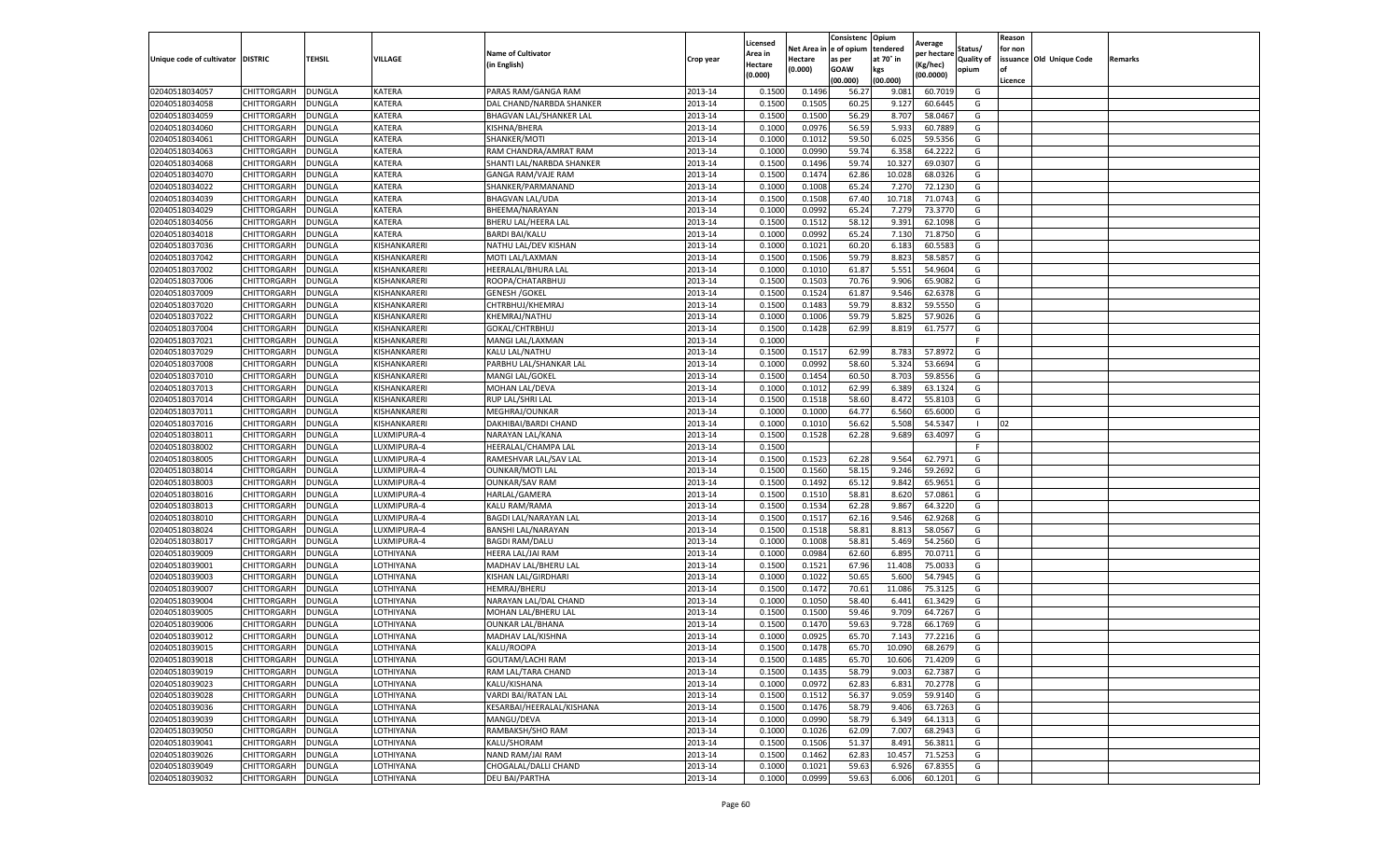|                           |                    |               |                |                              |           | Licensed |         | Consistenc             | Opium     |                        |                   | Reason  |                          |                          |
|---------------------------|--------------------|---------------|----------------|------------------------------|-----------|----------|---------|------------------------|-----------|------------------------|-------------------|---------|--------------------------|--------------------------|
|                           |                    |               |                | <b>Name of Cultivator</b>    |           | Area in  |         | Net Area in e of opium | tendered  | Average<br>oer hectare | Status/           | for non |                          |                          |
| Unique code of cultivator | <b>DISTRIC</b>     | TEHSIL        | VILLAGE        | in English)                  | Crop year | Hectare  | Hectare | as per                 | at 70° in | (Kg/hec                | <b>Quality of</b> |         | issuance Old Unique Code | <b>Remarks</b>           |
|                           |                    |               |                |                              |           | (0.000)  | (0.000) | <b>GOAW</b>            | kgs       | (00.0000)              | opium             |         |                          |                          |
|                           |                    |               |                |                              |           |          |         | (00.000)               | (00.000)  |                        |                   | Licence |                          |                          |
| 02040518039025            | <b>CHITTORGARH</b> | <b>DUNGLA</b> | LOTHIYANA      | RAMESWARLAL/BHERA            | 2013-14   | 0.1000   | 0.0992  | 59.63                  | 6.94      | 69.9899                | G                 |         |                          |                          |
| 02040518039027            | <b>CHITTORGARH</b> | DUNGLA        | LOTHIYANA      | DEVILAL/DALCHAND             | 2013-14   | 0.1500   | 0.1498  | 62.83                  | 10.15     | 67.7704                | G                 |         |                          |                          |
| 02040518039035            | CHITTORGARH        | <b>DUNGLA</b> | LOTHIYANA      | BADRIBAI/GANESH KUMAR        | 2013-14   | 0.1500   | 0.1535  | 56.37                  | 9.454     | 61.5896                | G                 |         |                          |                          |
| 02040518039030            | CHITTORGARH        | <b>DUNGLA</b> | LOTHIYANA      | DHANRAJ/KISHNA               | 2013-14   | 0.1000   | 0.0990  | 65.70                  | 7.368     | 74.4242                | G                 |         |                          |                          |
| 02040518039042            | <b>CHITTORGARH</b> | <b>DUNGLA</b> | LOTHIYANA      | RAM LAL/NAVLA                | 2013-14   | 0.1500   | 0.1476  | 37.42                  | 2.416     | 16.3703                |                   | 02      |                          |                          |
| 02040518040019            | CHITTORGARH        | DUNGLA        | MANGALWAD      | SHANKAR LAL/NATHU            | 2013-14   | 0.1000   |         |                        |           |                        | F                 |         |                          |                          |
| 02040518040014            | CHITTORGARH        | <b>DUNGLA</b> | MANGALWAD      | PRATAPIBAI/CHAMPA LAL        | 2013-14   | 0.1000   |         |                        |           |                        | F                 |         |                          |                          |
| 02040518040020            | CHITTORGARH        | DUNGLA        | MANGALWAD      | NANDA/KISHNA                 | 2013-14   | 0.1000   |         |                        |           |                        | F.                |         |                          |                          |
| 02040518040022            | CHITTORGARH        | <b>DUNGLA</b> | MANGALWAD      | PARBHU LAL/KHUMAN SALVI      | 2013-14   | 0.1500   |         |                        |           |                        | F                 |         |                          |                          |
| 02040518040013            | CHITTORGARH        | <b>DUNGLA</b> | MANGALWAD      | BHANWAR LAL/KHUMAN           | 2013-14   | 0.1500   |         |                        |           |                        | F.                |         |                          |                          |
| 02040518040054            | CHITTORGARH        | <b>DUNGLA</b> | MANGALWAD      | <b>DEVI SINGH/BAGH SINGH</b> | 2013-14   | 0.1500   | 0.1517  | 56.88                  | 9.353     | 61.6546                | G                 |         |                          |                          |
| 02040518040004            | CHITTORGARH        | DUNGLA        | MANGALWAD      | ALIRAM/LAXMAN                | 2013-14   | 0.1000   |         |                        |           |                        | F                 |         |                          |                          |
| 02040518046016            | CHITTORGARH        | DUNGLA        | NALYAKHEDA     | DOLATRAM/SHANKAR GUJAR       | 2013-14   | 0.1500   | 0.1425  | 51.02                  | 7.784     | 54.6246                | G                 |         |                          |                          |
| 02040518046005            | CHITTORGARH        | DUNGLA        | NALYAKHEDA     | SHREELAL/UDA                 | 2013-14   | 0.1000   | 0.0976  | 55.12                  | 6.063     | 62.1209                | G                 |         |                          |                          |
| 02040518046013            | CHITTORGARH        | DUNGLA        | NALYAKHEDA     | LALU/BHANA GUJAR             | 2013-14   | 0.1500   | 0.1446  | 62.21                  | 9.545     | 66.0097                | G                 |         |                          |                          |
| 02040518046024            | CHITTORGARH        | <b>DUNGLA</b> | NALYAKHEDA     | UDA/RUPA                     | 2013-14   | 0.1500   | 0.1532  | 58.04                  | 9.477     | 61.8603                | G                 |         |                          |                          |
| 02040518046025            | CHITTORGARH        | <b>DUNGLA</b> | NALYAKHEDA     | SHOBHA LAL/KISHAN LAL        | 2013-14   | 0.1500   | 0.1447  | 65.27                  | 10.145    | 70.1106                | G                 |         |                          | TRANSFER/BHATOLIGUJRAN   |
| 02040518046026            | CHITTORGARH        | <b>DUNGLA</b> | NALYAKHEDA     | BHERA/NARAYAN                | 2013-14   | 0.1500   | 0.1444  | 55.12                  | 8.181     | 56.6551                | G                 |         |                          | TRANSFER/BHATOLIGUJRAN   |
| 02040518049020            | CHITTORGARH        | DUNGLA        | NOGAWAN        | <b>HEERA/LALU</b>            | 2013-14   | 0.1000   | 0.1015  | 63.96                  | 5.957     | 58.6897                | G                 |         |                          |                          |
| 02040518049037            | CHITTORGARH        | DUNGLA        | NOGAWAN        | MANGI LAL/SUKH LAL           | 2013-14   | 0.1500   | 0.1458  | 55.73                  | 8.519     | 58.4294                | G                 |         |                          |                          |
| 02040518049040            | CHITTORGARH        | <b>DUNGLA</b> | NOGAWAN        | BADAMIBAI/HEERALLALGUJAR     | 2013-14   | 0.1500   | 0.1435  | 58.15                  | 8.623     | 60.0906                | G                 |         |                          | TRANSFER/VAJIRPURA       |
| 02040518049011            | CHITTORGARH        | DUNGLA        | NOGAWAN        | AMARATRAM/SHAMBHU            | 2013-14   | 0.1500   | 0.1449  | 56.78                  | 9.523     | 65.7212                | G                 |         |                          |                          |
| 02040518049018            | CHITTORGARH        | <b>DUNGLA</b> | <b>NOGAWAN</b> | BHAGGA/CHATARBHUJ            | 2013-14   | 0.1000   | 0.1006  | 57.51                  | 6.039     | 60.0298                | G                 |         |                          |                          |
| 02040518049019            | CHITTORGARH        | <b>DUNGLA</b> | NOGAWAN        | BHERU LAL/JAI CHAND          | 2013-14   | 0.1500   | 0.1431  | 61.04                  | 10.412    | 72.7603                | G                 |         |                          |                          |
| 02040518049043            | <b>CHITTORGARH</b> | DUNGLA        | NOGAWAN        | MAGNIRAM/HEERALAL            | 2013-14   | 0.1000   | 0.0960  | 52.92                  | 5.47      | 57.0104                | G                 |         |                          | TRANSFER/MALUKDASKIKHEDI |
| 02040518049044            | CHITTORGARH        | <b>DUNGLA</b> | <b>NOGAWAN</b> | BADAMIBAI/LACHHIRAM          | 2013-14   | 0.1500   | 0.1468  | 64.34                  | 9.798     | 66.7439                | G                 |         |                          | TRANSFER/MALUKDASKIKHEDI |
| 02040518049045            | CHITTORGARH        | <b>DUNGLA</b> | <b>NOGAWAN</b> | AMARCHAND/UDHA               | 2013-14   | 0.1000   | 0.1010  | 61.04                  | 6.592     | 65.2673                | G                 |         |                          | TRANSFER/MALUKDASKIKHEDI |
| 02040518050001            | CHITTORGARH        | <b>DUNGLA</b> | PALOD          | RAMLAL/PANALAL               | 2013-14   | 0.1500   |         |                        |           |                        | F.                |         |                          |                          |
| 02040518050015            | CHITTORGARH        | <b>DUNGLA</b> | PALOD          | RAM CHANDRA/LAXMI CHAND      | 2013-14   | 0.1000   |         |                        |           |                        | F                 |         |                          |                          |
| 02040518050032            | CHITTORGARH        | <b>DUNGLA</b> | PALOD          | RODIBAI/GOTU                 | 2013-14   | 0.1000   |         |                        |           |                        | F                 |         |                          |                          |
| 02040518050036            | CHITTORGARH        | DUNGLA        | PALOD          | BHERU LAL/CHATARBHUJ         | 2013-14   | 0.1000   |         |                        |           |                        | F                 |         |                          |                          |
| 02040518050040            | CHITTORGARH        | DUNGLA        | PALOD          | NAVLA/MAGNA                  | 2013-14   | 0.1500   |         |                        |           |                        | F                 |         |                          |                          |
| 02040518050043            | CHITTORGARH        | DUNGLA        | PALOD          | SHANKER PURI/RAM PURI        | 2013-14   | 0.1000   |         |                        |           |                        | F.                |         |                          |                          |
| 02040518050056            | CHITTORGARH        | DUNGLA        | PALOD          | <b>BHURIBAI/DEVA</b>         | 2013-14   | 0.1000   |         |                        |           |                        | F.                |         |                          |                          |
| 02040518050070            | CHITTORGARH        | <b>DUNGLA</b> | PALOD          | KALU LAL/TEKA                | 2013-14   | 0.1500   |         |                        |           |                        | F                 |         |                          |                          |
| 02040518050084            | CHITTORGARH        | <b>DUNGLA</b> | PALOD          | <b>BHERU/RAMA</b>            | 2013-14   | 0.1500   |         |                        |           |                        | F                 |         |                          |                          |
| 02040518050085            | CHITTORGARH        | <b>DUNGLA</b> | PALOD          | MOTI/LAKHMA                  | 2013-14   | 0.1000   | 0.1018  | 61.76                  | 6.300     | 61.8861                | G                 |         |                          |                          |
| 02040518050089            | CHITTORGARH        | DUNGLA        | PALOD          | SHANKER/KALU                 | 2013-14   | 0.1000   |         |                        |           |                        | F                 |         |                          |                          |
| 02040518050090            | CHITTORGARH        | DUNGLA        | PALOD          | HEERA LAL/GANGA              | 2013-14   | 0.1000   |         |                        |           |                        | F.                |         |                          |                          |
| 02040518050093            | CHITTORGARH        | <b>DUNGLA</b> | PALOD          | TARA CHAND/MOHAN             | 2013-14   | 0.1500   |         |                        |           |                        | F.                |         |                          |                          |
| 02040518050105            | CHITTORGARH        | <b>DUNGLA</b> | PALOD          | KALU/GANGA RAM               | 2013-14   | 0.1000   | 0.1021  | 46.30                  | 5.331     | 52.2135                | G                 |         |                          |                          |
| 02040518050071            | CHITTORGARH        | <b>DUNGLA</b> | PALOD          | PARBHU/OUNKAR                | 2013-14   | 0.1500   |         |                        |           |                        | F                 |         |                          |                          |
| 02040518050108            | CHITTORGARH        | <b>DUNGLA</b> | PALOD          | CHOGA/PANNA                  | 2013-14   | 0.1500   |         |                        |           |                        | F                 |         |                          |                          |
| 02040518050049            | CHITTORGARH        | <b>DUNGLA</b> | PALOD          | <b>BAGDIRAM/LKHMA</b>        | 2013-14   | 0.1500   |         |                        |           |                        | F                 |         |                          |                          |
| 02040518050035            | CHITTORGARH        | <b>DUNGLA</b> | PALOD          | <b>BAGDI RAM/BABRL</b>       | 2013-14   | 0.1500   | 0.1517  | 44.31                  | 6.798     | 44.8121                | G                 | 04      |                          |                          |
| 02040518050038            | CHITTORGARH        | DUNGLA        | PALOD          | MOHAN/OUNKAR                 | 2013-14   | 0.1500   |         |                        |           |                        | F.                |         |                          |                          |
| 02040518050044            | CHITTORGARH        | DUNGLA        | PALOD          | PANNA/OUNKAR                 | 2013-14   | 0.1000   |         |                        |           |                        | F                 |         |                          |                          |
| 02040518050045            | CHITTORGARH        | <b>DUNGLA</b> | PALOD          | DHAPU BAI/KALU               | 2013-14   | 0.1000   |         |                        |           |                        | F                 |         |                          |                          |
| 02040518050062            | CHITTORGARH        | <b>DUNGLA</b> | PALOD          | RAMESHVAR LAL/UDA            | 2013-14   | 0.1000   |         |                        |           |                        | F.                |         |                          |                          |
| 02040518050069            | CHITTORGARH        | <b>DUNGLA</b> | PALOD          | GOKAL/NANA                   | 2013-14   | 0.1500   |         |                        |           |                        | F                 |         |                          |                          |
| 02040518050076            | CHITTORGARH        | <b>DUNGLA</b> | PALOD          | CHOGA LAL/NAVLA              | 2013-14   | 0.1500   | 0.1516  | 55.03                  | 8.577     | 56.5765                | G                 |         |                          |                          |
| 02040518050080            | CHITTORGARH        | <b>DUNGLA</b> | PALOD          | ANCHIBAI/NARAYAN             | 2013-14   | 0.1000   | 0.1034  | 55.03                  | 5.652     | 54.6615                | G                 |         |                          |                          |
| 02040518050083            | CHITTORGARH        | <b>DUNGLA</b> | PALOD          | SHOHAN LAL/UDA               | 2013-14   | 0.1000   | 0.0320  | 65.37                  | 2.260     | 70.6250                | G                 |         |                          |                          |
| 02040518050004            | <b>CHITTORGARH</b> | <b>DUNGLA</b> | PALOD          | SHRINGARBAI/BHANWAR LAL      | 2013-14   | 0.1000   | 0.0992  | 55.44                  | 5.607     | 56.5222                | G                 |         |                          | <b>NAME CHANGE</b>       |
| 02040518050013            | CHITTORGARH        | <b>DUNGLA</b> | PALOD          | NARAYANI BAI/SACA            | 2013-14   | 0.1000   |         |                        |           |                        | F.                |         |                          |                          |
| 02040518050029            | <b>CHITTORGARH</b> | <b>DUNGLA</b> | PALOD          | GOTU/VARDA                   | 2013-14   | 0.1500   | 0.1465  | 50.83                  | 7.312     | 49.9113                | G                 | 04      |                          |                          |
| 02040518050046            | CHITTORGARH        | <b>DUNGLA</b> | PALOD          | KAJOD/OUNKAR                 | 2013-14   | 0.1500   |         |                        |           |                        | F.                |         |                          |                          |
| 02040518050054            | CHITTORGARH        | DUNGLA        | PALOD          | <b>BHANWAR LAL/MOHAN</b>     | 2013-14   | 0.1000   |         |                        |           |                        | F                 |         |                          |                          |
| 02040518050059            | <b>CHITTORGARH</b> | <b>DUNGLA</b> | PALOD          | <b>KANA/CHUNNI LAL</b>       | 2013-14   | 0.1000   | 0.1015  | 58.14                  | 5.515     | 54.3350                | G                 |         |                          |                          |
|                           |                    |               |                |                              |           |          |         |                        |           |                        |                   |         |                          |                          |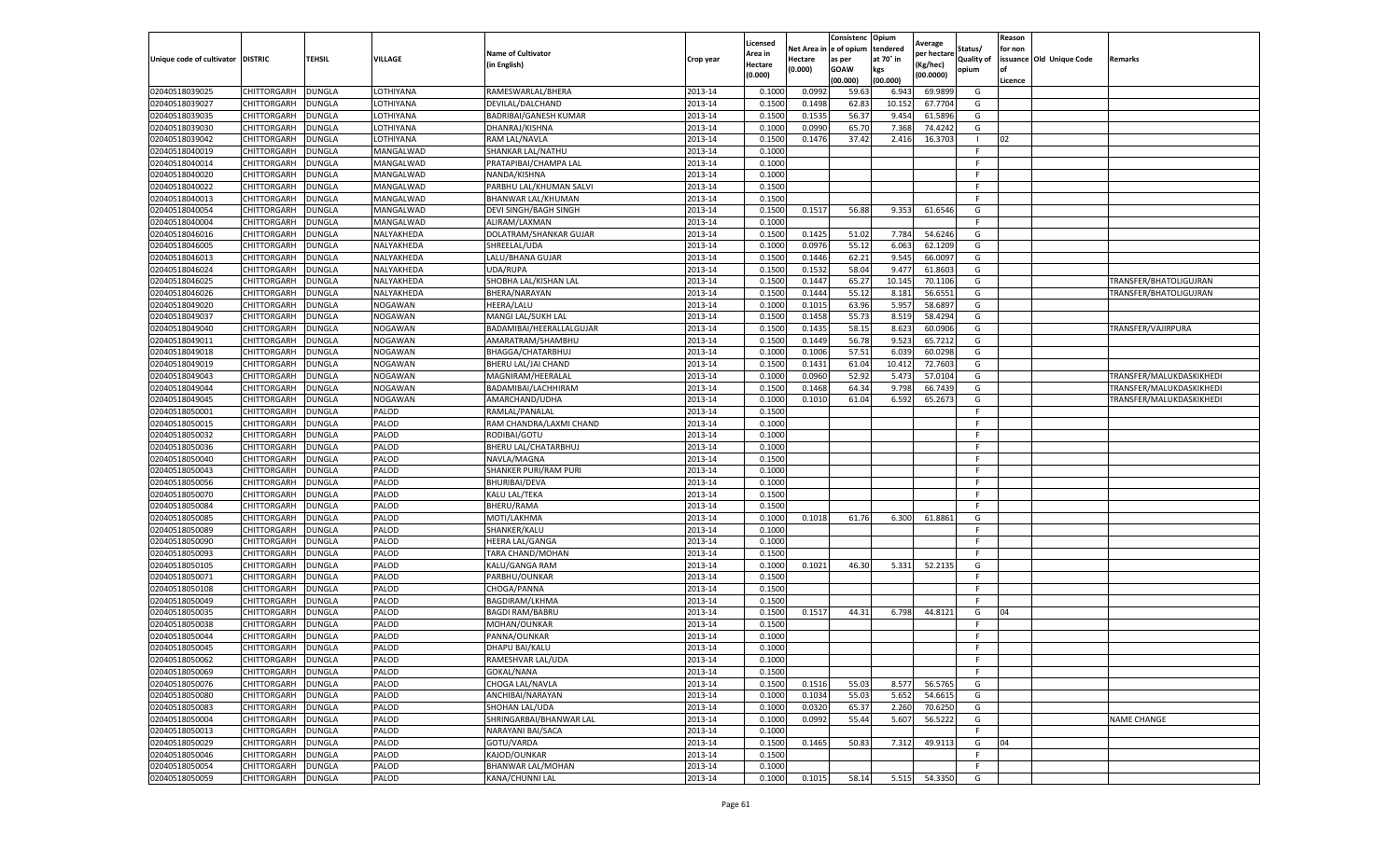|                                     |                    |               |                |                                           |           | Licensed                  | Net Area | Consistenc<br>e of opium | Opium<br>tendered | Average                 | Status/           | Reason<br>for non |                          |                          |
|-------------------------------------|--------------------|---------------|----------------|-------------------------------------------|-----------|---------------------------|----------|--------------------------|-------------------|-------------------------|-------------------|-------------------|--------------------------|--------------------------|
| Unique code of cultivator   DISTRIC |                    | <b>TEHSIL</b> | VILLAGE        | <b>Name of Cultivator</b><br>(in English) | Crop year | Area in<br><b>Hectare</b> | Hectare  | as per                   | at 70° in         | per hectarı<br>(Kg/hec) | <b>Quality of</b> |                   | issuance Old Unique Code | Remarks                  |
|                                     |                    |               |                |                                           |           | (0.000)                   | (0.000)  | <b>GOAW</b><br>(00.000)  | kgs<br>(00.000)   | (00.0000)               | opium             | of<br>Licence     |                          |                          |
| 02040518050088                      | CHITTORGARH        | <b>DUNGLA</b> | PALOD          | NARAYAN/BHERA                             | 2013-14   | 0.1000                    |          |                          |                   |                         | F                 |                   |                          |                          |
| 02040518050106                      | CHITTORGARH        | <b>DUNGLA</b> | PALOD          | SHANKER/MOTI                              | 2013-14   | 0.1000                    |          |                          |                   |                         | F                 |                   |                          |                          |
| 02040518050091                      | CHITTORGARH        | <b>DUNGLA</b> | PALOD          | NAVLA/LAXMAN                              | 2013-14   | 0.1000                    |          |                          |                   |                         | F                 |                   |                          |                          |
| 02040518050063                      | CHITTORGARH        | <b>DUNGLA</b> | PALOD          | SOHANIBAI/CHUNNI LAL                      | 2013-14   | 0.1000                    |          |                          |                   |                         |                   |                   |                          |                          |
| 02040518050058                      | CHITTORGARH        | <b>DUNGLA</b> | PALOD          | CHOGA LAL/JAI CHAND                       | 2013-14   | 0.1500                    |          |                          |                   |                         |                   |                   |                          |                          |
| 02040518051005                      | CHITTORGARH        | DUNGLA        | PARANA         | <b>BANSI LAL/NATHU</b>                    | 2013-14   | 0.1500                    | 0.1472   | 62.51                    | 10.412            | 70.7337                 | G                 |                   |                          |                          |
| 02040518051019                      | CHITTORGARH        | <b>DUNGLA</b> | PARANA         | MANGI LAL/RAMA                            | 2013-14   | 0.1500                    | 0.1500   | 62.51                    | 10.162            | 67.7467                 | G                 |                   |                          |                          |
| 02040518051028                      | CHITTORGARH        | <b>DUNGLA</b> | PARANA         | SUJUDIDEVI/NARAYAN                        | 2013-14   | 0.1500                    | 0.1513   | 62.51                    | 10.502            | 69.4118                 | G                 |                   |                          |                          |
| 02040518051029                      | CHITTORGARH        | <b>DUNGLA</b> | PARANA         | SUNDAR LAL/SUKH LAL                       | 2013-14   | 0.1500                    | 0.1500   | 62.05                    | 10.123            | 67.4867                 | G                 |                   |                          |                          |
| 02040518051035                      | CHITTORGARH        | <b>DUNGLA</b> | PARANA         | RAM NARAYAN/DEEP CHAND                    | 2013-14   | 0.1500                    | 0.1503   | 62.05                    | 10.07             | 66.9993                 | G                 |                   |                          |                          |
| 02040518051009                      | CHITTORGARH        | <b>DUNGLA</b> | PARANA         | MHDAN LAL/DALU TELI                       | 2013-14   | 0.1500                    | 0.1512   | 62.05                    | 10.265            | 67.8902                 | G                 |                   |                          |                          |
| 02040518051004                      | CHITTORGARH        | DUNGLA        | PARANA         | BHAWARKUWER/GOVERDHAN SINGH               | 2013-14   | 0.1500                    | 0.1500   | 61.90                    | 10.13             | 67.5600                 | G                 |                   |                          |                          |
| 02040518051011                      | CHITTORGARH        | DUNGLA        | PARANA         | HEERA LAL/BHIMA                           | 2013-14   | 0.1500                    | 0.1485   | 61.90                    | 10.099            | 68.0067                 | G                 |                   |                          |                          |
| 02040518051032                      | CHITTORGARH        | <b>DUNGLA</b> | PARANA         | RAM SINGH/NATHU SINGH                     | 2013-14   | 0.1500                    | 0.1495   | 65.69                    | 10.895            | 72.8763                 | G                 |                   |                          |                          |
| 02040518051038                      | CHITTORGARH        | <b>DUNGLA</b> | PARANA         | <b>GANGA RAM/DOLA</b>                     | 2013-14   | 0.1000                    | 0.0990   | 56.57                    | 6.400             | 64.6465                 | G                 |                   |                          |                          |
| 02040518051047                      | CHITTORGARH        | <b>DUNGLA</b> | PARANA         | DEVI SINGH/MADHO SINGH                    | 2013-14   | 0.1000                    | 0.1008   | 61.90                    | 6.446             | 63.9484                 | G                 |                   |                          |                          |
| 02040518051045                      | CHITTORGARH        | <b>DUNGLA</b> | PARANA         | PREMKUWER/NHARSINGH                       | 2013-14   | 0.1000                    | 0.1014   | 56.57                    | 5.762             | 56.8245                 | G                 |                   |                          | TRANSFER/JALAMPURA       |
| 02040518051007                      | CHITTORGARH        | DUNGLA        | PARANA         | UDA/NARU                                  | 2013-14   | 0.1500                    | 0.1472   | 62.18                    | 10.31             | 70.061                  | G                 |                   |                          |                          |
| 02040518051012                      | CHITTORGARH        | <b>DUNGLA</b> | PARANA         | ROD SINGH/FHTE SINGH                      | 2013-14   | 0.1000                    | 0.0975   | 59.55                    | 6.397             | 65.6103                 | G                 |                   |                          |                          |
| 02040518051016                      | CHITTORGARH        | DUNGLA        | PARANA         | PURA/RUPA                                 | 2013-14   | 0.1500                    | 0.1530   | 62.18                    | 10.198            | 66.6536                 | G                 |                   |                          |                          |
| 02040518051039                      | CHITTORGARH        | <b>DUNGLA</b> | PARANA         | MANGI LAL/VARDA                           | 2013-14   | 0.1500                    | 0.1425   | 68.67                    | 11.242            | 78.8912                 | G                 |                   |                          |                          |
| 02040518051021                      | CHITTORGARH        | DUNGLA        | PARANA         | <b>HAR LAL/KANA</b>                       | 2013-14   | 0.1500                    | 0.1488   | 62.18                    | 10.437            | 70.1411                 | G                 |                   |                          |                          |
| 02040518051034                      | CHITTORGARH        | <b>DUNGLA</b> | PARANA         | MOHAN LAL/BHAGVATI LAL                    | 2013-14   | 0.1500                    | 0.1500   | 62.82                    | 9.728             | 64.853                  | G                 |                   |                          |                          |
| 02040518051026                      | CHITTORGARH        | DUNGLA        | PARANA         | SHANKAR LAL/RAM LAL                       | 2013-14   | 0.1500                    | 0.1518   | 59.55                    | 10.141            | 66.8050                 | G                 |                   |                          |                          |
| 02040518051027                      | CHITTORGARH        | <b>DUNGLA</b> | PARANA         | AMBHA LAL/BHURA LAL                       | 2013-14   | 0.1500                    | 0.1500   | 59.55                    | 7.716             | 51.4400                 | G                 |                   |                          |                          |
| 02040518052002                      | CHITTORGARH        | <b>DUNGLA</b> | PARMESHWARPURA | MANGNIRAM/BHERU LAL                       | 2013-14   | 0.1500                    | 0.1485   | 64.77                    | 10.983            | 73.9596                 | G                 |                   |                          |                          |
| 02040518052003                      | CHITTORGARH        | <b>DUNGLA</b> | PARMESHWARPURA | KALULAL/SHANKAR LAL                       | 2013-14   | 0.1500                    | 0.1485   | 58.60                    | 9.225             | 62.1212                 | G                 |                   |                          |                          |
| 02040518052005                      | CHITTORGARH        | <b>DUNGLA</b> | PARMESHWARPURA | HAJARI/NANDA                              | 2013-14   | 0.1000                    | 0.1001   | 62.43                    | 6.502             | 64.9550                 | G                 |                   |                          |                          |
| 02040518052009                      | CHITTORGARH        | <b>DUNGLA</b> | PARMESHWARPURA | RATAN LAL/KISHNA                          | 2013-14   | 0.1500                    | 0.1503   | 62.43                    | 9.748             | 64.8570                 | G                 |                   |                          |                          |
| 02040518052014                      | CHITTORGARH        | <b>DUNGLA</b> | PARMESHWARPURA | KALU /JODHA                               | 2013-14   | 0.1000                    | 0.0966   | 62.43                    | 6.609             | 68.4161                 | G                 |                   |                          |                          |
| 02040518052015                      | CHITTORGARH        | <b>DUNGLA</b> | PARMESHWARPURA | BHAGWANIBAI/GODHA                         | 2013-14   | 0.1000                    | 0.0960   | 61.94                    | 6.380             | 66.4583                 | G                 |                   |                          | <b>NAME CHANGE</b>       |
| 02040518052016                      | CHITTORGARH        | <b>DUNGLA</b> | PARMESHWARPURA | RAM CHANDRA/KISHAN LAL                    | 2013-14   | 0.1000                    | 0.1018   | 61.94                    | 6.380             | 62.6719                 | G                 |                   |                          |                          |
| 02040518052020                      | CHITTORGARH        | <b>DUNGLA</b> | PARMESHWARPURA | CHUNNI LAL/NARAYAN                        | 2013-14   | 0.1000                    | 0.0960   | 56.66                    | 5.666             | 59.0208                 | G                 |                   |                          |                          |
| 02040518052026                      | CHITTORGARH        | <b>DUNGLA</b> | PARMESHWARPURA | OUNKAR/JHECHAND                           | 2013-14   | 0.1000                    | 0.0960   | 59.54                    | 6.014             | 62.6458                 | G                 |                   |                          |                          |
| 02040518052006                      | CHITTORGARH        | <b>DUNGLA</b> | PARMESHWARPURA | HANSRAJ/CHMPA                             | 2013-14   | 0.1000                    | 0.1019   | 64.39                    | 7.230             | 70.9519                 | G                 |                   |                          |                          |
| 02040518052011                      | CHITTORGARH        | DUNGLA        | PARMESHWARPURA | MATHRADAS/TULSHIRAM                       | 2013-14   | 0.1000                    | 0.0990   | 56.65                    | 5.981             | 60.4141                 | G                 |                   |                          | <b>NAME CHANGE</b>       |
| 02040518052012                      | CHITTORGARH        | DUNGLA        | PARMESHWARPURA | KISHAN LAL/HEMRAJ                         | 2013-14   | 0.1000                    | 0.1007   | 64.39                    | 6.908             | 68.5998                 | G                 |                   |                          |                          |
| 02040518052013                      | CHITTORGARH        | <b>DUNGLA</b> | PARMESHWARPURA | AMBHA LAL/SHANKAR LAL                     | 2013-14   | 0.1000                    | 0.0985   | 55.25                    | 5.857             | 59.4619                 | G                 |                   |                          |                          |
| 02040518052007                      | CHITTORGARH        | DUNGLA        | PARMESHWARPURA | SORAM/BHANA                               | 2013-14   | 0.1000                    | 0.1020   | 61.94                    | 6.628             | 64.9804                 | G                 |                   |                          |                          |
| 02040518052010                      | CHITTORGARH        | <b>DUNGLA</b> | PARMESHWARPURA | SOSAR BAI/KALU LAI                        | 2013-14   | 0.1000                    | 0.1003   | 64.39                    | 7.055             | 70.3390                 | G                 |                   |                          |                          |
| 02040518052025                      | CHITTORGARH        | <b>DUNGLA</b> | PARMESHWARPURA | SHANKAR LAL/KISHNA                        | 2013-14   | 0.1000                    | 0.0968   | 61.97                    | 6.542             | 67.5826                 | G                 |                   |                          |                          |
| 02040518052028                      | CHITTORGARH        | <b>DUNGLA</b> | PARMESHWARPURA | GAMERA/BHERA                              | 2013-14   | 0.1000                    | 0.0974   | 59.54                    | 6.303             | 64.712                  | G                 |                   |                          |                          |
| 02040518052018                      | CHITTORGARH        | DUNGLA        | PARMESHWARPURA | NANIBAI/MATRALAL                          | 2013-14   | 0.1000                    | 0.0963   | 65.82                    | 7.306             | 75.8671                 | G                 |                   |                          | <b>NAME CHANGE</b>       |
| 02040518052038                      | CHITTORGARH        | <b>DUNGLA</b> | PARMESHWARPURA | BHAWRIBAI/RAMLAL                          | 2013-14   | 0.1500                    | 0.1450   | 59.54                    | 10.079            | 69.5103                 |                   | 02                |                          | TRANSFER/NADAKHEDA       |
| 02040518052039                      | CHITTORGARH        | <b>DUNGLA</b> | PARMESHWARPURA | GATTUBAI/BHURALAI                         | 2013-14   | 0.1000                    | 0.1010   | 59.43                    | 6.27              | 62.1188                 | G                 |                   |                          | TRANSFER/NADAKHEDA       |
| 02040518052040                      | CHITTORGARH        | DUNGLA        | PARMESHWARPURA | <b>OUNKAR/BHAGVAN</b>                     | 2013-14   | 0.1000                    | 0.1008   | 61.97                    | 6.693             | 66.3988                 | G                 |                   |                          | TRANSFER/MALUKDASKIKHEDI |
| 02040518053019                      | CHITTORGARH        | <b>DUNGLA</b> | PIRANA         | PARASRAM/PREAM CHAND                      | 2013-14   | 0.1500                    |          |                          |                   |                         | F                 |                   |                          |                          |
| 02040518053036                      | CHITTORGARH        | <b>DUNGLA</b> | PIRANA         | SHAMBHU LAL/GANGA RAM                     | 2013-14   | 0.1500                    | 0.1505   | 56.74                    | 9.103             | 60.4850                 | G                 |                   |                          |                          |
| 02040518053006                      | <b>CHITTORGARH</b> | DUNGLA        | PIRANA         | SHYAM LAL/SHVRAM                          | 2013-14   | 0.1500                    |          |                          |                   |                         |                   |                   |                          |                          |
| 02040518053014                      | CHITTORGARH        | <b>DUNGLA</b> | PIRANA         | LACHHU BAI/PARSHRAM                       | 2013-14   | 0.1500                    |          |                          |                   |                         | F                 |                   |                          |                          |
| 02040518053015                      | CHITTORGARH        | <b>DUNGLA</b> | PIRANA         | <b>HEERA LAL/BHERA</b>                    | 2013-14   | 0.1000                    |          |                          |                   |                         | F.                |                   |                          |                          |
| 02040518053045                      | CHITTORGARH        | <b>DUNGLA</b> | PIRANA         | GASHI LAL/CHUNNI LAL                      | 2013-14   | 0.1000                    |          |                          |                   |                         | F.                |                   |                          |                          |
| 02040518053010                      | CHITTORGARH        | <b>DUNGLA</b> | PIRANA         | SHVARAM/RAM JI                            | 2013-14   | 0.1500                    | 0.0455   | 64.34                    | 3.143             | 69.0769                 | G                 |                   |                          |                          |
| 02040518053065                      | CHITTORGARH        | <b>DUNGLA</b> | PIRANA         | GENESHLAL/MANA                            | 2013-14   | 0.1500                    | 0.0600   | 62.38                    | 3.814             | 63.5667                 | G                 |                   |                          |                          |
| 02040518053046                      | CHITTORGARH        | <b>DUNGLA</b> | PIRANA         | <b>BAGDIRAM/LACHI RAM</b>                 | 2013-14   | 0.1500                    |          |                          |                   |                         |                   |                   |                          |                          |
| 02040518053070                      | CHITTORGARH        | DUNGLA        | PIRANA         | SOHURAMDAS/LAXMANDAS                      | 2013-14   | 0.1500                    |          |                          |                   |                         |                   |                   |                          | TRANSFER/AALOD           |
| 02040518053023                      | CHITTORGARH        | <b>DUNGLA</b> | PIRANA         | HANGAMIBAI/KISHAN LAL                     | 2013-14   | 0.1500                    |          |                          |                   |                         | F                 |                   |                          |                          |
| 02040518053055                      | CHITTORGARH        | <b>DUNGLA</b> | PIRANA         | WARDI BAI/OUNKAR                          | 2013-14   | 0.1000                    | 0.1008   | 49.23                    | 1.709             | 16.9544                 | G                 | 04                |                          |                          |
| 02040518053069                      | CHITTORGARH        | <b>DUNGLA</b> | PIRANA         | BHERULAL/KISHANLAL                        | 2013-14   | 0.1000                    |          |                          |                   |                         | F.                |                   |                          |                          |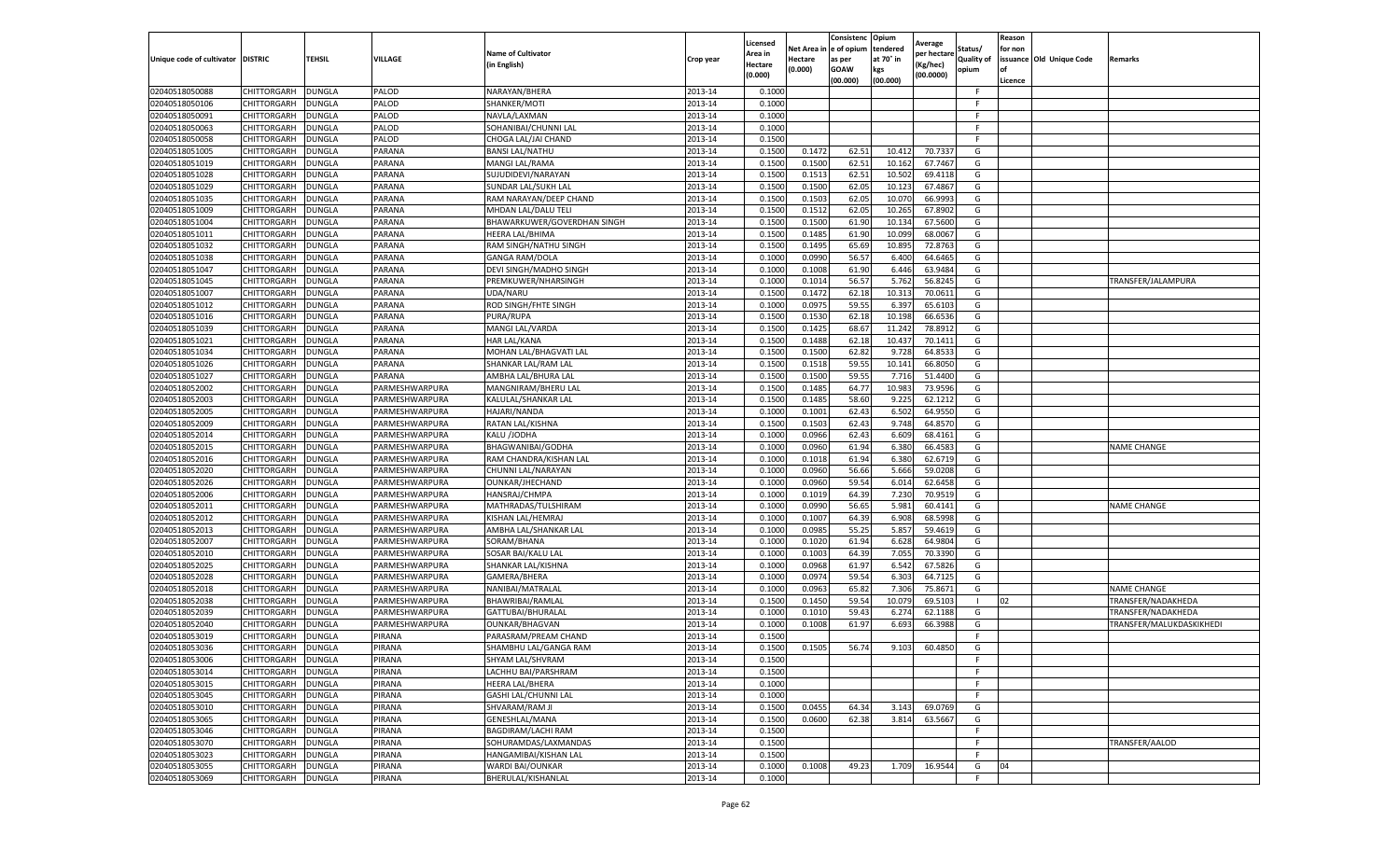|                           |                    |               |                 |                           |           | Licensed |         | Consistenc             | Opium     |                        |                   | Reason  |                          |                        |
|---------------------------|--------------------|---------------|-----------------|---------------------------|-----------|----------|---------|------------------------|-----------|------------------------|-------------------|---------|--------------------------|------------------------|
|                           |                    |               |                 | <b>Name of Cultivator</b> |           | Area in  |         | Net Area in e of opium | tendered  | Average<br>per hectare | Status/           | for non |                          |                        |
| Unique code of cultivator | <b>DISTRIC</b>     | TEHSIL        | VILLAGE         | in English)               | Crop year | Hectare  | Hectare | as per                 | at 70° in | (Kg/hec                | <b>Quality of</b> |         | issuance Old Unique Code | <b>Remarks</b>         |
|                           |                    |               |                 |                           |           | (0.000)  | (0.000) | <b>GOAW</b>            | kgs       | (00.0000)              | opium             |         |                          |                        |
|                           |                    |               |                 |                           |           |          |         | (00.000)               | (00.000)  |                        |                   | Licence |                          |                        |
| 02040518053040            | CHITTORGARH        | <b>DUNGLA</b> | PIRANA          | MANGU/BHURA               | 2013-14   | 0.1500   | 0.1444  | 57.52                  | 9.096     | 62.9917                | G                 |         |                          |                        |
| 02040518054005            | CHITTORGARH        | DUNGLA        | RAWATPURA       | GHASI/MODA                | 2013-14   | 0.1500   | 0.1479  | 58.06                  | 9.33      | 63.1440                | G                 |         |                          |                        |
| 02040518054006            | CHITTORGARH        | DUNGLA        | RAWATPURA       | RATAN LAL/BHERU LAL       | 2013-14   | 0.1500   | 0.1520  | 64.71                  | 10.22     | 67.2632                | -1                | 02      |                          |                        |
| 02040518054011            | CHITTORGARH        | <b>DUNGLA</b> | RAWATPURA       | NANDA/LAXMAN              | 2013-14   | 0.1500   | 0.1523  | 63.85                  | 10.161    | 66.7170                | -1                | 02      |                          |                        |
| 02040518054035            | CHITTORGARH        | DUNGLA        | RAWATPURA       | NARAYAN/PRTHA             | 2013-14   | 0.1500   | 0.1518  | 60.79                  | 9.353     | 61.6138                |                   | 02      |                          |                        |
| 02040518054030            | CHITTORGARH        | DUNGLA        | RAWATPURA       | BHERULAL/BHELI            | 2013-14   | 0.1000   | 0.1000  | 56.26                  | 6.31      | 63.1700                | G                 |         |                          |                        |
| 02040518054004            | CHITTORGARH        | DUNGLA        | RAWATPURA       | <b>BHGGA/GOKEL</b>        | 2013-14   | 0.1500   | 0.1466  | 65.64                  | 10.062    | 68.6357                | G                 |         |                          |                        |
| 02040518054007            | CHITTORGARH        | DUNGLA        | RAWATPURA       | <b>GULAB BAI/NARAYAN</b>  | 2013-14   | 0.1500   | 0.1479  | 56.08                  | 8.73      | 59.0399                | G                 |         |                          |                        |
| 02040518056001            | CHITTORGARH        | DUNGLA        | SARANGPURA      | RATANLAL/KALU LAL         | 2013-14   | 0.1500   | 0.0941  | 58.16                  | 5.841     | 62.0723                | G                 |         |                          |                        |
| 02040518056003            | CHITTORGARH        | <b>DUNGLA</b> | SARANGPURA      | KUKA/BHERA                | 2013-14   | 0.1500   | 0.1462  | 61.64                  | 9.792     | 66.9767                | G                 |         |                          |                        |
| 02040518056004            | CHITTORGARH        | <b>DUNGLA</b> | SARANGPURA      | HAV LAL/GOTTU             | 2013-14   | 0.1500   | 0.1485  | 61.64                  | 9.686     | 65.2256                | G                 |         |                          |                        |
| 02040518056019            | CHITTORGARH        | <b>DUNGLA</b> | SARANGPURA      | RAMIBAI/BHERULAL          | 2013-14   | 0.1500   | 0.1515  | 64.06                  | 10.25     | 67.6568                |                   | 02      |                          |                        |
| 02040518056007            | CHITTORGARH        | DUNGLA        | SARANGPURA      | UDHE LAL/BHANWAR LAL      | 2013-14   | 0.1500   | 0.1507  | 61.64                  | 9.87      | 65.5010                | G                 |         |                          |                        |
| 02040518056005            | CHITTORGARH        | DUNGLA        | SARANGPURA      | SHREELAL/HARIRAM          | 2013-14   | 0.1000   | 0.0999  | 55.18                  | 5.534     | 55.3954                | G                 |         |                          |                        |
| 02040518056014            | CHITTORGARH        | DUNGLA        | SARANGPURA      | GHERI LAL/GANGA RAM       | 2013-14   | 0.1500   | 0.1502  | 64.06                  | 10.012    | 66.6578                | G                 |         |                          |                        |
| 02040518056018            | CHITTORGARH        | <b>DUNGLA</b> | SARANGPURA      | RAMJAN ALLI/ANAR ALLI     | 2013-14   | 0.1000   | 0.0990  | 57.69                  | 5.851     | 59.1010                | G                 |         |                          |                        |
| 02040518056008            | CHITTORGARH        | <b>DUNGLA</b> | SARANGPURA      | SAHV LAL/BHURA LAL        | 2013-14   | 0.1000   | 0.1017  | 61.32                  | 6.491     | 63.8250                | G                 |         |                          |                        |
| 02040518056021            | CHITTORGARH        | <b>DUNGLA</b> | SARANGPURA      | OUNKAR LAL/NANA           | 2013-14   | 0.1000   | 0.1024  | 57.74                  | 6.541     | 63.8770                | G                 |         |                          | TRANSFER/AALOD         |
| 02040518058010            | CHITTORGARH        | DUNGLA        | SETHWANA        | MANGI LAL/UDAI LAL        | 2013-14   | 0.1500   | 0.1488  | 58.96                  | 9.206     | 61.8683                | G                 |         |                          |                        |
| 02040518058023            | CHITTORGARH        | DUNGLA        | SETHWANA        | HAR LAL/MANA              | 2013-14   | 0.1500   | 0.1496  | 58.33                  | 9.083     | 60.7152                | G                 |         |                          |                        |
| 02040518058008            | CHITTORGARH        | <b>DUNGLA</b> | SETHWANA        | HEERIBAI/OUNKAR DAS       | 2013-14   | 0.1000   | 0.1000  | 64.34                  | 6.489     | 64.8900                | G                 |         |                          |                        |
| 02040518058018            | CHITTORGARH        | DUNGLA        | SETHWANA        | SHANKER/DHANNA            | 2013-14   | 0.1500   | 0.1500  | 58.33                  | 9.983     | 66.5533                | G                 |         |                          |                        |
| 02040518058025            | CHITTORGARH        | <b>DUNGLA</b> | SETHWANA        | RATAN LAL/MOHAN DAS       | 2013-14   | 0.1500   | 0.1500  | 61.04                  | 9.060     | 60.4000                | G                 |         |                          |                        |
| 02040518058001            | CHITTORGARH        | DUNGLA        | SETHWANA        | MOHAN LAL/OUNKAR          | 2013-14   | 0.1500   | 0.1573  | 56.82                  | 9.594     | 60.9917                | G                 |         |                          |                        |
| 02040518058027            | CHITTORGARH        | DUNGLA        | SETHWANA        | LALIT KUMAR/OUNKAR LAL    | 2013-14   | 0.1000   | 0.0990  | 56.85                  | 5.880     | 59.3939                | G                 |         |                          |                        |
| 02040518059009            | CHITTORGARH        | DUNGLA        | SUJAKHEDA       | TULSIRAM/MODA             | 2013-14   | 0.1500   | 0.1451  | 62.16                  | 9.457     | 65.1757                | G                 |         |                          |                        |
| 02040518059026            | CHITTORGARH        | DUNGLA        | SUJAKHEDA       | KALULAL/BHERA             | 2013-14   | 0.1000   | 0.0987  | 60.1                   | 1.916     | 19.4124                | G                 | 04      |                          |                        |
| 02040518059033            | CHITTORGARH        | <b>DUNGLA</b> | SUJAKHEDA       | KAILASHBAI/SOHANLAL       | 2013-14   | 0.1500   | 0.1460  | 60.13                  | 9.363     | 64.1301                | G                 |         |                          |                        |
| 02040518059040            | CHITTORGARH        | <b>DUNGLA</b> | SUJAKHEDA       | BHURIBAI/MAGNIRAM         | 2013-14   | 0.1000   |         |                        |           |                        | F.                |         |                          |                        |
| 02040518059001            | CHITTORGARH        | <b>DUNGLA</b> | SUJAKHEDA       | KALU/BHANA                | 2013-14   | 0.1500   | 0.1500  | 65.12                  | 10.14     | 67.6000                | G                 |         |                          |                        |
| 02040518059003            | CHITTORGARH        | DUNGLA        | SUJAKHEDA       | SOSAR/KISHANA             | 2013-14   | 0.1500   | 0.1500  | 62.10                  | 9.43      | 62.9267                | G                 |         |                          |                        |
| 02040518059013            | CHITTORGARH        | DUNGLA        | SUJAKHEDA       | MAGNIRAM/KISHNA           | 2013-14   | 0.1500   | 0.1414  | 65.16                  | 9.448     | 66.8175                | G                 |         |                          |                        |
| 02040518059016            | CHITTORGARH        | DUNGLA        | SUJAKHEDA       | NARAYAN/MODA              | 2013-14   | 0.1000   | 0.1008  | 60.13                  | 6.193     | 61.4385                | G                 |         |                          |                        |
| 02040518059019            | CHITTORGARH        | DUNGLA        | SUJAKHEDA       | BHAGWANIBAI/RAMESHVAR     | 2013-14   | 0.1000   | 0.0994  | 68.02                  | 6.724     | 67.6459                | G                 |         |                          | <b>NAME CHANGE</b>     |
| 02040518059027            | CHITTORGARH        | <b>DUNGLA</b> | SUJAKHEDA       | NARAYAN/KISHANA           | 2013-14   | 0.1500   | 0.1485  | 60.01                  | 9.362     | 63.0438                | G                 |         |                          |                        |
| 02040518059043            | CHITTORGARH        | DUNGLA        | SUJAKHEDA       | BHAGVAN/CHAMPA            | 2013-14   | 0.1500   | 0.1485  | 59.09                  | 8.956     | 60.3098                | G                 |         |                          | <b>NAME CHANGE</b>     |
| 02040518059032            | CHITTORGARH        | <b>DUNGLA</b> | SUJAKHEDA       | <b>UDA/KISHOR</b>         | 2013-14   | 0.1500   | 0.1478  | 59.09                  | 9.08      | 61.4547                |                   | 02      |                          |                        |
| 02040518059036            | CHITTORGARH        | DUNGLA        | SUJAKHEDA       | HAJARI/BHERA              | 2013-14   | 0.1000   | 0.0988  | 62.16                  | 6.37      | 64.5344                | G                 |         |                          | TRANSFER/BHATOLIGUJRAN |
| 02040518060026            | CHITTORGARH        | DUNGLA        | SUREDA          | MANGI LAL/PARTHA          | 2013-14   | 0.1000   | 0.1010  | 46.04                  | 4.604     | 45.5842                | G                 | 04      |                          |                        |
| 02040518060054            | CHITTORGARH        | <b>DUNGLA</b> | SUREDA          | DEVA/RAMA GUJR            | 2013-14   | 0.1000   |         |                        |           |                        | F                 |         |                          |                        |
| 02040518060004            | CHITTORGARH        | DUNGLA        | SUREDA          | SHVA/NANDA                | 2013-14   | 0.1000   | 0.1006  | 42.90                  | 4.265     | 42.3956                | G                 | 04      |                          |                        |
| 02040518060013            | CHITTORGARH        | <b>DUNGLA</b> | SUREDA          | MAGNI RAM/KASI RAM        | 2013-14   | 0.1000   | 0.1023  | 49.52                  | 5.249     | 51.3099                | G                 |         |                          |                        |
| 02040518060023            | CHITTORGARH        | DUNGLA        | SUREDA          | KALU/CHOKHA               | 2013-14   | 0.1000   | 0.1018  | 55.44                  | 5.679     | 55.7859                | G                 |         |                          |                        |
| 02040518060042            | CHITTORGARH        | DUNGLA        | SUREDA          | AMBHA LAL/HEERA LAL       | 2013-14   | 0.1000   | 0.0984  | 53.47                  | 4.973     | 50.5386                | G                 | 04      |                          |                        |
| 02040518060001            | CHITTORGARH        | <b>DUNGLA</b> | SUREDA          | RODI LAL/HEERA LAL        | 2013-14   | 0.1000   | 0.0970  | 42.85                  | 4.248     | 43.7938                | G                 | 04      |                          |                        |
| 02040518060025            | CHITTORGARH        | DUNGLA        | SUREDA          | LAXMAN/PRTHA              | 2013-14   | 0.1500   | 0.1520  | 62.62                  | 8.964     | 58.9737                | G                 |         |                          |                        |
| 02040518060047            | CHITTORGARH        | DUNGLA        | SUREDA          | SOHANIBAI/LAXMI LAL       | 2013-14   | 0.1500   | 0.1517  | 61.76                  | 9.07      | 59.8484                | G                 |         |                          |                        |
| 02040518060029            | CHITTORGARH        | <b>DUNGLA</b> | SUREDA          | KALU SINGH/LAXMAN SINGH   | 2013-14   | 0.1500   | 0.1494  | 49.52                  | 7.301     | 48.8688                | G                 | 04      |                          |                        |
| 02040518062098            | CHITTORGARH        | <b>DUNGLA</b> | <b>TALAWADA</b> | SANTI LAL/MOHAN LAL       | 2013-14   | 0.1500   | 0.1508  | 68.12                  | 11.152    | 73.9523                | G                 |         |                          |                        |
| 02040518062023            | CHITTORGARH        | <b>DUNGLA</b> | TALAWADA        | RAMLAL/PYAR CHAND         | 2013-14   | 0.1500   | 0.1471  | 65.21                  | 10.750    | 73.0795                | G                 |         |                          |                        |
| 02040518062001            | <b>CHITTORGARH</b> | <b>DUNGLA</b> | TALAWADA        | PREAM CHAND/GOTTU DHAKAD  | 2013-14   | 0.1500   | 0.1530  | 65.21                  | 10.657    | 69.6536                | G                 |         |                          |                        |
| 02040518062002            | CHITTORGARH        | DUNGLA        | TALAWADA        | NIRBHE SINGH/AMAR SINGH   | 2013-14   | 0.1500   | 0.1510  | 68.12                  | 10.578    | 70.0530                | G                 |         |                          |                        |
| 02040518062004            | CHITTORGARH        | <b>DUNGLA</b> | TALAWADA        | ANCHI BAI/RAM LAL         | 2013-14   | 0.1500   | 0.1505  | 62.06                  | 10.231    | 67.9801                | G                 |         |                          |                        |
| 02040518062008            | <b>CHITTORGARH</b> | <b>DUNGLA</b> | TALAWADA        | PRBHULAL/BHANWAR LAL      | 2013-14   | 0.1500   | 0.1511  | 68.12                  | 11.240    | 74.3878                | G                 |         |                          |                        |
| 02040518062009            | CHITTORGARH        | <b>DUNGLA</b> | TALAWADA        | SANTI LAL/WARDI CHAND     | 2013-14   | 0.1500   | 0.1452  | 65.21                  | 10.275    | 70.7645                | G                 |         |                          |                        |
| 02040518062011            | <b>CHITTORGARH</b> | <b>DUNGLA</b> | TALAWADA        | LAXMAN SINGH/AMAR SINGH   | 2013-14   | 0.1000   | 0.0992  | 61.61                  | 6.399     | 64.5060                | G                 |         |                          |                        |
| 02040518062012            | CHITTORGARH        | <b>DUNGLA</b> | TALAWADA        | RAJI BAI/PRTHA            | 2013-14   | 0.1500   | 0.1500  | 64.87                  | 10.657    | 71.0467                | G                 |         |                          |                        |
| 02040518062013            | CHITTORGARH        | DUNGLA        | TALAWADA        | KESIBAI/NARAYAN           | 2013-14   | 0.1000   | 0.0998  | 61.61                  | 6.680     | 66.9339                | G                 |         |                          |                        |
| 02040518062014            | <b>CHITTORGARH</b> | <b>DUNGLA</b> | TALAWADA        | BHANWAR LAL/MOHAN LAL     | 2013-14   | 0.1500   | 0.1500  | 64.87                  | 10.546    | 70.3067                | G                 |         |                          |                        |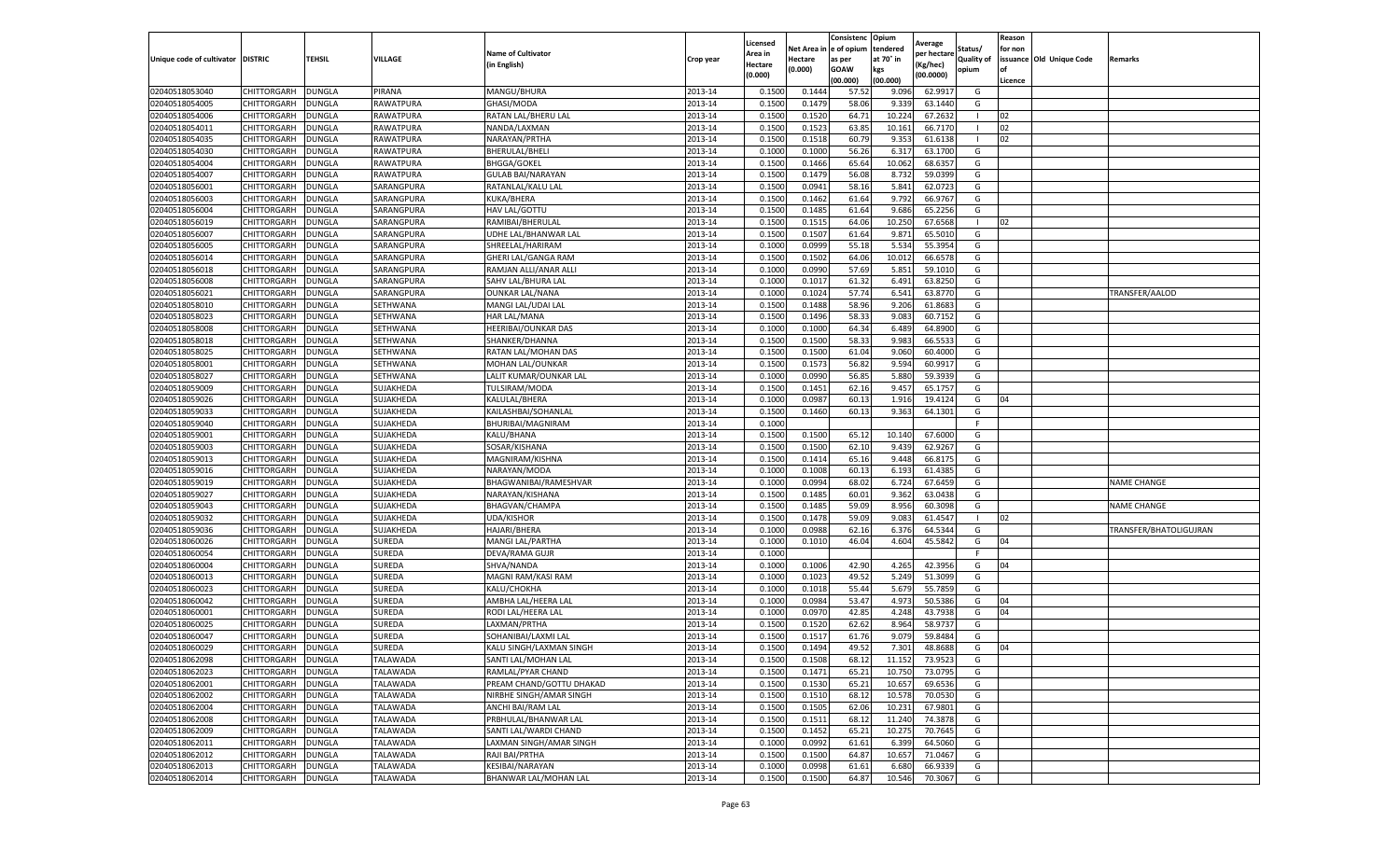|                                   |             |               |              |                            |           | Licensed |            | Consistenc  | Opium     | Average     |                   | Reason  |                          |                    |
|-----------------------------------|-------------|---------------|--------------|----------------------------|-----------|----------|------------|-------------|-----------|-------------|-------------------|---------|--------------------------|--------------------|
|                                   |             |               |              | <b>Name of Cultivator</b>  |           | Area in  | Net Area i | e of opium  | tendered  | per hectare | Status/           | for non |                          |                    |
| Unique code of cultivator DISTRIC |             | TEHSIL        | VILLAGE      | (in English)               | Crop year | Hectare  | Hectare    | as per      | at 70° in | (Kg/hec)    | <b>Quality of</b> |         | issuance Old Unique Code | Remarks            |
|                                   |             |               |              |                            |           | (0.000)  | (0.000)    | <b>GOAW</b> | kgs       | (00.0000)   | opium             | οf      |                          |                    |
|                                   |             |               |              |                            |           |          |            | (00.000     | (00.000)  |             |                   | Licence |                          |                    |
| 02040518062015                    | CHITTORGARH | <b>DUNGLA</b> | TALAWADA     | MADHU LAL/HUKMI CHAND      | 2013-14   | 0.1500   | 0.147      | 64.87       | 10.37     | 70.2099     | G                 |         |                          |                    |
| 02040518062016                    | CHITTORGARH | DUNGLA        | TALAWADA     | JANIBAI/NARAYAN            | 2013-14   | 0.100    | 0.1008     | 64.89       | 7.008     | 69.5238     | G                 |         |                          | <b>NAME CHANGE</b> |
| 02040518062017                    | CHITTORGARH | DUNGLA        | TALAWADA     | DEVI LAL/HAR LAL           | 2013-14   | 0.1500   | 0.1485     | 64.89       | 10.419    | 70.1616     | G                 |         |                          |                    |
| 02040518062019                    | CHITTORGARH | <b>DUNGLA</b> | TALAWADA     | MOHAN LAL/NARAYAN          | 2013-14   | 0.1500   | 0.1469     | 64.89       | 10.559    | 71.8788     | G                 |         |                          |                    |
| 02040518062022                    | CHITTORGARH | DUNGLA        | TALAWADA     | KAJODH/BHANA               | 2013-14   | 0.1500   | 0.1500     | 61.61       | 9.866     | 65.7733     | G                 |         |                          |                    |
| 02040518062024                    | CHITTORGARH | DUNGLA        | TALAWADA     | UDHE LAL/NARAYN            | 2013-14   | 0.1500   | 0.1508     | 62.10       | 10.007    | 66.3594     | G                 |         |                          |                    |
| 02040518062027                    | CHITTORGARH | DUNGLA        | TALAWADA     | BHANAWAR LAL/MEGA          | 2013-14   | 0.1500   | 0.1458     | 65.80       | 10.688    | 73.3059     | G                 |         |                          |                    |
| 02040518062028                    | CHITTORGARH | DUNGLA        | TALAWADA     | BHANWAR LAL/JAGNNTH        | 2013-14   | 0.1500   | 0.1488     | 71.4        | 11.803    | 79.3212     | G                 |         |                          |                    |
| 02040518062029                    | CHITTORGARH | DUNGLA        | TALAWADA     | RATAN LAL/NARAYAN          | 2013-14   | 0.1500   | 0.1504     | 65.80       | 10.913    | 72.5598     | G                 |         |                          |                    |
| 02040518062035                    | CHITTORGARH | <b>DUNGLA</b> | TALAWADA     | JAGDISH CHAND/MOHAN LAL    | 2013-14   | 0.1500   | 0.1512     | 68.12       | 11.006    | 72.7910     | G                 |         |                          |                    |
| 02040518062038                    | CHITTORGARH | <b>DUNGLA</b> | TALAWADA     | LAL CHAND/KESRIMAL         | 2013-14   | 0.1500   | 0.1500     | 56.04       | 9.086     | 60.5733     | G                 |         |                          |                    |
| 02040518062040                    | CHITTORGARH | DUNGLA        | TALAWADA     | LEELABAI/DULESHANKAR       | 2013-14   | 0.1000   | 0.1015     | 58.06       | 6.312     | 62.1872     | G                 |         |                          |                    |
| 02040518062049                    | CHITTORGARH | DUNGLA        | TALAWADA     | GOPILAL/DAYARAN            | 2013-14   | 0.1500   | 0.1465     | 62.10       | 9.271     | 63.2833     | G                 |         |                          |                    |
| 02040518062059                    | CHITTORGARH | DUNGLA        | TALAWADA     | BHAGWANLAL/LAXMAN          | 2013-14   | 0.1500   | 0.1494     | 58.06       | 9.406     | 62.9585     | G                 |         |                          |                    |
| 02040518062060                    | CHITTORGARH | DUNGLA        | TALAWADA     | FAHTE SINGH/BHIM SINGH     | 2013-14   | 0.1000   | 0.0992     | 59.90       | 6.067     | 61.1593     | G                 |         |                          |                    |
| 02040518062061                    | CHITTORGARH | DUNGLA        | TALAWADA     | UDHE LAL/DAL CHAND         | 2013-14   | 0.1000   | 0.0992     | 62.10       | 6.671     | 67.2480     | G                 |         |                          |                    |
| 02040518062064                    | CHITTORGARH | DUNGLA        | TALAWADA     | NANU RAM/MOTI MEGVAL       | 2013-14   | 0.1000   | 0.0980     | 61.96       | 6.736     | 68.7347     | G                 |         |                          |                    |
| 02040518062066                    | CHITTORGARH | DUNGLA        | TALAWADA     | NARAYAN/RADHA KISHAN       | 2013-14   | 0.1500   | 0.1528     | 61.96       | 9.834     | 64.3586     | G                 |         |                          |                    |
| 02040518062068                    | CHITTORGARH | DUNGLA        | TALAWADA     | <b>BHAGIRTH/CHMPA LAL</b>  | 2013-14   | 0.1500   | 0.1512     | 59.90       | 9.233     | 61.0648     | G                 |         |                          |                    |
| 02040518062071                    | CHITTORGARH | DUNGLA        | TALAWADA     | <b>GOPI LAL/DULA</b>       | 2013-14   | 0.1500   | 0.1500     | 61.96       | 9.745     | 64.9667     | G                 |         |                          |                    |
| 02040518062080                    | CHITTORGARH | DUNGLA        | TALAWADA     | BHANWAR LAL/DEVI LAL       | 2013-14   | 0.1500   | 0.1531     | 62.11       | 10.426    | 68.0993     | G                 |         |                          |                    |
| 02040518062091                    | CHITTORGARH | DUNGLA        | TALAWADA     | TULSIRAM/BHANWAR LAL       | 2013-14   | 0.1500   | 0.1500     | 65.80       | 10.848    | 72.3200     | G                 |         |                          |                    |
| 02040518062096                    | CHITTORGARH | <b>DUNGLA</b> | TALAWADA     | MANGI LAL/DEVI LAL         | 2013-14   | 0.1500   | 0.1515     | 59.90       | 9.824     | 64.8449     | G                 |         |                          |                    |
| 02040518062097                    | CHITTORGARH | DUNGLA        | TALAWADA     | <b>UDHE LAL/JAGNNTH</b>    | 2013-14   | 0.1500   | 0.1500     | 65.63       | 10.641    | 70.9400     | G                 |         |                          |                    |
| 02040518062104                    | CHITTORGARH | DUNGLA        | TALAWADA     | PYARCHNAD/JAYCHAND         | 2013-14   | 0.1500   | 0.1500     | 62.11       | 10.09     | 67.3133     | G                 |         |                          |                    |
| 02040518062106                    | CHITTORGARH | DUNGLA        | TALAWADA     | PARBHULAL/MODA             | 2013-14   | 0.1500   | 0.1485     | 65.63       | 10.435    | 70.2694     | G                 |         |                          |                    |
| 02040518062109                    | CHITTORGARH | DUNGLA        | TALAWADA     | NANURAM/MODA               | 2013-14   | 0.1500   | 0.1499     | 65.63       | 10.716    | 71.4877     | G                 |         |                          |                    |
| 02040518062114                    | CHITTORGARH | DUNGLA        | TALAWADA     | FTHESINGH/NAHARSINGH       | 2013-14   | 0.1500   | 0.1496     | 62.11       | 9.938     | 66.4305     | G                 |         |                          |                    |
| 02040518062115                    | CHITTORGARH | <b>DUNGLA</b> | TALAWADA     | RATANLAL\MOTILAL           | 2013-14   | 0.1500   | 0.1500     | 59.10       | 9.110     | 60.7333     | G                 |         |                          |                    |
| 02040518062116                    | CHITTORGARH | <b>DUNGLA</b> | TALAWADA     | KUBHERSINGH/BAWANISINGH    | 2013-14   | 0.1500   | 0.1500     | 59.10       | 9.017     | 60.1133     | G                 |         |                          |                    |
| 02040518062107                    | CHITTORGARH | DUNGLA        | TALAWADA     | CHHUNILAL/BARDA            | 2013-14   | 0.1500   | 0.1516     | 62.74       | 10.513    | 69.3470     | G                 |         |                          |                    |
| 02040518062048                    | CHITTORGARH | DUNGLA        | TALAWADA     | SEETA RAM/MANGI LAL        | 2013-14   | 0.1500   | 0.1483     | 62.74       | 9.994     | 67.3904     | G                 |         |                          |                    |
| 02040518062092                    | CHITTORGARH | DUNGLA        | TALAWADA     | PRAHLAD/MOHAN LAL          | 2013-14   | 0.1500   | 0.1500     | 68.49       | 11.25     | 75.0133     | G                 |         |                          |                    |
| 02040518062093                    | CHITTORGARH | DUNGLA        | TALAWADA     | MHDAN LAL/BHANWAR LAL      | 2013-14   | 0.1500   | 0.1452     | 68.49       | 10.909    | 75.1309     | G                 |         |                          |                    |
| 02040518062095                    | CHITTORGARH | <b>DUNGLA</b> | TALAWADA     | GOPI LAL/MITHU LAL         | 2013-14   | 0.1500   | 0.1500     | 62.74       | 10.236    | 68.2400     | G                 |         |                          |                    |
| 02040518062111                    | CHITTORGARH | DUNGLA        | TALAWADA     | HIRALAL/AWANTILAL          | 2013-14   | 0.1500   | 0.1485     | 59.10       | 9.650     | 64.9832     | G                 |         |                          |                    |
| 02040518062037                    | CHITTORGARH | DUNGLA        | TALAWADA     | SURESH CHAND/HEERA LAL     | 2013-14   | 0.1500   | 0.1520     | 64.69       | 10.101    | 66.4539     | G                 |         |                          |                    |
| 02040518062053                    | CHITTORGARH | DUNGLA        | TALAWADA     | SANKUBAI/RATAN LAL         | 2013-14   | 0.1500   | 0.1505     | 68.49       | 11.066    | 73.5282     | G                 |         |                          |                    |
| 02040518062063                    | CHITTORGARH | DUNGLA        | TALAWADA     | <b>BHAGVTI LAL/JAGNNTH</b> | 2013-14   | 0.1500   | 0.1496     | 62.4        | 10.495    | 70.1537     | G                 |         |                          |                    |
| 02040518062065                    | CHITTORGARH | DUNGLA        | TALAWADA     | PARASRAM/JAGNNTH           | 2013-14   | 0.1500   | 0.1485     | 62.42       | 10.469    | 70.4983     | G                 |         |                          |                    |
| 02040518062069                    | CHITTORGARH | DUNGLA        | TALAWADA     | BHARIBAI/DEVI LAL          | 2013-14   | 0.1500   | 0.1506     | 62.42       | 10.210    | 67.7955     | G                 |         |                          |                    |
| 02040518062075                    | CHITTORGARH | <b>DUNGLA</b> | TALAWADA     | <b>GEETABAI/SOBHA LAL</b>  | 2013-14   | 0.1500   | 0.1484     | 62.82       | 9.899     | 66.7049     | G                 |         |                          |                    |
| 02040518062077                    | CHITTORGARH | DUNGLA        | TALAWADA     | BHURA LAL/NARAYAN          | 2013-14   | 0.1500   | 0.1500     | 57.51       | 9.054     | 60.3600     | G                 |         |                          |                    |
| 02040518062084                    | CHITTORGARH | DUNGLA        | TALAWADA     | GANGABAI/NANU RAM          | 2013-14   | 0.1000   | 0.0990     | 64.69       | 6.857     | 69.2626     | G                 |         |                          |                    |
| 02040518062085                    | CHITTORGARH | DUNGLA        | TALAWADA     | CHTENDR SINGH/IANDR SINGH  | 2013-14   | 0.1000   | 0.0980     | 58.15       | 6.189     | 63.1531     | G                 |         |                          |                    |
| 02040518062105                    | CHITTORGARH | DUNGLA        | TALAWADA     | PYAIBAI/BOHMAYA            | 2013-14   | 0.150    | 0.149      | 29.93       | 4.293     | 28.7145     | $\mathbf{L}$      | 02      |                          |                    |
| 02040518062079                    | CHITTORGARH | DUNGLA        | TALAWADA     | LALA/NANA                  | 2013-14   | 0.1000   | 0.1000     | 58.15       | 6.189     | 61.8900     | G                 |         |                          |                    |
| 02040518062032                    | CHITTORGARH | <b>DUNGLA</b> | TALAWADA     | SHANKER LAL/DALU           | 2013-14   | 0.1500   | 0.1482     | 58.15       | 9.395     | 63.3941     | G                 |         |                          |                    |
| 02040518062090                    | CHITTORGARH | <b>DUNGLA</b> | TALAWADA     | VIJERAM/MOTI LAL           | 2013-14   | 0.1500   | 0.1484     | 58.15       | 9.636     | 64.9326     | G                 |         |                          |                    |
| 02040518062099                    | CHITTORGARH | <b>DUNGLA</b> | TALAWADA     | MHDAN LAL/FULCHAND         | 2013-14   | 0.1500   | 0.1535     | 62.82       | 10.347    | 67.4072     | G                 |         |                          |                    |
| 02040518062062                    | CHITTORGARH | <b>DUNGLA</b> | TALAWADA     | BHADRFIBAI/KISHNA          | 2013-14   | 0.1500   | 0.1491     | 56.08       | 9.077     | 60.8786     | G                 |         |                          | <b>NAME CHANGE</b> |
| 02040518062070                    | CHITTORGARH | DUNGLA        | TALAWADA     | SANTI LAL/SHANKAR          | 2013-14   | 0.1500   | 0.1476     | 62.82       | 10.150    | 68.7669     | G                 |         |                          |                    |
| 02040518062076                    | CHITTORGARH | DUNGLA        | TALAWADA     | KAMLA BAI/MOHAN LAL        | 2013-14   | 0.1500   | 0.1516     | 68.49       | 10.724    | 70.7388     | G                 |         |                          |                    |
| 02040518062088                    | CHITTORGARH | <b>DUNGLA</b> | TALAWADA     | BHAGVANIBAI/NANA LAL       | 2013-14   | 0.1000   | 0.1000     | 62.84       | 6.787     | 67.8700     | G                 |         |                          |                    |
| 02040518062089                    | CHITTORGARH | <b>DUNGLA</b> | TALAWADA     | RAMESVAR LAL/RATAN LAL     | 2013-14   | 0.1500   | 0.1504     | 64.69       | 10.739    | 71.4029     | G                 |         |                          |                    |
| 02040518062046                    | CHITTORGARH | DUNGLA        | TALAWADA     | <b>OUNKAR / DEVA SALVI</b> | 2013-14   | 0.1500   | 0.1443     | 62.84       | 10.045    | 69.6119     | G                 |         |                          |                    |
| 02040518063010                    | CHITTORGARH | <b>DUNGLA</b> | TEELAKHEDA-4 | SHUVAGIBAI/MOTI LAL        | 2013-14   | 0.1000   | 0.1010     | 58.11       | 6.209     | 61.4752     | G                 |         |                          |                    |
| 02040518063002                    | CHITTORGARH | DUNGLA        | TEELAKHEDA-4 | AMBHA LAL/BHANA            | 2013-14   | 0.1500   | 0.1488     | 61.32       | 9.732     | 65.4032     | G                 |         |                          |                    |
| 02040518063003                    | CHITTORGARH | <b>DUNGLA</b> | TEELAKHEDA-4 | KANNIRAM/OUNKAR            | 2013-14   | 0.1000   | 0.1013     | 61.32       | 6.298     | 62.1718     | G                 |         |                          |                    |
|                                   |             |               |              |                            |           |          |            |             |           |             |                   |         |                          |                    |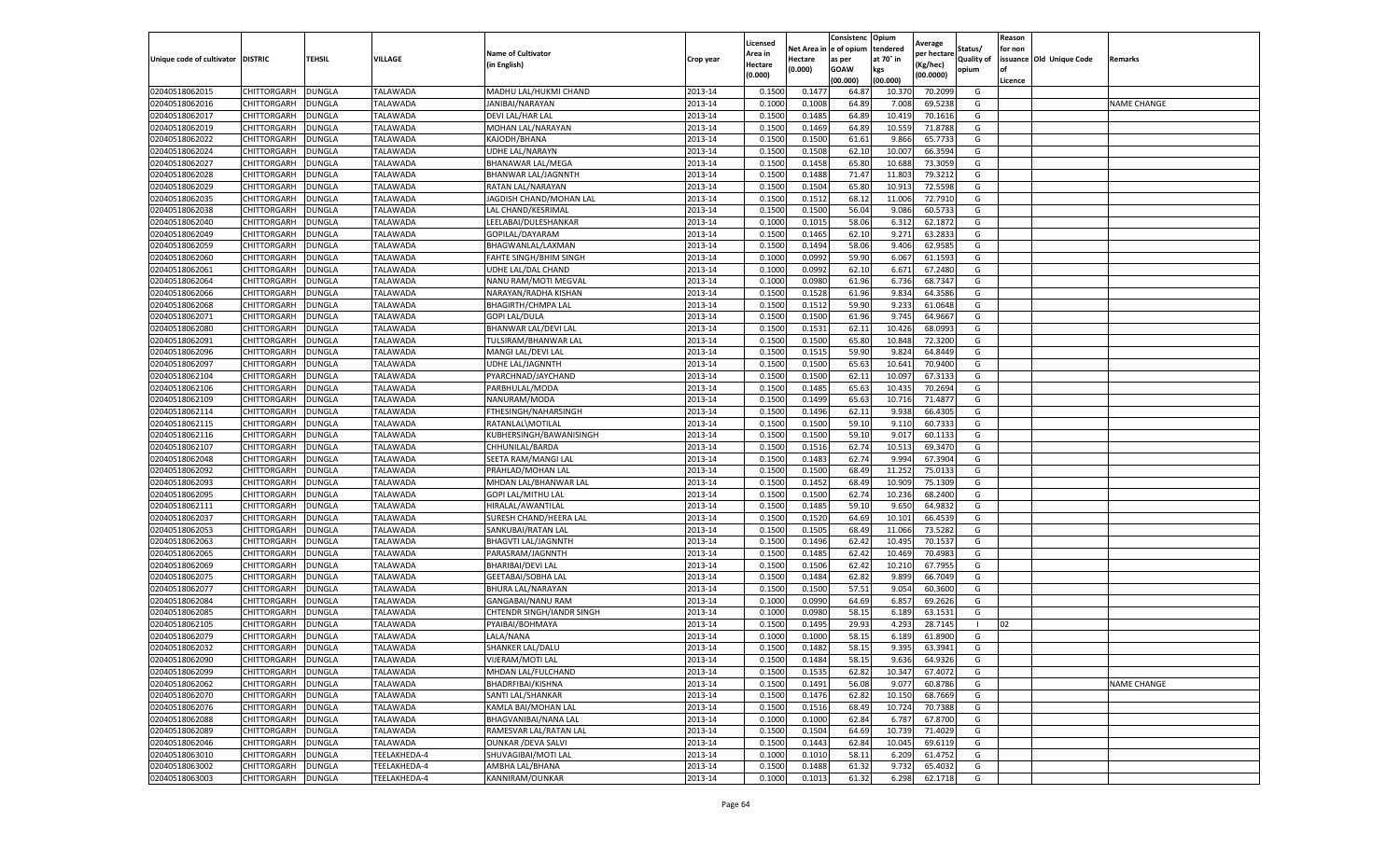|                                   |                            |                               |                      |                                      |                    | Licensed         |                  | Consistenc     | Opium           |                        |                   | Reason  |                          |                |
|-----------------------------------|----------------------------|-------------------------------|----------------------|--------------------------------------|--------------------|------------------|------------------|----------------|-----------------|------------------------|-------------------|---------|--------------------------|----------------|
|                                   |                            |                               |                      | <b>Name of Cultivator</b>            |                    | Area in          | Net Area i       | e of opium     | tendered        | Average<br>per hectare | Status/           | for non |                          |                |
| Unique code of cultivator DISTRIC |                            | TEHSIL                        | VILLAGE              | (in English)                         | Crop year          | Hectare          | Hectare          | as per         | at 70° in       | (Kg/hec)               | <b>Quality of</b> |         | issuance Old Unique Code | <b>Remarks</b> |
|                                   |                            |                               |                      |                                      |                    | (0.000)          | (0.000)          | <b>GOAW</b>    | kgs             | (00.0000)              | opium             | οf      |                          |                |
|                                   |                            |                               |                      |                                      |                    |                  |                  | (00.000        | (00.000)        |                        |                   | Licence |                          |                |
| 02040518063019                    | CHITTORGARH                | <b>DUNGLA</b>                 | TEELAKHEDA-4         | <b>UDAI LAL/BHANA</b>                | 2013-14            | 0.1000           | 0.1000           | 55.1           | 6.205           | 62.0500                | G                 |         |                          |                |
| 02040518063012                    | CHITTORGARH                | DUNGLA                        | TEELAKHEDA-4         | PRYAR CHAND/BHANA                    | 2013-14            | 0.100            | 0.0968           | 52.83          | 4.241           | 43.8120                | G                 | 04      |                          |                |
| 02040518063014                    | CHITTORGARH                | DUNGLA                        | TEELAKHEDA-4         | NARAYAN DAS/POKHAR DAS               | 2013-14            | 0.1500           | 0.1520           | 58.1           | 8.891           | 58.4934                | G                 |         |                          |                |
| 02040518063005                    | CHITTORGARH                | <b>DUNGLA</b>                 | TEELAKHEDA-4         | MANGI LAL/KANKU BAI                  | 2013-14            | 0.1500           | 0.1507           | 57.38          | 8.918           | 59.1772                | G                 |         |                          |                |
| 02040518063009                    | CHITTORGARH                | DUNGLA                        | TEELAKHEDA-4         | <b>OUNKAR LAL/KALU</b>               | 2013-14            | 0.1000           | 0.0999           | 51.19          | 5.082           | 50.8709                | G                 | 04      |                          |                |
| 02040518063008                    | CHITTORGARH                | DUNGLA                        | TEELAKHEDA-4         | BHERULAL/SHORAM                      | 2013-14            | 0.1000           | 0.0993           | 58.11          | 6.102           | 61.4502                | G                 |         |                          |                |
| 02040520006101                    | CHITTORGARH                | BADISADRI                     | BADVAL-A             | JAGANNATH/BHURA                      | 2013-14            | 0.1000           | 0.1036           | 61.46          | 7.042           | 67.9730                | G                 |         |                          |                |
| 02040520006083                    | CHITTORGARH                | BADISADRI                     | <b>BADVAL-A</b>      | NARAYAN/FATHA                        | 2013-14            | 0.1500           | 0.1500           | 58.91          | 10.402          | 69.3467                | G                 |         |                          |                |
| 02040520006085                    | CHITTORGARH                | BADISADRI                     | BADVAL-A             | SHANKERLAL/DALU                      | 2013-14            | 0.1500           | 0.1497           | 61.46          | 10.018          | 66.9205                | G                 |         |                          |                |
| 02040520006095                    | CHITTORGARH                | BADISADRI                     | BADVAL-A             | RAMLAL/BABRU                         | 2013-14            | 0.1500           | 0.1505           | 65.05          | 11.254          | 74.7774                | G                 |         |                          |                |
| 02040520006097                    | CHITTORGARH                | BADISADRI                     | <b>BADVAL-A</b>      | KISHANLAL/KALU                       | 2013-14            | 0.1500           | 0.1482           | 61.46          | 10.773          | 72.6923                | G                 |         |                          |                |
| 02040520006098                    | CHITTORGARH                | BADISADRI                     | <b>BADVAL-A</b>      | RAMCHANDRA/LAXMAN                    | 2013-14            | 0.1500           | 0.1512           | 58.91          | 9.779           | 64.6759                | G                 |         |                          |                |
| 02040520006099                    | CHITTORGARH                | BADISADRI                     | <b>BADVAL-A</b>      | MOHANLAL/SUKHLAI                     | 2013-14            | 0.1500           | 0.1511           | 61.83          | 10.299          | 68.1602                | G                 |         |                          |                |
| 02040520006102                    | CHITTORGARH                | BADISADRI                     | <b>BADVAL-A</b>      | KHEMRAJ/OUNKAR                       | 2013-14            | 0.1500           | 0.1533           | 61.83          | 10.06           | 65.6295                | G                 |         |                          |                |
| 02040520006103                    | CHITTORGARH                | BADISADRI                     | BADVAL-A             | LAXMILAL/SUKHLAL                     | 2013-14            | 0.1500           | 0.1520           | 61.83          | 10.705          | 70.4276                | G                 |         |                          |                |
| 02040520006108                    | CHITTORGARH                | BADISADRI                     | BADVAL-A             | HAJARI/NATHU                         | 2013-14            | 0.1500           | 0.1510           | 58.91          | 9.678           | 64.0927                | G                 |         |                          |                |
| 02040520006111                    | CHITTORGARH                | BADISADRI                     | BADVAL-A             | DEVILAL/BHABUL                       | 2013-14            | 0.1500           | 0.1525           | 65.0           | 11.096          | 72.7607                | G                 |         |                          |                |
| 02040520006113                    | CHITTORGARH                | BADISADRI                     | BADVAL-A             | BHURALAL/NANDA                       | 2013-14            | 0.1500           | 0.1518           | 65.05          | 11.003          | 72.4835                | G                 |         |                          |                |
| 02040520006114                    | CHITTORGARH                | BADISADRI                     | BADVAL-A             | SHIVLAL/BABRU                        | 2013-14            | 0.1500           | 0.1520           | 59.29          | 10.14           | 66.7566                | G                 |         |                          |                |
| 02040520006115                    | CHITTORGARH                | BADISADRI                     | <b>BADVAL-A</b>      | LALURAM/OUNKAR                       | 2013-14            | 0.1000           | 0.1036           | 64.27          | 7.694           | 74.2664                | G                 |         |                          |                |
| 02040520006116                    | CHITTORGARH                | BADISADRI                     | BADVAL-A             | MITHULAL/OUNKAR                      | 2013-14            | 0.1000           | 0.1008           | 64.27          | 6.960           | 69.0476                | G                 |         |                          |                |
| 02040520006119                    | CHITTORGARH                | BADISADRI                     | BADVAL-A             | KHEMA/CHATARBHUJ                     | 2013-14            | 0.1500           | 0.1489           | 64.27          | 10.733          | 72.0819                | G                 |         |                          |                |
| 02040520006121                    | CHITTORGARH                | BADISADRI                     | <b>BADVAL-A</b>      | GABBA/BABRU                          | 2013-14            | 0.1000           | 0.1010           | 57.21          | 6.309           | 62.4653                | G                 |         |                          |                |
| 02040520006129                    | CHITTORGARH                | BADISADRI                     | BADVAL-A             | JAGANNATH/HEERALAL                   | 2013-14            | 0.1500           | 0.1496           | 64.22          | 10.404          | 69.5455                | G                 |         |                          |                |
| 02040520006133                    | CHITTORGARH                | BADISADRI                     | BADVAL-A             | SHRILAL/JAGANNATH                    | 2013-14            | 0.1500           | 0.1493           | 61.83          | 10.41           | 69.7522                | G                 |         |                          |                |
| 02040520006134                    | CHITTORGARH                | BADISADRI                     | BADVAL-A             | SHOBHALAL/CHUNNILAL                  | 2013-14            | 0.1500           | 0.1521           | 59.29          | 10.122          | 66.5483                | G                 |         |                          |                |
| 02040520006140                    | CHITTORGARH                | BADISADRI                     | BADVAL-A             | OUNKARLAL/JAYCHAND                   | 2013-14            | 0.1500           | 0.1534           | 59.29          | 9.834           | 64.1069                | G                 |         |                          |                |
| 02040520006141                    | CHITTORGARH                | BADISADRI                     | BADVAL-A             | SUNDERBAI/SHANKERLAL                 | 2013-14            | 0.1500           | 0.1496           | 68.49          | 11.878          | 79.3984                | G                 |         |                          |                |
| 02040520006147                    | CHITTORGARH                | BADISADRI                     | BADVAL-A             | UDAILAL/DOLA                         | 2013-14            | 0.1500           | 0.1504           | 59.18          | 9.799           | 65.1529                | G                 |         |                          |                |
| 02040520006149                    | CHITTORGARH                | BADISADRI                     | BADVAL-A             | CHAMAN/GABBA J                       | 2013-14            | 0.1500           | 0.1512           | 59.18          | 9.536           | 63.0688                | G                 |         |                          |                |
| 02040520006150                    | CHITTORGARH                | BADISADRI                     | BADVAL-A             | KISHANLAL/KASHIRAM                   | 2013-14            | 0.1500           | 0.1505           | 57.51          | 10.146          | 67.4153                | G                 |         |                          |                |
| 02040520006151                    | CHITTORGARH                | BADISADRI                     | <b>BADVAL-A</b>      | DHANRAJ/DEEPA                        | 2013-14            | 0.1500           | 0.1516           | 59.18          | 9.883           | 65.1913                | G                 |         |                          |                |
| 02040520006148                    | CHITTORGARH                | BADISADRI                     | BADVAL-A             | BHANWARLAL/RAKBA                     | 2013-14            | 0.1500           | 0.1477           | 61.95          | 10.416          | 70.5213                | G                 |         |                          |                |
| 02040520006174                    | CHITTORGARH                | BADISADRI                     | BADVAL-A             | BHAGVAN/DEEPA                        | 2013-14            | 0.1500           | 0.1530           | 64.22          | 11.027          | 72.0719                | G                 |         |                          |                |
| 02040520006175                    | CHITTORGARH                | BADISADRI                     | <b>BADVAL-A</b>      | SHANKERLAL/HEMA                      | 2013-14            | 0.1500           | 0.1505           | 56.21          | 9.411           | 62.5316                | G                 |         |                          |                |
| 02040520006176                    | CHITTORGARH                | BADISADRI                     | BADVAL-A             | HEERALAL/OUNKAR                      | 2013-14            | 0.1500           | 0.1498           | 61.95          | 10.443          | 69.7130                | G                 |         |                          |                |
| 02040520006177                    | CHITTORGARH                | BADISADRI                     | <b>BADVAL-A</b>      | ROOPABAI/SHRILAL                     | 2013-14            | 0.1500           | 0.1499           | 61.95          | 10.602          | 70.7272                | G                 |         |                          |                |
| 02040520006078                    | CHITTORGARH                | BADISADRI                     | BADVAL-A             | SHANKER/GABBA                        | 2013-14            | 0.1500           | 0.1510           | 62.06          | 10.33           | 68.4570                | G                 |         |                          |                |
| 02040520006091                    | CHITTORGARH                | BADISADRI                     | BADVAL-A             | CHENSINGH/DEVISINGH                  | 2013-14            | 0.1500           | 0.1505           | 55.52          | 9.494           | 63.0831                | G                 |         |                          |                |
| 02040520006107                    | CHITTORGARH                | BADISADRI                     | BADVAL-A             | KESHURAM/HEERALAL                    | 2013-14            | 0.1500           | 0.1505           | 62.06          | 10.595          | 70.3987                | G                 |         |                          |                |
| 02040520006106                    | CHITTORGARH                | BADISADRI                     | BADVAL-A             | CHOGALAL/RAMLAL                      | 2013-14            | 0.1500           | 0.1516           | 64.22          | 11.193          | 73.8325                | G                 |         |                          |                |
| 02040520006109                    | CHITTORGARH                | BADISADRI                     | BADVAL-A             | MOHANLAL/KALU                        | 2013-14            | 0.1500           | 0.1501           | 68.49          | 11.536          | 76.8554                | G                 |         |                          |                |
| 02040520006110                    | CHITTORGARH                | BADISADRI                     | BADVAL-A             | GOKAL/BHAGVAN                        | 2013-14            | 0.1000           | 0.1015           | 62.06          | 7.190           | 70.8374                | G                 |         |                          |                |
| 02040520006112                    | CHITTORGARH                | BADISADRI                     | BADVAL-A             | RATANLAL/KASHIRAM                    | 2013-14            | 0.1500           | 0.1504           | 48.09          | 7.708           | 51.2500                | G                 |         |                          |                |
| 02040520006118                    | CHITTORGARH                | BADISADRI                     | BADVAL-A             | AMRATIBAI/TULASHIRAM                 | 2013-14            | 0.1500           | 0.1491           | 56.52          | 9.407           | 63.0919                | G                 |         |                          |                |
| 02040520006127                    | CHITTORGARH                | BADISADRI                     | BADVAL-A             | SHANKERLAL/POKHAR                    | 2013-14            | 0.150            | 0.1500           | 65.70          | 11.516          | 76.7733                | G                 |         |                          |                |
| 02040520006128                    | CHITTORGARH                | BADISADRI                     | BADVAL-A             | JAGANNATH/KANIRAM                    | 2013-14            | 0.1500           | 0.1513           | 56.21          | 9.307           | 61.5135                | G                 |         |                          |                |
| 02040520006130                    | CHITTORGARH                | <b>BADISADRI</b>              | BADVAL-A             | SHANKERLAL/KASHIRAM                  | 2013-14            | 0.1500           | 0.1530           | 58.09          | 9.767           | 63.8366                | G                 |         |                          |                |
|                                   |                            |                               |                      |                                      |                    |                  |                  |                |                 |                        |                   |         |                          |                |
| 02040520006132<br>02040520006135  | CHITTORGARH<br>CHITTORGARH | <b>BADISADRI</b><br>BADISADRI | BADVAL-A<br>BADVAL-A | DEVILAL/NARAYAN<br>CHUNNILAL/KHEMRAJ | 2013-14<br>2013-14 | 0.1000<br>0.1500 | 0.1008<br>0.1516 | 68.49<br>62.73 | 7.788<br>10.350 | 77.2619<br>68.2718     | G<br>G            |         |                          |                |
|                                   |                            |                               |                      | RAMCHANDRA/JAGANNATH                 | 2013-14            |                  |                  | 68.07          |                 |                        | G                 |         |                          |                |
| 02040520006136                    | CHITTORGARH                | BADISADRI                     | BADVAL-A             |                                      |                    | 0.1500           | 0.1468           |                | 11.591          | 78.9578                |                   |         |                          |                |
| 02040520006138                    | CHITTORGARH                | BADISADRI                     | BADVAL-A             | BHANWARLAL/NANDA                     | 2013-14            | 0.1500           | 0.1500           | 56.51          | 10.099          | 67.3267                | G                 |         |                          |                |
| 02040520006139                    | CHITTORGARH                | BADISADRI                     | BADVAL-A             | HEERALAL/RAMLAL                      | 2013-14            | 0.1500           | 0.1504           | 58.09          | 9.892           | 65.7713                | G                 |         |                          |                |
| 02040520006142                    | CHITTORGARH                | <b>BADISADRI</b>              | BADVAL-A             | HEERALAL/KHEMRAJ                     | 2013-14            | 0.1000           | 0.1017           | 56.51          | 6.426           | 63.1858                | G                 |         |                          |                |
| 02040520006144                    | CHITTORGARH                | BADISADRI                     | BADVAL-A             | RAMESHVARLAL/BABRU                   | 2013-14            | 0.1500           | 0.1500           | 57.51          | 9.678           | 64.5200                | G                 |         |                          |                |
| 02040520006152                    | CHITTORGARH                | BADISADRI                     | BADVAL-A             | KESHURAM/BHANA                       | 2013-14            | 0.1500           | 0.1509           | 58.09          | 10.199          | 67.5878                | G                 |         |                          |                |
| 02040520006137                    | CHITTORGARH                | BADISADRI                     | BADVAL-A             | GOPAL/MOTILAL                        | 2013-14            | 0.1500           | 0.1476           | 62.73          | 10.189          | 69.0312                | G                 |         |                          |                |
| 02040520006154                    | CHITTORGARH                | BADISADRI                     | BADVAL-A             | DALICHAND/POKHAR                     | 2013-14            | 0.1500           | 0.1490           | 58.43          | 10.025          | 67.2819                | G                 |         |                          |                |
| 02040520006094                    | CHITTORGARH                | <b>BADISADRI</b>              | BADVAL-A             | BHANWARLAL/BALA                      | 2013-14            | 0.1500           | 0.1476           | 56.33          | 9.383           | 63.5705                | G                 |         |                          |                |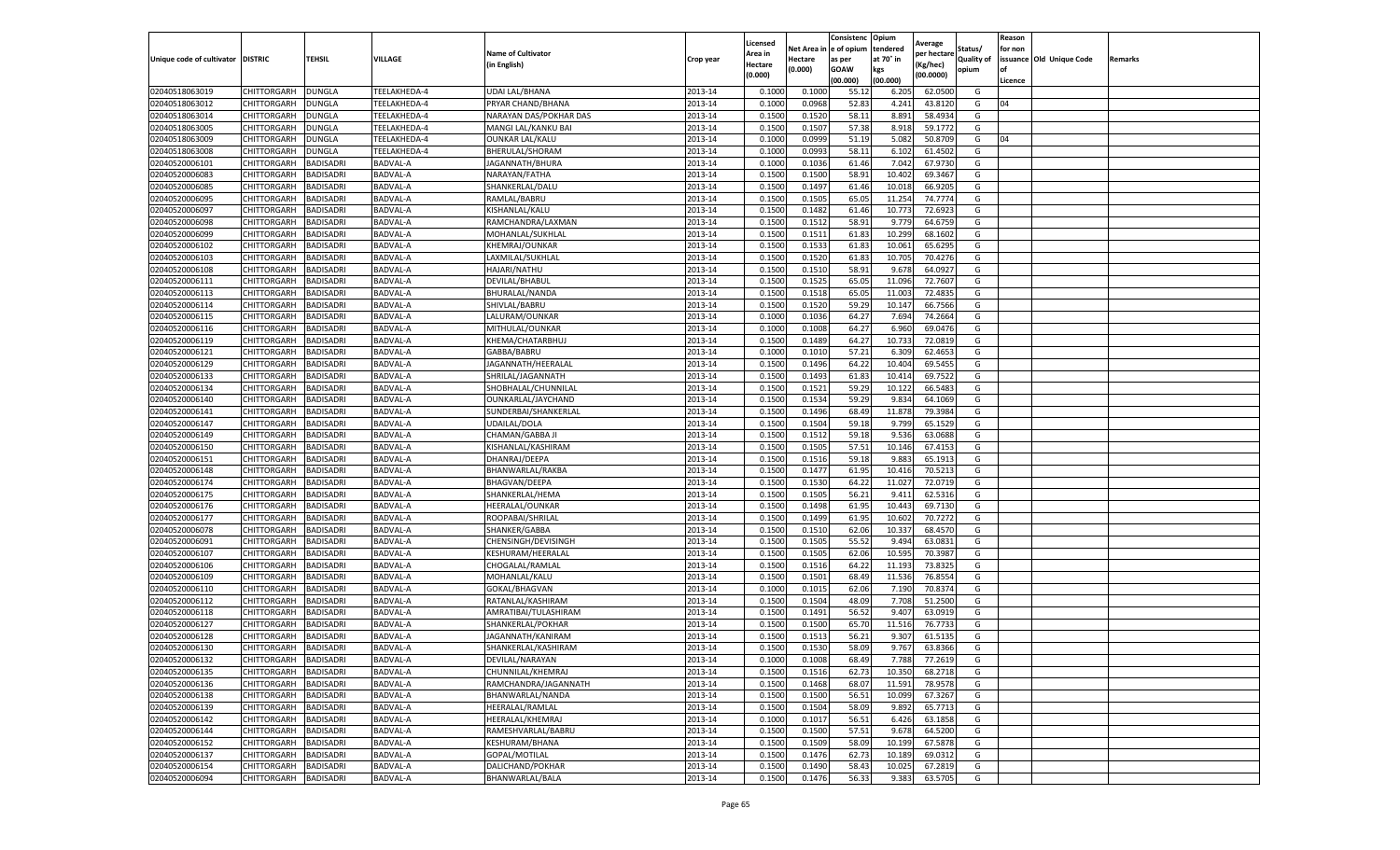|                           |                       |                  |                 |                              |           | Licensed |         | Consistenc             | Opium     |                        |                   | Reason  |                          |                    |
|---------------------------|-----------------------|------------------|-----------------|------------------------------|-----------|----------|---------|------------------------|-----------|------------------------|-------------------|---------|--------------------------|--------------------|
|                           |                       |                  |                 | <b>Name of Cultivator</b>    |           | Area in  |         | Net Area in e of opium | tendered  | Average<br>per hectare | Status/           | for non |                          |                    |
| Unique code of cultivator | <b>DISTRIC</b>        | TEHSIL           | VILLAGE         | in English)                  | Crop year | Hectare  | Hectare | as per                 | at 70° in | (Kg/hec                | <b>Quality of</b> |         | issuance Old Unique Code | <b>Remarks</b>     |
|                           |                       |                  |                 |                              |           | (0.000)  | (0.000) | <b>GOAW</b>            | kgs       | (00.0000)              | opium             |         |                          |                    |
|                           |                       |                  |                 |                              |           |          |         | (00.000)               | (00.000)  |                        |                   | Licence |                          |                    |
| 02040520006079            | CHITTORGARH           | <b>BADISADRI</b> | BADVAL-A        | <b>GOKAL/RAMLAL</b>          | 2013-14   | 0.1500   | 0.1525  | 58.43                  | 10.05     | 65.901                 | G                 |         |                          |                    |
| 02040520006080            | CHITTORGARH           | <b>BADISADRI</b> | BADVAL-A        | MOTILAL/BHAGVAN              | 2013-14   | 0.1500   | 0.1507  | 58.43                  | 9.966     | 66.1314                | G                 |         |                          |                    |
| 02040520006081            | CHITTORGARH           | <b>BADISADRI</b> | BADVAL-A        | NARAYANLAL/BABRU             | 2013-14   | 0.1500   | 0.1505  | 68.07                  | 11.582    | 76.9568                | G                 |         |                          |                    |
| 02040520006082            | CHITTORGARH           | <b>BADISADRI</b> | BADVAL-A        | DEVILAL/KALU                 | 2013-14   | 0.1500   | 0.1496  | 56.33                  | 9.512     | 63.5829                | G                 |         |                          |                    |
| 02040520006089            | CHITTORGARH           | <b>BADISADRI</b> | BADVAL-A        | PYARCHAND/RAKBA              | 2013-14   | 0.1500   | 0.1509  | 57.51                  | 9.999     | 66.2624                | G                 |         |                          |                    |
| 02040520006181            | CHITTORGARH           | <b>BADISADRI</b> | BADVAL-A        | NATHU/DEVA                   | 2013-14   | 0.1500   | 0.1531  | 58.43                  | 10.21     | 66.7342                | G                 |         |                          |                    |
| 02040520006029            | CHITTORGARH           | <b>BADISADRI</b> | BADVAL-B        | CHAGNLAL/BHURA               | 2013-14   | 0.1500   | 0.1500  | 59.15                  | 9.937     | 66.2467                | G                 |         |                          |                    |
| 02040520006013            | CHITTORGARH           | BADISADRI        | BADVAL-B        | JAGANNATH/NANDA              | 2013-14   | 0.1000   | 0.1000  | 64.08                  | 7.516     | 75.1600                | G                 |         |                          |                    |
| 02040520006003            | CHITTORGARH           | <b>BADISADRI</b> | BADVAL-B        | MITHULAL/KASHIRAM JANVA      | 2013-14   | 0.1500   | 0.1512  | 57.05                  | 9.658     | 63.8757                | G                 |         |                          |                    |
| 02040520006004            | CHITTORGARH           | <b>BADISADRI</b> | BADVAL-B        | <b>GERILAL/SUKHLAL</b>       | 2013-14   | 0.1500   | 0.1512  | 59.15                  | 9.861     | 65.2183                | G                 |         |                          |                    |
| 02040520006007            | CHITTORGARH           | <b>BADISADRI</b> | BADVAL-B        | MITHULAL/GANGARAM            | 2013-14   | 0.1500   | 0.1500  | 71.24                  | 12.202    | 81.3467                | G                 |         |                          |                    |
| 02040520006009            | CHITTORGARH           | <b>BADISADRI</b> | BADVAL-B        | SHANKERLAL/SUKHLAL           | 2013-14   | 0.1500   | 0.1520  | 62.01                  | 10.61     | 69.8224                | G                 |         |                          |                    |
| 02040520006011            | CHITTORGARH           | <b>BADISADRI</b> | BADVAL-B        | KASHIRAM/BABRL               | 2013-14   | 0.1500   | 0.1497  | 62.01                  | 10.49     | 70.1202                | G                 |         |                          |                    |
| 02040520006015            | CHITTORGARH           | <b>BADISADRI</b> | BADVAL-B        | MANGILAL/RAMJU PINJARA       | 2013-14   | 0.1500   | 0.1517  | 64.08                  | 10.92     | 71.9908                | G                 |         |                          |                    |
| 02040520006018            | CHITTORGARH           | <b>BADISADRI</b> | BADVAL-B        | RADHESYAM/GABBA              | 2013-14   | 0.1500   | 0.1535  | 61.22                  | 10.154    | 66.1498                | G                 |         |                          |                    |
| 02040520006030            | CHITTORGARH           | <b>BADISADRI</b> | <b>BADVAL-B</b> | RADHA/VENDA                  | 2013-14   | 0.1500   | 0.1483  | 57.05                  | 9.381     | 63.2569                | G                 |         |                          |                    |
| 02040520006037            | CHITTORGARH           | <b>BADISADRI</b> | BADVAL-B        | MANGILAL/MOHAN               | 2013-14   | 0.1500   | 0.1502  | 59.15                  | 10.08     | 67.1704                | G                 |         |                          |                    |
| 02040520006038            | CHITTORGARH           | <b>BADISADRI</b> | BADVAL-B        | JAMAKLAL/GASI                | 2013-14   | 0.1500   | 0.1509  | 58.74                  | 9.709     | 64.3406                | G                 |         |                          |                    |
| 02040520006161            | CHITTORGARH           | <b>BADISADRI</b> | BADVAL-B        | PARBHULAL/NATHU JANVA        | 2013-14   | 0.1000   | 0.1003  | 61.22                  | 7.43      | 74.1176                | G                 |         |                          |                    |
| 02040520006053            | CHITTORGARH           | <b>BADISADRI</b> | BADVAL-B        | KISHANLAL/POKHAR             | 2013-14   | 0.1500   | 0.1500  | 55.05                  | 9.099     | 60.6600                | G                 |         |                          |                    |
| 02040520006056            | CHITTORGARH           | <b>BADISADRI</b> | BADVAL-B        | CHATARBHUJ/RAMLAL            | 2013-14   | 0.1500   | 0.1500  | 64.08                  | 10.775    | 71.8333                | G                 |         |                          |                    |
| 02040520006063            | CHITTORGARH           | <b>BADISADRI</b> | BADVAL-B        | TULASHIRAM/BABRU             | 2013-14   | 0.1500   | 0.1460  | 61.22                  | 10.03     | 68.7055                | G                 |         |                          |                    |
| 02040520006064            | CHITTORGARH           | <b>BADISADRI</b> | BADVAL-B        | <b>BHERULAL/SHANKER</b>      | 2013-14   | 0.1500   | 0.1492  | 64.10                  | 11.144    | 74.6917                | G                 |         |                          |                    |
| 02040520006065            | CHITTORGARH           | <b>BADISADRI</b> | BADVAL-B        | VENDIRAM/KASHIRAM            | 2013-14   | 0.1500   | 0.1501  | 61.48                  | 10.469    | 69.7468                | G                 |         |                          |                    |
| 02040520006068            | CHITTORGARH           | <b>BADISADRI</b> | BADVAL-B        | LAXMILAL/BABRU               | 2013-14   | 0.1500   | 0.1505  | 61.48                  | 10.71     | 71.1960                | G                 |         |                          |                    |
| 02040520006071            | CHITTORGARH           | <b>BADISADRI</b> | BADVAL-B        | UDAILAL/CHOGALAL             | 2013-14   | 0.1500   | 0.1442  | 64.10                  | 11.025    | 76.4563                | G                 |         |                          |                    |
| 02040520006163            | CHITTORGARH           | BADISADRI        | BADVAL-B        | JAMNALAL/PARBHULAI           | 2013-14   | 0.1500   | 0.1518  | 64.10                  | 10.979    | 72.3254                | G                 |         |                          |                    |
| 02040520006165            | CHITTORGARH           | <b>BADISADRI</b> | BADVAL-B        | PARBHUBAI/GEHRILAL           | 2013-14   | 0.1500   | 0.1428  | 61.48                  | 9.846     | 68.9496                | G                 |         |                          |                    |
| 02040520006014            | CHITTORGARH           | <b>BADISADRI</b> | BADVAL-B        | KALUGIR/SHANKERGIR           | 2013-14   | 0.1500   | 0.1508  | 68.23                  | 11.823    | 78.4019                | G                 |         |                          |                    |
| 02040520006042            | CHITTORGARH           | <b>BADISADRI</b> | BADVAL-B        | SAVAILAL/DEEPA               | 2013-14   | 0.1500   | 0.1512  | 62.05                  | 10.593    | 70.0595                | G                 |         |                          |                    |
| 02040520006164            | CHITTORGARH           | <b>BADISADRI</b> | BADVAL-B        | RATANGIR/SHANKERGIR          | 2013-14   | 0.1500   | 0.1500  | 62.05                  | 10.57     | 70.5000                | G                 |         |                          |                    |
| 02040520006168            | CHITTORGARH           | <b>BADISADRI</b> | BADVAL-B        | RAMCHANDRA/BAGDU             | 2013-14   | 0.1500   | 0.1510  | 55.05                  | 9.01      | 59.6821                | G                 |         |                          | TRANSFER/AMIRAMA   |
| 02040520006012            | CHITTORGARH           | <b>BADISADRI</b> | BADVAL-B        | MOHANLAL/CHAGANLAI           | 2013-14   | 0.1500   | 0.1498  | 62.05                  | 10.167    | 67.8705                | G                 |         |                          |                    |
| 02040520006170            | CHITTORGARH           | <b>BADISADRI</b> | BADVAL-B        | BARDESINGH/KESARBAI          | 2013-14   | 0.1500   | 0.1509  | 56.02                  | 9.779     | 64.8045                | G                 |         |                          | TRANSFER/KEWALPURA |
| 02040520006171            | CHITTORGARH           | <b>BADISADRI</b> | BADVAL-B        | NAVLA/GOUTAM                 | 2013-14   | 0.1500   | 0.1518  | 58.74                  | 10.372    | 68.3267                | G                 |         |                          | TRANSFER/KEWALPURA |
| 02040520006166            | CHITTORGARH           | <b>BADISADRI</b> | BADVAL-B        | LAHRIBAI/MODIRAM             | 2013-14   | 0.1500   | 0.1500  | 58.74                  | 10.17     | 67.8600                | G                 |         |                          | TRANSFER/AMIRAMA   |
| 02040520006008            | CHITTORGARH           | <b>BADISADRI</b> | BADVAL-B        | DEVILAL/KANIRAM              | 2013-14   | 0.1500   | 0.1500  | 64.05                  | 10.67     | 71.1867                | G                 |         |                          |                    |
| 02040520006023            | CHITTORGARH           | <b>BADISADRI</b> | BADVAL-B        | MITHULAL/TULSHIRAM           | 2013-14   | 0.1500   | 0.1505  | 61.03                  | 10.22     | 67.9535                | G                 |         |                          |                    |
| 02040520006025            | CHITTORGARH           | BADISADRI        | BADVAL-B        | PARBHULAL/DHULA              | 2013-14   | 0.1500   | 0.1483  | 61.03                  | 10.28     | 69.3729                | G                 |         |                          |                    |
| 02040520006055            | CHITTORGARH           | <b>BADISADRI</b> | BADVAL-B        | NARAYANIBAI/KALURAM          | 2013-14   | 0.1500   | 0.1462  | 58.08                  | 9.658     | 66.0602                | G                 |         |                          |                    |
| 02040520006062            | CHITTORGARH           | <b>BADISADRI</b> | BADVAL-B        | POKHARLAL/OUNKAR             | 2013-14   | 0.1000   | 0.1008  | 61.03                  | 7.16      | 71.1012                | G                 |         |                          |                    |
| 02040520006061            | CHITTORGARH           | <b>BADISADRI</b> | BADVAL-B        | MOHANLAL/NARAYAN             | 2013-14   | 0.1500   | 0.1520  | 56.02                  | 9.475     | 62.3355                | G                 |         |                          |                    |
| 02040520006169            | CHITTORGARH           | <b>BADISADRI</b> | BADVAL-B        | PANCHA/GANGA                 | 2013-14   | 0.1500   | 0.1518  | 61.20                  | 10.675    | 70.3228                | G                 |         |                          |                    |
| 02040520006158            | CHITTORGARH           | <b>BADISADRI</b> | BADVAL-B        | MANGILAL/DEEPA               | 2013-14   | 0.1000   | 0.0988  | 59.66                  | 6.81      | 69.0081                | G                 |         |                          |                    |
| 02040520006072            | <b>CHITTORGARH</b>    | <b>BADISADRI</b> | BADVAL-B        | CHATARBHUJ/HEERA             | 2013-14   | 0.1000   | 0.1021  | 55.89                  | 6.068     | 59.4319                | G                 |         |                          |                    |
| 02040520006070            | CHITTORGARH           | BADISADRI        | BADVAL-B        | SHANKERLAL/RAMNATH BRANMAN   | 2013-14   | 0.1000   | 0.1022  | 64.05                  | 7.11      | 69.5695                | G                 |         |                          |                    |
| 02040520006005            | CHITTORGARH           | <b>BADISADRI</b> | <b>BADVAL-B</b> | RAMLAL/ROOPA                 | 2013-14   | 0.1000   | 0.1026  | 64.05                  | 7.567     | 73.7524                | G                 |         |                          |                    |
| 02040520006033            | CHITTORGARH           | <b>BADISADRI</b> | BADVAL-B        | UDAILAL/BABRU RAVAT          | 2013-14   | 0.1500   | 0.1548  | 56.96                  | 9.878     | 63.8114                | G                 |         |                          |                    |
| 02040520006002            | CHITTORGARH BADISADRI |                  | BADVAL-B        | PARASRAM/PARTAP KUMAR        | 2013-14   | 0.1500   | 0.1512  | 61.20                  | 10.308    | 68.1746                | G                 |         |                          |                    |
| 02040520006016            | CHITTORGARH           | <b>BADISADRI</b> | BADVAL-B        | KISHANLAL/CHAGANLAL          | 2013-14   | 0.1500   | 0.1505  | 68.23                  | 11.638    | 77.3289                | G                 |         |                          |                    |
| 02040520006017            | <b>CHITTORGARH</b>    | <b>BADISADRI</b> | BADVAL-B        | MOHANLAL/HEMA                | 2013-14   | 0.1000   | 0.0998  | 58.08                  | 6.223     | 62.3547                | G                 |         |                          |                    |
| 02040520006022            | CHITTORGARH           | <b>BADISADRI</b> | BADVAL-B        | <b>BADRILAL/DHULA MEGWAL</b> | 2013-14   | 0.1500   | 0.1508  | 58.08                  | 9.699     | 64.3170                | G                 |         |                          |                    |
| 02040520006031            | CHITTORGARH           | <b>BADISADRI</b> | BADVAL-B        | MITHULAL/GASI                | 2013-14   | 0.1500   | 0.1512  | 61.20                  | 10.308    | 68.1746                | G                 |         |                          |                    |
| 02040520006036            | <b>CHITTORGARH</b>    | <b>BADISADRI</b> | BADVAL-B        | SUKHLAL/HARIRAM              | 2013-14   | 0.1500   | 0.1500  | 55.89                  | 9.485     | 63.2333                | G                 |         |                          |                    |
| 02040520006041            | CHITTORGARH           | <b>BADISADRI</b> | BADVAL-B        | AMIRMOHMAD/EBRAHIM           | 2013-14   | 0.1500   | 0.1507  | 61.22                  | 10.460    | 69.4094                | G                 |         |                          |                    |
| 02040520006039            | <b>CHITTORGARH</b>    | <b>BADISADRI</b> | BADVAL-B        | MITHULAL/LAXMAN              | 2013-14   | 0.1500   | 0.1501  | 61.22                  | 10.434    | 69.5137                | G                 |         |                          |                    |
| 02040520006045            | CHITTORGARH           | <b>BADISADRI</b> | BADVAL-B        | MITHULAL/POKHAR JOSHI        | 2013-14   | 0.1500   | 0.1488  | 58.64                  | 9.508     | 63.8978                | G                 |         |                          |                    |
| 02040520006049            | CHITTORGARH           | <b>BADISADRI</b> | BADVAL-B        | PARBHULAL/OUNKAR             | 2013-14   | 0.1500   | 0.1500  | 58.64                  | 9.726     | 64.8400                | G                 |         |                          |                    |
| 02040520006067            | <b>CHITTORGARH</b>    | <b>BADISADRI</b> | BADVAL-B        | MAGNIRAM/NARAYAN             | 2013-14   | 0.1500   | 0.1492  | 61.22                  | 10.189    | 68.2909                | G                 |         |                          |                    |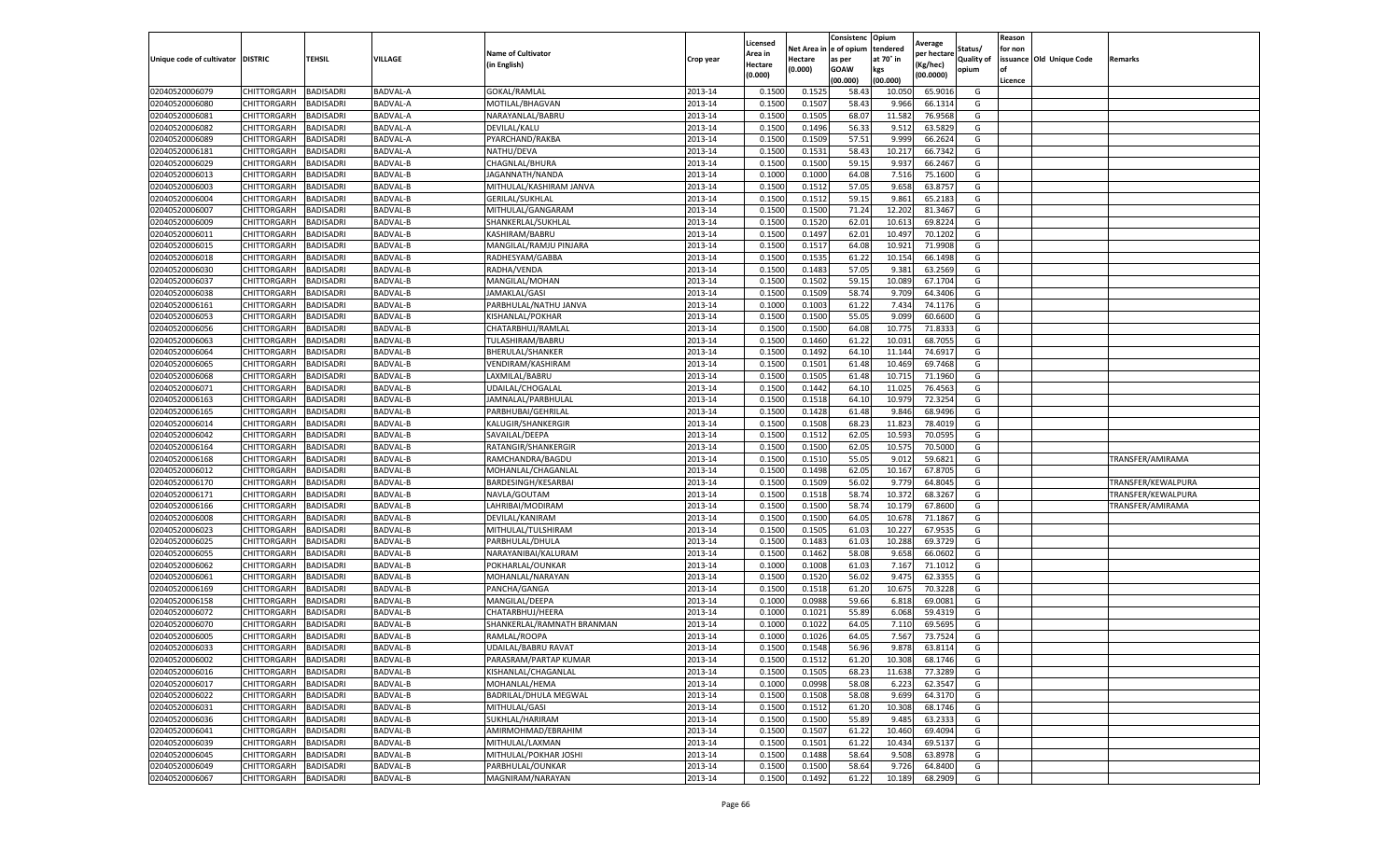|                                   |             |                  |                   |                              |           | Licensed |         | Consistenc              | Opium     | Average     |            | Reason  |                          |                    |
|-----------------------------------|-------------|------------------|-------------------|------------------------------|-----------|----------|---------|-------------------------|-----------|-------------|------------|---------|--------------------------|--------------------|
|                                   |             |                  |                   | <b>Name of Cultivator</b>    |           | Area in  |         | Net Area in le of opium | tendered  | per hectare | Status/    | for non |                          |                    |
| Unique code of cultivator DISTRIC |             | <b>TEHSIL</b>    | VILLAGE           | (in English)                 | Crop year | Hectare  | Hectare | as per                  | at 70° in | Kg/hec)     | Quality of |         | issuance Old Unique Code | Remarks            |
|                                   |             |                  |                   |                              |           | (0.000)  | (0.000) | GOAW                    | kgs       | (00.0000)   | opium      | l of    |                          |                    |
|                                   |             |                  |                   |                              |           |          |         | (00.000)                | (00.000)  |             |            | Licence |                          |                    |
| 02040520006069                    | CHITTORGARH | BADISADRI        | <b>BADVAL-B</b>   | GASHIRAM/JAGANNATH           | 2013-14   | 0.150    | 0.147   | 64.4                    | 10.60     | 71.884      | G          |         |                          |                    |
| 02040520006074                    | CHITTORGARH | BADISADRI        | <b>BADVAL-B</b>   | KISHANLAL/SAVARAM            | 2013-14   | 0.1500   | 0.150   | 64.4                    | 11.248    | 74.986      | G          |         |                          |                    |
| 02040520006157                    | CHITTORGARH | BADISADRI        | BADVAL-B          | JASHRAJ/KASHIRAM             | 2013-14   | 0.1500   | 0.1500  | 56.96                   | 9.317     | 62.113      | G          |         |                          |                    |
| 02040520006050                    | CHITTORGARH | <b>BADISADRI</b> | BADVAL-B          | BANSHILAL/TULASHIRAM         | 2013-14   | 0.1500   | 0.1540  | 58.64                   | 10.002    | 64.9481     |            | 02      |                          |                    |
| 02040520006162                    | CHITTORGARH | BADISADRI        | BADVAL-B          | SOHANLAL/TULSHIRAM           | 2013-14   | 0.1500   | 0.1490  | 57.21                   | 9.603     | 64.449      | G          |         |                          |                    |
| 02040520006001                    | CHITTORGARH | BADISADRI        | BADVAL-B          | NARAYANLAL/SHANKERLAI        | 2013-14   | 0.1500   | 0.1467  | 64.4                    | 10.98     | 74.853      | G          |         |                          |                    |
| 02040520007005                    | CHITTORGARH | BADISADRI        | BAGLOKAKHEDA      | SHANKER/SAVA                 | 2013-14   | 0.1500   | 0.153   | 59.12                   | 10.118    | 66.087      | G          |         |                          |                    |
| 02040520007012                    | CHITTORGARH | <b>BADISADRI</b> | BAGLOKAKHEDA      | UDAI LAL/JAY CHAND           | 2013-14   | 0.1500   | 0.1499  | 59.12                   | 10.093    | 67.331      | G          |         |                          |                    |
| 02040520007020                    | CHITTORGARH | BADISADRI        | BAGLOKAKHEDA      | MODIRAM/GOUTAM               | 2013-14   | 0.1500   | 0.1473  | 57.15                   | 9.315     | 63.238      | G          |         |                          | TRANSFER/KIRATPURA |
| 02040520007024                    | CHITTORGARH | BADISADRI        | BAGLOKAKHEDA      | PREMKUVAR/SAVROOPSINGH       | 2013-14   | 0.1000   | 0.0980  | 65.01                   | 6.993     | 71.3571     | G          |         |                          | TRANSFER/BADISADRI |
| 02040520007007                    | CHITTORGARH | BADISADRI        | BAGLOKAKHEDA      | BHOLIRAM/NANDA               | 2013-14   | 0.1500   | 0.1498  | 54.93                   | 9.307     | 62.1295     | G          |         |                          | <b>NAME CHANGE</b> |
| 02040520007015                    | CHITTORGARH | BADISADRI        | BAGLOKAKHEDA      | NAVALKUNWAR/SHAMBHU SINGH    | 2013-14   | 0.1500   | 0.1478  | 54.14                   | 8.508     | 57.564      | G          |         |                          |                    |
| 02040520009004                    | CHITTORGARH | BADISADRI        | BANSHI            | MADANLAL/MOHANLAL            | 2013-14   | 0.1000   | 0.100(  | 60.52                   | 6.856     | 68.151      | G          |         |                          |                    |
| 02040520009001                    | CHITTORGARH | BADISADRI        | BANSHI            | <b>OUNKAR/BHURA</b>          | 2013-14   | 0.1000   | 0.100   | 61.69                   | 6.989     | 69.335      | G          |         |                          |                    |
| 02040520009034                    | CHITTORGARH | BADISADRI        | BANSHI            | BHAGGA/NANDA                 | 2013-14   | 0.1500   | 0.1491  | 60.52                   | 10.522    | 70.570      | G          |         |                          |                    |
| 02040520009005                    | CHITTORGARH | BADISADRI        | BANSHI            | SANVARIBAI/DAMU/KISHANLAL    | 2013-14   | 0.1500   | 0.151   | 57.51                   | 10.229    | 67.741      | G          |         |                          |                    |
| 02040520009014                    | CHITTORGARH | BADISADRI        | BANSHI            | BHERULAL/CHUNNILAL           | 2013-14   | 0.1500   | 0.1484  | 57.51                   | 9.974     | 67.2102     | G          |         |                          |                    |
| 02040520009025                    | CHITTORGARH | BADISADRI        | BANSHI            | BASANTILAL/MOHANLAL          | 2013-14   | 0.1500   | 0.1500  | 60.5                    | 10.022    | 66.813      | G          |         |                          |                    |
| 02040520009031                    | CHITTORGARH | BADISADRI        | BANSH             | GOUTAMIBAI/SHANKERLAL        | 2013-14   | 0.1500   | 0.150   | 60.5                    | 10.273    | 68.486      | G          |         |                          |                    |
| 02040520009017                    | CHITTORGARH | <b>BADISADRI</b> | BANSHI            | PARTHA/BHAGVAN               | 2013-14   | 0.1500   | 0.1484  | 60.5                    | 10.46     | 70.491      | G          |         |                          |                    |
| 02040520009035                    | CHITTORGARH | BADISADRI        | BANSHI            | <b>BALDEV/SUKHLAL</b>        | 2013-14   | 0.1500   | 0.1482  | 60.52                   | 10.427    | 70.3576     | G          |         |                          |                    |
| 02040520009011                    | CHITTORGARH | BADISADRI        | BANSHI            | FATEHSINGH/CHATARSINGH       | 2013-14   | 0.1500   | 0.150   | 56.0                    | 9.723     | 64.820      | G          |         |                          |                    |
| 02040520009039                    | CHITTORGARH | <b>BADISADRI</b> | BANSHI            | SHANKER/KISHNA               | 2013-14   | 0.1500   | 0.1520  | 65.14                   | 11.865    | 78.0592     | G          |         |                          | TRANSFER/DAYALPURA |
| 02040520009040                    | CHITTORGARH | BADISADRI        | BANSHI            | RAMSINGH/LACHMA              | 2013-14   | 0.1500   | 0.1545  | 65.14                   | 11.427    | 73.961      | G          |         |                          | TRANSFER/DAYALPURA |
| 02040520009020                    | CHITTORGARH | BADISADRI        | BANSHI            | HIMMATSINGH/AMARSINGH        | 2013-14   | 0.1500   | 0.154   | 56.02                   | 9.81      | 63.714      | G          |         |                          |                    |
| 02040520009041                    | CHITTORGARH | BADISADRI        | BANSHI            | <b>OUNKAR/KANIRAM</b>        | 2013-14   | 0.1000   | 0.1019  | 61.69                   | 7.191     | 70.569      | G          |         |                          |                    |
| 02040520009042                    | CHITTORGARH | <b>BADISADRI</b> | BANSHI            | SHANKERLAL/HAJARILAI         | 2013-14   | 0.1500   | 0.1507  | 59.3                    | 10.20     | 67.690      | G          |         |                          |                    |
| 02040520010007                    | CHITTORGARH | BADISADRI        | ВНАВНАКАКНЕDА     | GOPI/PYARA                   | 2013-14   | 0.1000   | 0.0986  | 59.12                   | 6.301     | 63.904      | G          |         |                          |                    |
| 02040520010009                    | CHITTORGARH | <b>BADISADRI</b> | ВНАВНАКАКНЕДА     | RAMESHVAR/KASHIRAM           | 2013-14   | 0.1500   | 0.1488  | 62.17                   | 10.240    | 68.8172     | G          |         |                          |                    |
| 02040520010008                    | CHITTORGARH | BADISADRI        | ВНАВНАКАКНЕДА     | NAGJIRAM/NATHU               | 2013-14   | 0.1500   | 0.1519  | 57.45                   | 9.684     | 63.752      | G          |         |                          |                    |
| 02040520010010                    | CHITTORGARH | BADISADRI        | ВНАВНАКАКНЕDА     | LAXMILAL/DEVA                | 2013-14   | 0.1500   | 0.151   | 55.2                    | 9.248     | 61.123      | G          |         |                          |                    |
| 02040520010011                    | CHITTORGARH | BADISADRI        | ВНАВНАКАКНЕДА     | BHERU LAL/KANI RAM           | 2013-14   | 0.1500   | 0.148   | 55.28                   | 9.556     | 64.350      | G          |         |                          |                    |
| 02040520010001                    | CHITTORGARH | BADISADRI        | ВНАВНАКАКНЕДА     | MATHARIBAI/BHANWARLAL        | 2013-14   | 0.1500   | 0.1496  | 59.12                   | 9.797     | 65.488      | G          |         |                          |                    |
| 02040520010002                    | CHITTORGARH | BADISADRI        | BHABHAKAKHEDA     | MOTILAL/LAXMAN               | 2013-14   | 0.1500   | 0.1528  | 57.45                   | 9.438     | 61.767      | G          |         |                          |                    |
| 02040520013069                    | CHITTORGARH | <b>BADISADRI</b> | BHANUJA           | RUKMANIBAI/MOTILAL           | 2013-14   | 0.1500   |         |                         |           |             | E          |         |                          |                    |
| 02040520013002                    | CHITTORGARH | BADISADRI        | BHANUJA           | SOHANBAI/DALU                | 2013-14   | 0.1500   | 0.1455  | 62.17                   | 8.970     | 61.649      | G          |         |                          |                    |
| 02040520013016                    | CHITTORGARH | BADISADRI        | BHANUJA           | OUNKAR/GABBA                 | 2013-14   | 0.1000   | 0.0998  | 59.51                   | 6.368     | 63.807      | G          |         |                          |                    |
| 02040520013018                    | CHITTORGARH | <b>BADISADRI</b> | BHANUJA           | BHANWARLAL/RAMLAL            | 2013-14   | 0.1500   | 0.1406  | 65.01                   | 9.11      | 64.800      | G          |         |                          |                    |
| 02040520013058                    | CHITTORGARH | <b>BADISADRI</b> | BHANUJA           | NARAYAN/KHEMA                | 2013-14   | 0.1500   | 0.1480  | 49.27                   | 3.336     | 22.540      | G          | 04      |                          |                    |
| 02040520013001                    | CHITTORGARH | BADISADRI        | BHANUJA           | JAMNALAL/PRATHVIRAJ          | 2013-14   | 0.1500   | 0.1456  | 62.09                   | 8.905     | 61.1607     | G          |         |                          |                    |
| 02040520013053                    | CHITTORGARH | BADISADRI        | BHANUJA           | BHANWAR/DHULA                | 2013-14   | 0.1000   | 0.1000  | 59.51                   | 6.623     | 66.230      | G          |         |                          |                    |
| 02040520013054                    | CHITTORGARH | BADISADRI        | BHANUJA           | SHYAMLAL/RAMLAL              | 2013-14   | 0.1000   | 0.1005  | 62.09                   | 6.236     | 62.0498     | G          |         |                          |                    |
| 02040520013009                    | CHITTORGARH | BADISADRI        | BHANUJA           | LALU/VARDA                   | 2013-14   | 0.1500   | 0.1500  | 65.01                   | 9.343     | 62.286      | G          |         |                          |                    |
| 02040520013007                    | CHITTORGARH | BADISADRI        | BHANUJA           | JAMNABAI/DEVILAL             | 2013-14   | 0.1000   | 0.101   | 55.92                   | 5.480     | 53.937      | G          |         |                          |                    |
| 02040520013035                    | CHITTORGARH | BADISADRI        | BHANUJA           | DEVISINGH/VIJAYSINGH         | 2013-14   | 0.1500   | 0.1444  | 55.92                   | 7.190     | 49.792      | G          | 04      |                          |                    |
| 02040520013037                    | CHITTORGARH | BADISADRI        | BHANUJA           | HEERALAL/SUKHLAL             | 2013-14   | 0.1500   | 0.150   | 62.09                   | 9.047     | 60.273      | G          |         |                          |                    |
| 02040520013059                    | CHITTORGARH | BADISADRI        | BHANUJA           | CHAGANLAL/NARAYAN JANVA      | 2013-14   | 0.1000   | 0.099   | 65.01                   | 6.659     | 67.2626     | G          |         |                          |                    |
| 02040520013071                    | CHITTORGARH | <b>BADISADRI</b> | BHANUJA           | DALICHAND/BHURA              | 2013-14   | 0.1000   | 0.0985  | 61.29                   | 6.523     | 66.2234     | G          |         |                          | TRANSFER/PIND      |
| 02040520013076                    | CHITTORGARH | <b>BADISADRI</b> | BHANUJA           | BHAGA/KUKA MOGIYA            | 2013-14   | 0.1000   | 0.0989  | 61.29                   | 6.094     | 61.6178     | G          |         |                          |                    |
| 02040520013072                    | CHITTORGARH | BADISADRI        | BHANUJA           | RATANLAL/CHAMPA LAL          | 2013-14   | 0.1000   | 0.0993  | 61.29                   | 6.225     | 62.6888     | G          |         |                          | TRANSFER/RATANPUR  |
| 02040520013073                    | CHITTORGARH | <b>BADISADRI</b> | BHANUJA           | MAGNIRAM/VARDA JAT           | 2013-14   | 0.1500   | 0.1440  | 59.51                   | 6.988     | 48.5278     | G          | 04      |                          |                    |
| 02040520015013                    | CHITTORGARH | BADISADRI        | <b>BHOPATPURA</b> | HEERALAL/SAVALAL             | 2013-14   | 0.1000   | 0.1038  | 61.72                   | 7.115     | 68.5453     | G          |         |                          |                    |
| 02040520015014                    | CHITTORGARH | BADISADRI        | <b>BHOPATPURA</b> | NATRAM/SAVALAL               | 2013-14   | 0.1000   |         |                         |           |             | -F         |         |                          |                    |
| 02040520015012                    | CHITTORGARH | <b>BADISADRI</b> | <b>BHOPATPURA</b> | MANGILAL/NAVLA GAYRI         | 2013-14   | 0.1000   | 0.1008  | 52.12                   | 5.502     | 54.5833     | G          |         |                          |                    |
| 02040520015021                    | CHITTORGARH | BADISADRI        | <b>BHOPATPURA</b> | KISHANGIR/KEVALGIR           | 2013-14   | 0.1000   | 0.1020  | 61.61                   | 6.425     | 62.9902     | G          |         |                          |                    |
| 02040520015022                    | CHITTORGARH | BADISADRI        | <b>BHOPATPURA</b> | SHYANDI/JAYCHAND             | 2013-14   | 0.1000   | 0.1041  | 56.09                   | 6.875     | 66.0423     | G          |         |                          |                    |
| 02040520015024                    | CHITTORGARH | BADISADRI        | <b>BHOPATPURA</b> | HAJARI/NAVLA                 | 2013-14   | 0.1000   | 0.1005  | 38.04                   | 1.462     | 14.545      |            | 02      |                          |                    |
| 02040520015025                    | CHITTORGARH | BADISADRI        | <b>BHOPATPURA</b> | <b>BHAGWANI BAI/SURAJMAL</b> | 2013-14   | 0.1000   | 0.102   | 58.05                   | 6.220     | 60.5648     | G          |         |                          |                    |
| 02040520017033                    | CHITTORGARH | <b>BADISADRI</b> | BOHEDAA           | SHANKERLAL/JAGANNATH         | 2013-14   | 0.1500   | 0.1543  | 59.55                   | 9.715     | 62.9618     | G          |         |                          |                    |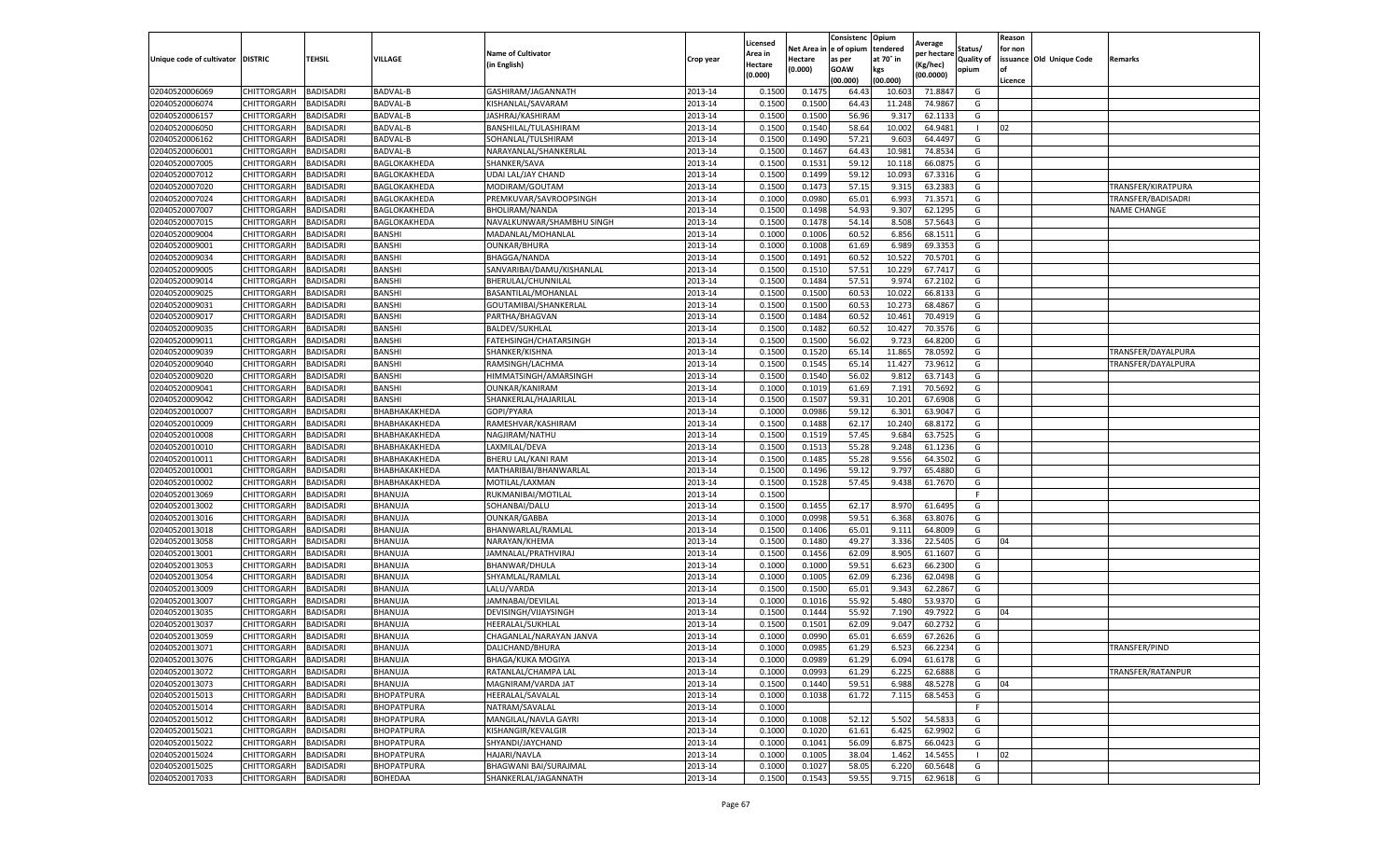|                                   |                       |                  |                |                           |           | Licensed |         | Consistenc             | Opium     |                        |                   | Reason  |                          |                       |
|-----------------------------------|-----------------------|------------------|----------------|---------------------------|-----------|----------|---------|------------------------|-----------|------------------------|-------------------|---------|--------------------------|-----------------------|
|                                   |                       |                  |                | <b>Name of Cultivator</b> |           | Area in  |         | Net Area in e of opium | tendered  | Average<br>per hectare | Status/           | for non |                          |                       |
| Unique code of cultivator DISTRIC |                       | TEHSIL           | VILLAGE        | in English)               | Crop year | Hectare  | Hectare | as per                 | at 70° in | (Kg/hec                | <b>Quality of</b> |         | issuance Old Unique Code | <b>Remarks</b>        |
|                                   |                       |                  |                |                           |           | (0.000)  | (0.000) | <b>GOAW</b>            | kgs       | (00.0000)              | opium             |         |                          |                       |
|                                   |                       |                  |                |                           |           |          |         | (00.000)               | (00.000)  |                        |                   | Licence |                          |                       |
| 02040520017001                    | CHITTORGARH           | <b>BADISADRI</b> | BOHEDAA        | LAXMINARAYAN/SHANKERLAI   | 2013-14   | 0.1500   | 0.1500  | 65.81                  | 10.661    | 71.0733                | G                 |         |                          |                       |
| 02040520017009                    | CHITTORGARH           | <b>BADISADRI</b> | <b>BOHEDAA</b> | BHAGVATILAL/CHUNNILAL     | 2013-14   | 0.1500   | 0.1500  | 59.55                  | 9.73      | 64.8800                | G                 |         |                          |                       |
| 02040520017012                    | CHITTORGARH           | <b>BADISADRI</b> | BOHEDAA        | KISHANLAL/MANNA           | 2013-14   | 0.1000   | 0.1034  | 46.30                  | 5.000     | 48.3559                | G                 | 04      |                          |                       |
| 02040520017013                    | CHITTORGARH           | <b>BADISADRI</b> | BOHEDAA        | GASI/RAMA MOGYA           | 2013-14   | 0.1500   | 0.1493  | 59.55                  | 9.987     | 66.8922                | G                 |         |                          |                       |
| 02040520017025                    | <b>CHITTORGARH</b>    | <b>BADISADRI</b> | BOHEDAA        | CHANDRASHEKHAR/MOHANLAL   | 2013-14   | 0.1500   | 0.1528  | 59.86                  | 10.16     | 66.5445                | G                 |         |                          |                       |
| 02040520017029                    | CHITTORGARH           | <b>BADISADRI</b> | BOHEDAA        | KISHANLAL/OUNKAR          | 2013-14   | 0.1500   | 0.1533  | 59.86                  | 9.449     | 61.6373                | G                 |         |                          |                       |
| 02040520017034                    | CHITTORGARH           | <b>BADISADRI</b> | BOHEDAA        | DURGASHANKER/BHANWARLAL   | 2013-14   | 0.1500   | 0.1509  | 62.72                  | 10.286    | 68.1643                | G                 |         |                          |                       |
| 02040520017057                    | CHITTORGARH           | BADISADRI        | BOHEDAA        | CHOGALAL/KISHNA           | 2013-14   | 0.1500   | 0.1450  | 53.89                  | 9.131     | 62.9724                | -1                | 02      |                          |                       |
| 02040520017071                    | CHITTORGARH           | <b>BADISADRI</b> | BOHEDAA        | SHOBHALAL/NATHU JOSHI     | 2013-14   | 0.1500   | 0.1504  | 59.86                  | 9.808     | 65.2128                | G                 |         |                          |                       |
| 02040520017095                    | CHITTORGARH           | <b>BADISADRI</b> | BOHEDAA        | PUSHPA/AMARATLAL          | 2013-14   | 0.1500   | 0.1498  | 62.72                  | 10.179    | 67.9506                | G                 |         |                          |                       |
| 02040520017037                    | CHITTORGARH           | <b>BADISADRI</b> | BOHEDAA        | SHANKERLAL/VARDA          | 2013-14   | 0.1500   | 0.1486  | 59.13                  | 9.866     | 66.3930                | G                 |         |                          |                       |
| 02040520017005                    | CHITTORGARH           | <b>BADISADRI</b> | BOHEDAA        | KISHANLAL/HEERALAI        | 2013-14   | 0.1500   | 0.1500  | 62.25                  | 10.86     | 72.4467                | G                 |         |                          |                       |
| 02040520017107                    | CHITTORGARH           | <b>BADISADRI</b> | BOHEDAA        | KANHEYALAL/GOVARDHAN      | 2013-14   | 0.1000   | 0.0998  | 59.13                  | 6.724     | 67.3747                | G                 |         |                          |                       |
| 02040520017116                    | CHITTORGARH           | <b>BADISADRI</b> | BOHEDAA        | SHANKERLAL/PARBHULAL      | 2013-14   | 0.1500   | 0.1472  | 59.13                  | 9.900     | 67.255                 | G                 |         |                          |                       |
| 02040520017110                    | CHITTORGARH           | <b>BADISADRI</b> | BOHEDAA        | POKHAR/BABRU              | 2013-14   | 0.1500   | 0.1501  | 58.41                  | 9.571     | 63.7642                | G                 |         |                          |                       |
| 02040520017132                    | CHITTORGARH           | <b>BADISADRI</b> | BOHEDAA        | AMRATIBAI/SHIVLAL         | 2013-14   | 0.1500   | 0.1529  | 58.41                  | 9.579     | 62.6488                | G                 |         |                          |                       |
| 02040520017098                    | CHITTORGARH           | <b>BADISADRI</b> | BOHEDAA        | BALU/PARBHU               | 2013-14   | 0.1500   | 0.1503  | 62.25                  | 10.538    | 70.1131                | G                 |         |                          |                       |
| 02040520017008                    | CHITTORGARH           | <b>BADISADRI</b> | BOHEDAA        | SUKHLAL/BAGDIRAM          | 2013-14   | 0.1500   | 0.1504  | 71.27                  | 12.33     | 81.9814                | G                 |         |                          |                       |
| 02040520017032                    | CHITTORGARH           | <b>BADISADRI</b> | BOHEDAA        | GANESHIBAI/KISHANDAS      | 2013-14   | 0.1500   | 0.1548  | 58.41                  | 9.195     | 59.3992                | G                 |         |                          |                       |
| 02040520017049                    | CHITTORGARH           | <b>BADISADRI</b> | BOHEDAA        | TULSHIBAI/OUNKAR          | 2013-14   | 0.1500   | 0.1510  | 62.25                  | 10.31     | 68.3179                | G                 |         |                          |                       |
| 02040520017072                    | CHITTORGARH           | <b>BADISADRI</b> | BOHEDAA        | CHATARBHUJ/MOHAN SUTHAR   | 2013-14   | 0.1500   | 0.1500  | 68.71                  | 11.023    | 73.4867                | G                 |         |                          |                       |
| 02040520017088                    | CHITTORGARH           | <b>BADISADRI</b> | BOHEDAA        | BAGDIRAM/KHUMA JAT        | 2013-14   | 0.1500   | 0.1467  | 62.25                  | 10.32     | 70.3817                | G                 |         |                          |                       |
| 02040520017090                    | CHITTORGARH           | <b>BADISADRI</b> | BOHEDAA        | KESHRIMAL/PARBHULAL       | 2013-14   | 0.1500   | 0.1541  | 62.26                  | 10.504    | 68.1635                | G                 |         |                          |                       |
| 02040520017092                    | CHITTORGARH           | <b>BADISADRI</b> | BOHEDAA        | BAGDIRAM/MITHULAL         | 2013-14   | 0.1500   | 0.1493  | 58.77                  | 9.403     | 62.9806                | G                 |         |                          |                       |
| 02040520017002                    | CHITTORGARH           | <b>BADISADRI</b> | BOHEDAA        | GOKALCHAN/SHOHANLAL       | 2013-14   | 0.1500   | 0.1532  | 58.77                  | 9.596     | 62.6371                | G                 |         |                          |                       |
| 02040520017004                    | CHITTORGARH           | <b>BADISADRI</b> | BOHEDAA        | CHOTHMAL/JAYCHAND         | 2013-14   | 0.1500   | 0.1458  | 58.77                  | 9.605     | 65.8779                | G                 |         |                          |                       |
| 02040520017015                    | CHITTORGARH           | BADISADRI        | BOHEDAA        | JAGANNATH/NARAYAN         | 2013-14   | 0.1500   | 0.1445  | 62.26                  | 10.22     | 70.7820                | G                 |         |                          |                       |
| 02040520017018                    | CHITTORGARH           | <b>BADISADRI</b> | BOHEDAA        | UDIBAI/SHANKERLAL         | 2013-14   | 0.1500   | 0.1543  | 58.12                  | 10.246    | 66.4031                | G                 |         |                          |                       |
| 02040520017023                    | CHITTORGARH           | <b>BADISADRI</b> | BOHEDAA        | DHANRAJ/KISHNA            | 2013-14   | 0.1500   | 0.1485  | 68.71                  | 11.779    | 79.3199                | G                 |         |                          |                       |
| 02040520017040                    | CHITTORGARH           | <b>BADISADRI</b> | BOHEDAA        | HEMRAJ/NARAYAN            | 2013-14   | 0.1500   | 0.1523  | 65.94                  | 10.795    | 70.8798                | G                 |         |                          |                       |
| 02040520017053                    | CHITTORGARH           | <b>BADISADRI</b> | BOHEDAA        | TEJSINGH/OUNKARSINGH      | 2013-14   | 0.1500   | 0.1499  | 56.22                  | 9.47      | 63.2221                | G                 |         |                          |                       |
| 02040520017068                    | CHITTORGARH           | <b>BADISADRI</b> | BOHEDAA        | MOHANLAL/SHANKERLAL       | 2013-14   | 0.1500   | 0.1526  | 59.84                  | 9.686     | 63.4731                | G                 |         |                          |                       |
| 02040520017081                    | CHITTORGARH           | <b>BADISADRI</b> | BOHEDAA        | BHANWARLAL/HARIRAM        | 2013-14   | 0.1500   | 0.1460  | 56.22                  | 9.30      | 63.7534                | G                 |         |                          |                       |
| 02040520017084                    | CHITTORGARH           | <b>BADISADRI</b> | BOHEDAA        | MOHANLAL/CHUNNIALAL       | 2013-14   | 0.1500   | 0.1512  | 55.51                  | 9.643     | 63.7765                | G                 |         |                          |                       |
| 02040520017030                    | CHITTORGARH           | <b>BADISADRI</b> | BOHEDAA        | SHANKERLAL/NARAYAN        | 2013-14   | 0.1500   | 0.1481  | 59.84                  | 10.079    | 68.0554                | G                 |         |                          |                       |
| 02040520017086                    | CHITTORGARH           | <b>BADISADRI</b> | BOHEDAA        | LAXMILAL/SURAJMAL         | 2013-14   | 0.1500   | 0.1510  | 57.61                  | 9.16      | 60.7152                | G                 |         |                          |                       |
| 02040520017024                    | CHITTORGARH           | <b>BADISADRI</b> | BOHEDAA        | BHANA/KHUMA               | 2013-14   | 0.1500   | 0.1531  | 62.26                  | 10.54     | 68.8439                | G                 |         |                          |                       |
| 02040520017003                    | CHITTORGARH           | <b>BADISADRI</b> | BOHEDAA        | LACHUDIBAI/NARAYAN        | 2013-14   | 0.1500   | 0.1485  | 59.84                  | 10.19     | 68.6195                | G                 |         |                          |                       |
| 02040520017006                    | CHITTORGARH           | BADISADRI        | <b>BOHEDAA</b> | MATHURALAL/MOHANLAL       | 2013-14   | 0.1500   | 0.1471  | 65.94                  | 10.55     | 71.7199                | G                 |         |                          |                       |
| 02040520017007                    | CHITTORGARH           | <b>BADISADRI</b> | BOHEDAA        | KANIRAM/NATHU             | 2013-14   | 0.1500   | 0.1516  | 65.94                  | 10.927    | 72.0778                | G                 |         |                          |                       |
| 02040520017027                    | CHITTORGARH           | <b>BADISADRI</b> | BOHEDAA        | MADANPARSHAD/NARSINGHDAS  | 2013-14   | 0.1500   | 0.1476  | 65.61                  | 10.23     | 69.3428                | G                 |         |                          |                       |
| 02040520017035                    | CHITTORGARH           | <b>BADISADRI</b> | <b>BOHEDAA</b> | CHUNNILAL/KISHNA          | 2013-14   | 0.1000   | 0.1011  | 62.26                  | 7.080     | 70.0297                | G                 |         |                          |                       |
| 02040520017038                    | CHITTORGARH           | <b>BADISADRI</b> | BOHEDAA        | SHOBHABAI/PARBHULAL       | 2013-14   | 0.1500   | 0.1522  | 46.30                  | 7.395     | 48.5874                | G                 | 04      |                          |                       |
| 02040520017082                    | CHITTORGARH           | <b>BADISADRI</b> | BOHEDAA        | MEGHRAJ/BHOLIRAM          | 2013-14   | 0.1500   | 0.1457  | 55.51                  | 8.993     | 61.7227                | G                 |         |                          |                       |
| 02040520017113                    | CHITTORGARH           | <b>BADISADRI</b> | BOHEDAA        | KANKUBAI/CHUNNILAL        | 2013-14   | 0.1500   | 0.1513  | 57.61                  | 9.119     | 60.2710                | G                 |         |                          |                       |
| 02040520017112                    | CHITTORGARH           | BADISADRI        | BOHEDAA        | BHERULAL/KISHNA           | 2013-14   | 0.1500   | 0.1439  | 55.48                  | 8.980     | 62.4044                | G                 |         |                          |                       |
| 02040520017139                    | CHITTORGARH           | <b>BADISADRI</b> | BOHEDAA        | <b>BALU/DANU</b>          | 2013-14   | 0.1000   | 0.1013  | 59.26                  | 6.764     | 66.7720                | G                 |         |                          |                       |
| 02040520017135                    | CHITTORGARH           | <b>BADISADRI</b> | BOHEDAA        | DHANRAJ/KALU              | 2013-14   | 0.1500   | 0.1500  | 59.26                  | 9.642     | 64.2800                | G                 |         |                          |                       |
| 02040520017121                    | CHITTORGARH BADISADRI |                  | BOHEDAA        | AATMARAM/SURAJMAL         | 2013-14   | 0.1500   | 0.1515  | 65.61                  | 11.116    | 73.3729                | G                 |         |                          |                       |
| 02040520017123                    | CHITTORGARH           | <b>BADISADRI</b> | BOHEDAA        | BHERUSINGH/KAJOD          | 2013-14   | 0.1500   | 0.1484  | 59.26                  | 9.896     | 66.6846                | G                 |         |                          |                       |
| 02040520017108                    | <b>CHITTORGARH</b>    | <b>BADISADRI</b> | BOHEDAA        | BHANWARSINGH/SHAMBHUSINGH | 2013-14   | 0.1500   | 0.1510  | 55.48                  | 9.297     | 61.5695                | G                 |         |                          |                       |
| 02040520017150                    | CHITTORGARH           | <b>BADISADRI</b> | BOHEDAA        | SUKHA/NANA MOGIYA         | 2013-14   | 0.1500   | 0.1519  | 65.61                  | 11.360    | 74.7860                | G                 |         |                          |                       |
| 02040520021034                    | <b>CHITTORGARH</b>    | <b>BADISADRI</b> | CHARANKHEDI    | HIMMATSINGH/SHANKERSINGH  | 2013-14   | 0.1500   | 0.1472  | 65.45                  | 10.556    | 71.7120                | G                 |         |                          |                       |
| 02040520021023                    | <b>CHITTORGARH</b>    | <b>BADISADRI</b> | CHARANKHEDI    | SAJJANBAI/RADHUDAN        | 2013-14   | 0.1500   | 0.1467  | 62.91                  | 10.641    | 72.5358                | G                 |         |                          |                       |
| 02040520021038                    | CHITTORGARH           | <b>BADISADRI</b> | CHARANKHEDI    | MANGILAL/JALAM            | 2013-14   | 0.1500   | 0.1481  | 55.66                  | 8.993     | 60.7225                | G                 |         |                          |                       |
| 02040520021031                    | CHITTORGARH           | <b>BADISADRI</b> | CHARANKHEDI    | GANGADAN/MAHADAN          | 2013-14   | 0.1500   | 0.1469  | 59.18                  | 9.790     | 66.6440                | G                 |         |                          |                       |
| 02040520021040                    | CHITTORGARH           | <b>BADISADRI</b> | CHARANKHEDI    | KHEMA/RAM                 | 2013-14   | 0.1000   | 0.1000  | 59.24                  | 6.796     | 67.9600                | G                 |         |                          |                       |
| 02040520021043                    | CHITTORGARH           | <b>BADISADRI</b> | CHARANKHEDI    | <b>BAGDI RAM/VARDA</b>    | 2013-14   | 0.1000   | 0.0960  | 59.24                  | 6.152     | 64.0833                | G                 |         |                          | TRANSFER/BHURKIYAKALA |
| 02040520021044                    | <b>CHITTORGARH</b>    | <b>BADISADRI</b> | CHARANKHEDI    | SHANKER/KALU              | 2013-14   | 0.1500   | 0.1459  | 65.45                  | 10.874    | 74.5305                | G                 |         |                          | TRANSFER/BHURKIYAKALA |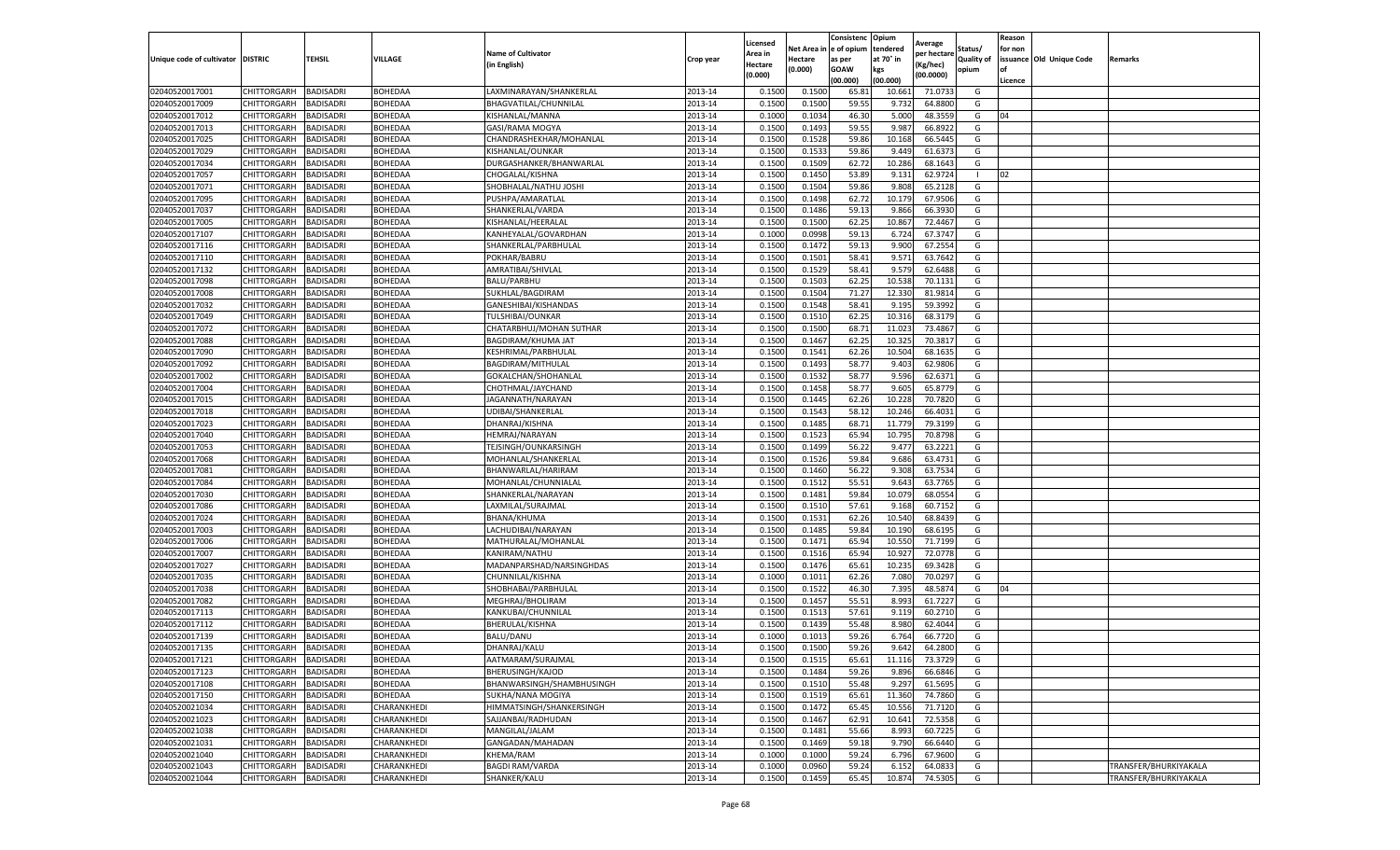| Unique code of cultivator | <b>DISTRIC</b>        | <b>TEHSIL</b>    | <b>VILLAGE</b>                       | <b>Name of Cultivator</b>  | Crop year          | Licensed<br>Area in | Net Area in<br>Hectare | Consistenc<br>e of opium<br>as per | Opium<br>tendered<br>at 70° in | <b>Average</b><br>per hectare | Status/<br>Quality of | Reason<br>for non | issuance Old Unique Code | Remarks                             |  |
|---------------------------|-----------------------|------------------|--------------------------------------|----------------------------|--------------------|---------------------|------------------------|------------------------------------|--------------------------------|-------------------------------|-----------------------|-------------------|--------------------------|-------------------------------------|--|
|                           |                       |                  |                                      | in English)                |                    | Hectare<br>(0.000)  | (0.000)                | GOAW<br>(00.000)                   | kes<br>(00.000)                | Kg/hec)<br>(00.0000)          | opium                 | Licence           |                          |                                     |  |
| 02040520021047            | CHITTORGARH           | <b>BADISADRI</b> | CHARANKHEDI                          | MAAN SINGH/RODA SINGH      | 2013-14            | 0.150               | 0.146                  | 59.2                               | 9.766                          | 66.6621                       | G                     |                   |                          |                                     |  |
| 02040520021050            | CHITTORGARH           | <b>BADISADRI</b> | <b>CHARANKHEDI</b>                   | KAILASH SINGH/BHERUSINGH   | 2013-14            | 0.100               | 0.0992                 | 58.92                              | 6.26                           | 63.1250                       | G                     |                   |                          | NAME CHANGE/TRANSFER/RANAWTOKAKHEDA |  |
| 02040520021002            | CHITTORGARH           | <b>BADISADRI</b> | CHARANKHEDI                          | CHUNNILAL/GOKAL            | 2013-14            | 0.1000              | 0.0962                 | 62.91                              | 6.920                          | 71.9335                       | G                     |                   |                          |                                     |  |
| 02040520021032            | CHITTORGARH           | <b>BADISADRI</b> | CHARANKHEDI                          | BADRIDAN/CHANDIDAN         | 2013-14            | 0.150               | 0.1475                 | 55.74                              | 9.11                           | 61.7627                       | G                     |                   |                          |                                     |  |
| 02040520021039            | CHITTORGARH           | BADISADRI        | CHARANKHEDI                          | RADHESHYAM/MOHANLAL SUTHAR | 2013-14            | 0.1500              | 0.1488                 | 58.92                              | 10.23                          | 68.7836                       | G                     |                   |                          |                                     |  |
| 02040520021001            | CHITTORGARH           | <b>BADISADRI</b> | CHARANKHED                           | BADGDIRAM/GOTU             | 2013-14            | 0.100               | 0.0996                 | 62.91                              | 6.956                          | 69.839                        | G                     |                   |                          |                                     |  |
| 02040520021005            | CHITTORGARH           | BADISADRI        | CHARANKHEDI                          | SHYANIBAI/NANURAM          | 2013-14            | 0.150               | 0.1446                 | 62.88                              | 9.944                          | 68.769                        | G                     |                   |                          |                                     |  |
| 02040520021009            | CHITTORGARH           | BADISADRI        | CHARANKHEDI                          | KHEMA/PITHA                | 2013-14            | 0.1500              | 0.1449                 | 58.92                              | 9.486                          | 65.4658                       | G                     |                   |                          |                                     |  |
| 02040520021011            | CHITTORGARH           | BADISADRI        | CHARANKHEDI                          | GATTUBAI/VEERDAN           | 2013-14            | 0.100               | 0.0956                 | 62.88                              | 6.728                          | 70.3766                       | G                     |                   |                          |                                     |  |
| 02040520021025            | CHITTORGARH           | BADISADRI        | CHARANKHEDI                          | RATANDAN/RODDAN            | 2013-14            | 0.100               | 0.0975                 | 59.17                              | 6.407                          | 65.7128                       | G                     |                   |                          |                                     |  |
| 02040520021029            | CHITTORGARH           | BADISADRI        | CHARANKHEDI                          | <b>GANPAT/MANGILAL</b>     | 2013-14            | 0.150               | 0.1500                 | 55.74                              | 9.33                           | 62.213                        | G                     |                   |                          |                                     |  |
| 02040520027021            | <b>CHITTORGARH</b>    | <b>BADISADRI</b> | <b>FACHAR</b>                        | SOVANIBAI/HEERA            | 2013-14            | 0.100               | 0.0990                 | 48.23                              | 5.112                          | 51.636                        | G                     |                   |                          |                                     |  |
| 02040520027012            | CHITTORGARH           | BADISADRI        | <b>FACHAR</b>                        | MOVANIBAI/PYARCHAND        | 2013-14            | 0.100               | 0.1006                 | 59.69                              | 6.668                          | 66.2823                       | G                     |                   |                          |                                     |  |
| 02040520027001            | CHITTORGARH           | BADISADRI        | <b>FACHAR</b>                        | SHANKER/KALU               | 2013-14            | 0.100               | 0.1000                 | 59.69                              | 6.498                          | 64.9800                       | G                     |                   |                          |                                     |  |
| 02040520027014            | CHITTORGARH           | BADISADRI        | <b>FACHAR</b>                        | NARAYAN/GANESH             | 2013-14            | 0.100               | 0.1030                 | 54.34                              | 6.288                          | 61.0485                       | G                     |                   |                          |                                     |  |
| 02040520027022            | CHITTORGARH           | <b>BADISADRI</b> | <b>FACHAR</b>                        | ROOPA/KISHNA               | 2013-14            | 0.1000              | 0.0979                 | 62.55                              | 6.881                          | 70.2860                       | G                     |                   |                          |                                     |  |
| 02040520027016            | CHITTORGARH           | <b>BADISADRI</b> | <b>FACHAR</b>                        | RAMCHANDRA/OUNKAR          | 2013-14            | 0.1000              | 0.0981                 | 48.23                              | 5.360                          | 54.6381                       | G                     |                   |                          |                                     |  |
| 02040520029032            | CHITTORGARH           | BADISADRI        | <b>GAJANDEVI</b>                     | OUNKARLAL/KANIRAM          | 2013-14            | 0.150               | 0.1520                 | 68.04                              | 12.24                          | 80.572                        | G                     |                   |                          |                                     |  |
| 02040520029040            | <b>CHITTORGARH</b>    | BADISADRI        | <b>GAJANDEVI</b>                     | MADANLAL/NATHULAI          | 2013-14            | 0.1500              | 0.1488                 | 59.17                              | 9.552                          | 64.193                        | G                     |                   |                          |                                     |  |
| 02040520029003            | CHITTORGARH           | BADISADRI        | <b>GAJANDEVI</b>                     | KISHANLAL/HARIRAM          | 2013-14            | 0.100               | 0.0968                 | 56.46                              | 6.114                          | 63.161                        | G                     |                   |                          |                                     |  |
| 02040520029009            | CHITTORGARH           | BADISADRI        | <b>GAJANDEVI</b>                     | MANGILAL/BABRU             | 2013-14            | 0.1500              | 0.1449                 | 61.35                              | 10.140                         | 69.9793                       | G                     |                   |                          |                                     |  |
| 02040520029010            | CHITTORGARH           | BADISADRI        | <b>GAJANDEVI</b>                     |                            | 2013-14            | 0.1500              | 0.1454                 | 65.06                              | 10.753                         | 73.9546                       | G                     |                   |                          |                                     |  |
| 02040520029011            | CHITTORGARH           | BADISADRI        |                                      | MATHRIBAI/FULLCHAND        |                    | 0.1500              |                        |                                    | 10.140                         |                               |                       |                   |                          |                                     |  |
| 02040520029013            | CHITTORGARH           | BADISADRI        | <b>GAJANDEVI</b><br><b>GAJANDEVI</b> | SUNDERBAI/VAJERAM          | 2013-14<br>2013-14 | 0.1500              | 0.1444<br>0.1493       | 61.35<br>61.35                     | 10.23                          | 70.221<br>68.5666             | G<br>G                |                   |                          |                                     |  |
|                           |                       |                  |                                      | PYARIBAI/GOPILAL           |                    | 0.1500              | 0.1475                 |                                    | 11.446                         |                               | G                     |                   |                          |                                     |  |
| 02040520029016            | CHITTORGARH           | BADISADRI        | <b>GAJANDEVI</b>                     | DALCHAND/TECKCHAND         | 2013-14            |                     |                        | 67.96                              |                                | 77.600                        |                       |                   |                          |                                     |  |
| 02040520029019            | CHITTORGARH           | BADISADRI        | <b>GAJANDEVI</b>                     | LAXMINARAYAN/PYARCHAND     | 2013-14            | 0.100               | 0.0972                 | 59.1                               | 6.382                          | 65.6584                       | G                     |                   |                          | TRANSFER/MASABKAKHEDA               |  |
| 02040520029027            | CHITTORGARH           | BADISADRI        | <b>GAJANDEVI</b>                     | RAMCHANDRA/BHOLIRAM        | 2013-14            | 0.1500              | 0.1486                 | 61.61                              | 9.998                          | 67.281                        | G                     |                   |                          |                                     |  |
| 02040520029028            | CHITTORGARH           | <b>BADISADRI</b> | <b>GAJANDEVI</b>                     | NARAYAN/BHERA              | 2013-14            | 0.1000              | 0.1020                 | 65.06                              | 7.724                          | 75.7255                       | G                     |                   |                          |                                     |  |
| 02040520029030            | CHITTORGARH           | BADISADRI        | <b>GAJANDEVI</b>                     | MOHANLAL/BHANWARLAL        | 2013-14            | 0.100               | 0.0990                 | 59.17                              | 6.788                          | 68.565                        | G                     |                   |                          |                                     |  |
| 02040520029031            | CHITTORGARH           | BADISADRI        | <b>GAJANDEVI</b>                     | UDAIRAM/BHAGVAN            | 2013-14            | 0.100               | 0.0925                 | 55.94                              | 5.538                          | 59.8703                       | G                     |                   |                          |                                     |  |
| 02040520029034            | CHITTORGARH           | BADISADRI        | <b>GAJANDEVI</b>                     | NANURAM/BHAGVAN            | 2013-14            | 0.150               | 0.1462                 | 61.61                              | 9.83                           | 67.289                        | G                     |                   |                          |                                     |  |
| 02040520029035            | CHITTORGARH           | BADISADRI        | <b>GAJANDEVI</b>                     | HANSRAJ/GASHI              | 2013-14            | 0.150               | 0.1495                 | 55.94                              | 9.22                           | 61.685                        | G                     |                   |                          |                                     |  |
| 02040520029038            | CHITTORGARH           | BADISADRI        | <b>GAJANDEVI</b>                     | GOPILAL/PREMCHAND          | 2013-14            | 0.1500              | 0.1439                 | 67.96                              | 11.10                          | 77.185                        | G                     |                   |                          |                                     |  |
| 02040520029041            | CHITTORGARH           | BADISADRI        | <b>GAJANDEVI</b>                     | RAMESHVAR/VAJERAM          | 2013-14            | 0.100               | 0.0959                 | 61.61                              | 6.962                          | 72.596                        | G                     |                   |                          |                                     |  |
| 02040520029002            | CHITTORGARH           | <b>BADISADRI</b> | <b>GAJANDEVI</b>                     | GANGABAI/VARDA             | 2013-14            | 0.1000              | 0.0999                 | 61.18                              | 6.861                          | 68.678                        | G                     |                   |                          |                                     |  |
| 02040520029001            | CHITTORGARH           | BADISADRI        | <b>GAJANDEVI</b>                     | HARKUBAI/RAMLAL            | 2013-14            | 0.100               | 0.0983                 | 56.28                              | 6.376                          | 64.862                        | G                     |                   |                          |                                     |  |
| 02040520029026            | CHITTORGARH           | <b>BADISADRI</b> | <b>GAJANDEVI</b>                     | UTAMCHAND/MATARALAL        | 2013-14            | 0.1500              | 0.1468                 | 56.28                              | 9.656                          | 65.7766                       | G                     |                   |                          |                                     |  |
| 02040520029044            | CHITTORGARH           | BADISADRI        | <b>GAJANDEVI</b>                     | GANGABAI/KANHIYALAL        | 2013-14            | 0.100               | 0.1018                 | 56.54                              | 6.13                           | 60.304                        | G                     |                   |                          | TRANSFER/JATOKA KHEDA               |  |
| 02040520029005            | CHITTORGARH           | BADISADRI        | <b>GAJANDEVI</b>                     | UDAILAL/KASHIRAM           | 2013-14            | 0.1500              | 0.1453                 | 61.18                              | 10.112                         | 69.593                        | G                     |                   |                          |                                     |  |
| 02040520029006            | CHITTORGARH           | BADISADRI        | <b>GAJANDEVI</b>                     | FULLCHAN/MOHAN LAL         | 2013-14            | 0.1500              | 0.1454                 | 56.54                              | 9.402                          | 64.663                        | G                     |                   |                          |                                     |  |
| 02040520029014            | CHITTORGARH           | <b>BADISADRI</b> | <b>GAJANDEVI</b>                     | NARAYANLAL/GHASI           | 2013-14            | 0.1500              | 0.1503                 | 61.18                              | 10.593                         | 70.4790                       | G                     |                   |                          |                                     |  |
| 02040520029020            | CHITTORGARH           | BADISADRI        | <b>GAJANDEVI</b>                     | BABRULAL/OUNKARLAL         | 2013-14            | 0.150               | 0.1469                 | 65.06                              | 10.726                         | 73.015                        | G                     |                   |                          |                                     |  |
| 02040520029023            | CHITTORGARH           | BADISADRI        | <b>GAJANDEVI</b>                     | <b>IERAJ/GASHI</b>         | 2013-14            | 0.150               | 0.1452                 | 56.43                              | 9.956                          | 68.567                        | G                     |                   |                          |                                     |  |
| 02040520029039            | CHITTORGARH           | BADISADRI        | <b>GAJANDEVI</b>                     | RAMCHANDRA/SHANKERLAL      | 2013-14            | 0.100               | 0.1008                 | 56.43                              | 6.320                          | 62.698                        | G                     |                   |                          |                                     |  |
| 02040520029021            | CHITTORGARH           | BADISADRI        | <b>GAJANDEVI</b>                     | NANDKISHOR/OUNKARLAL       | 2013-14            | 0.150               | 0.1488                 | 58.29                              | 9.30                           | 62.506                        | G                     |                   |                          |                                     |  |
| 02040520036071            | CHITTORGARH           | BADISADRI        | <b>JAYSINGHPURA</b>                  | CHUNNILAL/OUNKAR           | 2013-14            | 0.100               | 0.0992                 | 59.32                              | 6.729                          | 67.832                        | G                     |                   |                          |                                     |  |
| 02040520036100            | CHITTORGARH           | <b>BADISADRI</b> | <b>JAYSINGHPURA</b>                  | RATANLAL/BABRU             | 2013-14            | 0.100               | 0.1036                 | 65.74                              | 7.532                          | 72.7027                       | G                     |                   |                          |                                     |  |
| 02040520036001            | CHITTORGARH           | <b>BADISADRI</b> | <b>JAYSINGHPURA</b>                  | SANTOSHRAM/OUNKARLAL       | 2013-14            | 0.1000              | 0.1020                 | 65.54                              | 7.022                          | 68.8431                       | G                     |                   |                          |                                     |  |
| 02040520036003            | CHITTORGARH BADISADRI |                  | <b>JAYSINGHPURA</b>                  | BADAMIBAI/NARAYANLAL       | 2013-14            | 0.1000              | 0.0976                 | 61.78                              | 6.540                          | 67.0082                       | G                     |                   |                          |                                     |  |
| 02040520036006            | CHITTORGARH           | <b>BADISADRI</b> | <b>JAYSINGHPURA</b>                  | HEERALAL/SHIVLAL           | 2013-14            | 0.1500              | 0.1513                 | 58.87                              | 9.848                          | 65.0892                       | G                     |                   |                          |                                     |  |
| 02040520036007            | CHITTORGARH           | <b>BADISADRI</b> | <b>JAYSINGHPURA</b>                  | GOPILAL/PARTHA             | 2013-14            | 0.1500              | 0.1515                 | 65.54                              | 10.505                         | 69.3399                       | G                     |                   |                          |                                     |  |
| 02040520036010            | CHITTORGARH           | <b>BADISADRI</b> | <b>JAYSINGHPURA</b>                  | BHANWARLAL/DAYARAM         | 2013-14            | 0.1500              | 0.1499                 | 61.78                              | 10.088                         | 67.2982                       | G                     |                   |                          |                                     |  |
| 02040520036011            | CHITTORGARH           | <b>BADISADRI</b> | <b>JAYSINGHPURA</b>                  | SHANKERLAL/PYARCHAND       | 2013-14            | 0.1500              | 0.1532                 | 62.37                              | 10.915                         | 71.2467                       | G                     |                   |                          |                                     |  |
| 02040520036013            | CHITTORGARH           | <b>BADISADRI</b> | <b>JAYSINGHPURA</b>                  | JEEVRAM/MOTI               | 2013-14            | 0.1000              | 0.1000                 | 58.87                              | 6.181                          | 61.8100                       | G                     |                   |                          |                                     |  |
| 02040520036017            | CHITTORGARH           | BADISADRI        | <b>JAYSINGHPURA</b>                  | SHIVLAL/KASHIRAM           | 2013-14            | 0.1500              | 0.1523                 | 62.37                              | 10.639                         | 69.8555                       | G                     |                   |                          |                                     |  |
| 02040520036022            | <b>CHITTORGARH</b>    | BADISADRI        | <b>JAYSINGHPURA</b>                  | BAGDIRAM/SEETARAM          | 2013-14            | 0.1000              | 0.0999                 | 58.87                              | 6.291                          | 62.9730                       | G                     |                   |                          |                                     |  |
| 02040520036025            | CHITTORGARH           | <b>BADISADRI</b> | <b>JAYSINGHPURA</b>                  | BHERULAL/SHIVLAL           | 2013-14            | 0.100               | 0.1000                 | 59.22                              | 6.396                          | 63.9600                       | G                     |                   |                          |                                     |  |
| 02040520036028            | CHITTORGARH           | <b>BADISADRI</b> | <b>JAYSINGHPURA</b>                  | NARAYAN/KHUMAN             | 2013-14            | 0.1000              | 0.1019                 | 65.54                              | 7.387                          | 72.4926                       | G                     |                   |                          |                                     |  |
| 02040520036030            | CHITTORGARH           | <b>BADISADRI</b> | <b>JAYSINGHPURA</b>                  | BHURA/DAYARAM              | 2013-14            | 0.1000              | 0.1003                 | 68.23                              | 7.700                          | 76.7697                       | G                     |                   |                          |                                     |  |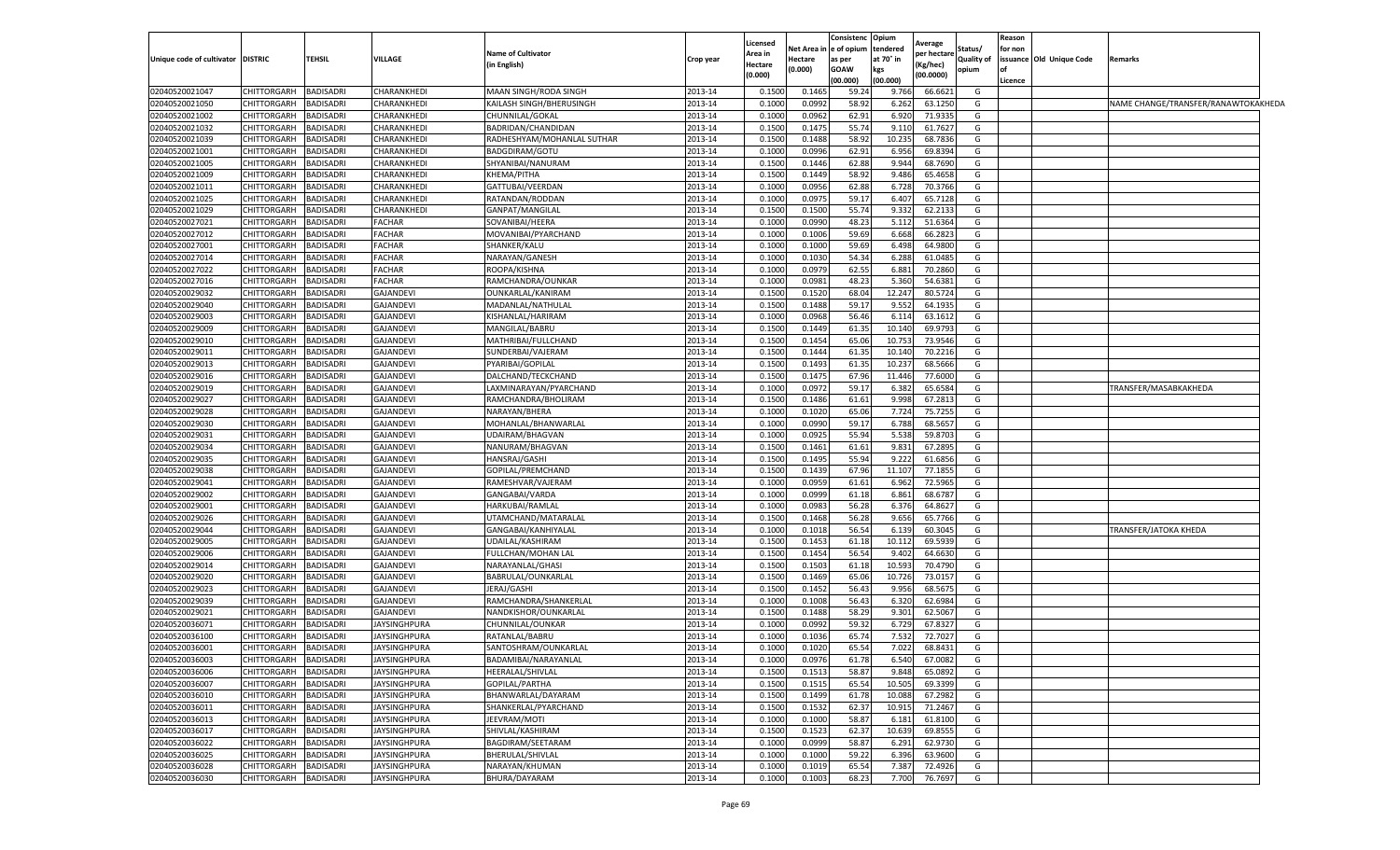|                                   |                    |                  |                     |                                |           | Licensed |         | Consistenc             | Opium     |                        |                   | Reason  |                          |                  |
|-----------------------------------|--------------------|------------------|---------------------|--------------------------------|-----------|----------|---------|------------------------|-----------|------------------------|-------------------|---------|--------------------------|------------------|
|                                   |                    |                  |                     | <b>Name of Cultivator</b>      |           | Area in  |         | Net Area in e of opium | tendered  | Average<br>per hectare | Status/           | for non |                          |                  |
| Unique code of cultivator DISTRIC |                    | TEHSIL           | VILLAGE             | in English)                    | Crop year | Hectare  | Hectare | as per                 | at 70° in | (Kg/hec                | <b>Quality of</b> |         | issuance Old Unique Code | <b>Remarks</b>   |
|                                   |                    |                  |                     |                                |           | (0.000)  | (0.000) | <b>GOAW</b>            | kgs       | (00.0000)              | opium             |         |                          |                  |
|                                   |                    |                  |                     |                                |           |          |         | (00.000)               | (00.000)  |                        |                   | Licence |                          |                  |
| 02040520036031                    | CHITTORGARH        | <b>BADISADRI</b> | <b>JAYSINGHPURA</b> | BHANWARDAS/HEERADAS            | 2013-14   | 0.1500   | 0.1499  | 62.37                  | 9.899     | 66.037                 | G                 |         |                          |                  |
| 02040520036032                    | CHITTORGARH        | <b>BADISADRI</b> | JAYSINGHPURA        | HEERALAL/DAYARAM               | 2013-14   | 0.1000   | 0.1024  | 62.18                  | 7.444     | 72.6953                | G                 |         |                          |                  |
| 02040520036034                    | CHITTORGARH        | <b>BADISADRI</b> | JAYSINGHPURA        | DHANRAJ/LAXMAN                 | 2013-14   | 0.1500   | 0.1520  | 65.65                  | 11.15     | 73.3618                | G                 |         |                          |                  |
| 02040520036036                    | CHITTORGARH        | <b>BADISADRI</b> | JAYSINGHPURA        | MANGILAL/OUNKERLAL             | 2013-14   | 0.1500   | 0.1514  | 62.18                  | 9.967     | 65.8322                | G                 |         |                          |                  |
| 02040520036040                    | CHITTORGARH        | <b>BADISADRI</b> | JAYSINGHPURA        | TARCHAND/OUNKAR                | 2013-14   | 0.1500   | 0.1498  | 59.60                  | 10.13     | 67.6368                | G                 |         |                          |                  |
| 02040520036042                    | CHITTORGARH        | <b>BADISADRI</b> | JAYSINGHPURA        | UDAILAL/SHIVRAJ                | 2013-14   | 0.1000   | 0.1020  | 62.18                  | 6.609     | 64.7941                | G                 |         |                          |                  |
| 02040520036043                    | CHITTORGARH        | <b>BADISADRI</b> | <b>JAYSINGHPURA</b> | NARAYAN/GASHI                  | 2013-14   | 0.1500   | 0.1515  | 57.36                  | 9.727     | 64.2046                | G                 |         |                          |                  |
| 02040520036046                    | CHITTORGARH        | BADISADRI        | JAYSINGHPURA        | CHUNNILAL/BHURA                | 2013-14   | 0.1000   | 0.0991  | 56.78                  | 6.50      | 65.6408                | G                 |         |                          |                  |
| 02040520036047                    | CHITTORGARH        | <b>BADISADRI</b> | JAYSINGHPURA        | SHANTILAL/BHURALAL             | 2013-14   | 0.1500   | 0.1505  | 65.65                  | 10.945    | 72.7243                | G                 |         |                          |                  |
| 02040520036048                    | CHITTORGARH        | <b>BADISADRI</b> | JAYSINGHPURA        | MATHRIBAI/GOPILAL              | 2013-14   | 0.1000   | 0.1026  | 65.65                  | 7.240     | 70.5653                | G                 |         |                          |                  |
| 02040520036049                    | CHITTORGARH        | <b>BADISADRI</b> | JAYSINGHPURA        | BHAGVANLAL/CHAMPALAL           | 2013-14   | 0.1500   | 0.1503  | 59.22                  | 9.915     | 65.9681                | G                 |         |                          |                  |
| 02040520036056                    | CHITTORGARH        | <b>BADISADRI</b> | JAYSINGHPURA        | MANGILAL/SHIVLAL               | 2013-14   | 0.1500   | 0.1519  | 61.90                  | 10.408    | 68.5188                | G                 |         |                          |                  |
| 02040520036060                    | CHITTORGARH        | <b>BADISADRI</b> | JAYSINGHPURA        | PREMCHAND/BHERA                | 2013-14   | 0.1000   | 0.1024  | 65.65                  | 7.644     | 74.6484                | G                 |         |                          |                  |
| 02040520036064                    | CHITTORGARH        | <b>BADISADRI</b> | JAYSINGHPURA        | SHANKER/GASHI                  | 2013-14   | 0.1500   | 0.1496  | 59.22                  | 9.35      | 62.5468                | G                 |         |                          |                  |
| 02040520036065                    | CHITTORGARH        | <b>BADISADRI</b> | JAYSINGHPURA        | DALCHAND/KHUMAN                | 2013-14   | 0.1500   | 0.1027  | 61.90                  | 6.756     | 65.7838                | G                 |         |                          |                  |
| 02040520036067                    | CHITTORGARH        | <b>BADISADRI</b> | <b>JAYSINGHPURA</b> | PARBHULAL/DAYARAM              | 2013-14   | 0.1500   | 0.1544  | 59.69                  | 10.258    | 66.4378                | G                 |         |                          |                  |
| 02040520036074                    | CHITTORGARH        | <b>BADISADRI</b> | JAYSINGHPURA        | RAMLAL/LAXMAN                  | 2013-14   | 0.1500   | 0.1520  | 61.90                  | 9.639     | 63.4145                | G                 |         |                          |                  |
| 02040520036076                    | CHITTORGARH        | <b>BADISADRI</b> | JAYSINGHPURA        | UTAMCHAND/DAYARAM              | 2013-14   | 0.1000   | 0.1020  | 53.54                  | 5.81      | 56.9902                | G                 |         |                          |                  |
| 02040520036086                    | CHITTORGARH        | <b>BADISADRI</b> | JAYSINGHPURA        | HEERALAL/KISHNA SUTHAR         | 2013-14   | 0.1500   | 0.1510  | 65.32                  | 11.07     | 73.3510                | G                 |         |                          |                  |
| 02040520036089                    | CHITTORGARH        | <b>BADISADRI</b> | <b>JAYSINGHPURA</b> | MOHANLAL/LAXMAN                | 2013-14   | 0.1500   | 0.1510  | 65.32                  | 10.535    | 69.7682                | G                 |         |                          |                  |
| 02040520036092                    | CHITTORGARH        | <b>BADISADRI</b> | JAYSINGHPURA        | NARAYAN/PARTHA                 | 2013-14   | 0.1000   | 0.1040  | 61.80                  | 7.125     | 68.5096                | G                 |         |                          |                  |
| 02040520036096                    | CHITTORGARH        | <b>BADISADRI</b> | <b>JAYSINGHPURA</b> | JAGDISHDAS/BHANWARDAS          | 2013-14   | 0.1500   | 0.1502  | 61.80                  | 10.197    | 67.8895                | G                 |         |                          |                  |
| 02040520036050                    | CHITTORGARH        | <b>BADISADRI</b> | JAYSINGHPURA        | BHAGVAN/DAYARAM                | 2013-14   | 0.1500   | 0.1510  | 62.10                  | 10.016    | 66.3311                | G                 |         |                          |                  |
| 02040520036023                    | CHITTORGARH        | <b>BADISADRI</b> | <b>JAYSINGHPURA</b> | PARTAPIBAI/MOTILAL             | 2013-14   | 0.1500   | 0.1447  | 62.10                  | 9.71      | 67.1320                | G                 |         |                          |                  |
| 02040520036107                    | CHITTORGARH        | <b>BADISADRI</b> | JAYSINGHPURA        | MITHULAL/SEETARAM              | 2013-14   | 0.1500   | 0.1490  | 59.03                  | 9.47      | 63.6174                | G                 |         |                          |                  |
| 02040520036068                    | CHITTORGARH        | <b>BADISADRI</b> | <b>JAYSINGHPURA</b> | MOHANLAL/SHIVAARAM             | 2013-14   | 0.1000   | 0.1000  | 59.03                  | 6.662     | 66.6200                | G                 |         |                          |                  |
| 02040520036110                    | CHITTORGARH        | BADISADRI        | JAYSINGHPURA        | SAVALAL/PREMCHAND              | 2013-14   | 0.1000   | 0.1008  | 64.85                  | 6.856     | 68.0159                | G                 |         |                          |                  |
| 02040520036039                    | CHITTORGARH        | <b>BADISADRI</b> | JAYSINGHPURA        | RANGLAL/BHANWARLAL             | 2013-14   | 0.1000   | 0.1005  | 68.23                  | 7.593     | 75.5522                | G                 |         |                          |                  |
| 02040520036015                    | CHITTORGARH        | <b>BADISADRI</b> | <b>JAYSINGHPURA</b> | HUKMICHAND/JEEVRAM             | 2013-14   | 0.1500   | 0.1527  | 64.85                  | 10.774    | 70.5566                | G                 |         |                          |                  |
| 02040520036009                    | CHITTORGARH        | <b>BADISADRI</b> | <b>JAYSINGHPURA</b> | BHANWARLAL/PREMCHAND           | 2013-14   | 0.1500   | 0.1509  | 53.54                  | 9.239     | 61.2260                | G                 |         |                          |                  |
| 02040520036069                    | CHITTORGARH        | <b>BADISADRI</b> | JAYSINGHPURA        | MANGILAL/GASHI                 | 2013-14   | 0.1500   | 0.1497  | 62.10                  | 10.495    | 70.1069                | G                 |         |                          |                  |
| 02040520036106                    | CHITTORGARH        | <b>BADISADRI</b> | <b>JAYSINGHPURA</b> | SUKHLAL/CHUNNILAI              | 2013-14   | 0.1500   | 0.1500  | 59.03                  | 9.791     | 65.2733                | G                 |         |                          |                  |
| 02040520036109                    | CHITTORGARH        | <b>BADISADRI</b> | JAYSINGHPURA        | JAMANASINGH/BABRU              | 2013-14   | 0.1500   | 0.1488  | 59.06                  | 9.576     | 64.3548                | G                 |         |                          |                  |
| 02040520036012                    | CHITTORGARH        | <b>BADISADRI</b> | JAYSINGHPURA        | HEERALAL/PARTHA DHADOLIYA      | 2013-14   | 0.1000   | 0.0998  | 64.85                  | 7.180     | 71.9439                | G                 |         |                          |                  |
| 02040520036082                    | CHITTORGARH        | <b>BADISADRI</b> | <b>JAYSINGHPURA</b> | RAMLAL/NARAYAN                 | 2013-14   | 0.1500   | 0.1427  | 62.09                  | 10.334    | 72.4177                | G                 |         |                          |                  |
| 02040520036020                    | CHITTORGARH        | <b>BADISADRI</b> | JAYSINGHPURA        | NANALAL/NARAYAN                | 2013-14   | 0.1500   | 0.1500  | 64.85                  | 10.89     | 72.633                 | G                 |         |                          |                  |
| 02040520036029                    | CHITTORGARH        | <b>BADISADRI</b> | JAYSINGHPURA        | RANGLAL/DHANRAJ                | 2013-14   | 0.1500   | 0.1499  | 59.06                  | 10.201    | 68.0520                | G                 |         |                          |                  |
| 02040520036066                    | CHITTORGARH        | <b>BADISADRI</b> | JAYSINGHPURA        | PARBHULAL/BHOLIRAM             | 2013-14   | 0.1500   | 0.1553  | 62.09                  | 10.546    | 67.9073                | G                 |         |                          |                  |
| 02040520036083                    | CHITTORGARH        | BADISADRI        | JAYSINGHPURA        | RATANLAL/BHANWARLAL            | 2013-14   | 0.1500   | 0.1505  | 55.23                  | 9.31      | 61.8605                | G                 |         |                          |                  |
| 02040520036102                    | CHITTORGARH        | <b>BADISADRI</b> | JAYSINGHPURA        | CHAMPALAL/BHANWARLAL           | 2013-14   | 0.1500   | 0.1528  | 64.85                  | 10.265    | 67.1793                | G                 |         |                          |                  |
| 02040520036087                    | CHITTORGARH        | <b>BADISADRI</b> | JAYSINGHPURA        | DHANRAJ/OUNKAR DHAKAD          | 2013-14   | 0.1500   | 0.1513  | 71.54                  | 12.203    | 80.6543                | G                 |         |                          |                  |
| 02040520036058                    | CHITTORGARH        | <b>BADISADRI</b> | JAYSINGHPURA        | TULSIRAM/GOPAL                 | 2013-14   | 0.1000   | 0.1005  | 64.85                  | 6.846     | 68.1194                | G                 |         |                          |                  |
| 02040520036070                    | CHITTORGARH        | <b>BADISADRI</b> | JAYSINGHPURA        | HARKUBAI/CHAMPALAL             | 2013-14   | 0.1500   | 0.1535  | 62.09                  | 10.475    | 68.2410                | G                 |         |                          |                  |
| 02040520036104                    | CHITTORGARH        | BADISADRI        | JAYSINGHPURA        | RAMESHVARLAL/MANGILAL          | 2013-14   | 0.1500   | 0.1464  | 59.06                  | 9.551     | 65.2391                | G                 |         |                          |                  |
| 02040520036112                    | CHITTORGARH        | <b>BADISADRI</b> | <b>JAYSINGHPURA</b> | MOTILAL/PREMCHNAD              | 2013-14   | 0.1500   | 0.0736  | 65.74                  | 5.428     | 73.7500                | G                 |         |                          |                  |
| 02040520036113                    | CHITTORGARH        | BADISADRI        | JAYSINGHPURA        | MODILAL/BHANWARLAL             | 2013-14   | 0.1500   | 0.1519  | 65.74                  | 11.24     | 74.0092                | G                 |         |                          |                  |
| 02040520036114                    | CHITTORGARH        | <b>BADISADRI</b> | <b>JAYSINGHPURA</b> | BAGDIRAM/OUNKARDAS             | 2013-14   | 0.1000   | 0.1005  | 59.32                  | 5.932     | 59.0249                | G                 |         |                          |                  |
| 02040520036120                    | CHITTORGARH        | <b>BADISADRI</b> | JAYSINGHPURA        | BANSHILAL/KASHIRAM             | 2013-14   | 0.1500   | 0.1525  | 61.78                  | 10.741    | 70.4328                | G                 |         |                          |                  |
| 02040520036121                    | CHITTORGARH        | <b>BADISADRI</b> | <b>JAYSINGHPURA</b> | <b>BHOLIRAM/MEGHA</b>          | 2013-14   | 0.1500   | 0.1508  | 59.32                  | 9.881     | 65.5239                | G                 |         |                          |                  |
|                                   | CHITTORGARH        |                  |                     |                                | 2013-14   | 0.1500   |         |                        |           |                        | F                 |         |                          | TRANSFER/AMIRAMA |
| 02040520036122<br>02040520036123  |                    | <b>BADISADRI</b> | JAYSINGHPURA        | RODILAL/GOKAL<br>NANURAM/HEERA | 2013-14   |          |         |                        |           |                        | F.                |         |                          |                  |
|                                   | <b>CHITTORGARH</b> | <b>BADISADRI</b> | JAYSINGHPURA        |                                |           | 0.1500   |         |                        |           |                        |                   |         |                          | TRANSFER/AMIRAMA |
| 02040520034051                    | CHITTORGARH        | <b>BADISADRI</b> | <b>JARKHANA</b>     | MOHANLAL/DHANRAJ               | 2013-14   | 0.1000   | 0.0986  | 56.57                  | 5.891     | 59.7465                | G                 |         |                          |                  |
| 02040520034054                    | CHITTORGARH        | <b>BADISADRI</b> | <b>JARKHANA</b>     | LALCHAND/NANDLAL               | 2013-14   | 0.1000   | 0.1002  | 56.57                  | 6.231     | 62.1856                | -1                | 02      |                          |                  |
| 02040520034005                    | <b>CHITTORGARH</b> | <b>BADISADRI</b> | JARKHANA            | LALCHAND/JEETMAL               | 2013-14   | 0.1500   | 0.1498  | 62.16                  | 9.937     | 66.3351                | G                 |         |                          |                  |
| 02040520034010                    | CHITTORGARH        | <b>BADISADRI</b> | JARKHANA            | RAMRATAN/GAMNDIRAM             | 2013-14   | 0.1000   | 0.1014  | 50.36                  | 5.403     | 53.2840                | G                 |         |                          |                  |
| 02040520034013                    | <b>CHITTORGARH</b> | <b>BADISADRI</b> | <b>JARKHANA</b>     | BADAMIBAI/KHEMRAJ              | 2013-14   | 0.1000   | 0.0987  | 59.56                  | 6.288     | 63.7082                | G                 |         |                          |                  |
| 02040520034034                    | CHITTORGARH        | <b>BADISADRI</b> | <b>JARKHANA</b>     | LAHRIBAI/RAMLAL/BHOLIRAM       | 2013-14   | 0.1000   | 0.1000  | 50.36                  | 5.252     | 52.5200                | G                 |         |                          |                  |
| 02040520034071                    | CHITTORGARH        | <b>BADISADRI</b> | JARKHANA            | RAJARAM/JEETMAL                | 2013-14   | 0.1500   | 0.1485  | 62.16                  | 9.706     | 65.3603                | G                 |         |                          |                  |
| 02040520034073                    | <b>CHITTORGARH</b> | <b>BADISADRI</b> | <b>JARKHANA</b>     | SHOBHALAL/NANDLAL              | 2013-14   | 0.1000   | 0.1031  | 62.16                  | 6.314     | 61.2415                | $\mathbf{I}$      | 02      |                          |                  |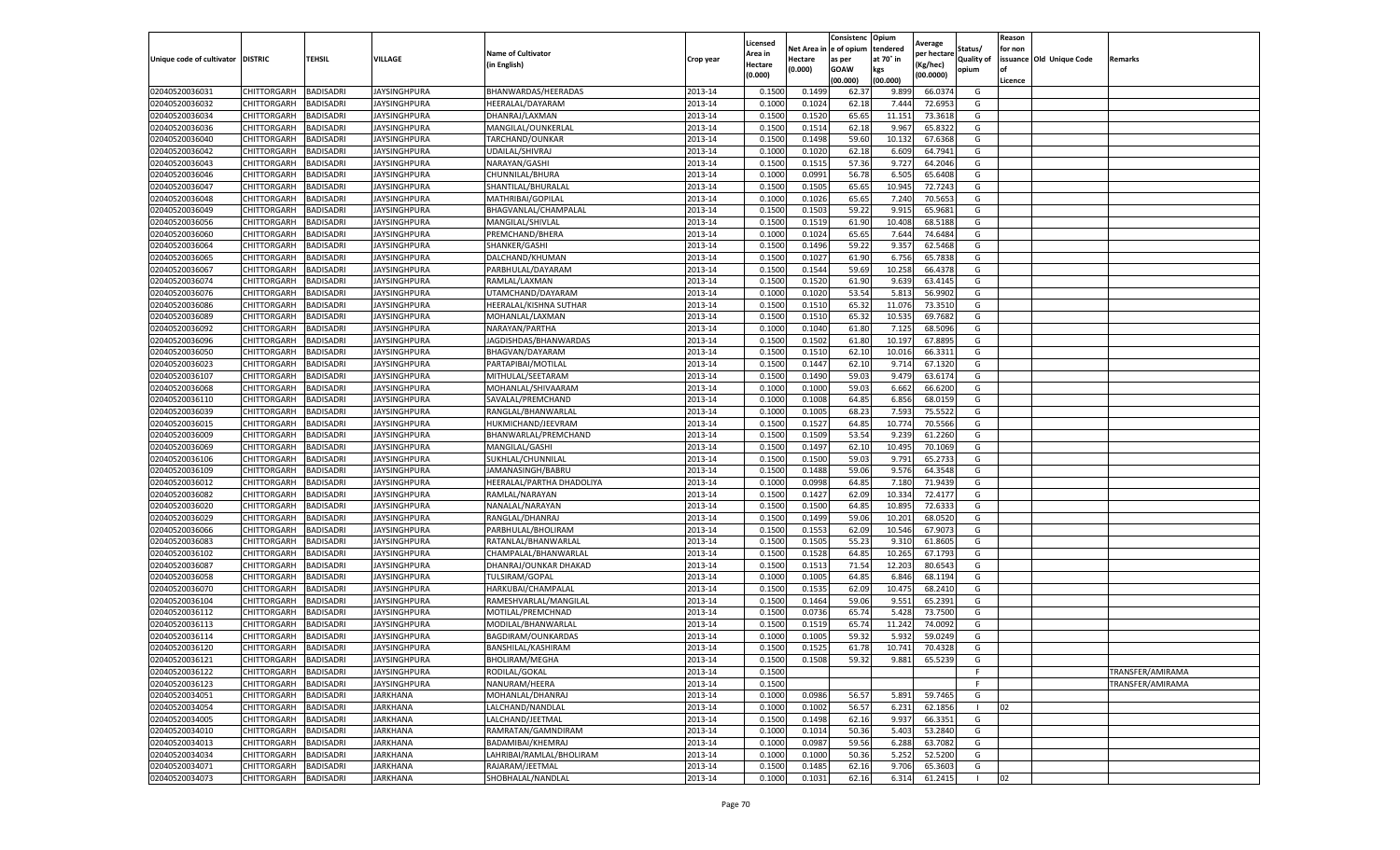|                                   |             |                  |                  |                            |           | Licensed |            | Consistenc  | Opium     |                        |                   | Reason  |                          |                       |
|-----------------------------------|-------------|------------------|------------------|----------------------------|-----------|----------|------------|-------------|-----------|------------------------|-------------------|---------|--------------------------|-----------------------|
|                                   |             |                  |                  | <b>Name of Cultivator</b>  |           | Area in  | Net Area i | e of opium  | tendered  | Average<br>per hectare | Status/           | for non |                          |                       |
| Unique code of cultivator DISTRIC |             | TEHSIL           | VILLAGE          | (in English)               | Crop year | Hectare  | Hectare    | as per      | at 70° in | (Kg/hec)               | <b>Quality of</b> |         | issuance Old Unique Code | Remarks               |
|                                   |             |                  |                  |                            |           | (0.000)  | (0.000)    | <b>GOAW</b> | kgs       | (00.0000)              | opium             | οf      |                          |                       |
|                                   |             |                  |                  |                            |           |          |            | (00.000)    | (00.000)  |                        |                   | Licence |                          |                       |
| 02040520034106                    | CHITTORGARH | BADISADRI        | <b>JARKHANA</b>  | OUNKARLAL/BHANWARLAL       | 2013-14   | 0.1500   | 0.1404     | 56.4        | 8.239     | 58.6823                | G                 |         |                          |                       |
| 02040520034107                    | CHITTORGARH | BADISADRI        | JARKHANA         | BALKISHAN/HEERALAL         | 2013-14   | 0.150    | 0.1496     | 59.56       | 9.538     | 63.7567                | G                 |         |                          |                       |
| 02040520034066                    | CHITTORGARH | BADISADRI        | JARKHANA         | DADAMCHAND/BHAGIRATH       | 2013-14   | 0.1500   | 0.1463     | 62.47       | 9.772     | 66.7943                | G                 |         |                          |                       |
| 02040520034083                    | CHITTORGARH | BADISADRI        | <b>JARKHANA</b>  | HAJARILAL/UDA              | 2013-14   | 0.1000   | 0.1000     | 62.47       | 6.622     | 66.2200                | G                 |         |                          |                       |
| 02040520034084                    | CHITTORGARH | BADISADRI        | <b>JARKHANA</b>  | RAMKELASH/SHRIRAM          | 2013-14   | 0.1500   | 0.1492     | 62.47       | 9.835     | 65.9182                |                   | 02      |                          |                       |
| 02040520034099                    | CHITTORGARH | BADISADRI        | JARKHANA         | SHANTILAL/SHRIRAM          | 2013-14   | 0.1500   | 0.1490     | 53.61       | 9.458     | 63.4765                | G                 |         |                          |                       |
| 02040520034110                    | CHITTORGARH | BADISADRI        | <b>JARKHANA</b>  | DHANRAJ/SHRI RAM           | 2013-14   | 0.1000   | 0.0990     | 59.56       | 6.492     | 65.5758                | G                 |         |                          | TRANSFER/JATOKA KHEDA |
| 02040520034118                    | CHITTORGARH | BADISADRI        | JARKHANA         | PYARIBAI/GOKAL             | 2013-14   | 0.1500   | 0.1500     | 59.93       | 9.255     | 61.7000                | G                 |         |                          |                       |
| 02040520034053                    | CHITTORGARH | BADISADRI        | JARKHANA         | JANIBAI/NAGJIRAM           | 2013-14   | 0.1500   | 0.1477     | 56.43       | 8.577     | 58.0704                | G                 |         |                          |                       |
| 02040520034056                    | CHITTORGARH | BADISADRI        | JARKHANA         | MOHANLAL/AMRA              | 2013-14   | 0.1000   | 0.0963     | 59.93       | 6.378     | 66.2305                | -1                | 02      |                          |                       |
| 02040520034125                    | CHITTORGARH | BADISADRI        | <b>JARKHANA</b>  | SURESH/HJARI               | 2013-14   | 0.1500   | 0.1495     | 59.93       | 9.495     | 63.5117                |                   | 02      |                          |                       |
| 02040520034046                    | CHITTORGARH | BADISADRI        | JARKHANA         | LACHHIRAM/RAMLAL           | 2013-14   | 0.1500   | 0.1511     | 55.72       | 9.17      | 60.6883                | G                 |         |                          |                       |
| 02040520034057                    | CHITTORGARH | BADISADRI        | <b>JARKHANA</b>  | BAPULAL/KISHANLAL          | 2013-14   | 0.1500   | 0.1489     | 53.61       | 8.279     | 55.6011                | G                 |         |                          |                       |
| 02040520034065                    | CHITTORGARH | BADISADRI        | <b>JARKHANA</b>  | RAMESHVARLAL/KISHANRAM     | 2013-14   | 0.1500   | 0.1428     | 55.72       | 8.366     | 58.5854                | G                 |         |                          |                       |
| 02040520034062                    | CHITTORGARH | BADISADRI        | JARKHANA         | RAMLAL/MODA                | 2013-14   | 0.1500   | 0.1500     | 59.93       | 9.589     | 63.9267                | G                 |         |                          |                       |
| 02040520034116                    | CHITTORGARH | BADISADRI        | JARKHANA         | MOHAN LAL/PARTHA MEGHWAL   | 2013-14   | 0.1500   | 0.1460     | 58.80       | 9.064     | 62.0822                | G                 |         |                          | TRANSFER/NARJIKAKHEDA |
| 02040520034017                    | CHITTORGARH | BADISADRI        | JARKHANA         | NARBADIBAI/BHAGIRATH       | 2013-14   | 0.1500   | 0.1505     | 58.80       | 9.836     | 65.355                 | G                 |         |                          |                       |
| 02040520034070                    | CHITTORGARH | BADISADRI        | JARKHANA         | HARLAL/CHAMPALAL           | 2013-14   | 0.1500   | 0.1484     | 55.51       | 8.319     | 56.0580                | G                 |         |                          |                       |
| 02040520034015                    | CHITTORGARH | BADISADRI        | JARKHANA         | <b>BHORIRAM/BHAGIRATH</b>  | 2013-14   | 0.1000   | 0.1000     | 65.30       | 6.530     | 65.3000                | G                 |         |                          |                       |
| 02040520034023                    | CHITTORGARH | BADISADRI        | <b>JARKHANA</b>  | MANGILAL/MEGHRAJ           | 2013-14   | 0.1500   | 0.1485     | 61.48       | 9.723     | 65.4747                | G                 |         |                          |                       |
| 02040520034043                    | CHITTORGARH | BADISADRI        | JARKHANA         | GOVINDRAM/SHIVRAM          | 2013-14   | 0.1000   | 0.1010     | 61.48       | 6.587     | 65.2178                | G                 |         |                          |                       |
| 02040520034047                    | CHITTORGARH | BADISADRI        | JARKHANA         | ROSHANLAL/HEERALAL         | 2013-14   | 0.1500   | 0.1469     | 55.51       | 9.040     | 61.5385                | G                 |         |                          |                       |
| 02040520034001                    | CHITTORGARH | BADISADRI        | <b>JARKHANA</b>  | RAMRATAN/DHANRAJ           | 2013-14   | 0.1000   | 0.0998     | 55.59       | 5.956     | 59.6794                | G                 |         |                          |                       |
| 02040520034002                    | CHITTORGARH | BADISADRI        | JARKHANA         | SHANKERLAL/BHERULAL        | 2013-14   | 0.1500   | 0.1525     | 53.61       | 1.248     | 8.1836                 | G                 | 04      |                          |                       |
| 02040520034127                    | CHITTORGARH | BADISADRI        | JARKHANA         | PARTHVIRAJ/CHATARBHUJ      | 2013-14   | 0.1500   | 0.1472     | 65.43       | 11.235    | 76.3247                | G                 |         |                          |                       |
| 02040520037017                    | CHITTORGARH | BADISADRI        | <b>JIYAKHEDI</b> | JAMKUBAI/PYARA             | 2013-14   | 0.1500   | 0.0707     | 64.81       | 4.694     | 66.3932                | G                 |         |                          |                       |
| 02040520037004                    | CHITTORGARH | BADISADRI        | JIYAKHEDI        | <b>KELA/NAVLA</b>          | 2013-14   | 0.1500   | 0.1455     | 55.66       | 8.850     | 60.8247                | G                 |         |                          |                       |
| 02040520037007                    | CHITTORGARH | BADISADRI        | JIYAKHEDI        | MAGNIRAM/CHATARBHUJ        | 2013-14   | 0.1500   |            |             |           |                        | F.                |         |                          |                       |
| 02040520037001                    | CHITTORGARH | BADISADRI        | <b>JIYAKHEDI</b> | GULAB/KANA                 | 2013-14   | 0.1500   | 0.1450     | 61.68       | 9.384     | 64.7172                | G                 |         |                          |                       |
| 02040520037006                    | CHITTORGARH | BADISADRI        | <b>JIYAKHEDI</b> | JAGDISH/OUNKARLAL          | 2013-14   | 0.1500   | 0.1500     | 64.81       | 10.425    | 69.5000                | G                 |         |                          |                       |
| 02040520037008                    | CHITTORGARH | BADISADRI        | JIYAKHEDI        | BHURALAL/JAGANNATH         | 2013-14   | 0.1000   | 0.0992     | 61.68       | 6.441     | 64.9294                | G                 |         |                          |                       |
| 02040520037012                    | CHITTORGARH | BADISADRI        | <b>JIYAKHEDI</b> | HARLAL/DEVJI               | 2013-14   | 0.1500   | 0.1512     | 59.18       | 9.477     | 62.6786                | G                 |         |                          |                       |
| 02040520037016                    | CHITTORGARH | BADISADRI        | <b>JIYAKHEDI</b> | MOHAN/BHAJYA               | 2013-14   | 0.100    | 0.1000     | 64.81       | 6.703     | 67.0300                | G                 |         |                          |                       |
| 02040520037018                    | CHITTORGARH | BADISADRI        | JIYAKHEDI        | <b>HEERAGIR/TOLIGIR</b>    | 2013-14   | 0.100    | 0.0984     | 64.66       | 7.380     | 75.0000                | G                 |         |                          |                       |
| 02040520037009                    | CHITTORGARH | <b>BADISADRI</b> | <b>JIYAKHEDI</b> | UDA/CHATARBHUJ             | 2013-14   | 0.1500   | 0.1455     | 56.25       | 9.145     | 62.8522                | G                 |         |                          |                       |
| 02040520037025                    | CHITTORGARH | BADISADRI        | JIYAKHEDI        | OUNKAR/GOTU                | 2013-14   | 0.1500   | 0.1449     | 61.68       | 9.305     | 64.2167                | G                 |         |                          |                       |
| 02040520037003                    | CHITTORGARH | BADISADRI        | JIYAKHEDI        | OUNKAR/FULLA               | 2013-14   | 0.1500   | 0.1500     | 56.66       | 9.244     | 61.6267                | G                 |         |                          |                       |
| 02040520037013                    | CHITTORGARH | BADISADRI        | JIYAKHEDI        | GOUTAM/HAMERA              | 2013-14   | 0.1500   | 0.1478     | 63.05       | 9.917     | 67.0974                | G                 |         |                          |                       |
| 02040520037020                    | CHITTORGARH | BADISADRI        | JIYAKHEDI        | BAGDIRAM/BHOLARAM          | 2013-14   | 0.1000   | 0.1018     | 63.05       | 6.548     | 64.3222                | G                 |         |                          |                       |
| 02040520037014                    | CHITTORGARH | BADISADRI        | JIYAKHEDI        | CHAMPALAL/NAVLA            | 2013-14   | 0.1500   | 0.1469     | 68.52       | 10.953    | 74.5609                | G                 |         |                          |                       |
| 02040520037010                    | CHITTORGARH | BADISADRI        | JIYAKHEDI        | NARAYANGIR/AMRATGIR        | 2013-14   | 0.1000   | 0.1006     | 59.18       | 6.544     | 65.0497                | G                 |         |                          |                       |
| 02040520037026                    | CHITTORGARH | BADISADRI        | JIYAKHEDI        | GANESHGIR/TOLGIR           | 2013-14   | 0.1500   | 0.1498     | 68.52       | 10.865    | 72.5300                | G                 |         |                          |                       |
| 02040520037027                    | CHITTORGARH | BADISADRI        | JIYAKHEDI        | CHAGANLAL/PRATHVIRAJ       | 2013-14   | 0.1500   | 0.1469     | 64.66       | 10.179    | 69.2920                | G                 |         |                          |                       |
| 02040520037028                    | CHITTORGARH | BADISADRI        | JIYAKHEDI        | LACHIRAM/KUKA              | 2013-14   | 0.1500   | 0.1523     | 63.05       | 10.304    | 67.6559                | G                 |         |                          |                       |
| 02040520037029                    | CHITTORGARH | BADISADRI        | <b>JIYAKHEDI</b> | PARBHU LAL/CHUNNI LAL      | 2013-14   | 0.1000   | 0.0989     | 64.66       | 7.27      | 73.5086                | G                 |         |                          |                       |
| 02040520038006                    | CHITTORGARH | BADISADRI        | KACHUMRA         | PARTVIRAJ/BHOLA            | 2013-14   | 0.150    | 0.150      | 57.53       | 9.197     | 61.1096                | G                 |         |                          |                       |
| 02040520038026                    | CHITTORGARH | BADISADRI        | KACHUMRA         | BADRIBAI/VAJERAM           | 2013-14   | 0.1500   | 0.1491     | 55.06       | 8.456     | 56.7136                | G                 |         |                          |                       |
| 02040520038027                    | CHITTORGARH | <b>BADISADRI</b> | KACHUMRA         | MOHANLAL/GULAB             | 2013-14   | 0.1500   | 0.1481     | 55.06       | 9.038     | 61.0263                | G                 |         |                          |                       |
| 02040520038035                    | CHITTORGARH | <b>BADISADRI</b> | KACHUMRA         | GEETABAI/SHANKERDAS        | 2013-14   | 0.1000   | 0.1000     | 57.53       | 6.057     | 60.5700                | G                 |         |                          |                       |
| 02040520038045                    | CHITTORGARH | BADISADRI        | KACHUMRA         | BHERA/DEVA                 | 2013-14   | 0.1000   | 0.0977     | 44.58       | 4.554     | 46.6073                |                   | 02      |                          |                       |
| 02040520038020                    | CHITTORGARH | BADISADRI        | KACHUMRA         | BHURADAN/DHULJI            | 2013-14   | 0.1500   | 0.1471     | 57.51       | 9.251     | 62.8892                | G                 |         |                          |                       |
| 02040520038003                    | CHITTORGARH | BADISADRI        | KACHUMRA         | SHANKER/ROOPA              | 2013-14   | 0.1000   | 0.0492     | 68.07       | 3.452     | 70.1626                | G                 |         |                          |                       |
| 02040520038005                    | CHITTORGARH | BADISADRI        | KACHUMRA         | LAXMAN/VAKTA               | 2013-14   | 0.1500   | 0.1488     | 53.39       | 8.619     | 57.9234                | G                 |         |                          |                       |
| 02040520038057                    | CHITTORGARH | <b>BADISADRI</b> | KACHUMRA         | SHANKER/ONKAR              | 2013-14   | 0.1500   | 0.1485     | 59.66       | 9.315     | 62.7273                | G                 |         |                          | TRANSFER/NANDOLI      |
| 02040520038058                    | CHITTORGARH | BADISADRI        | KACHUMRA         | KISHANLAL/NATHULAL         | 2013-14   | 0.1500   | 0.1511     | 58.05       | 9.097     | 60.2052                | G                 |         |                          | TRANSFER/SUTHARKHEDA  |
| 02040520038059                    | CHITTORGARH | BADISADRI        | KACHUMRA         | KALURAM/PREMCHAND          | 2013-14   | 0.1000   | 0.1024     | 65.70       | 6.514     | 63.6133                | G                 |         |                          | TRANSFER/SUTHARKHEDA  |
| 02040520041004                    | CHITTORGARH | BADISADRI        | KAROLI           | MADAN LAL/DHANRAJ          | 2013-14   | 0.1000   | 0.1002     | 58.55       | 6.064     | 60.5190                |                   | 02      |                          |                       |
| 02040520041019                    | CHITTORGARH | BADISADRI        | KAROLI           | MOTILAL/NATHU LAL          | 2013-14   | 0.1000   | 0.0961     | 64.21       | 6.494     | 67.5754                | G                 |         |                          |                       |
| 02040520041027                    | CHITTORGARH | <b>BADISADRI</b> | KAROLI           | <b>VENDI RAM/RATAN LAL</b> | 2013-14   | 0.1000   | 0.0965     | 58.55       |           | 62.8394                | G                 |         |                          |                       |
|                                   |             |                  |                  |                            |           |          |            |             | 6.064     |                        |                   |         |                          |                       |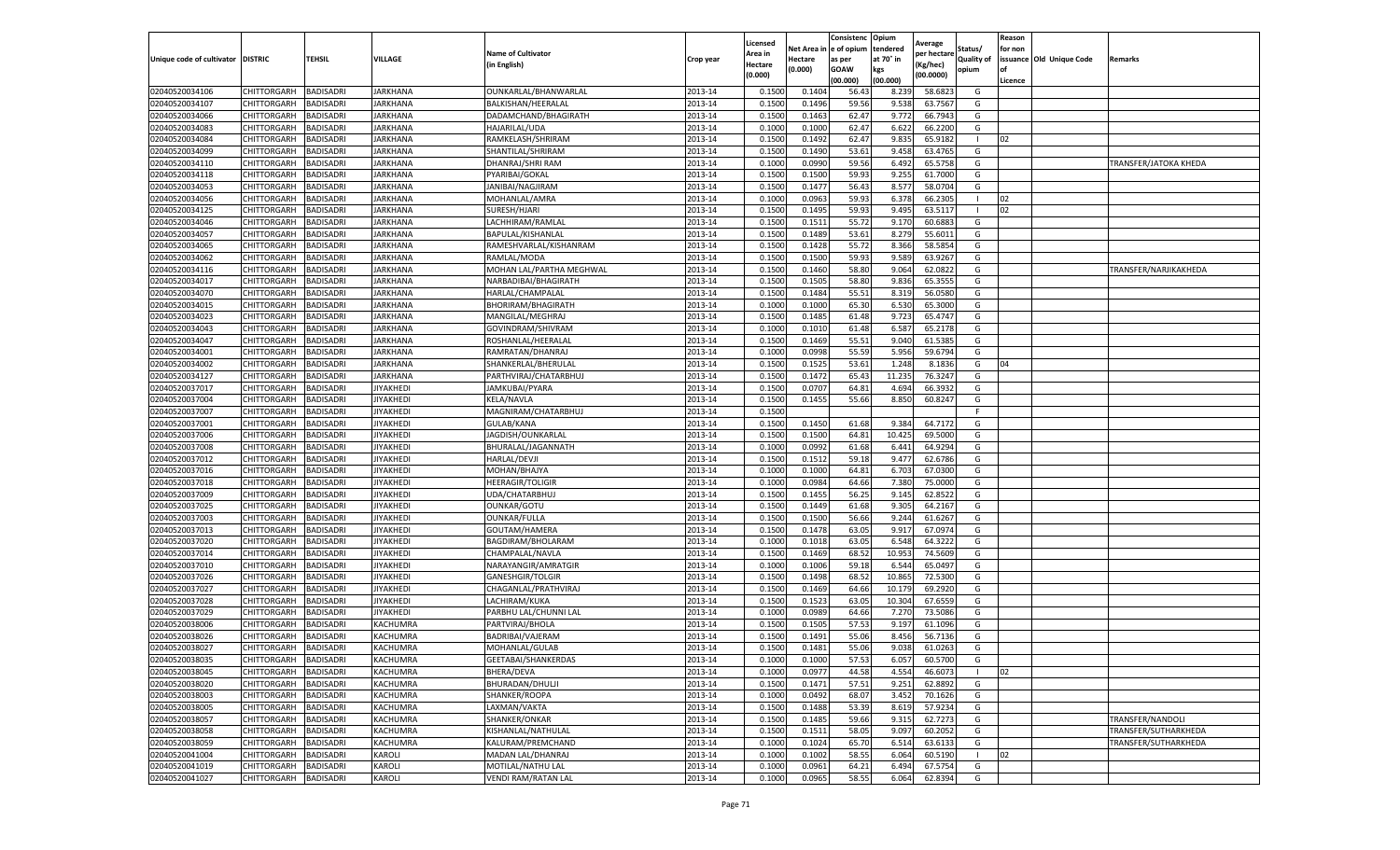|                                  |                    |                  |                |                              |           | Licensed |         | Consistenc             | Opium     |                        |            | Reason  |                          |                   |
|----------------------------------|--------------------|------------------|----------------|------------------------------|-----------|----------|---------|------------------------|-----------|------------------------|------------|---------|--------------------------|-------------------|
|                                  |                    |                  |                | <b>Name of Cultivator</b>    |           | Area in  |         | Net Area in e of opium | tendered  | Average<br>per hectare | Status/    | for non |                          |                   |
| Unique code of cultivator        | <b>DISTRIC</b>     | TEHSIL           | VILLAGE        | in English)                  | Crop year | Hectare  | Hectare | as per                 | at 70° in | (Kg/hec                | Quality of |         | issuance Old Unique Code | <b>Remarks</b>    |
|                                  |                    |                  |                |                              |           | (0.000)  | (0.000) | <b>GOAW</b>            | kgs       | (00.0000)              | opium      |         |                          |                   |
|                                  |                    |                  |                |                              |           |          |         | (00.000)               | (00.000)  |                        |            | Licence |                          |                   |
| 02040520041030                   | CHITTORGARH        | <b>BADISADRI</b> | KAROLI         | MOHANLAL/NANDA/NAVLIBAI      | 2013-14   | 0.1000   | 0.0998  | 55.38                  | 5.665     | 56.7635                | G          |         |                          | TRANSFER/PUNAWALI |
| 02040520041023                   | CHITTORGARH        | <b>BADISADRI</b> | KAROLI         | NARAYAN/MAGNI RAM            | 2013-14   | 0.1000   | 0.1000  | 55.56                  | 6.01      | 60.1600                | G          |         |                          |                   |
| 02040520041017                   | CHITTORGARH        | <b>BADISADRI</b> | KAROLI         | <b>BARDI BAI/BAJERAM</b>     | 2013-14   | 0.1000   | 0.0998  | 57.51                  | 5.825     | 58.3667                | G          |         |                          |                   |
| 02040520041003                   | CHITTORGARH        | <b>BADISADRI</b> | KAROLI         | BHAVANISHANKER/NATHU LAL     | 2013-14   | 0.1000   | 0.0971  | 57.06                  | 5.910     | 60.8651                | G          |         |                          |                   |
| 02040520041011                   | <b>CHITTORGARH</b> | <b>BADISADRI</b> | KAROLI         | <b>GANESH LAL/BADRI LAL</b>  | 2013-14   | 0.1000   | 0.0965  | 64.21                  | 6.430     | 66.6321                | G          |         |                          |                   |
| 02040520041021                   | CHITTORGARH        | <b>BADISADRI</b> | KAROLI         | <b>BHERU LAL/NANDLAL</b>     | 2013-14   | 0.1500   | 0.1505  | 61.28                  | 9.568     | 63.5748                | G          |         |                          |                   |
| 02040520041001                   | CHITTORGARH        | <b>BADISADRI</b> | KAROLI         | LAXMI LAL/LACHMI CHAND       | 2013-14   | 0.1000   | 0.0974  | 59.75                  | 6.180     | 63.4497                | G          |         |                          |                   |
| 02040520041014                   | CHITTORGARH        | BADISADRI        | KAROLI         | SURAJMAL/JAVAHARMAL          | 2013-14   | 0.1000   | 0.1000  | 61.28                  | 6.566     | 65.6600                | G          |         |                          |                   |
| 02040520044004                   | CHITTORGARH        | <b>BADISADRI</b> | KHAKHRIYAKHEDA | BABRU/SAVA LAL               | 2013-14   | 0.1000   | 0.1001  | 50.33                  | 5.019     | 50.1399                | G          | 04      |                          |                   |
| 02040520044006                   | CHITTORGARH        | <b>BADISADRI</b> | KHAKHRIYAKHEDA | GHASI/NARAYAN                | 2013-14   | 0.1000   | 0.0981  | 47.21                  | 4.856     | 49.4993                | -1         | 02      |                          |                   |
| 02040520044001                   | CHITTORGARH        | <b>BADISADRI</b> | KHAKHRIYAKHEDA | HAGAMI BAI/PARTHA            | 2013-14   | 0.1000   | 0.1002  | 50.33                  | 5.112     | 51.0180                | G          |         |                          |                   |
| 02040520044003                   | CHITTORGARH        | <b>BADISADRI</b> | KHAKHRIYAKHEDA | DAYA RAM/GAMERA              | 2013-14   | 0.1000   | 0.0962  | 50.33                  | 5.81      | 60.3950                | G          |         |                          |                   |
| 02040520044011                   | CHITTORGARH        | <b>BADISADRI</b> | KHAKHRIYAKHEDA | NATHU LAL/PARBHU LAL         | 2013-14   | 0.1000   | 0.0865  | 56.45                  | 5.258     | 60.7861                | G          |         |                          |                   |
| 02040520044019                   | CHITTORGARH        | <b>BADISADRI</b> | KHAKHRIYAKHEDA | VENDI RAM/PARTHA GAYRI       | 2013-14   | 0.1500   | 0.1526  | 46.14                  | 7.738     | 50.7077                | G          | 04      |                          |                   |
| 02040520045030                   | CHITTORGARH        | <b>BADISADRI</b> | KHARDEVLA      | MAANSINGH/NAVLASINGH         | 2013-14   | 0.1500   | 0.1471  | 68.52                  | 10.405    | 70.7342                | G          |         |                          |                   |
| 02040520045072                   | CHITTORGARH        | <b>BADISADRI</b> | KHARDEVLA      | DHANNA/VARDA                 | 2013-14   | 0.1000   | 0.0998  | 59.38                  | 6.67      | 66.8938                | G          |         |                          |                   |
| 02040520045074                   | CHITTORGARH        | <b>BADISADRI</b> | KHARDEVLA      | KANIRAM/BHERA                | 2013-14   | 0.1500   | 0.1420  | 60.32                  | 9.574     | 67.4225                | G          |         |                          |                   |
| 02040520045026                   | CHITTORGARH        | <b>BADISADRI</b> | KHARDEVLA      | SHYAMSINGH/BHURSINGH         | 2013-14   | 0.1000   | 0.1001  | 55.77                  | 6.605     | 65.9840                | G          |         |                          |                   |
| 02040520045034                   | CHITTORGARH        | <b>BADISADRI</b> | KHARDEVLA      | BABRU/RAMA                   | 2013-14   | 0.1500   | 0.1418  | 43.86                  | 7.036     | 49.6192                | G          | 04      |                          |                   |
| 02040520045081                   | CHITTORGARH        | <b>BADISADRI</b> | KHARDEVLA      | GAMERA/RAMA                  | 2013-14   | 0.1500   | 0.1428  | 62.73                  | 10.117    | 70.8473                | G          |         |                          |                   |
| 02040520045082                   | CHITTORGARH        | <b>BADISADRI</b> | KHARDEVLA      | CHUNNI LAL/OUNKAR            | 2013-14   | 0.1000   | 0.0997  | 59.71                  | 6.287     | 63.0592                | G          |         | 02040520069039           | <b>TRANSFER</b>   |
| 02040520051008                   | CHITTORGARH        | <b>BADISADRI</b> | LAXMIPURA 5    | GISHALAL/RAMLAL              | 2013-14   | 0.1000   | 0.0999  | 62.15                  | 6.881     | 68.8789                | G          |         |                          |                   |
| 02040520051058                   | CHITTORGARH        | <b>BADISADRI</b> | LAXMIPURA 5    | SHANTOSHLAL/GOPILAL          | 2013-14   | 0.1000   | 0.1012  | 62.15                  | 6.393     | 63.1719                | G          |         |                          |                   |
| 02040520051001                   | CHITTORGARH        | <b>BADISADRI</b> | LAXMIPURA 5    | HEERALAL/BHANWARLAL          | 2013-14   | 0.1500   | 0.1495  | 68.46                  | 10.709    | 71.6321                | G          |         |                          |                   |
| 02040520051003                   | <b>CHITTORGARH</b> | <b>BADISADRI</b> | LAXMIPURA 5    | SURESH/NARAYAN               | 2013-14   | 0.1500   | 0.1449  | 68.46                  | 11.091    | 76.5424                | G          |         |                          |                   |
| 02040520051004                   | CHITTORGARH        | <b>BADISADRI</b> | LAXMIPURA 5    | BHANWARLAL/BHAGVAN           | 2013-14   | 0.1500   | 0.1492  | 62.15                  | 9.633     | 64.5643                | G          |         |                          |                   |
| 02040520051011                   | CHITTORGARH        | BADISADRI        | LAXMIPURA 5    | RADHESHYAM/PREMCHAND         | 2013-14   | 0.1500   | 0.1505  | 61.92                  | 9.704     | 64.4784                | G          |         |                          |                   |
| 02040520051012                   | CHITTORGARH        | <b>BADISADRI</b> | LAXMIPURA 5    | MUYLIBAI/CHAMPALAL           | 2013-14   | 0.1000   | 0.0989  | 64.08                  | 7.076     | 71.5470                | G          |         |                          |                   |
| 02040520051014                   | CHITTORGARH        | <b>BADISADRI</b> | LAXMIPURA 5    | BHANWARLAL/SAVALAL           | 2013-14   | 0.1500   | 0.1501  | 59.41                  | 9.684     | 64.5170                | G          |         |                          |                   |
| 02040520051017                   | CHITTORGARH        | <b>BADISADRI</b> | LAXMIPURA 5    | GOPILAL/BHOLIRAM             | 2013-14   | 0.1000   | 0.0986  | 61.92                  | 6.81      | 69.0771                | G          |         |                          |                   |
| 02040520051019                   | CHITTORGARH        | <b>BADISADRI</b> | LAXMIPURA 5    | KISHANLAL/BHAGVANLAL         | 2013-14   | 0.1500   | 0.1498  | 68.46                  | 10.71     | 71.5554                | G          |         |                          |                   |
| 02040520051023                   | CHITTORGARH        | <b>BADISADRI</b> | LAXMIPURA 5    | BHAGCHAND/RAMA               | 2013-14   | 0.1500   | 0.1463  | 59.41                  | 9.251     | 63.2331                | G          |         |                          |                   |
| 02040520051024                   | CHITTORGARH        | <b>BADISADRI</b> | LAXMIPURA 5    | BHANWARLAL/BHERULAL          | 2013-14   | 0.1000   | 0.0970  | 64.76                  | 6.476     | 66.7629                | G          |         |                          |                   |
| 02040520051025                   | CHITTORGARH        | <b>BADISADRI</b> | LAXMIPURA 5    | RAMCHANDRA/NARAYAN DHANOTIYA | 2013-14   | 0.1500   | 0.1516  | 68.46                  | 10.885    | 71.8008                | G          |         |                          |                   |
| 02040520051026                   | CHITTORGARH        | <b>BADISADRI</b> | LAXMIPURA 5    | SEETARAM/MOTILAL             | 2013-14   | 0.1500   | 0.1489  | 70.09                  | 11.004    | 73.9019                | G          |         |                          |                   |
| 02040520051031                   | CHITTORGARH        | <b>BADISADRI</b> | LAXMIPURA 5    | JAGANNATHIBAI/GHASI          | 2013-14   | 0.1500   | 0.1516  | 61.92                  | 9.881     | 65.1781                | G          |         |                          |                   |
| 02040520051034                   | CHITTORGARH        | <b>BADISADRI</b> | LAXMIPURA 5    | NATHU/KALU                   | 2013-14   | 0.1500   | 0.1502  | 59.45                  | 9.393     | 62.5366                | G          |         |                          |                   |
| 02040520051035                   | CHITTORGARH        | <b>BADISADRI</b> | AXMIPURA 5     | RAMCHANDRA/NARAYAN SAKVADIYA | 2013-14   | 0.1500   | 0.1508  | 59.45                  | 9.19      | 60.9947                | G          |         |                          |                   |
| 02040520051039                   | CHITTORGARH        | BADISADRI        | LAXMIPURA 5    | UDAIRAM/BHERA                | 2013-14   | 0.1500   | 0.1507  | 59.41                  | 10.14     | 67.2993                | G          |         |                          |                   |
| 02040520051041                   | CHITTORGARH        | <b>BADISADRI</b> | LAXMIPURA 5    | SHANTILAL/DALCHAND           | 2013-14   | 0.1000   | 0.1008  | 62.15                  | 6.650     | 65.9722                | G          |         |                          |                   |
| 02040520051042                   | CHITTORGARH        | <b>BADISADRI</b> | LAXMIPURA 5    | MOTILAL/BHAGVANLAL           | 2013-14   | 0.1500   | 0.1425  | 62.15                  | 9.331     | 65.4807                | G          |         |                          |                   |
| 02040520051045                   | CHITTORGARH        | <b>BADISADRI</b> | LAXMIPURA 5    | MANGILAL/KISHNA              | 2013-14   | 0.1500   | 0.1496  | 59.15                  | 9.777     | 65.3543                | G          |         |                          |                   |
| 02040520051046                   | CHITTORGARH        | <b>BADISADRI</b> | LAXMIPURA 5    | MANGILAL/LAXMAN              | 2013-14   | 0.1500   | 0.1495  | 57.03                  | 9.051     | 60.5418                | G          |         |                          |                   |
| 02040520051047                   | CHITTORGARH        | <b>BADISADRI</b> | LAXMIPURA 5    | BABRI/HEERALAL               | 2013-14   | 0.1500   | 0.1499  | 64.76                  | 10.03     | 66.9646                | G          |         |                          |                   |
| 02040520051050                   | <b>CHITTORGARH</b> | <b>BADISADRI</b> | LAXMIPURA 5    | GOPILAL/BHERA                | 2013-14   | 0.1500   | 0.1492  | 62.15                  | 10.03     | 67.2453                | G          |         |                          |                   |
| 02040520051052                   | CHITTORGARH        | BADISADRI        | LAXMIPURA 5    | RAMLAL/BHERA                 | 2013-14   | 0.1000   | 0.0941  | 64.76                  | 7.02      | 74.6227                | G          |         |                          |                   |
| 02040520051053                   | CHITTORGARH        | <b>BADISADRI</b> | LAXMIPURA 5    | SUKHLAL/KHEMRAJ              | 2013-14   | 0.1500   | 0.1498  | 69.11                  | 10.801    | 72.1028                | G          |         |                          |                   |
| 02040520051054                   | CHITTORGARH        | <b>BADISADRI</b> | LAXMIPURA 5    | BHAGCHAND/PYARA              | 2013-14   | 0.1500   | 0.1498  | 67.21                  | 10.706    | 71.4686                | G          |         |                          |                   |
| 02040520051061                   | CHITTORGARH        | <b>BADISADRI</b> | LAXMIPURA 5    | HARIRAM/JAYRAM               | 2013-14   | 0.1500   | 0.1492  | 65.45                  | 10.818    | 72.5067                | G          |         |                          |                   |
|                                  | CHITTORGARH        | <b>BADISADRI</b> | LAXMIPURA 5    | PREMCHAND/SAVALAL            | 2013-14   | 0.1500   | 0.1499  | 62.88                  | 9.773     | 65.1968                | G          |         |                          |                   |
| 02040520051064<br>02040520051066 | <b>CHITTORGARH</b> | <b>BADISADRI</b> | LAXMIPURA 5    | NIRBHYARAM/BHANWARLAL        | 2013-14   | 0.1000   | 0.0963  | 56.09                  | 6.050     | 62.8245                | G          |         |                          |                   |
|                                  |                    |                  |                |                              |           |          |         |                        |           |                        |            |         |                          |                   |
| 02040520051068                   | CHITTORGARH        | <b>BADISADRI</b> | LAXMIPURA 5    | SHANTILAL/MANGILAL           | 2013-14   | 0.1500   | 0.1490  | 65.14                  | 10.31     | 69.2013                | G          |         |                          |                   |
| 02040520051069                   | <b>CHITTORGARH</b> | <b>BADISADRI</b> | LAXMIPURA 5    | DEVILAL/RATANLAL             | 2013-14   | 0.1500   | 0.1493  | 67.21                  | 11.07     | 74.1460                | G          |         |                          |                   |
| 02040520051070                   | <b>CHITTORGARH</b> | <b>BADISADRI</b> | LAXMIPURA 5    | DEVILAL/NANDA                | 2013-14   | 0.1500   | 0.1470  | 67.21                  | 11.022    | 74.9796                | G          |         |                          |                   |
| 02040520051074                   | CHITTORGARH        | <b>BADISADRI</b> | LAXMIPURA 5    | SANTOSHLAL/BHANWARLAL        | 2013-14   | 0.1000   | 0.1002  | 59.17                  | 6.559     | 65.4591                | G          |         |                          |                   |
| 02040520051002                   | <b>CHITTORGARH</b> | <b>BADISADRI</b> | LAXMIPURA 5    | PYARRIBAI/GASI               | 2013-14   | 0.1000   | 0.1005  | 65.14                  | 6.989     | 69.5423                | G          |         |                          |                   |
| 02040520051005                   | CHITTORGARH        | <b>BADISADRI</b> | LAXMIPURA 5    | <b>BHOLIBAI/RAMLAL</b>       | 2013-14   | 0.1500   | 0.1507  | 59.17                  | 9.535     | 63.2714                | G          |         |                          |                   |
| 02040520051007                   | CHITTORGARH        | <b>BADISADRI</b> | LAXMIPURA 5    | RAMCHANDRA/TOLIRAM           | 2013-14   | 0.1500   | 0.1470  | 67.35                  | 10.478    | 71.2789                | G          |         |                          |                   |
| 02040520051013                   | <b>CHITTORGARH</b> | <b>BADISADRI</b> | LAXMIPURA 5    | NAKSATRAMAL/BHERULAL         | 2013-14   | 0.1500   | 0.1512  | 67.35                  | 10.651    | 70.4431                | G          |         |                          |                   |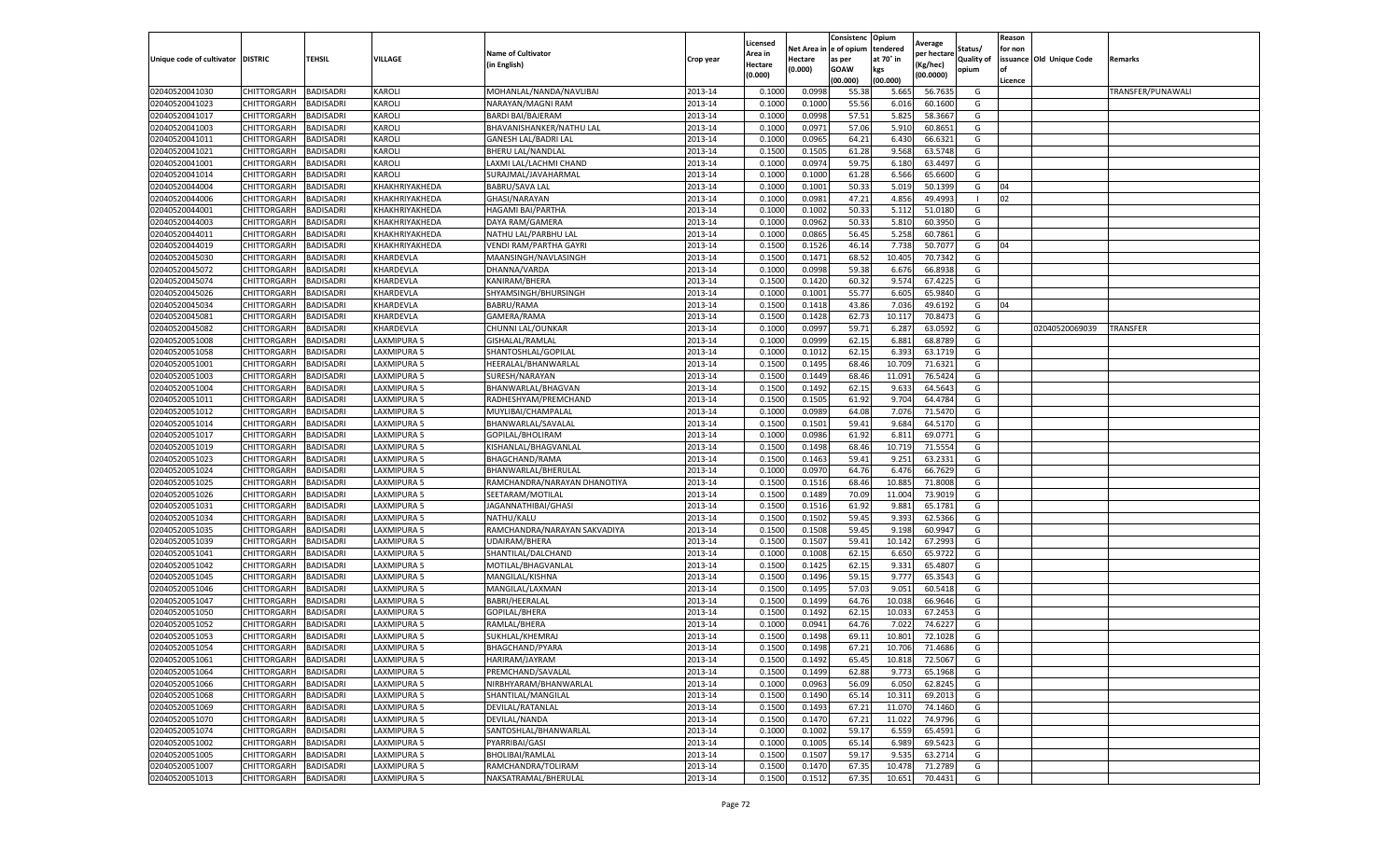|                           |                    |                  |              |                           |           | Licensed |         | Consistenc             | Opium     | Average     |                   | Reason  |                          |                      |
|---------------------------|--------------------|------------------|--------------|---------------------------|-----------|----------|---------|------------------------|-----------|-------------|-------------------|---------|--------------------------|----------------------|
|                           |                    |                  |              | <b>Name of Cultivator</b> |           | Area in  |         | Net Area in e of opium | tendered  | per hectare | Status/           | for non |                          |                      |
| Unique code of cultivator | <b>DISTRIC</b>     | TEHSIL           | VILLAGE      | in English)               | Crop year | Hectare  | Hectare | as per                 | at 70° in | (Kg/hec     | <b>Quality of</b> |         | issuance Old Unique Code | <b>Remarks</b>       |
|                           |                    |                  |              |                           |           | (0.000)  | (0.000) | <b>GOAW</b>            | kgs       | (00.0000)   | opium             |         |                          |                      |
|                           |                    |                  |              |                           |           |          |         | (00.000)               | (00.000)  |             |                   | Licence |                          |                      |
| 02040520051073            | CHITTORGARH        | <b>BADISADRI</b> | LAXMIPURA 5  | MANGIBAI//KASHIRAM        | 2013-14   | 0.1500   | 0.1498  | 64.98                  | 10.36     | 69.2190     | G                 |         |                          |                      |
| 02040520051018            | CHITTORGARH        | <b>BADISADRI</b> | LAXMIPURA 5  | SURESH/PARBHULAL          | 2013-14   | 0.1500   | 0.1502  | 67.35                  | 10.37     | 69.0546     | G                 |         |                          |                      |
| 02040520051010            | CHITTORGARH        | <b>BADISADRI</b> | LAXMIPURA 5  | PREMNARAYAN/MANGILAL      | 2013-14   | 0.1500   | 0.1480  | 64.98                  | 10.545    | 71.2500     | G                 |         |                          |                      |
| 02040520051009            | CHITTORGARH        | <b>BADISADRI</b> | LAXMIPURA 5  | BADRILAL/MOTI             | 2013-14   | 0.1500   | 0.1500  | 69.11                  | 10.949    | 72.9933     | G                 |         |                          |                      |
| 02040520051048            | CHITTORGARH        | <b>BADISADRI</b> | LAXMIPURA 5  | UDAILAL/NARAYAN           | 2013-14   | 0.1500   | 0.1503  | 56.09                  | 9.039     | 60.1397     | G                 |         |                          |                      |
| 02040520051038            | CHITTORGARH        | <b>BADISADRI</b> | AXMIPURA 5   | JAYRAM/TECKA              | 2013-14   | 0.1000   | 0.0984  | 59.15                  | 6.422     | 65.2642     | G                 |         |                          |                      |
| 02040520051006            | CHITTORGARH        | <b>BADISADRI</b> | LAXMIPURA 5  | UDAIRAM/MOTI              | 2013-14   | 0.1000   | 0.1000  | 69.11                  | 7.44      | 74.4400     | G                 |         |                          |                      |
| 02040520051021            | CHITTORGARH        | BADISADRI        | LAXMIPURA 5  | JAYRAM/MOT                | 2013-14   | 0.1500   | 0.1514  | 65.14                  | 10.47     | 69.2074     | G                 |         |                          |                      |
| 02040520051055            | CHITTORGARH        | <b>BADISADRI</b> | LAXMIPURA 5  | NARAYAN/PARTHVIRAJ        | 2013-14   | 0.1500   | 0.1423  | 64.98                  | 9.988     | 70.1897     | G                 |         |                          |                      |
| 02040520051059            | CHITTORGARH        | <b>BADISADRI</b> | LAXMIPURA 5  | SHANTILAL/PARTHVIRAJ      | 2013-14   | 0.1000   | 0.0982  | 62.68                  | 7.020     | 71.4868     | G                 |         |                          |                      |
| 02040520051067            | CHITTORGARH        | <b>BADISADRI</b> | LAXMIPURA 5  | RAMNARAYAN/UDAIRAM        | 2013-14   | 0.1500   | 0.1504  | 62.68                  | 9.939     | 66.0838     | G                 |         |                          |                      |
| 02040520051078            | CHITTORGARH        | <b>BADISADRI</b> | LAXMIPURA 5  | GOUTAM/KHEMA              | 2013-14   | 0.1000   | 0.1029  | 57.03                  | 6.673     | 64.8494     | G                 |         |                          | TRANSFER/SEMLIYA     |
| 02040520051079            | CHITTORGARH        | <b>BADISADRI</b> | LAXMIPURA 5  | BARDICHAND/CHATRA         | 2013-14   | 0.1000   | 0.0988  | 59.15                  | 6.43      | 65.0810     | G                 |         |                          | TRANSFER/SEMLIYA     |
| 02040520051081            | CHITTORGARH        | <b>BADISADRI</b> | LAXMIPURA 5  | RADHESHYAM/MITHU          | 2013-14   | 0.1000   | 0.0995  | 62.68                  | 6.805     | 68.3920     | G                 |         |                          | TRANSFER/SEMLIYA     |
| 02040520052030            | CHITTORGARH        | <b>BADISADRI</b> | <b>IKODA</b> | NANDA/MODA                | 2013-14   | 0.1000   |         |                        |           |             | F.                |         |                          |                      |
| 02040520052023            | CHITTORGARH        | <b>BADISADRI</b> | <b>IKODA</b> | RAMCHANDRA/GOPAL          | 2013-14   | 0.1000   | 0.0985  | 52.70                  | 5.518     | 56.0203     | G                 |         |                          |                      |
| 02040520052024            | CHITTORGARH        | <b>BADISADRI</b> | likoda       | NARAYAN/GOPAL             | 2013-14   | 0.1000   | 0.1000  | 57.47                  | 5.878     | 58.7800     | G                 |         |                          |                      |
| 02040520052016            | CHITTORGARH        | <b>BADISADRI</b> | <b>IKODA</b> | LAXMAN/BALU               | 2013-14   | 0.1500   | 0.1488  | 58.55                  | 9.820     | 65.9946     | G                 |         |                          |                      |
| 02040520052009            | CHITTORGARH        | <b>BADISADRI</b> | <b>IKODA</b> | BAGDIRAM/CHUNNILAL        | 2013-14   | 0.1500   | 0.1448  | 50.24                  | 8.67      | 59.8757     | G                 |         |                          |                      |
| 02040520052051            | CHITTORGARH        | BADISADRI        | <b>IKODA</b> | <b>FULL CHAND/NATHU</b>   | 2013-14   | 0.1500   | 0.1482  | 51.14                  | 7.649     | 51.6127     | G                 |         |                          |                      |
| 02040520052004            | CHITTORGARH        | <b>BADISADRI</b> | <b>IKODA</b> | BHANWARLAL/SAVA           | 2013-14   | 0.1500   | 0.1417  | 53.66                  | 9.000     | 63.5145     | G                 |         |                          |                      |
| 02040520052031            | CHITTORGARH        | <b>BADISADRI</b> | <b>IKODA</b> | <b>BHURA/VENDA</b>        | 2013-14   | 0.1000   | 0.0996  | 52.07                  | 5.981     | 60.0502     | G                 |         |                          | TRANSFER/BORKHEDA    |
| 02040520052034            | CHITTORGARH        | <b>BADISADRI</b> | LIKODA       | MANGIYA/SAVA              | 2013-14   | 0.1500   | 0.1399  | 59.14                  | 8.618     | 61.6011     | G                 |         |                          | TRANSFER/SEMALKHEDA  |
| 02040520055009            | CHITTORGARH        | <b>BADISADRI</b> | MAHUDA       | <b>BADRI LAL/GOKAL</b>    | 2013-14   | 0.1500   | 0.1481  | 65.09                  | 10.228    | 69.0614     | G                 |         |                          |                      |
| 02040520055003            | CHITTORGARH        | <b>BADISADRI</b> | MAHUDA       | RAMESHVAR/KISHAN LAL      | 2013-14   | 0.1500   | 0.1446  | 62.12                  | 9.673     | 66.8949     | G                 |         |                          |                      |
| 02040520055008            | CHITTORGARH        | <b>BADISADRI</b> | MAHUDA       | MOHANI/SHANKER            | 2013-14   | 0.1500   | 0.1500  | 59.10                  | 9.388     | 62.5867     | G                 |         |                          |                      |
| 02040520055013            | CHITTORGARH        | <b>BADISADRI</b> | MAHUDA       | PANNALAL/HAR LAL          | 2013-14   | 0.1500   | 0.1488  | 62.12                  | 9.424     | 63.3333     | G                 |         |                          |                      |
| 02040520055025            | CHITTORGARH        | <b>BADISADRI</b> | MAHUDA       | <b>OUNKAR /JAYRAM</b>     | 2013-14   | 0.1500   | 0.1499  | 71.30                  | 11.907    | 79.4330     | G                 |         |                          |                      |
| 02040520055026            | CHITTORGARH        | <b>BADISADRI</b> | MAHUDA       | UDAILAL/CHANDA            | 2013-14   | 0.1500   | 0.1478  | 56.06                  | 9.002     | 60.9066     | G                 |         |                          |                      |
| 02040520055028            | CHITTORGARH        | <b>BADISADRI</b> | MAHUDA       | SHANTI LAL/BHERU LAL      | 2013-14   | 0.1500   | 0.1453  | 65.09                  | 10.74     | 73.9160     | G                 |         |                          |                      |
| 02040520055031            | CHITTORGARH        | <b>BADISADRI</b> | MAHUDA       | <b>BHERU LAL/NAVLA</b>    | 2013-14   | 0.1500   | 0.1450  | 65.09                  | 10.66     | 73.5517     | G                 |         |                          |                      |
| 02040520055014            | CHITTORGARH        | <b>BADISADRI</b> | MAHUDA       | KISHAN LAL/JAGANNATH      | 2013-14   | 0.1500   | 0.1471  | 55.68                  | 8.654     | 58.8307     | G                 |         |                          |                      |
| 02040520055004            | CHITTORGARH        | <b>BADISADRI</b> | MAHUDA       | BAGDI RAM/BHAGVAN LAI     | 2013-14   | 0.1500   | 0.1500  | 59.10                  | 9.161     | 61.0733     | G                 |         |                          |                      |
| 02040520055007            | CHITTORGARH        | <b>BADISADRI</b> | MAHUDA       | SHAMBHU LAL/PREM CHAND    | 2013-14   | 0.1500   | 0.1488  | 65.09                  | 10.228    | 68.7366     | G                 |         |                          |                      |
| 02040520055016            | CHITTORGARH        | <b>BADISADRI</b> | MAHUDA       | SUSILA BAI/BHERU LAL      | 2013-14   | 0.1500   | 0.1466  | 59.10                  | 9.650     | 65.8254     | G                 |         |                          |                      |
| 02040520055023            | CHITTORGARH        | <b>BADISADRI</b> | MAHUDA       | MANGI LAL/KAJODLAL        | 2013-14   | 0.1500   | 0.1490  | 62.12                  | 9.726     | 65.2752     | G                 |         |                          |                      |
| 02040520055033            | CHITTORGARH        | <b>BADISADRI</b> | MAHUDA       | UDAILAL/HEERALAL          | 2013-14   | 0.1500   | 0.1488  | 60.54                  | 9.617     | 64.6304     | G                 |         |                          |                      |
| 02040520055002            | CHITTORGARH        | <b>BADISADRI</b> | MAHUDA       | MANDAK/BHAGIRATH          | 2013-14   | 0.1500   | 0.1519  | 62.12                  | 10.45     | 68.8216     | G                 |         |                          |                      |
| 02040520055039            | CHITTORGARH        | BADISADRI        | MAHUDA       | DHAPUBAI/MANGILAL         | 2013-14   | 0.1500   | 0.1523  | 65.14                  | 10.67     | 70.0854     | G                 |         |                          |                      |
| 02040520055046            | CHITTORGARH        | <b>BADISADRI</b> | MAHUDA       | KANI RAM/MOTI             | 2013-14   | 0.1500   | 0.1480  | 68.04                  | 11.625    | 78.5473     | -1                | 02      |                          |                      |
| 02040520055015            | CHITTORGARH        | <b>BADISADRI</b> | MAHUDA       | RATAN LAL/LAXMAN          | 2013-14   | 0.1500   | 0.1530  | 68.04                  | 10.605    | 69.3137     | G                 |         |                          |                      |
| 02040520060004            | CHITTORGARH        | <b>BADISADRI</b> | NAGGAKHEDI   | LALCHAND/RAMCHANDRA       | 2013-14   | 0.1000   | 0.1021  | 64.10                  | 6.996     | 68.5211     | G                 |         |                          |                      |
| 02040520060012            | CHITTORGARH        | <b>BADISADRI</b> | NAGGAKHEDI   | CHENRAM/OUNKARLAL         | 2013-14   | 0.1000   | 0.0989  | 68.53                  | 7.225     | 73.0536     | G                 |         |                          |                      |
| 02040520060021            | CHITTORGARH        | <b>BADISADRI</b> | NAGGAKHEDI   | BHERULAL/HAJARILAL        | 2013-14   | 0.1000   | 0.1000  | 64.10                  | 6.428     | 64.2800     | G                 |         |                          |                      |
| 02040520060024            | CHITTORGARH        | <b>BADISADRI</b> | NAGGAKHEDI   | JEETMAL/BHEEMA            | 2013-14   | 0.1500   | 0.1456  | 57.06                  | 9.024     | 61.9780     | G                 |         |                          |                      |
| 02040520060027            | CHITTORGARH        | BADISADRI        | NAGGAKHEDI   | NETRAM/BHOLIRAM MEGHWAL   | 2013-14   | 0.1000   | 0.0997  | 61.28                  | 6.34      | 63.6610     | G                 |         |                          |                      |
| 02040520060028            | CHITTORGARH        | <b>BADISADRI</b> | NAGGAKHEDI   | RAMSINGH/RAMCHANDRA       | 2013-14   | 0.1500   | 0.1451  | 64.10                  | 10.43     | 71.8815     | G                 |         |                          |                      |
| 02040520060030            | CHITTORGARH        | <b>BADISADRI</b> | NAGGAKHEDI   | RAMNARAYN/BHAGIRATH       | 2013-14   | 0.1000   | 0.1002  | 58.48                  | 6.324     | 63.1138     | G                 |         |                          |                      |
| 02040520060034            | CHITTORGARH        | <b>BADISADRI</b> | NAGGAKHEDI   | SHYANDIBAI/HEERALAL       | 2013-14   | 0.1000   | 0.1000  | 58.48                  | 6.082     | 60.8200     | G                 |         |                          |                      |
| 02040520060020            | CHITTORGARH        | <b>BADISADRI</b> | NAGGAKHEDI   | NANDLAL/MAGNIRAM          | 2013-14   | 0.1000   | 0.0976  | 59.62                  | 6.652     | 68.1557     | G                 |         |                          |                      |
| 02040520060013            | <b>CHITTORGARH</b> | <b>BADISADRI</b> | NAGGAKHEDI   | DADAMCHAND/HAJARI         | 2013-14   | 0.1000   | 0.1013  | 59.62                  | 6.286     | 62.0533     | G                 |         |                          |                      |
| 02040520060019            | CHITTORGARH        | <b>BADISADRI</b> | NAGGAKHEDI   | RAMLAL/NAVALRAM           | 2013-14   | 0.1000   | 0.0992  | 59.62                  | 6.064     | 61.1290     | G                 |         |                          |                      |
| 02040520060022            | CHITTORGARH        | <b>BADISADRI</b> | NAGGAKHEDI   | LOBHCHAND/HAJARILAL       | 2013-14   | 0.1000   | 0.0997  | 58.03                  | 5.969     | 59.8696     | G                 |         |                          |                      |
| 02040520060005            | <b>CHITTORGARH</b> | <b>BADISADRI</b> | NAGGAKHEDI   | NAGJIRAM/DOLA             | 2013-14   | 0.1000   | 0.0988  | 58.03                  | 6.524     | 66.0324     | G                 |         |                          |                      |
| 02040520060009            | CHITTORGARH        | <b>BADISADRI</b> | NAGGAKHEDI   | PREMCHAND/LALCHAND        | 2013-14   | 0.1000   | 0.0990  | 56.39                  | 5.977     | 60.3737     | G                 |         |                          |                      |
| 02040520060023            | CHITTORGARH        | <b>BADISADRI</b> | NAGGAKHEDI   | AMRATRAM/MAGANIRAM        | 2013-14   | 0.1000   | 0.0983  | 62.16                  | 6.402     | 65.1272     | G                 |         |                          |                      |
| 02040520060002            | CHITTORGARH        | <b>BADISADRI</b> | NAGGAKHEDI   | LABHCHAND/LALU            | 2013-14   | 0.1500   | 0.1496  | 56.45                  | 8.943     | 59.7794     | G                 |         |                          |                      |
| 02040520060039            | CHITTORGARH        | BADISADRI        | NAGGAKHEDI   | PYARIBAI/BHERULAL         | 2013-14   | 0.1000   | 0.1012  | 52.12                  | 5.770     | 57.0158     | G                 |         |                          | TRANSFER/JATOKAKHEDA |
| 02040520101002            | <b>CHITTORGARH</b> | <b>BADISADRI</b> | NALVAI       | NARAYAN/BHOLA             | 2013-14   | 0.1500   | 0.1505  | 62.34                  | 9.315     | 61.8937     | G                 |         |                          |                      |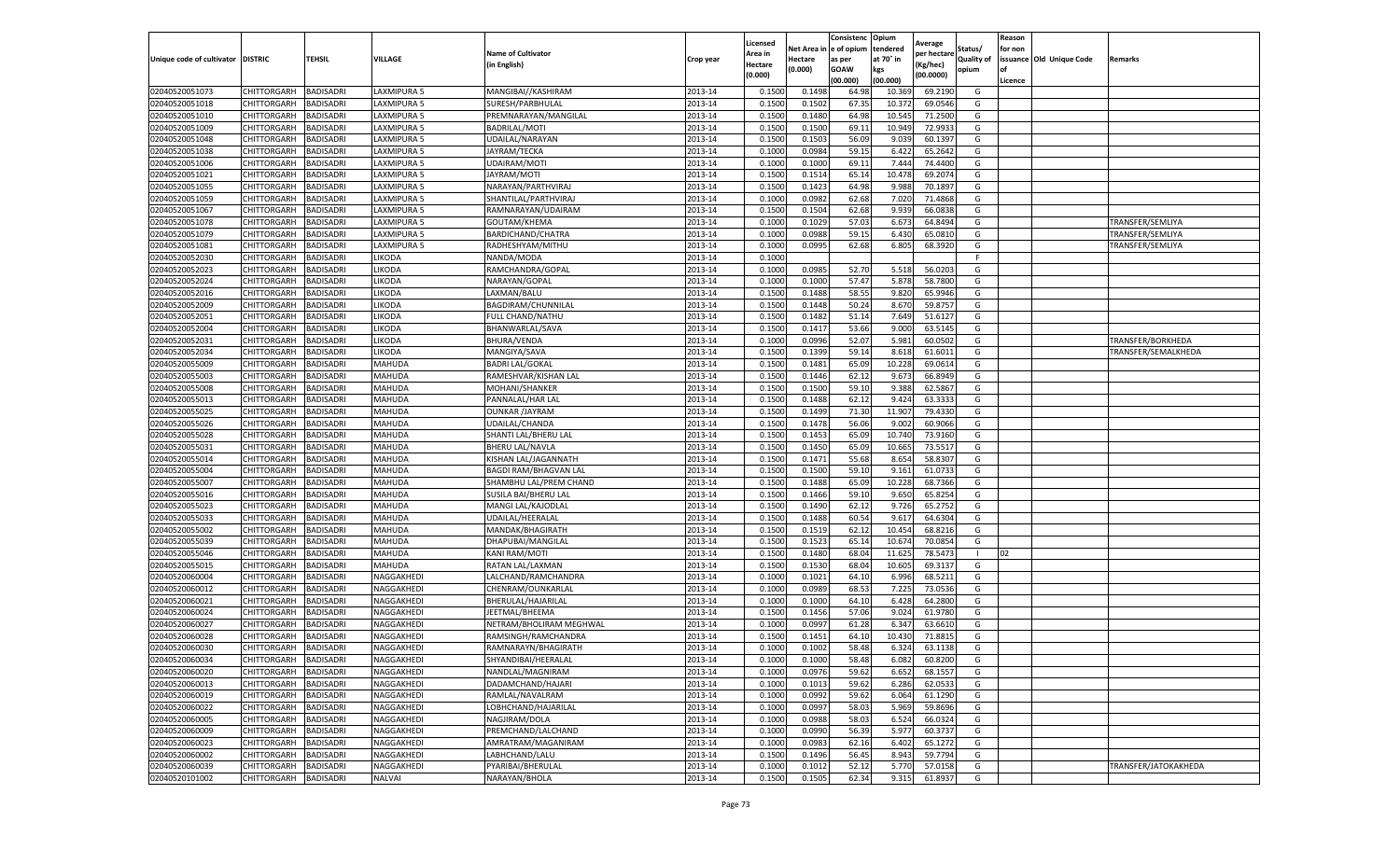|                                   |             |                  |               |                           |           | Licensed |            | Consistenc  | Opium     |                        |                   | Reason  |                          |                    |
|-----------------------------------|-------------|------------------|---------------|---------------------------|-----------|----------|------------|-------------|-----------|------------------------|-------------------|---------|--------------------------|--------------------|
|                                   |             |                  |               | <b>Name of Cultivator</b> |           | Area in  | Net Area i | e of opium  | tendered  | Average<br>per hectare | Status/           | for non |                          |                    |
| Unique code of cultivator DISTRIC |             | TEHSIL           | VILLAGE       | (in English)              | Crop year | Hectare  | Hectare    | as per      | at 70° in | (Kg/hec)               | <b>Quality of</b> |         | issuance Old Unique Code | Remarks            |
|                                   |             |                  |               |                           |           | (0.000)  | (0.000)    | <b>GOAW</b> | kgs       | (00.0000)              | opium             |         |                          |                    |
|                                   |             |                  |               |                           |           |          |            | (00.000     | (00.000)  |                        |                   | Licence |                          |                    |
| 02040520101029                    | CHITTORGARH | BADISADRI        | <b>NALVAI</b> | UDA/FATEHRAM              | 2013-14   | 0.1500   | 0.1500     | 62.34       | 9.725     | 64.8333                | G                 |         |                          |                    |
| 02040520101001                    | CHITTORGARH | BADISADRI        | <b>NALVAI</b> | NANDA/MIYARAM             | 2013-14   | 0.150    | 0.1481     | 59.10       | 8.949     | 60.4254                | G                 |         |                          |                    |
| 02040520101003                    | CHITTORGARH | BADISADRI        | NALVAI        | HARLAL/BHOLA              | 2013-14   | 0.1500   | 0.1476     | 62.34       | 9.413     | 63.7737                | G                 |         |                          |                    |
| 02040520101005                    | CHITTORGARH | BADISADRI        | <b>NALVAI</b> | DHANNIBAI/UDA             | 2013-14   | 0.1500   | 0.1447     | 62.50       | 9.473     | 65.4665                | G                 |         |                          |                    |
| 02040520101008                    | CHITTORGARH | BADISADRI        | <b>NALVAI</b> | JANIBAI/PYARA             | 2013-14   | 0.1500   | 0.1454     | 62.50       | 9.411     | 64.7249                | G                 |         |                          |                    |
| 02040520101010                    | CHITTORGARH | BADISADRI        | <b>NALVAI</b> | KALU/VARDA GODAVALA       | 2013-14   | 0.1500   | 0.1458     | 62.50       | 9.429     | 64.6708                | G                 |         |                          |                    |
| 02040520101011                    | CHITTORGARH | BADISADRI        | <b>NALVAI</b> | NARAYAN/MALA              | 2013-14   | 0.1000   | 0.1001     | 62.86       | 6.304     | 62.9770                | G                 |         |                          |                    |
| 02040520101012                    | CHITTORGARH | BADISADRI        | <b>NALVAI</b> | VARDICHAND/TEKA           | 2013-14   | 0.100    | 0.097      | 62.72       | 6.362     | 65.4527                | G                 |         |                          |                    |
| 02040520101014                    | CHITTORGARH | BADISADRI        | <b>NALVAI</b> | NANDA/KEVLIYA             | 2013-14   | 0.1500   | 0.1410     | 62.72       | 8.987     | 63.7376                | G                 |         |                          |                    |
| 02040520101016                    | CHITTORGARH | BADISADRI        | NALVAI        | DEVILAL/FATEHLAL          | 2013-14   | 0.1500   | 0.1524     | 62.72       | 9.641     | 63.2612                | G                 |         |                          |                    |
| 02040520101017                    | CHITTORGARH | BADISADRI        | <b>NALVAI</b> | SHOBHALAL/PARTHVIRAJ      | 2013-14   | 0.1500   | 0.1505     | 61.86       | 9.712     | 64.5316                | G                 |         |                          |                    |
| 02040520101018                    | CHITTORGARH | BADISADRI        | <b>NALVAI</b> | NARAYAN/HARLAL            | 2013-14   | 0.1500   | 0.1495     | 59.96       | 8.866     | 59.3043                | G                 |         |                          |                    |
| 02040520101019                    | CHITTORGARH | BADISADRI        | <b>NALVAI</b> | SHRILAL/LALULAL           | 2013-14   | 0.1500   | 0.1458     | 65.50       | 9.61      | 65.9122                | G                 |         |                          |                    |
| 02040520101021                    | CHITTORGARH | BADISADRI        | <b>NALVAI</b> | GASI/SAVA                 | 2013-14   | 0.1500   | 0.1492     | 61.86       | 8.987     | 60.2346                | G                 |         |                          |                    |
| 02040520101024                    | CHITTORGARH | BADISADRI        | NALVAI        | BALURAM/KALU              | 2013-14   | 0.1500   | 0.1406     | 61.86       | 8.881     | 63.1650                | G                 |         |                          |                    |
| 02040520101042                    | CHITTORGARH | BADISADRI        | NALVAI        | GANPAT/VAKTAJI            | 2013-14   | 0.1000   | 0.0981     | 65.50       | 6.569     | 66.9623                | G                 |         |                          |                    |
| 02040520101045                    | CHITTORGARH | BADISADRI        | NALVAI        | GASI/BHURA MOGIYA         | 2013-14   | 0.1000   | 0.0988     | 60.63       | 5.829     | 58.9980                | G                 |         |                          |                    |
| 02040520101049                    | CHITTORGARH | BADISADRI        | <b>NALVAI</b> | OUNKAR/MIYARAM            | 2013-14   | 0.1500   | 0.1503     | 59.96       | 9.037     | 60.1264                | G                 |         |                          |                    |
| 02040520101054                    | CHITTORGARH | BADISADRI        | <b>NALVAI</b> | RAMSINGH/LALU             | 2013-14   | 0.1500   | 0.1464     | 62.51       | 9.001     | 61.4822                | G                 |         |                          |                    |
| 02040520101057                    | CHITTORGARH | BADISADRI        | <b>NALVAI</b> | <b>OUNKAR/PEMA MOGIYA</b> | 2013-14   | 0.1500   | 0.1481     | 59.96       | 8.908     | 60.1485                | G                 |         |                          |                    |
| 02040520101060                    | CHITTORGARH | BADISADRI        | NALVAI        | GANESH/LALU MOGIYA        | 2013-14   | 0.1500   | 0.1456     | 68.23       | 9.367     | 64.3338                | G                 |         |                          |                    |
| 02040520101062                    | CHITTORGARH | BADISADRI        | NALVAI        | MANGILAL/RATNA            | 2013-14   | 0.1500   | 0.1512     | 59.96       | 9.003     | 59.5437                | G                 |         |                          |                    |
| 02040520101068                    | CHITTORGARH | BADISADRI        | <b>NALVAI</b> | SHYAMLAL/UDA              | 2013-14   | 0.1000   | 0.0989     | 62.51       | 6.224     | 62.9323                | G                 |         |                          |                    |
| 02040520101070                    | CHITTORGARH | BADISADRI        | <b>NALVAI</b> | NARAYAN/BHOLA MOGIYA      | 2013-14   | 0.1500   | 0.1475     | 65.50       | 9.862     | 66.8610                | G                 |         |                          |                    |
| 02040520101071                    | CHITTORGARH | BADISADRI        | <b>NALVAI</b> | KAMLI/NARAYAN             | 2013-14   | 0.1500   | 0.1476     | 58.86       | 9.039     | 61.2398                | G                 |         |                          |                    |
| 02040520101074                    | CHITTORGARH | BADISADRI        | <b>NALVAI</b> | MOHAN/KALU                | 2013-14   | 0.1500   | 0.1498     | 62.51       | 9.466     | 63.1909                | G                 |         |                          |                    |
| 02040520101075                    | CHITTORGARH | BADISADRI        | NALVAI        | MOHAN/BHOLA               | 2013-14   | 0.1500   | 0.1425     | 58.86       | 8.560     | 60.0702                | G                 |         |                          |                    |
| 02040520101083                    | CHITTORGARH | BADISADRI        | NALVAI        | PARTHVIRAJ/NATHU          | 2013-14   | 0.1500   | 0.1510     | 65.32       | 9.677     | 64.0861                | G                 |         |                          |                    |
| 02040520101040                    | CHITTORGARH | BADISADRI        | NALVAI        | ROSHANLAL/PARTHVIRAJ      | 2013-14   | 0.1500   | 0.1516     | 61.80       | 9.597     | 63.3047                | G                 |         |                          |                    |
| 02040520101061                    | CHITTORGARH | BADISADRI        | <b>NALVAI</b> | GEETABAI/RAMLAL           | 2013-14   | 0.1500   | 0.1514     | 58.86       | 8.711     | 57.5363                | G                 |         |                          |                    |
| 02040520101036                    | CHITTORGARH | BADISADRI        | NALVAI        | NATHULAL/NANDA            | 2013-14   | 0.1000   | 0.0998     | 59.07       | 6.059     | 60.7114                | G                 |         |                          |                    |
| 02040520101085                    | CHITTORGARH | BADISADRI        | <b>NALVAI</b> | GOUTAM/KISHNA             | 2013-14   | 0.1000   | 0.1005     | 53.03       | 5.212     | 51.8607                | G                 |         |                          | TRANSFER/CHENPURIA |
| 02040520101086                    | CHITTORGARH | BADISADRI        | <b>NALVAI</b> | MANGIBAI/RAMSINGH         | 2013-14   | 0.100    | 0.0966     | 59.07       | 5.932     | 61.4079                | G                 |         |                          |                    |
| 02040520101015                    | CHITTORGARH | BADISADRI        | NALVAI        | PEMA/CHAMPALAL            | 2013-14   | 0.1500   | 0.1500     | 61.52       | 9.210     | 61.4000                | G                 |         |                          |                    |
| 02040520101028                    | CHITTORGARH | BADISADRI        | <b>NALVAI</b> | KALU/CHENA                | 2013-14   | 0.1500   | 0.1517     | 58.51       | 8.568     | 56.4799                | G                 |         |                          |                    |
| 02040520101032                    | CHITTORGARH | BADISADRI        | <b>NALVAI</b> | MAGNIRAM/LALU             | 2013-14   | 0.1500   | 0.1454     | 61.52       | 8.894     | 61.1692                | G                 |         |                          |                    |
| 02040520101034                    | CHITTORGARH | BADISADRI        | <b>NALVAI</b> | DEVILAL/SHANKER           | 2013-14   | 0.1500   | 0.1495     | 62.29       | 9.682     | 64.7625                | G                 |         |                          |                    |
| 02040520101037                    | CHITTORGARH | BADISADRI        | <b>NALVAI</b> | ROOPA/CHAMPA              | 2013-14   | 0.1500   | 0.1463     | 58.51       | 8.65      | 59.1319                | G                 |         |                          |                    |
| 02040520101048                    | CHITTORGARH | BADISADRI        | <b>NALVAI</b> | BADRILAL/KASHIRAM         | 2013-14   | 0.1500   | 0.1401     | 58.51       | 8.317     | 59.3647                | G                 |         |                          |                    |
| 02040520101058                    | CHITTORGARH | BADISADRI        | <b>NALVAI</b> | NATHIBAI/SHANKER          | 2013-14   | 0.1500   | 0.1536     | 64.08       | 10.143    | 66.0352                | G                 |         |                          |                    |
| 02040520101059                    | CHITTORGARH | BADISADRI        | NALVAI        | KALU/TULCHA MOGIYA        | 2013-14   | 0.1500   | 0.1460     | 58.50       | 8.600     | 58.9041                | G                 |         |                          |                    |
| 02040520101065                    | CHITTORGARH | BADISADRI        | <b>NALVAI</b> | SHRILAL/KALU              | 2013-14   | 0.1500   | 0.1458     | 58.50       | 8.767     | 60.1303                | G                 |         |                          |                    |
| 02040520101076                    | CHITTORGARH | BADISADRI        | <b>NALVAI</b> | RAJU/PARTHA               | 2013-14   | 0.1500   | 0.1524     | 58.50       | 9.210     | 60.4331                | G                 |         |                          |                    |
| 02040520101080                    | CHITTORGARH | BADISADRI        | <b>NALVAI</b> | RAMKUMARI/MOTILAL         | 2013-14   | 0.1500   | 0.1500     | 53.03       | 8.008     | 53.3867                | G                 |         |                          |                    |
| 02040520101081                    | CHITTORGARH | BADISADRI        | <b>NALVAI</b> | BHERULAL/PARTHVIRAJ       | 2013-14   | 0.1500   | 0.1499     | 62.29       | 9.513     | 63.4623                | G                 |         |                          |                    |
| 02040520101009                    | CHITTORGARH | BADISADRI        | NALVAI        | BHOLI/NARAYAN             | 2013-14   | 0.100    | 0.0992     | 59.01       | 5.791     | 58.3770                | G                 |         |                          |                    |
| 02040520101047                    | CHITTORGARH | BADISADRI        | NALVAI        | DALICHAND/NANDA           | 2013-14   | 0.1500   | 0.1522     | 59.01       | 8.953     | 58.8626                | G                 |         |                          |                    |
| 02040520101072                    | CHITTORGARH | <b>BADISADRI</b> | NALVAI        | RAJMAL/MAGNIRAM           | 2013-14   | 0.1500   | 0.1462     | 59.01       | 8.852     | 60.5472                | G                 |         |                          |                    |
| 02040520101038                    | CHITTORGARH | <b>BADISADRI</b> | NALVAI        | ONKAR/DALU                | 2013-14   | 0.1500   | 0.1458     | 59.67       | 8.669     | 59.4582                | G                 |         |                          |                    |
| 02040520101051                    | CHITTORGARH | BADISADRI        | <b>NALVAI</b> | NANDA/MOTI MOGYA          | 2013-14   | 0.1000   | 0.1008     | 62.29       | 6.434     | 63.8294                | G                 |         |                          |                    |
| 02040520101033                    | CHITTORGARH | BADISADRI        | <b>NALVAI</b> | SAVA/DOLA                 | 2013-14   | 0.1500   | 0.1525     | 53.98       | 8.105     | 53.1475                | G                 |         |                          |                    |
| 02040520101087                    | CHITTORGARH | BADISADRI        | <b>NALVAI</b> | SAVASINGH/KISHANSINGH     | 2013-14   | 0.1500   | 0.1438     | 59.10       | 8.941     | 62.1766                | G                 |         |                          | TRANSFER/CHENPURIA |
| 02040520101067                    | CHITTORGARH | BADISADRI        | NALVAI        | GULAB/KALU                | 2013-14   | 0.1500   | 0.1477     | 59.10       | 8.747     | 59.2214                | G                 |         |                          |                    |
| 02040520101090                    | CHITTORGARH | <b>BADISADRI</b> | NALVAI        | SHAMBHULAL/GANGA RAM      | 2013-14   | 0.1500   | 0.1500     | 56.65       | 8.441     | 56.2733                | G                 |         |                          | TRANSFER/SIROD     |
| 02040520101091                    | CHITTORGARH | BADISADRI        | NALVAI        | RATANLAL/NANDLAL          | 2013-14   | 0.1500   | 0.1500     | 64.08       | 9.667     | 64.4467                | G                 |         |                          |                    |
| 02040520101092                    | CHITTORGARH | BADISADRI        | <b>NALVAI</b> | NARAYAN/KESURAM           | 2013-14   | 0.1500   | 0.1450     | 59.65       | 8.786     | 60.5931                | G                 |         |                          |                    |
| 02040520101093                    | CHITTORGARH | BADISADRI        | <b>NALVAI</b> | JUMMA/SHAFISHAH           | 2013-14   | 0.1000   | 0.0963     | 58.66       | 5.690     | 59.0862                | G                 |         |                          |                    |
| 02040520101077                    | CHITTORGARH | BADISADRI        | <b>NALVAI</b> | KALU/KHUMA                | 2013-14   | 0.1000   | 0.0198     | 59.10       | 1.216     | 61.4141                | G                 |         |                          |                    |
| 02040520101031                    | CHITTORGARH | <b>BADISADRI</b> | NALVAI        | SHRILAL/HARLAL            | 2013-14   | 0.1000   | 0.0985     | 57.96       | 5.821     | 59.0964                | G                 |         |                          |                    |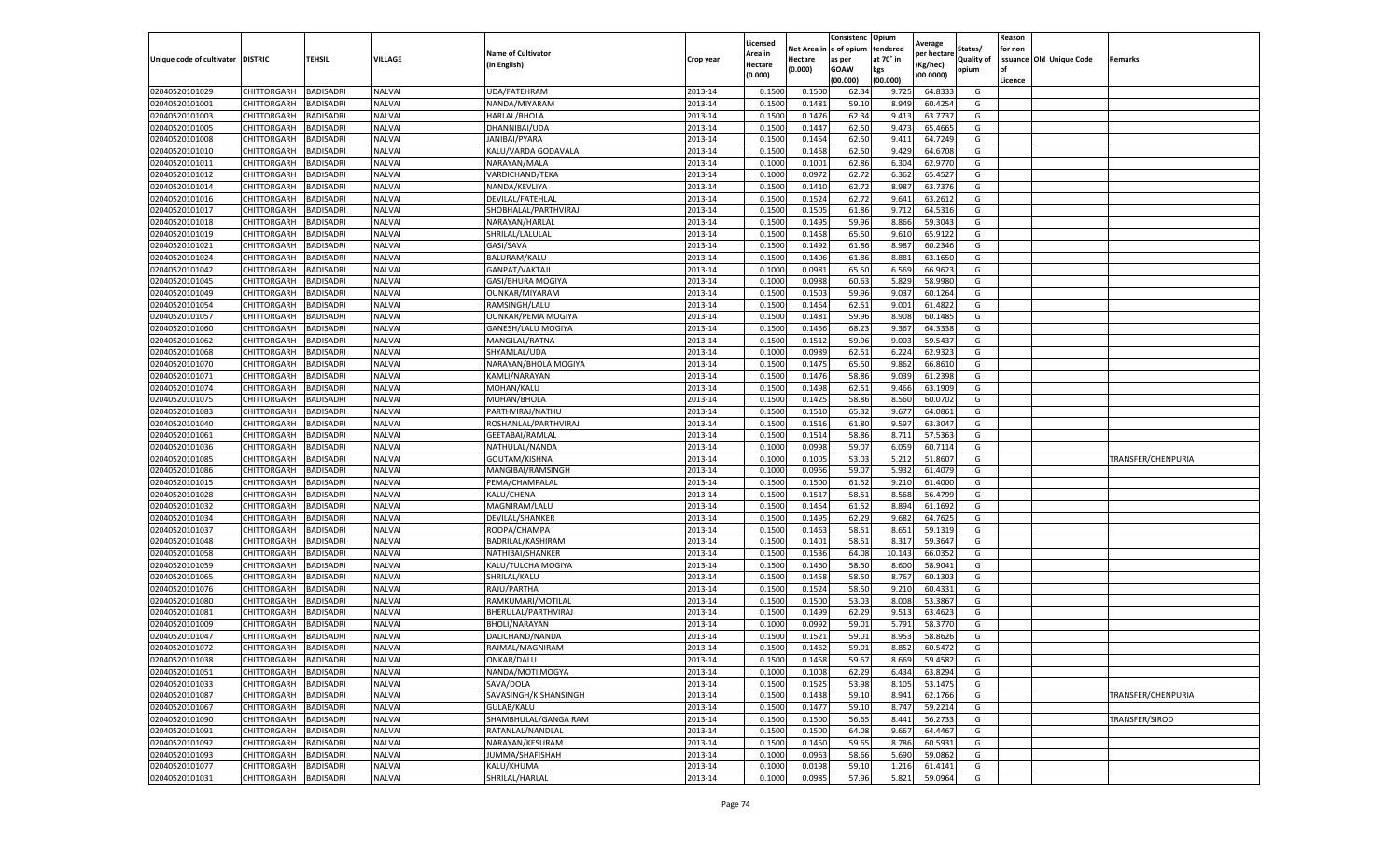|                           |                    |                  |                  |                              |           | Licensed |         | Consistenc Opium                 |                       | Average     |                       | Reason  |                         |                                    |
|---------------------------|--------------------|------------------|------------------|------------------------------|-----------|----------|---------|----------------------------------|-----------------------|-------------|-----------------------|---------|-------------------------|------------------------------------|
| Unique code of cultivator | <b>DISTRIC</b>     | <b>TEHSIL</b>    | <b>VILLAGE</b>   | <b>Name of Cultivator</b>    | Crop year | Area in  | Hectare | Net Area in e of opium<br>as per | tendered<br>at 70° in | per hectarı | Status/<br>Quality of | for non | ssuance Old Unique Code | Remarks                            |
|                           |                    |                  |                  | in English)                  |           | Hectare  | (0.000) | <b>GOAW</b>                      | kgs                   | Kg/hec)     | opium                 |         |                         |                                    |
|                           |                    |                  |                  |                              |           | (0.000)  |         | (00.000)                         | (00.000)              | (00.0000)   |                       | Licence |                         |                                    |
| 02040520101094            | CHITTORGARH        | <b>BADISADRI</b> | <b>NALVAI</b>    | KISHNA/BABRU                 | 2013-14   | 0.150    | 0.1505  | 61.52                            | 9.333                 | 62.013      | G                     |         | 02040520069008          | TRANSFER/PARLIYA                   |
| 02040520101095            | CHITTORGARH        | <b>BADISADRI</b> | <b>NALVAI</b>    | HAMERSINGH/GAMER SINGH       | 2013-14   | 0.150    | 0.145   | 59.07                            | 8.97                  | 61.6266     | G                     |         | 02040520069037          | TRANSFER/SAMNOKAKHEDA              |
| 02040520078001            | CHITTORGARH        | <b>BADISADRI</b> | RATHODO KA KHEDA | SAKUBAI/BHANWARLAL           | 2013-14   | 0.1500   | 0.1475  | 59.69                            | 9.960                 | 67.5254     | G                     |         |                         |                                    |
| 02040520078002            | CHITTORGARH        | <b>BADISADRI</b> | RATHODO KA KHEDA | RAMIBAI/GANGARAM             | 2013-14   | 0.1000   | 0.1004  | 62.55                            | 6.67                  | 66.4841     | G                     |         |                         |                                    |
| 02040520078008            | CHITTORGARH        | BADISADRI        | RATHODO KA KHEDA | GHANSHYAMSINGH/MOHABATHSINGH | 2013-14   | 0.1000   | 0.0978  | 55.17                            | 5.809                 | 59.3967     | G                     |         |                         |                                    |
| 02040520078009            | CHITTORGARH        | BADISADRI        | RATHODO KA KHEDA | PREMCHAND/BABRU              | 2013-14   | 0.1000   | 0.1013  | 68.23                            | 7.330                 | 72.359      | G                     |         |                         |                                    |
| 02040520078010            | CHITTORGARH        | <b>BADISADRI</b> | RATHODO KA KHEDA | RAMCHANDRA/JAGANNATH         | 2013-14   | 0.1000   | 0.101   | 62.55                            | 6.97                  | 69.0990     | G                     |         |                         |                                    |
| 02040520078007            | CHITTORGARH        | <b>BADISADRI</b> | RATHODO KA KHEDA | JAGNNATH/GANGARAM            | 2013-14   | 0.100    | 0.0995  | 62.55                            | 6.702                 | 67.3568     | G                     |         |                         |                                    |
| 02040520083002            | CHITTORGARH        | <b>BADISADRI</b> | SANGRIYA         | VARDA/BHERA                  | 2013-14   | 0.1500   | 0.1433  | 58.38                            | 9.324                 | 65.0663     | G                     |         |                         |                                    |
| 02040520083007            | CHITTORGARH        | <b>BADISADRI</b> | SANGRIYA         | RUKAMNIBAI/RAMA              | 2013-14   | 0.1000   | 0.0980  | 51.81                            | 5.514                 | 56.2653     | G                     |         |                         |                                    |
| 02040520083001            | <b>CHITTORGARH</b> | <b>BADISADRI</b> | SANGRIYA         | RAMA/KUKA                    | 2013-14   | 0.1000   | 0.0968  | 56.43                            | 5.893                 | 60.8781     | G                     |         |                         |                                    |
| 02040520083014            | CHITTORGARH        | <b>BADISADRI</b> | SANGRIYA         | AMBALAL/DAYARAM              | 2013-14   | 0.1500   | 0.1482  | 55.51                            | 9.302                 | 62.7665     | G                     |         |                         |                                    |
| 02040520083017            | CHITTORGARH        | <b>BADISADRI</b> | SANGRIYA         | RADHESHYAM/RAMLAI            | 2013-14   | 0.1500   |         |                                  |                       |             | F                     |         |                         |                                    |
| 02040520083029            | CHITTORGARH        | <b>BADISADRI</b> | SANGRIYA         | RADHAKISHAN/SORAM            | 2013-14   | 0.1000   | 0.0969  | 55.42                            | 5.85                  | 60.464      | G                     |         |                         |                                    |
| 02040520083040            | CHITTORGARH        | <b>BADISADRI</b> | SANGRIYA         | NANDA/GOMA                   | 2013-14   | 0.100    | 0.0997  | 56.91                            | 5.845                 | 58.6259     | G                     |         |                         |                                    |
| 02040520083009            | CHITTORGARH        | <b>BADISADRI</b> | SANGRIYA         | NOJIBAI/VARDA                | 2013-14   | 0.1000   | 0.0979  | 58.38                            | 6.005                 | 61.3381     | G                     |         |                         |                                    |
| 02040520083016            | CHITTORGARH        | <b>BADISADRI</b> | SANGRIYA         | SEETARAM/NAVLA               | 2013-14   | 0.1500   | 0.1397  | 56.91                            | 8.471                 | 60.6371     | G                     |         |                         |                                    |
| 02040520083018            | CHITTORGARH        | BADISADRI        | SANGRIYA         | BHERULAL/GANESHRAM           | 2013-14   | 0.1000   | 0.0988  | 58.38                            | 6.363                 | 64.4028     | G                     |         |                         |                                    |
| 02040520083020            | CHITTORGARH        | BADISADRI        | SANGRIYA         | OUNKARLAL/PANNALAL           | 2013-14   | 0.1000   | 0.1000  | 55.77                            | 6.414                 | 64.1400     | G                     |         |                         |                                    |
| 02040520083021            | CHITTORGARH        | <b>BADISADRI</b> | SANGRIYA         | SHRILAL/GANESH GUJAR         | 2013-14   | 0.1000   | 0.095   | 56.43                            | 6.256                 | 65.3710     | G                     |         |                         |                                    |
| 02040520083034            | CHITTORGARH        | <b>BADISADRI</b> | SANGRIYA         | LALIBAI/SHANKER              | 2013-14   | 0.150    | 0.1451  | 68.52                            | 8.93                  | 61.5920     | G                     |         |                         |                                    |
| 02040520083035            | CHITTORGARH        | <b>BADISADRI</b> | SANGRIYA         | GORILAL/OUNKAR               | 2013-14   | 0.1000   |         |                                  |                       |             | F.                    |         |                         |                                    |
| 02040520083024            | CHITTORGARH        | <b>BADISADRI</b> | SANGRIYA         | SHANKER/KHEMA                | 2013-14   | 0.1000   | 0.0982  | 59.38                            | 6.176                 | 62.8921     | G                     |         |                         |                                    |
| 02040520083047            | CHITTORGARH        | <b>BADISADRI</b> | SANGRIYA         | TANKUDICHATARBHUJ            | 2013-14   | 0.1500   |         |                                  |                       |             |                       |         |                         | TRANSFER/CHANDRAKHEDI              |
| 02040520083041            | <b>CHITTORGARH</b> | BADISADRI        | SANGRIYA         | MOTI/VARDA                   | 2013-14   | 0.1500   | 0.1500  | 55.42                            | 8.60                  | 57.3733     | G                     |         |                         |                                    |
| 02040520083010            | CHITTORGARH        | <b>BADISADRI</b> | SANGRIYA         | RADHESHYAM/NANDA             | 2013-14   | 0.1000   | 0.1001  | 53.15                            | 5.634                 | 56.2837     | G                     |         |                         |                                    |
| 02040520083011            | CHITTORGARH        | <b>BADISADRI</b> | SANGRIYA         | RUKAMNIBAI/RAMLAL VYAS       | 2013-14   | 0.1000   |         |                                  |                       |             | F.                    |         |                         |                                    |
| 02040520083033            | CHITTORGARH        | <b>BADISADRI</b> | SANGRIYA         | RAMLAL/KANA                  | 2013-14   | 0.1500   | 0.1480  | 59.38                            | 9.543                 | 64.4797     | G                     |         |                         |                                    |
| 02040520085003            | CHITTORGARH        | <b>BADISADRI</b> | SARTHLA          | BABRU/HAJARI                 | 2013-14   | 0.1500   | 0.1450  | 53.22                            | 8.416                 | 58.0414     | G                     |         |                         |                                    |
| 02040520085007            | CHITTORGARH        | BADISADRI        | SARTHLA          | AMBALAL/MAGNIRAM             | 2013-14   | 0.1500   | 0.1469  | 59.48                            | 9.891                 | 67.3315     | G                     |         |                         |                                    |
| 02040520085009            | CHITTORGARH        | <b>BADISADRI</b> | SARTHLA          | GASI/NARAYAN                 | 2013-14   | 0.1000   | 0.0968  | 55.38                            | 5.23                  | 54.1012     | G                     |         |                         |                                    |
| 02040520085012            | CHITTORGARH        | BADISADRI        | SARTHLA          | VARDA/LALU                   | 2013-14   | 0.1000   | 0.0989  | 40.94                            | 3.480                 | 35.1860     |                       | 12      |                         |                                    |
| 02040520085005            | CHITTORGARH        | <b>BADISADRI</b> | SARTHLA          | UDAILAL/RATANLAL             | 2013-14   | 0.1500   |         |                                  |                       |             | F.                    |         |                         |                                    |
| 02040520085035            | CHITTORGARH        | <b>BADISADRI</b> | SARTHLA          | SUKH LAL/KISHAN LAL          | 2013-14   | 0.100    | 0.100   | 63.11                            | 6.18                  | 61.7265     | G                     |         |                         | TRANSFER/BHATOLIBRAMAN             |
| 02040520085004            | CHITTORGARH        | <b>BADISADRI</b> | SARTHLA          | KANHIYALAL/MANGILAL          | 2013-14   | 0.1500   | 0.1492  | 60.50                            | 9.395                 | 62.9692     | G                     |         |                         |                                    |
| 02040520085048            | CHITTORGARH        | BADISADRI        | SARTHLA          | GODAWRIBAI/VARDI CHAND       | 2013-14   | 0.1000   | 0.0974  | 58.48                            | 5.748                 | 59.0144     | G                     |         |                         | TRANSFER/BHATOLIBRAMAN             |
| 02040520085049            | CHITTORGARH        | BADISADRI        | SARTHLA          | GANGABAI/BABRU               | 2013-14   | 0.1000   | 0.0998  | 60.50                            | 5.756                 | 57.6754     | G                     |         |                         | NAME CHANGE/TRANSFER/BHATOLIBRAMAN |
| 02040520085040            | CHITTORGARH        | BADISADRI        | SARTHLA          | MATHRI/SHANKER               | 2013-14   | 0.1000   | 0.1002  | 56.39                            | 5.36                  | 53.5429     | G                     |         |                         |                                    |
| 02040520085051            | CHITTORGARH        | <b>BADISADRI</b> | SARTHLA          | PARTAPSINGH/VISHAMSINGH      | 2013-14   | 0.1000   | 0.1000  | 45.52                            | 3.830                 | 38.3018     | $\mathbf{I}$          | 02      |                         |                                    |
| 02040520085047            | CHITTORGARH        | <b>BADISADRI</b> | SARTHLA          | HARLAL/NAVALRAM              | 2013-14   | 0.100    | 0.1005  | 64.21                            | 7.054                 | 70.1891     | $\mathbf{I}$          | 02      |                         |                                    |
| 02040520089038            | CHITTORGARH        | <b>BADISADRI</b> | SOMPUR           | NARAYAN/MODA                 | 2013-14   | 0.1500   | 0.1463  | 59.81                            | 9.595                 | 65.5844     | G                     |         |                         |                                    |
| 02040520089001            | <b>CHITTORGARH</b> | <b>BADISADRI</b> | SOMPUR           | DEVA/DUNGA                   | 2013-14   | 0.1000   | 0.0975  | 54.56                            | 5.511                 | 56.523      | G                     |         |                         |                                    |
| 02040520089010            | CHITTORGARH        | <b>BADISADRI</b> | SOMPUR           | DEVI LAL/MOTI LAL            | 2013-14   | 0.1500   | 0.1490  | 59.81                            | 10.07                 | 67.6107     | G                     |         |                         |                                    |
| 02040520089013            | CHITTORGARH        | BADISADRI        | SOMPUR           | PURA/KISHNA                  | 2013-14   | 0.1000   | 0.1013  | 63.14                            | 6.287                 | 62.0632     | G                     |         |                         |                                    |
| 02040520089023            | CHITTORGARH        | BADISADRI        | SOMPUR           | HUDDI BAI/KUKA               | 2013-14   | 0.150    | 0.1459  | 52.12                            | 8.80                  | 60.3701     | G                     |         |                         |                                    |
| 02040520089040            | CHITTORGARH        | BADISADRI        | SOMPUR           | DEVILAL/GANGARAM             | 2013-14   | 0.100    | 0.0960  | 55.16                            | 5.72                  | 59.6771     | G                     |         |                         |                                    |
| 02040520089019            | <b>CHITTORGARH</b> | <b>BADISADRI</b> | SOMPUR           | MOHAN DAS/NAVAL DAS          | 2013-14   | 0.1000   | 0.0966  | 55.16                            | 6.21                  | 64.3582     | G                     |         |                         |                                    |
| 02040520089033            | CHITTORGARH        | <b>BADISADRI</b> | SOMPUR           | SHANKER/NARAYAN              | 2013-14   | 0.1000   | 0.0987  | 56.25                            | 4.146                 | 42.0061     | G                     | 04      |                         |                                    |
| 02040520089037            | CHITTORGARH        | <b>BADISADRI</b> | SOMPUR           | MATHURALAL/KAJOD             | 2013-14   | 0.1500   | 0.1448  | 63.14                            | 10.039                | 69.3301     | G                     |         |                         |                                    |
| 02040520089039            | <b>CHITTORGARH</b> | <b>BADISADRI</b> | SOMPUR           | GHISIBAI/NARAYAN             | 2013-14   | 0.1500   | 0.1443  | 65.70                            | 10.334                | 71.6147     | G                     |         |                         |                                    |
| 02040520089041            | <b>CHITTORGARH</b> | <b>BADISADRI</b> | SOMPUR           | NAVALA/KISHNA                | 2013-14   | 0.1500   | 0.1500  | 63.14                            | 9.733                 | 64.8867     | G                     |         |                         |                                    |
| 02040520089042            | <b>CHITTORGARH</b> | <b>BADISADRI</b> | <b>SOMPUR</b>    | LALURAM/GOPAL                | 2013-14   | 0.1500   | 0.1455  | 59.81                            | 9.484                 | 65.1821     | G                     |         |                         |                                    |
| 02040520091016            | <b>CHITTORGARH</b> | <b>BADISADRI</b> | <b>SUKHPURA</b>  | SAGARMAL/SHANKER LAL         | 2013-14   | 0.1500   | 0.1450  | 65.76                            | 11.367                | 78.3931     | G                     |         |                         |                                    |
| 02040520091002            | <b>CHITTORGARH</b> | <b>BADISADRI</b> | <b>SUKHPURA</b>  | UDAI LAL/BHANWAR LAL         | 2013-14   | 0.1500   | 0.1489  | 61.10                            | 10.090                | 67.7636     | G                     |         |                         |                                    |
| 02040520091007            | CHITTORGARH        | <b>BADISADRI</b> | <b>SUKHPURA</b>  | <b>GEETA BAI/DHANRAJ</b>     | 2013-14   | 0.1500   | 0.1482  | 61.10                            | 10.239                | 69.0891     | G                     |         |                         |                                    |
| 02040520091013            | <b>CHITTORGARH</b> | <b>BADISADRI</b> | <b>SUKHPURA</b>  | RAMESHVAR/UDAI RAM           | 2013-14   | 0.1500   | 0.1506  | 61.10                            | 10.658                | 70.7703     | G                     |         |                         |                                    |
| 02040520091021            | <b>CHITTORGARH</b> | <b>BADISADRI</b> | <b>SUKHPURA</b>  | GOUTAM LAL/RAM LAL           | 2013-14   | 0.1500   | 0.1520  | 61.80                            | 10.824                | 71.2105     | G                     |         |                         | TRANSFER/PARSOLI                   |
| 02040520091024            | CHITTORGARH        | <b>BADISADRI</b> | <b>SUKHPURA</b>  | NANU RAM/HANSHRAJ            | 2013-14   | 0.1500   | 0.1494  | 61.80                            | 10.541                | 70.5556     | G                     |         |                         |                                    |
| 02040520091025            | CHITTORGARH        | <b>BADISADRI</b> | <b>SUKHPURA</b>  | KALU SINGH/VARDA RAVAT       | 2013-14   | 0.1000   | 0.1024  | 55.88                            | 6.522                 | 63.6914     | G                     |         |                         | TRANSFER/KHEDIKALAN                |
|                           |                    |                  |                  |                              |           |          |         |                                  |                       |             |                       |         |                         |                                    |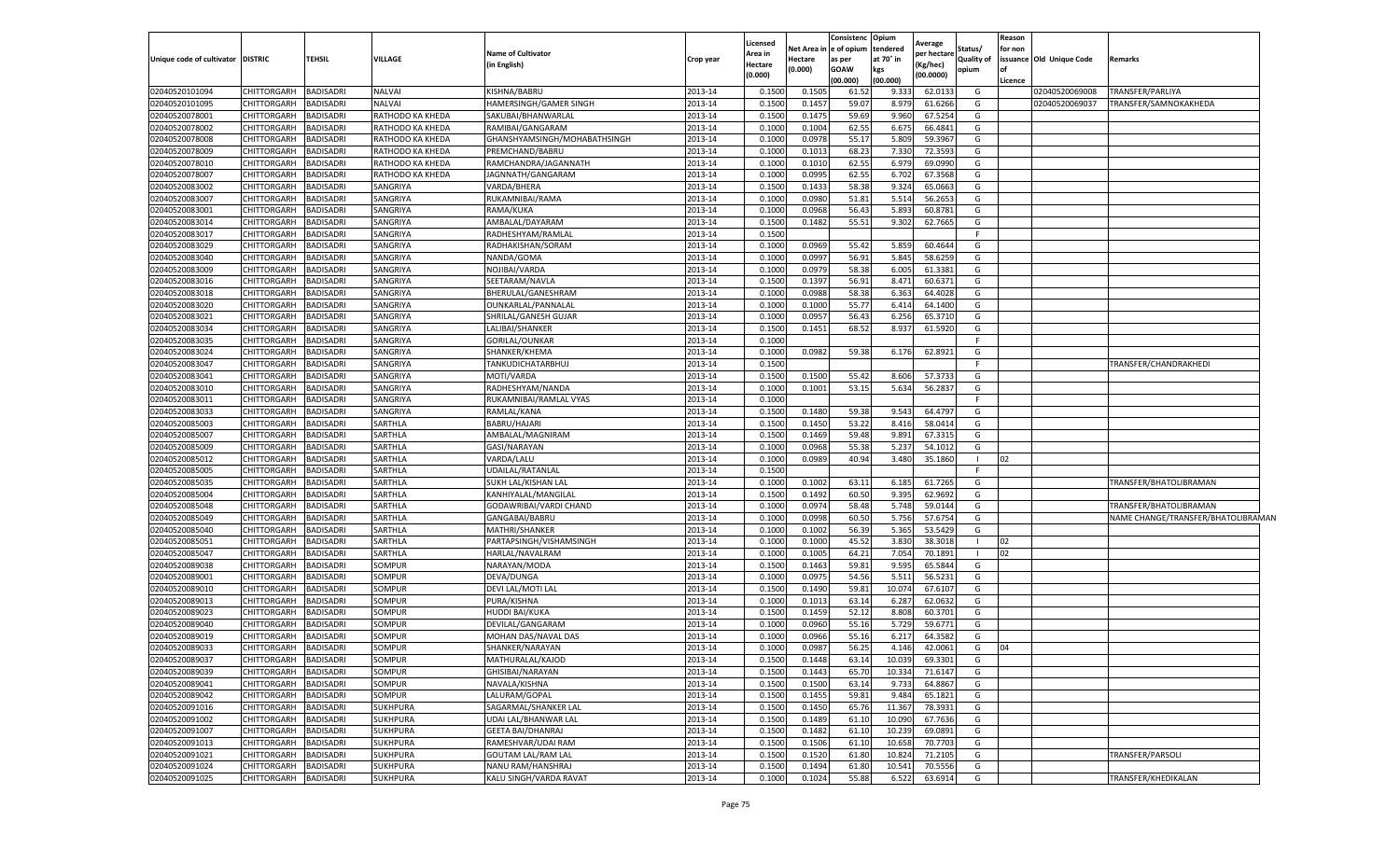|                           |                       |                  |                  |                              |           | Licensed |         | Consistenc             | Opium     |                        |                | Reason  |                          |                          |
|---------------------------|-----------------------|------------------|------------------|------------------------------|-----------|----------|---------|------------------------|-----------|------------------------|----------------|---------|--------------------------|--------------------------|
|                           |                       |                  |                  | <b>Name of Cultivator</b>    |           | Area in  |         | Net Area in e of opium | tendered  | Average<br>per hectare | Status/        | for non |                          |                          |
| Unique code of cultivator | <b>DISTRIC</b>        | TEHSIL           | VILLAGE          | in English)                  | Crop year | Hectare  | Hectare | as per                 | at 70° in | (Kg/hec                | Quality of     |         | issuance Old Unique Code | <b>Remarks</b>           |
|                           |                       |                  |                  |                              |           | (0.000)  | (0.000) | <b>GOAW</b>            | kgs       | (00.0000)              | opium          |         |                          |                          |
|                           |                       |                  |                  |                              |           |          |         | (00.000)               | (00.000)  |                        |                | Licence |                          |                          |
| 02040520091010            | CHITTORGARH           | <b>BADISADRI</b> | SUKHPURA         | SANKUBAI/SHANKARLAL          | 2013-14   | 0.1000   | 0.0998  | 61.80                  | 6.939     | 69.5291                | G              |         |                          |                          |
| 02040520091012            | CHITTORGARH           | <b>BADISADRI</b> | SUKHPURA         | CHAGAN LAL/BHANWAR LAL       | 2013-14   | 0.1500   | 0.1492  | 65.76                  | 11.11     | 74.4839                | G              |         |                          |                          |
| 02040520091004            | CHITTORGARH           | <b>BADISADRI</b> | SUKHPURA         | JEEV RAM/DAL CHAND           | 2013-14   | 0.1500   | 0.1453  | 65.76                  | 11.433    | 78.6855                | G              |         |                          |                          |
| 02040520091009            | CHITTORGARH           | <b>BADISADRI</b> | <b>SUKHPURA</b>  | RANG LAL/PYAR CHAND          | 2013-14   | 0.1500   | 0.1383  | 53.51                  | 8.730     | 63.1236                | G              |         |                          |                          |
| 02040520091014            | <b>CHITTORGARH</b>    | <b>BADISADRI</b> | SUKHPURA         | DINESH CHAND/CHAGAN LAL      | 2013-14   | 0.1500   | 0.1480  | 58.29                  | 9.909     | 66.9527                | G              |         |                          |                          |
| 02040520091020            | CHITTORGARH           | <b>BADISADRI</b> | SUKHPURA         | MANGI LAL/DHANRAJ            | 2013-14   | 0.1500   | 0.1466  | 58.29                  | 9.87      | 67.3670                | G              |         |                          |                          |
| 02040520091023            | CHITTORGARH           | <b>BADISADRI</b> | SUKHPURA         | RAMNARAYAN/HAR LAL           | 2013-14   | 0.1500   | 0.1434  | 67.96                  | 11.213    | 78.1939                | $\blacksquare$ | 02      |                          |                          |
| 02040520091022            | CHITTORGARH           | BADISADRI        | SUKHPURA         | LAXMAN/NARAYAN               | 2013-14   | 0.1000   | 0.1008  | 60.13                  | 6.683     | 66.2996                | G              |         |                          | TRANSFER/PARSOLI         |
| 02040520091011            | CHITTORGARH           | <b>BADISADRI</b> | SUKHPURA         | BARAJ KUNWAR/PARTAP SINGH    | 2013-14   | 0.1000   | 0.0984  | 55.88                  | 5.684     | 57.7642                | G              |         |                          |                          |
| 02040520096033            | <b>CHITTORGARH</b>    | <b>BADISADRI</b> | UMMEDPURA        | BHANWARLAL/KISHNA            | 2013-14   | 0.1500   | 0.1505  | 60.13                  | 9.647     | 64.0997                | G              |         |                          |                          |
| 02040520096018            | CHITTORGARH           | <b>BADISADRI</b> | UMMEDPURA        | SHANTILAL/RAMA               | 2013-14   | 0.1500   | 0.1505  | 64.16                  | 10.339    | 68.697                 | G              |         |                          |                          |
| 02040520096003            | CHITTORGARH           | <b>BADISADRI</b> | <b>JMMEDPURA</b> | DEVILAL/UDAIRAM              | 2013-14   | 0.1500   | 0.1493  | 57.51                  | 8.561     | 57.3409                | G              |         |                          |                          |
| 02040520096013            | CHITTORGARH           | <b>BADISADRI</b> | UMMEDPURA        | GOPILAL/MOTILAL              | 2013-14   | 0.1500   | 0.1484  | 64.16                  | 10.522    | 70.9030                | G              |         |                          |                          |
| 02040520096014            | CHITTORGARH           | <b>BADISADRI</b> | UMMEDPURA        | MANGILAL/MOTILAL             | 2013-14   | 0.1500   | 0.1508  | 50.33                  | 8.139     | 53.9721                | G              |         |                          |                          |
| 02040520096016            | CHITTORGARH           | <b>BADISADRI</b> | UMMEDPURA        | HEERALAL/KISHNA              | 2013-14   | 0.1500   | 0.1482  | 71.64                  | 11.872    | 80.1080                | G              |         |                          |                          |
| 02040520096020            | CHITTORGARH           | <b>BADISADRI</b> | UMMEDPURA        | DHANRAJ/CHAGANLAL            | 2013-14   | 0.1500   | 0.1490  | 57.16                  | 9.374     | 62.9128                | G              |         |                          |                          |
| 02040520096023            | CHITTORGARH           | <b>BADISADRI</b> | UMMEDPURA        | SARJUBAI/VIJAYRAM            | 2013-14   | 0.1000   | 0.1000  | 57.16                  | 5.977     | 59.7700                | G              |         |                          |                          |
| 02040520096028            | CHITTORGARH           | <b>BADISADRI</b> | <b>JMMEDPURA</b> | BHURALAL/NARAYAN             | 2013-14   | 0.1500   | 0.1488  | 59.36                  | 9.192     | 61.7742                | G              |         |                          |                          |
| 02040520096047            | CHITTORGARH           | <b>BADISADRI</b> | UMMEDPURA        | BHANWARLAL/KISHNAJI SANGITLA | 2013-14   | 0.1500   | 0.1477  | 59.36                  | 9.642     | 65.2810                | G              |         |                          |                          |
| 02040520096038            | CHITTORGARH           | <b>BADISADRI</b> | UMMEDPURA        | RANGLAL/CHAGANLAL            | 2013-14   | 0.1500   | 0.1471  | 56.02                  | 9.603     | 65.2821                | G              |         |                          |                          |
| 02040520096041            | CHITTORGARH           | <b>BADISADRI</b> | UMMEDPURA        | MATHRA/CHAMPALAL             | 2013-14   | 0.1500   | 0.1470  | 57.51                  | 9.013     | 61.3129                | G              |         |                          |                          |
| 02040520096049            | CHITTORGARH           | <b>BADISADRI</b> | UMMEDPURA        | RATANLAL/DHANRAJ             | 2013-14   | 0.1500   | 0.1379  | 59.36                  | 8.751     | 63.4590                | G              |         |                          |                          |
| 02040520096050            | CHITTORGARH           | <b>BADISADRI</b> | UMMEDPURA        | UDAILAL/BAGDIRAM             | 2013-14   | 0.1500   | 0.1498  | 60.13                  | 9.415     | 62.8505                | G              |         |                          |                          |
| 02040520096006            | CHITTORGARH           | <b>BADISADRI</b> | <b>JMMEDPURA</b> | SHAMBHULAL/PARBHULAL         | 2013-14   | 0.1500   | 0.1472  | 60.13                  | 9.913     | 67.3438                | G              |         |                          |                          |
| 02040520096046            | CHITTORGARH           | <b>BADISADRI</b> | UMMEDPURA        | JEYRAM/HARLAL DHAKAD         | 2013-14   | 0.1500   | 0.1498  | 56.68                  | 8.947     | 59.7263                | G              |         |                          |                          |
| 02040520096019            | CHITTORGARH           | <b>BADISADRI</b> | UMMEDPURA        | HUKMA/PARTHA                 | 2013-14   | 0.1500   | 0.1490  | 56.02                  | 8.899     | 59.7248                | G              |         |                          |                          |
| 02040520096001            | CHITTORGARH           | <b>BADISADRI</b> | UMMEDPURA        | HEERALAL/MOTI DHAKAD         | 2013-14   | 0.1500   | 0.1490  | 57.87                  | 9.036     | 60.6443                | G              |         |                          |                          |
| 02040520096002            | CHITTORGARH           | <b>BADISADRI</b> | UMMEDPURA        | FULLCHAND/VARDICHAND         | 2013-14   | 0.1000   | 0.1011  | 60.13                  | 6.460     | 63.8971                | G              |         |                          |                          |
| 02040520096009            | CHITTORGARH           | <b>BADISADRI</b> | UMMEDPURA        | RAMCHANDRA/PYARA             | 2013-14   | 0.1500   | 0.1497  | 55.66                  | 8.953     | 59.8063                | G              |         |                          |                          |
| 02040520096010            | CHITTORGARH           | <b>BADISADRI</b> | UMMEDPURA        | CHAGANLAL/LOTAL              | 2013-14   | 0.1500   | 0.1500  | 51.59                  | 8.085     | 53.9000                | G              | 08      |                          |                          |
| 02040520096012            | CHITTORGARH           | <b>BADISADRI</b> | <b>JMMEDPURA</b> | BHANWARKLAL/VARDICHAND       | 2013-14   | 0.1500   | 0.1505  | 59.1                   | 9.407     | 62.5050                | G              |         |                          |                          |
| 02040520096017            | CHITTORGARH           | <b>BADISADRI</b> | UMMEDPURA        | SHANTILAL/GHASI              | 2013-14   | 0.1500   | 0.1480  | 59.11                  | 9.871     | 66.6959                | G              |         |                          |                          |
| 02040520096021            | CHITTORGARH           | <b>BADISADRI</b> | UMMEDPURA        | SEETARAM/MOTI                | 2013-14   | 0.1500   | 0.1480  | 56.05                  | 8.83      | 59.675                 | G              |         |                          |                          |
| 02040520096032            | CHITTORGARH           | <b>BADISADRI</b> | UMMEDPURA        | RATANLAL/VARDICHAND          | 2013-14   | 0.1500   | 0.1487  | 60.59                  | 9.365     | 62.9792                | G              |         |                          |                          |
| 02040520096045            | CHITTORGARH           | <b>BADISADRI</b> | UMMEDPURA        | PARASRAM/HEERALAL DHAKAD     | 2013-14   | 0.1500   | 0.1480  | 61.80                  | 9.888     | 66.8108                | G              |         |                          |                          |
| 02040520096048            | CHITTORGARH           | <b>BADISADRI</b> | UMMEDPURA        | RADHESHYAM/DAYARAM DHAKAD    | 2013-14   | 0.1500   | 0.1493  | 59.11                  | 9.33      | 62.5519                | G              |         |                          |                          |
| 02040520096025            | CHITTORGARH           | <b>BADISADRI</b> | <b>JMMEDPURA</b> | CHAMPALAL/NARAYAN            | 2013-14   | 0.1500   | 0.1445  | 59.11                  | 9.162     | 63.4048                | G              |         |                          |                          |
| 02040520096053            | CHITTORGARH           | <b>BADISADRI</b> | <b>JMMEDPURA</b> | <b>BHURIBAI/KAJOD</b>        | 2013-14   | 0.1500   | 0.1484  | 57.80                  | 9.042     | 60.9299                | G              |         |                          |                          |
| 02040520096052            | CHITTORGARH           | BADISADRI        | UMMEDPURA        | SHOBHALAL/HEERALAI           | 2013-14   | 0.1500   | 0.1471  | 57.80                  | 9.050     | 61.5228                | G              |         |                          |                          |
| 02040520096004            | CHITTORGARH           | <b>BADISADRI</b> | UMMEDPURA        | MOHANLAL/KISHNA              | 2013-14   | 0.1500   | 0.1500  | 62.01                  | 9.860     | 65.7333                | G              |         |                          |                          |
| 02040520096061            | CHITTORGARH           | <b>BADISADRI</b> | UMMEDPURA        | RATAN LAL/HEERA              | 2013-14   | 0.1500   | 0.1481  | 56.68                  | 8.923     | 60.2498                | G              |         |                          | TRANSFER/TAPRIAKHEDI     |
| 02040520096062            | CHITTORGARH           | <b>BADISADRI</b> | UMMEDPURA        | CHUNNILAL/KISHNA             | 2013-14   | 0.1500   | 0.1439  | 56.68                  | 8.81      | 61.2231                | G              |         |                          | TRANSFER/TAPRIAKHEDI     |
| 02040520096063            | CHITTORGARH           | <b>BADISADRI</b> | <b>JMMEDPURA</b> | PYAR CHAND/SHANKER SINGH     | 2013-14   | 0.1000   | 0.0977  | 60.13                  | 6.571     | 67.2569                | G              |         | 02040520069013           | TRANSFER/PARLIYA         |
| 02040520096064            | CHITTORGARH           | <b>BADISADRI</b> | <b>UMMEDPURA</b> | GOVARDHANKUNWAR/HARI SINGH   | 2013-14   | 0.1500   | 0.1496  | 64.16                  | 10.88     | 72.7874                | G              |         | 02040520069022           | TRANSFER/PARLIYA         |
| 02040520097034            | CHITTORGARH           | <b>BADISADRI</b> | UTHEL            | HEERALAL/DAYARAM             | 2013-14   | 0.1500   | 0.1436  | 53.29                  | 7.750     | 53.969                 | G              |         |                          |                          |
| 02040520097022            | CHITTORGARH           | BADISADRI        | UTHEL            | CHAGANLAL/DAYARAM            | 2013-14   | 0.1500   | 0.1462  | 53.17                  | 7.641     | 52.2640                | G              |         |                          |                          |
| 02040520097041            | CHITTORGARH           | <b>BADISADRI</b> | <b>UTHEL</b>     | DALICHAND/GASI               | 2013-14   | 0.1500   | 0.1498  | 50.43                  | 7.615     | 50.8344                | G              | 04      |                          |                          |
| 02040520097024            | CHITTORGARH           | <b>BADISADRI</b> | UTHEL            | UDA/GOKAL                    | 2013-14   | 0.1500   | 0.1497  | 61.21                  | 9.514     | 63.5538                | G              |         |                          |                          |
| 02040520097019            | CHITTORGARH BADISADRI |                  | UTHEL            | BHANU/RAMA                   | 2013-14   | 0.1500   | 0.1506  | 58.03                  | 8.506     | 56.4807                | G              |         |                          |                          |
| 02040520097079            | CHITTORGARH           | <b>BADISADRI</b> | UTHEL            | DAYARAM/HARCHAND             | 2013-14   | 0.1500   | 0.1481  | 56.13                  | 8.075     | 54.5240                | G              |         |                          |                          |
| 02040520097038            | <b>CHITTORGARH</b>    | <b>BADISADRI</b> | UTHEL            | LAXMAN/GULAB                 | 2013-14   | 0.1500   | 0.1500  | 65.06                  | 1.487     | 9.9133                 | G              | 04      |                          |                          |
| 02040520097006            | CHITTORGARH           | <b>BADISADRI</b> | UTHEL            | BHERULAL/HAJARI              | 2013-14   | 0.1000   |         |                        |           |                        | F              |         |                          |                          |
| 02040520097035            | <b>CHITTORGARH</b>    | <b>BADISADRI</b> | UTHEL            | TECKCHAND/LACHIRAM           | 2013-14   | 0.1500   | 0.1503  | 58.13                  | 9.193     | 61.1643                | G              |         |                          |                          |
| 02040520097046            | <b>CHITTORGARH</b>    | <b>BADISADRI</b> | UTHEL            | KISHNA/MAGNA                 | 2013-14   | 0.1000   | 0.0975  | 67.57                  | 7.211     | 73.9590                | G              |         |                          |                          |
| 02040520097050            | CHITTORGARH           | <b>BADISADRI</b> | UTHEL            | LALU/GODA JAT                | 2013-14   | 0.1000   | 0.0983  | 55.19                  | 6.189     | 62.9603                | G              |         |                          |                          |
| 02040520097063            | <b>CHITTORGARH</b>    | <b>BADISADRI</b> | UTHEL            | KALURAM/MAGNA                | 2013-14   | 0.1000   | 0.0948  | 64.16                  | 6.975     | 73.5759                | G              |         |                          |                          |
| 02040520097002            | CHITTORGARH           | <b>BADISADRI</b> | UTHEL            | MOHANIBAI/NANIBAI            | 2013-14   | 0.1500   | 0.1505  | 64.48                  | 9.211     | 61.2027                | G              | 11      |                          | <b>HEIRARCHY DISPUTE</b> |
| 02040520097040            | CHITTORGARH           | <b>BADISADRI</b> | UTHEL            | BHERULAL/LACHIRAM            | 2013-14   | 0.1500   | 0.1485  | 61.21                  | 9.977     | 67.1852                | G              |         |                          |                          |
| 02040520097001            | <b>CHITTORGARH</b>    | <b>BADISADRI</b> | UTHEL            | KALU/KISHNA                  | 2013-14   | 0.1500   | 0.1518  | 63.54                  | 9.150     | 60.2767                | G              |         |                          |                          |
|                           |                       |                  |                  |                              |           |          |         |                        |           |                        |                |         |                          |                          |